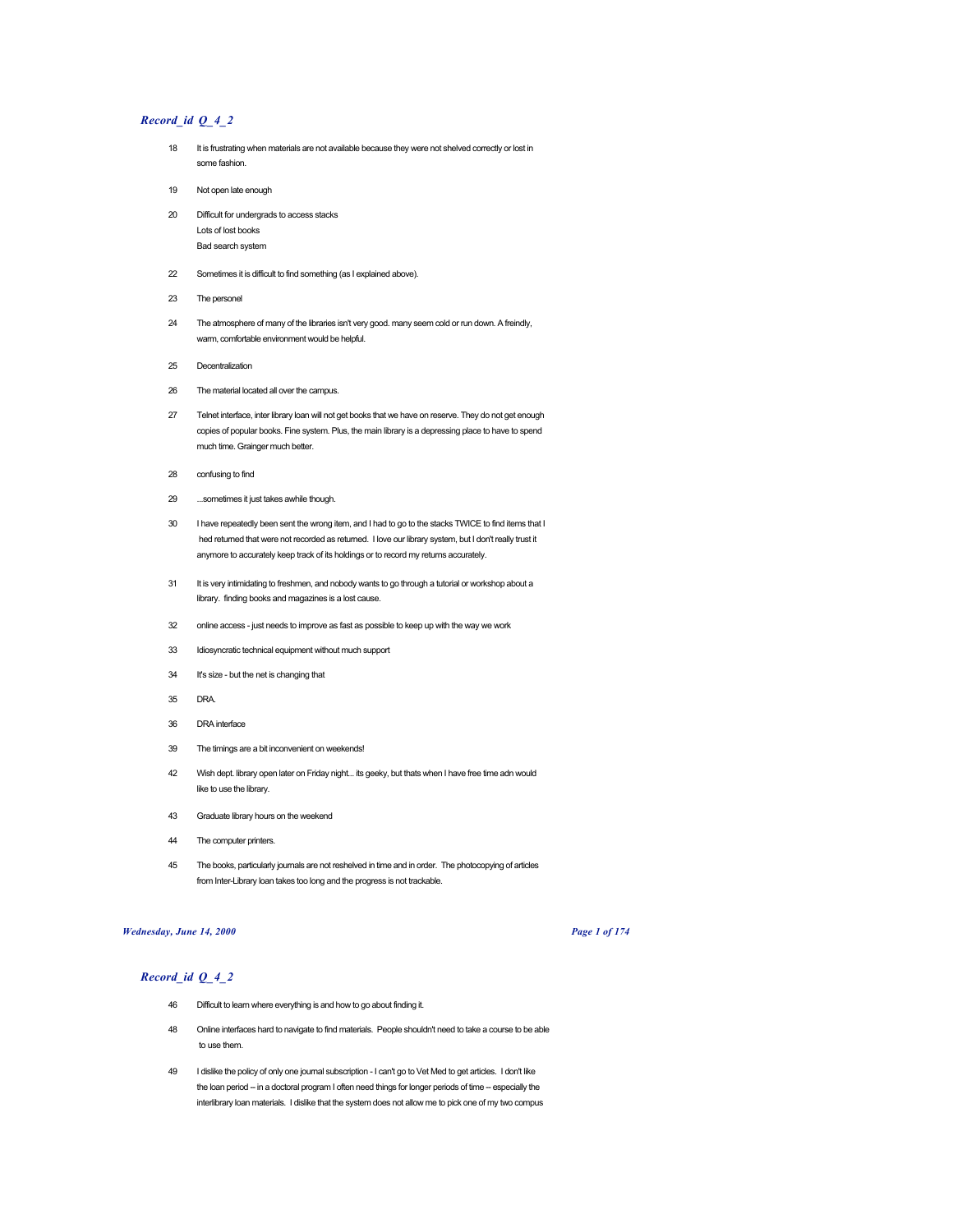## addresses for delivery.

- 50 Takes significant effort to let you in before 8:00 in the morning.
- 53 lack of important journals
- 54 It is difficult to find what I am looking for sometimes because the information I need can be in several different libraries.
- 55 Some areas could use more computers...maybe quite computer rooms.
- 57 There are not enough computers and copy machines and copy card machines.
- 58 Wait for books at the Main Stacks
- 59 wAITING FOR SOMEONE TO RETRIEVE MATERIALS FROM STACKS
- 52 many items that are supposed to be on the shelf are not there and can't be located!
- 56 The lines at the main circulation desk in the Main Library can move VERY slowly, especially on weekends.
- 60 The fact that they are not all in one conveneint place. I know this can't be changed thouth...that and they are always so HOT in there.
- 62 There is really inadequate work space in the main stacks.
- 66 sometimes it is hard to locate journals, either paper or online
- 67 I wish there was more instruction about all of the electronic material and how to use them for my purposes.
- 68 confusing catalog, hard to navigate main library stacks
- 69 The searching of backpacks on users of the main stacks. The undergrad library does not subject students to a search so why are graduate students subjected to this? I have been treated very rudely by some people on my way out of the stacks at times, people going through my stuff without reasonable cause (i.e. the buzzer going off). Access is already limited to the main stacks, there is no reason to subject graduate students and faculty to this search.
- 71 They fact that some times when researching a subject, I have to go to three different libraries across campus to find the books that I am looking for. It is time that I could be researching rather than walking from library to library.
- 72 In Asia Library, staff check students' bag before the students'leaving the front desk. I was so surprised when a staff at the circulation desk asked me to open my bag before I left that library On April 19. But he pointed a notice on the library wall, which said that's the policy in that library. I really hate this!
- 73 I don't feel the searches are always user friendly. I do not use the telnet interface search unless I have to. It is difficult for me to find the resources I want on that.
- 76 I don't like it when the library doesn't have a particular journal yet lists it in the online catalog.

## *Wednesday, June 14, 2000 Page 2 of 174*

- 78 It seems that when I'm looking for articles, I find lots of titles that are not available at our library. The other day I think I filled out an electronic request for interlibrary loan, but I'm not sure...it said something about being accessed electronically, but I haven't heard about it since, so I guess it didn't work. Good think I didn't need that article that bad.
- 79 Journals that I need for my thesis are either not available or not in the U of I collection. However many times the computer shows that U of I does have the journals? They can never be found on the shelves and the library staff responds "I don't know. You'll just have to keep coming back and looking for the journal."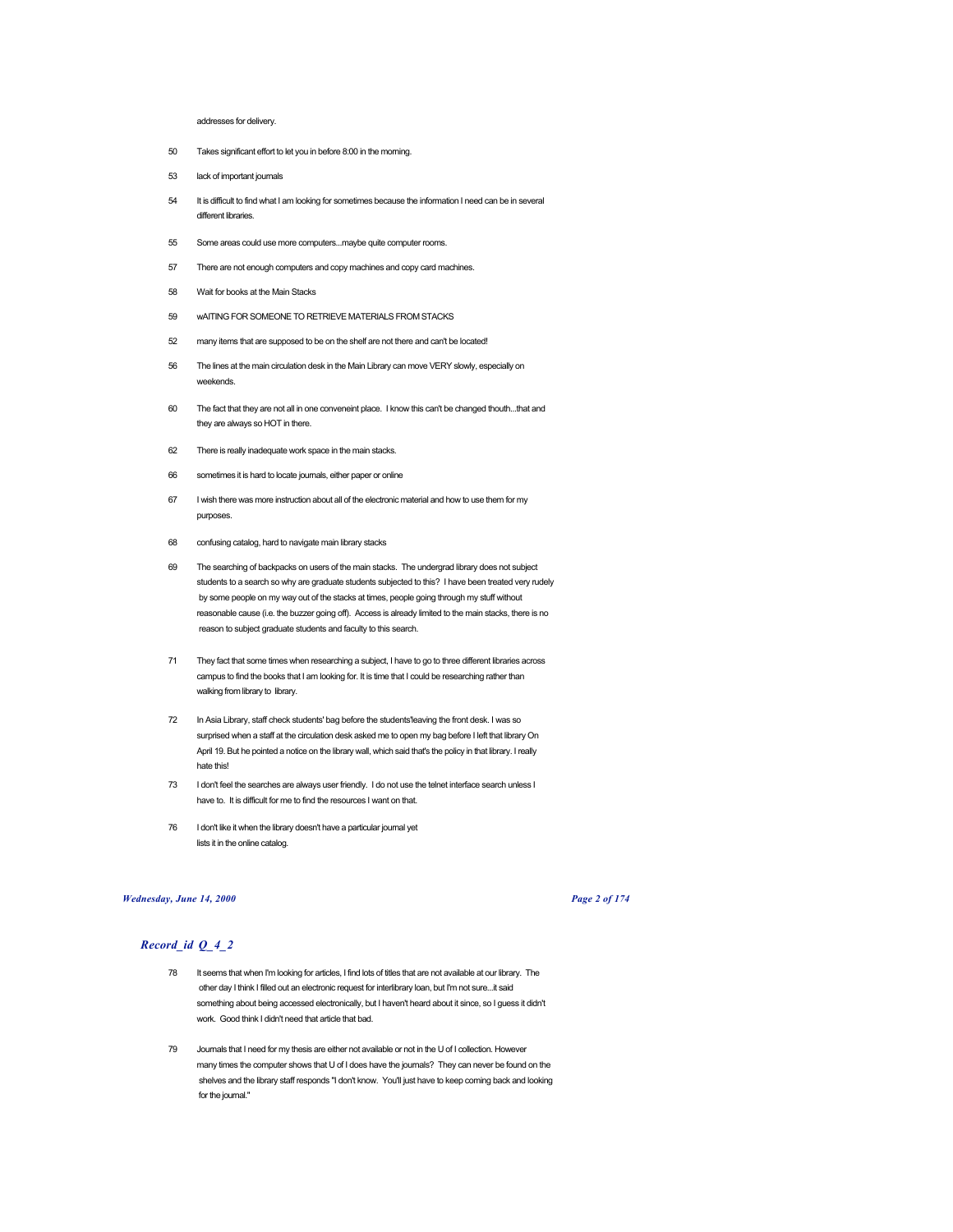- 80 N/A
- 81 Limited number of microfilm machines available in commerce.
- 82 not enough computers and reserved materials when you need them. sometime it can get noisy when you want to study
- 83 Printers always having problems.
- 84 I think the study carrols need to be maintained. I feel Undergrad is run down and needs some work myself. Especially when you compare it to some of the other college libraries around campus.
- 90 it's hard to get book in some libraries, especially those in foreign languages
- 91 The space is too small.
- 94 There really is nothing about the library I dislike other than parking issues (I can never find parking on campus!).
- 86 Short borrowing periods, renewal difficulty, slow shelving and number of lost/in process books, and short hours.
- 88 several libraries are very disorganized and finding items can be hard: a few times, items are missing although they are still in the database, librarian assistance was unhelful ;among the libraries that i frequent: the biology and agriculture libraries are the worst, chemistry, engineering and physics are better. the main stacks library is just one big dungeon!
- 89 The main stacks circulation desk is hopelessly inefficient. I hate standing there for 10 minutes watching staff cutting pieces of paper on the paper cutter (how much does it really matter what size and how neat they are?). When they finally decide that stamping and cutting is complete, being greeted rudely and with assumptions about what I want. This is usually an assumption that I paged a book from stx that is not ready yet, when in fact I have ILL books to pick up.
- 97 the hours
- 98 don't feel safe in the stax in main library
- 100 Can never find articles ON campus which relate to my topic. Something at SIUC or ISU does NOT help me.
- 102 I really don't like how almost all the copiers don't reduce. I do a lot of copying and it's a real pain that only one copier reduces. It's just a way to make the user pay more. Also, the condition of the microfilm and fiche readers in this library is a real crying shame. The newspaper library has the best selection, but even that is a real mess. The library needs to get more of those. There's a lot of stuff that will never go on line cuz it's so obscure and so these readers will always be needed, so make them better.
- 104 all the departmental libraries! I regularly go to 3-4 libraries after one lit search!
- 107 The web site needs a bit of work, in order to make it more accessible and easy to use from anywhere. The Java menu serving as navigation is awful and should be gotten rid of entirely. The appearance of the site as well as the navigation need improvement, the catalog included. It would also be helpful to include more maps, like the floorplan of the main library for easier finding of the libraries within it.

## *Wednesday, June 14, 2000 Page 3 of 174*

- 108 Confusing departmental structure...the online catalog...having to look things up in many different places, and go to many different places to get things.
- 110 finding what you need. both in which library and through a search.
- 111 I am bothered by the fact that after 7pm I am no longer allowed access to the vet med library unless I have called in advance. As an animal science major, many journal articles that I need for research are located at vet med. Often times, I do not realize that I need a particular journal from vet med until it is too late to call and gain access to the building.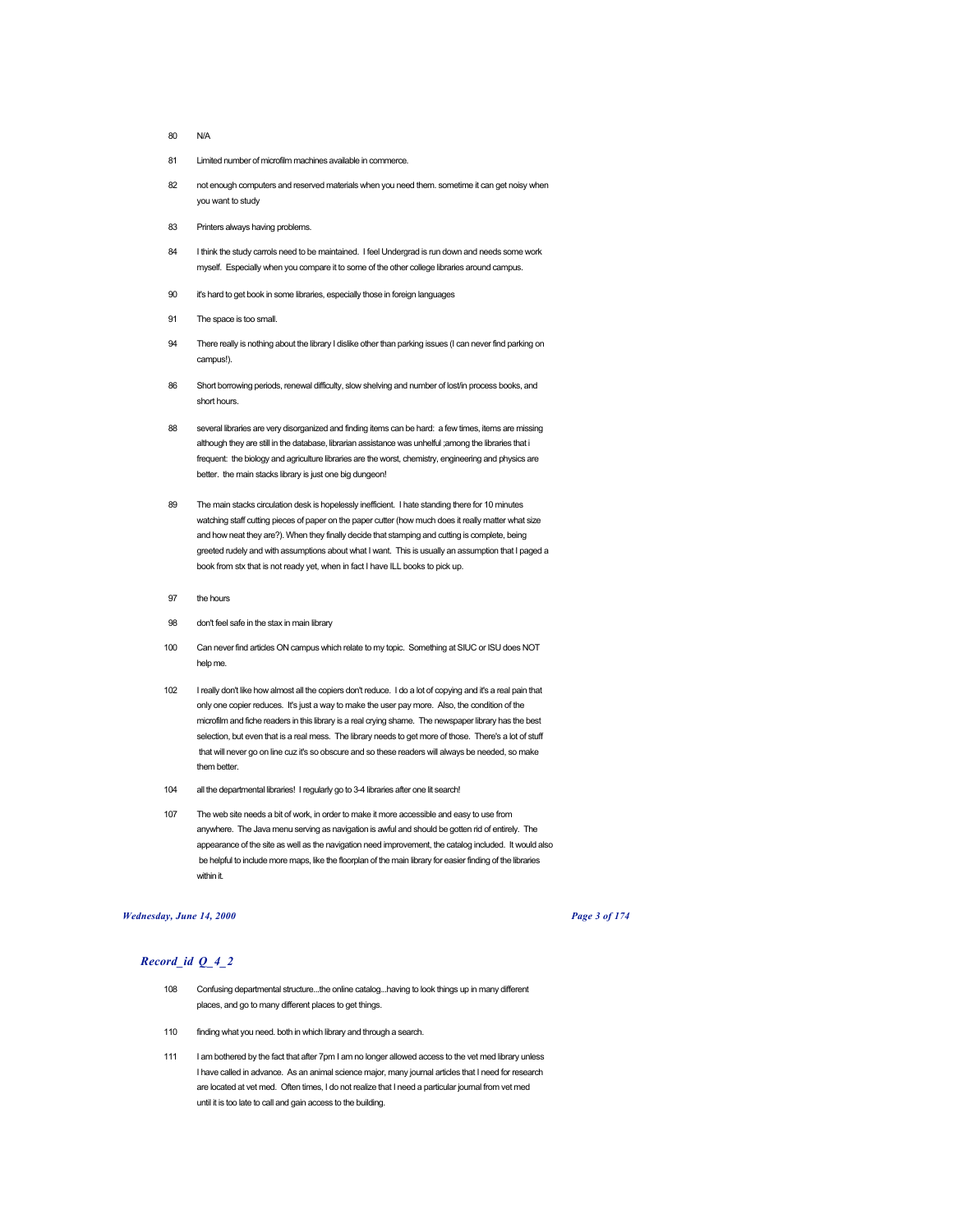- 112 partial journal collections: Yes, physica status solidi is at grainger, but if you want any recent volumes, you have to go to Physics/astronomy.
- 114 journals
- 117 nasty, rude & often ignorant staff
- 119 nonlibrarians at reference/circulation desk
- 120 Looking for books and journals
- 121 The communication problems associated with bureacracy.
- 113 Difficulty in finding materials.
- 116 I often have to run around to 3 or more locations to obtain all the books I need. For example, I'll have to photocopy something on reserve in the undergrad, then get something from the main stacks, then run up to the English library to check out more items. Also, photocopying gets to be quite expensive. I've spent near \$40 this semester alone photocopying articles from journals, etc.
- 118 The lack of easily accessible directions on how to use different things on the webpage. Most things can be figured out in time but some things need more explanation. For example, one may not notice that telnet allows you to reserve books.
- 125 it big
- 126 It seems that the librarians in the Chem Library have no clue as to what they are doing sometimes. The head librarian (Tina) does an excellent job, but the student workers and the two daytime librarians A)sit around talking, B) are not courteous, C) are not helpful in my opinion. Hire some Chem grad students or some chem undergrads that use the library--they would be more helpful. This topic about the librarians is not just me--it's a topic of discussion amongst many grad students.
- 127 Lazy librarians! Not all of them are lazy, for sure, but some are really bad. Keep talking on the phone or with thier coworkers, do not seem to hurry up when people are waiting in line....
- 128 It is still difficult to get full text articles at times.
- 130 All of the collections are in different buildings and I have to wander all over campus to access resources. Also the library closes in the evenings during breaks. The evenings during breaks are for me probably the best time to be at the library, but it's closed.
- 131 I don't like the decentralization of the libraries. There are benefits, of course, but for me it triples my time travelling around campus.
- 132 takes to long to get books out of stacks. must know exact title to find some books
- 135 Sometimes you are unable to tell whether UI owns it or not by the TElNET catalogue.
- 138 That not all of the sources are in full text...

## *Wednesday, June 14, 2000 Page 4 of 174*

# *Record\_id Q\_4\_2*

141 The Commerce Lib should buy MORE newly published books!

In my field of study, there are many very good new books (which we can find from Amazon.doc), but I seldom find them on the ILLINI-online list!

Please check the new(current year)/old books ratio in Com Lib!

- 143 The hours are terrible
- 144 The number of computers; there aren't enough. I needed to do a project for rhet at the undergrad but all of them were full. We had to wait 15 min. for a comp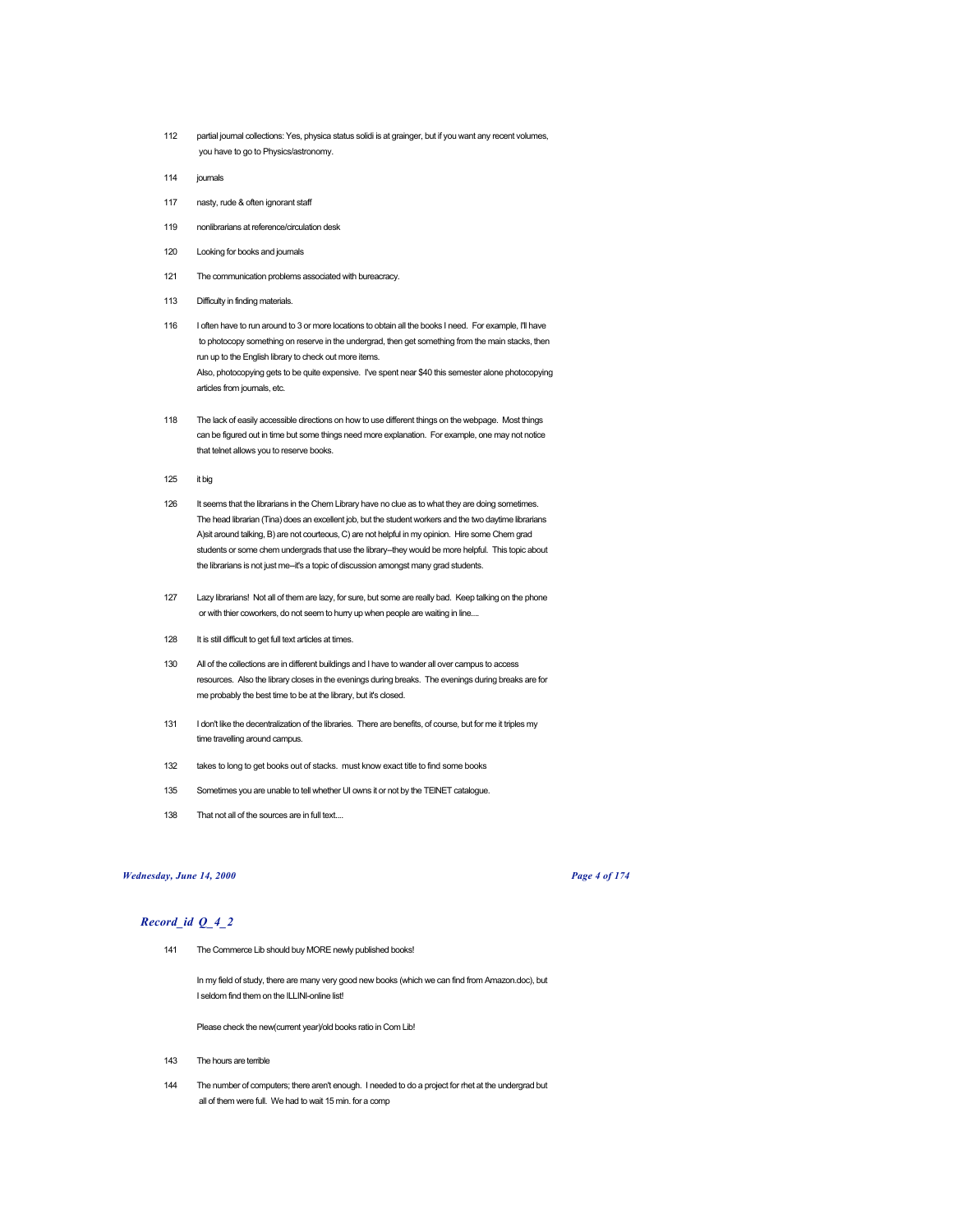- 145 not a whole lot of group rooms, lack of access to main stacks (in graduate library), heat issues (it's always SO hot in libraries), lack of e-mail stations
- 146 Journals related to some subjects, e.g., surface science, are divided among several libraries.
- 150 The telnet interface
- 149 I would prefer to have longer times to keep materials.
- 151 The awkwardness of the current online user interface (I actually preferred the one before, much to my surprise); the fact that the University does not seem committeed to maintaining and improving the number of items in the collections.
- 153 Interlibrary Loan service is fulfilling loan requests pretty slowly (3-4 weeks)and the Document Delivery (rush service) is available only for certain items on the list.
- 154 Sometimes it is difficult to find what I want using the online catalog
- 155 I never get books I have requested in a timely manner. Even if the book is on campus it stills takes over a week for the item to get to me.
- 156 The lack of computers. It seemed like a chore to go to one library, and find out that all the computers were being taken up.
- 159 The copiers are sub-standard.
- 160 Often the books that I need are charged out.It is very diificult to get a copy of the book in a reasonable amount of time.The books arrive,but sometimes too late to be of any help.
- 161 The times at which the department libraries are open at inconvient sometimes.
- 163 I found the new Illinet system a pain to learn a couple of years ago and, instead, just have my librarians do it for me.
- 165 Nothing.
- 166 Repeatedly receiving incorrect items for Interlibrary loan requests which increases request fulfillment time to 9+ weeks. Frequently requested items arrive weeks after need date and are no longer relevant to work.
- 167 Close early on Saturday. Collection at ACE lib. is not that good. Too many libraries, too.
- 169 Sometimes do not have the journals I would like to see.
- 170 sometimes hard to find location
- 172 The overwhelming complexity and the "flux" rate change.
- 173 it is very difficult to find books because of the reshelfing, and there are not enough journals that are kept updated.

# *Wednesday, June 14, 2000 Page 5 of 174*

- 174 The Rare Materials Library needs to be open later than 5:00. I can't get there after work and have classes in the morning.
- 177 new books are not enough
- 181 it's very stuffy in the stacks need better ventilation
- 182 The people who work in the chemistry library are rude and less than helpful.
- 175 Problems with accessing the main collection because of horrible stacks design, improper shelving and material deterioration.
- 178 I do not like the fact that you cannot get a lot of things through the computer. You can look them up online, but to actually get the documents you have to physically go down to the library.
- 180 Often my interlibrary loan requests do not transmit through the computer. I don't know why this is.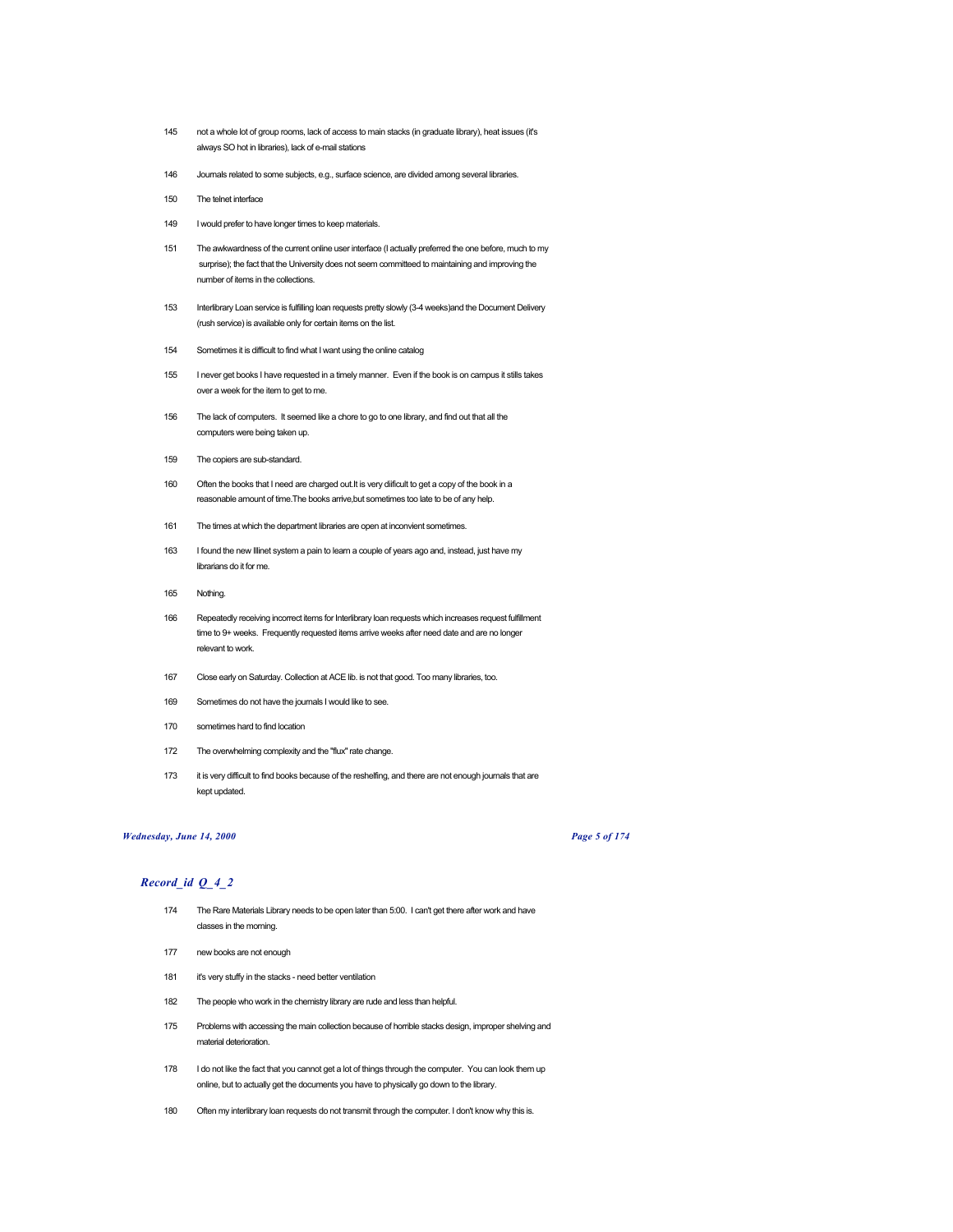- 183 The people who work in the chemistry library are rude and less than helpful.
- 184 need more architecture books
- 185 The strange hours on the weekends...
- 186 Online catalog seems to be a bit hit-and-miss regarding multiple copies of the same title, ie the same book being listed under different titles and not being linked together.
- 188 The online catalog doesn't do multiple level searches.
- 189 I like to check my e-mail while working on projects. There are very few computers at the music library to check e-mail, and waiyng in line is a waiost of time. I think it would also be easier for elderly and handicapped to access to the second floor music library if there were a handier elevator.
- 191 The surly, uncooperative, clerks which lamentably occupy the chemistry library. I'm glad that most everything is online now so that I never have to go over there in person and be forced to interact with them. Occupy is a good word because I have never seen either of them do any actual work.
- 192 Having to go to 2 or 3 different libraries to get journals.
- 195 Having to go to so many different locations to get the material I need
- 196 The random journals or magazines that have been allowed to lapse in subscription while smaller libraries like Governor's State (etc.) maintain current subscriptions.
- 198 I don't like how dispersed across campus many of the libraries are.
- 199 That I'll be leaving town in near future.
- 201 tkaes long time sometime to loan materials from other schools
- 203 Hours of operation are too short.
- 205 I don't like that this university does not use the library of Congress shelving system. A number of journals (that I happen to need) were cancelled in the past.
- 206 study spaces should be more separated from each other. there's too much noise occasionally.

reshelving is sometimes inaccurate.

- 207 no
- 208 some libraries are cramped, like the women studies library

## *Wednesday, June 14, 2000 Page 6 of 174*

- 211 Lack of up to date computing and software books
- 216 Need more hours during non-session times: holidays, summer, Friday nights (later hours), during inter-sessions.
- 217 N/A
- 218 I really have not used it much this semester.
- 219 I am kind of confused on exactly how to access information that isnt located in magazines or newspapers, and even with those, I am still a little confused; I think that there should be instructions on how to operated the library through the web.
- 209 The library needs to have longer hours (open earlier on weekends) and they should not interrupt studying every 10 minutes for an hour and a half before closing time forcing students out half an hour before closing (undergrad) the main library should stay open later. also, many of the books available are out of date. The library should focus on getting newer materials.
- 214 none, it's fine.
- 220 It is huge and sometimes locating something can become quite dificult. Maybe larger maps at prime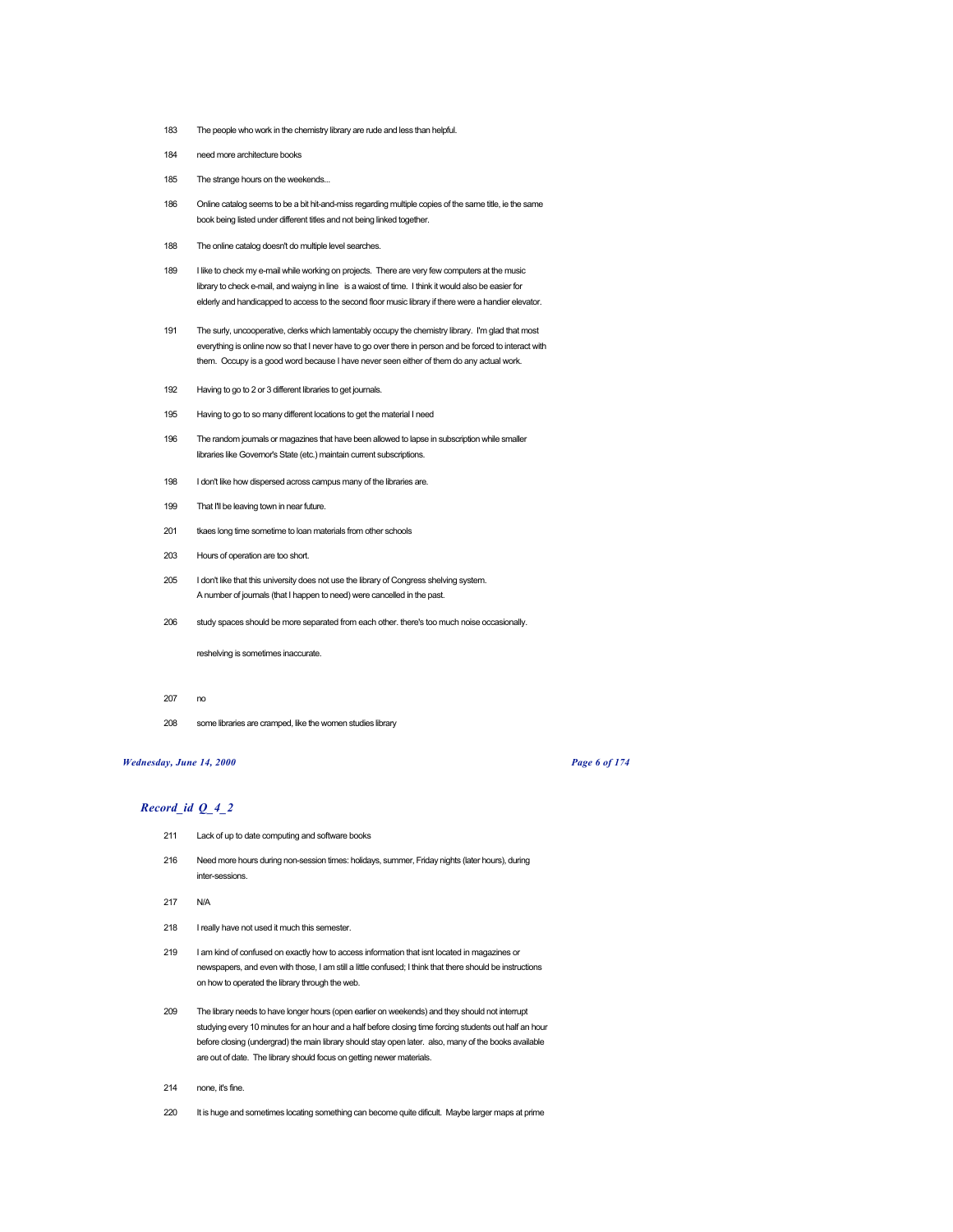## locations

- 222 Umm, the fact that there is no food or drinks allowed. It is understandable, but sometimes you just want a beverage while you are studying.
- 224 Some library staff are quite rude (circulation desk!)but most of them are awesome.
- 226 can be too many books to find the ones I want.
- 227 I don't like the underground walkway between the graduate library and the undergrad library. There is a funny smell from the vending machines.
- 228 The inability to check out the Merck index on CD-Rom and not being able to get to read books and handouts on-line
- 229 dreary atmosphere in the undergrad
- 232 I had difficulty using the moving shelves in the western sections of the stacks.
- 233 Lack of availability of articles from online journals.
- 234 The hours
- 235 I can hardly ever find a book that is relavent. There is an amazing amount of books, but not a one on something I'm looking for. For example, I'm trying to find a book on theile-small speaker parameters for finding the frequency responce of a loud speaker, and I can't find a book that even mentions these formulas in the entire illinet database!
- 236 Hard to get to the material that you actually want. Have to wait a million years to get things from the stacks or have to run across campus to different libraries trying to find things.
- 237 It's very very large.
- 238 takes too long to get books from stacks. Finding periodicals is not easy.
- 239 Sometimes books are missing and the librarians and computers don't know it, or pages are missing (not really anyone's fault, though).
- 240 I think it sucks that everythign is all spread out. It just gets my angry some times. Its like..I want the book now. and then I find out its somewhere else on campus. Can't they just build a big building and put all the books in there? the library being spread out is a major draw back.

## *Wednesday, June 14, 2000 Page 7 of 174*

- 242 I don't like how it is difficult to browse, and how all of the libraries are scattered all over campus in hard to find places.
- 245 FInding articles can be hard, there should be a better way to search electronically. I would have liked to have gotten a tour/demo on how to use the library at the beginning of the year so I wouldn't be so intimidated by all the big scary information it holds.
- 249 shelving of books should be more efficient and the accuracy in being able to locate the books in the designated shelves.
- 250 It's so big and too overwhelming! Checking out a book can be such a hassle b/c there are libraries scattered all over campus.
- 254 Hard to find what I want using computer. (journals)
- 255 older issues of journals and MRS Proceedings are often not available because somebody has checked them out over a long period
- 247 It is very frustrating how sources are practically scattered all over campus--the rush of coming to and fro from one location to another. There are also ambiguities as to how, what, where, why, etc., on access to certain materials.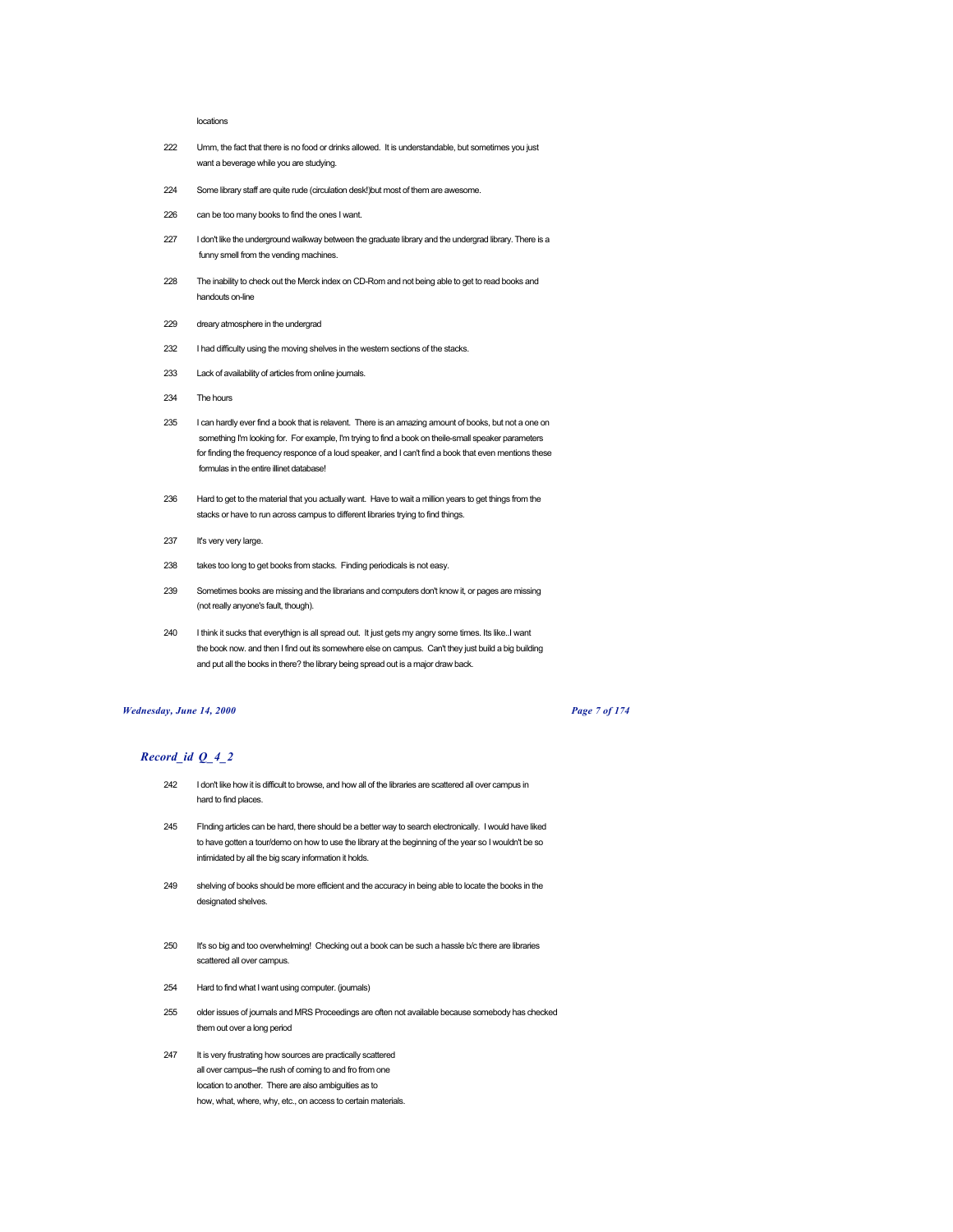- 251 Availability. I've visited several other major colleges across the United States -- they invariably have at least one "main" library center that is open 24/7, or at the very least, it is open late into the night, say 3:00 or 4:00 AM. I know full-time service is expensive, but what I imagine is holding "normal business hours" as usual, then keeping the doors open with a skeleton staff; i.e. not every library service need be available during the night, but students can still get access to the basics, i.e. book checkouts.
- 257 Lack of consultants
- 259 Employees often have loud personal conversations as though the worked in a business office and not a library.
- 260 Most of the sources (especially books) I find are so old...five to 10 years old.
- 262 operating hours
- 263 crowded computers study areas photocopy machines! photocopy machines! photocopy machines! access to data on cd's (commerce library)
- 264 The distance it is from where I live.
- 265 Its scary, sometimes I think there are monsters in there
- 266 Insufficient (at any hour of the day or night) number of reference librarians -Forced to trek to remote locations to pick up books in departmental libraries -Extremely inefficient, frustrating and confusing online catalog -Outdated books, in some categories there are NO up-to-date books
- 268 the 30 minute wait for books at the main stacks
- 269 nothing
- 270 Towards the end of the year, light bulbs are burnt out at Grainger Library study areas. They're not replaced in time. Secondly, the washrooms are not maintained properly during finals time.

## *Wednesday, June 14, 2000 Page 8 of 174*

- 279 The library needs to have more resources for students. More computers is a must, and ones that are new and work. The computers on the first floor of grainger on the east side of the building are horrible. Half of them rarely work. Group study rooms are a must.
- 280 The department libraries make it harder to get all the books I need. I had to go to 4 diffrent locations for just six books for my research paper.
- 282 Somelibrarians in some of the departmental libraries really don't have much of a clue as to what is available and where it is available in the library. Also I don't feel there are enough computers in the libraries.
- 283 The check out system for books is complicated, or just not explained to new students. I am a junior and still don't know all the procedures
- 286 The slow service
- 288 Lack of online content.
- 290 Sometimes the study areas can be rather crowded, so group study can be more difficult.
- 293 security issues. you canot go to the library alone unless you want your stuff stolen.
- 299 waiting time at the main stacks is too long
- 300 Fines.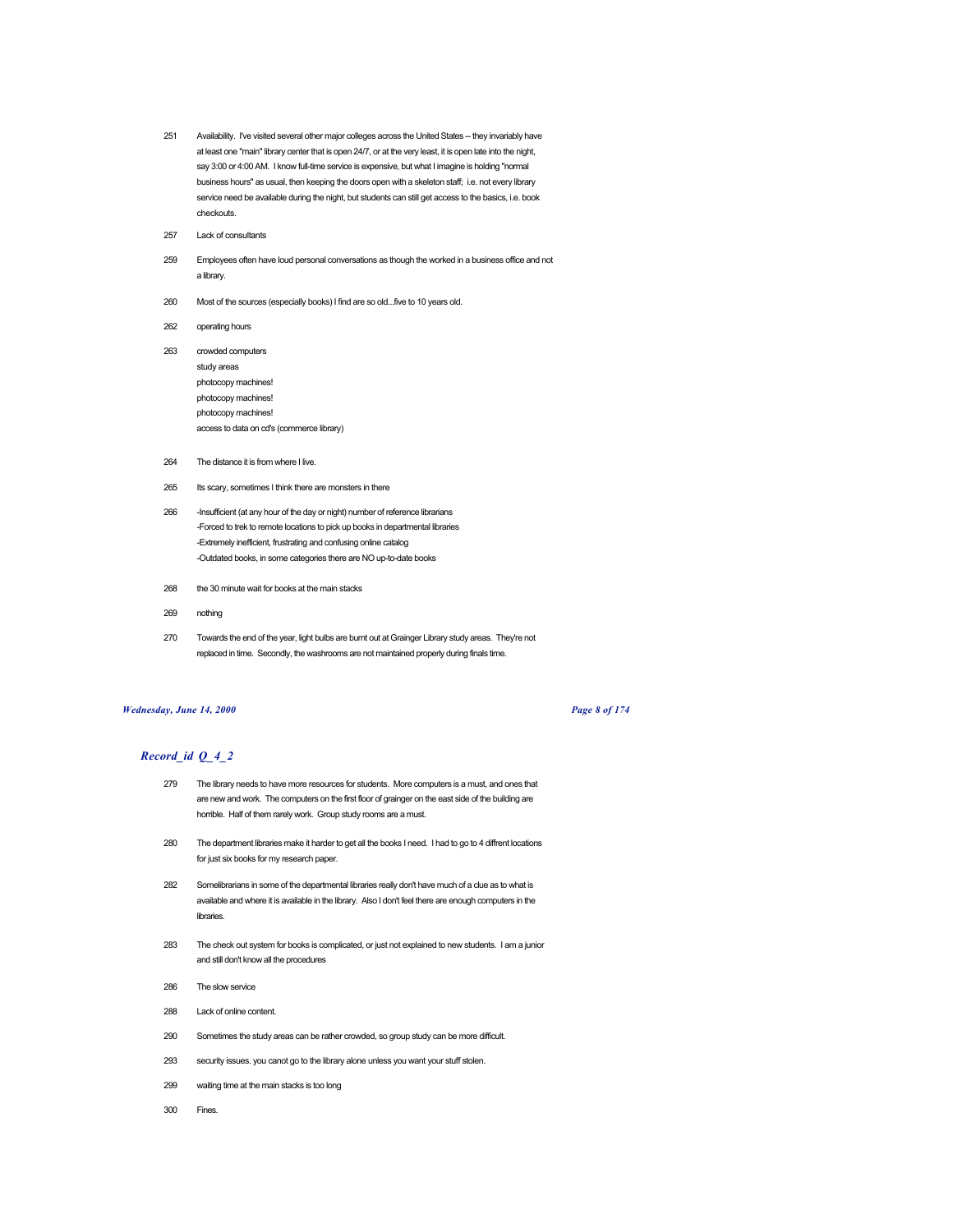- 284 I don't believe that there is anything that you can do about it, but since the Library is so huge, sometimes I have to do a lot of Library "jumping" when searching for reference materials, ie, one book is the commerce lib, while another at education lib, while another at the undergrad, while a fourth at grainger.
- 291 It's annoying that there are times I need to go to more than one library to get the subject related info I need. For example- I had to go to the chem libray, physics, and Grainger to find books on one topic in my field- they seemed scattered. I also don't like how the copiers don't take dollar bills- that may seem silly, but I don't always have all the change on me when I need to make copies last minute. The least they can do is have a change machine for those instances- especially when my copy card is about to run out too and all I have is dollar bills on me.
- 295 the collections most of the time, the journal article or conference proceedings I am looking for is not at this library and must be ordered through interlibrary loan. I don't understand how the collections have managed to get such a good reputation - I guess my interests don't match the usual.
- 296 Our Library has been very slow switching to a web-based system.

Some parts of the library has been poorly managed. In some cases, such as the Asian Library, this has been to such an extent that patrons like me have found those parts unfriendly and unwelcoming. I would have used the Asian Library a lot more if the environment in that library would have been more friendly.

- 301 need to apply for stack pass
- 302 the residence hall libraries need to be immensely enlarged
- 303 I don't like the noise level on second floor of Undergrad.
- 304 Does not remain open 24 hours a day, 7 days a week
- 306 The inability to know where to go when in need of something specific
- 308 Sometimes it takes too long from charging a book to get it held.
- 310 n/a

# *Wednesday, June 14, 2000 Page 9 of 174*

- 312 the fact that all the materials are separated.. sometimes in weird ways.. such as that more biological things might be found in the chemistry library, and vice versa.
- 313 often inaccurate correspondence between shelves and book status on the computer
- 316 Though the vastness of the library is great, it has a small draw back: Many times students are not given the oppurtunity to actually browse through shelves of books to pick the books themselves. We must rather pick books from the computer and wait approx. 30 min. to see if we even want to use them.
- 317 Crowded at times, concerned about safety of my belongings.
- 318 Long delivery time when you want the materials to be delivered in your campus mailbox. I had to always specify Grainger, and go and pick the material there. It was much faster. I do not know why!!!
- 319 Since the school is so large and the library's book collection is so large it is sometimes hard to search for books without getting a long list of things you didn't want. Maybe some kind of program to help refine searches other than the advanced search tool.
- 320 No food policy.
- 322 loud radiators :c)
- 326 The resident hall libraries.
- 329 Fines on reserve books should not be posted automatically but by the Library personnel. It's unfair to get a fine for being couple minutes late, especially whe nobody else is in need of the specific book.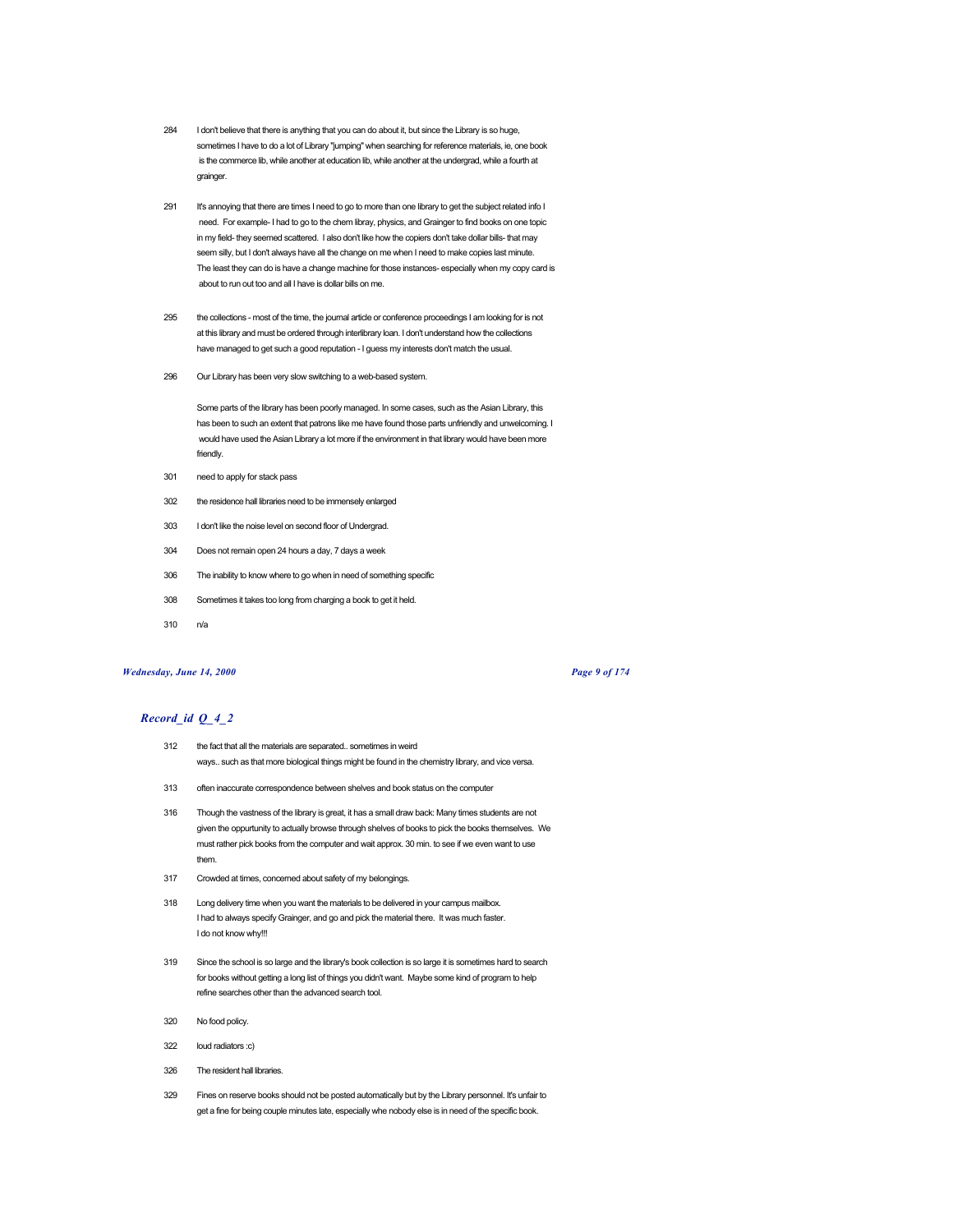- 331 Sometimes the hours aren't very convenient, and there aren't enough computers. Some of the books are also not in the best shape. A few of the libraries don't have enough tables.
- 321 Not knowing how to find materials because it's my first time using that particular source. There should be an instruction guide that tells you how to use every source, in simple directions, not with 10 pages. Also, the undergrad should be more quiet, people should stop talking so loudly!
- 323 Not opened late enough--there should be at least one library, preferably undergrad, open 24 hours!!!!!!!!!!!!!!!!!!!!!!!! This is necessary at an institution of education such as U of I! Also, more training in how to use the library. As a freshman, this is very confusing. Training should be included in orientation.
- 325 the online book system requires an explanation in how to use it. there is no handy guide to it while in the lab. in order to use this one must ask a librarian what everything means. for example call numbers are not just call numbers, they also determine what library to look in, however, if one is at the undergraduate library, how would one know that they are looking for books all across campus by sitting down at an online card catalog in the building.
- 328 I think there are some staff members that are not very helpful and rather grumpy. They kind of intimidate me which makes me not want to ask for help.
- 332 nothing really, except it gets crowded sometimes
- 333 I think it would be best if it were open 24-7, but I understand that would be very difficult.
- 334 Safety, theft
- 336 a lot of the time, it's hard to find a desk to sit at where i can work by myself with no distractions.
- 337 Many journals of importance are not subscribed too. The engineering book collection is not satisfactory.

### *Wednesday, June 14, 2000 Page 10 of 174*

- 338 The accessability to this amazing collection is decidely worse than my undergrad library, which had about 1/3 the resources. If something is not on the shelf in the main stacks yet listed as "available" in the online catalog, I basically have to give up on it for my research. Additionally, at my undergrad library, ILL articles took about a week to arrive--here they take a month. The library depends too much on thte strength of its own collection, making often necessary alternative access to materials prohibatively time consuming. While the Illninet is great for books, if a journal volume is not on the shelf, missing, at the bindery, etc., then I simply can't use any articles from it for my research, for it takes way too long to get them. The vast collection here is useless if the material can't be found and no alternatives are offered.
- 340 Everything was fine, nothing that I didn't like.
- 341 I'm not always sure how to get the most out of these resources.
- 344 some books or journals wanted are not in the local library.
- 346 locations of books. Unsafety in main stacks. difficult to find books or article (not readily accessible)
- 348 i hate the fines. i hate the fact that if i go to pay my fine then some RUDE girl at the desk will tell me she can't take my dollar bill and give me change back for a \$.50 when i just want to pay my fine. i feel like this is a plot the university has to take more of my money (that i don't have) by tacking on some ten dollar fine because i didn't have correct change to go pay my fine on time.
- 349 i dont like how hard it is to find relavant articles for a particular research topic. i wish libraries were open longer.
- 352 how long it takes to retrieve books from stacks....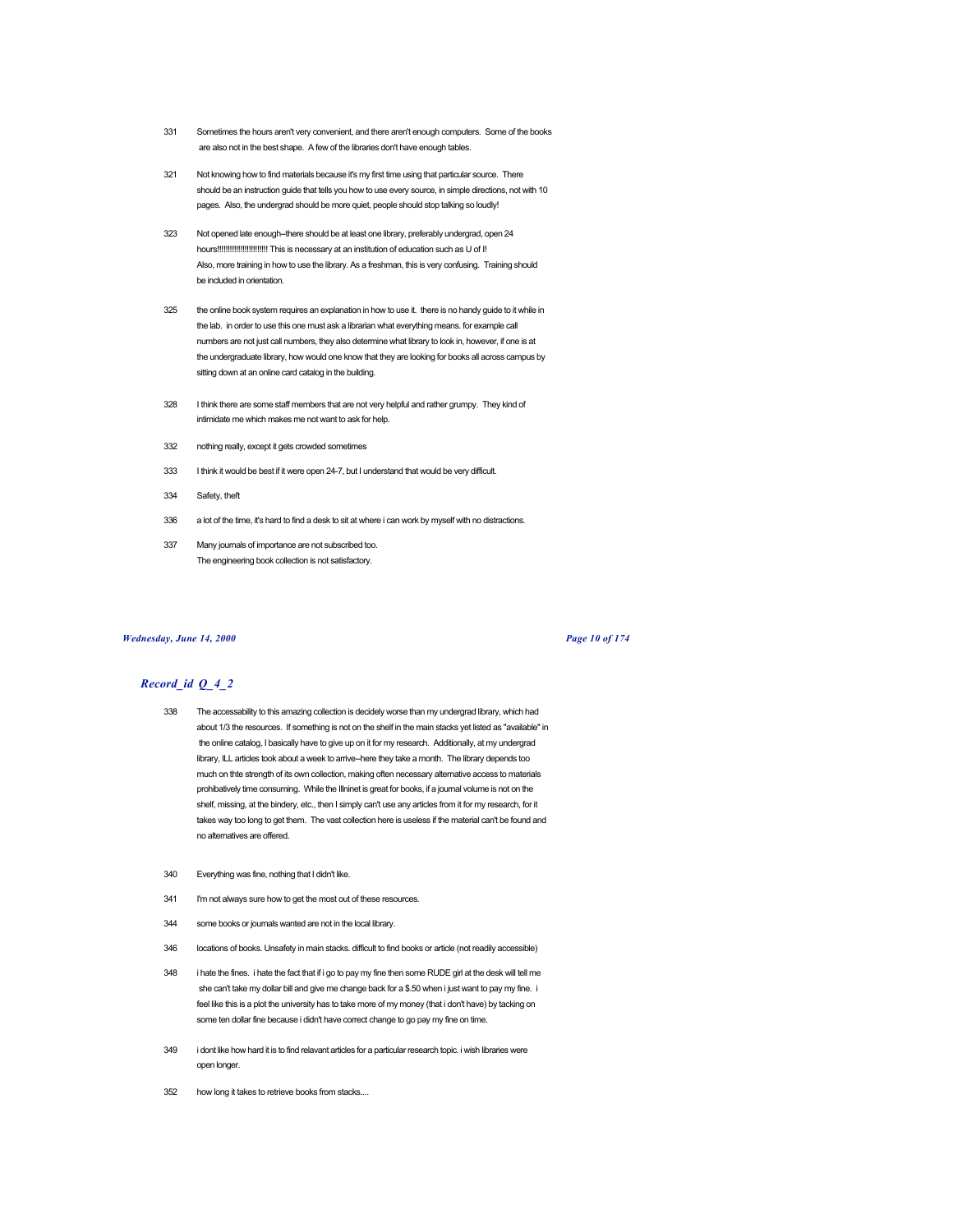- Lack of sources
- Some materials hard to find. Or at other locations.
- 
- Lack of online journal articles
- The announcements.
- There should be more rooms for study group.
- No
- I would like to connect to the internet with my laptop..However there are a few places to plug in my cable..I would like you o increase plug numbers
- The library has repeatedly lost books that I have returned, and I have been forced to waste time either complaining or locating them myself.
- inability to gain access to the library website and databases during peak hours.
- Crowded.
- Libraries are scattered across campus.
- The reserve files. I alwasy go to get class files, but they ar ealways lost or checke dout
- The initiation process. The library system is difficult to understand at first because as a new student, no information is given regarding how to use it.
- Overcrowding of Grainger Engineering library during finals weeks, largely due to non-engineering majors.

## *Wednesday, June 14, 2000 Page 11 of 174*

- the lack of group study rooms/areas. Grainger gets filled up too easy. The hours of most of the libraries are horrible minus undergrad. the Staff at NEwspaper collections need to be better instructed on how to located particular articles.
- Ummmmmm.... the labyrinth that is the main library?
- The computer searches are not easy to use and not explained as to what type of document is in the database searched, as shown on a card in a card catalog.
- none
- on-line services
- The lack of early weekend hours and also lack of obscure journals that smaller schools have.
- 380 If all your places were open 24 hours that would be nice. Other than that, I can't really complain.
- I don't like the hours of specallized libraries, need to be open perhaps an hour later. Also, I spend most of my time getting class documents at the Chem librarym & I hate filling out the name & numbers when there are computers right next to it that could scan them in.
- the online catalog is too hard to figure out, as well as the search engines
- Inconvenient location to Classics library.
- helpfulness of employees
- There are many small librarries within the library. Sometimes it is really difficult to find and gather all materials you need. For instance, one journal or book is in education lib, the other(even they are related to same subject) is in history lib.
- all the different separate libraries, so you have to go to many different locations
- This is probably irrelevant, but often when I try to study at a UIUC library, I find the ambient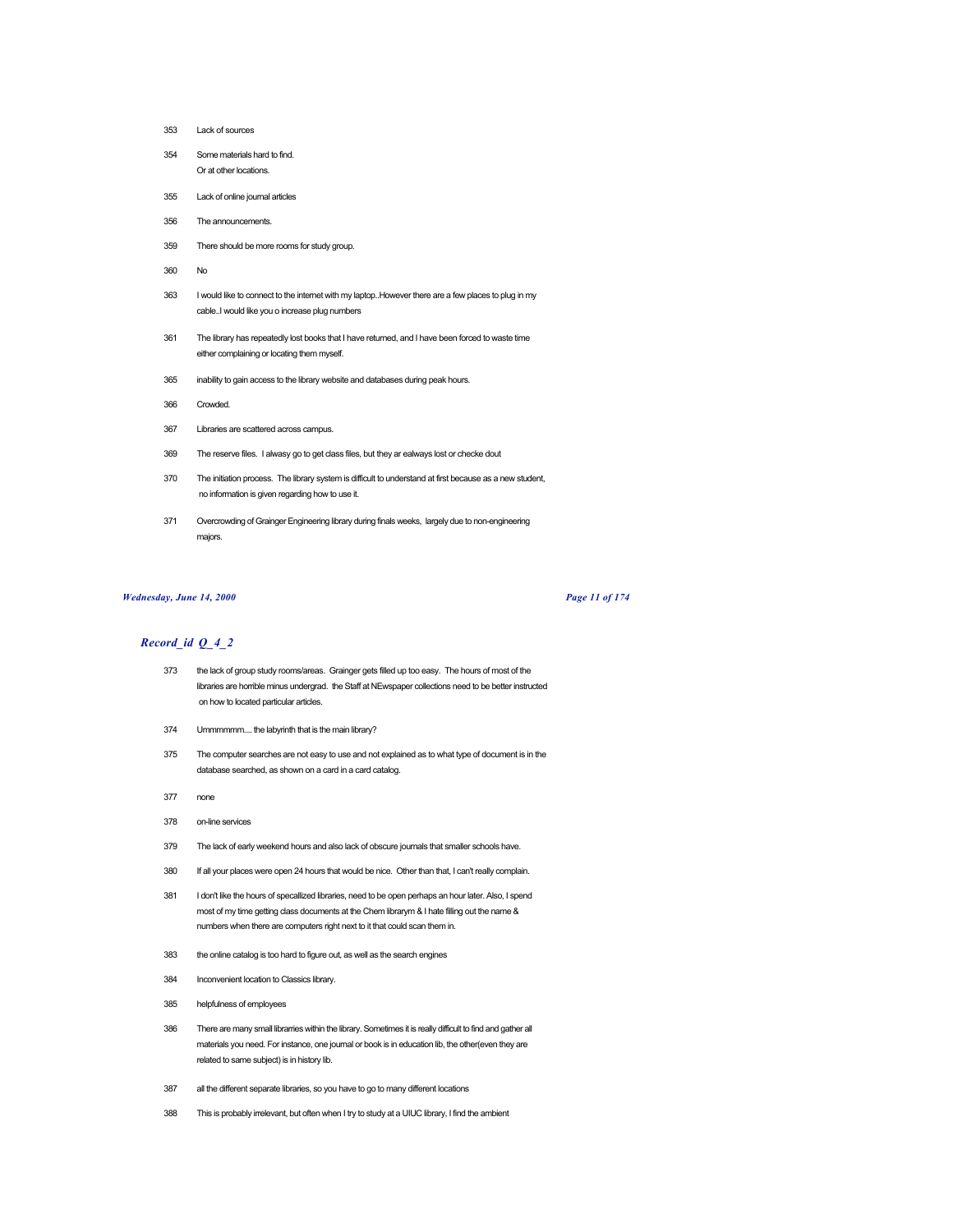temperature to be uncomfortable. I've experienced this at the undergrad and the law library.

- 389 I would like more materials to be on-line. Part of it is a personal safety issue, as I would rather work from home than go back to campus at night. I am also concerned about the deterioration of the collection in terms of aging and budget cuts/
- 391 Lack of interface.
- 392 web interface
- 396 Number of copies of standard textbooks or reference materials are too less. Once somebody issues them, keeps indefinitely, so cannot be referenced immediately.
- 398 Too many libraries. Can't get the books I need.
- 399 TOO BIG!! I have to go to stacks to reserves back to stacks. I am so confused and intimidated if I need to find information at the library
- 403 However, I was much more productive using the old Telnet interface. The request-based nature of the web and the difficulty with which state can be stored over HTTP make the new interface less interactive and responsive.
- 401 The terrible new system that's replaced the previous one -- the search system is irritating (and often useless); the inability to renew certain materials on-line is frustrating; the fines that accure are unfair; the additional steps in requesting materials from the stacks (in person) are inefficient. The entire new system is markedly worse than the old one! The old cards where one could easily see if an item was overdue or recalled was very convienient.

## *Wednesday, June 14, 2000 Page 12 of 174*

# *Record\_id Q\_4\_2*

- 404 No online tutorial
- 408 Collection decimated we have been spending money on everything except the most important thing -archival books and journals. What good is a library if you do not have up to date books and journals?

What is going to happen in 20 years when most of your collection is 30 years old or more.

- 411 The limited number of scanners and monitors available for the visually impaired outside of the undergrad library. I also do not appreciate the rude people at the key checkout site at the undergrad. I also feel the 2 hour limit on the visual accomodation rooms/closets is ridiculous when you consider the length of time it takes to scan information into the computer and then have the computer read it to you.
- 412 I wish the hours in the law library were increased more during finals. We have final exams for 2 weeks, rather than one week like the under-grads. It would be nice to see increased hours the week prior to the increased hours seen the following weeks for undergrads.
- 413 Closed during holidays
- 418 I use the webpage a lot. From it, it is sometimes hard to tell where I can find certain materials in the library.
- 419 With a few exceptions, the library facilities are not inviting places in which to work.
- 420 Library inaccessible over the weekend, between semesters.
- 421 The current online catalogue has no simple title&author search.

Slow, web-form, searching of bibliographic databases. (I mostly use INSPEC)

The fact that important print journals have been cancelled.

422 I do a lot of research and I am exasporated in the stacks a lot when the computers says a book is available and I get to the stacks and the book isn't there or there is a big heap of books on the floor or the books are all out of order in the section I'm looking at. Also. The east stacks are sometimes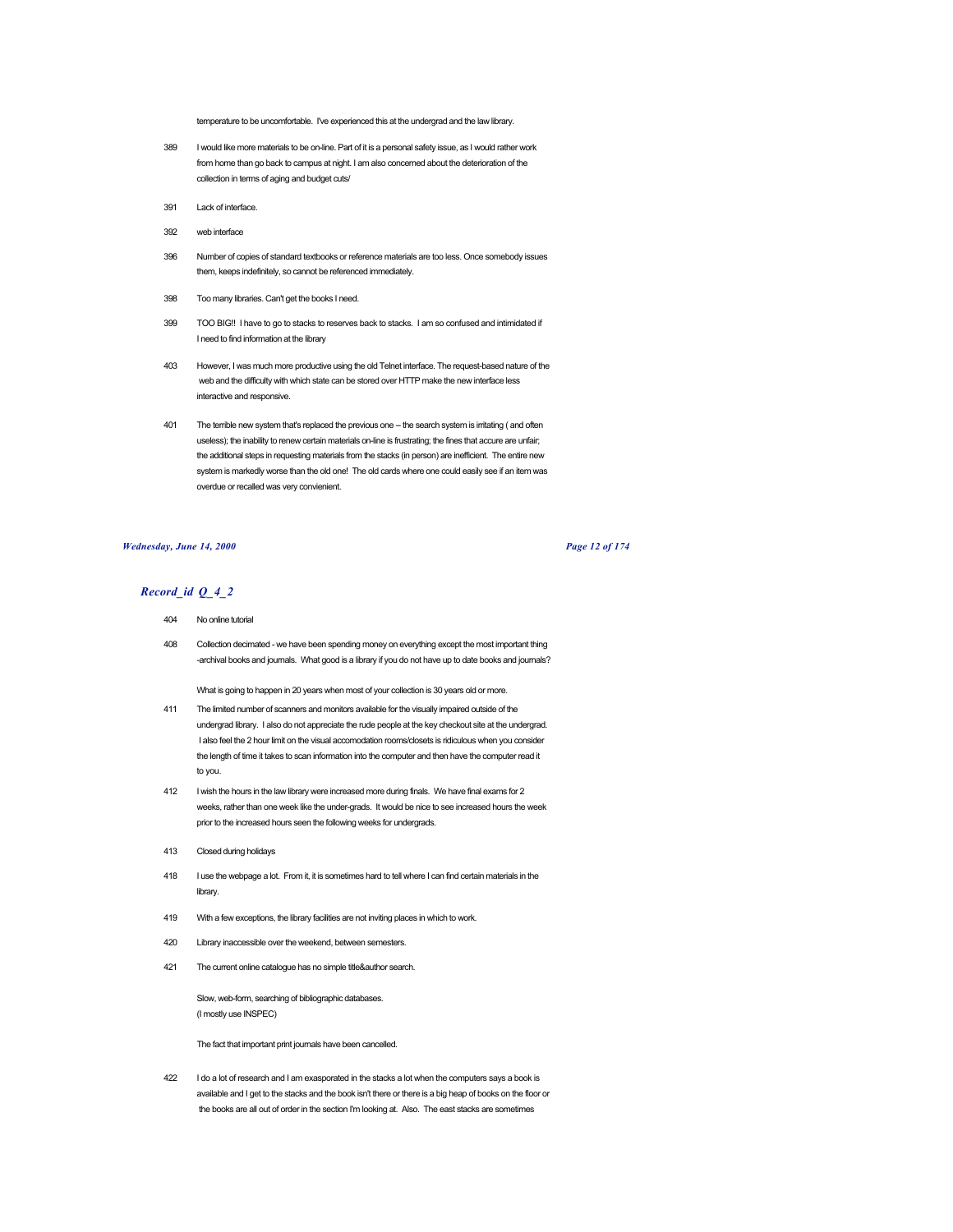quite frightening alone. Some of them are so dark and remote. I often wonder if anyone would hear me if I screamed.

- 424 I've had several instances in 2 years here, where materials I've returned have not been charged back in, and I've received fine notices....I've gone to the stacks myself and found the items I returned. One of these happened while i was at home (out of state) for the summer. Quite frustrating. Also, I find that while the - for example, scores - while there may be multiple copies of a given work by a composer, another work that is \*not\* obscure isn't owned by the library. I'd rather see perhaps fewer copies of some things, and more variety. I realize the library can't own everything that's ever been published, as I mentioned, I'm speaking of works that are not at all obscure. Also, either the recording library is not as complete as it could be, or the cataloging is lacking;
- 428 Have not used it extensively enough to find anything particularly unfavorable.
- 430 There's only one copy machine on the lower level of the chemistry library. I get the impression that new book acquisition has been sacrificed so that more administration buildings can be built.
- 431 That the employees are not very friendly and the library is not very user friendly.
- 433 Need continued focus on improving collections, not just maintaining them.
- 434 Cigarette refuse on south side of Grainger. Need more recepticals.
- 435 parking is terrible everywhere
- 436 Non-integrity of search engines, which make me go through different sources in order to find an item.

### *Wednesday, June 14, 2000 Page 13 of 174*

- 437 there are a lot of libraries that i don't go to since i cannot park. i mostly go to the law library only because i can park there easily. is it impossible to have the day's newspapers??? they are always 3 days behind-- so frustrating
- 438 Need better access to on-line services from non-UIUC domains (by this I mean uiuc.edu)
- 442 nothing
- 443 it is difficult to track/find items at times, especially when looking for recordings a musical pieces that are part of collections (series of works)
- 444 when I'm looking for a book and it has been stolen
- 446 The size of this library system can be a bit overwhelming to a beginner .
- 448 The Copy machines being out of paper and the uncourteous nature of the people who work the reserves desk
- 449 I'm very happy with the libraries, but of course I would love to be able to find every book and journal I ever search for -- keep building your collections! Also, I think it's great to have departmental and special subject libraries -- this can really speed research in special subjects; however, having said libraries scattered all over the campus is extremely inconvenient and nearly defeats any advantage gained from having the special library in the first place.
- 450 Nothing so far
- 452 In contrast to what I like most, I am also amazed at the resources I am unable to locate. I have often found that the government documents I have needed were once available and now are missing. I am assuming that someone borrowed them for research and never returned them, but I would have supposed that the Library would eventually have replaced them.
- 454 Selections of journal subscriptions. I need things from journals that rank low on citation index (etc) and have trouble getting these.
- 455 reserved materials have limited borrowing hours.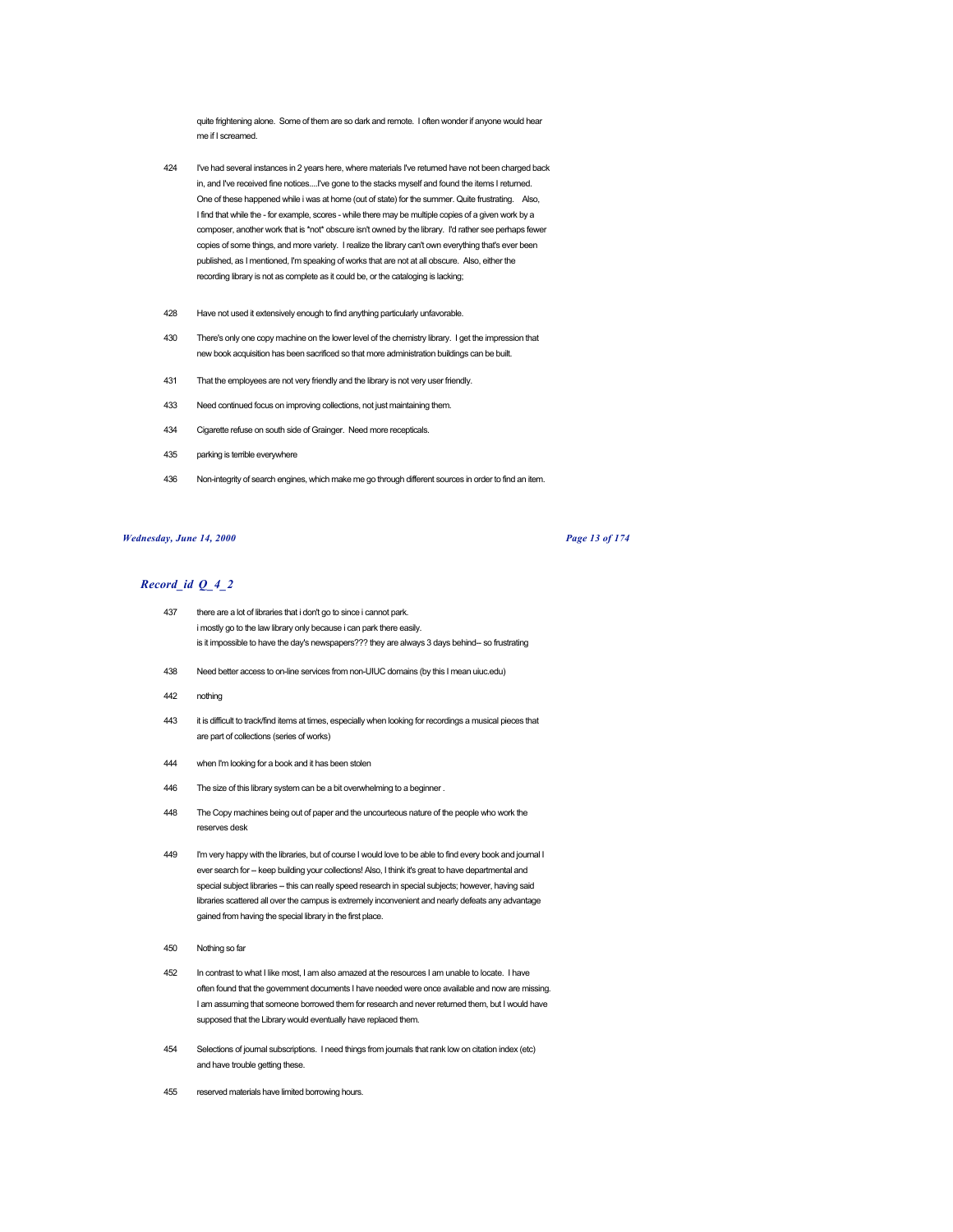- 456 The dreadful electronic catalog, and the fact that a shelf read hasn't been done (at least in the Music Library) for over ten years!!! There are far too many times when I'm told that an item is "missing," when it was only misshelved nine years ago and has yet to be rediscovered!
- 457 The different hours for each library.
- 458 Sometimes it's difficult to find which sub-library a work is in. Then requesting it or going over there is a little inconvenient.
- 460 Since most students study past midnight, I think that the library hours should be extended to give students a quiet place to study. A quiet place to study is hard to find outside of the library.
- 461 On line catalog
- 462 The 34 day grace period before fines start accumulating. Why assign a due date if the overdue material has another month to return to the library? It's inconvienent to the students who might need this material.
- 463 Staff is annoyed by small questions and distracted in the work place
- 465 The lack of knowledge of student staff, the lack of laser printers in libraries.
- 466 The electronic catalog is the pits.
- 467 library hours. I miss my older days at MIT where the Haydon Science Library only closed from Saturday 8 to 12 PM per week.

### *Wednesday, June 14, 2000 Page 14 of 174*

- 469 Wish the libraries as a whole were open more, but that's not a big deal. That's due more to my odd sleeping habits. If you can make the online library materials ALOT better, then library hours will no longer matter.
- 470 No automatic renewal of books for faculty when there is no recall
- 471 Reshelving. One out of 2 books that I return is not reshelved properly or removed from my account. I always have to call when I get a fine/notice to have them find it or go to the library in person and find it. I think the shelvers do a careless job. I just had to call last week to the stacks library to have them search a book that I had returned a month ago to the stacks library book-drop. They found it after an hour and removed the \$10.00 fine from my account. This situation is very stressful everytime thinking that will get a notice even when you retun the book. The only thing that libraries are good at is sending fines quickly while doing a lousy job of proper reshelving.
- 472 The OPAC
- 473 somewhat difficult to search
- 476 Very high fines for off campus books.
- 477 I do not like the inconvenient hours of the libraries, especially regarding the weekends, when it closes very early on Fridays and opens very late on Sundays.
- 479 The library does not really provide a quiet place to go study. The places that are supposed to be quiet never are, and never are policed for quietness.
- 480 Sometimes difficult to find the info i want (mostly when looking for journal articles)
- 481 Grainger opens way too late on sundays, sunday should be like any other day of the week
- 482 The fact that a substantial percentage of foreign law books, particularly Russian law books are placed in the main library, thus splitting an excellent Russian law collection into two virtually unusuable law collections.
- 484 the law library is not open early enough. Many times classes start at 8 it would be nice to have the library open earlier.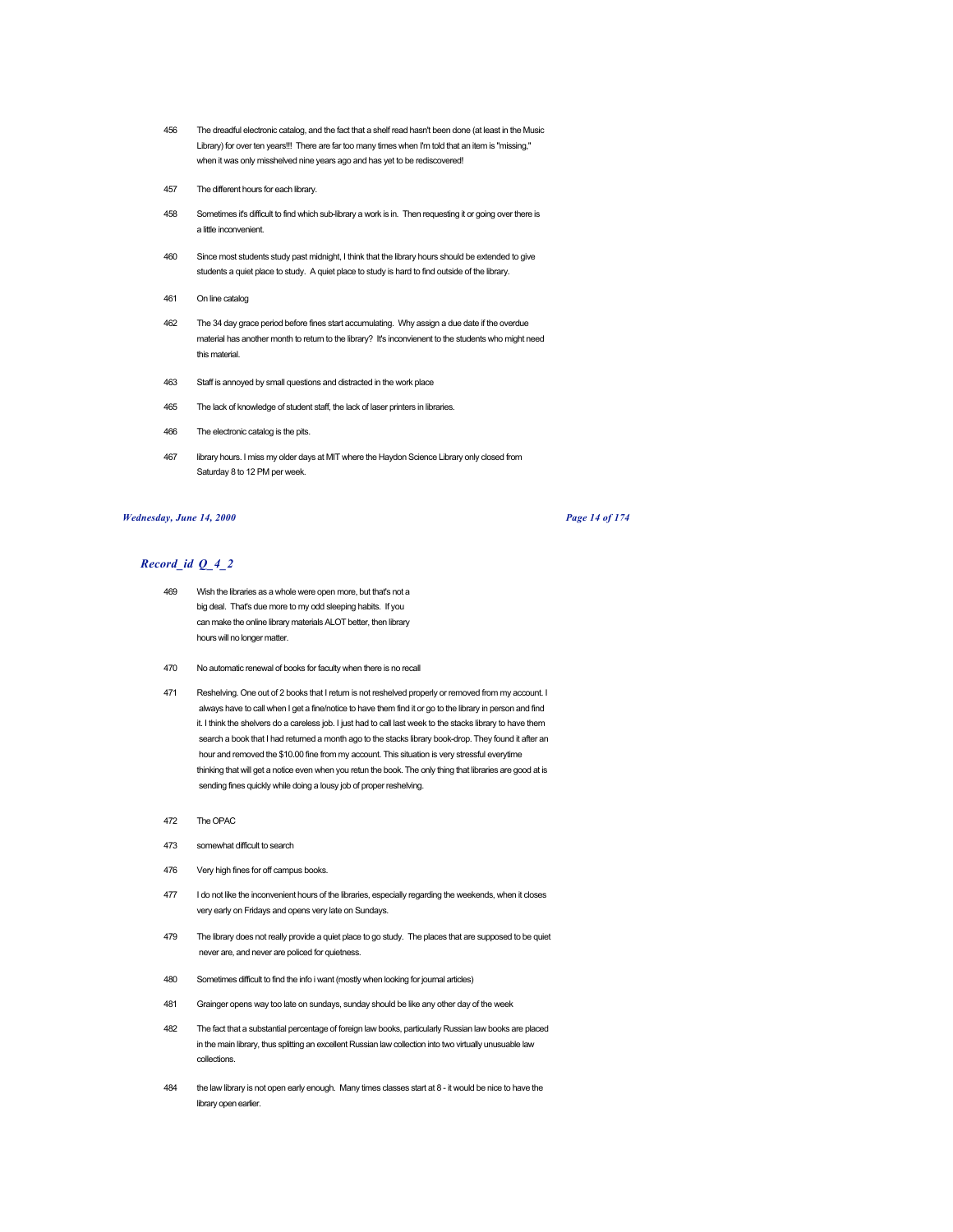- 487 old
- 488 Some articles are missing out of the magazines
- 489 Keep up the good work.
- 490 I would appreciate the system more if there was more of a web base. Also, many of the computers provided in the libraries lack the software that many of my classes demand. I also found the printing card system to be a hassle. I could not print at certain places unless I had put money on my I-Card at the Illini Union. There are many ways to make printing easier to work with, and I hope to see improvements in the future.
- 491 Being unable to access a resource due to computer problems or poor shelving.
- 494 The amount of the campus over which the information is spread through departmental and other library subbranches.
- 516 I would like it if some of the libraries were open later than 9AM-5PM.
- 492 In the Susan Stout library, the copy machines are completely inadequate for the amount of copying that needs to be done. Everyone is copying 30+ page journal articles, and the 2 machines -- one coin-operated, one with a grant code -- are still single-page copiers.

## *Wednesday, June 14, 2000 Page 15 of 174*

- 493 I don't the hours, I think that they should be extended and I also do not like the way the Catalogs can be accessed, I found them less user friendly. I also do not like the way beginning students are a bit uninformed about the Library and its many uses, research, studying and what not.
- 503 Some of the libraries are cramped, hot, undesirable places to stay for a long period of time. ie, the ACES and Chemistry library I've found to be unpleasant.
- 504 I don't like the way that they train or inform people about illinet online. no one wants to come to an extra seminar and not enough people go to the library to read the little handouts that are by the computers.
- 507 I cannot take tapes home for a week from the audio collection. That is ridiculous, and I have protested, but to no avail. I bet if you check the circulation records, you will find they are hardly used at all. Great lectures. Great talks. All sitting there unused because we cannot take them out to listen to in our cars or at home. It's stupid.
- 513 I attended several information sessions on use of various search programs etc when I first started my program of study. As an older student who was not computer oriented, I found it very difficult to keep up with all the changes made in the system (Illinet, book catalogs in satellite libraries). Especially in libraries that I used infrequently. Usually could not find things on my own but had to have help using the computer systems.
- 517 Having to dig through tons of paper materials in order to find articles/papers that are not indexed electronically.
- 518 I wish the Art& Architecture Library had a real quiet study area. It is a wonderful and very friendly place to browse for books and talk to students, but there isn't a conveniente, nice, motivating individual study area. I usually go to Grainger to read, but lately I have not felt safe there (thefts of books and other belongings)
- 521 There are not enough MIS related journals in the Commerce Library...Most are in Grainger or are not subscribed to.
- 522 I least like those occasions when I find things shelved incorrectly, or not at all.
- 524 Some collestion areas are quite lacking
- 525 Groups can be very loud!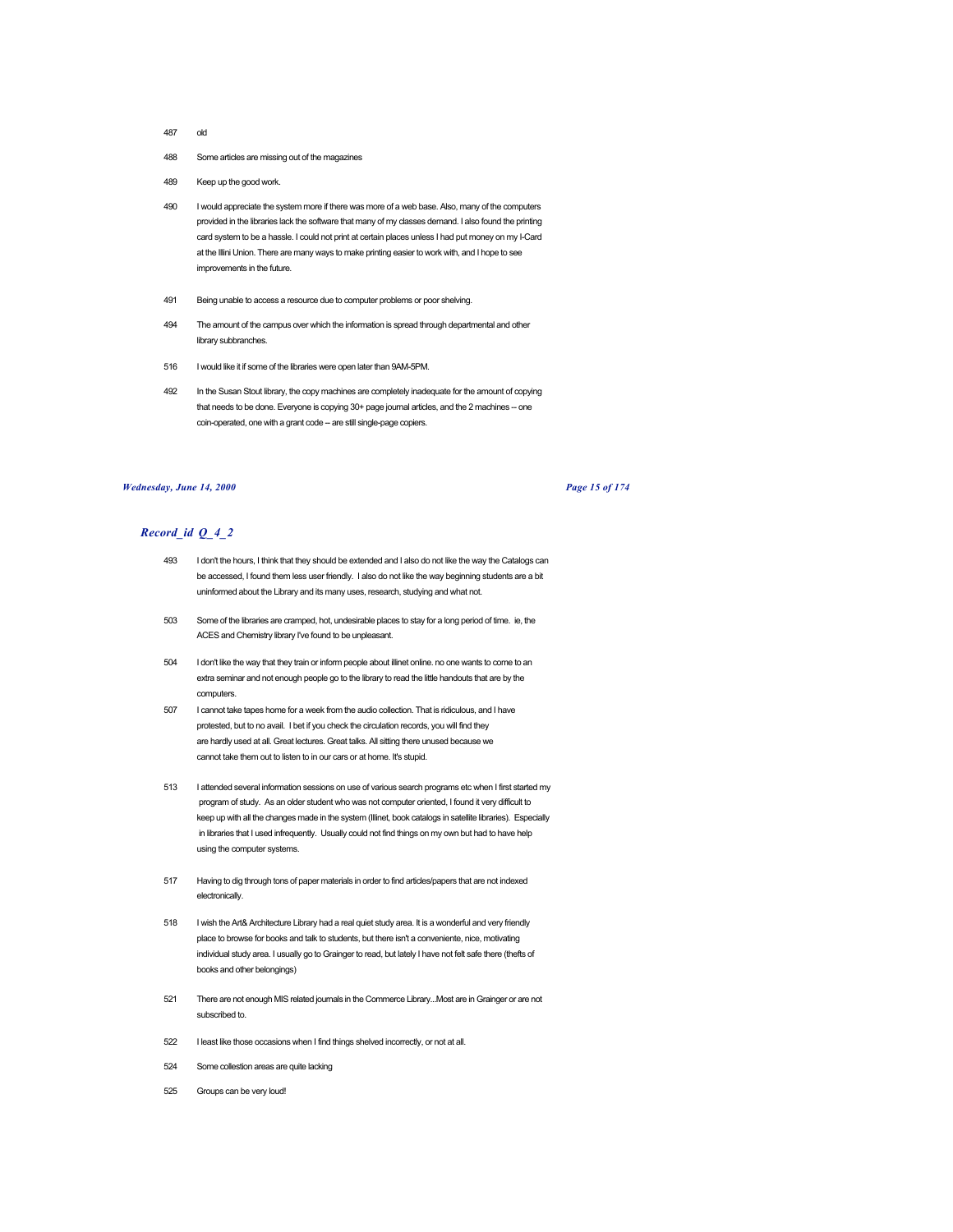- 527 I dislike the fact that the hours of operation are so limited, especially with the Biology library. While I understand that money is limited for journal purchase, it would be nice if the journals could all be stored in one place so that when looking for articles I can maximize my efficiency by not running all over campus.
- 532 So scattered around campus.
- 534 Sometimes it's hard to FIND what you need, because there is SO MUCH available.
- 540 Rain or snow between my building and the library.
- 541 construction around it.
- 542 I don't understand why students cannot bring drinks into the libraries.
- 543 the stacks
- 529 As a graduate student I want access to my library whenever it is open. Even though the library is open the building may not be and the keys were taken away. This was very unfair!!!!!!!!
- 536 I really don't like how far away it is from my dorm. I would love to us the library at night, but it's too far away to walk by myself and i ususally can't get a buddy to go with me. I also don't like the way the stacks work in the Graduate library. I waited 45 minutes one day because someone regretted to inform me that the particular book I was looking for could not be found. It really wasted my time.

### *Wednesday, June 14, 2000 Page 16 of 174*

# *Record\_id Q\_4\_2*

- 539 The unreliability of getting books from other libraries OUTSIDE the ILLINET (direct access) database of libraries. Very often, I get a note saying that the order could not be filled after weeks of waiting.
- 544 The only thing that I really don't like is the fact that there is no change machine in the chemistry library.
- 545 I and my cohorts are often looking for children's books, and inevitably, the books we find in our search that are in the library according to the computer cannot be found in the S collection or stacks at education library. They are so often mysteriously lost. The education library employs too many students who don't know what is going on. It needs more librarians who know about the library and ed. materials, the librarians who are there know a lot and are helpful, but are few and hard to find.
- 546 Not all subject collections are up-to-date with latest books. (Experience limited to Computer Science section at Grainger)
- 547 \*facilities are good but it is really old !! sometimes its really spooky going into the rather dimly lited areas in the stacks. would like to see more lighting and to do away with the yellow lighting in the stacks.

\*have more terminals and free laser printers where people would bring their own paper to print \*i sometimes wish that the media resource library at the ugl were more updated with good materials that i can use for my class. the materials there are pretty dated too.

- 549 The fact that there is so much information can make it very frustrating to try and locate it within the system.
- 553 Open hours
- 554 I sometimes find it difficult to find books in the stacks because they haven't been reshelved and the holding area is too messy.
- 555 Loan periods are very long, Specially if there is just one copy of the book available.
- 556 you don't have enough specialized journals
- 557 Often, requests for books in the Main stacks come back empty. The book shows up as "available" when doing a search through Telnet, but the runner is unable to find the book in its proper place.
- 558 My only primary complaint is that, despite the library's size, I continually seem to have to order books from other libraries. I would like to see the library carry more books, and I think it's humorous that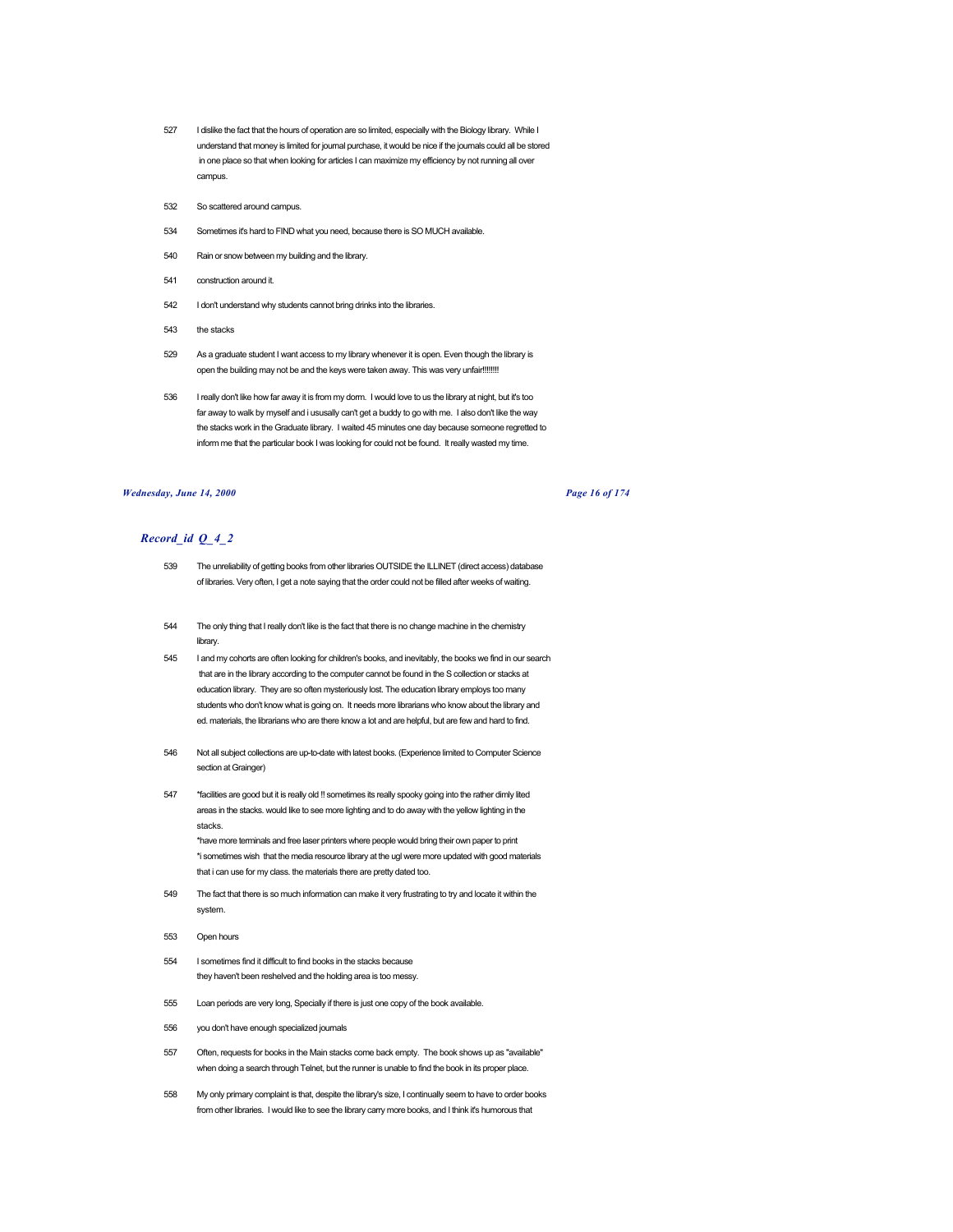this is not listed as an option for future focus for the library in section 3.1 above. My minor complaint is that the Carrel system seems a bit haphazard and not well structured.

- 559 Unable to take journals out, even for a few hours, and so I have to use the copying machines inside the library. However, the quality may not be so good. In fact, I waste a few sheets of paper everytime I use those copying machines.
- 560 One can be overwhelmed by the size of the libraries.
- 561 Availability of current journals and copy card system
- 563 The hours on Sunday. I work the most in the mornings on weekends and I don't like not being able to go until one o'clock in the afternoon.
- 569 My only complaint is the early closing hours.
- 562 sometimes requests for book deliveries via campus mail are not serviced promptly.

parking by the main library is not readily available.

- 571 I have found that the books and resources in the undergraduate library are fairly limited, and do not allow for a variety of sources when working on projects.
- 572 awful copy machines; shrinking/enlargement features don't work; not enough

## *Wednesday, June 14, 2000 Page 17 of 174*

- 573 Library frequently lacks desired books. Copying costs too high. Distribution of info. on how to request special services could be better and some library staff members are not courteous, especially if one does not know protocol for special services (requesting interlibrary loan).
- 574 I found it impossible to ever see any course reserves.
- 576 (Presumably due to budget constraints), many mainstream biological journals have either been discontinued or were never even collected.
- 577 the need to relearn how to access the collection electronically every other time i wish to do so (overstatement)
- 578 Graduate students are allowed to keep books so long, and even the recall time period is too long to make a book available when an undergraduate student needs it. Also the search feature on the computer needs to be updated badly.
- 579 Limited hours and reference librarian help at Grainger on evenings/weekends. TelNet version of ILLINET on-line catalogue, which is the only one I can use because the web-interface servers are always too busy.
- 581 It is often quite loud at times. I wish the library could be quieter than it is. Sometimes, it is hard to study with all the noise going on around me.
- 583 Limited opening hours poor quality copying machines in some libraries some library assistants not courteous
- 584 But, it is not particularly comfortable, in terms of atmosphere, seating, carrels, desks, etc.
- 586 Understanding that there needs to be security for the library collection, I would like to see less paperwork for undergraduates in accessing the collection. Particularly stacks access. Take into consideration the graduate units that an undergrad might be taking. I would be happy to discuss this in more detail with someone if they would contact me. krmccand@uiuc.edu
- 587 Difficulty in finding materials manually.
- 588 I have found that it can take up to a month for items to be reshelved in the stacks. This is incredibly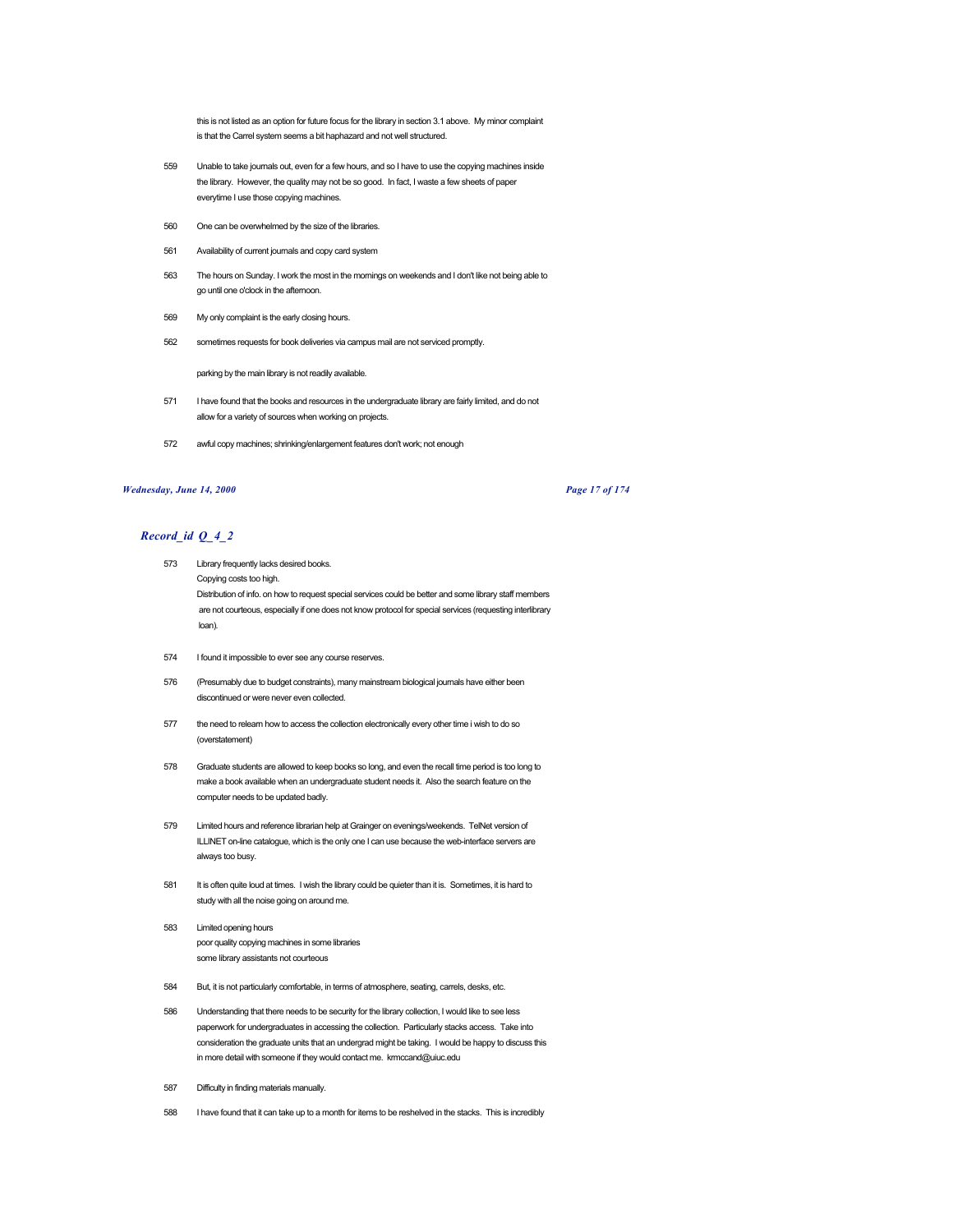inconvineant, and has resulted in numerous false notifications of lost material.

- 589 Longer hours
- 592 1) the historical musical instrument collections (Sousa et al) are seriously neglected (underfunded/understaffed)to the extent that this valuable resource is deteriorating while few are even aware of its existance. 2)it takes too long to get a private study carrel (over a year!) 3) not enough computers to access the catalogues during "prime time" in the music library
- 593 If i have a question, I'm feel like I have to talk to at least two people before someone understands what i'm asking for.
- 598 It's not easy to use. I get intimidated that I never do my research there. I know we have a large library, but it's not very friendly.
- 600 I do not like it that there are very few new books and the books are very hard to find.
- 602 Hard to find a spot or find things at times

# *Wednesday, June 14, 2000 Page 18 of 174*

# *Record\_id Q\_4\_2*

- 595 In the stacks the shelves are sometimes a mess. I think that this library needs to make it more clear to students that they should not take a book out of a shelf and then leave in another area of the stacks, I believe that many books get lost or misplaced this way. In the stacks as well as other areas of the main library have poor lighting and no apparent safety measures at night, there should be alarms or video cameras.
- 599 The archaic system for searching for journals via the web!!!
- 601 Many books missing. No consistent recall nottices. Sometimes I will get a card saying this is the third nottice when I haven't even recieved the first!
- 603 There is nowhere to read comfortably. My undergrad library at Oberlin college had really great couch and chair reading areas which made the library more than a warehouse for books. You could actually read there. The carrels are not conducive to reading.

2nd--The Art Library is terrible. The contemporary collection dreadful, and the care of the books, worse!

- 605 i dont like how some material is found across campus and not in libraries with similar information (but i dont think this is a fault of the system).
- 607 Dlosing early on Fridays and weekends, having limited hours over vacation. Vacations are when I'm most likely to be trying to do my own research and yet that's when libraries have limited hours--ditto for weekends.
	- A minor complaint--copy machines won't reduce.
- 608 Sometimes the noise leves were to loud in the library, and it would help if there was an area where drinks can be allowed while studying because I like to drink a beverage as I read.
- 609 talking and use of noisy laptop computers in the quiet study areas
- 610 Can not think of least like, do miss the formally free xerox copies.
- 611 The back up in stacks after finals.
- 612 Not enough recent computer books.
- 613 Having to "walk" the materials back to the libraries.
- 614 Too far away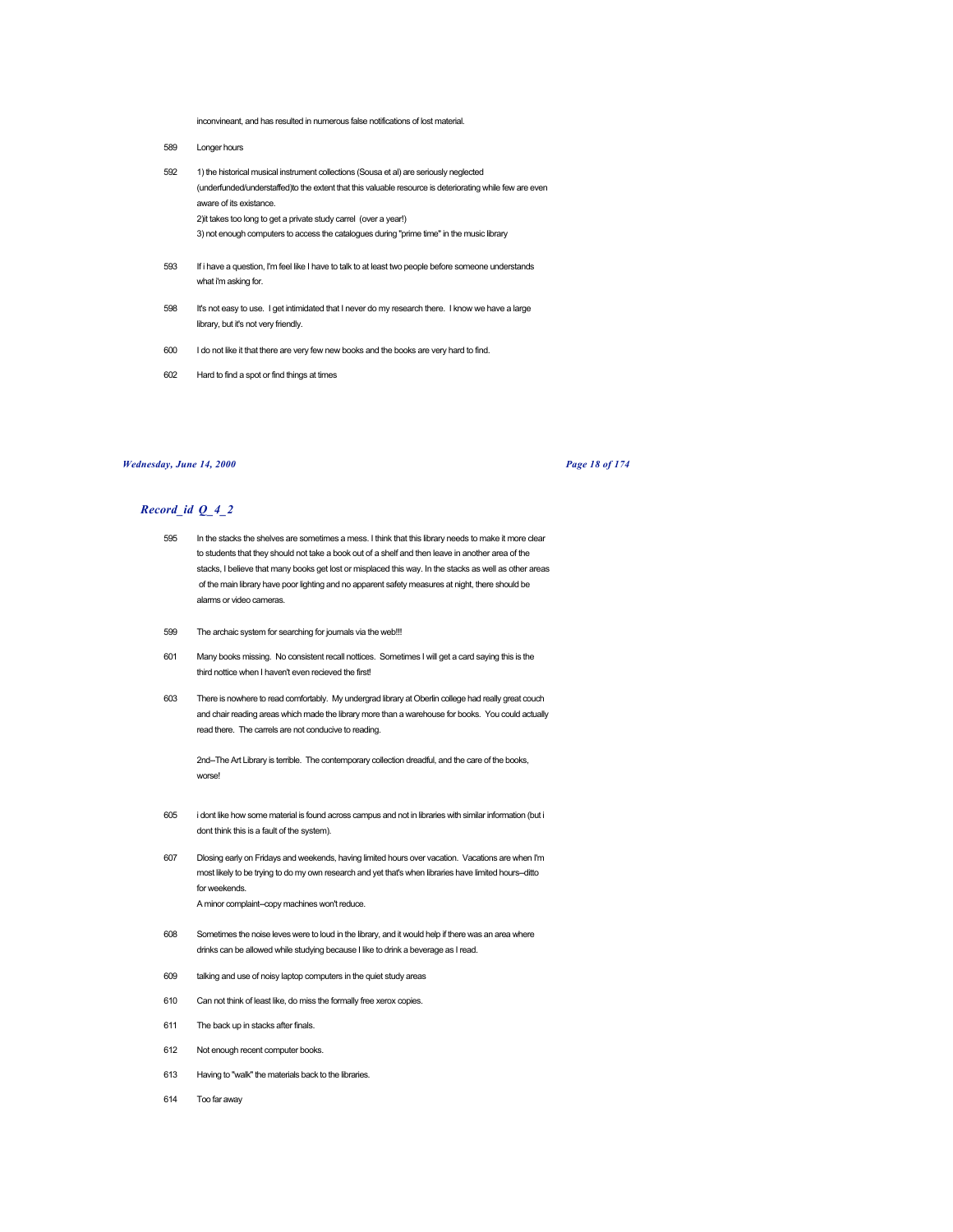- 616 Limited printing capabilities in Commerce. Need group study rooms. Commerce students' education focuses on group/team work; therefore, the library should be able to accomodate such activities.
- 618 often confusing and little staff to ask for direction
- 619 I think you must spend too much money in running so many small libraries around campus. I would rather see that money spent on the collection. Why can't we RETURN books through campus mail???
- 620 Instructors don't have much freedom on how long reserve books may be checked out for. Instead of just having the 2 hour option, perhaps a 24 hour option could be added.
- 623 1)The inability to reshelve books quickly. 2) The fact that about 20% of the books I return are not handled properly and I am later erroneously given "overdue" notices on them and must come to the library and find them myself. 20%!!! 3) The fact the Illinet OnLine has made searches more difficult.
- 624 There are many books that are missing, but that are not being replaced.
- 625 I was looking for a video in the undergraduate library, and the one I wanted was only available on DVD (not VHS), which was a problem because the classrooms I teach in (I wanted to use the video for a class) don't have DVD players.

## *Wednesday, June 14, 2000 Page 19 of 174*

- 627 often trying to find books is like going on a wild goose chase.
- 629 THere are not enough laptop (working) hookups and not enough printers available.
- 626 The daytime staff in Chem Library (Not Tina, she's great).
- 628 I don't like that many times I may find articles I need and realize that they are located in three different libraries in different locations.
- 630 The lack of open hours during school breaks/summer
- 631 Libraries on campus do not have uniform hours of operation. The departmental libraries close much earlier than the main and undergraduate libraries.
- 635 The web site.
- 637 I really hate going to the periodicals to find a specific magazine and finding out that it has been sent off for binding, right in the middle of the semester, and won't be back until the end of may. This is really dumb. I will have no use for the magazine when I'm not in school, so get them bound over the summer instead of during the semester.
- 639 Damaged material
- 640 INTERLIBRARY LOAN
- 642 Theft problems, many times the reference librarians weren't available.
- 644 I have been kept waiting on many occasions by the circulation staff at the main bookstacks. I have learned that I have to plan on an extra 15 minutes to check out materials on my way out of the stacks, even if I am the only person in line. While many of the librarians there are helpful and efficient, a couple of the librarians are consistently unfriendly and occasionally rude.
- 645 On the other hand there are so many libraries that it requires a lot of time just going library to library to find the material. Also the hours for some of the smaller libraries (ie. 4th floor libraries at the Graduate Library) are at times inconvienent.
- 649 Printed copies of those Journals of interest to me (Cardiovascular related) are located at 3 different libraries and very few are available at the Vet Med library. This sucks.
- 651 The difficulty of finding some of the materials. In many cases, items which a bibliography search might come up with cannot be found easily using the online book search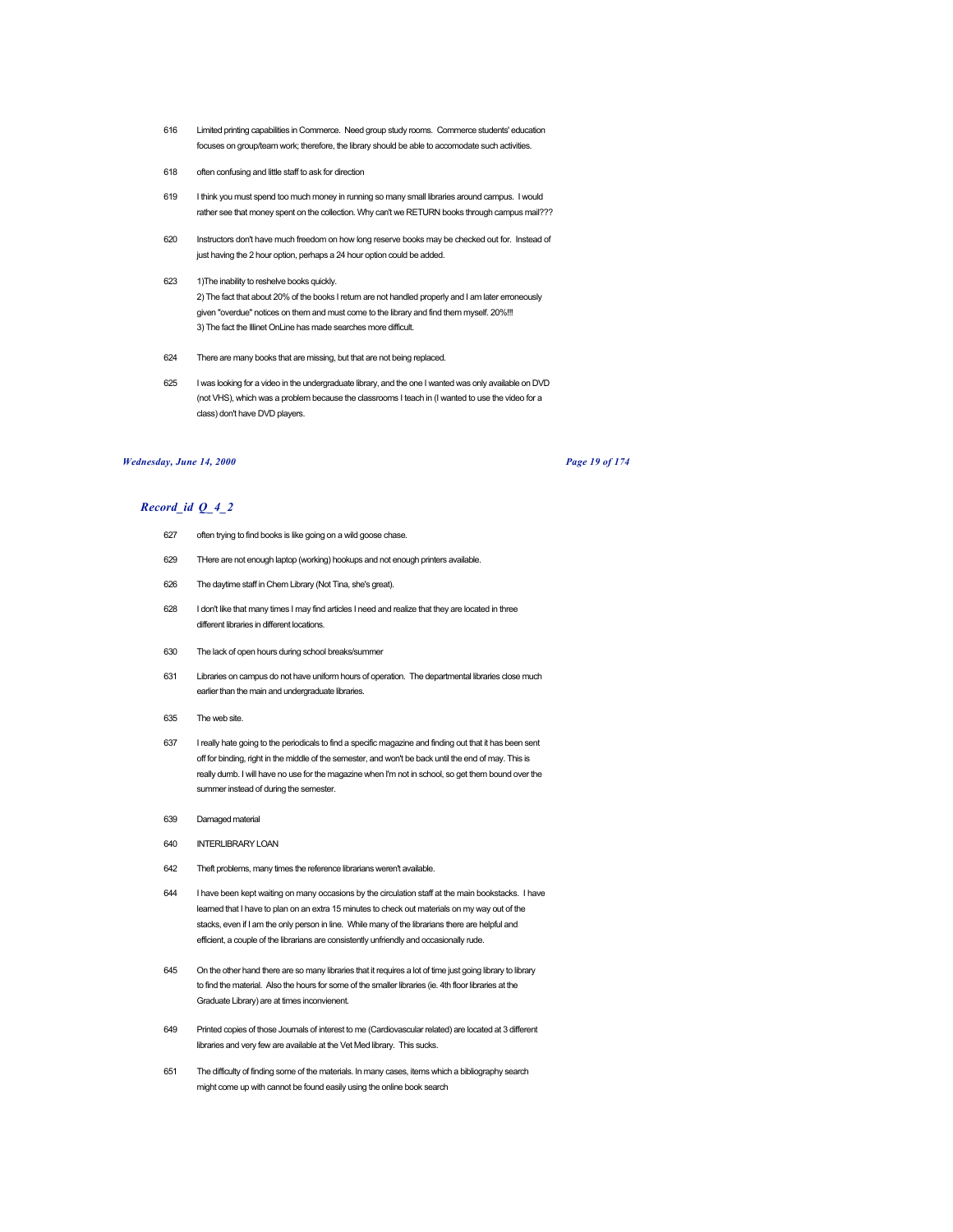- 652 Library Gateway webpage. It's confusing.
- 653 Journals can not be checked out.
- 656 none
- 657 Limited hours--the library closes Saturday evenings and before midnight, that's not appropriate
- 659 Sadly, too many "snagged" books that are not replaced. Post-1975 books often need to be accessed thru inter-library loan.
- 663 It's hours on Friday. (I'm Friday's only.)
- 668 The sorry state of Illinet.
- 669 As with most libraries, the U of I library system doens't always have the very newest books and resources. It takes a year or two to catch up.
- 672 I hate the online catalog

## *Wednesday, June 14, 2000 Page 20 of 174*

- 673 limitations in Arabic collection and low priority given to it. it is incomplete, incompletely catalogued, and I never can rely on it! Lack of interested staff in Asian library - Arabic seems the lowest priority.
- 674 Often the Telnet searches are repetitive in the information they provide.
- 661 I dislike the ILLINET database. It is one of the worst I have ever used. Many times I have searched for books I know the library has, but because I don't know the key word the search engine prefers, cannot find that book. I used to go through Melvyl, at UC Davis, to find books here.
- 662 The selection of magazines is terrible. And why is everything in an actual hard copy--get microfische, it's so much easier to use. I went to high school near NIU so I'm used to doing my research at their library It is so much easier to use.
- 664 The fact that Grainger is used as a dining hall. The people who plan these events don't care about the students. On several ocasions, I have been forced to leave the second floor of Grainger so some "important" people can have a social hour. This has even takes place during finals week. The second floor of Grainger is the best and most productive study area on campus. When they have their parties, the entire 2nd floor is made worthless. I've been told in the past that I could study on one of the side rooms, but the noise carries and makes it very hard to concentrate.
- 665 The Telnet interface. Another program needs to be written and installed--perhaps one that can be downloaded from the library's website so students can have it on their own computers. The web-based interface is confusing and doesn't work very well.
- 676 I think the hours are way too short, especially in the departmental libraries. For example, I think the ALS library should be open until at least midnight every night (except maybe Friday and Saturday).
- 679 The difficulty in finding certain rare subjects.
- 680 I don't like how undergraduate students can't access the graduate library if they wanted to.
- 681 Again, there are a number of inconsitencies that I have noticed over the last two years. I hope that a system can be input/enhanced to avoid these complications and serve library users efficiently.
- 684 fines
- 685 web interface too cumbersome and inflexible, not enough info on the books on the web
- 686 it is not open late enough!
- 687 Sources more difficult to obtain from other campus libraries (aside from undergrad)
- 688 Very occasionally, when I have brought back a book to the library, it was either not checked in properly or was not reshelved properly--with the result that it was counted lost and I was fined.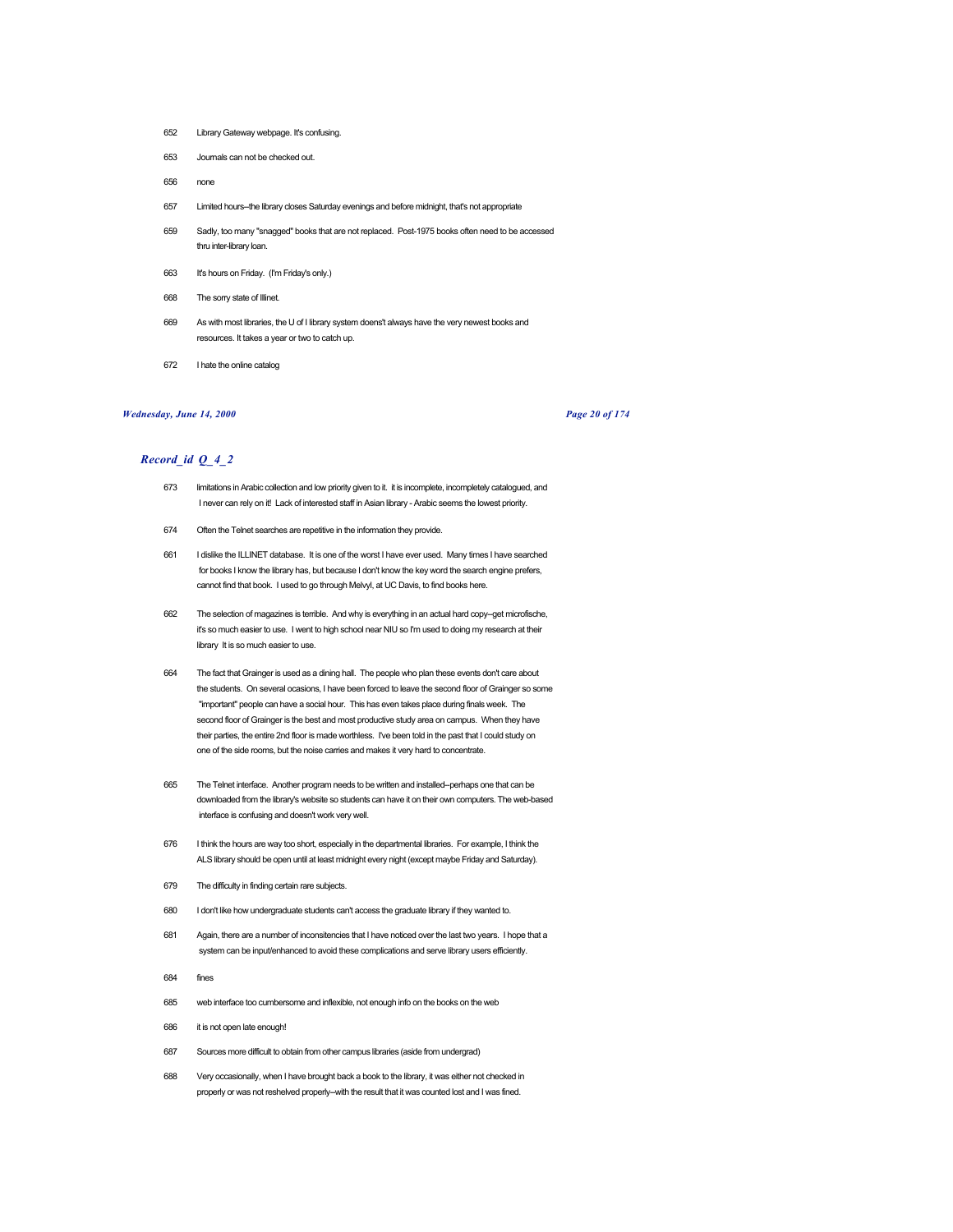690 Limited materials.

Materials available are too old for current research. Weekend and after hours are too limited when students catch up with their work. The library needs to stay open till later hours at night. No group study rooms, not even one. Ancient matrix printers. It takes too long to print references wasting the precious and limited time of researchers. Library student workers are not much help when the librarian is not in, all they know is how to check out books. The Graduate Library is so first-time user unfriendly. No materials visually and readily available to guide the first-time user.

- 694 There are so many libraries that one can get lost when trying to locate information. Sometimes a student knows what he/she is looking for, but he/she has to ask several different libraries for the information.
- 696 I find myself confused when and don't know where to start when I have a project or paper to work on

### *Wednesday, June 14, 2000 Page 21 of 174*

- 699 Tough question- you're doing a good job. I guess that the stacks take so long to get a book from.
- 689 The way the library admin does not use the power of the resources they have: People, patrons, faculty, staff, building, computers, collection. This is a structural problem that ruins an otherwise library. The way in the past that technology resources seem to have been given free rein to the programmers, technophiles, and personalities who are not really very socially-adept. I repeat the phrase "you'll get used to it." That is offensive, but seemed to be somewhat of a black-humor statement from staff, since that is what they might have been told by the techies. My opinion, eh?
- 691 The way the library admin does not use the power of the resources they have: People, patrons, faculty, staff, building, computers, collection. This is a structural problem that ruins an otherwise library. The way in the past that technology resources seem to have been given free rein to the programmers, technophiles, and personalities who are not really very socially-adept. I repeat the phrase "you'll get used to it." That is offensive, but seemed to be somewhat of a black-humor statement from staff, since that is what they might have been told by the techies. My opinion, eh?
- 695 the STX get confusing sometimes and it is too hot there, which makes going there painful at times
- 697 I have become very frustrated with the reshelving backlog in Stacks this term. Please get the books on the shelves faster. The books on the floor in many aisles of Stacks are also worrisome. These two factors suggest that the library is not paying enough attention to its core print collections. The printed books and journals are what make this library special. Anyone can have good online resources, but the print collection is unique. Please keep it in good order and up to date.
- 698 Need more journals and books in the education and social science library Having to go to different libraries to find books that could have been kept in one area. Not enough copy machines that take coins.
- 700 Library hours are not always convinient for students.
- 713 The desks and chairs are suitable to people.
- 714 There is never anyone around when you need help looking for a book.
- 716 It takes too long to get interlibrary loan materials. Sometimes when the materials arrive, it's already too late
- 724 But MANY students are intimidated by the size and don't know where to find what they are looking for, so they don't ever bother learning. Maybe even a mandatory seminar for freshman is the idea I am leaning towards cause many students won't do it on their own!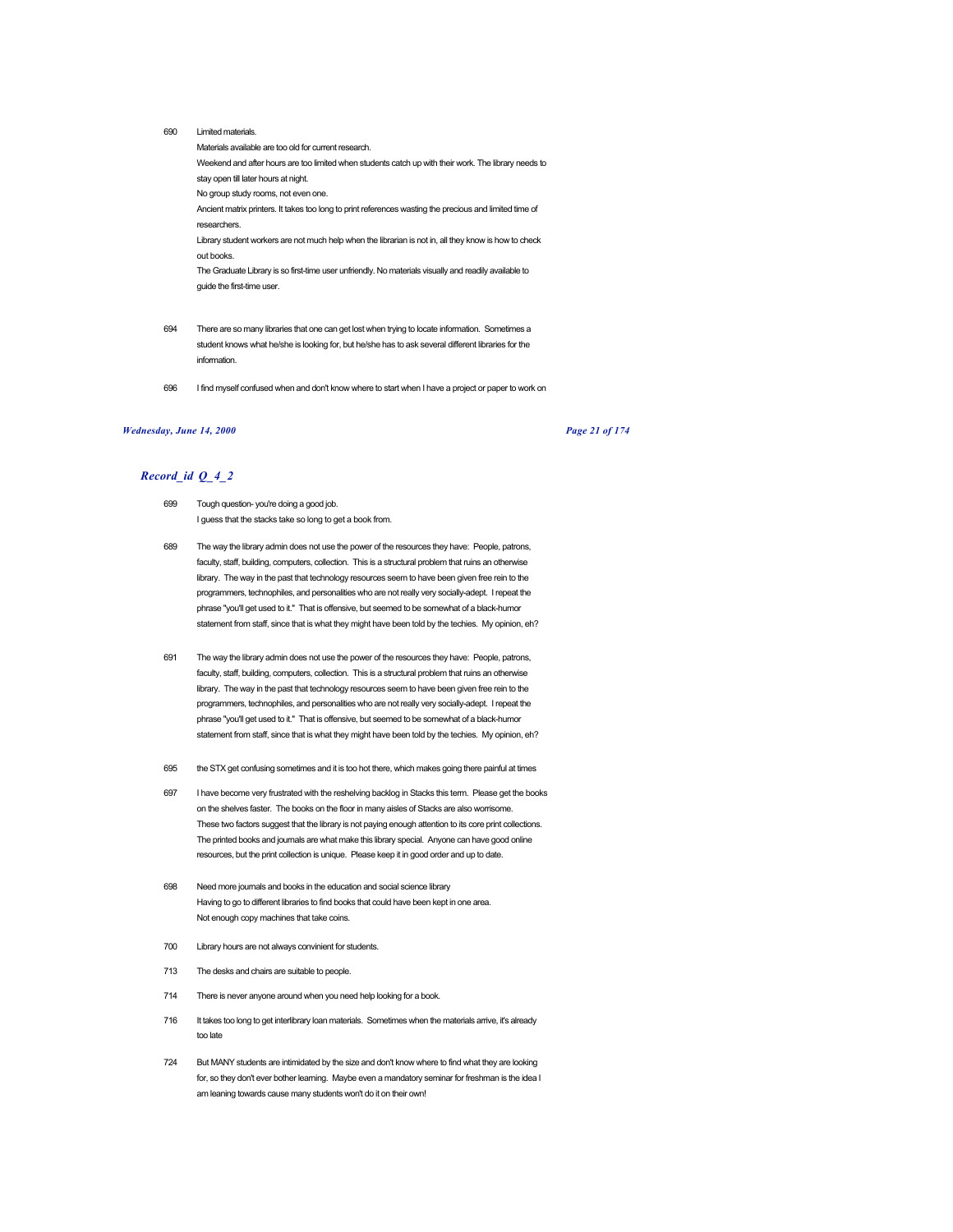- 726 Becuase this is such a large system, it can be difficult to track down a document-- especially from a different library.
- 706 difficult. Maybe that I seem to be a different type of student than most others in that I prefer to work on friday and saturday evenings and sunday morning. But I think i should accept the library not to be open at that times.
- 708 Hard chairs for exstended use. Not enough conveniently loicated and lighted work surfaces + chairs in the stacks. I have spent hours combing through turn-of-the-century periodical volumes in the stacks, only to end up stiff-legged, bow-backed and crooked. I need a massage after I get out of there. Not to mention...bring a camel, it's so damn dry. However, I understand the lack of humidity for proection and conservation of the materials.
- 711 when i was looking for information on xenotransplantation, there were very few books on the issuemaybe 8. out of the 8 i was only able to get 1 because all the rest of the books were either lost, missing, or not shelved yet because they were new books. with the u of i as one of the leading library institutions, shouldn't books be more available to the students?

### *Wednesday, June 14, 2000 Page 22 of 174*

- 717 LET US PRINT WITH MONEY! When I'm on deadline the last thing I want to worry about is purchasing one of those printing cards - half the time that machine is out of order. It would be much more convenient to allow students to print with spare change or, like the newspaper archives, with a automatic billing to your student account.
- 718 Difficulty in accessing online journals from home. I do much of my research and reading from my home, which is far from campus. It is sometimes difficult to access online journals such as Science and Nature from an off-campus computer.
- 719 They don't have an easy way of requesting books that aren't at this school. Inter-library loans aren't very clear. The Illinet Online interface needs to explain the process in how to get books in certain areas (e.g. what do I do if a book is in main stacks, is in education stacks, etc).
- 723 What I like the least about the library systems is that to an unknowing freshmen, the libraries can be very intimidating and not much time during orientation is spent on educating students on the different capacities of all the libraries on campus.
- 727 THose many, many resources are hard to get. You have to run around campus, its hard to find specific resources, the copy card machines are never working.
- 730 noise level in the undergrad
- 731 I find the online catalog difficult to work with. Also, I am at a total loss regarding how to use the internet to look for articles, and I have not been able to find someone who can help me learn.
- 733 On-line catalog really needs help
- 735 The hours that residence hall libraries are open.
- 738 The use of information technology by the library is positively archaic.
- 739 I think that making copies is too expensive.
- 740 the hours aren't as good as they could be for the smaller library branches.
- 741 computer interface design for accessing the library remotely
- 743 occasional inaccuracies in shelving, not enough computers
- 744 Reserves are difficult to use because the loan period is so short.
- 745 it can be very confusing... where books are located.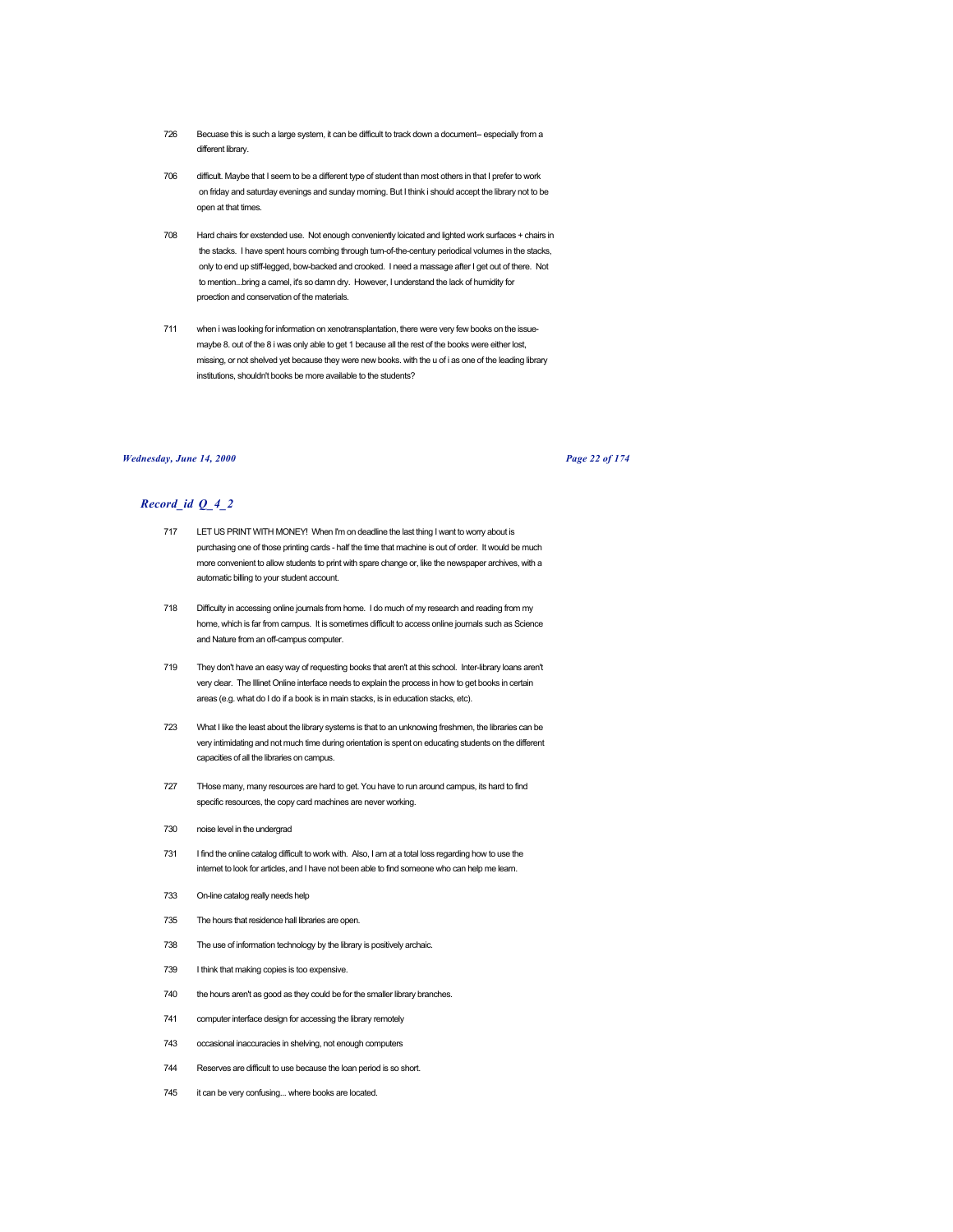- 746 The study areas are underlight, noisy and not very condusive to individual, quiet studying. Also, the computer areas are consistantly understaffed.
- 747 This semester I have ME280, senior design. When searching for literature on our design topic, I was able to find lots of articles through Compendex. However, the University of Illinois discontinued most of the journals several years ago, and we couldn't get any of the more recent articles that we needed. I remember finding 30 good sources from one search; we were only able to get 4 from the University of Illinois.
- 748 Somtimes it's confusing to find some books when they aren't in the undergraduate library.
- 750 :- /, no opinion here
- 751 The student workers in the law library don't know anything about the library beyond the check-out procedures. I know it isn't possible to staff the library at all times with reference librarians, but maybe a little more training would be helpful. Also, closer to finals,(the last month of school) the law library should be open at 9am on weekends, until midnight.

# *Wednesday, June 14, 2000 Page 23 of 174*

# *Record\_id Q\_4\_2*

- 753 I dislike the hours that the libraries are open. I wish that they were open earlier on Sundays and later on Fridays and Saturdays.
- 754 library hours are too short
- 756 Inter library loan services can't even order the right books for me when I give them all the information in advance: and more generally an attitude that they always know more than the scholars they serve.
- 758 Commerce Library building needs improvement. No laptop ports available. No power outlets available either. Grainger should have a small cafe to improve service to students working long hours. There is no information about how to use the library
- 759 Incorrectly shelved books, and shorter hours than in the past.
- 762 The Undergraduate Library is very noisy and you can't study there. The Commerce Library is too small.
- 763 Having to chase books/journals all over campus. Waiting half an hour to get a book from the main stacks.
- 764 Collection is huge, but I'd like it a bit bigger in some interdisciplinary areas :) Example: Planteray Science (Mars, Venus, etc.)

Also some electronic databases return way too many results for simple searches... but that's the fault of the particular databases and not the UIUC library.

- 766 The attitude of librarians. Total lack of enthusiasm and a feeling of being imposed upon to deal with people.
- 767 The library hours!! There needs to be a library that opens 24-7 because students often have differing study schedules. Some study well during the day and some during the night. I don't think there is any library that accomodateds these needs.
- 768 The staff probably needs to be a little more courteous and patient to those not able to everything perfectly.
- 774 waiting for the stacks, but it's a small price to pay for such a great selection of material
- 776 Every time I want a recent journal it is out being bound.
- 781 not enough computers for use
- 785 People playing solitare, or chatting in chat rooms when I need the computer......Checking email is fine,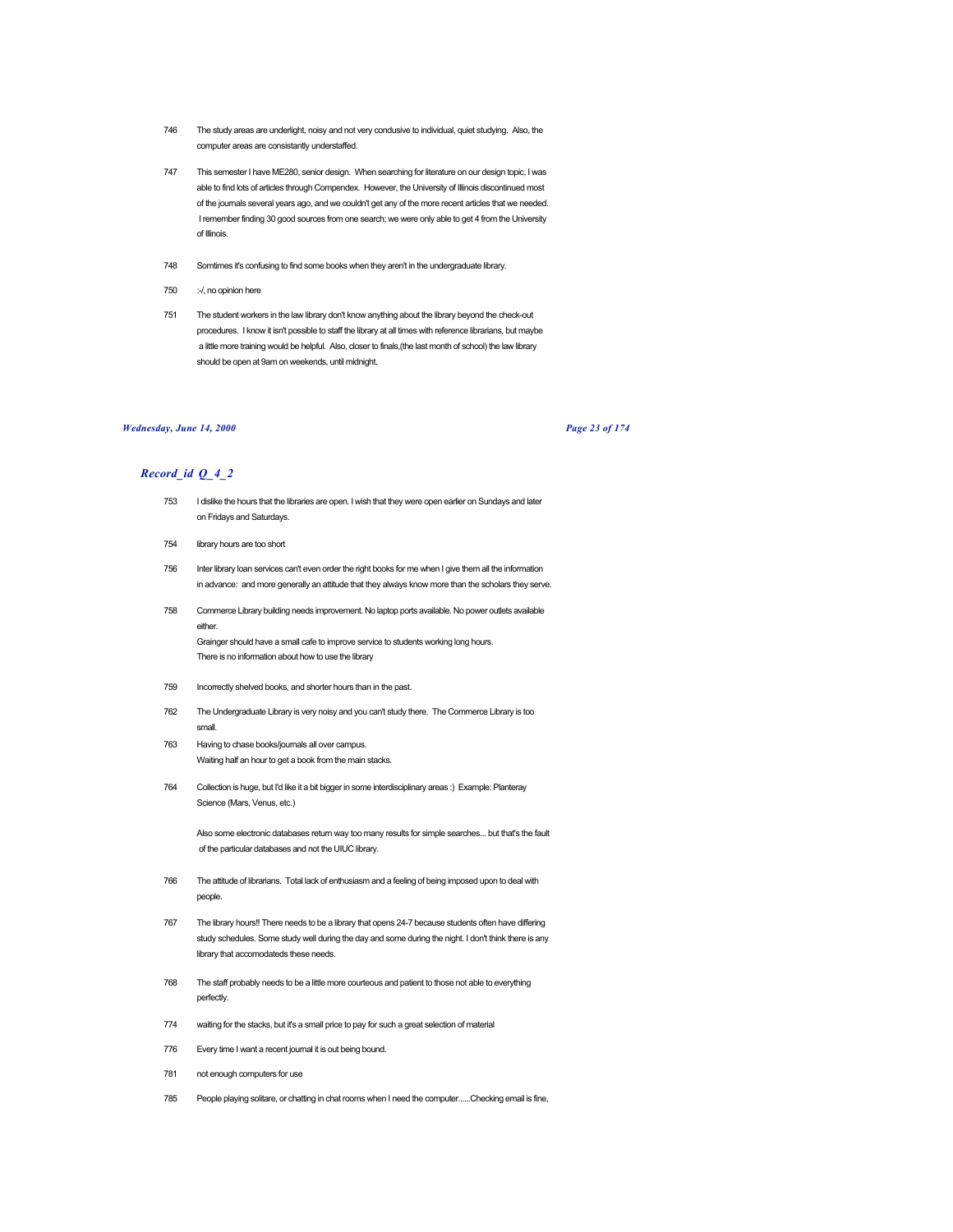but not the other stuff.....

- 786 the chairs are really uncomfortable, at least in commerce.
- 772 Sometimes it is confusing as to which library the book I am looking for is in. And then when I do find what I need, I need to run all over the place to get it.
- 775 The online catalog is kind of a mess. A book may be on the library but it is hard to find, you,have to try if it was entered through the author, the title or even the publisher. This is a problem specially with journals. It's very time consuming.
- 777 As an Education student, I get very frustrated when visiting the Education library's book collection. Both the children's books and the educational adult books are always out of order. The shelves are messy and I often leave the library without finding what I need!

## *Wednesday, June 14, 2000 Page 24 of 174*

# *Record\_id Q\_4\_2*

779 the abysmal online catalog and no backup!

book collection is BAD ... yes, you have millions of books. But while a 110 year old journal is useful, even vital, a 30 year old book is frequently getting near worthless

the Chemistry library needs a TRIPLED or QUADRUPLED book budget, probably same for Grainger

- 784 World's largest library......sometimes it is very hard to find the information you are looking for.
- 788 trying to find articles is too complicated of a process. no one knows which search engine to use.
- 789 How materials are scattered all over campus at different libraries. It's not possible to put all materials in one library, but if the libraries were closer together, it would make it much easier.
- 790 The hours on sundays. Closing dates throughout the week.
- 791 Somewhat fragmented between departmental libraries but what are you to do when the campus and library itself are so big.
- 792 The collection of journals for mathematics education is pathetic. Even standard trade journals like "Mathematics Teacher" are not available in the Education Libary (they're at Uni High School!) There is a lot of human error in the checkout process. I have a book charged to my account indefinitely as a result of such an error.
- 793 Information is very spread out. Some books about the same topic are spread out at more than two libraries.
- 794 difficulty to check out some books
- 798 I do not like the lighting, it maks me feel ill so I hardly ever go but I send research students very very frequently. I did not know about all the computer acces possibilities. Perhaps you should send us faculty e mail addresses to acces these services
- 800
	- Sometimes the library is very noisy. Hopefully, students will try to keep it down
- 802 Reserves not allowed out for a long enough time
- 804 i find it difficult to find materials.
- 805 The difficulties students encouter when doing research, it's very hard to find what your looking for in some instances. I also dislike finding out something I need is in the stacks because when I have a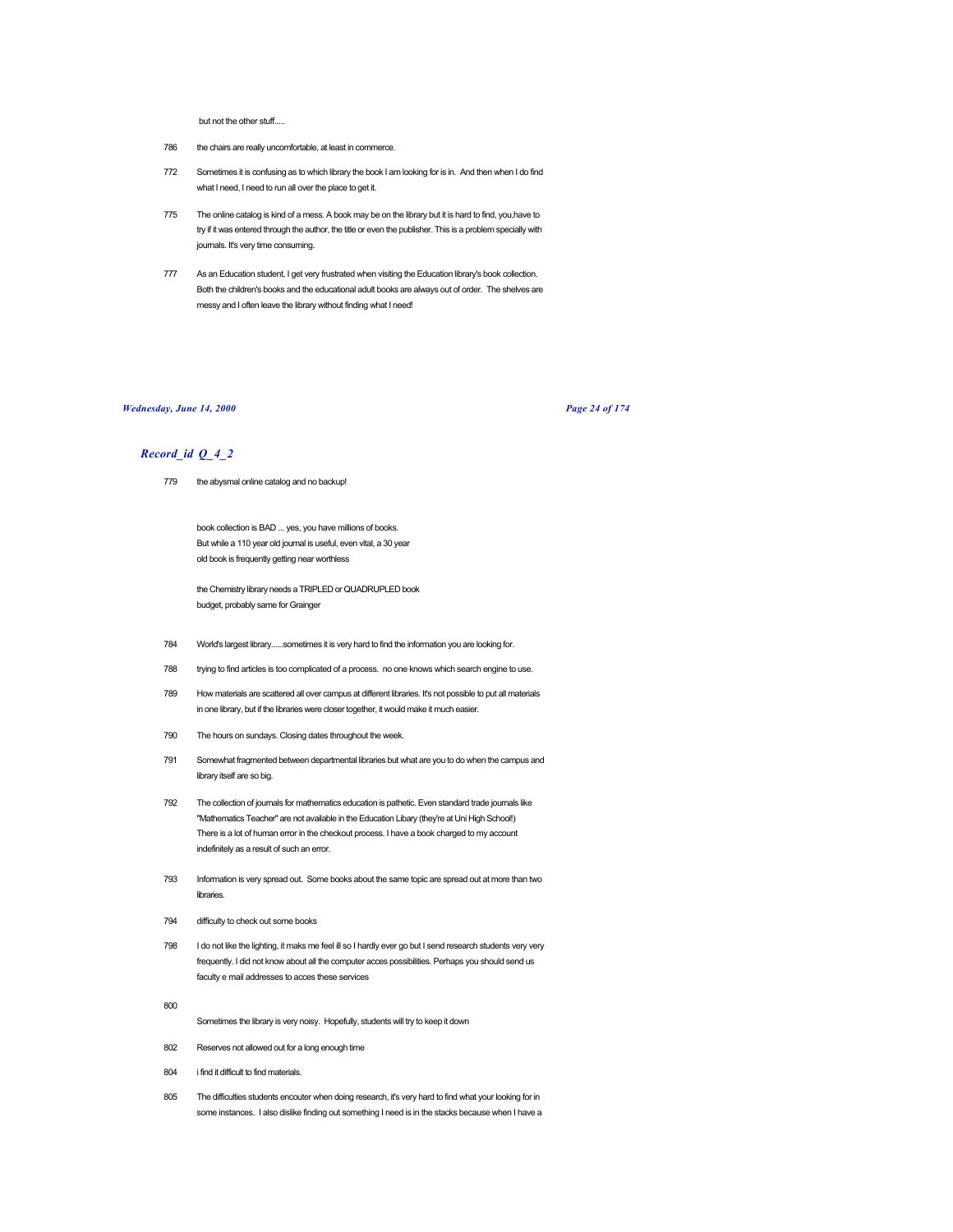week long project and I have to wait to get the resources from the stacks because I can't go in there, I don't even bother with them.

- 806 The difficulty in finding some of the smaller libraries inside the Graduate library.
- 812 Undergrade Library too noisy
- 808 I had to order materials from other schools via the web and I wished I had found out how to track these orders or even confirm that I entered all the right fields properly. (also, some microfiche printers are not the best)
- 809 it's very difficult to find online information about the libraries.
- 811 The inter-library loan system is ineffcient. While I love the libraries web resources, on important thing lacking is the tracking of my request for loan articles through inter-library loan.

### *Wednesday, June 14, 2000 Page 25 of 174*

- 814 THE SEARCHING ABILITY. THERE ARE SO MANY BOOKS, BUT I AM UNABLE TO FIND THEM!! THE SEARCH ENGINE NEEDS TO BE IMPROVED DRAMATICALLY. I AM SURE THAT THE RESOURCES WE HAVE ON THIS CAMPUS WOULD BE MUCH EASIER TO USE IF I COULD ACTUALLY FIND THE BOOKS I NEEDED THROUGH THE ONLINE SEARCH ENGINE. WE NEED TO DEVELOP AN ACCURATE WEB SEARCH PROGRAM THAT STUDENTS CAN ACCESS OVER THE INTERNET BEFORE WE GO TO THE LIBRARY TO FIND THE BOOKS WE NEED. SIMPLE AS THAT
- 815 Even though I found what I specifically was looking for, I don't think I really knew/know what's available (size is probably a considerable factor.
- 816 it is hard to find a librarian to help me when i don't know where to look for something.
- 817 lack of study areas, computer facilities (for personal use)
- 819 The new telnet and web interface are useless.
- 821 Ordering a book and having to run all over campus to the library that the book is located. Bad departmental library hours. 10 p.m. is early for students.
- 822 What I like least about the University of Illinois Library does not really involve the Library. Several of the materials that I have needed for research have been "missing." I understand that this is not the Library's fault.
- 825 You can't get change very easily for the copy machines.
- 826 as long as i can find the materials i need, not realy:-)
- 827 The law school library is too hot.
- 828 I feel that the hours of the library should be extended. There should be at least one library that is open 24 hours a day, seven days a week. This would allow for those who study better at night, a place to study. Furthermore, those who are working on papers could have a place to work. Other universities provide this service, I cannot beleive that we don't.
- 829 I always find WHAT research I need to find, but the library is so big that I often can't actually GET what I need. There isn't always someone for me to ask and so I usually give up. The newspapers in the Commerce library are very unkempt and it was hard to do research in them.
- 830 How crowded and loud the Undergrad is when I'm attempting to study in between classes.
- 832 Difficulty of using the user-interface to on-line services.
- 833 The poor distribution of UIUC Library resources to the ACES Library. The ACES library has the highest client faculty:Library faculty ratio yet it is poorly funded.
- 836 The limited hours. OFten, students go beyond midnight when working. After leaving the library due to closing, it interrupts study flow.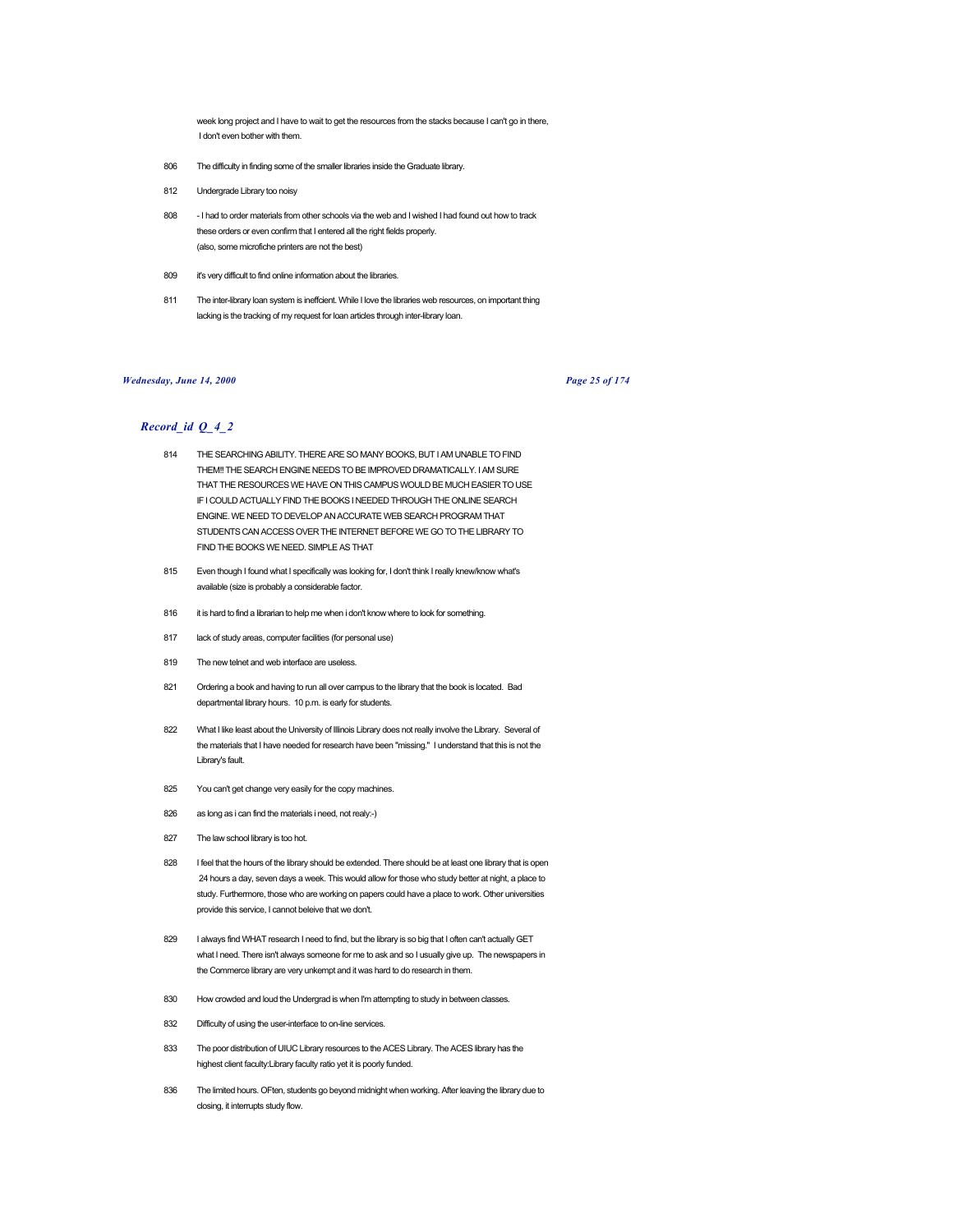- 834 If you are not familiar with the library system here, it is difficult to figure out how to find materials. There is no comprehensive resource that explains how to use different databases and where they are all located.
- 838 I HATE when I print out a sheet of books that I need for research and they are at seven different libraries across campus. I don't know what can be done about this, all I know that this is the most annoying thing in the world. Maybe, if everything was via WEB I could just research at home without dragging myself to the seven different libraries complaining the whole time.
- 839 Can't say (don't use all of them).. I know I hated waiting for materials at the main stacks, though.
- 840 Not enough computer port for walk up computing. The whole idea of stack.
- 841 none

# *Wednesday, June 14, 2000 Page 26 of 174*

## *Record\_id Q\_4\_2*

- 844 it is hard to get to the stuff...confusing
- 845 The College of Law library is dark, dingy and gross. Needs better lighting. Also, it's like a furnace most of the year.
- 846 library not open 24 hrs or very few hrs during holidays, different libraries scattered -- don't know which library has which journals.
- 847 I have no major negative issues with the library system.
- 849 library hours are ridiculously short for such a large school. weekends provide the most time to do indepth research, at least they would be if the library was open for more than 6 hours at a time. i have often had to leave work early to check out books on a friday. no library at a major university should close at 6 p.m.

it takes too long to recieve a notice that materials requested online are unavailable. it is often 2-3 weeks before that information arrives in my mailbox. by then, there is not enough time to find a alternate resource.

- 851 When no one has access to the stacks and has to wait for certain books. Sometimes when doing research it helps to look in the areas of a certain book because you'll find more sources that didn't come up on the search.
- 853 the outdated science books. i tried recently to find a book entitled Brain and Behavior or a similar subjected one. i was displeased to see that my search consisted of books from the 1970's. its important to me that the biology be kept up to date with the latest trends in every field.
- 854 The online services are poor especially considering this is the University of Illinois.
- 855 Books that you need are sometimes scattered between several different libraries.
- 857 theres just SO much information that its hard to find what you're looking for.
- 858 Often times, the books or resources I need are marked as "missing" or "late" or "unavailable". This is frustrating.
- 860 The Undergrad library is sometimes too loud to study, but it is great for meeting a group for a project!
- 861 Online magazine searches only cover recent years and not the whole collection of the university.
- 863 Too big. Lots of books scare me and intimidate me, so I avoid the libraries at all costs.
- 865 1. The search system on the internet is not powerful, it is hard to search the books i want. 2. The versions of textbooks are too old
- 873 room temp. varied greatly. Commerce lib. was usually above a comfortable level.
- 874 decentralization
- 877 Books that are charged are not replaced promptly. I spend a lot of time waiting for books to come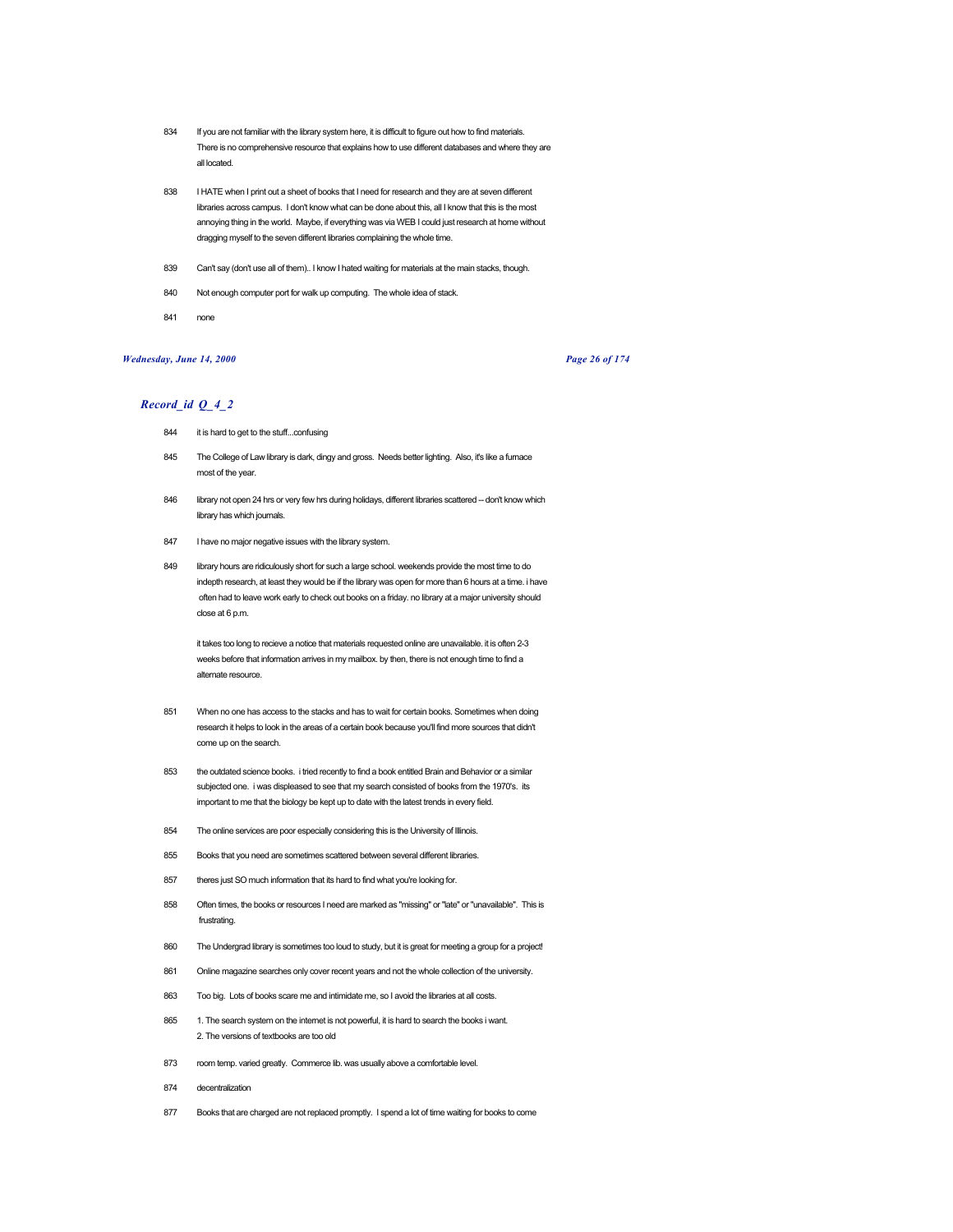back to the library.

- 878 Often I could find the material I need on the catalog but could not find the book on the shelf.
- 875 The staff could be a little more friendly and have a better knowledge of the comptur systems.
- 879 Library hours on weekends

### *Wednesday, June 14, 2000 Page 27 of 174*

# *Record\_id Q\_4\_2*

- 880 Your employees are often rude and intolerant for those of us who don't frequent their facilities. The hours, especially in the undergrad, need to be extended to 6am until at least 2am. Have you ever considered making several overnight libraries? Lastly, students depend on your printing facilities. This means that when they are not functioning, it hurts alot of people. More computers is always an issue, as well.
- 881 I can not think of.
- 882 I'm a 5th year grad. student and when visiting students come, we say that the only bad thing about U of I is the chemistry library. We say that in spite of the great collection, and in spite of the helpfulness and knowledge of Tina, the head of the library. We say it because 1) the two full-time librarians who aren't named Tina are awful. They need to be fired pronto. They are unhelpful beyond compare. and because 2) a library should inspire students to study and be housed in a magnificent building (or rooms). The chemistry library is a dump badly in need of a complete makeover. The chemistry department is overall one of the best in the world; our library should not be disgusting.
- 883 While retrieval systems are complete, it's often confusing which database needs to be searched for particular information; usually, I need to go through two or three systems to find a journal reference, determine if U of I has it, and where it is located. Continuing work on unifying the search interface would b egreat.
- 884 The library I use most, the Mathematics Library, has reduced its open hours to the point of inconvenience. For example it closes at 5 on Friday, is only open in the afternoon on Saturday, and closes too much during periods of vacation when students are assumed not to be here.

The online interface is still not working optimally. The telnet connection is clumsy but workable (and basically satisfactory except for the need to enter the ID so often). The web interface was not working at all well and we were recommended to stop using it; as far as I know this is still problematic.

- 885 Hard to use for graduate studies during breaks when I work all day.
- 886 The stacks in the main library. I have experienced a serious claustrophobic-like reaction for an hour after getting out of the place.
- 887 interlibrary loan system is ridiculous
- 888 It's sometimes hard to find what you need.
- 889 open hours and close hours. The time for closing should be for a later hour at night
- 893 All the waiting around, and then after you wait for half an hour, they can't find where they put the book you need the last time they restocked.
- 894 NEwspapers difficult to access ... is there any new procedure that could eliminate micro film?
- 896 I sometimes wish that it would be open a bit later
- 897 How spread out all the resources are.
- 899 none
- 900 The libraries are so scattered. You have to hike all over campus to find books sometimes.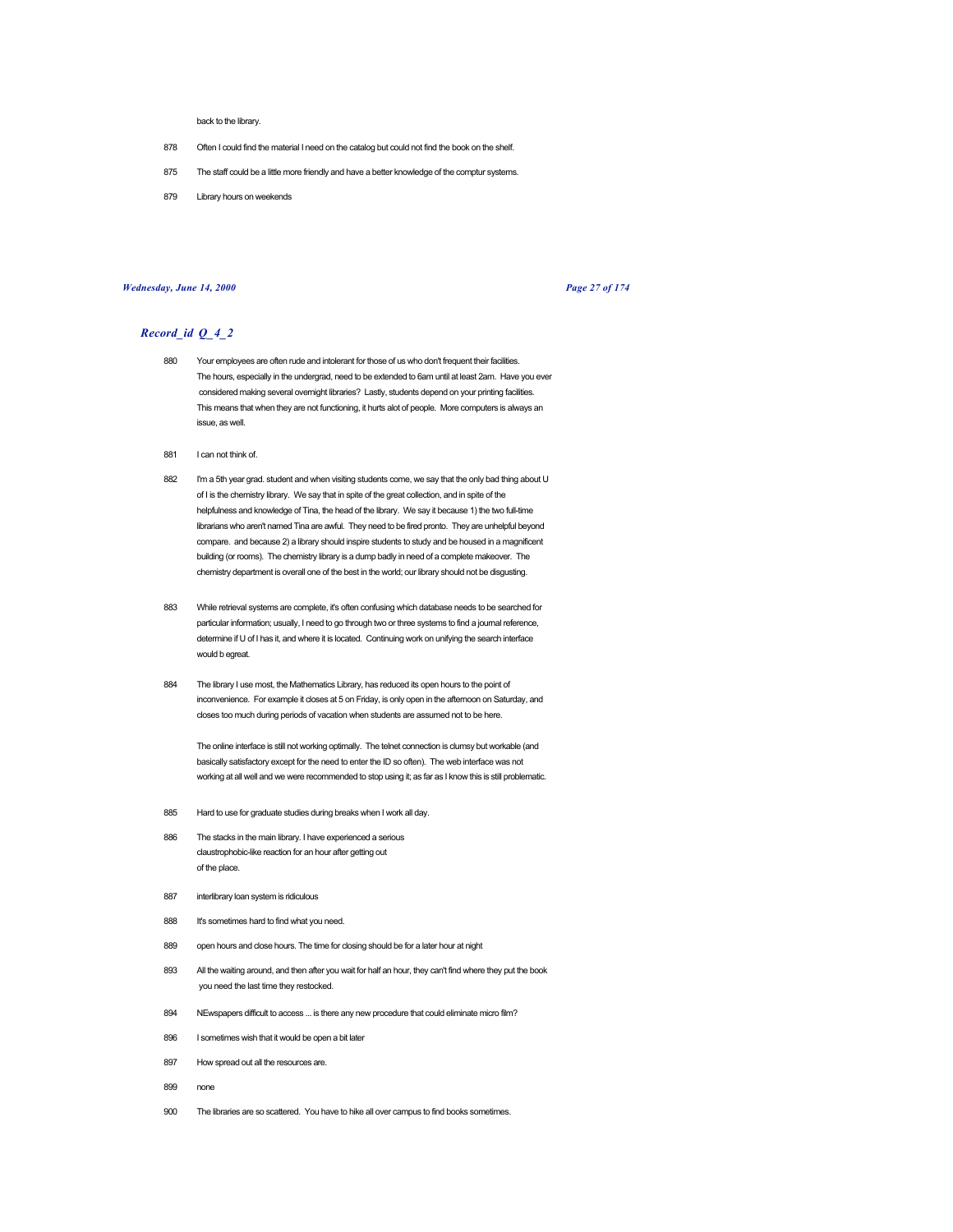- 903 Web searching is often incomplete. Electronic journal searching could be better implemented. Electronic databases should go back further in time.
- 904 chemistry library is too disorganized
- 906 It seems that most sources are checked out or reserved when I want them.
- 907 As I said before, I've had problems locating all the sources relevant to the topic I am researching.

## *Wednesday, June 14, 2000 Page 28 of 174*

- 908 The surey form puts me inn chemical siences, becaus it dosent have a setigh for chemical engineering.
- 909 Some libraries don't reshelve the items more quickly and accurately.It's hard to find them out.
- 912 We need to spend far more money on books (not simply computer data bases) and in preserving the books we do have.
- 913 Inadequate funds for acquisition of printed material
- 914 The distances between some of the libraries makes it hard to conduct some research.
- 918 many data bases to search to find info.
- 919 Not everything is online.
- 923 The online catalog.
- 925 The long wait for a computer.
- 927 The hours could use some work, especailly the main library.
- 929 The libraries are distributed across the campus.
- 930 There's tons of libraries so you've gotta go all over campus sometimes to find something
- 931 The difficulty in searching for journal articles (periodicals)
- 933 Searching our book bags as we leave the music library is absolutely outrageous. The library is a police state because of this - and not even police are allowed to search private property without proper cause and a warrant. This is an insult, and a worse than useless excercise, since my bag is packed so full, there is almost no way a library person could see if there were library materials in there with their cursory look, and they \*never\* check to see if library materials are properly checked out when they \*do\* find them. It is a sham, and a highly offensive one.
- 934 Nothing comes to mind.
- 935 Book renewal have to be done one by one. Can be improved better.
- 937 hard to use the telnet interface. the web version is much nicer.
- 940 The telnet and Gateway library system is VERY confusing and its difficult to find the references that I want in a timely manner.
- 942 Many times libraries like grainger tend to get crowded and there does not appear to be enough space.
- 945 As a freshman, I didn't realize that you don't just go to the undergrad and get a book, the book may be in the one of the libraries in the main library or somewhere else on campus. I now inderstand why that is, but it surprised me the first time I used the library as a freshman.
- 946 undergrad
- 948 The resources for which I was searching were somewhat limited. Especially, scholarship on certain novels.
- 951 Surprisingly well known books and/or journals are unavailable and must be accessed through interlibrary loan.
- 953 The sheer size of the resources can be daunting, and i don't think that I even know about half of the things which are available to me.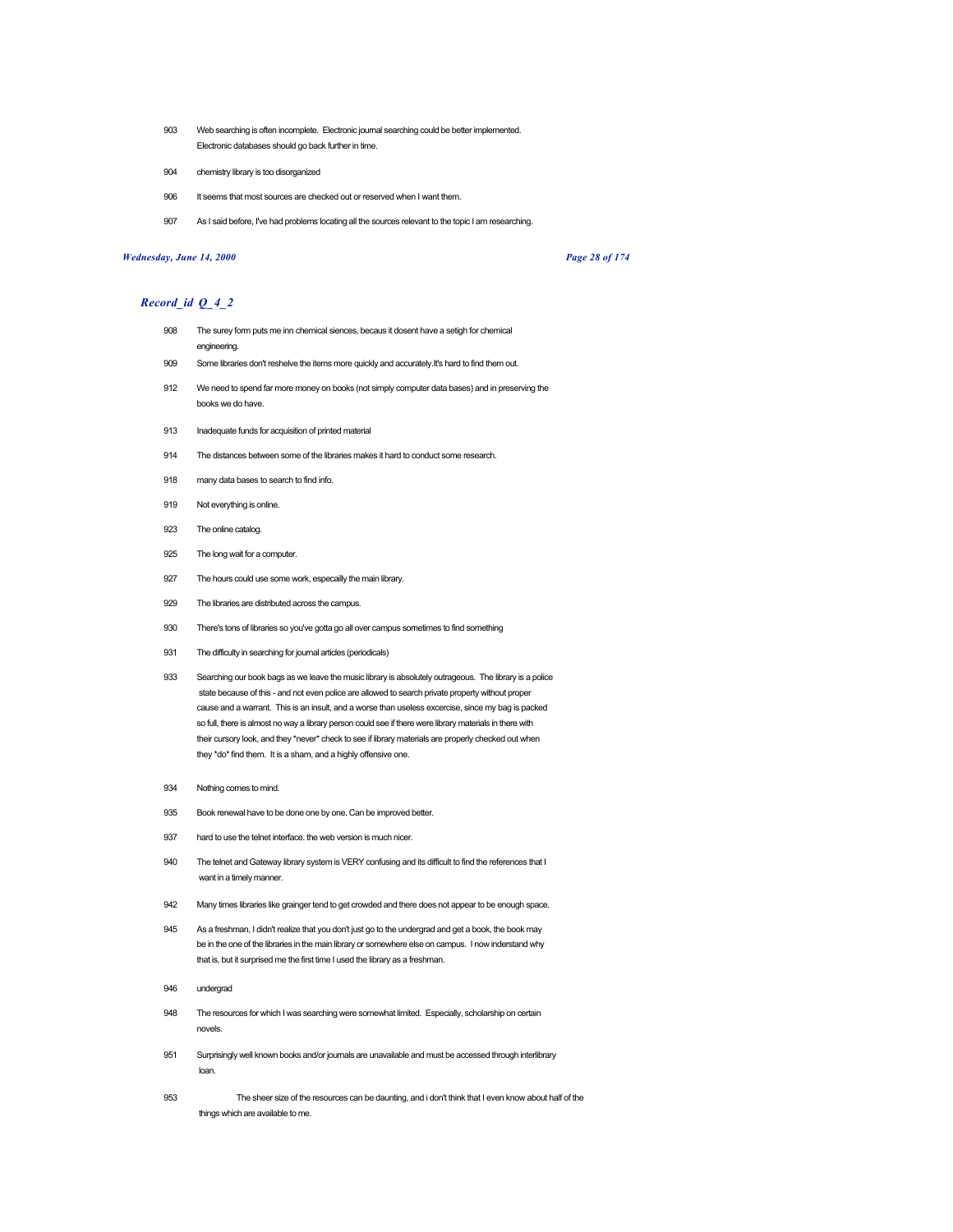954 unfamiliar setting to beginning students

## *Wednesday, June 14, 2000 Page 29 of 174*

- 955 i wish the library were open a little earlier on sundays.
- 957 Difficult to locate material needed for a paper
- 950 The journal search database. It is much poorer that several other universities with heavy research focus.
- 952 How I'm not able to check out books from the career cluster--all I'd need them for is a week at least. But the Undergrad and the Career Center both refuse to let me check them out. This is ludicrous and doesn't help me any when my career is so important to me. I'd understand if there'd be a limit as to how many you could check out at a time and for how long....just let me have the book!! PLEASE!
- 958 There should be more librarians to assist students
- 960 Its very hard to find books, eather other sutudents have them or you can't find them. Usually there is only one copy of the book and a sutdent got it first and keeps it for months The book keeping system is really difficult fo follow (i give up looking for a book, because I cant find it)
- 961 Computer problems relating to the status of materials and which libraries that they are available in.
- 962 Sometimes don't know how to fully take advantage of the library services
- 963 The hours need to be augmented. Sometimes the hours are not very conducive to studying on weekends.
- 964 Some times the library is missing a book. One time I tried to check out 6 books and all of them were missing.
- 965 Listings of on-line journals not complete that is, the bio library webpage said "if what you want isn't here, try health sciences webpage or chemistry... etc." A single listing for all of campus would be much more helpful because of the interdisciplinary nature of most people's research. I think this was improved recently, but I haven't checked up on it.
- 966 It seems as if materials are very difficult to locate and actually get in your hands. I think that there should be more library education--using the library and how to search.
- 967 I wish the shelves were designed to give more information about what is available.
- 969 slow to reshelve....few computers....help is sometimes difficult to find...workers often are unfamiliar with resources in library
- 972 I dislike most the relentless and mechanized pursuit of overdue books. Since I work on several long and difficult projects at once, I have many books checked out (I almost never bring books home, preferring instead to keep them in my library study), and for long periods of time.
- 973 needs fancy web-browser
- 975 The motorized shelving system is very convenient, BUT the the labeling in the main stacks is usually a great deal off. It makes it very difficult at times to find books. The books themselves are almost always shelved in order, the main issue is putting correct labels on the shelves. Also, Illinet should be improved so that info is up to date concerning location of materials. Many times as well, one author will be listed under several entries (often one in lowercase, one in all capitals, one without the middle name, etc.). This is inconvenient. Fairly often, I also have to wait several minutes before a staff member comes to check out my books in the main stacks area.
- 977 The prohibition of access to the stacks.
- 980 sometimes, it is difficult to get new issued books.
- 981 Few computers access to the journal article database.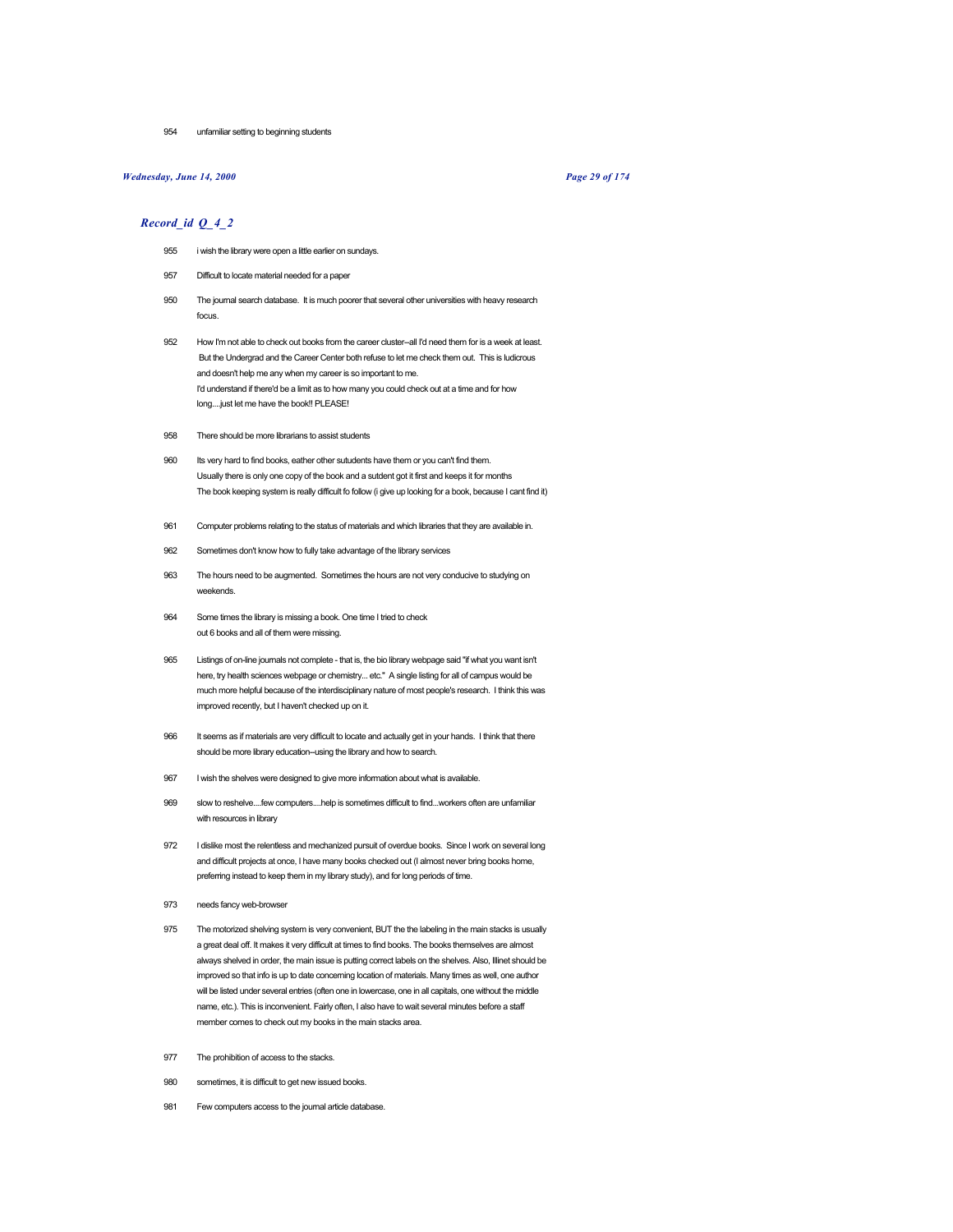# *Wednesday, June 14, 2000 Page 30 of 174*

# *Record\_id Q\_4\_2*

- 982 How books on the same topic can be scattered across the campus.
- 983 When I went to get newspaper articles for BA202 class, it was very dificult to find the relvant articles in the stacks of unorganized newspapers at the commerce library, and then I didn't have enough change for photocopying, and the change machine was far away. The library then closed before I could finish photocopying my articles.
- 984 discouraging when the book you want is at another library across campus
- 986 Increasing more security.
- 987 There aren't any normal computers (NON-EWS) in grainger. Engineers still have to write papers and lab reports on WORD, EXCEL, etc. !!!
- 988 Sometimes things are confusing.
- 989 Early closing of library.
- 991 The ALS library, which I use the most, closes too early.
- 992 Many old books in the Stacks are in serious need of preservation. The East Stacks really need to be renovated. More staff needs to be added. Sometines I have to find books in the sorting area, and around the end of the semester it's impossible to find some books or get the staff to do a search for a missing item because the library is understaffed.
- 994 Confusion regarding renewals/ due dates particularly in case of inter-library loans
- 995 lack of group study areas
- 996 The time allotted for check out is very short if you are an undergrad who is teaching a class. It would be helpful if there was a program where if a student is teaching, they can check out materials for a longer time than two-four weeks. I know that I would be willing to return materials if someone else needed them, but at the same time, it can be a hassel to have short check-out periods.
- 997 The main stacks are a pain in the neck.
- 999 I least like the fact that the libraries are spread out all over campus. When I need to have a book a.s.a.p., it takes a lot of time going from library to library to find the book that I want.
- 1001 The video library collection seems to be a litle limited, but I do not have a lot of experience using it... so it may just have been the topic I was researching.
- 1003 Education and espaccially special education journals are not enough...

I can never find the journal I am looking for. Sometimes threre is a journal but cearten issues are missing. Sometimese libary stopped buying spesific journals. It is the same with books.

- 1004 The only library I like is the Grainger Engineering library. I wish there was something like that for **Commerce**
- 1006 The hours for just about any department library are lousy, and when they are open, they aren't adequately staffed.
- 1008 Hours...especially on wknds. Should be open earlier and close later on saturdays! Also atleast the undergrad should be open 24 hrs throughout the semester!
- 1010 Slow acquisition.
- 1012 inconvinance of the illlinet online (unix)and the bad updates of the web version.
- 1013 people who go to the Undergrad to socialize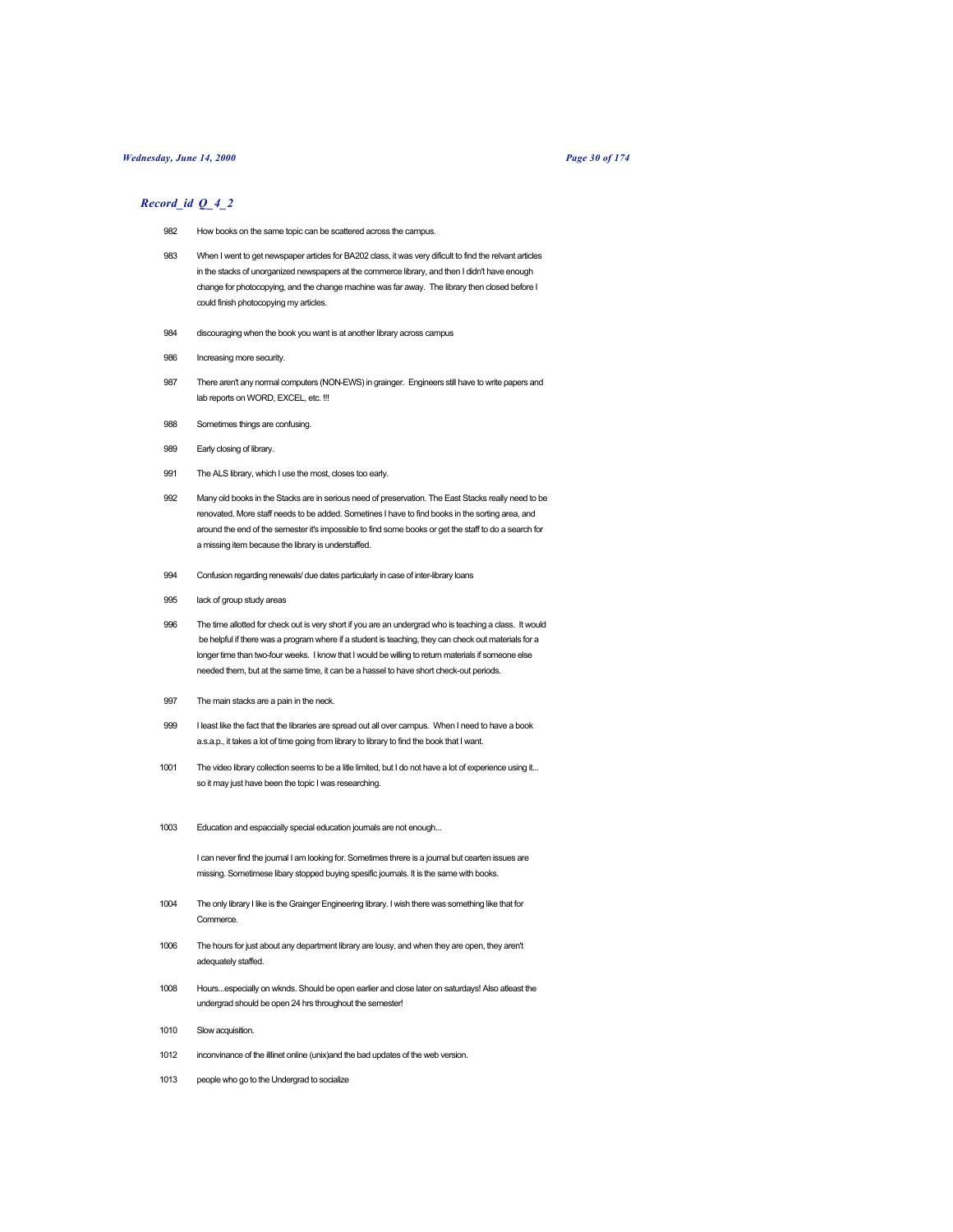### *Wednesday, June 14, 2000 Page 31 of 174*

## *Record\_id Q\_4\_2*

1009 "One trip" to the library typically consists of stops at several departmental libraries. This eats up quite a lot of time.

My undergraduate students often appear to be intimidated by the library, and by the search options.

Unclear communication about where and how to return books - i.e., I've had frequent "lost" charges from texts which turn up later in the wrong library, and I'm told by some staff members that it's due to using the dropbox and by other staff members that it shouldn't matter....

- 1014 That the University does not seem committed to maintaining high quality of Library collection or services.
- 1015 Our preservation effort has been anemic. I hate the sight of paper turning to dust.
- 1016 It is virtually impossible to find anything on your own, it takes a long time to figure it out. Sometimes there isn't enough staff to help everyone figure it out.
- 1019 it's sort of far away for me to get to
- 1021 A lot of the books are old with pages missing and it is hard to do research when half a page is gone.
- 1022 It is difficult to get full text journals via the internet
- 1023 I can't always find my materials using Telnet, when we do indeed own them. A startling number of the materials I've looked for have been listed as missing. It takes too long to order materials from other libraries, and when they arrive I am not notified right away.
- 1025 I think that the City Planning and Research Library is horrible and that is the department that I am in. It is small and cramped and makes me not want to go there at all. The staff there (especially the students) and not curteous or knowlegdeable so I do all of my research remotely.
- 1026 Having to run all over campus for resources on the same subject. It is inconvenient, but understandable.
- 1027 not enough group study areas sometimes too loud for individual study
- 1028 Kinda hard to find the material at the shelves
- 1029 In the Media Center there is too much noise sometimes and when watching a film, one can hear both the film sound track and the students talking and laughing:(
- 1031 Alot of biology resources are in the ACES library which is inconvenient to the biology researchers in Morrill and Burrill Halls. Alot of environmental science resources are in Grainger, which is inconvenient to researchers in Turner Hall.
- 1032 The quality of the science and engineering holdings is abyssmal. There are several occassions on which I've wanted to find science or engieering texts and found that I would have had to order them from off-campus. For instance, Michael Abrash's book on graphics programming is considered the bible of assembly language optimization by professionals, but it is nowhere to be found. Simiarly, there are important journals which faculty members in the physics department publish in (such as Biophysical Journal) which the physics department library no longer subscribes to.
- 1034 Better search engines need to be in place
- 1035 There are so many collections and departmental libraries that it is difficult to find the physical copy of something after its listing has been found in the index.
- 1037 The difficulty in which the library has in keeping track of where some books are.
- 1038 some books /papers are not available.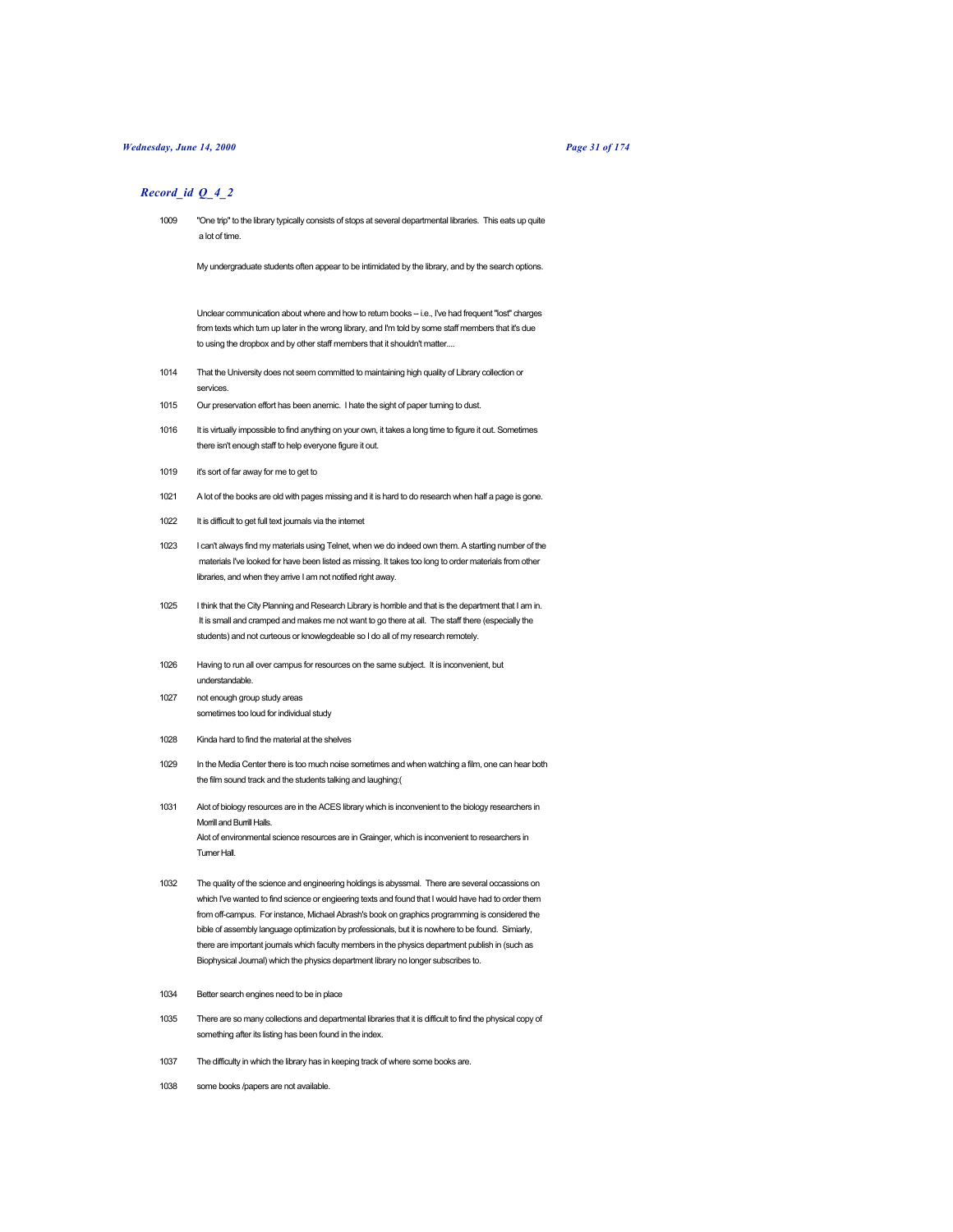## *Wednesday, June 14, 2000 Page 32 of 174*

## *Record\_id Q\_4\_2*

- 1039 The funds do not exist for ordering some of the more speciallized journals that I want for my area of study.
- 1033 i dislike having to click huge numbers of times just to search all the engineering and science databases.

the illinet on-line interface is often inconsistent with what is on the shelves. i regularly find books on the shelves that illinet on-line says are lost, and many lost books that illinet on-line says are on the shelves.

the offerrings of journals and books in my discipline are very limited, while other disciplines (e.g., history) have more book/journal funds than they can spend in a non-wasteful manner.

- 1036 I always have a problem finding copy machines for some reason. And when I do find them, sometimes they do not have a change slot on them [i.e., they only take the I-card]. Kind of annoying in that respect.
- 1040 It is often too crowded during peak study times (i.e. finals week), and the web interface can be confusing to use.
- 1041 the sunday library hours. I like the library to open before one
- 1042 noise in quiet areas, complexity of online resources, no freshman orientation to the library.
- 1044 Stacks passes!
- 1047 The Undergrad Library seriously needs some remodeling. It is old and ugly and depressing to be in. I suspect that's why most students prefer Grainger Library to study at. The Undergrad could use new chairs at least for the study areas. THey are incredibly uncomfortable. Just adding new desks and chairs would make a huge difference.
- 1049 Libraries need better copy machines. Particularly the architecture library.
- 1050 I don't like the lack of copycard and change machines in the stacks. This means you have to exit stacks if you run out of money on your copycard and don't have change, and that can be quite a hassle.
- 1051 It can be confusing until you first learn the library system. I'm not sure if one exists, but it would be nice to offer some kind of training to learn certain resources.
- 1052 The CCSO lab doesn't have nearly enough computers, ILLINET Online could use improving
- 1053 Attitude of some of the workers.
- 1055 The library is really pathetic actually. All of the books of any consequence in engineering are stolen by students. I can think of at least 15 books I have wanted to use in the last 2 years in my grad work of which you had multiple copies at one time that were all stolen. In engineering, there are certain books which are recognized as the preeminent works in their field. All of those books are stolen. It makes it difficult to do a thesis when you need those books and the are all "charged". Replace those books that are most important when they get stolen!
- 1056 Trying to find things on my own.
- 1058 The book I'm looking for is either halfway across campus, or assumed missing/lost. (And sometimes it's right on the shelf when it says that)
- 1059 No comments.
- 1061 Sometimes it is hard to get a book you find at a small school in IL.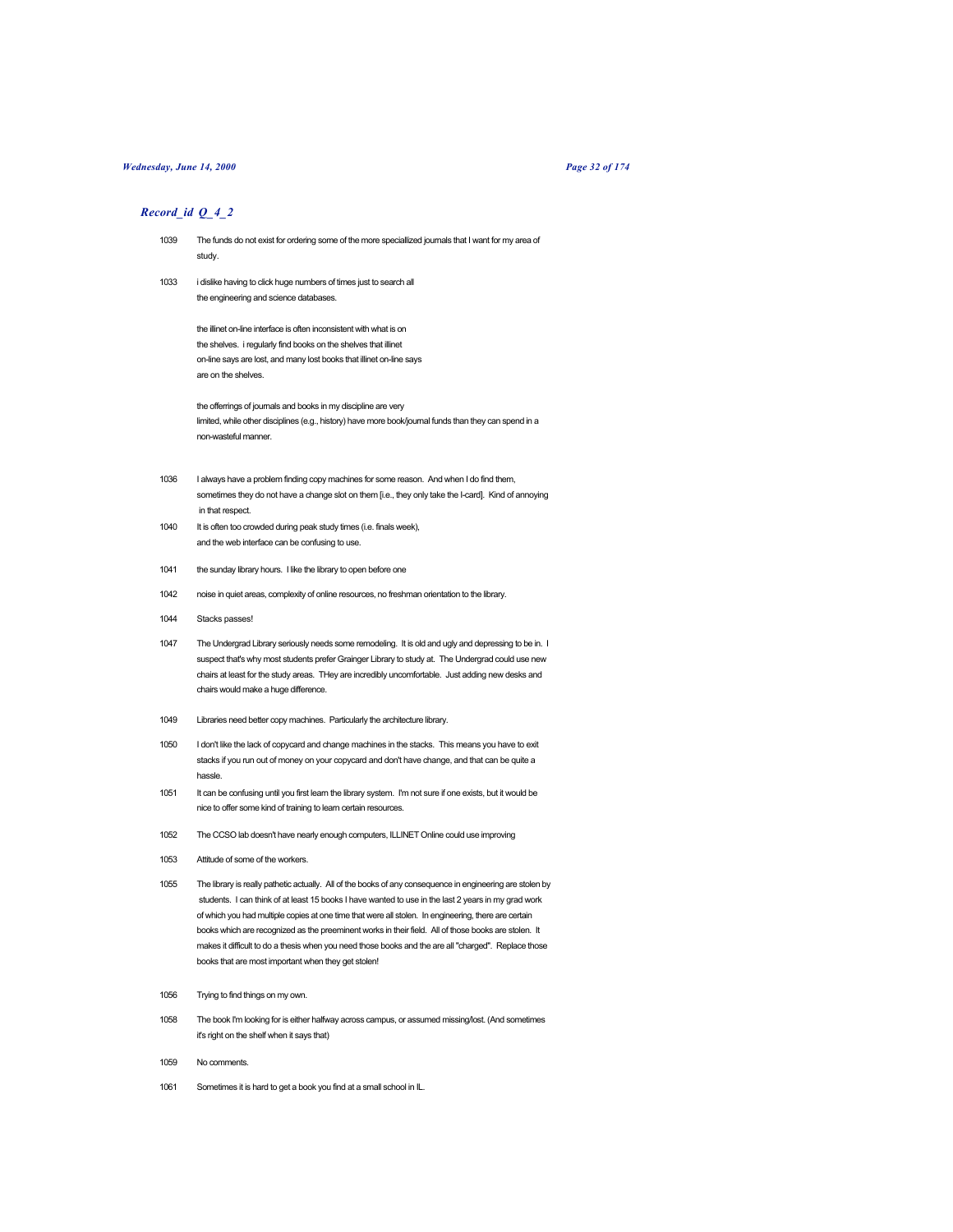## *Wednesday, June 14, 2000 Page 33 of 174*

- 1062 I think that a course during orientation to orient students to the library web page and to the organization of the libraries (the fact that there are so many different libraries and how you know which one to go to and where they all are)would be extremely helpful. I think that to some degree the staff could be a little more helpful in that respect as well.
- 1064 Copiers
- 1065 difficulty in accessing materials through web pages
- 1066 N/A
- 1068 environment is not study-like (too many people talking/chatting). - no access (other than for graduate and honor students) to the library stacks
- 1069 The complex interface.
- 1070 The new journal issues are not orderly enough shelved.
- 1071 The fact that many times you have to get to a different library for the material you need.
- 1073 There should be a 24 hour library open to study and deal with last minute research and able to use the resources all the time for the people that have very busy times during the day.
- 1074 Don't know how to use the online catalogs as well.
- 1076 Confusing opening hours.
- 1078 Nothing's coming to mind.
- 1079 The physics library has course materials on reserve, such as class notes and answers to the homework sets. The day before a test, these items are always checked out, so only one student benefits from them. A copy of these things should be placed on reserve that students are allowed to use in the library but not check out.
- 1080 The library needs to be open more (at least the graduate sections). Also, the main stacks are pretty dumpy.
- 1082 Not many problems.
- 1083 Having to treck across cmpus to get books at different libraries, waiting for 45 minutes at teh Main Stacks while my books are retrieved, not being able to find journal articles on subjects I want to write about. I wish everything was online in full text. It would make life a lot easire.
- 1084 There are no good places to study.
- 1085 The journal CATENA should be in the ACES library NOT in geology.
- 1086 poor hours
- 1087 The library needs to have an accurate way of finding out which library one needs to go to to find a certain item. I was looking for the Journal of the Asmerican Medical Association and could not find it anywhere. The ovid database (which a reference staff members warned me was not accurate) said it was at the Undergraduate library, the paper file in the undergraduate library told me it was at health sciences. Finally a librarian told me it was no longer in print and found the microfilm for me. There is no accurate way that I know of to locate library materials correctly every time.
- 1089 The printers in the undergrad, teh lack of special collections (specific) journal in Ed and SS Library.
- 1096 more material online
- 1097 Books that are listed as on the shelf are sometimes not there.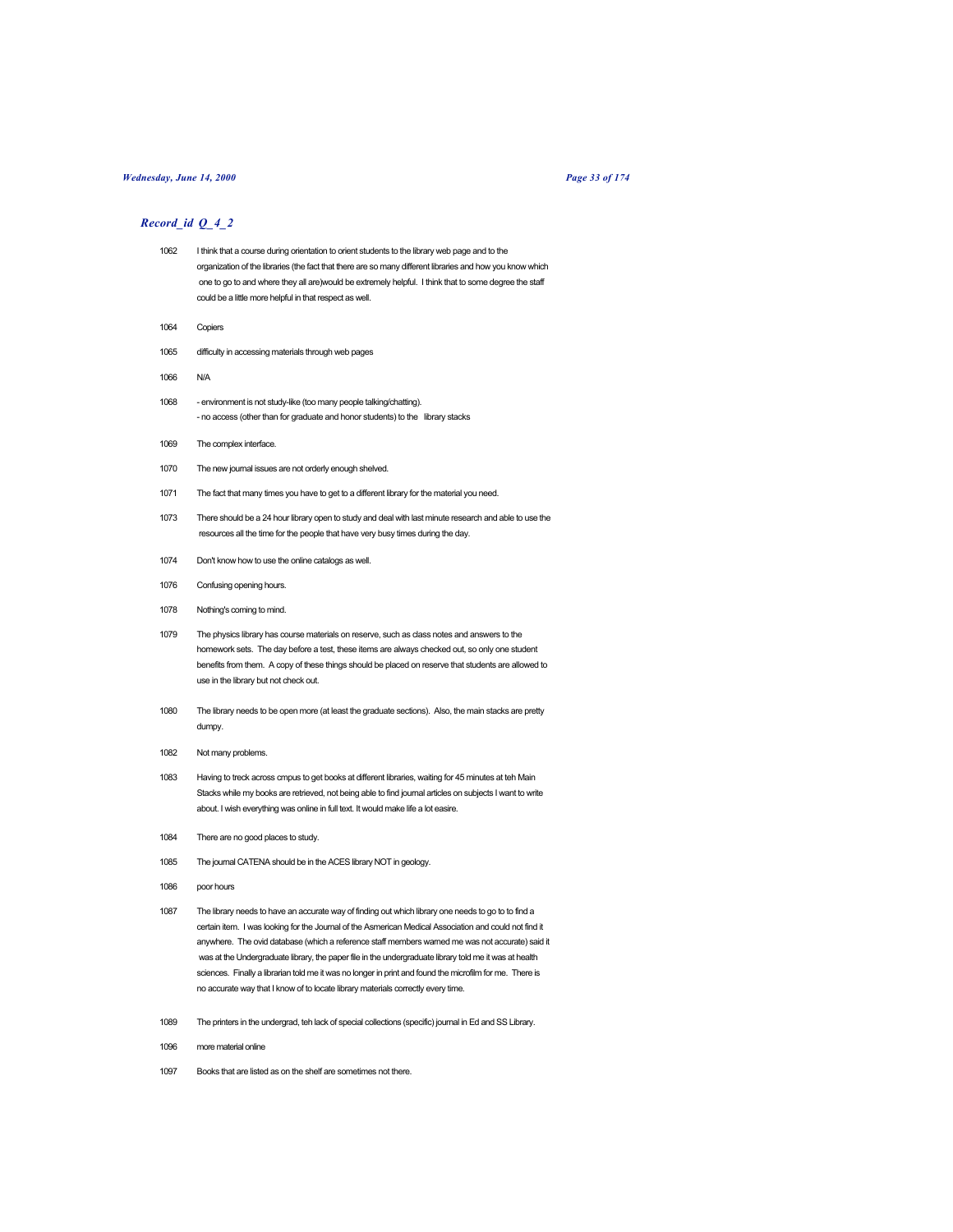### *Wednesday, June 14, 2000 Page 34 of 174*

- 1099 (1) Some periodicals, like government docs. are spread over the campus. For example, if you want a complete Labor Monthly Review, you should go to three different places: Docs, Mains Stacks Docs, and Main Stacks. It makes difficult to see if the collection is complete, and if some part of the publication (like some tables) were discountinuated or not. (2) The high amount of missing materials.
- 1100 I worry about security in the main stacks.
- 1101 seems somewhat complicated, no one taught me how to really use it to its full potential
- 1102 There needs to be some sort of listing on where to find articles of a certain subject for the articles that are in printed form.
- 1103 I can not study or use workstation in Grainger conveniently on weekend.
- 1108 the fact taht you can't sort by individual library while searching for books
- 1109 The services for getting books from the stacks are uncoordinated; i went to get two books and it took them 45 minutes only to tell me that one is missing and the other is later in being returned
- 1112 Home page is a bit confusing. Beginning a search for the first time is unclear, because the link is not very obvious. Also, the books available at the Undergrad are often very old. If a student needs a newer source, it is hard to obtain because of the resricted stacks access.
- 1114 I really would like to see the library have more hours. ON the weekends I like to get up early an study, but the library is not open yet. Also, I would like the libraries to be open later on the weekends. Perhaps until midnight.
- 1115 Having to dig through that selection of materials to find exactly what I need
- 1116 Aside from my DRA comments above, I least like having to dig through the sort shelves in stacks and finding books on the floor or piled up on the regular shelves. On the other hand, the people who do search requests seem to work miracles in finding things I can't.
- 1117 Only one copier in the chem library will reduce the size documents, and many chem journals are very slightly too large to fit two pages on one sheet, or in some cases, get all of thr material from one page on one sheet. I'm not even sure if this is a library issue. Also, one of the workers in the chem library is rude lazy, and often late opening.
- 1119 The Printer is slow or jammed often. The photographic service that the Undergrad uses is slow and a rip-off, also the cost to download a disk in the photographic services is steep.
- 1120 it probably doesn't get enough money to conserve books etc and pay library staff what it's worth...
- 1121 The difficulty in finding some books.
- 1122 help from library staff in the undergrad is not good. other libraries are though.
- 1123 Some books are charged most of the time
- 1124 The fiction selections are mediocre at best- I know this is a university library and so must be oriented toward research and study but pleasure reading is important too.
- 1127 there aren't enough computers to go around, and every now and then i have to give up my seat because a class had reserved them.
- 1128 Sometimes it is difficult to locate books because of incorrect shelving or simply because of the size of the library system. I don't know how this could be rectified, but it is frustrating.
- 1129 The transfer from printed card catalog to electronic wasn't very smooth, though it is getting better. The telnet version of Illinet online is hard to use, and the web version is unstable.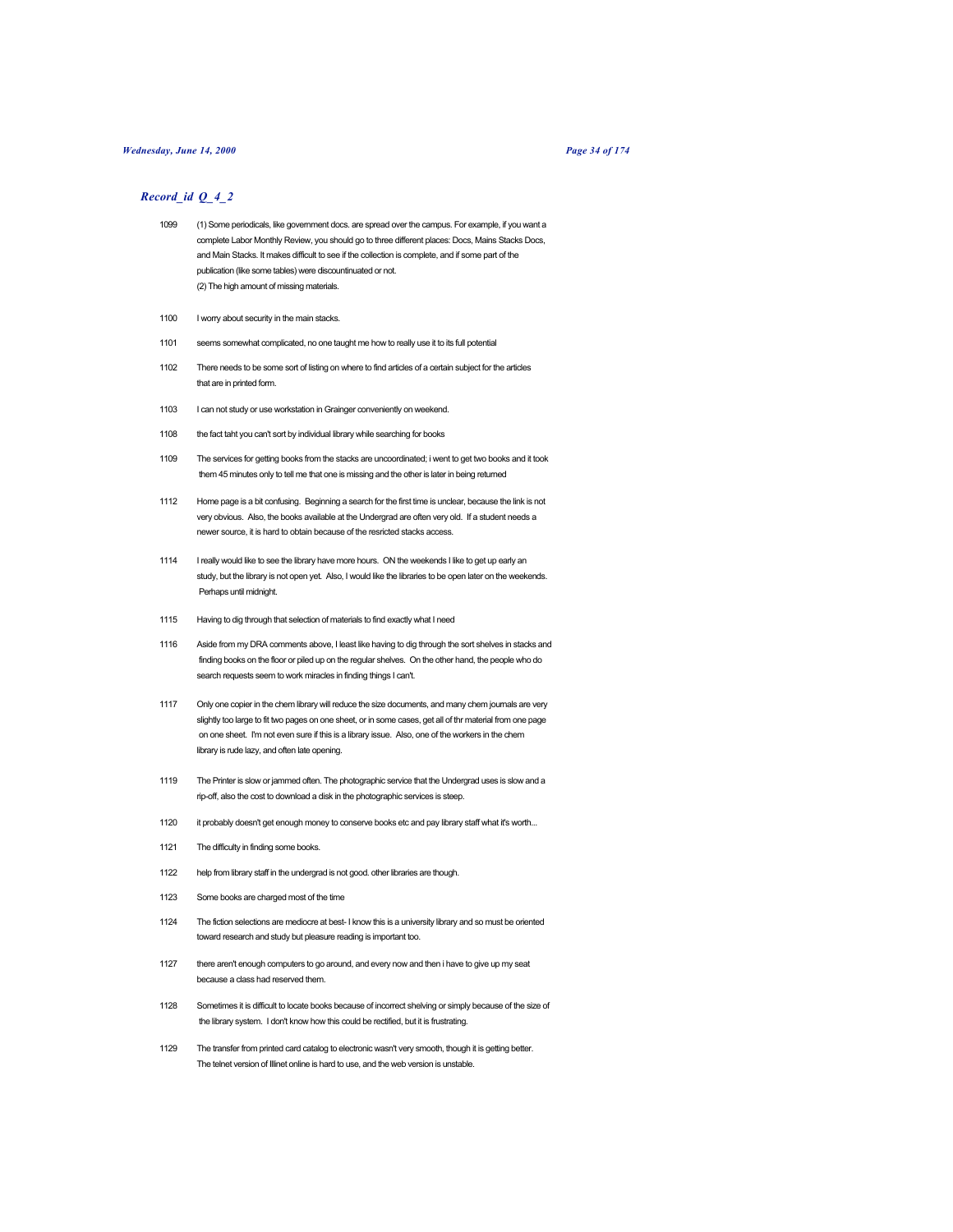## *Wednesday, June 14, 2000 Page 35 of 174*

- 1130 I have yet to find out how to locate what libraries the different journals are in when i need them. a list would help a lot if there already isn't one that i haven't found.
- 1132 The system is extremely spread out. I know this can't be helped, but when writing a paper that crosses the boundaries of multiple libraries, it can be quite tiresome to have to trek across campus to a different library.
- 1134 you can't go look at the books in the main library. I want to know if that is the book I want before checking it out.
- 1135 slow reshelving books get lost books are not always available
- 1138 Not enough computers for everyone.
- 1139 but , we need nice environment such as the carpet for floor for studying.
- 1140 Everything is so spread out all over campus, it seems like. The quaility of the books at the undergrad aren't what I expect from a university library. My library at home has better resouces than the ones I find here.
- 1141 No comment.
- 1143 Finding materials is so very hard because the web page is so confusing.
- 1144 The frustrating and unusable computer catalog
- 1145 The resources and collections are sometimes out-of-date or lacking for my purposes.
- 1146 The telnet interface is not very good. Also, many libraries need reshelfing, especially the main library and physics library. The main stack seems to need more shelves. The math library is niced shelved but they need obtain more new books.
- 1147 that it is often hard to search for and find what you want within that collection
- 1148 MOST employees are too busy doing their homework/goofing around on the internet to help you. If you do ask for help most are not knowledgable or willing to get off of their seat to help.
- 1149 the collections seem small and outdated
- 1150 interface for searching books. Hard to find some popular books.
- 1152
- 1153 The fact that materials I need could be in 6 different libraries and i have to go between all of them to find something.
- 1154 Unavailability of people who KNOW something during weekend and evening hours. Most of the student employees try to be helpful -- and some of them are fairly successful at it -- but much of the time, the best they can do is say, "come back during the work day and talk to a real librarian." (If it had been convenient for me to come in on a weekday morning or afternoon, I would have done so to begin with.) It's nice to know that e-mail assistance is available. That will help on occasions when I'm able to plan ahead -- but for times when I visit a library on an evening or weekend and run into a snag with my search, it sure would be nice to have a professional available for assistance.
- 1156 the departmental libraries sometimes don't even have weekend hours or close rather early it limits the usage students can get out of it, especially if they also have other classes and/or jobs to schedule around
- 1158 web net is confusing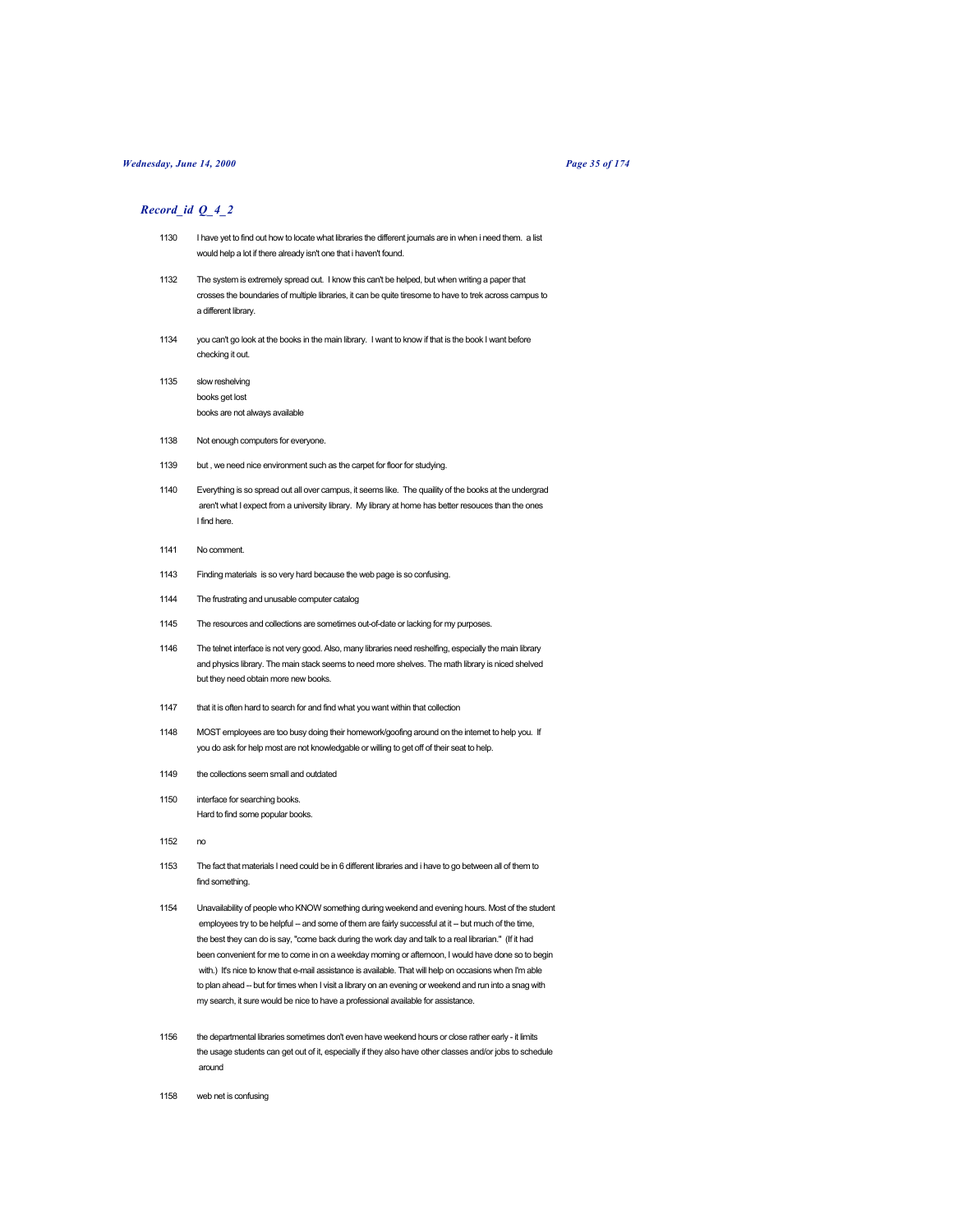## *Wednesday, June 14, 2000 Page 36 of 174*

# *Record\_id Q\_4\_2*

- 1160 space, like in the chem library...cramped
- 1163 Subscriptions are being cut. The library should be a budget priority.
- 1164 A man named Bill-who works in the English library.
- 1166 Some online documents are available only in SGML. Not everybody has a PC, you know. PS or PDF for all would be nice
- 1167 not open 24 hours
- 1165 Limited journal holdings--often don't have journal I need; mainstacks are creepy; library hours are bad--grad and health sciences library should be open til 1am weekly and 24hours during major exam weeks like other big universities
- 1168 Resources can be difficult to find--even for an experienced user. I realize that this is unavoidable with a collection as large as the U of I collection. The size of the collection, however, is why librarian assistance is very important. I have found the service inconsistent. Sometimes I have received excellent help from courteous librarians. Other times I have been ignored, received inadequate assistance, and been treated rudely.
- 1170 It does not always have the journal i am looking for.
- 1171 ACES library hours are atrociously limited. The copiers are old and need to be replaced with those that can take cards.
- 1172 -
- 1176 some of the staff members don't know much about the library resources, are not helpfull
- 1177

Reserve materials cannot be checked out for more than two hours.

- 1178 internet information access
- 1179 Inter-library material takes more time than expected
- 1181 failure to keep up with acquisitions in the areas of historic strength as well as failure to build up collections fast enough in new areas
- 1184 Library open 24 hrs would be great
- 1185 Has very little information relating to more obscure subjects. Staff can be rude at times.
- 1187 I have trouble finding things on the computer without the help of staff.
- 1188 None
- 1189 The poor web interface that doesn't allow users to request materials. Patrons are forced to use the Telnet interface. Also, there are no drop boxes for the Graduate and Undergrad libraries for after hours drop-off. This is unacceptable.
- 1190 Sometimes it's tough to navigate all the different specialized libraries. You lok for a book, see that it's in some library you've never been to, and don't know how to get to.
- 1191 New books are slow to get onto the shelf for borrowers.

The quality of copies made by library copiers, though better, is still not good.

1192 materials found electronicly are often difficult to obtain because they are spread out across the campus or are not placed in the correct place.

# *Wednesday, June 14, 2000 Page 37 of 174*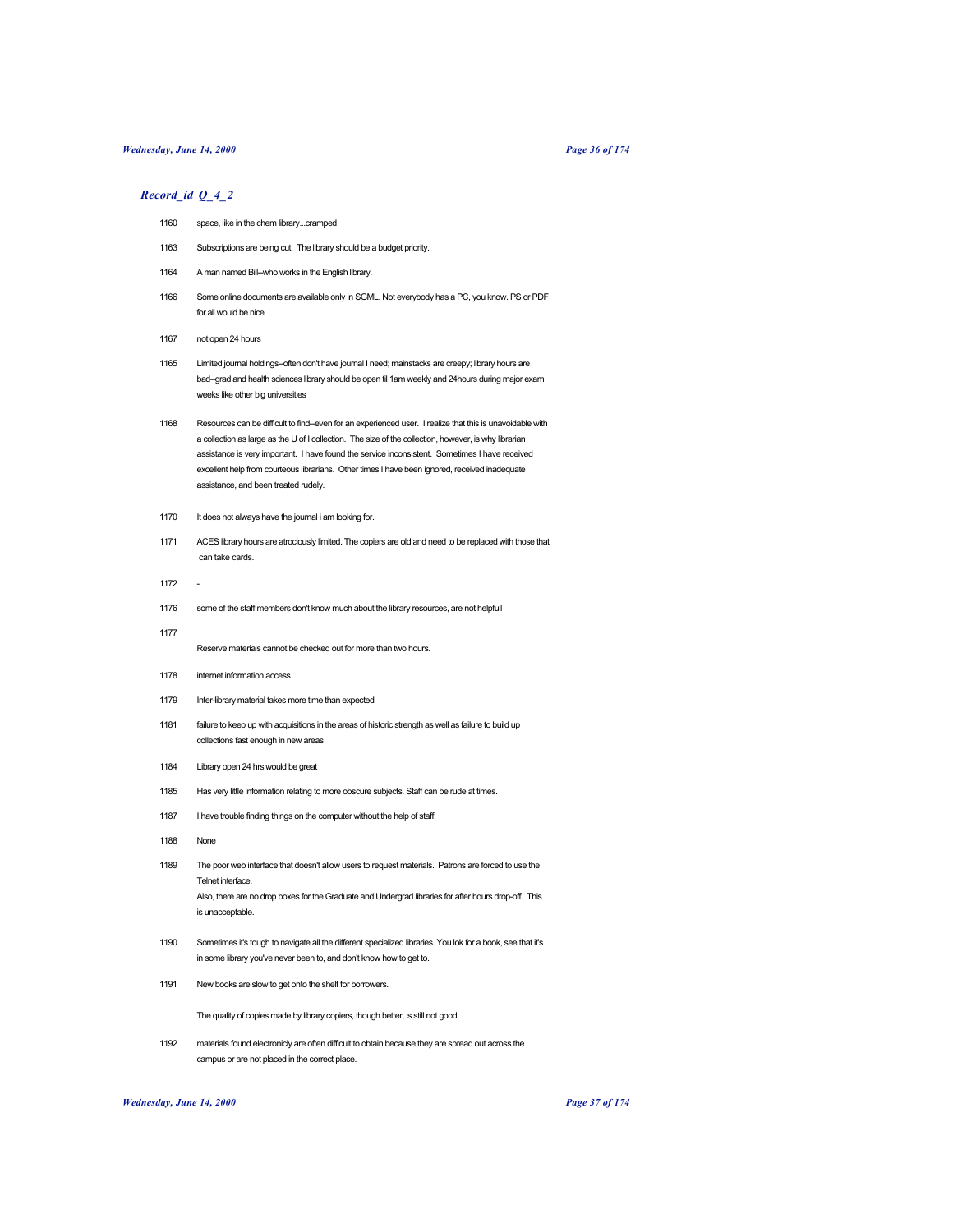# *Record\_id Q\_4\_2*

- 1194 Not a full-time user
- 1196 The delivery takes too long.
- 1198 More than once I needed a book which has been charged by someone else. The only solution would be to order from a different library, and then i'd have to wait about two weeks before I get the book. This is very problematic.
- 1200 Illinet Online can be difficult to maneuver through because it requires you to "go back" and won't let you use any kind of sophisticated command.
- 1201 It's okay
- 1202 items not being processed (checked) in in a timely manner (the same day they are returned to the library).
- 1203 That there are so many of them, and if you really need info on a certain topic, you could find yourself running all over campus to all of the different libraries. It can be very annoying and time-consuming.
- 1204 workers sometimes are clueless as to what exists in the library
- 1208 Books that say they should be in the stack sand then they aren't.
- 1209 The stacks get a bit confusing some let undergraduates look for their own books and others don't and it's hard to know which allows what. It's a bit overwhelming and confusing.
- 1211 Rude student help. Some journals in Health Sciences not accurately listed in Illinet Online.
- 1213 somewhat disorganized, hard to figure out where stuff is.
- 1215 Very hard to use stacks and document are hard to find
- 1205 hours! we work all the time can you stay open later? (until midnight during the week?) Even if you don't have full services it would be nice to just run over and copy a paper later at night.
- 1216 Sometimes books are outdated and there is no new material regarding the topic
- 1217 The fact that there are separate libraries for each individual college becomes an annoying factor in tracking down items (especially when you have to trek from one end of the campus to another). Also, there have been SEVERAL ocassions where all copies of the book I am looking for have been lost or stolen. It would be nice to replenish the supply of books that are missing before purchasing more.
- 1219 Need more internet services...full text.
- 1220 The printers!!!!!! When I need to print something out, and so do other students, and when we're all standing in a big line for the same two printers, it's gets a bit annoying. Not to mention the fact that the printers take an eternity to process the info from the computer and print it. Once I was in line for 40 min. trying to print two pages...I think that's a little excessive.
- 1221 hours on weekend and weekend nights -- too short
- 1224 Since there are many libararies, it is sometimes inconvenient to go to other library to find materials that i need. Also, the dealine for certain books are way too long, and I have to wait so long until the book is returned by others.
- 1225 There are a lot of missing books that causes students to have to request them from other schools and they don't usually get to you in time for you to effectively use them in the work you're doing.
- 1230 The undergrad is just not safe. It is a "high theft area".
- 1233 I don't like the article databases... sometimes have problems finding what I need...

## *Wednesday, June 14, 2000 Page 38 of 174*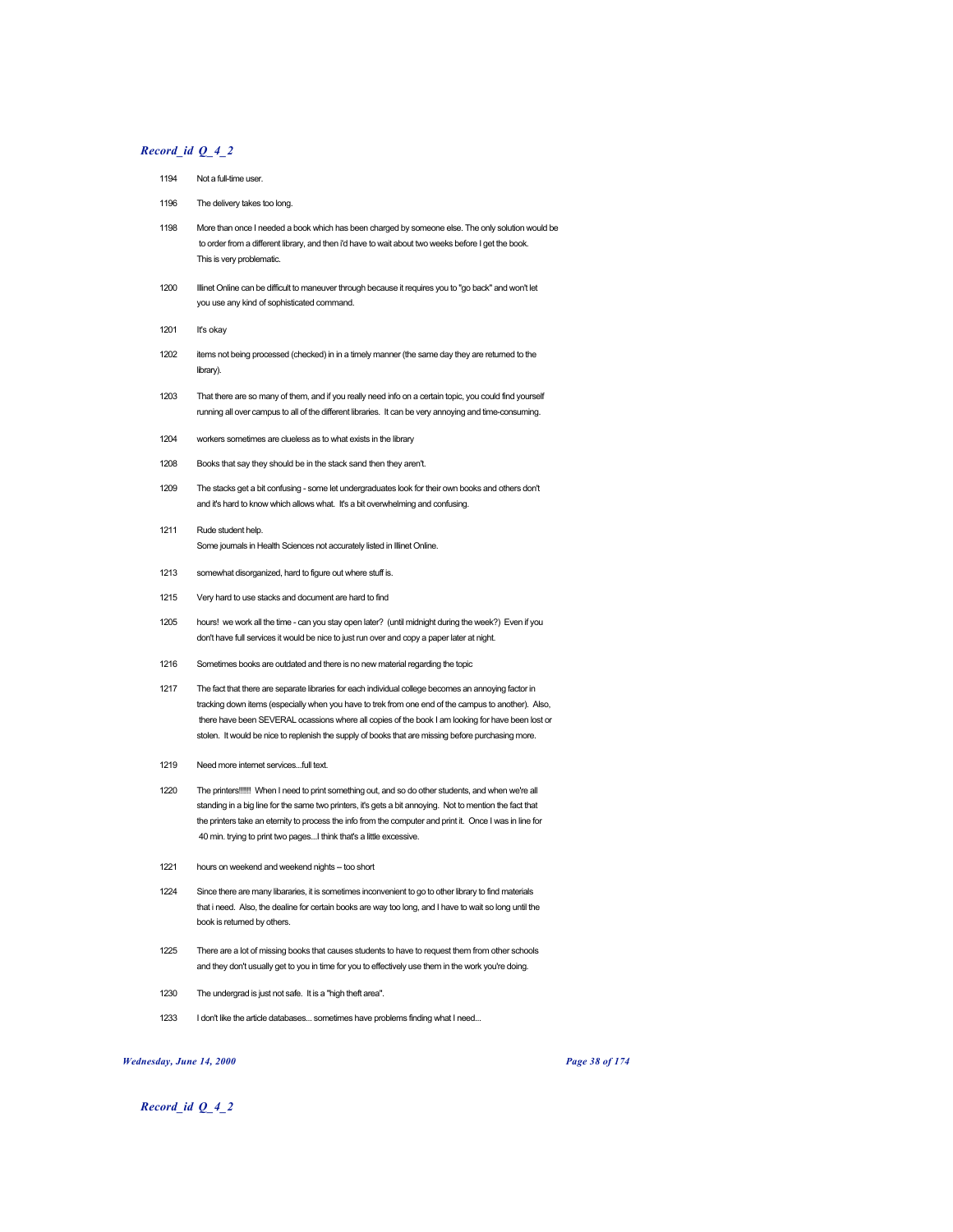- Library hours of Operation. Friday's and Saturday's closing times (too early)....it should be 1:00AM Also!!! Sunday's open time (Too late!!!!).....it shoul be early in the morning.
- I least like the times. I wish they would open earlier on weekends and later on the weekdays.
- Materials outside of Academic is few.
- At times the staff is very rude. Also, sometimes it is hard to find materials that you are looking for.
- nothing
- I like studying at the Law Library too, but lately that has been available to Law students only. This is inconvenient, I think the libraries should be open to everyone.
- Untrained staff
- At the undergraduate library, there are NO study rooms. The lighting could be brighter as well. White lights are more suitable for studying than yellow lights. There's also a certain "smell" to the undergraduate library that should be taken care of.
- The law library is ALWAYS too hot, which makes it miserable to ever do any reserach there.
- The copy machines. I think they should be a bit newer. And also that a book will be listed as being on the shelf, but I won't be able to locate it.
- Having to go across campus to another library to get a book/resource to find that its not what you thought it would be.....or to not get the same amount of help from the resource department
- 1250 Even though I like the web catalog, it has a lot of work to be done yet.
- Not open late enough, not enough parking, and WHEN THEY TURN THE LIGHTS OFF EVERY FIVE MINUTES FOR THE LAST HALF HOUR BEFORE THEY CLASE
- I would like to see more hours at night (for late night studying) 7 days a week.
- In the main stacks, books are sometimes not treated very well by those who reshelve them (esp the employees it seems) -- I see (and trip over) books and shelving materials (e.g. bookends) on the floor; books are stuffed carelessly into the shelves, on top of other books sometimes.
- when searching for articles or books....there are SOOOOOOOOOOO many to choose from...it takes a long time to look for those perfect sources...
- The somewhat undiversified quality on some subjects
- hard to understand
- Not enough journals
- The library is being ruined by budget cuts. Many journals we used to receive (or of which we received two copies for different libraries) have been eliminated. Harder to get items.
- people who abuse the library
- Limited Journals on Social Work, Sociology, et.
- none
- Ricker Library does not have enough material in photography, Spanish and Latin American Art.
- no enough signs to aid in locating the library materials.

## *Wednesday, June 14, 2000 Page 39 of 174*

- Lack of information on using the system.
- The library is not open enough on the weekends especially. What is the deal with opening at 1pm on Sundays??? Not the entire student body is in church, some of us have projects that require use of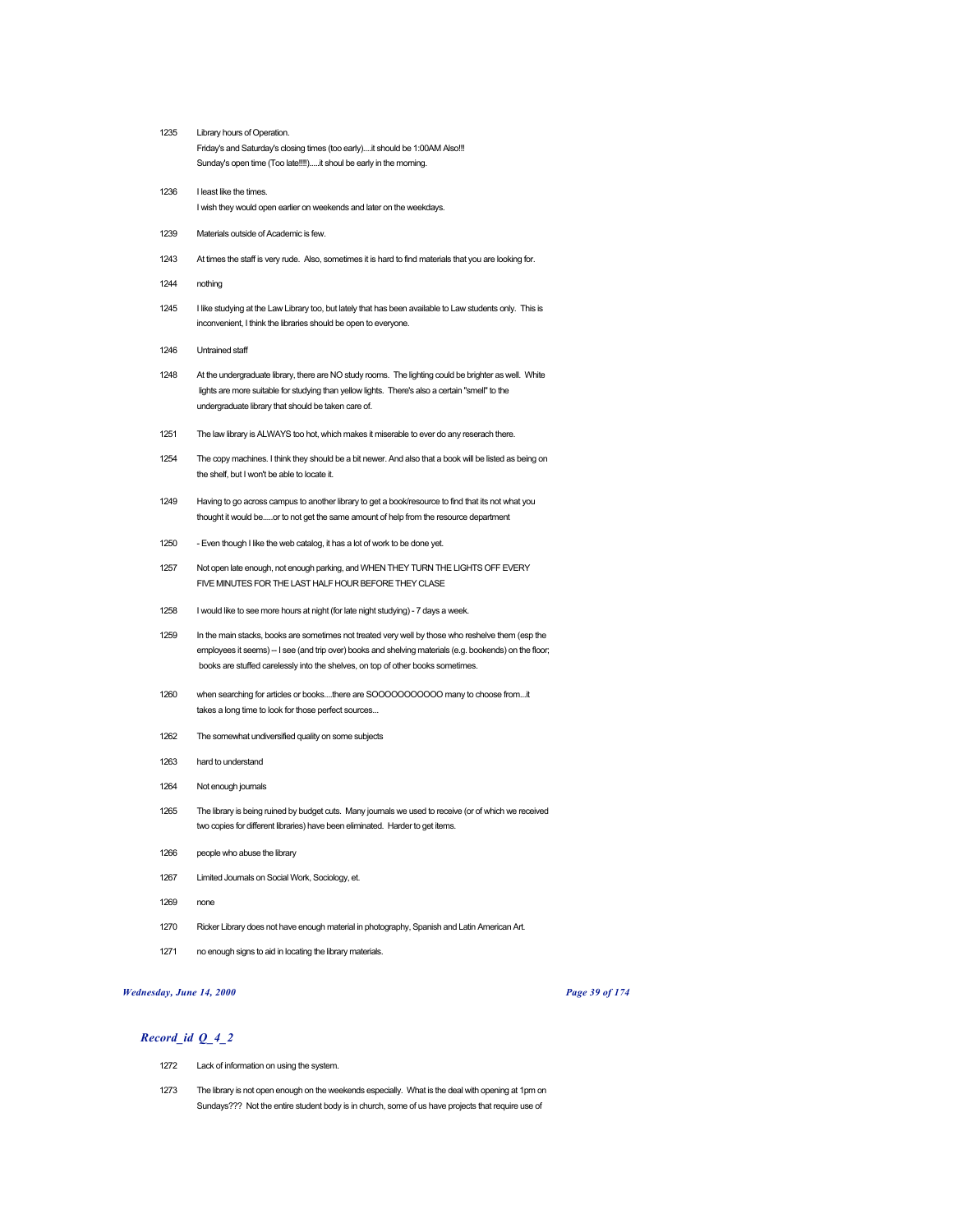libraries. I also do not like how some of the help desks (Gov't Docs especially) close at 5pm. This is a great inconvenience for student like myself that have to work to pay for our education. Later hours or expanded weekend hours would be great.

- 1274 Too few books in the collection for systems control engineering. The photocopiers are just awful. One cannot print double pages, books, collate. Still using pretty old technologies.
- 1275 I don't like having to put money on my student ID card. It should be all in a database which goes directly onto my student account.
- 1278 They could use a little more group study space like the forth floor of the Grainger Engineering Library.
- 1276 There were a few things that I thought could have been improved in the library system. The first are the hours of opperation of the Undergrad Library. Personally, I feel that an 8a.m. openning time is a little late in the morning. There were many times where I wished that this library was open earlier in the morning to grab a book that I needed to look something up in, or just to have a safe an comfortable place to study before class. I also disliked the frequent talking over the load speaker. I think that we are able to decide for ourselves if we think that we can leave our bags alone.
- 1279 That the whole system is not centralized. I have to go to several libraries to find a small amount of material, and assistance.

The Undergraduate Library is, honestly, quite imbarssing. I've seen many other universities, colleges and high schools that their library is appealing to go to, easy to use, and friendly. I greatly dread going to and using some of the University's libraries. Just contrast it to Grangier Library. If it means my tuition goes up \$250/semester, let it be so. My time is much more valuable!..than to be wasted by the UofI tring to save money and not INVESTING in the library system; Simply stated, a library that is simple, apealing and easy to use, will inevitably be used by a greater student population, more frequently, while increasing the overall excellence in our education.

- 1280 not being able to download stuff on to the desktop of the computer and printing method
- 1281 Waiting for books at the main stacks.
- 1282 ILL, and requests; your returned book/clear record/off-campus item system is terrible,confusing, and causes fine-headaqches for patrons.
- 1283 \* Sometimes is difficult to find library materials (books not accurately shelved). \* Cannot find journals even if they are posted on the Web page. \* Grainger Lybrary is not open on Sunday mornings.
- 1284 Main/Undergrad library is huge. Sometimes hard to find things.
- 1285 I find it sometimes difficult to locate articles or books that are needed with such a huge system. Although it is true that you can find the information you need, sometimes physically getting it seems impossible. Also, it would be nice if you caould always aquire full articles on the internet.
- 1286 Library not open late enough on weekends.
- 1289 On the clinical side of the house at McKinley, our principle interest are in the clinical collections, which of course are principally owned and/or licensed through UIC. Access to certain licensed materials is restricted to those of us with medical school appointments, which most of us don't have. I wish that the UIUC system could enter into the same licensing agreements that UIC does.

*Wednesday, June 14, 2000 Page 40 of 174*

## *Record\_id Q\_4\_2*

1290 hours. at another major u.s. university on the east coast, in 1990, the main laibrary was open at 7.30 and closed at 1am (one branch of it at 2am). this was every day (no major closed down on the weekends, like happens here).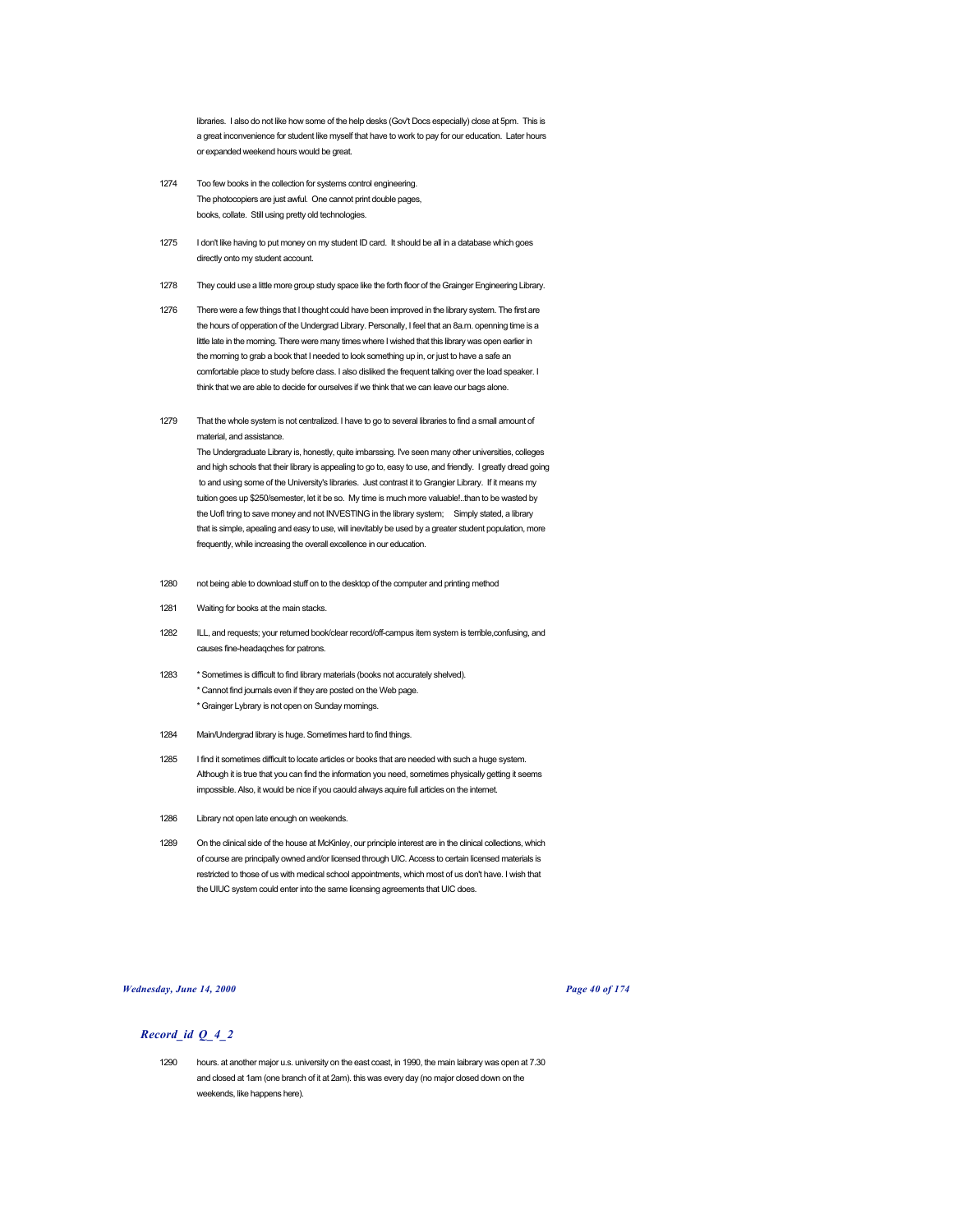also, ability to search ONE freaking database for journal articles instead of 1,000!!! we may have what i need but i may not find it just because there are tons of different databases under which i have to search!!!

- 1291 Library Gateway page requires advanced web browser (those popup menus on the left) and loads slowly. Online journal access still seems disorganized (so many different ways and interfaces for getting to online databases).
- 1292 There are no reference librarians at night or on the weekends, at least that has been my experience in the Biology library.
- 1293 after i find books onlline, it is really hard to find the actual book in the library. there are so many different libraries.
- 1297 Can still be difficult to find resources, especially online.
- 1298 A lot of times what i'm looking for is unavailable.
- 1299 I would like to be able to pay fines at the library.
- 1300 Good libraries like Grainger are so far away from the real campus...well there is little you can do about that now.
- 1301 Not enough group study rooms.
- 1303 There are far too many books that are missing or improperly shelved.
- 1304 I really did not have a bad experience with the University of Illinois library system.
- 1305 The tracking of returned books needs to be vigilantly watched. I've had to pay for books I've returned but the library lost in the system.
- 1307 I haven't had the chance to fully take advantage of the University of Illinois Library. The only libraries I have gone to are the Grainger Engineering Library and the Mathematics Library. I would like to have more computers in the Math Library. Also, when the exam period comes around, the group study rooms in the Grainger are often full. So, I would like to have more group study rooms in the **Grainger.**
- 1308 Even though it's convenient, it's also confusing. There's very little effort that goes into preparing the students for library use. Specifically in the music library, a lot of the materials cannot be checked out which makes studying an inconvenience.
- 1309 inability to print documents from a disk, esp at the ugl. CCSO is a seperate department from the library, i understand that, but realize that it makes the library system look bad, if there aren't any printers at ccso, mayber the bosses of each of your department should wokr something out
- 1310 The Illinet catalog is difficult to navigate through. I don't know anyone that does it with ease.
- 1312 sometimes overwhelming
- 1315 Some libraries should be open 24 hours
- 1316 It's HUGE, so it's a bit intimidating, but again, the staff is very helpful
- 1317 the interactions to readers, like seminar, training, not sufficient.
- 1318 As of yet, nothing.
- 1320 Gotta be the stacks. Feels like Being John Malkovich on the 7 1/2th floor.

## *Wednesday, June 14, 2000 Page 41 of 174*

- 1321 The libraries lacks space for studies. There are not enough desk to study.
- 1325 Keep charging me for books I've already turned in; often have to go to shelf, get book, and show clerk I've turned it in already. Annoying when journal I need always out getting bound. Government documents staff could be more accessible.
- 1329 The fact that you have to wait for someone to go get your books in the main stacks of the library,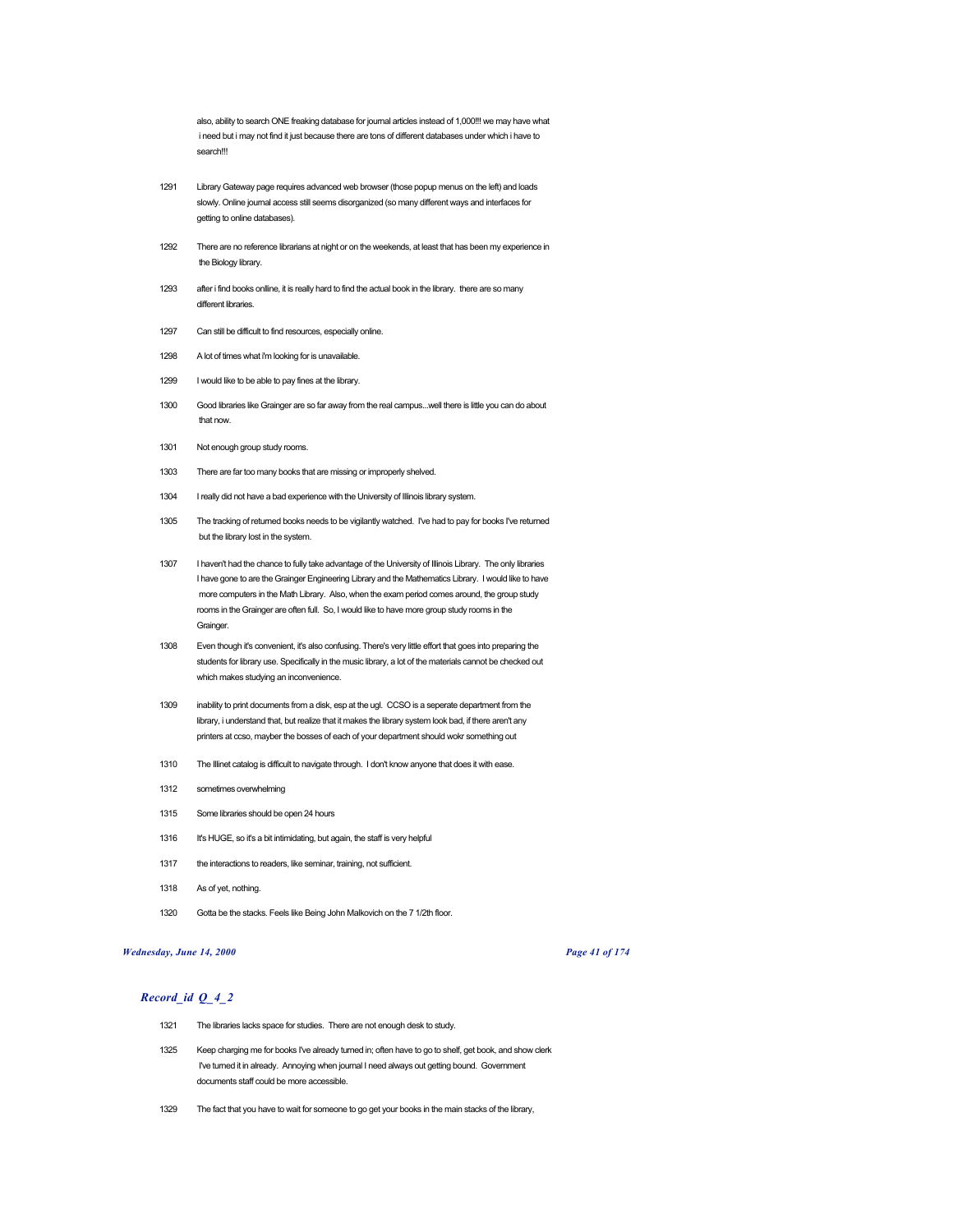and that you can only get four books at a time.

- 1330 book collections
- 1331 often difficult to find an item based if only a little bit of information is known about the material, the system often requires the user to be more specific than the user is capable of being, the system is not very inuitive
- 1332 Computers sometimes don't tell exactly where journals I want are.
- 1333 it not having everything, like ever having to use interlibrary loan
- 1334 Sometimes, the libraries can be too crowded or even a tad noisy when one is trying to study. That is not the fault of the library, but of those who choose to be ignorant when coming to the library.
- 1336 i would like the libraries to be open later
- 1337 It closes too early
- 1341 The lack of availble computers.
- 1347 the sometimes lack of book materials
- 1348 Not enough computers in the libraries.
- 1349 I wish the library could be open 24 hours, or at least part of it being open 24 hours.
- 1340 The thing that I like the least is that material is lost or missing. Also, material that you would expect to find in say the ALS library will be in another library (for that reason conducting a search and finding material can be more time consuming than you would like).
- 1342 You lack of good public resources for e-mail reading at the library. The time schedule should be 24/7 which is what other good schools have. The Grainger library should be more consistent with noise and study room rules enforcement.
- 1343 unable to find what I want. much easier to find what I'm looking for at my local library.

The university has a lot of stuff, which is great, but it doesn't help me when I'm writing about Mars and when I search for material all I get is governmental "minutes" from meetings with NASA.

- 1345 Format of online article databases (too many of them, and so many cross-reference each other so much that they could probably be combined into some larger ones),
- 1350 The only thing I do not like about certain libraries on campus sometimes is the noise level. At both Grainger and the Undergraduate Library, I have found myself distracted by faculty members talking and laughing more than once (and not because they were helping library patrons). Sometimes the library staff has conversations in areas where people might prefer a more quiet study. Still, at both libraries, I was easily able to relocate to a different area away from the staff where it was much quieter.
- 1351 Lack of up-to-date books.
- 1352 The libraries should be open till late.
- 1353 Web card catalog needs to be more specific which library certain books are in.

## *Wednesday, June 14, 2000 Page 42 of 174*

- 1355 It is a confusing place if one is new to the system. There is really no guidance for someone trying to use that library for the very first time at the University. Also, there should be more online resources that can be downloaded.
- 1356 I think the hours, if possible, should extended.
- 1357 nothing really
- 1358 should improve the web linking efficiency for us to conveniently borrow books online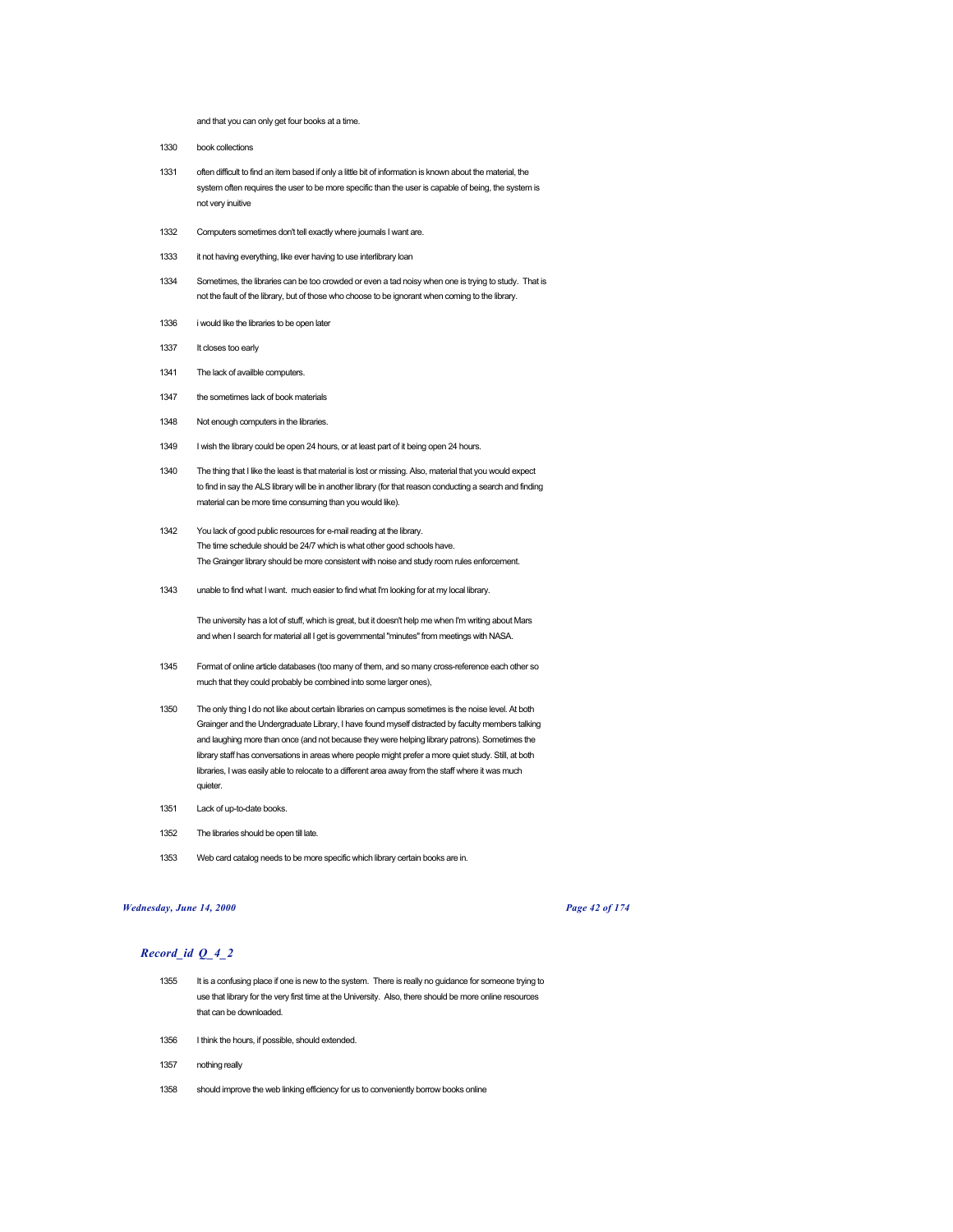- 1360 This year I have spent lots of time and money copying mfiche documents. Can't we get these online?
- 1362 telnet not reliable
- 1363 It's hard to find departmental libraries, because they're scattered around campus in a seemingly senseless order. Example, education library is inside main library, not Education building. Also, English library is on the third floor of main library (accessible only be certain staircases), and not in the English building.
- 1365 close a bit earlier than I hope
- 1366 Books returned need to better handles. Including inter lib loans. Have been fined UNFAIRLY!!
- 1367 The facilities do need to be upgraded in many of the libraries.
- 1369 The libraries need more computers as well as more computers that are more up to date.
- 1370 The fact that sometimes the books aren't in one central location but spread out at libraries all over campus. (I'm pretty sure that you can request them to go to one library, but it would be nicer if things were more consilidated.
- 1371 People in the biology library are not as helpful as they can be. The copy machines are terrible & don't work half the time. There are not enough text books. We need more books in broad subject areas like microbiology, genetics, molecular biology etc. Not only the prescribed course text books but books by other authors. We need to keep some lab manuals too.
- 1372 the journals are often shelved out of alphabetical order. Why is this? Isn't it hard enough to figure out what the journal is listed under (i.e. Journal of American Vet. Med. Assoc. is under A)? Take note that "Exotics DVM" and "Equine" are shelved under J. I work in the library part-time and i still can't figure this out. It makes my job unnecessarily harder.
- 1373 I don't really know how to use it.
- 1374 Sometimes I find things on the web and then they aren't on the shelves. Th elibrary system is also so big that it seems a little scary and overwhelming. It would also be nice if the libraries were open later.
- 1375 The fear that the Physcis and Astronomy Library will be coerced into merging with some large, impersonal, physically remote entity. This would make the department far less attractive to me.
- 1376 Collections of journals seem to be disappearing, selection of books for students interested in Nutrition and Functional Foods/Phytochemicals is very limited. Interlibrary loan takes a lot longer than the two weeks specified on the web page. In today's fast-paced world, everything is about ease and convienence, it gets very frustrating when you can't find what you need readily availabe.
- 1377 illinet interface is old and slow. there should also be a system that sends an e-mail (suscribers) to remind them when books are due. You can charge for this service, because it would save people money in library fines.

#### *Wednesday, June 14, 2000 Page 43 of 174*

- 1378 Related materials are spread out too much. For example materials related to my major (Civil Engineering) are located on the third floor, Lower Level and on the second floor as well as in Mumford Hall. I find myself commuting back and forth from one library to the next just to get a book. Also it appears that the library does not carry a lot of the suplemental readings suggested by professors for CEE courses. This semester I could not find suggested readings for two of my subjects anywhere in the library. Materials found were extremely dated (1970's)
- 1379 I do not like that the bathrooms in the undergraduate library are very secluded. I also think it would be helpful if all incoming fresh,man were required to go through a library tutorial. IT is a very confusing library and some navigation would help.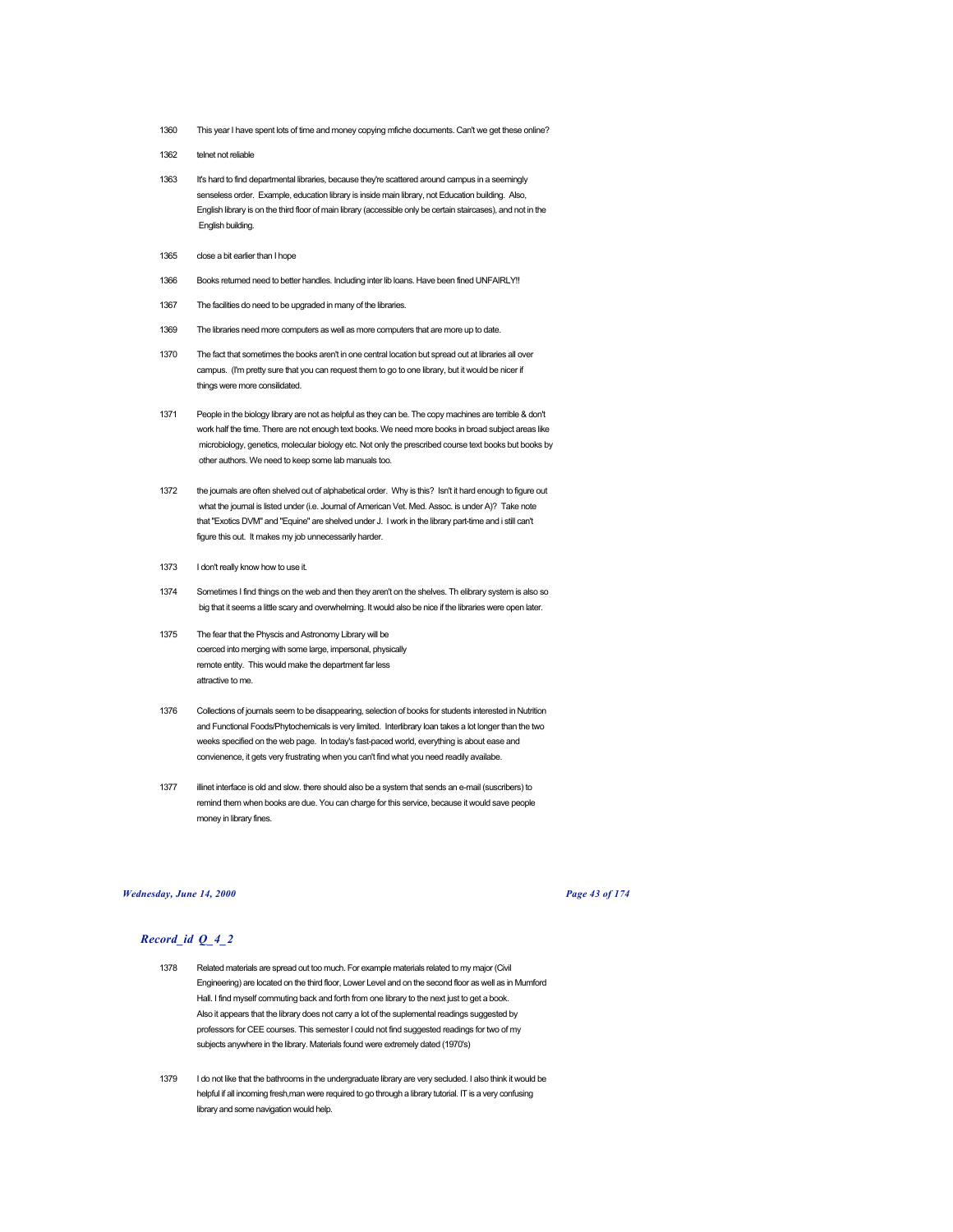- 1380 Online (web) stuff could be much easier to use.
- 1383 Things are spread all over campus.
- 1384 it is hard to navigate and find all the departmental libraries, but this is the result of having such an extensive collection.
- 1388 a lot of people just go there and chill
- 1390 I dislike the numerous library system. It is often confusing and not helpful.
- 1391 Searching for materials. Should be simpler.
- 1395 in weekends the libraries close at 10pm, soon if you want to study in fridaynight
- 1389 Stacks are too inefficient, and not enough material, especially government-related, is available outside of stacks.
- 1393 I do not think there are enough computers in the Undergraduate Library. This is especially noticeable when the PC room is being used for a class -- this is extremely inconvenient, to have the only computer lab in that library with 50% of its resources tied up.
- 1396 The music library reserved materials are not well-organized.
- 1397 i think it assumed that people know how to use the library and miss out on alot. i think theres alot more there that hasnt been introduced.
- 1398 It is really spread out.
- 1400 I only checked out materials once from the library. When I returned the items, I returned them all together, even though they came from different departmental libraries (I called asking if this was okay). I then received a fine later for a misplaced item that I had returned, but never made it to the correct library. There is an inconsistency here with the services offered.
- 1402 The library is very confusing, and It is a jungle, if you don't know where everything is. Unless you have been into the library for years, you cannot know where everything is. It is very hard to find information, if oyu don't know where to look.
- 1405 The lack of convienent hours.
- 1406 It isn't open late enough during breaks and the walk late at night from the library to my car.
- 1407 Journals are all over the place and i do not have time to run around and get the necessary information
- 1408 I can not use all the resources you have to find materials because I don know how to use them
- 1409 The computer lab needs more computers and a faster printer.
- 1410 kind of confusing sometimes

## *Wednesday, June 14, 2000 Page 44 of 174*

- 1411 Although I love the stacks and love working in the stacks, I don't always feel safe, especially at night. Additionally, there are few computers, and the copiers don't always work, so its sometimes necessary to wander around quite a distance in the course of working in the stacks.
- 1412 Much too spread out, often when I make a search for information, I would have to spend the entire day walking around the campus to look at all the books so I can know if they're necessary. This is incredibly incovenient and even frustrating.
- 1414 The photocopier machines are few and far between, low quality copies and have few conveniences (stapling function, collating function, etc.). Many materials are not shelved properly and are missing when on-line catalog indicates they are available.
- 1415 Rude non-helpful work study workers, and some librarians with a major attitude (main circ desk others seem quite nice). I worked as a circulation librarian for years before coming to get my PhD,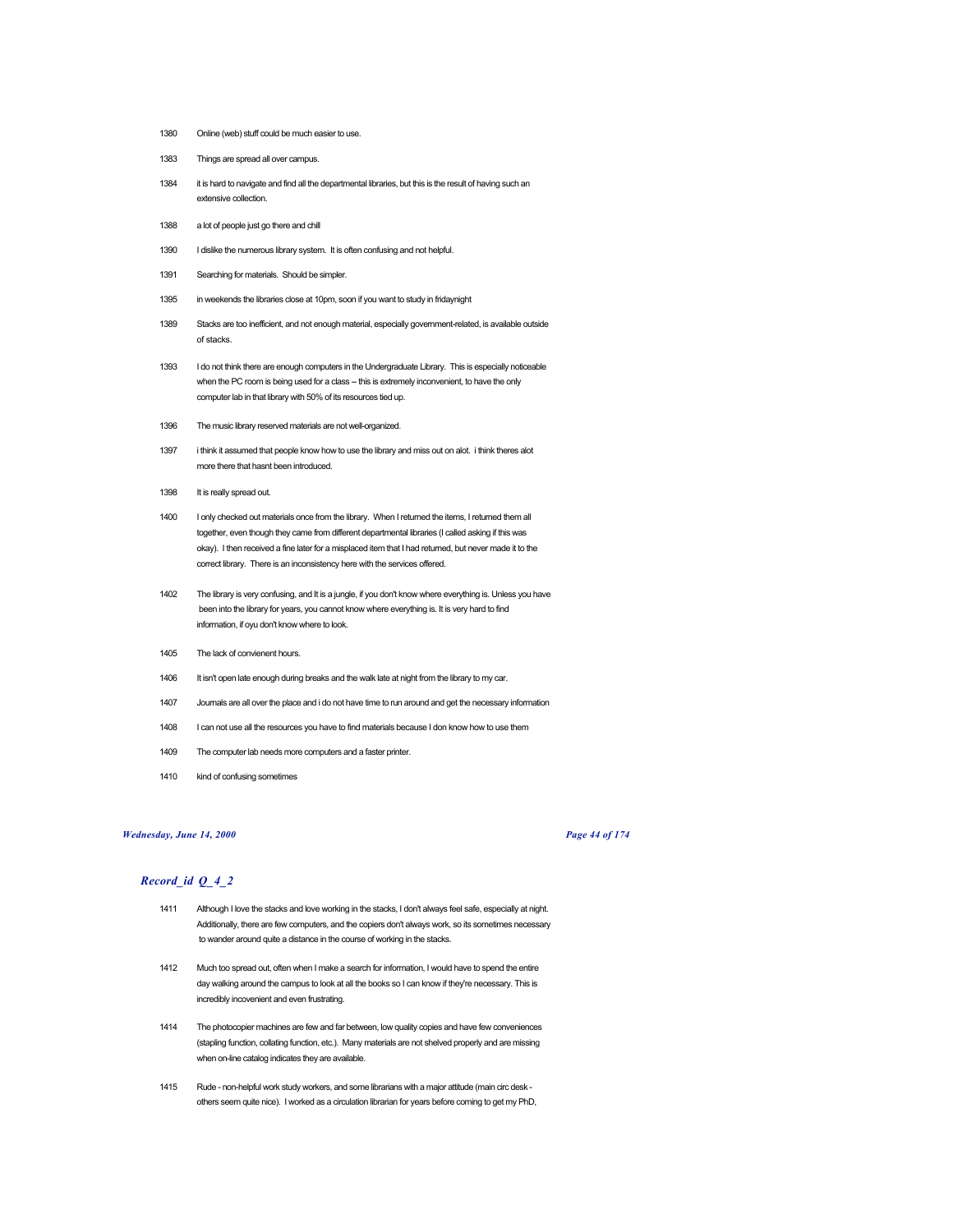and I'm embaressed by the shoddy help and patron treatment the libraries allow. And I'm not being unreasonable. Work-study people having personal phone calls while you are waiting for them. Shameful - and Unprofessional!!!!!!!

- 1416 It is sometimes hard to receive an article or a book, especially if people are not sure n how to use the program. There should definitely be more training involved so students and staff are more familiar with the online library.
- 1422 This isn't a dislike, per se, but I would like to see more full-text resources on the Internet and I'm sure a lot of students feel that way too.
- 1425 The department libraries are often disconnected from each other. When students find something that isn't in the lbirary where they know where it is, they will not use that source. Is there a loan system between the libraries of UIUC? I don't know where any libraries are off campus beside ILIR.
- 1421 Scarcity of computers is a problem when it is crowded. Also, some people do not keep the noise level down even in a noise restricted area. Sometimes, the staff does not help much, seeing as they are bound to other tasks.
- 1428 When i was doing research on the politics of russia and chile, all of the materials that i found were in the languages of that country - and the online catalog had not said anything about that!
- 1431 The dogs always bite me.
- 1432 closes as early as 6pm on Saturday and; opens as late as 12noon on Sunday
- 1433 The Interlibrary Loan system -- I have repeatedly NEVER heard back about a request that I had made and after calling have found out that it was "lost." The amount of time it takes to get something through ILL is ridiculous. If the staff would be up front and give an estimate, it would be one thing. But they never do!
- 1435 I have not had any problems lately.
- 1436 i was doing a project for a journalism class and needed old newspapers. staff at the newspaper library said they were not allowed to give me any, even if they were to be recycled the next day! they also informed be it would be theft if i took them out of the recycling bin. that is a stupid policy made by an unfeeling bureaucrat.
- 1437 Not open late enough
- 1438 Hours for some Libary is limited (such as Natural History Libary), and the xerox serivce.
- 1439 Sometimes loking for materials online with the telnet interface is really difficult.
- 1441 Although the library boasts one of the largest academic collections, it seems that this large collection is represented by government documents that I will never use. I think that some very good and widely used journals have been left of the holdings list.

### *Wednesday, June 14, 2000 Page 45 of 174*

- 1443 Well, sometimes they tended to get a little loud and crowded (like on days before a big project or exam for instance) but I suppose that's only to be expected at a school as big as ours.
- 1444 Hello.
- 1445 Slow reshleve time
- 1447 The hours when school is not in session.
- 1452 I wish the library had extended hours on the weekends.
- 1453 not very much in the way of fiction books
- 1454 Sometimes the books I want are at remote libraries that aren't open, but i guess there isn't much you can do about that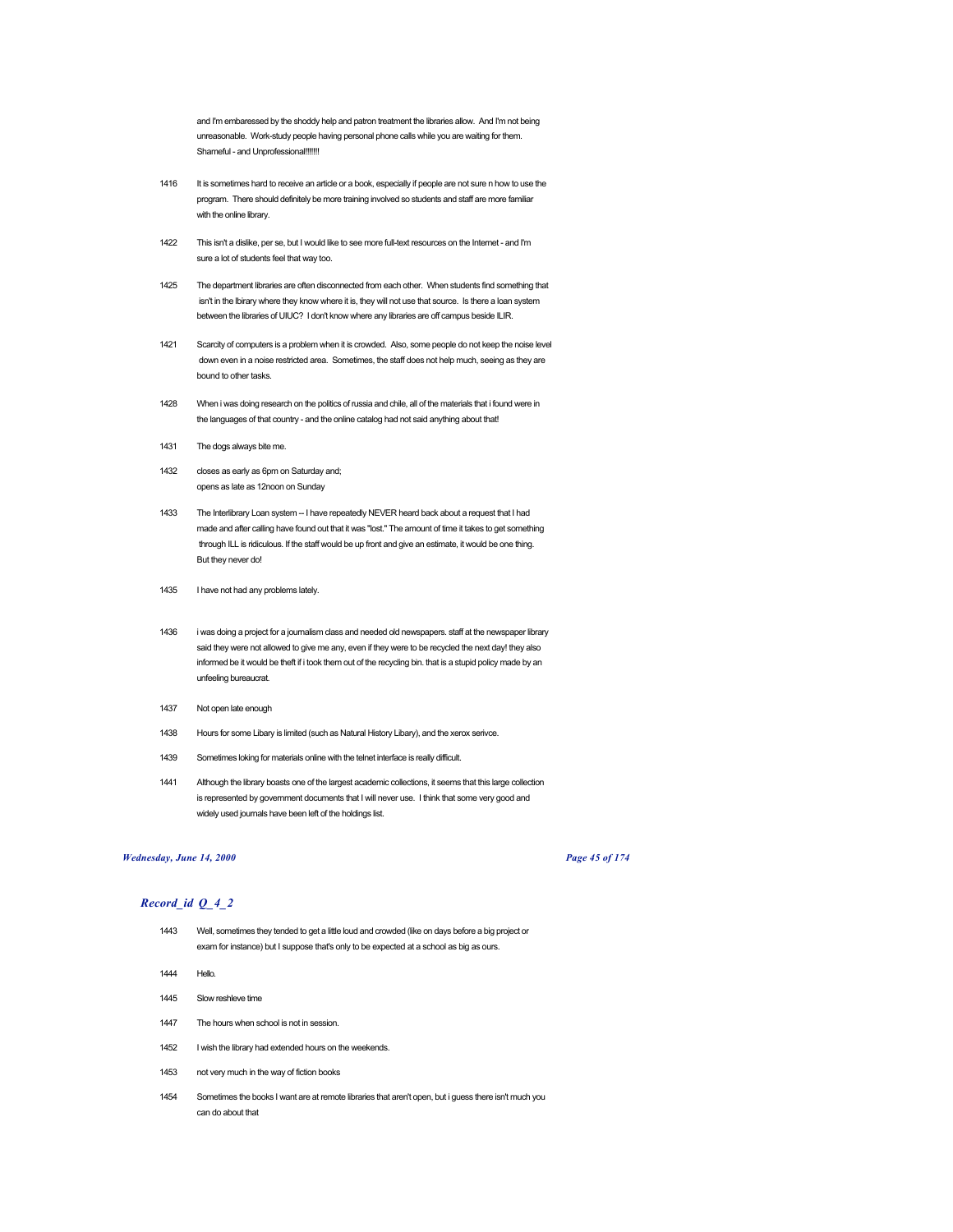- 1455 lack of education for new students on how to use the Library, simpler web page...
- 1459 they should try to have a printer for every 3 computers your doing research on.
- 1461 I work full time during the week- 2nd shift. Longer hours would have been more beneficial to me. Also on Saturdays earlier hours would be better.
- 1462 It should be open later.
- 1463 Difficult to find what I need to
- 1465 Its not open all the time
- 1458 The online catalog has a few glitches in it as far as organization goes. It seems that if you search on a subject, keyword, author, title, etc. every book does not come up. Several times I have conducted a search on a specific subject and it returned only three or four results. But when looking for those results in the library, I find five or six more books directly next to it that focus on the same subject matter.
- 1460 Library web pages almost \*always\* crash my Netscape browser. Please go light on all the Java stuff. Also, the content accessible from within the library is sometimes \*different\* than the content accessible from other .uiuc.edu domain computers. Confusing... The gym has longer weekend hours than the library...
- 1468 Missing items
- 1469 a general overview (like a map) of the library system would be nice, so you know where to go without going from one library to the next
- 1470 journal/conf. proc. searches are somewhat difficult. also, cannot yet download such materials electronically, which would be a huge time saver (i can avoid making a trip to the library, charging up my copy card, etc....)
- 1472 It takes for ever to get a book from the stacks and 50% of them are lost. I know most of my friends drive to the Champaign city library becuase UIUCS is too hard to use.
- 1473 Lack of quiet places to go study at.
- 1474 Safety Issues; Lack of Computers in Library
- 1475 My main complaint is with reserve items. Only being able to take out a reserve item for 2 hours when it is a 400 page book renders the book almost inaccessible. Recently, I ordered a book by mail from another library in Illinois since the only copy of the book here was on reserve. This book was not for any course and I may have been the only person to request it this year.
- 1476 Often times, very crowded and noisy.

#### *Wednesday, June 14, 2000 Page 46 of 174*

- 1477 Reference Librarian hours often match my own, so it is difficult to get assistance when I need it after hours.
- 1478 Given that are several university buildings open almost 7/24, one would expect the library to be one of them. Hence from time to time I go to the library and find it closed (never remember the service hours).
- 1479 The main stacks aren't open at good times on the weekend. They should have extended hours because that's when people use them the most.
- 1481 the telnet interface student workers in Ed library often are not helpful (except MLS students) - the professional staff is great though, so I just usually hunt for workers I know from LIS or full time staffers
- 1485 shelfing of the journals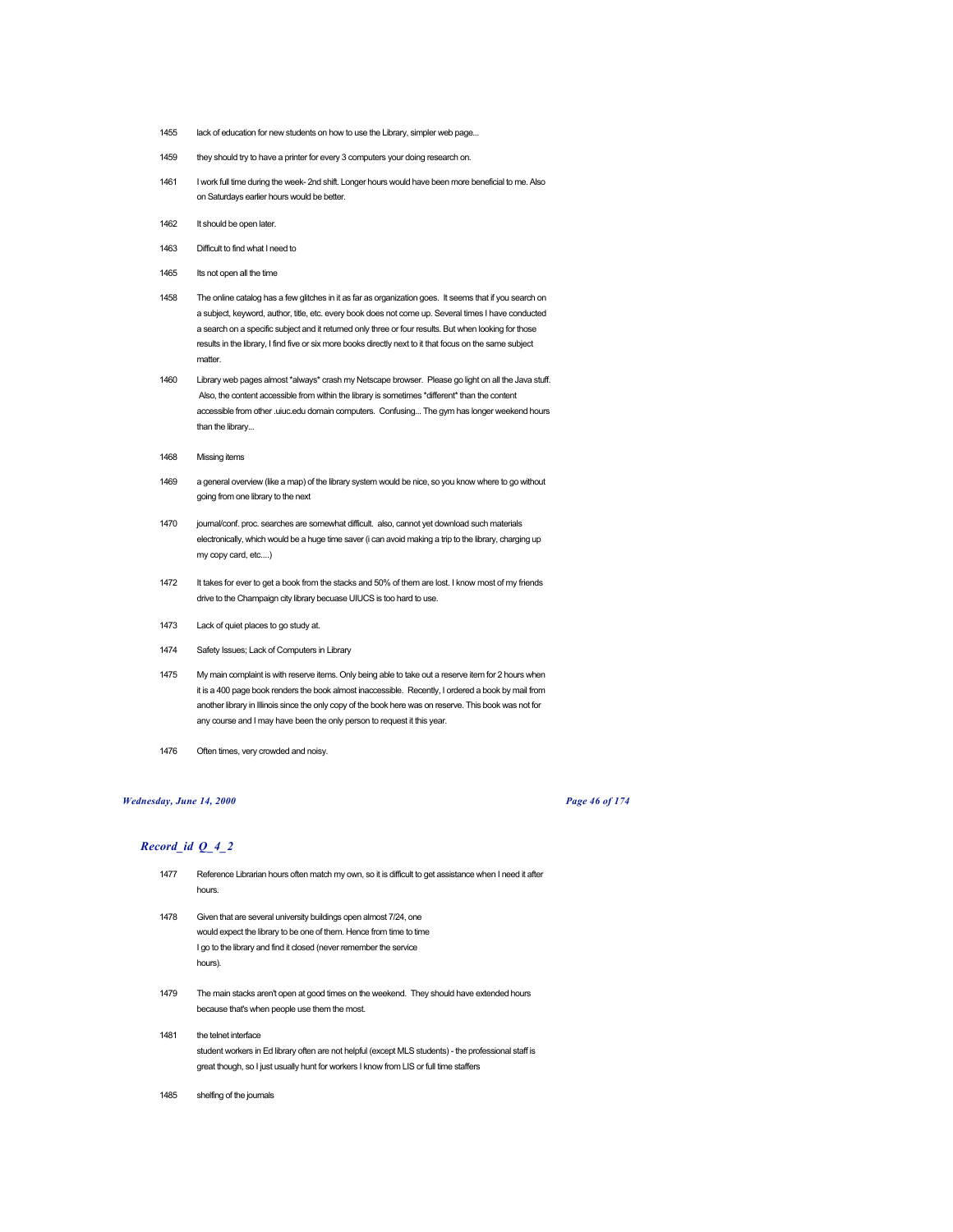- 1486 It's overwhelming and i can never seem to find what i need. Too much useless information
- 1487 I graduated from the university with the largest library system (public and private) and it is very disappointing and surprising to see that the selection of scientific journals here is so lacking. I have noted a number of journals that any major reserach university should have but the UIUC either does not subscribe to them or canceled the subscription back in the early 90's.
- 1488 Having to wait to get books from the main stacks
- 1490 DRA
- 1491 People who work there are often rude.
- 1493 The hours of the library. they should be longer.
- 1494 But, U of I is the worst place to find a book. I remember looking for a nobel, but I still couldn't find it even though I was helped by many Librarians. NEEDS BETTER ORGANIZATION OR SORTING OF THE DAMN BOOKS!!! (P.S. what's the point of being 3rd largest Library in the nation if a student can NOT find a bood due to it's lack of service?)
- 1495 there are so many libraries!! Sometimes you don't know which one to go to when you need stuff!!
- 1497 a few gripes:

1) it takes forever to get articles I order...I know I'm "just an undergrad," but the post-docs in the lab I am doing an honors thesis in noticed the same thing 2) how about a few more journals in bio psych/neuroscience? 3) as above, PLEASE make the bio stacks more logical in order

- 1499 the online catalog is hard to use
- 1498 I get really upset when people talk on the lower level of the undergraduate library. Its a quiet study area but a lot of people who never come to the library don't know that. There need to be more signs to tell people not to talk. Also the undergrad is really dark on the lower level, there needs to be better lighting for peopke who study there a lot.
- 1501 I never go to the undergraduate library unless absolutely necessary for a gen ed class. It intimidates me because I'm not sure how to use it. I'm sure I could figure it out if I tried, wanted to, or asked someone...I'd just rather not.
- 1502 Not really anything.
- 1504 Openning hours

## *Wednesday, June 14, 2000 Page 47 of 174*

- 1505 Lacks collections in some areas (ie. Asian, magazines). Interlibrary loans not always easy. Lacks hours on weekends (especially Sunday morning).
- 1506 Searching for journals is a real pain.
- 1507 The library does not have enough study areas, especially during finals week it is usually very full. And sometimes the items were not sorted correctly
- 1508 Web page is a little confusing when looking at it the first couple of times.
- 1510 The libraries are not near my apartment in Urbana
- 1512 THe noise levels in study areas.
- 1513 Cancelled subscriptions. Some important journals (for example, ICARUS) have been cancelled in the print version, and are not available on-line. If the print version is going to be cancelled, an online subscription should be started to maintain the availability of the journal.
- 1515 Nothing specific!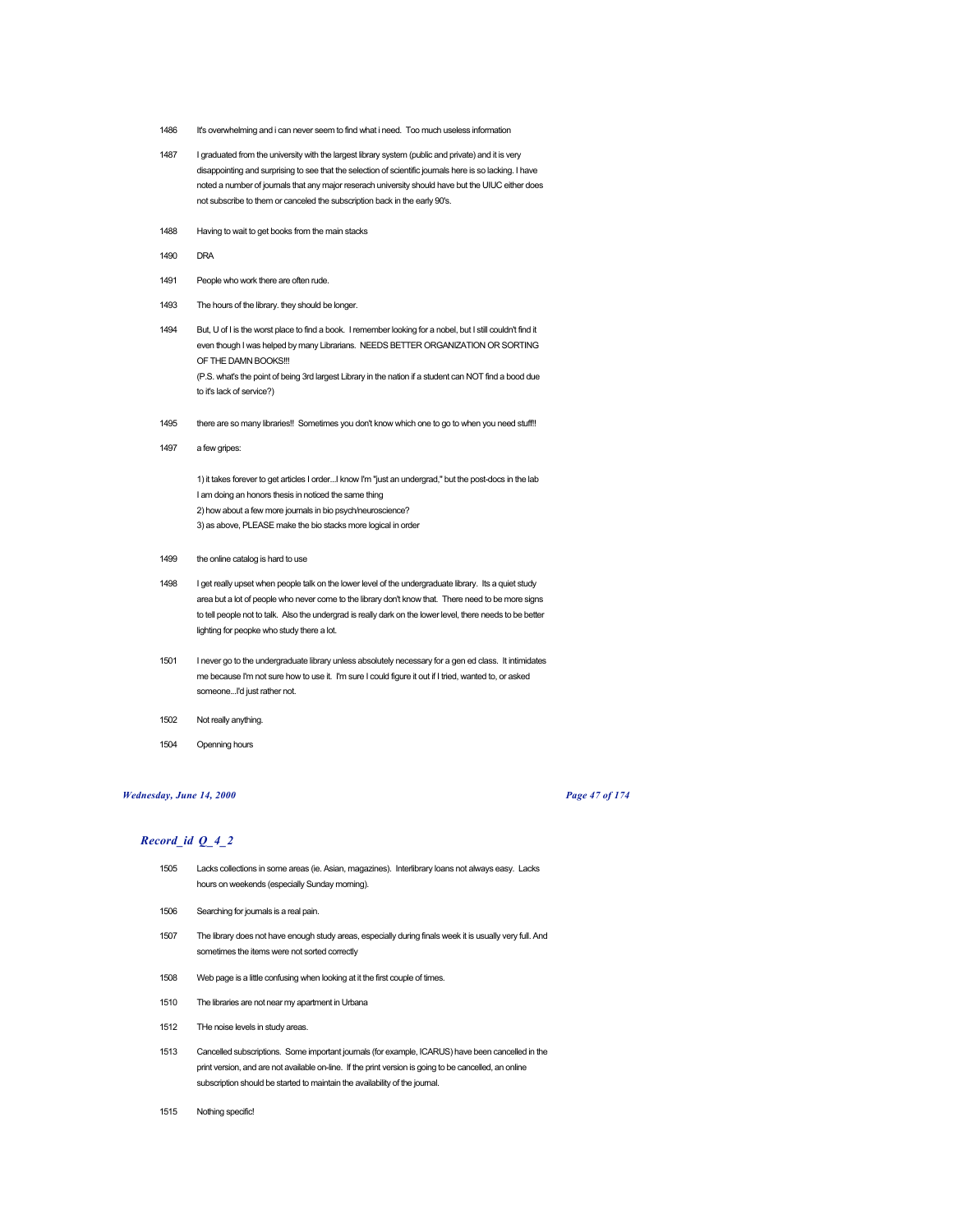- 1516 I would like more group study rooms
- 1518 limited number of computers
- 1519 it is hard to figure out where certain books are if you are not familiar with the library!
- 1520 I don't like using copy cards. You can only add money at a few locations. There needs to be more.
- 1522 i don't know how to use the web stuff
- 1525 Too lenient check-out period and renewal policy. Some books are never available until a hold request is made.
- 1526 There are not many computers in the grainger and mathematics library.
- 1527 complicated and takes time to get around
- 1528 the telnet version of the online catalog is hard to use sometimes
- 1530 The hours.
- 1531 I dislike the fact that books within the same subject are often dispersed across several libraries. I also find the books in the graduate library fairly inaccessible; it is incovenient and difficult to get to them. The library catalog is not straightforward as compared to the catalog for the Urbana Free Library.
- 1532 unavailable books and articles
- 1534 Finding sources on the web seems a little confusing.
- 1535 Lack of knowing how to access information more easily, One shouldn't have to research using the library to do a research paper.
- 1538 ?
- 1540 difficult to find group study rooms, the Sunday Tribune is never in on time at the Undergrad, sometimes the library is so crowded that it is difficult to find a place to study.
- 1542 It is so large, it often feels like I am looking for a needle in a haystack.

#### *Wednesday, June 14, 2000 Page 48 of 174*

- 1536 the library should have licenses with all the electronic journal databases currently available on the Web, in order to be able to print or download articles; this is VERY important. there should be laser printers in the libraries (charging the university ID) and photocopiers should be modernized (at least should support double-sided printing to save on paper waste). video collection should include more material from foreign countries.
- 1537 1) The on-line searching is awful. I can hardly ever find books I need if I don't know the title of the book. Author searches are bad because I don't know how to enter the subject classification. 2) Hours : It would be really helpful if the Math library has longer hours on weekends - that's when people have time to do research, so that's when they need the library.
- 1539 copy machine
- 1541 I have been unjustly accused of losing books which were sitting on the shelf. Bicycle parking is terribly inconvenient at best. The people who work at most libraries are idiots (Chemistry and Music are exceptions). Books are layed out in a terribly inconvenient way at Grainger. Grainger has almost no copy machines on the first floor where they are needed most.
- 1543 Many times it takes a long time to receive your books.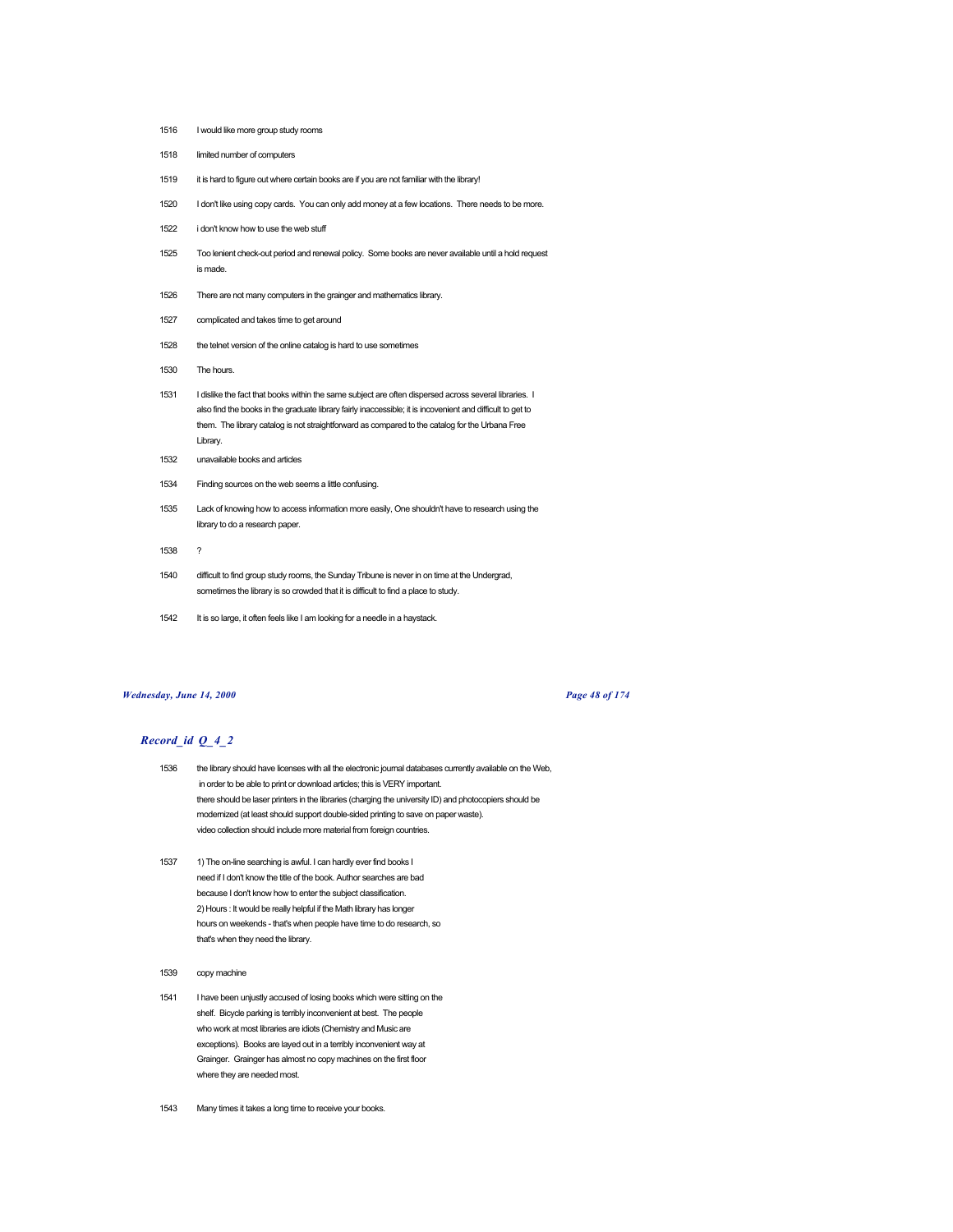- 1547 different systems in departmental libraries (say biology vs. ACES) worn-out coping machines messy libraries (ACES and Slavic) unsuccessful subject searches with ILLINET SO MANY UNDERGRADS DON'T KNOW HOW TO USE THE SYSTEM!!
- 1548 sometime I feel like there is are not enough places that are reserved for "quiet study" only....people tend to talk a lot and then itis hard to get work done
- 1549 Not enough computers to share with. Always have to wait for quite a while.
- 1550 It's kind of too spaced out. The specilized library are difficult to find.
- 1552 I wish that the stacks were in better shape. The books aren't always shelved properly in there.
- 1555 Some libraries are so huge that it is difficult to find things
- 1556 Library services staff are frequently unfriendly and unhelpful. Libraries should be open 24 hours / day.
- 1557 The online catalog
- 1558 The hours at the Main Stacks and the lack of copy machines in some areas. The fine policy needs to be explained to upperclass students better because they have changed since we were freshman.
- 1562 the lack of training, and information freshman recieve about the libraries.
- 1563 It should be open later on the weekends.
- 1577 There is so much to go through to find something. it gets kind of confusing sometimes
- 1559 The fact that everyone keeps reminding me how we have the third largest library but then say, oh we don't have that journal. So who does!

#### *Wednesday, June 14, 2000 Page 49 of 174*

## *Record\_id Q\_4\_2*

- 1564 The lack of oboe sheet music and recordings,the lack of GOOD CD's of classical works (need more top American orchestras, such as Cleveland Orchestra, New York Philharmonic, Los Angeles Philharmonic, and Chicago Symphony). Microfilm viewers are PATHETIC. There's no use looking at microfilm, because the screen's too fuzzy to view the information! Also, the library is underdecorated and drab-looking. Not enough computers at the music library- there is always a line.
- 1565 Sometimes you can end up running around from library to library in search of the sources that you desire, if you don't have time for them to send it from the one library to the other.
- 1571 Each library has quite limited journal titles, especially in the medical and biological science arenas. Full-text journal papers from OVID are difficult to download and print. (Computers tend to crash.) Too few copies of popular books. When there are several copies, most are missing. When book is obtained through inter-library loan, a couple of months is needed to obtain the book and it can only be retained for about a week afterwards. Finally, difficult to navigate on library web pages. (Useful links are not clearly shown.)
- 1572 The majority of the student staff at Grainger is not well trained.Many appear to just sit behind the front desk and just gossip.

This is not true however,of the more permanent (Grainger) staff. I've found them to be quite knowledge able and helpful.

1574 What I like the least is the help provided from the lab assistants in the computer labs (like at Grainger). Some of the lab assistants don't seem to care to help...let me mind you there are only a few that I have had that experience with.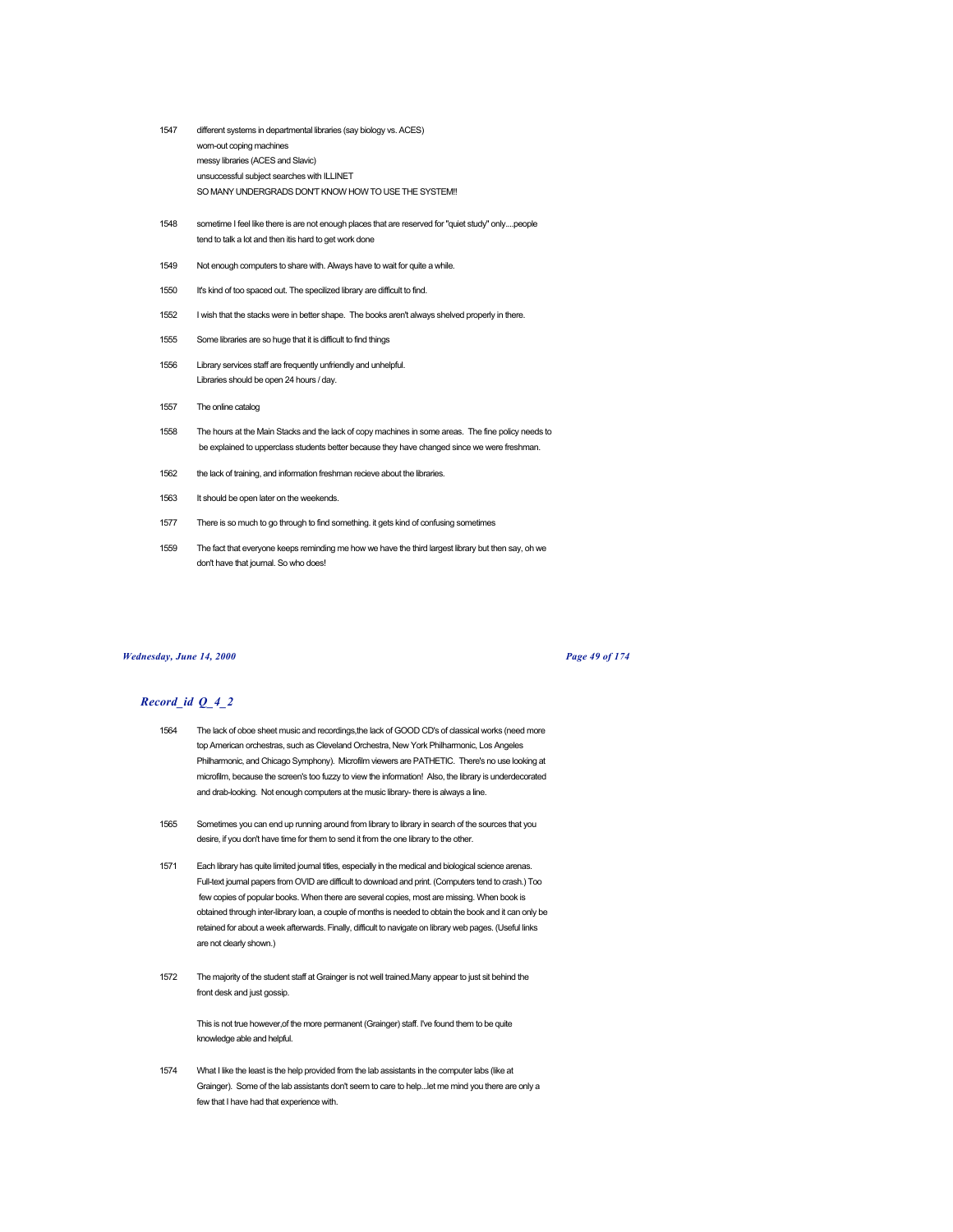- 1578 Library hours too restricted, online searching capability
- 1579 The Undergrad library is a fair distance from my residence, so sometimes (especially in bad weather), it is a pain to get to.
- 1580 none
- 1581 I feel the that Undergraduate library is not the most academic setting.
- 1584 The print collection for my field is dispersed through 7 locations, and I find that I spend a long time locating journals (I usually ask staff to do this for me.) For convenience of parking, I do this at night, but several of the libraries I need are closed early. I find the atmosphere of the biolibrary very unappealing, and the shelves to be laid out in a difficult to follow path.
- 1589 none
- 1591 Missing or lost books. Very irritating. Difficult at times to get materials that are very recent somtimes.
- 1593 I was told that I was supposed to be getting a book by interlibrary loan within 6 days, yet no one knew anything about it when I checked up on it. Three months later I received a paper saying they couldn't get it after all.
- 1594 What I like least about the library is that there are times I need a journal article and it is not available to me due to the fact the library does not receive the journal.
- 1597 strange hours, esp. on weekends.
- 1590 Most of the times the head librarian is way to loud. she doesn't care that that students need to study. Even when we ask her is she can close her door because she is so loud it is open again 10 minutes later, and we can still hear her conversations. She doesn't respect our need for quietness.

1596 ?

#### *Wednesday, June 14, 2000 Page 50 of 174*

# *Record\_id Q\_4\_2*

1598 You need to step up to what should become this University's destiny: we INVENTED the WWW and we have the world's 3rd largest academic library... (this should be an easy one)

Let's get innovative. No one will deny that it's all about information technology now, so why is it that the library seems to be so be making web pages and on-line services that belong in 1996?

Additionally, no one seems to talk to the researchers (argueably, the undergrad library is nice, but this library IS and SHOULD BE geared toward the UofI's researchers) about what kind of on-line services they would like to see available. Maybe this does occur, but this survey DOES NOT COUNT! I've had to go so far as to develop my own tools to perform searches because the library doesn't have them.

- 1599 its not open late on friday or saturday
- 1600 Each library has quite limited journal titles, especially in the medical and biological science arenas. Popular books are often not available or missing, even when there are several copies. Library web pages are notoriously difficult to navigate. Most often used links are not directly visible on the home page.
- 1603 The cost of copy machines
- 1606 Not a lot of books available at the Undergrad.
- 1607 hours on sundays not open early enough
- 1608 need some more study space, especially for groups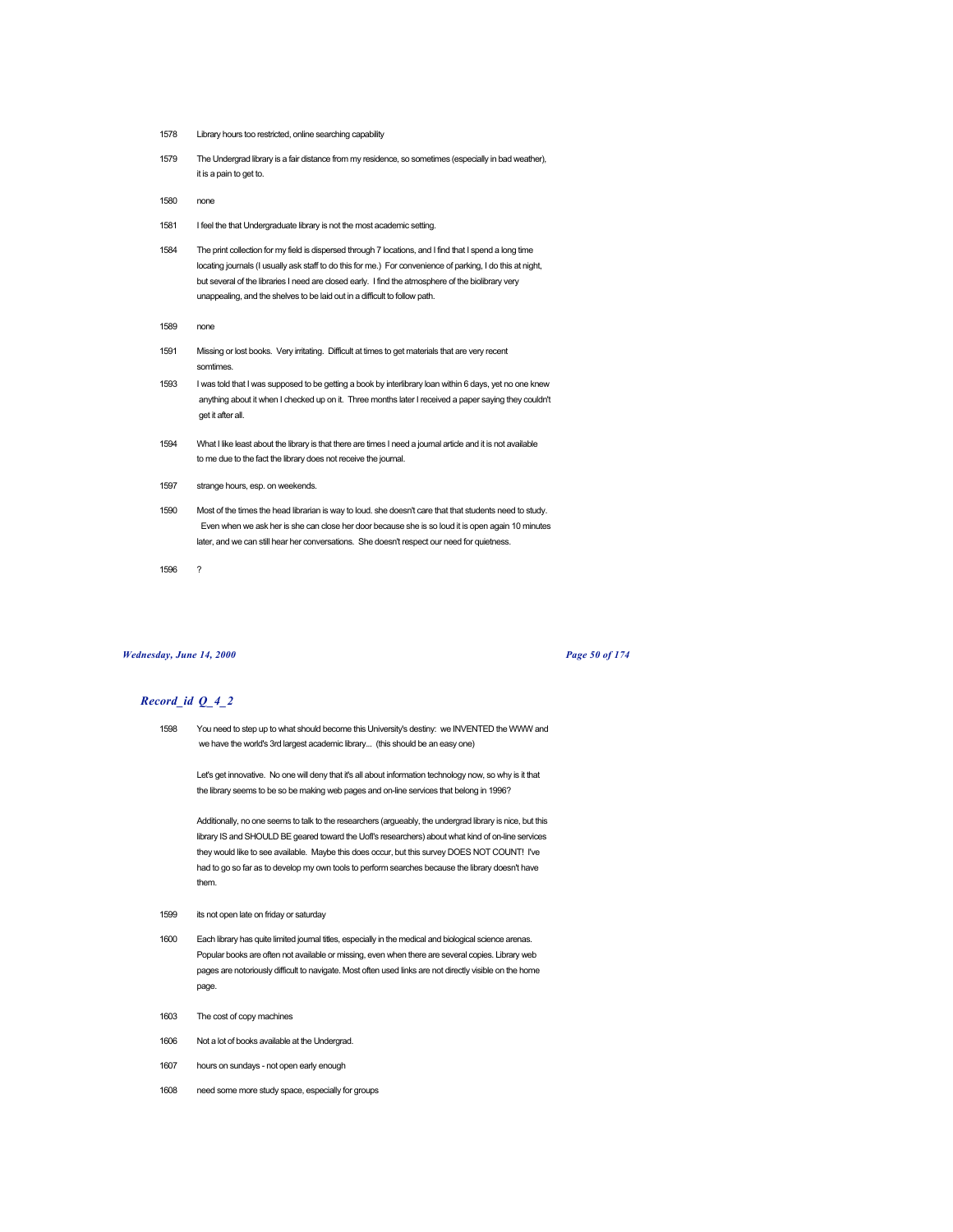- 1609 The library doesn't carry many NEW books.
- 1611 interlibrary loan takes WAY TOO LONG. it's nowhere near 7-10 days like it says it is. it's more like a month before you get journal articles you ordered.
- 1613 I had to teach myself how to use system. Would have been easier if through a class like rhetoric where they take a day to learn the system. Of course, the web system was not in place until my sophomore or junior year.
- 1614 The fact that many days the books are checked out or on reserve.
- 1615 Collections
- 1616 Finding references on the web is still difficult for me. I still like an old-fashioned card catalog to find journal locations. Some of the copy machines aren't very good and the copies look pretty bad.
- 1618 Actually, i can't think of anything. I would, however, jump at the opportunity to do an internship there next year.
- 1619 I am a History Major and I oftentimes use the stacks. I have in the past tried to check out materials, but when I got to desk to check them out I was told that the material had to be used in the library only. This is fine, but they would not let me reshelve the books, the next time I went back to use the books they were lost and have been lost for the last 2 months. The stacks is a mess and it is ridiculous that I could not put the books back sice the staff does not have the ability.
- 1620 Web interface searching needs a LOT more work
- 1624 Sometimes it is very hard to look up a subject on telnet. Often, I knew there were books on a subject, but when I typed it in, telnet would come up with nothing.
- 1627 I don't like only having one microfilm reader/printer in the music library.
- 1629 It needs to be open 24 hours per day

#### *Wednesday, June 14, 2000 Page 51 of 174*

- 1628 In the quiet areas of the library there always seems to be too much socialization. Most of the time when I come specifically to study it seems as though the library has become the new place to hang out and meet up with friends. Maybe a person could patrol the area and ask peole that are doing group work to relocate themselves.
- 1630 NA
- 1631 It is not open long enough, and there are not enough conference rooms. Also, I hate -HATE the copy card system. It is a real pain in the butt and ussually impossible to get money on your card, so on and so on. why can't we just run up a tab like they do in the dorm printing services, which would be attached to our bill?
- 1632 The Chemistry Library needs to have LONGER hours ... and have people that work their that know how to use the materials!
- 1634 The facilities need to be improved --- more computers, more printers, more photocopiers --- and must be available at a low cost to students.
- 1636 Many materials already checked out. I can recall but it takes time. Need to keep track of most frequently used books and purchase more copies.
- 1637 I would like to see the library open more on the weekend. 1pm is way to late...
- 1640 Waiting to get materials from the undergraduate library.
- 1641 it is too large
- 1643 Doesn't contain a whole lot of books pertaining to area of study.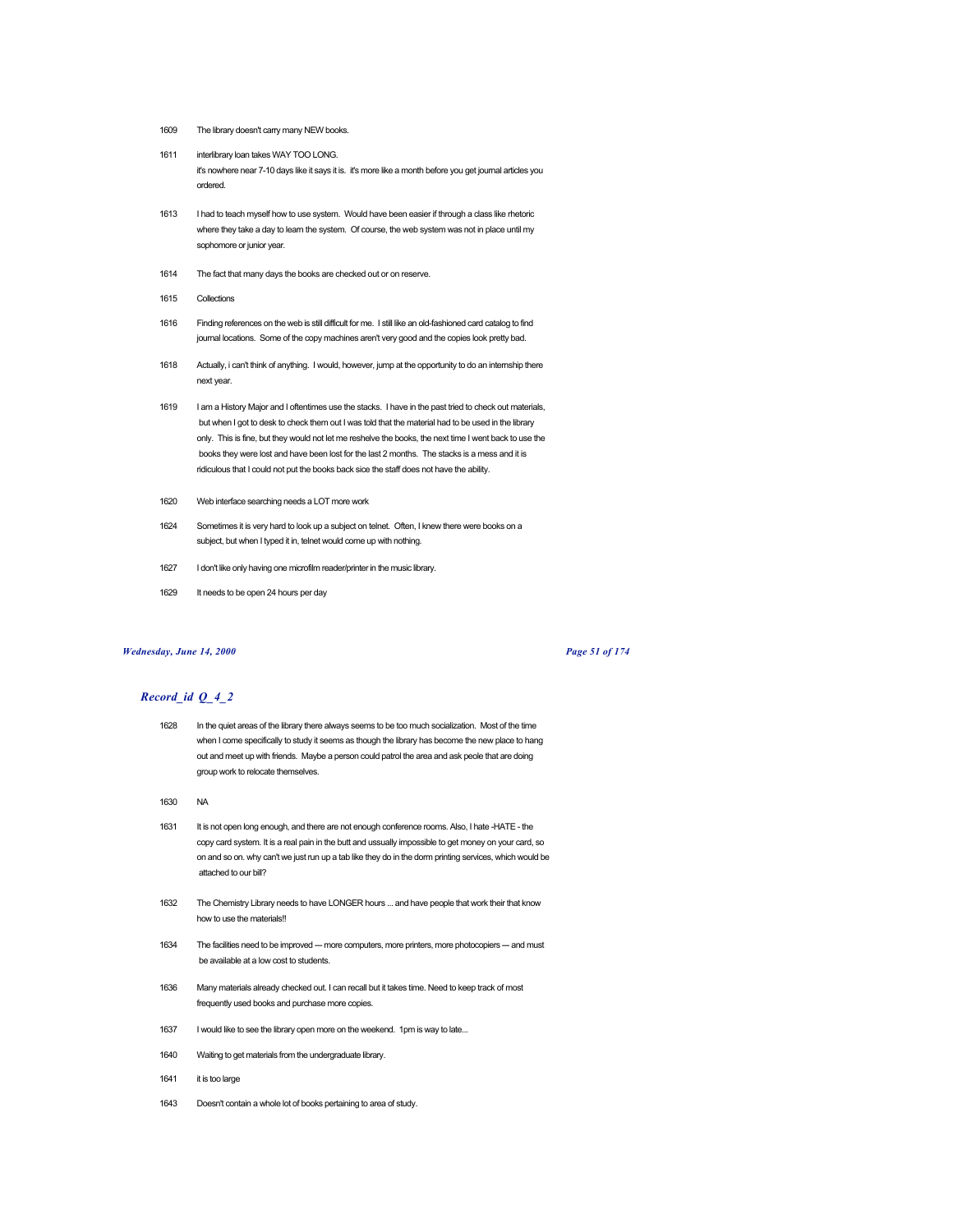If library notices a particular book subject to high frequency check out, it may be wise for library to order more copies of it.

- 1644 staff is not always friendly, helpful, or knowledgeable; they often seem more concerned about themselves than helping patrons; during evening hours no one knows anything why not let grad students have a key for their departmental library? some departments do, some don't--why? we're being trusted with very expensive experimental equipment but not with books? it doesn't make sense (these comments are directed primarily at the chemistry library)
- 1645 its too big and confusing
- 1646 My only complaint is for ILL requests---often I will request ILL materials at the start of my research for a paper or project, but the materials will usually not arrive until the project is nearly finished, or turned in all together---and the materials are no longer necessary.
- 1647 confusing order of books in shelves, different libraries scattered out everywhere
- 1648 more computers are needed in the music library
- 1649 When i cant get a certain book for longer than 2 hours
- 1650 when they don't have journals I need often
- 1651 Nothing, really.
- 1653 I'm not very impressed with the library hours. Coming from an Undergrad institution where there were libraries open 24 hours or very close to that, I was rather taken aback that the libraries close early.
- 1654 Undergrad lab has too many IMAC's.
- 1657 The limited number of group study rooms. In the evenings, there are rarely any available and in the afternoons they are frequently all reserved for interviews (specifically Grainger).

#### *Wednesday, June 14, 2000 Page 52 of 174*

# *Record\_id Q\_4\_2*

- 1660 The fact that articles are not online. At least thejournals that we are not subscribed to shold be online.
- 1663 I don't like the atmosphere in the Undergrad library. It's hard to find materials and it always looks dirty.
- 1665 The interlibrary loan takes too long. I would like to have more recent journals kept in the library. For instance, at least from 1990-2000.
- 1671 Some libraries have paths to them that are dark and not well-lit at night.
- 1658 I am a transfer student and haven't attended an orientation session--I haven't seen info on when they are offered-- so I would probably be better able to take advantage of the library if I knew better how to access it.
- 1659 The thing i like least about the library is that you cannot go into the main stacks without a pass. Many times, the books that help you the most are the ones you find while browsing or by complete coincidence. I also don't like that all of the books are separated by departments. If you are doing research on something, it could take hours to find everything you're looking for. I think this is a very inefficient system.
- 1662 (1) The online catalog needs improvement.

(2) More and better space is needed for several libraries: main stacks, newspaper, archives, rare books come immediately to mind.

(3) The religion collection, which I use frequently, is very good up until about 1970, then many serials were discontinued and books were no longer purchased. The philosophy library has in recent years been unwilling to order even important books in religious studies.

(4) It's too bad Friday and Saturday evening hours were discontinued.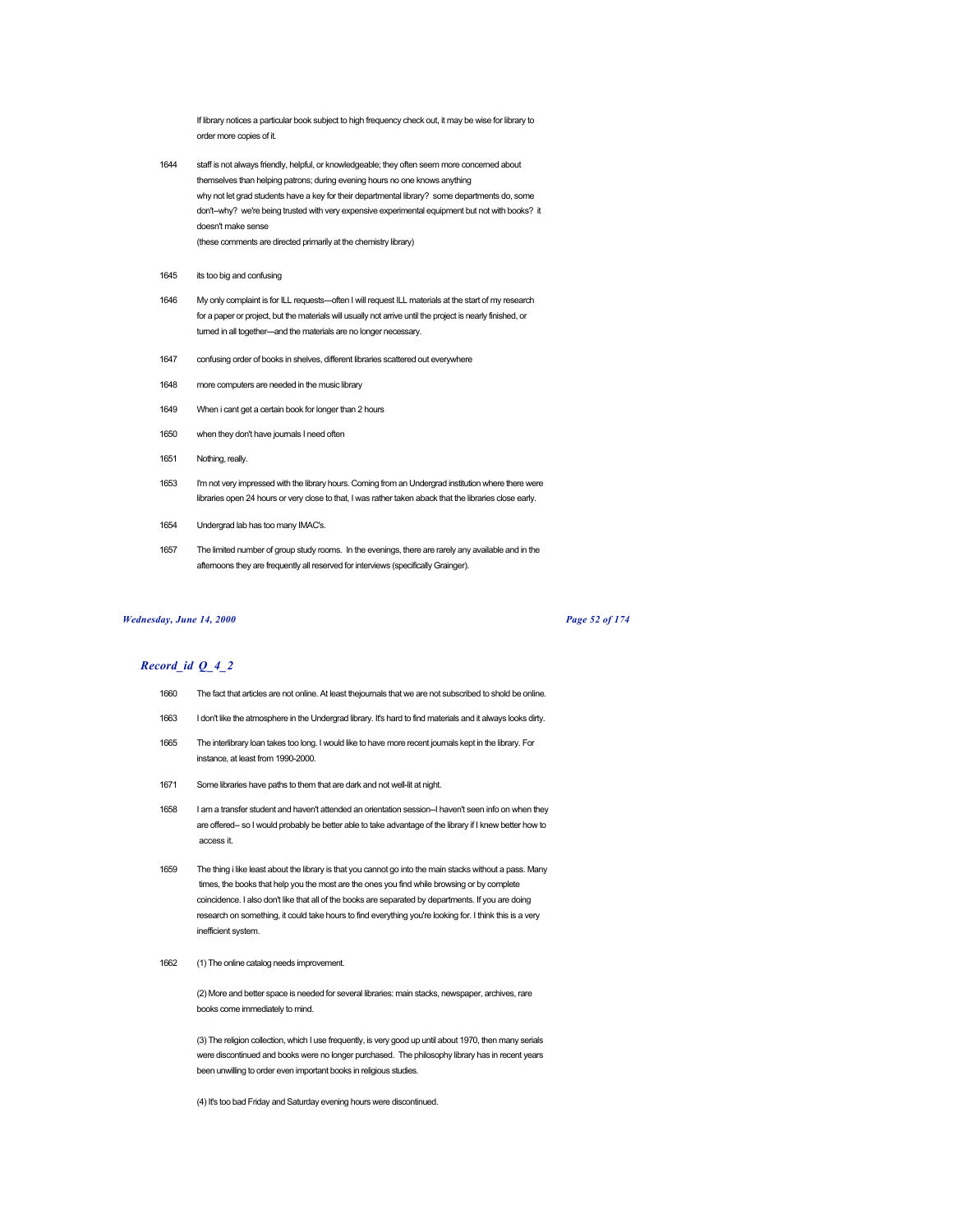- 1666 The HUGE problem of books called "missing" because they are not reshelved properly. Long waits in the stacks when not enough staff is available (up to 10 mn just to check out a book!). The physical distance between deptmental libraries. Lack of tables and chairs in the stacks: VERY inconvenient when you want to consult a stack of books without checking them out. Not enough good photocopy machines.
- 1668 I dislike studying in the Undergrad. The chairs are not very comfortable and the tables are not nice either. If the Undergrad could be changed to the likes of Grainger, it would be a wonderful place.
- 1672 too spread out, having to pay for print-outs
- 1673 Outdated facilities
- 1675 1. Web searching is poor results not clear, hard to find what I'm looking for, too many search engines.
	- 2. Bums in the Undergrad!
	- 3. Need 24 hour place to study!
	- 4. Magazines not up to date.
- 1676 1. Web searching is poor results not clear, hard to find what I'm looking for, too many search engines.
	- 2. Bums in the Undergrad!
	- 3. Need 24 hour place to study!
	- 4. Magazines not up to date
- 1678 There need to be more computers in the Biology Library; as well as better individual study areas.
- 1680 Hardly buy any new books on engineering.
- 1681 they close too early some times
- 1682 The video viewing center at the Undergraduate library is very, very uncomfortable and crumby. I'm not sure if there is any possibility of darkening the viewing areas or creating little sound booths? The cubicles are so unbearable. (I had to watch over 25 videos there last semester.)

## *Wednesday, June 14, 2000 Page 53 of 174*

- 1683 undergrad library is ugly and i detest spending time there. and it smells funny too.
- 1684 Ummm, that the Main Library is SOO big.
- 1686 It is so big sometimes it is overwhelming and it is hard to make an effort to use it.
- 1687 it is so large, that it is so easy to get lost in...i find it difficult to find materials that i want because there is so much to look through...i think that the online way of searching is important, but very cumbersome.
- 1688 The thing that I like least is the times that the library is open. Many students do work over the weekend and the libraries close early on those days.
- 1690 Unite online reference system among libraries.
- 1691 Hours.
- 1692 computer lab always packed and need more pc's
- 1694 The hours
- 1695 Inaccurate and incomplete online catalog. Web based catalog is inconsistent, telnet based catalog in slow and clumsy.
- 1697 I rarely go to the library.
- 1698 Some of the older, extremely important, engineering books are starting to get in poor condition and there is only a single copy of them. These books are the "standards" of engineering practice today. Perhaps the Library can speak with Professors to find out which books should have priority with getting new copies or of preservation. As an engineer I have only been able to speak of engineering materials. However I am sure this applies to other courses of study as well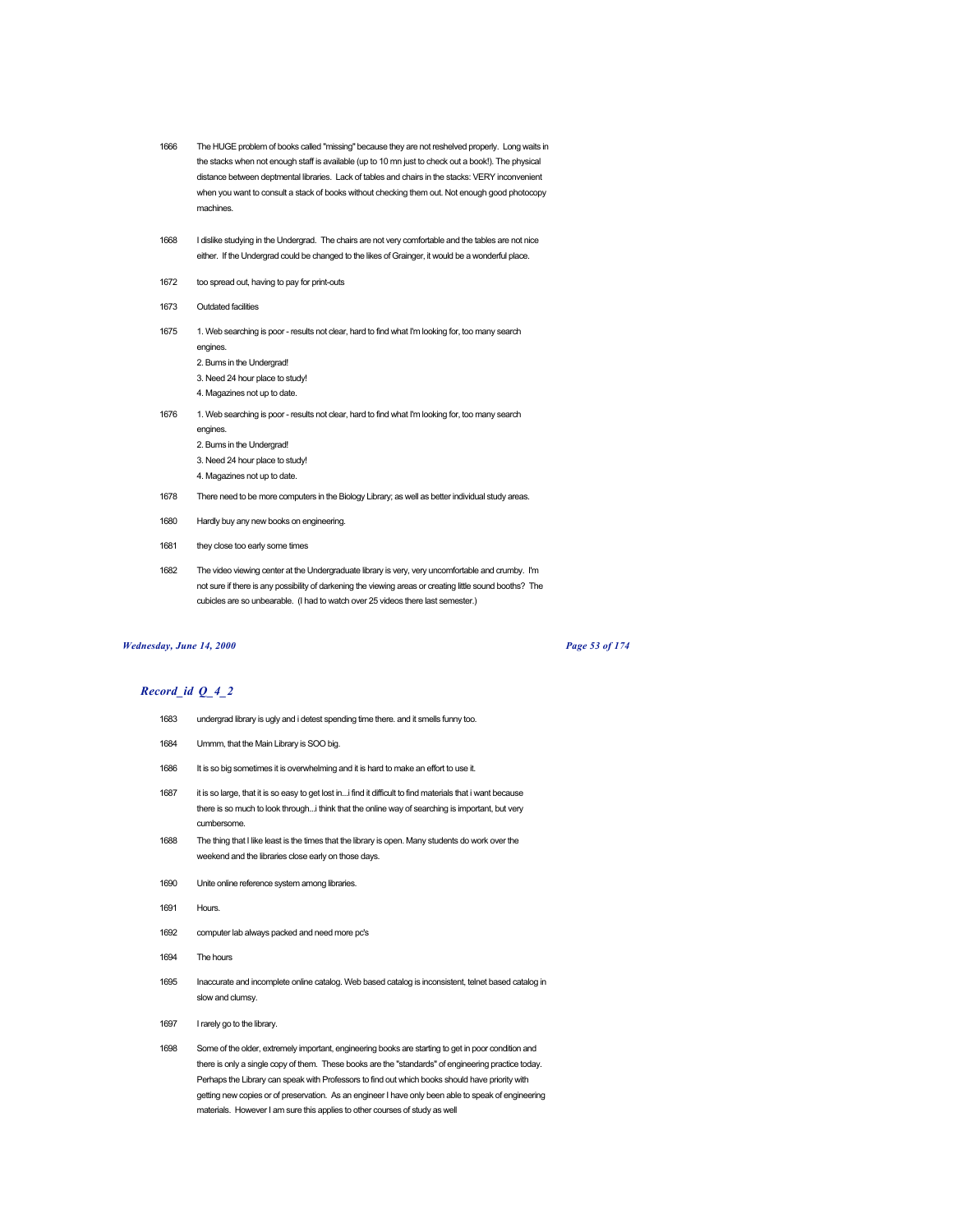- 1699 I don't like to trek all over campus from library to library when I'm looking for different journal articles that are found in different departmental libraries. I don't like the Illinet Online telnet search interface, it's hard to find materials with it.
- 1702 When it gets busy, it is hard to find a place to study if you are with a group of people.
- 1703 The worst thing is the web interface. There is no natural way to use it, i get in troubles many times, and there is no way to get help from the system itself in a easy way. Also, it doesn't return accurate info, that's why the librarian personel itself uses the tyelnet interface when the search is complex.
- 1704 I think there could more efficient ways of locating material-- and for resources for new students to learn about the library(even though I think that there are already great ones in existence). Perhaps more publicity about the kinds of services and resources that the library has...finally, I think that the MOST IMPORTANT element of the library is the staff-- getting enthusiatic and knowledgable staff- especially in this technolgical age. Good people/librarians will make the most of our system-- these employees are SO VALUABLE!!! Let;s treat the ones we have with respect and great salaries, and pursue similarly wonderful librarians in the future.....
- 1708 needs more online full text journals
- 1710 It is sometimes difficult to obtain the service required when asking the help of an undergraduate hourly worker -- as a graduate student I've encountered frustration at this.
- 1712 updated material. some subjects don't have printed material from this decade, which makes finding recent research difficult
- 1713 Nothing

#### *Wednesday, June 14, 2000 Page 54 of 174*

- 1716 The music library course reserve materials are a disaster. It takes sometimes over a week for materials placed on reserve to become avaiable to check out. The card catalog indexing these materials is often inacurate, forcing the user to look through all of the cards in order to find the proper materials. (For instance, sometimes books are cataloged under the editor's name and not the author's, or the author is missing altogether and the book is listed under title only.) I would suggest that the professors placing materials on reserve indicate precisely how the book should be cataloged so that the catalog corresponds to the course handouts.
- 1717 Sometimes feel unsafe. Sometimes resources hard to find.
- 1720 The Staff is often not helpful and there is no way to learn the library system better.
- 1721 Having to go to each library in order to fing books. It's very time consuming
- 1723 I don't really have anything to rank as not liking it
- 1722 While I don't have major problems with the computer interface with the library system, it is still less than intuitive and/or easy to navigate.
- 1725 There are a lot of journals housed in the Biology library that I would love to see in the Ag library. Though, I realize they are expensive and both departments probably require their use.
- 1727 The pringting cost is high
- 1729 Access to economic data such as general time series from the U.S. Bureau of Census via cd-rom or web. Recently, I spent more than one week typing data from print matter publications into my personal computer. I am almost sure that these data are available on-line or in cd-rom, but the University of Illinois Library does not have those collections.
- 1731 There are not enough group study areas in which to study in. At some of the libraries, the study carrols do not have enough lighting.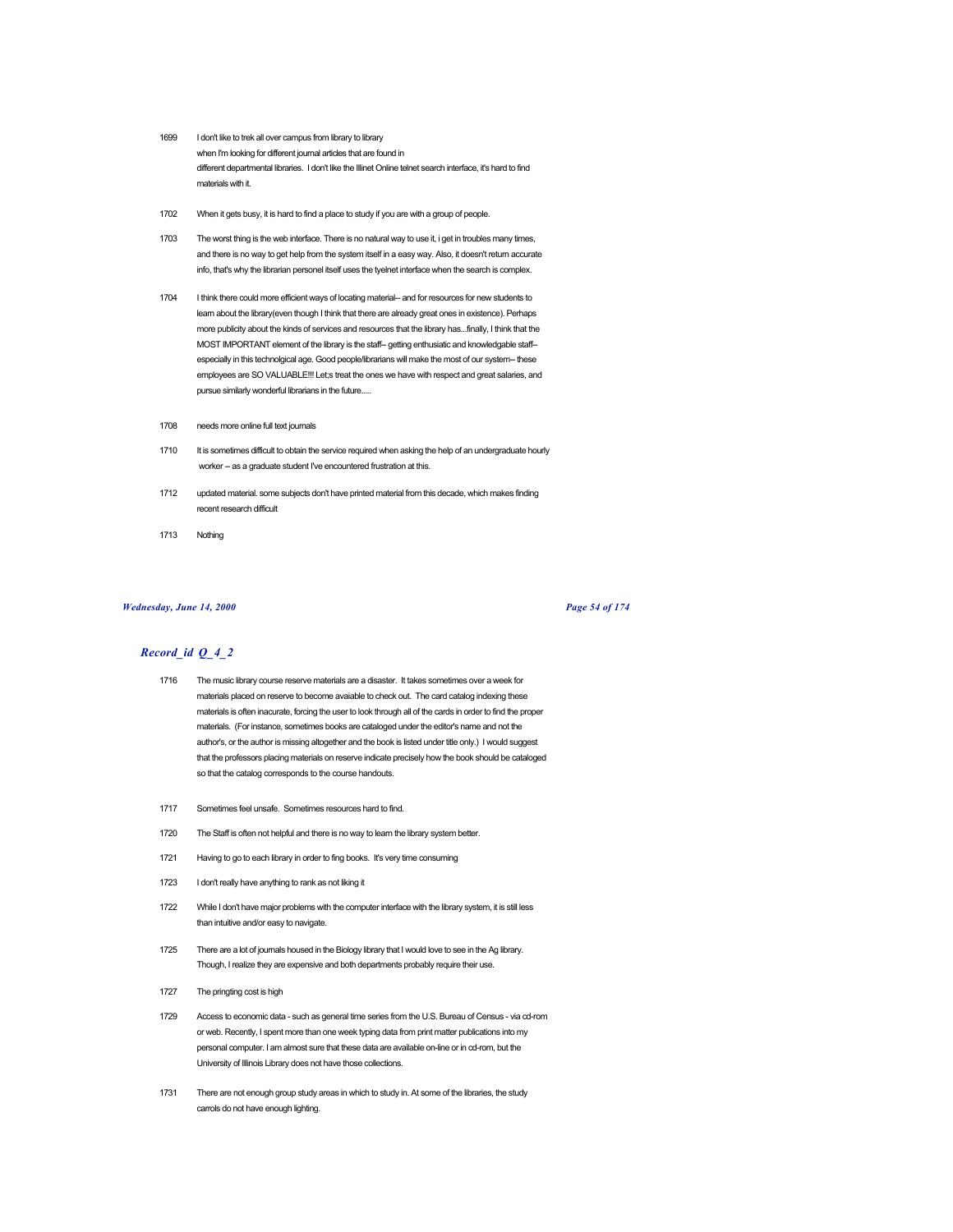- 1732 the book I need the most is always missing
- 1735 Nothing comes to mind.
- 1736 Stacks are creepy; little security.
- 1737 Some materials from outside of U of I libraries are not allowed to extend the loan period. I wish it can be extended through telnet just like any other materials from U of I.
- 1738 Can not find space to take notes on books that must stay in the main stacks.
- 1739 I'd like more open hours
- 1740 The limited hours, it may not be solely the lib. responsibility, but it's ridiculous that at such a huge U. with so many student needs that there are not some more 24 lib. and computer resources
- 1743 All of the materials are all at different places around the campus. One book could be at the undergrad while another one could be across campus. Nobody wants to go to another library to get one book. They may not ven want it. They should all be at one library.
- 1744 the sources
- 1745 Restricted library hours (especially in the weekends)
- 1746 Sometimes when i search for something using the online search, i cannot find what i am looking for, but when i actually end up looking in the shelves, i find just the right book. this really bothers me, and it wastes a lot of time. i also don't liek the whole copy card system... why can't the copiers take change as well as the copy cards... that and the computer printers, since i don't live in a dorm, i don't have illinet and cannot use my ID to print off of the computers in the library... why don't those computers take change as well?

#### *Wednesday, June 14, 2000 Page 55 of 174*

- *Record\_id Q\_4\_2* 1747 Nothing
	- 1748 quality of copiers.
	- 1750 The distance between libraries!
	- 1751 You have to go to different libraries in order to get the materials you need. They are not under one roof.
	- 1752 I would like to be able to drink a beverage when I study in the library.
	- 1755 place more machines conveniently that puts money on copy cards near the copiers/
	- 1757 Interlibrary loan periods-- books borrowed from non-Illinois sources have too short a loan period. This is probably out of your control, but nonetheless...
	- 1758 The library should have longer hours. I like to study in the morning and all day Sunday. The undergrad doesn't open until 1 pm. It should open at 10 am.
	- 1761 few computers available especially at the undergraduate library.
	- 1763 If the library were to stay open just a little bit later, it would be fantastic!
	- 1766 FINES!!!
	- 1767 nothing particular
	- 1768 Sometimes the Stacks people are rude
	- 1770 It seems the books I need are usually checked out. The amount of time a grad-student can keep a book is ridiculous. I have had continued problems with returning books to the CPLA library. I am constantly getting overdue notices for books I have turned in. I go to the library and find that book on the shelf. They somehow forget to check the book back in before they reshelve it. Many other students have also had this same problem.
	- 1772 the ILLINET could be more user friendly for users who are not familiar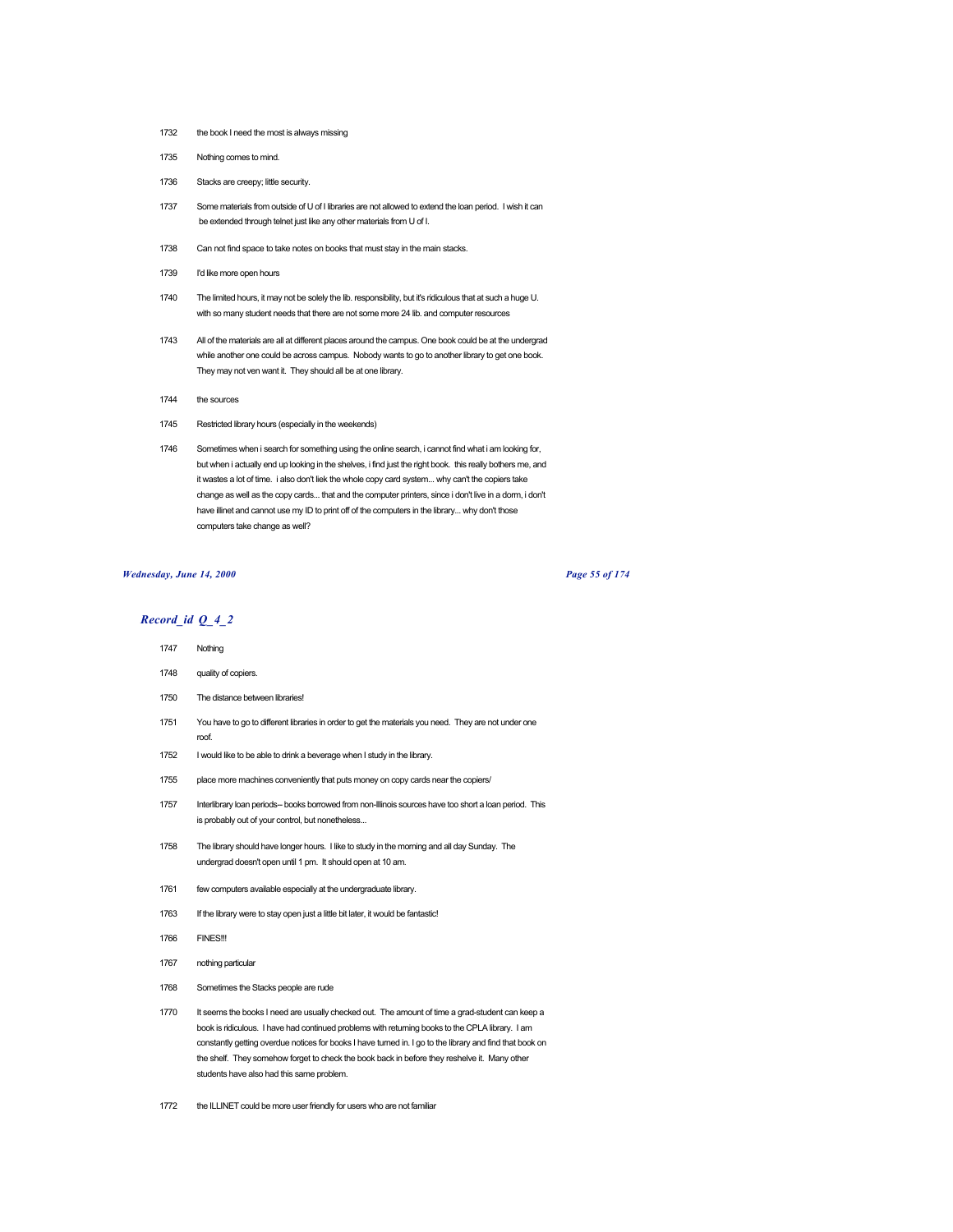### with the program

- 1773 Should be open later than 1:00, especially during midterms and the end of the semester.
- 1774 thelimitedhours
- 1775 The complicated Illinet system
- 1776 missing books and/or books not in collection that should be.
- 1777 I'm very pleased with the libary overall. Nothing neg to say
- 1778 The hours could go maybe an hour later.
- 1780 The U of I libraries carry no Art Therapy journals. Requesting copies of Art Therapy articles takes several weeks, much longer than the amount of time I have to complete my assignments. Currently, I have to drive to ISU to copy articles in their library.
- 1782 a little bit lost at the beginning. we don't know where to go to find a book. the stacks are not so well organize (especially architecture building).
- 1785 Videos can't be checked out illinet online is limited to the U of I only - I don't even know if they have a CD collection anywhere in the whole place!
- 1786 The stacks area of the library is dark and difficult to navigate.

## *Wednesday, June 14, 2000 Page 56 of 174*

# *Record\_id Q\_4\_2*

- 1787 The undergraduate library is not conducive to studying. It is loud because of lack of study group rooms and the lighting is not pleasant( think Grainger) Most of the study carrols seem to go unused.
- 1788 Not open in the weekend morning.
- 1793 Sometimes I can't find what exactly I want. The computers are all occupied by others.
- 1795 It is very confusing to use the online search for sources. Many times I don't even find books or journals I'm looking for. It is very difficult to use that program if you are not familiar with it.
- 1797 Not enough windows to allow some sunlight
- 1798 physically unattractive chemistry library
- 1800 The copy machines: why not allow double-sided AND reduced size? Save paper AND money!

The quality of the copies are so bad it impairs reading.

- 1803 Difficult to visit library if you don't live on campus because of limited parking. Weekend hours (when more parking is available) are limited - assuming that students will be partying and won't need/want access to library.
- 1805 The weekend hours are far to limiting. I think the library should be open past midnight Friday and Saturday nights. As a student with many projects, studies, and research to conduct, the 10:30 closing times on the weekend limit my studies greatly. I think extended library hours would enhance students' overall education experiences here.
- 1806 Not enough articles on ABI Inform are available in text form.
- 1807 crowded conditions of Ricker library and CPLA library.
- 1808 i use the ricker library extensively, and have found it lacking in contemporary art materials. i would like to see that collection brought up to date.
- 1809 Fragmentation: materials I need scattered over half a dozen libraries, have to search multiple databases, ways to feel like I'm getting at what's in the collections.
- 1812 slow computers and it's HOT!!!!!!!!!!!!!!!!!!!!!!!!!!!!!!!!!!!!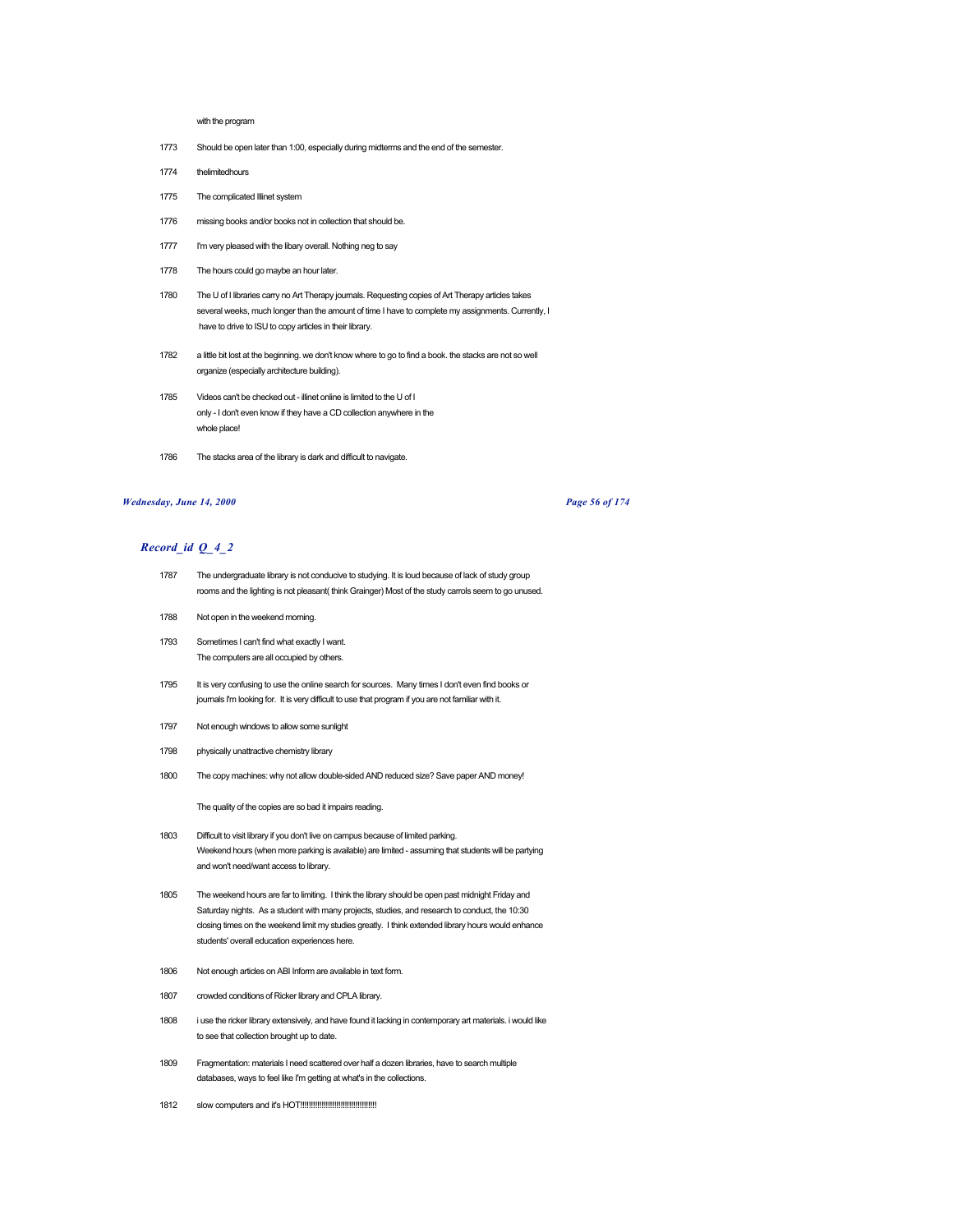!!!!!!!!!!!!!!!!!!!!!!!!!!!!!!!!!!!!!!!!!!!!!!!!!!!!!!!!!!!!!!!!!

- 1813 Trying to \_find\_ something, but that's what you pay for volume and diversity I guess
- 1816 very short loan periods--not long enough to do papers without having to renew a few times.
- 1817 the hours aren't long enough, especially on weekends
- 1818 Many of the libraries are dingy and are far from an "ideal" place to study. As a business student, I wish I didn't have to walk to Grainger to find a pleasant environment to study.
- 1820 many of the equipment seems either out of date or have deteriorated in its ability to perform well. e.g laser discs, videos. Also the library's collect of books seem very small in the areas of history, slavic languages, and in general overall volume.
- 1821 Too few copymachines, and they are of bad quality
- 1822 when things are reshelved wrong or too slowly
- 1824 Difficulty in finding remote libraries.
- 1826 It could be open later. It could open earlier on Sunday.
- 1827 Too many important titles missing or are not avaialble for check-out.

## *Wednesday, June 14, 2000 Page 57 of 174*

- 1828 Freshman come to this school not knowing enough about the library systems here.
- 1831 Not open late on Friday and Saturday nights, or open early on Sundays
- 1833 Limited hour
- 1834 There's too much stuff and its confusing and its all been changed since I learned how to use it in rhet 105.
- 1835 I have difficulty in finding books
- 1837 I wish that most of the libraries opened a little bit earlier on Saturday and Sunday.
- 1836 the library hours. i would like to be able to go into at least one area at just about any hour of day/night to study or research on a computer.
- 1840 Searching for a specific book with no alternatives and having every copy come listed as "missing" (using ILLINET)
- 1841 Many people say they don't like the general atmosphere of the undergraduate library. I've noticed a kind of oppressive, closed-in feeling, caused in part from an overload of cubicles and books and tables, and all too frequent announcements on theft and food and drink rules.
- 1842 N/A
- 1843 I wish the library was open for longer hours and there was more web access.
- 1844 Limited access to course reserves.
- 1845 The hours on Sunday! People want to work before 1pm!
- 1846 The library is way too warm inside and full text documents should be delivered to my computer. Also, we should be able to place change in copy machines and we should not have to come to the library with broken copiers all of the time.
- 1847 My work routinely sends me to three libraries (Vet Med, Chem, and Biology) and it is difficult to justify time out of my day to run around, please get more online journals.
- 1849 Library hours, especially department libraries that are only open 9-5 weekdays
- 1850 The staff are overworked and underpaid. If these issues were redressed, I believe that the quality and care of the services would improve, although they are very high now. Also, you should consider hiring more staff.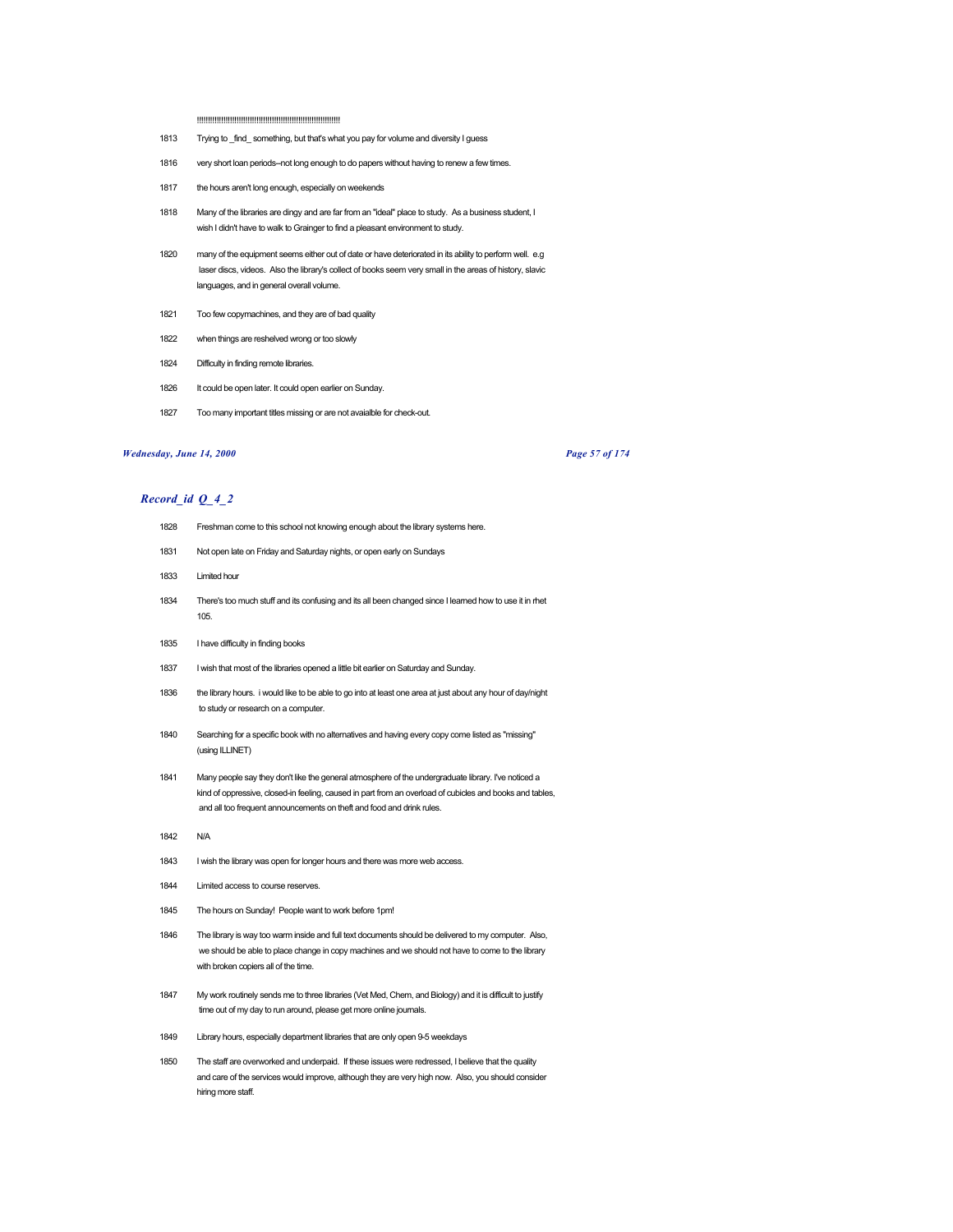- 1851 not always the books I need; and I prefer NOTIS
- 1852 Strange arrangement of journals in different libraries--e.g., why is Applied Psycholinguistics in MDL and Stacks but Journal of Psycholinguistic Research in ED library?
- 1853 I have trouble when a source is incorrectly listed in the database, e.g. when telnet lists the journal as held in the biology library but it is actually in the health sci library. I would also like an easier way to search for journal location. There used to be a convenient journal search on the library search pages (e.g., psych info, eric) that allowed us to enter the journal name and get the location. Telnet can be confusing for that. It would be great if the copiers let us reduce in size to save money and paper
- 1854 Books are not centralized. Books are often shelved inaccurately. Access to stacks is frustrating.
- 1855 More comfortabe seats would be nice.
- 1856 Chemistry library is not a convenient place for group/individual study

## *Wednesday, June 14, 2000 Page 58 of 174*

- 1858 Very little reference material. Too few books (latest ones). Inconvinient library hours.
- 1859 sometimes it is not open long enough, or early enough
- 1860 librarians are not courteous
- 1861 It would be much easier to use the resources if there was more on-line training and capabilities.
- 1862 The safey issues and lack of seating in some places.
- 1863 Well, I wish they could reshelve the books back up much quickly, especially the periodicals
- 1866 The individual study areas are usually full of students who keep talking.
- 1872 It doesn't stay open long enough during finals. It should be open 24 hours during this time.
- 1873 some libraries close to early and do not have enough staff, to reshelve books and magazines quickly.
- 1875 Often, when I look for materials in the library they are either not available or lost. I would like it if either the loan period was less, or the recall waiting period was shorter.
- 1876 I don't think the library has a enough variety of sources for their books
- 1865 I wish there were more study areas like the pink and green rooms at Grainger. They fill up so quickly. I also wish the reference desks could provide exact locations of materials, such as dated journals. Sometimes the library I am referred to for a particular journal does not have the volume I need, either because it hasn't carried the journal until recently, or because the journal has been cancelled.
- 1869 Several times over the course of my college studies the library has lost some of the materials that I have returned. I am a very responsible person and TO THIS DAY I can swear that I returned them....I even made the effor to return them to the correct library. Nevertheless the books were lost in the reshelving process and I had to pay \$150!!!! Ridiculous. It is great that we have so many sources, but it is no good if the system isn't organized and at the end of the semester when many people return books they used to do research papers the library messes up (and poor students suffer and are defenseless....we just have to pay)! This is unfair...it is unfair that I should have to get the name an initials of the person who handles my returns for the fear that somehow I will end up being blamed for losing a book.
- 1871 The distance between the different libraries it makes it hard to get all the books you want when they are all in different libraries.
- 1877 The huge scope of the library makes using it often impractical large backlog of shelving, no subject access to large parts of collection, decentralized, etc.
- 1879 I don't like our lack of full weekend hours.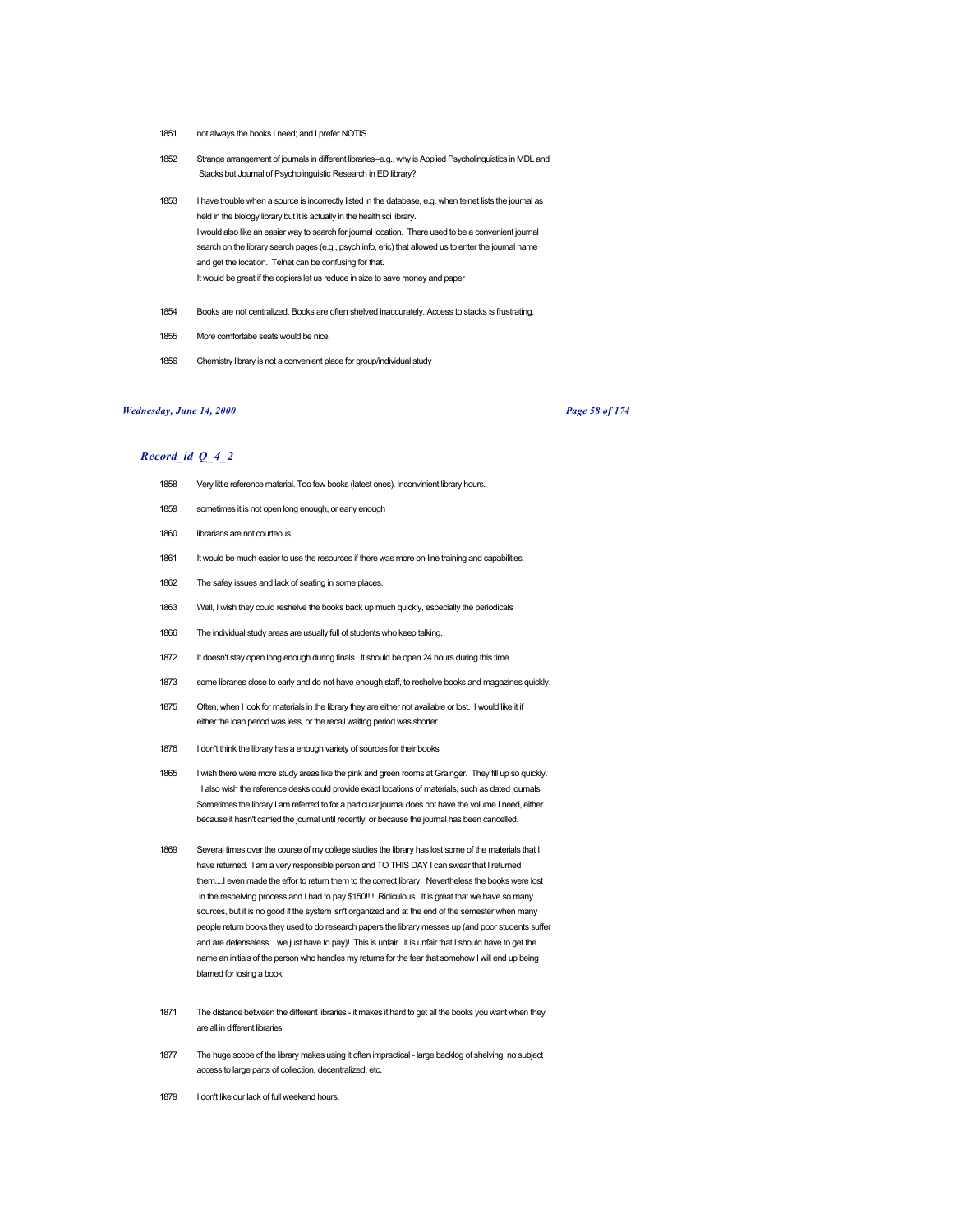Sometimes I've called reference librarians with questions and they haven't followed up and called me back, even to tell me they couldn't find the info.

- 1880 The Math Library is closed after 5pm on Friday, and it's closed on Saturday except between 1pm and 5pm. It should be open longer.
- 1881 The way you have to check out books at the graduate library. It takes forever!
- 1882 It is not aesthetically pleasing

## *Wednesday, June 14, 2000 Page 59 of 174*

- 1883 I don't like the fact tha undergrads do not have the ability to go in the main stacks. I do understand that there would be immense consequences if the main stacks was open to everyone. I wish that the staff had a more efficient way of gathering material. Often, when books are said to be missing, I have found that they actually aren't. I like to look at the materials, such that if one book is missing, I have other options to look at. I also don't like that some material cannot be checked out of the library. I think that sources such as these should have a least a one or two day check-out period.
- 1886 I really don't have any major concerns.
- 1889 I think the library should have longer operating hours And perhaps there should be more 24 hour study facilities open during funals week.
- 1891 All is positive
- 1893 the library is not open late enough
- 1895 the long wait to check out materials from the main stacks
- 1899 Chairs uncomfortable VetMed Library TOO LOUD!!!
- 1904 1. not enough data base for video materials - there should be enough recorded tapes for distinguished or important lectures
	- 2. search engines
	- 3. connection, when I use an engineering search engine -INSPEC, I cannot find book location on the same engine. not convenient
- 1906 Overwhelming size.
- 1907 It is sometimes difficult to find the material you need and help is not that good
- 1912 Lack of parking--I'm on the norht campus, too far to walk usually. I compensate by using the online services.
- 1913 It is too big to just walk around and see what is there.
- 1914 not enough information or instruction on how to sort through the quantity of info.
- 1901 The undergrad library is noisy a lot, and the hours could be a little longer. It gets tedious to request books instead of just getting them yourself.
- 1902 There aren't any books anymore. I can go back home to my public library and actually find good books I need, but here they're scattered everywhere IF they're even here. Most of the time I need interlibrary loans, which take too long to get. The main stacks are a joke. We should have access to ALL books DIRECTLY. Why is 345.730268 in the rare book area? Seriously, this is such a joke...
- 1908 my experience with the staff of the undergraduate library is poor and the ones i have encountered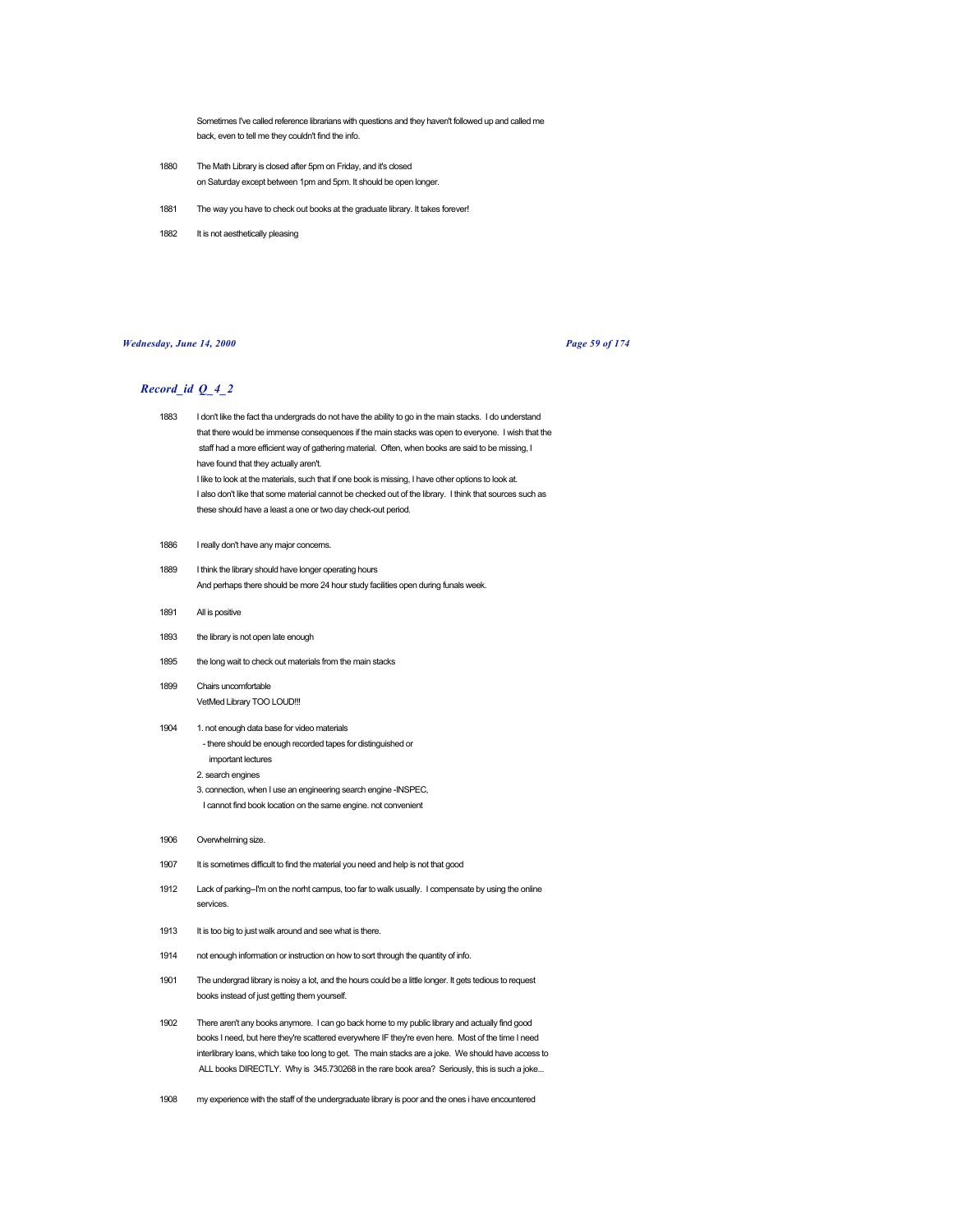have not been very helpful to me.

- 1910 Interlibrary loan system is too SLOW. Some books are in the electrnic catalog, but do not physically exist.
- 1911 I think it is silly that undergraduates are not able to use the stacks in the Main Library. I don't understand why it should be a problem. I think that the library would be more beneficial to undergrads if they were allowed to use the stacks and see everything the library has to offer.
- 1916 It's too large, and thus hard to find what we need.

## *Wednesday, June 14, 2000 Page 60 of 174*

- 1919 THE PHOTOCOPY MACHINES CANNOT REDUCE SIZE. THIS IS A CHEAP PLOY TO MAKE US SPEND MORE MONEY MAKING COPIES OF ARTICLES AND IS A SEVERE INCONVIENCE WHEN WE ARE TRYING TO MAKE COPIES OF A LARGE BOOK. I THINK THIS PRACTICE IS UNETHICAL, DIRTY, CHEAP, AND EVIL. IT MAKES ME WANT TO SET FIRE TO THE LIBRARY. WHOEVER CAME UP WITH THIS IDEA SHOULD BE DRUG OUT INTO THE STREET AND SHOT.
- 1921 There needs to be more computers, and I also would like to see the library open longer.
- 1922 it always so hot in there and difficult to find some books and magazines.
- 1926 Lack of parking to use library. Users (particularly those of us who live off campus and drive in only to use library) have no ease of access to facilities, yet we pay fees for services. Should not have t pay several dollars in meter fees, 2-3-4 blocks from Med/Sci library just to use it.
- 1930 None
- 1931 I don't like the way that the library is set-up (meaning where all the materials are in respect to one another). It has very confusing set-up, everything seems to be jumbled up and I sometimes can't find what I am looking for or even where to begin looking.
- 1932 Very often, do not get the books I want ..should keep multiple copies of popular books.
- 1933 music library should use a single cataloguing system
- 1935 I have found a large number of the books have been damaged by writing with pens, pencils, etc. A means to prevent this type of vandalism would be appreciated.
- 1938 Library hours
- 1939 having to walk around so much to get journal articles
- 1942 Many times items are not reshelved, or important bound journals will be checked out for months. Some things, even though they are older, should not be allowed to be checked out.
- 1940 That the items are all over campus rather than centralized. That I can't ever find journal articles that I know exist, let alone ones I want to find out about. That the stacks are scary.
- 1944 Libaries not open that late
- 1947 The organization of the library system is chaotic and fragmented. I don't know how new students ever learn to use it.
- 1949 1. Lack of signage and easy to read directions for the Main Stacks. 2. The way print materials, including folios, are left in disarray, allowing structural damage to the pieces to occur, especially in the Main Stacks.
- 1950 The lack of computers that can be used for research.
- 1951 Computers are often used and costs too much to print
- 1952 Books seemed particularly difficult to find.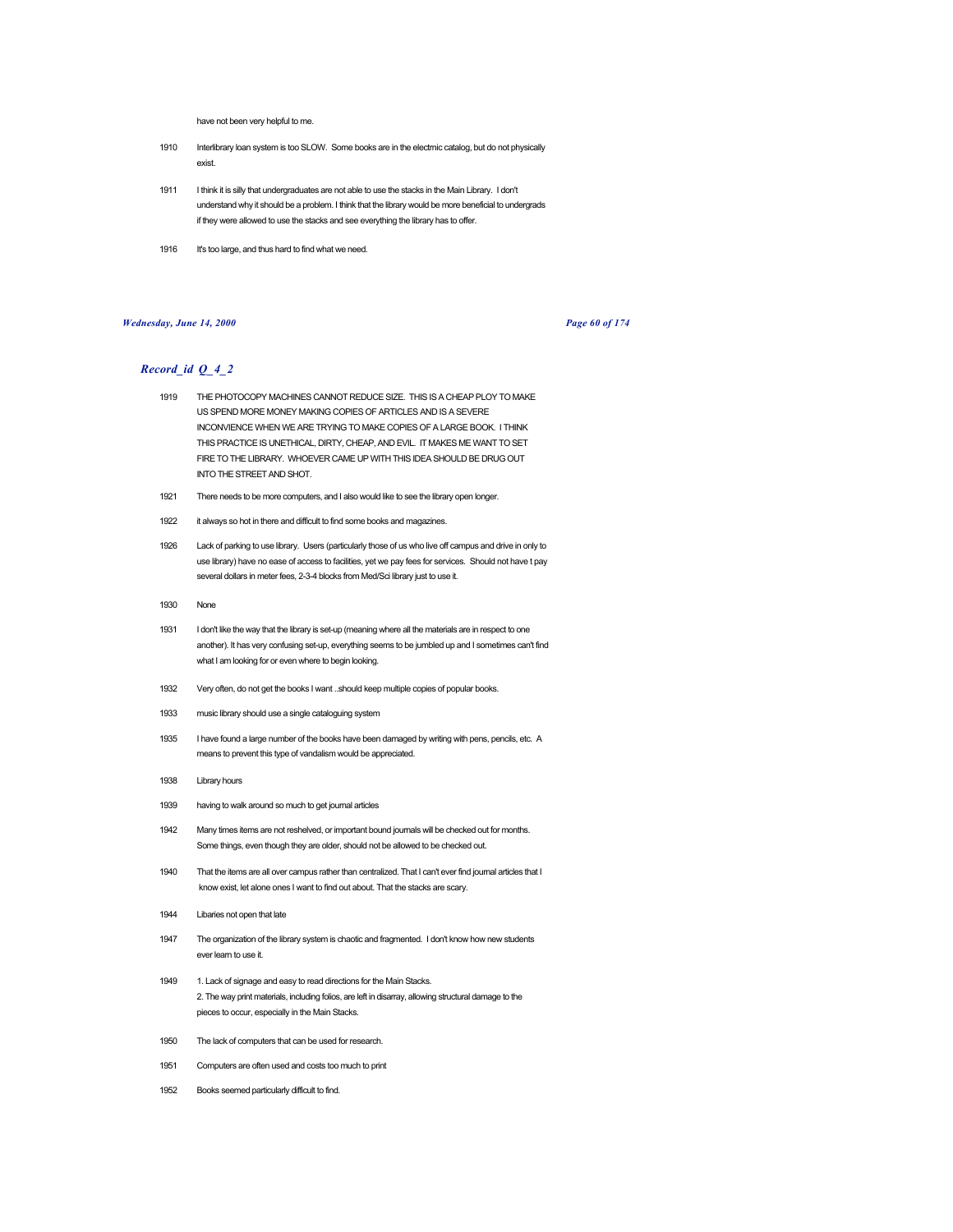- 1954 I would like it if the Library stayed open later.
- 1955 not open long enough, not enough computers
- 1956 There is not much concerning the University of Illinois library that I am dissatisfied with.
- 1957 I don't know

# *Wednesday, June 14, 2000 Page 61 of 174*

- 1958 There needs to be more study room, more private areas to study than the large tables in the middle of a major library throughfare like the setup is now (in the Undergrad). The computer system for finding journals and information in the Undergrad is also very confusing, and needs to display clarification on the screen, rather than always requiring the help of a librarian to clear things up. Online archives are especially perplexing and I hated having to search them.
- 1959 I am not very fond of the system used to check out books in the Main Library, waiting for twenty minutes for a staff member to check out a book for me. I'm not sure why we don't have access to the books ourselves.
- 1961 not being able to check out music materials, the cutting down of the newspaper collection, the messiness of the stacks, and most of all the host of missing books that are not replaced.
- 1965
- 1966 I have tried searching for materials and finding books but it islabor intensive and to time consuming, also it is very frustrating
- 1967 nothing to say...
- 1968 Sometimes, I have found it hard to find books that I am looking for.
- 1969 Figuring out where books are...I can look them up easily but I can't figure out WHERE they are located within the library system
- 1970 DRA.
- 1972 I don't like the short hours
- 1973 I think that the Grainger library opens too late on Sunday mornings. I would find it very helpful if it opened at least one, if not a couple, of hours earlier on Sunday. I kno
- 1974 The librarian was not very helpful when I was trying to get a book in a Friday afternoon ten minutes before 5PM. It might be because of police, but I didn't like the attitude they showed me.
- 1975 staff could be more friendly to library patrons.
- 1971 Not all of the libraries employees are competent. I can understand that from the part -time student employees, but when they ask a full-time employee and the can't do anything, the employees are worhtless.
- 1976 Having to go to the Undergrad Library to collect printed materials (when there is no money on the I-card).
- 1977 Many books can not find,many were charged out...Maybe we need more copies of some books.......
- 1978 that sometimes the books are out forever, there should be a limit for the same person to have a book
- 1979 finding a book you want and then learning that you have to cross campus to go pick it up at anotehr library
- 1980 having to tromp all over campus if I have an immediate need for a reference
- 1982 While individual "libraries" housed within one building is convenient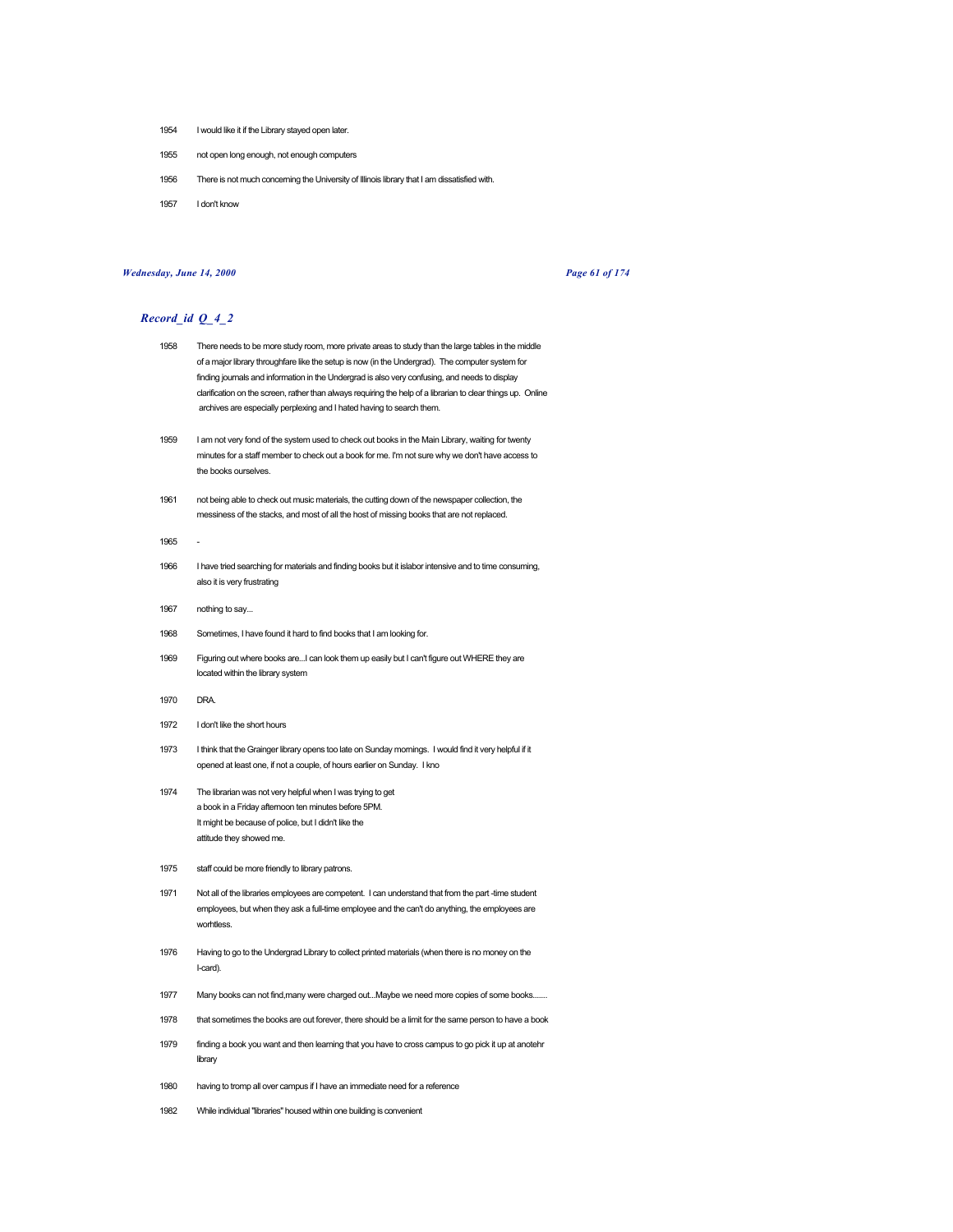for tose in the college, it seemed intimidating for those new to campus and a waste of overall space.

- 1983 I dislike how much noise there is in the undergraduate library.
- 1985 It is almost impossible to find the books I want even though the search has told me that they are in the library -- SOMEWHERE.

### *Wednesday, June 14, 2000 Page 62 of 174*

# *Record\_id Q\_4\_2*

- 1986 That the collection is cataloged according to Dewey and not to LC classification.
- 1987 Knowing that what I need could be across campus.....but that goes with a big library such as this one
- 1988 inconvenient hours, hard to find an available computer
- 1990 The online catalog; access to materials in the History and Philosophy Library (see below).
- 1991 The low number of copies for the reserve material.
- 1992 It is difficult to do research sometimes because one resource could be at the Vet-med library, another at the med library, and another at the undergraduate library.
- 1993 It is hard for me to find articles. And, it takes up a lot of time to not be able to access the main stacks, and to only be able to request 4 items at a time from the stacks.
- 1994 Sometimes there is a long line for using the computers.
- 1995 Too many announcements are made at the Undergrad Library before closing.
- 1996 the data base system to look up the journals is not up to par
- 1998 There're some dot-matrix printers which make hell a lot of noise in the library. These ought to be replaced by a laserjet printer. If it is too expensive to do it, then charge the person who wants to use it.

I don't like the online searching program because most of the time, the limited search options returns a whole bunch of data and the book I am looking for may or may not be buried in the pile. It's a pain going through the list to spot the book I wanted.

- 1999 Pain in the ass to find what I want. Also, the quiet study areas aren't always quiet.
- 2001 I don't like that not all of the libraries have the machine to add value to an I-card (for copy-making). I spent a lot of time in the Chemistry Library this last semester, and it was inconvenient to have to scrounge for change or walk over to the Undergraduate library when my card ran out of money.
- 2003 In my field, I did not find many recently published books (e.g. 1998-2000).
- 2005 Million places to go for research, takes too much time.
- 2008 There needs to be some e-mail stations on each floor.
- 2011 unconvenient library hours during weekend and summer
- 2012 I am pretty saitsified with it
- 2015 The problems I seem to encounter the most are: 1) missing library materials, especially in the periodical section and 2) the telnet search engines keep getting changed. I've been hear for 4 years and it seems like every year after I finally figure out how to use the search engine it gets changed!!!
- 2006 Online catalog. We have been promised for more than two years and things don't seem to be moving at all. The new system as it stands now is much less usable than the old one. If you want to do anything to improve this great library, get the online catalog fix first.
- 2009 There should be more study carrols in the undergraduate library. Also, there should be more carrols there that have access to electronic outlets. In addition, the temperature in the library is too cold! Especially in the winter, on the basement level.
- 2016 I would stay at the library more if it remained quiet... perhaps some type of group study room would be nice for group projects.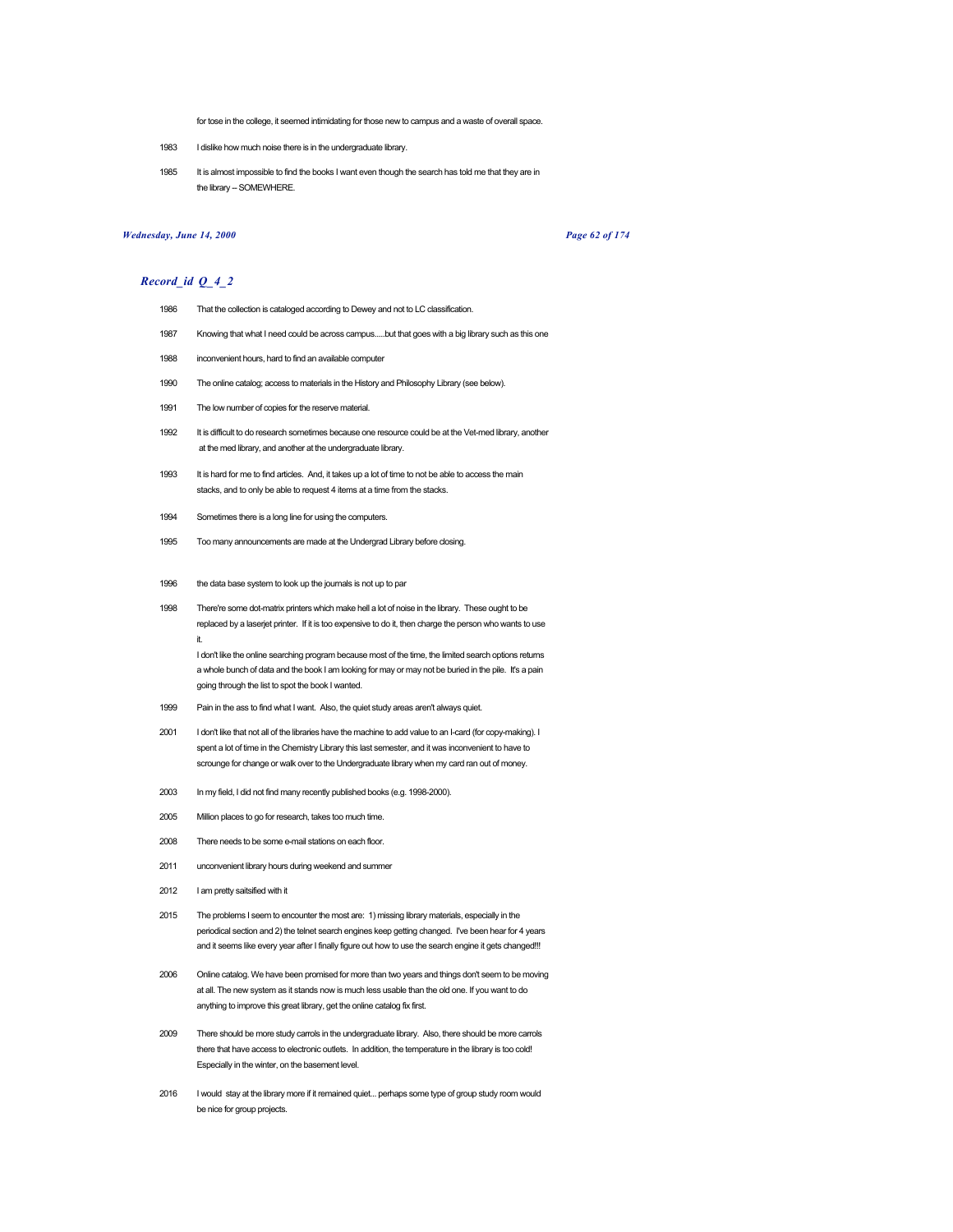2017 I feel very uneasy going to the library because I was never instructed how to use the library properly when I came to the University as a freshman.

## *Wednesday, June 14, 2000 Page 63 of 174*

- 2019 Sometimes feel as if librarians do not know enough about electronic datbases.
- 2021 There needs to be more computers.
- 2022 Lack of study areas for business students...we love to use Grainger library but would really like our own place to work.
- 2024 personal safety
- 2025 The library is always very hot inside and uncomfortable.
- 2026 i don't like the fact that some books we cannot check out for longer than one day. even if i needed the book for 4 days, i still would not be able to check it out. then when i return it within that one day, and come back 4 days later to check it out again, NO ONE CAN FIND IT because it has yet to be reshelved. but that problem would not have happened if i were allowed to check it out in the first place.
- 2027 Occasional lack of organization b/c of size of library.
- 2029 Sometimes it's a pain to get books from the Main stacks when you are an undergrad.
- 2030 Hours.
- 2032 delay in getting materials from main library
- 2033 inability to return books by campus mail
- 2034 book search on web site is not as good as online bookstores
- 2035 It's a wonderful library but absolutely no training is provided on how to use it. Law students are given a 10 minute guided tour during orientation and that's about it. The tour is conducted by another law student whose only training was the 10-minute tour he got during orientation. The reference librarians are extremely knowledgeable and helpful, but it appears not to be their job to train people on how to use the library. I'm a 3L and just found out by accident on April 21 that some man named "Hal" works in the library and supposedly is responsible for the training function. Too bad the dean's office neglected to inform students of this service. Almost 200 law students will graduate this year and not have a clue about how to use a law library. There are a few exceptions, however. One writing section had an excellent writing & research professor who taught them how to find all the wonderful resources in the library. Unfortunately, I was not in that section.
- 2038 Again, that undergradus cannot check CD's out from teh library. the same fo rorchestral nusic partsit would be better if the library coul down them instead of the school ofmusic...
- 2039 i don't like how there are books at like million different locations. i wish they were all in one building.
- 2040 The system is sooooo confusing and no one every shows you how to really use it
- 2044 The temperature of Grainger I study there a lot and it is very cold there sometimes, particularly in the bathrooms.
- 2046 Getting to Grainger would be a lot safer if the lights on that Quad were lit. I have walked there at night a few times and the lamps were not on and it was very dark.
- 2041 Since there is so much information, it's always difficult to find exactly what you are looking for.
- 2047 I don't like that undergradutes can not go into the stacks at the main library. It takes too long for the desired text to be found.
- 2048 I dislike looking for a series of journals and finding it significantly incomplete, such as having the years 85, 86, 92 and 99 but none of the others.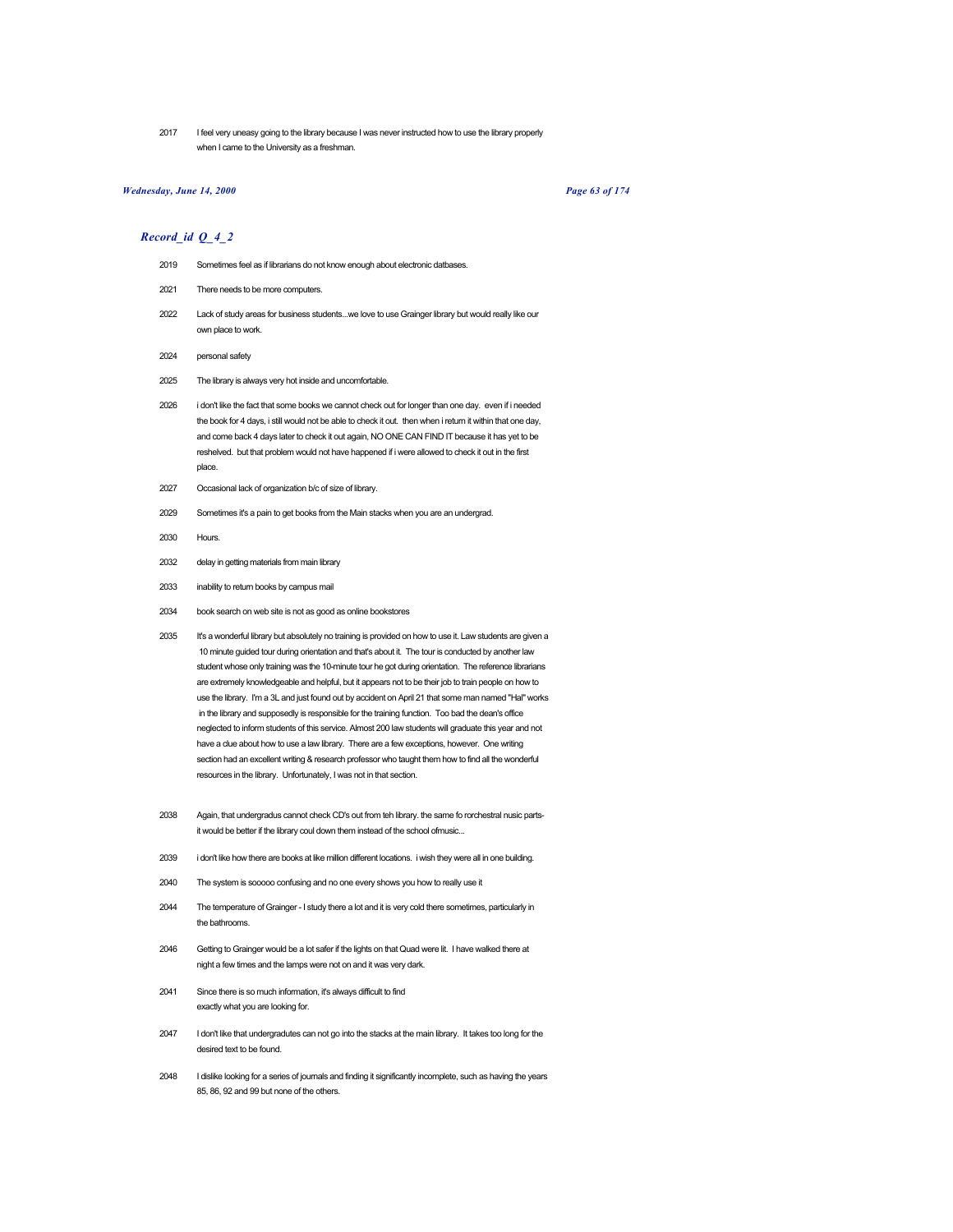2049 The ease in obtaining hard bound books via the stacks.

### *Wednesday, June 14, 2000 Page 64 of 174*

### *Record\_id Q\_4\_2*

- 2050 I dont really like the length of time one must wait in order to get materials from the stacks.
- 2052 business quad should have a library like grainger
- 2054 that as an undergradute i do not have direct access to the main stacks. As i am a junior i have needed to do research projects that used a number of books from the main stacks and there was sometimes confusion on which editions i needed which could have been avoided if was allowed to access the stacks myself. i uderstand the need to keep the number of people to a minimum and ensure the safety of the collection by allowing only a select group up there, but i did feel inconvienced by the policy.

Speaking of inconviences, i was quite put out by policies at the grainger library. there is no vending area (the one between the undergrad and main library is very nice) and i was not able to use the computers there because i'm a student in LAS. Its a lovely facility but its too exclusive.

- 2055 I don't like the announcements every few minutes. I think that the higher level gets too loud. I wish that there were more tables to study at, I know there is limited space, but there has to be more space somewhere.
- 2056 the individual study carrols are not very nice or comfortable to study at.
- 2059 Sometimes it is a pain to have to go to a different location for certain collections. Also (and maybe I am just not aware) does the library provide new books (i.e. bestsellers, etc.?) If not, we should get that.
- 2060 I don't like that you can not view all articles in full text when you are going through the articles on gateway library. There are a lot of really good articles, especially in infotrac under the legal portion of it, that are not viewable. This makes it difficult to know which ones will be good for your topic because you have to go to the library and look them up. Half the time when you do this, though, you end up searching for 10-15 articles and coming out of the library with only 3 or 4.
- 2061 Have at least one library open late friday, saturday, and early sunday. It is ridiculus that sometimes I cannot find a place to study because it is friday past 10.
- 2064 i dont like how the stacks are off limits to undergrads, i think the libraries are very confusing
- 2066 More MAc than PC computers.
- 2067 The residential libraries are not open until the afternoon.
- 2068 The undergrad isn't the nicest place to work, the atmosphere is kinda of dull (thats why so many people like to study at Grainger I think). Although it might look boring though it gets it job done I guess.
- 2069 NO ATM MACHINE ANY WHERE NEAR THE GRADUATE/UNGRADUATE LIBRARY!
	- It doesn't have many books needed for the course and so you have to buy them.
- 2073 They are all over the place. ie. Vet Med and Grainger. especially graduate library which is in all little seperate rooms
- 2074 illnet tells me that the U of I doesn't have journals/books that it has
- 2075 Too much running around to different Libraries for related information. Looking forward to the new ACES Library.
- 2076 want more working hours

2070

- 2077 its decentralized. i have to run around everywhere to get things.
- 2078 Nothing at all, currently I am completely pleased with the library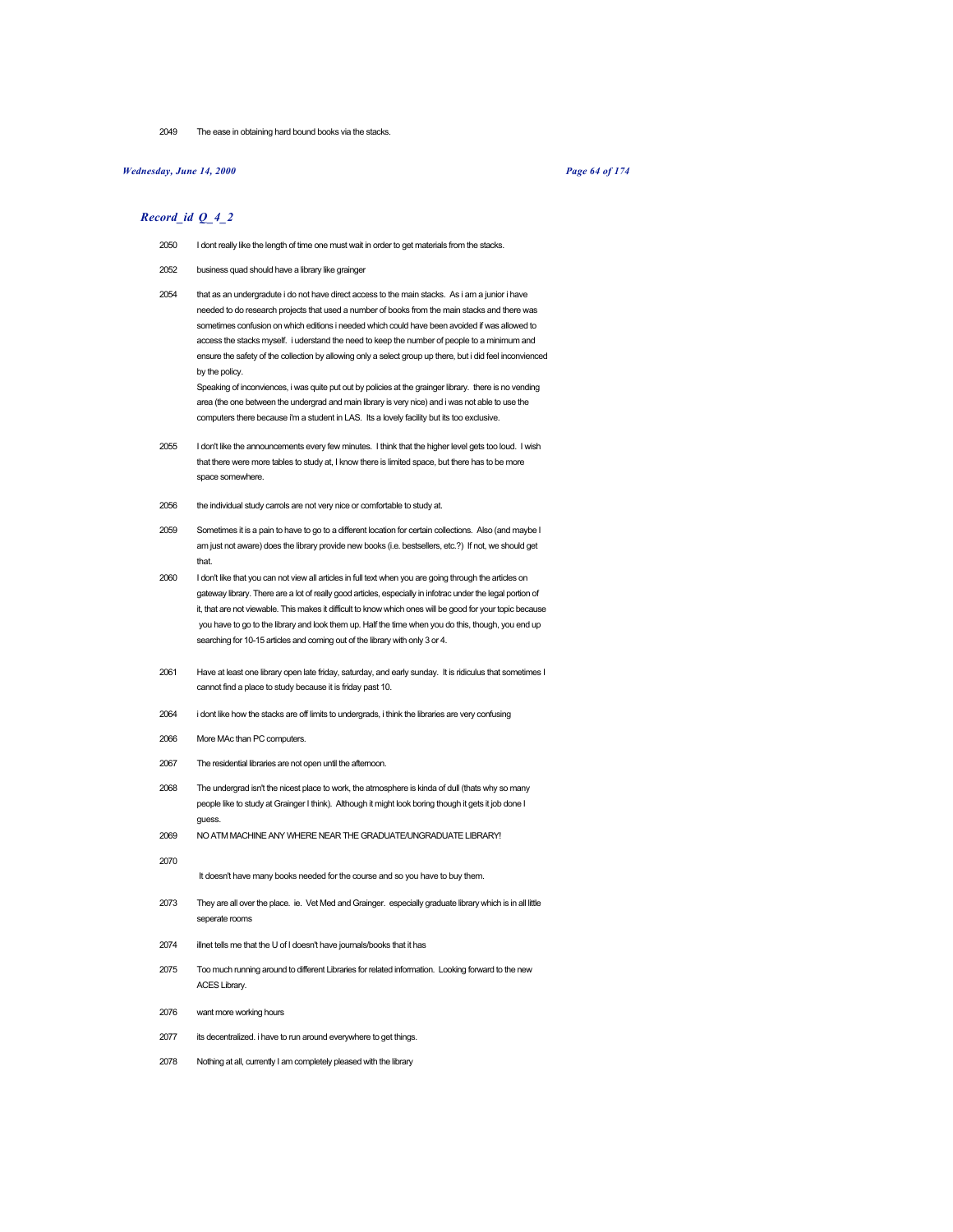## *Wednesday, June 14, 2000 Page 65 of 174*

- 2079 I dislike not having access to the stacks as an undergrad. When I research topics on my own, it helps to be able to look up a few books, and then to go to the sections they are located and browse the area. I lot can be found that way that cannot be found on an electronic search. Especially if you do not know all the authors on a particular subject.
- 2080 The fact that I have had trouble finding any books on some subjects due to the fact that over half the titles found were missing from the system.
- 2082 The Illinet Online Catalog is very very substandar and poor for such a terrific libraries in campus.
- 2083 the online searching
- 2088 how everything is so divided up and that you have to walk cross-campus for something as simple as the Wall Street Journal if you are an Engineering student. There should be staple subscriptions at each library.
- 2090 My ability to find materials in the collection seems to be lower than at any of the several other university libraries that I have worked at in the past.
- 2091 there are too many libraries. I would prefer all of the materials be centralized at one main library.
- 2092 It's too hard to figure out how to use many of the resources in the library. Most people have never used a system like illinet, and there is not much easily available information.
- 2093 I have experienced a centralized science library system and found it worked quite well, thus am not completely pleased when I require documents/journals from Biology, Psychology, Engineering and ALS libraries, and am closest to the main library. Also, the collection housed in the ALS library is limiting and requires trips to the stacks often.
- 2094 not enough group study rooms and not open 24 hours. There should be somewhere on the campus where a student should be able to study at any time of the day or night, and there isn't.
- 2095 Closes too early sometimes.
- 2096 The collections part of the library is not very accurate. Students should not be charged for books that they return and are reshelved without being realized by the staff.
- 2099 Not enough study areas, esp during finals. Not enough staff to help out. short opening hours.
- 2102 not enough computers and printers difficutl to find what you need
- 2103 limitations of online resources
- 2104 IEEE collection not available on web, only on hard-to-use CDROM machine in Grainger.
- 2106 I don't find the searching process very appealing. Telnet really stinks, and I can't figure out how to access the webpage catalog.
- 2108 the noise
- 2112 I don't like the distance i have to walk to get there
- 2114 Possibility of falling behind other leading collections, based on budget projections for the library.
- 2109 As a person who lives off campus I think its difficult to actually get to the library because parking is so limited.
- 2113 Some libraries should be open longer, to better fit the needs of the students.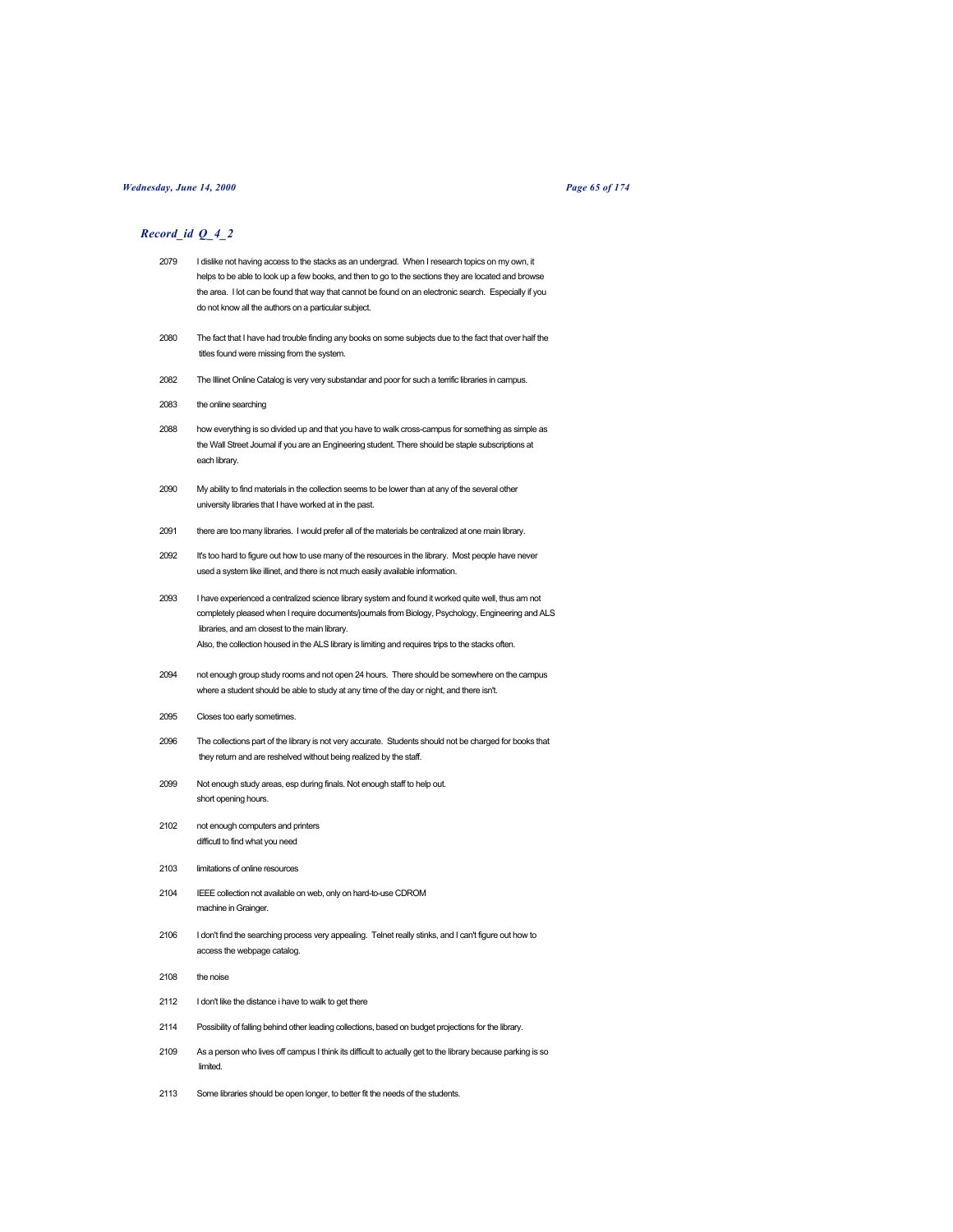### *Wednesday, June 14, 2000 Page 66 of 174*

- 2115 You send the journals to be bound and they disappear for six months. Also, you should maybe not send such recent issues to be bound. Wait until they are 5 years old or so. I hate it that often volumes from the last year or two are not available. You close so early on the weekends, for graduate students this is bad.
- 2116 that 90% of the books I order have to come from another campus; that books returned to the outside drop box sometimes get lost; that there is an expectation that non-UIUC books have to be returned somewhere differently from UIUC books (not 'real' ILL, ILCSO books); that there are different search interfaces for different journal article listings; that searching for articles is separate from searching for books; that I get timed out when using journal searching (sometimes in the time it takes to answer the phone or look up something)
- 2118 Don't really have one
- 2119 its too hard to find the link to "my account" on the homepage. make it on the index.html file so its easier to find.
- 2120 The interlibrary loan system confused me when I arrived and I could not find information on ILL service without asking at the library. I wish there was more on the webpage (or more obviously on the website) about features like ILL, renewing online, reviewing library accounts etc.
- 2121 article search
- 2122 Get lost in everything easily. Want specific info...where to start??
- 2123 more full documents and stuff online
- 2124 There isn't a single library open past 1am.
- 2125 I find that it is hard to perform searches for materials.
- 2126 The basement of Main libarary
- 2127 The cancellation of many journals over the past three years.
- 2129 Sometimes it is difficult to find lp's in the Music library.
- 2130 Some of the library staff are really rude and it makes me not want to get help.
- 2131 since i only use ricker, i would like the hours in the evening extended. i maintain employment most evenings until 9:30pm, and ricker art and architecture library only stays open until 10 i believe, so books i need to study with on desk reserve are only available during sporadic breaks in my daily schedule.
- 2133 the spread out distance of them
- 2135 I don't like that it costs money to print from the computers. There are also not enough IBM computers.
- 2136 hard to find the exact materials you want the first time
- 2137 Some sites are aging quickly. Some of the lighting, chairs, etc just seems to be getting a little aged in spots...
- 2138 I can't get books myself. Too many libraries to go to find things.
- 2139 The libraries are extremely spread out and diversified. If I need a specific book, finding it in the many different libraries can be a bad experience.
- 2140 It should be open later because I usually like to study late in the evening.
- 2141 I wish the hours on Friday and Saturday would be extended.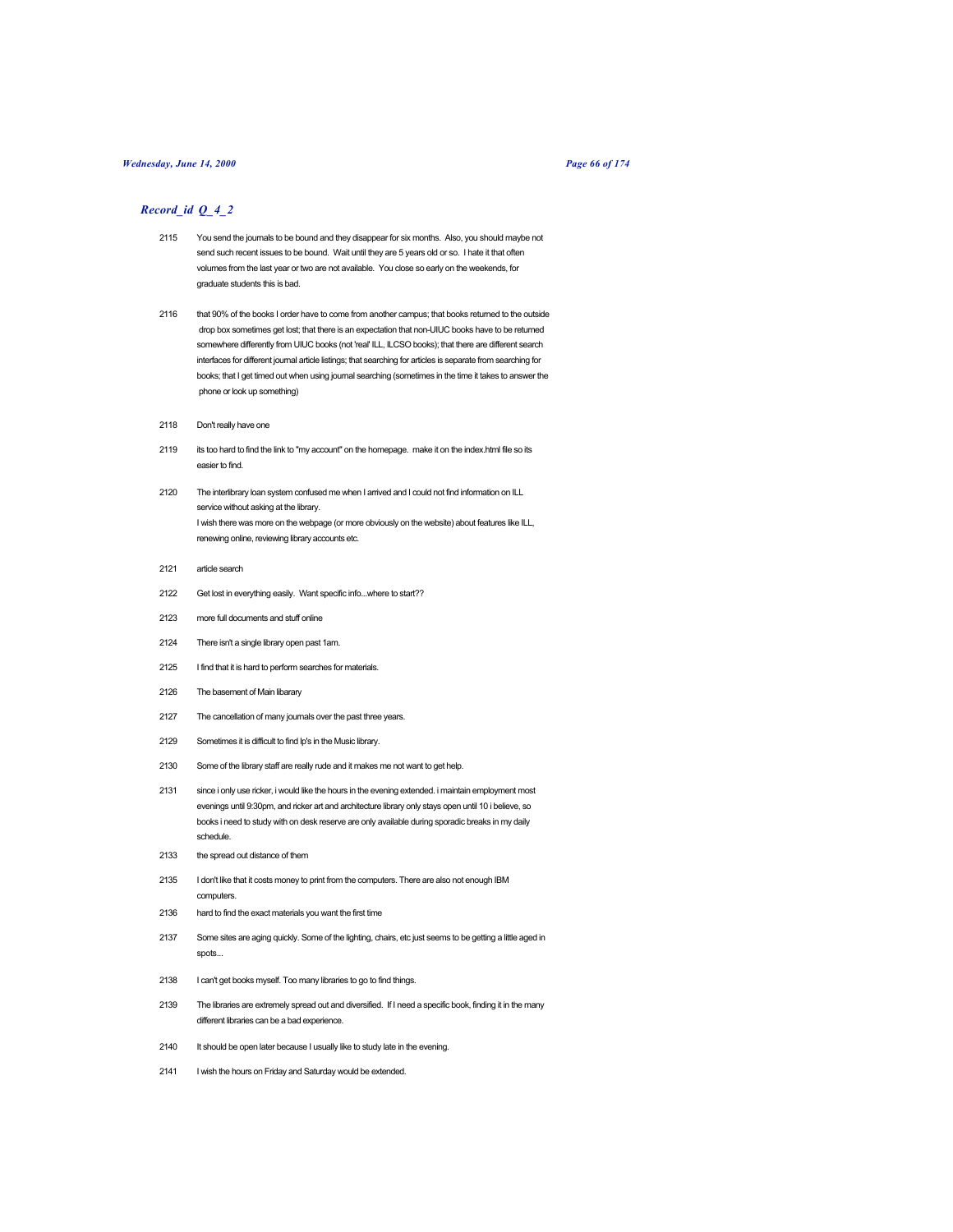#### *Wednesday, June 14, 2000 Page 67 of 174*

### *Record\_id Q\_4\_2*

- 2144 The staff sometimes isnt equipped to service all teh students.
- 2147 I am satisfied with it
- 2142 Before taking certain courses late in my academic carreer, I had little to no knowlege about the "stacks" or archives, nor how to access them. To this day I do not know weather or not you need to be enrolled in certain courses to have access to them, or how to recieve a pass when you are not directly issued one by a professor for a certain course. I would like to have known about them earlier, because I know that it would have been helpful to me for past assignments.
- 2145 1. Need more study carrels -- Needs to be open everyday the same timings
- 2146 I would like for the library (grad and undergrad) to be open later during the week.
- 2148 I is extremely intimidating, and I have yet to learn how to use any of it's resources.
- 2149 it's huge. the more text you make available on the web, the better. It's much easier than searching shelves all over campus.
- 2151 Getting help is hard
- 2152 its not open 24 hours 7 days
- 2156 the staff is sometimes rude...i have had jobs where I had to serve people, too, and I never used having a bad day as an excuse to be rude or having an attitude towards other people.
- 2157 undergrad library is always too loud. and servic is ok.
- 2160 I think it should be open earlier.
- 2162 I don't like it when people are loud in the library
- 2163 The noise level made by people who shelf books. Some are careful while others seem not to care at all that there are students or staff working who may prefer silence. The Library officers also talk very loudly.
- 2165 physical layout if I physically came in, I do not think I would be able to find what I would be looking for thus I use the www
- 2166 no space with vending machines for break time(just one in undergraduate library). why not in grainger?
- 2167 it would be great to have longer hours due my being a grad student, late hours are not only necessary but more conducive to solitude and productivity.
- 2172 There are so many different libraries that have different systems that are very confusing. I know I won't figure out the library systems until I graduate! there should be a "dummies guide to using the library systems at the UI" that would make me happy.
- 2174 hard to refine searches for materials, especially articles (since there are so many databases)
- 2175 That undergrads do not have access to the Main Stacks. They should give them automatically to people with B averages.
- 2176 Uhm... hard to say. I'm glad, really!
- 2179 around busy times, not enough computers
- 2180 Biology library is like something from the 1950s as far as physical environment. Not enough copy machines.
- 2181 The undergrad library frequently closes earlier than its posted time at night.

#### *Wednesday, June 14, 2000 Page 68 of 174*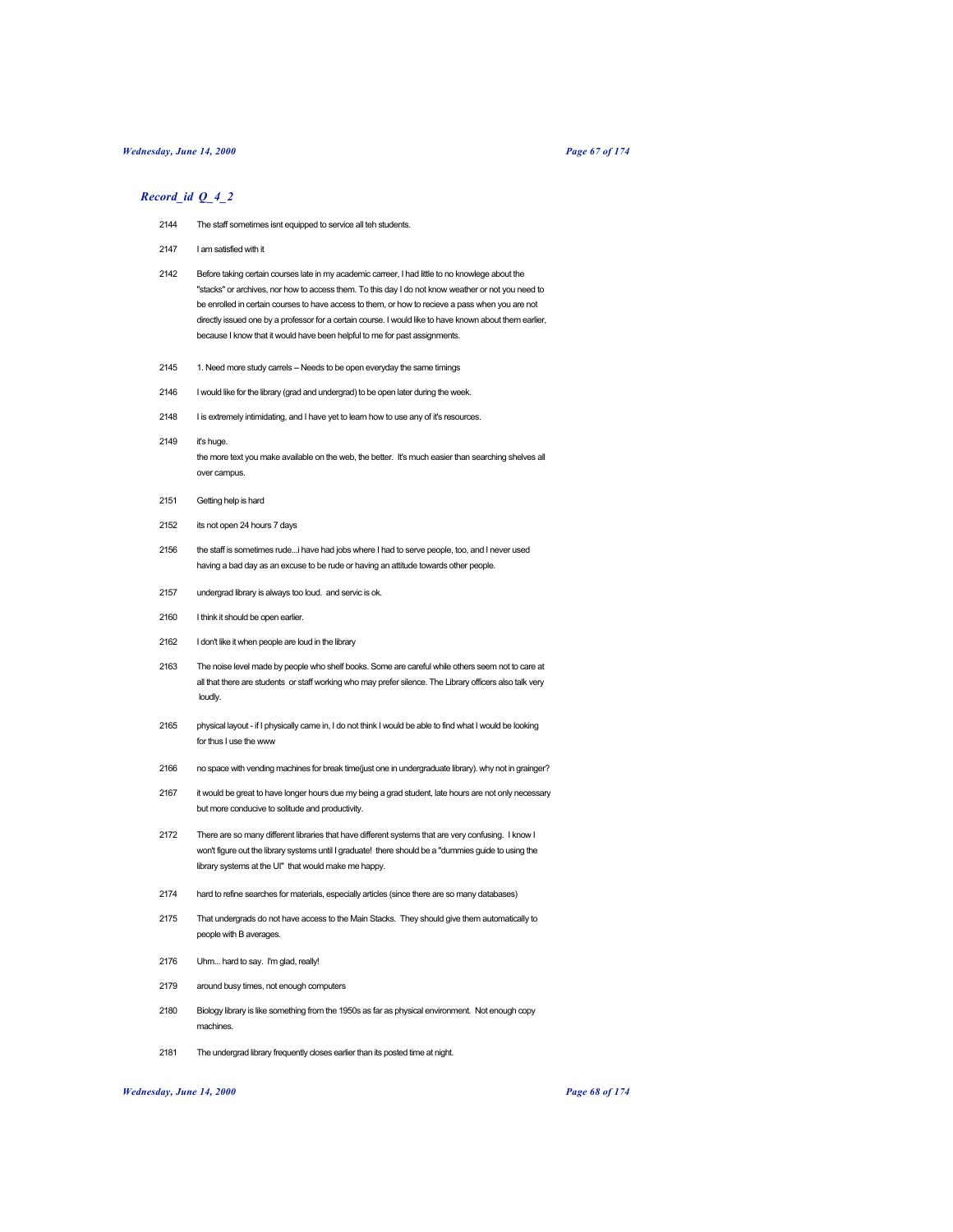# *Record\_id Q\_4\_2*

- 2183 Sometimes only one copy of materials, library should get mutiple copies of books and materials.
- 2177 I don't feel safe in the central circulation stacks--occasionally I've seen a security officer wandering around through there, but not often. this semester especially i've had problems locating materials in stacks due to misshelvings, etc.
- 2186 It is very big
- 2187 No kind of training or acquaintance program--the first time I used the library I was absolutely clueless as to what to do
- 2188 The lack of safety in the library rooms in terms of possible loss of the texts and other important materials.
- 2189 Searching for articles in article databases on the web layout is confusing, unhelpful. Inconsistency of loaning policy in different libraries, especially with periodicals. WebSpirs. Cambridge Scientific.
- 2190 Copy machines with broken zoom buttons.
- 2191 The process of receiving these materials.
- 2192 Professional staff are often the least friendly and least open persons I meet during the week on campus. I get tired of their dog-in-a-manger attitudes. The physical plant is often inadequate (tight space old fixtures), making it drudgery to use some of the facilities.
- 2193 The hours are restrictive, and telephone service from the Modern Languages Library varies from quite good to terrible.
- 2194 it seems like you can always find articles ont eh computors but they are never in any of the libraries
- 2195 The quality of the copy machines are really very unsatisfactory.
- 2196 short hours on sunday
- 2198 It begins to kill my requests.
- 2199 Too much money is spent on academically worthless magazines such as Glamour or People magazine which can be referenced through local libaries. Lets spend our limited resources on academic journals.
- 2200 There are not enough computers, especially if I need to type a paper.
- 2201 Some of the workers are unfriendly and impatient.
- 2202 The search for articles because it is difficult and confusing. The fact that there are not two copies of reserve books-one to check out and one on reserve. The way the books are put in the undergraduate library.
- 2203 The hours on the weekends. I think the library needs to open a little earlier. There are people that want to use the library in the mornings on a weekend.
- 2204 The fact that the bars are open later than the libraries.
- 2205 environment. undergrad too loud and no privacy beckman - too quiet, makes me fall asleep Ricker (architecture) - messy, old, small
- 2209 I hate the fact that i wouldnt even know where to check out a book and havent really even seen books around...
- 2212 I didn't like the non-friendly interface to find material online
- 2213 some of the student workers not quite as friendly as full time staff

*Wednesday, June 14, 2000 Page 69 of 174*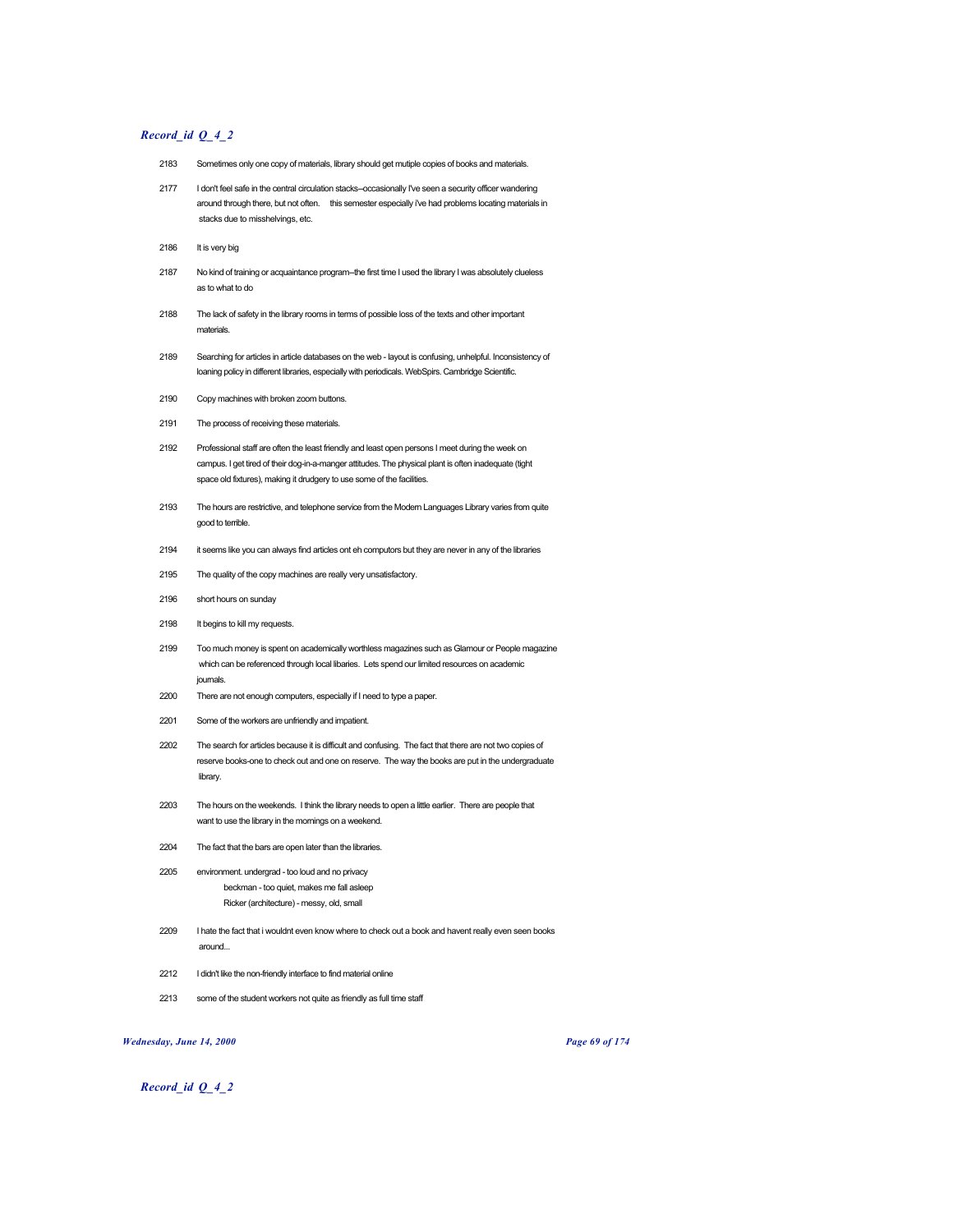- 2214 sometimes it seems very dark
- 2215 The hallways where the bathrooms are located, they are remote, low traveled areas and are dimly lit. Especially on the side that is closed off. Not very safe to me, afraid to go there.
- 2216 the length of time the library is open
- 2217 The library provides several sources yet sometimes it is difficult to find the library the source is at.
- 2221 It is ridiculous how much work you have to go through to get some books out of this library & into yours hands. The stacks workers are too few & it should NOT take 2 hours to get a book that you need from a library.
- 2222 The not-so-user-friendly Telnet search program. It could be a little more user friendly. Some color coding and a nicer font would do the job.
- 2224 I think that library hours should be increased.
- 2225 that it takes so much time to get books back on the shelf
- 2227 N/A
- 2228 I may have to go to 10 different libraries on different ends of campus to get the resources I need.
- 2232 The fact that only certain people are allowed in to the stacks. I am not saying everyone should be allowed in there b/c that would destroy everything, but not just graduate students and pre-law club members.
- 2233 The hours and the fact that the items are never perfectly shelved.
- 2234 I don't really know how to access all of the resources available to me and I don't really even know what there is available.
- 2235 That all texts are not available electronically
- 2236 I have had problems serahing for journal articles and the library has stopped carrying many journals
- 2237 only open til 1
- 2238 Limited hours, especially weekend nights! Dearth of photocopy machines. Poor maintenance & cleaning of study carrels in stacks.
- 2242 Everything is sooooo protective. I feel like I'm walking around in a jail.
- 2243 Many times it is necessary to request a materials from another library, when these materials could be included in our own collection.
- 2244 It closes too early. I need to be able to access it all night.
- 2245 I dislike that often times I cannot have an article emailed to me or must pay (a heafty sum) to have it faxed. Although it is a students fault for waiting last miunte to do research on a paper/project, that is the way it usually works and to have an article instantly is of great importance.
- 2246 Lots of errors when checking books back in. I often get overdue notices for books that are on the shelf. I mean OFTEN.
- 2247 Some have short hours.
- 2248 Loud
- 2253 The hours need to be extended.

#### *Wednesday, June 14, 2000 Page 70 of 174*

# *Record\_id Q\_4\_2*

2254 books are organized easily if you're finding a book for academic purposes, but without the book jackets it's hard to find a book to read for pleasure unless you're looking for a specific book. there should be a best seller room, or books of the month, or some kind of area with suggested leisure reading.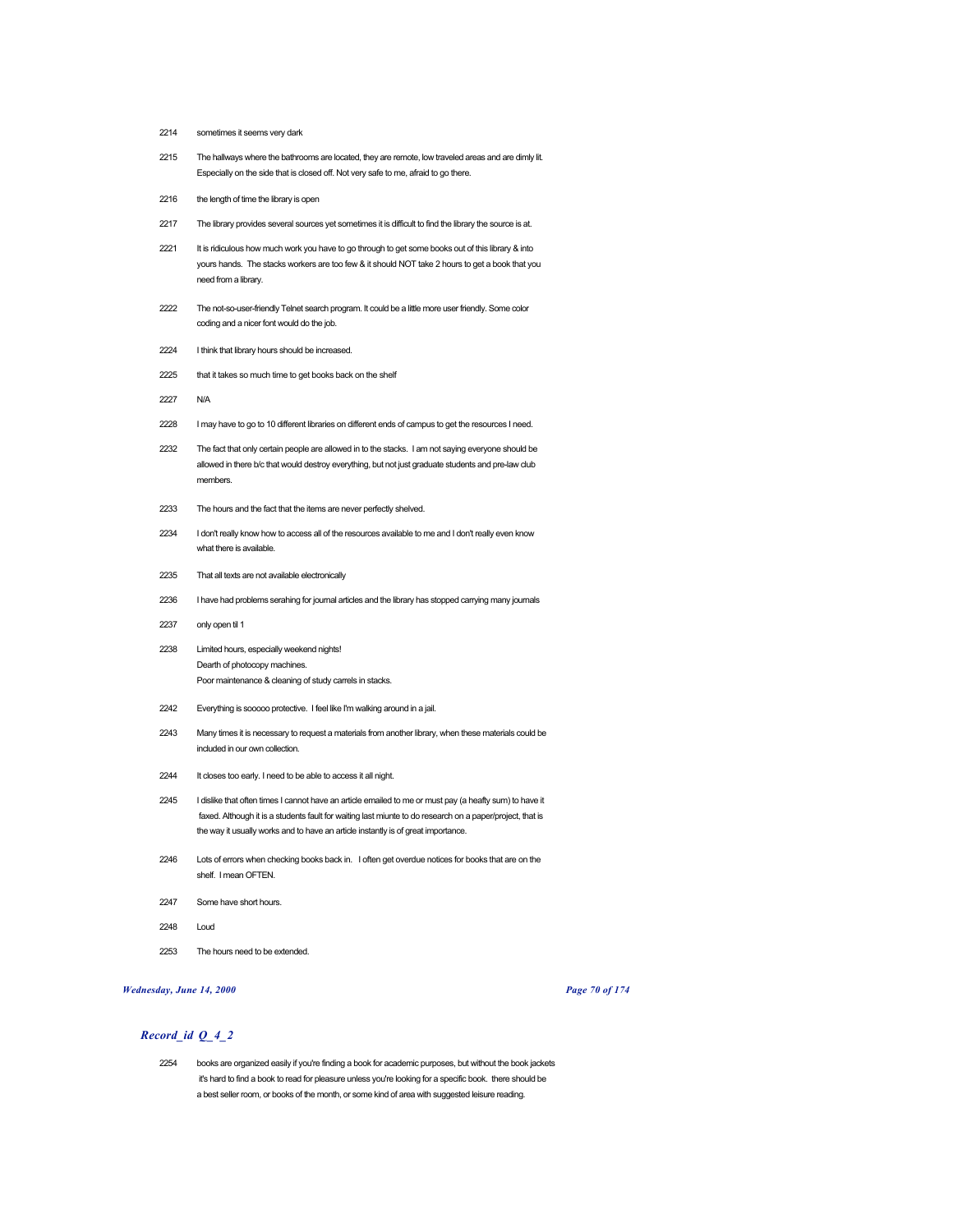- 2256 I guess what I like least are the stupid frat boys who talk in the quiet study area in the undergrad library. But that's hardly your fault, eh?
- 2257 annoying and slow to learn interface for online searches & databases
- 2258 too many don't know which one to go to sometimes
- 2259 Sources are missing.
- 2264 The hours are limited
- 2265 A lot of books missing, and not replaced.
- 2269 the hours
- 2270 I hate it when i have to get books from the stacks because it takes a long time.
- 2272 if resource you want can't be found or is "lost", very frustrating
- 2273 difficulty narrowing searches
- 2275 Nothing.
- 2260 Dead lightbulbs in personal study desks. I hate it. I don't understand why they don't check the bulbs and replace them promptly.
- 2267 I do not like how every library closes at 1:00. I think that at least the undergraduate should be open 24 hours like most college libraries. It is silly to think that everyone's studying ends at 1:00.
- 2271 Trying to online search fo scientific journals that WILL DEFINITELY be available at that specific library or on campus somewhere.
- 2274 I had an incident when I decided to go to the main graduate library in order to find a book in the stacks. I went on a saturday and had a paper to write due thursday. The librarian assistant couldn't find my book in the stacks, and said she would e-mail me when they could find it. I got an e-mail three weeks later.
- 2276 It was difficult to find group study rooms to meet with project groups at the library. They ususally fill up quickly. Groups I was in usually had to find a different location to meet in because of the inconvenience
- 2277 The fact that many books that might be needed by many people are checked out for long periods of time.
- 2278 How they always nag you about having something to eat or drink. When you are studying for a long time you get hungry and thirsty. I understand that you don't want the library to get nasty from having food in there, but it is not like we are eating pizza there, we are eating stuff like pretzels and drinking sprite...I know there is an etaing area right outside the library by the vending machines but then you have to drag all your stuff out there too because the library is a "high theft area" and that is a pain...
- 2279 As someone using the library for the first time this year, i was a little overwhelmed, and did not exactly know where to begin, or what was where.
- 2280 It's very hard to find things in the libraries. I always get the call numbers, and then can't find the book.
- 2281 It's sometimes hard to find things your looking for b/c you have to go to all different libraries to find what you want
- 2284 Often wish the Illinois Historial Library was open on Saturday moming.

# *Wednesday, June 14, 2000 Page 71 of 174*

# *Record\_id Q\_4\_2*

2285 I am frequently annoyed with the burned out lights in the main library. Some areas are too dark to see the call numbers on the books. While I will continue to bring a flashlight from home, it would be great if the lighting situation would be attended to. It is also ridiculous that it can take 2 months to get articles from Interlibrary Loan. It would be very beneficial if the articles could be obtained in a more prompt manner.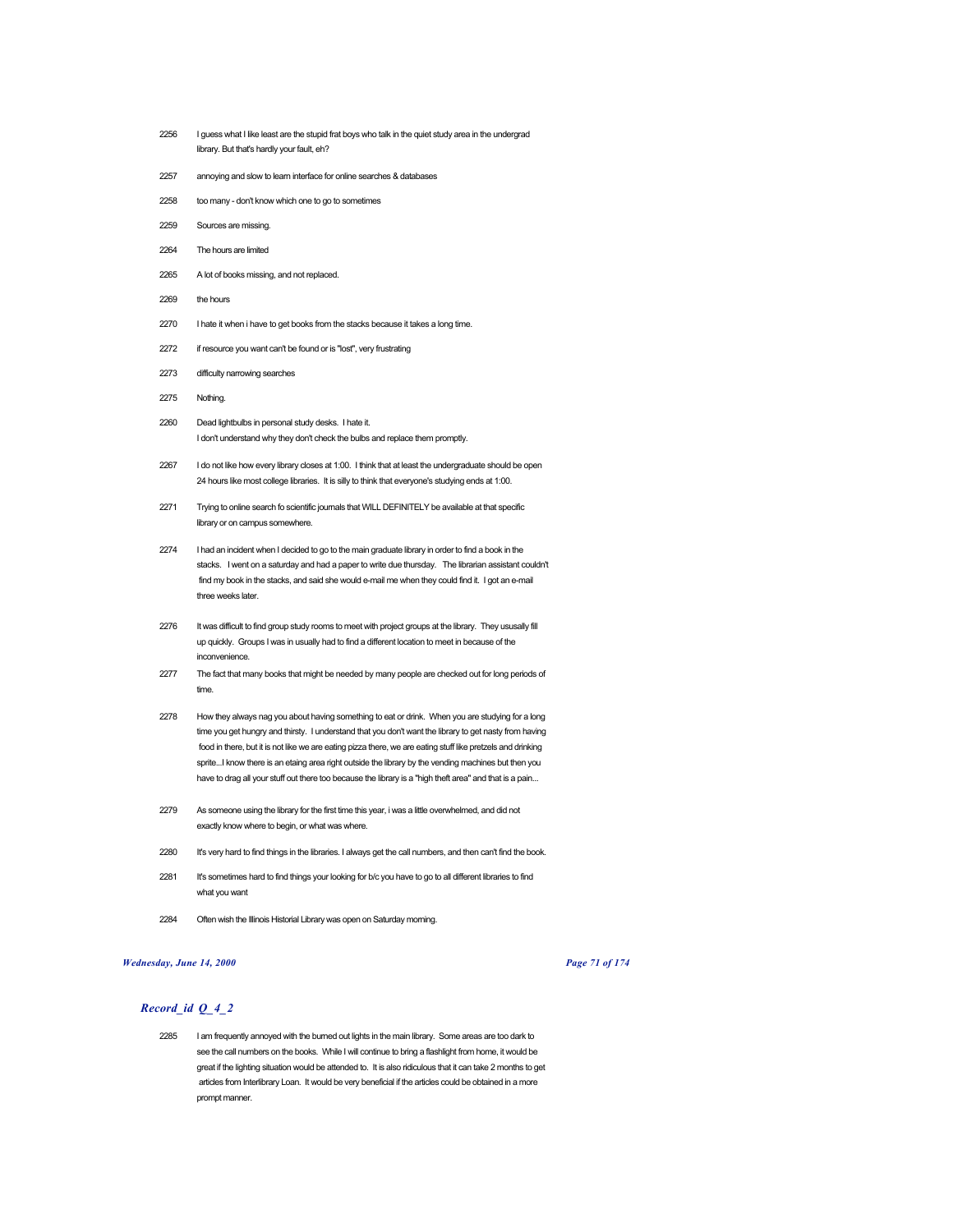- 2286 the CCSO labs are always full. Computers are hard to use without a wait
- 2288 I do not like the noise level in the library. At Vet Med, library staff tend to be the biggest culprits. They often talk and laugh loudly among themselves when students are trying to study, and do not ensure that the noise level among students in the library is kept down so that other students can study. The shape of the room does not help; it is funnel-shaped like a megaphone, with library staff offices at the mouth. They probably don't realize it, but everything they say in their offices is magnified and can be heard throughout the library. There is also a noisy, clunky old copier in the main room and there seems to be a perpetual problem with keeping the copiers in working order and stocked with paper.
- 2290 Poor music (audio recordings) selection.
- 2291 the lack of computers for such a large university
- 2292 the inaccessibility of resources in stacks and delay in reshelving materials. also the computer search systems are not user friendly at all.
- 2293 Very poor selection of CS books in Grainger.
- 2294 I think I have a hard time finding exactly what I'm looking for. I do a lot of independent studying. I probably don't utilize the library staff like I ought, though. I'm not quite sure how to do that.
- 2289 When I am studying at Grainger, I find it very annoying when banquets are held in the study areas (i.e. the 2nd floor). Not only do these types of banquets take up study space which is already limited, but the guests typically are noisy. Also, many of the rooms on the 4th floor, could be turned into group study rooms, but instead they are being used for offices.
- 2295 The hours and having to wait for a computer
- 2296 I seems so ineffiecient in the service, the layout, the organization, and the web access
- 2298 Someimes you have to travel to other parts of campus in order to receive sources.
- 2300 Not enough computers in the library..esp. the Education libray.
- 2301 I think that the library is so big that it can seem intimidating. More effort needs to be put into making students aware on how to use the library not only correctly but efficiently (not being sent all over campus for differnt books from separate librarys)
- 2302 The main stacks sometimes look like a war zone. Books should be shelved properly and not on the floor.
- 2306 I don't feel as if I have acces to any of the materials in the library- for instance, I found a book over the telnet directory and went to the grad library to find the book. I was told to wait in line so someone else could find it for me (like at a deli or something) but when I came back to pick up the book- they said it was en route from downstairs and won't be there for a year or something.
- 2307 I feel that the checkout periods for some books is too short, esp. when they are from a remote library.
- 2310 they're confusing, there's so many and it's a pain to look up books at the undergrad then have to go to a different library to find the book
- 2314 The hours, it would be nice to have 24 hour availability for resources and study other than during finals week.

### *Wednesday, June 14, 2000 Page 72 of 174*

# *Record\_id Q\_4\_2*

2315 I do not agree with the procedures for fining students. The system for fining students, especially the steep \$120-\$125 base fee and the \$10 late, non-refundable fee is not fair to students. There is no system set up to allow students to appeal their fines if they find just cause and if they don't pay, then there are penalties levied against the student which go far beyond not paying a monetary fee. I feel that because of the immense nature of the stacks and that students with a stacks pass and all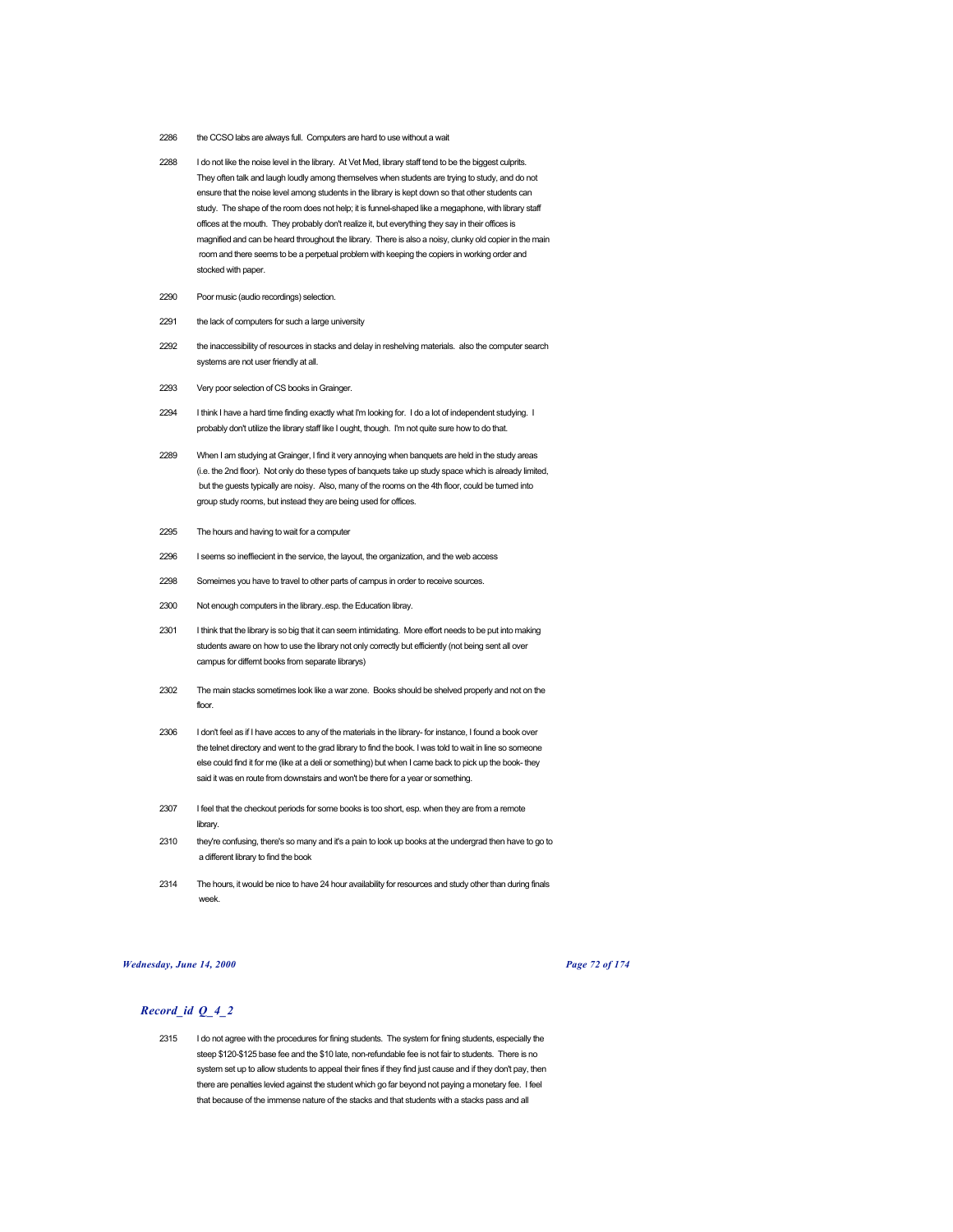graduate students with free access there is open window for students to take materials which other students will have to pay for in the end. I personally was fined for a book that I returned and that was not caught in a "stacks search." Continued below:

- 2316 having to wait in line at stacks
- 2318 The main graduate stacks are intimidating but with the number of books the library has I guess it's a problem that is not easy to solve.
- 2323 It is often hard to find current periodicals.
- 2330 Finding stuff can sometimes be difficult and have to travel between different libraries to get information needed.
- 2332 Stacks access is not provided to all undergraduates. Also, some collections seem not to be getting updated very much.
- 2333 Many of our materials, especially in CPLA are outdate. Library hours for department libraries are inconvienent. All libraries should have the same hours. And weekend hours are horrible!!
- 2335 Limited collection makes special ordering materials almost required, which takes too much time
- 2337 The system of finding the call numbers and then figuring out how to find them somewhere at on eof the libraries is very difficult sometimes. Also, the temperature is always too hot or too cold in the Undergrad.
- 2328 There are always a bunch of homeless guys in the undergrad, and I always hear about people having their hackpacks stolen there.
- 2329 I have not returned to the library since I tried to research for a paper...I needed five sources, preferably magazine articles. I was horribly dissatisfied with the way the computer search for periodicals was set up, and relied on my user-friendly dorm library and my own Newsweek subscription.
- 2338 the staff at Grainger seem like they are getting paid to do their homework. They know little about the library's resources, so when they actually look up from their studies they are USELESS. Please hire engineering students who at least might have some idea of what your're talking about, not some stupid LAS who has never heard of OVID
- 2341 younger student employees are sometimes flippant in attitude. also, web pages could be more user-friendly. perhaps having a page that asks "what kind of resources do you want to look for?" followed by prompts or options would be better. i sometimes get lost trying to get to the search page i'm looking for.
- 2342 the temperature is hot all the time making people feel very drowsy, should be at a temperature level like grainger engineering library, cool enough so not to fall asleep
- 2343 problems with actually getting the books i need. although the library has lots of materials, it's often very hard to find them.
- 2344 It needs to have more online text
- 2346 The hours are not long enough, and the amount of journals that have been discontinued is very greatt. just because you don't need them doesn't mean that other people won't in the future.
- 2349 how spread out it is, and that there are rooms I can't get to(stacks)
- 2350 The fact that sometimes I have to wait for so long for a book or an article because there are not enough units of a particular item that I need.
- 2351 Time opened.

## *Wednesday, June 14, 2000 Page 73 of 174*

- 2354 Libraries close too early. Also, the necessity to travel all around campus to five different libraries to obtain the materials I need. Security people at the undergrad library are idiots and should be fired.
- 2357 The problems with finding journals actually within the system at the university of Illinois, it is very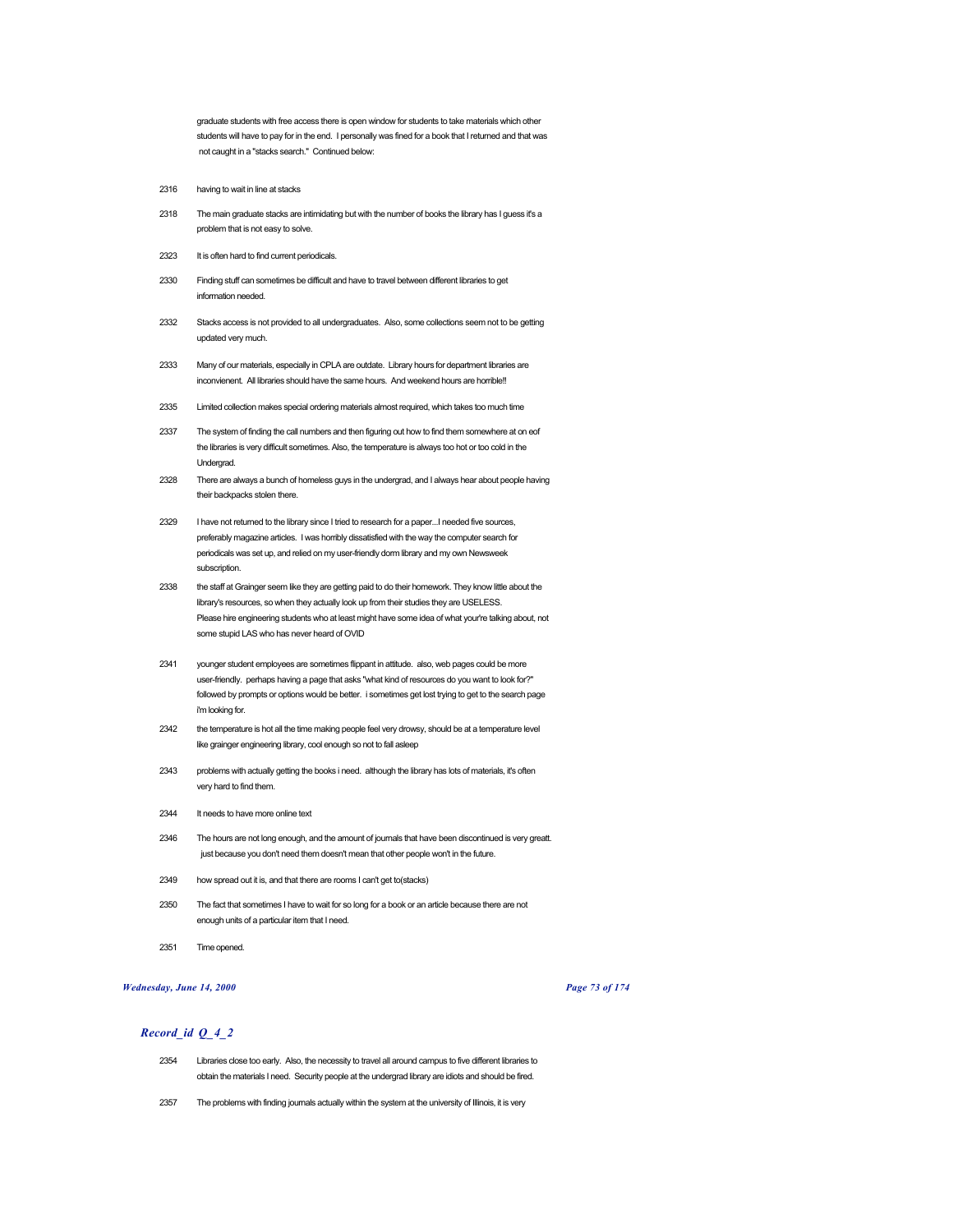difficult to find resources especially when 10 out of the 13 resources onne pulls up on the screen are not in the system, or one has to skip around continously to check in the illinois data base.

- 2358 Inter library loan take to long and not effecticve, especially the articles from jounals.
- 2359 Not enough tables at Grainger
- 2360 My only negative experience has been with the stacks. I have checked out building use only books one day, and then had them reported missing the next because they weren't shelved.
- 2361 Nothing
- 2364 i don't like not being able to charge out books online. and having to wait more than half an hour for books from the main stacks after someone has told me it will only take 15-20 minutes.
- 2369 The whole web page is very confusing., Also, it is a pain in the butt to have to wait to get your books from the stacks. Sometimes I would just rather browse for appropriate books instead of waiting for twenty minutes for books that may not even be useful to me.
- 2371 everything is so hard to locate, very confusing, sort of intimidating.
- 2362 In commerce library, the personal study area is quite few and old. some of the facilities are out of order, but no one fixed it.
- 2363 I feel that it is not completely safe to leave my belongings when I am going to find a book, for example, and sometimes it is inconvinient to take my belongings with me.
- 2365 I wish that it would be open for longer hours and i do not apprciate that ever 15 minutes for the last hour at the undergrad that they keep turning the lights off and going over the speaker to tell us that the library is going to close. Say it once and give us that last hour to be able to really concentrate.
- 2367 The Main Stacks line is always so long. They are always very slow and it takes a huge amount of time to request a book and to get the book once your number is called.
- 2370 Sometimes, the library can get noisy and it seems that the staff doesn't really care about it or do anything about it. Also, the undergrad does not have a sufficient number of computers. Most students go there, so a large amount of computers is needed.
- 2372 Some times the student workers have attitude problems. Some student workers will not ask for assistance right away when they do not know how to perform a task so they tell lies.
- 2373 the hours are too sporadic
- 2374 more computer needed
- 2376
- 2377 there never seems to be anyone around for help. And when a student has never used the library before, they get frustrated and don't want to return in the future, because it was more of a hassel than a help to go to the libary.
- 2379 library of congress cataaloging system not used. I hate the dewey system.
- 2380 I dislike not having enough group study rooms and those that have at least a window and ventalation. Grainger library is the only place to study in groups with some privacy and many times that area is full.

### *Wednesday, June 14, 2000 Page 74 of 174*

# *Record\_id Q\_4\_2*

2381 1. ILL service is not efficient enough. 2. In Spring 2000 semester half of the bibliography I need was not in your library. 3. It seems you don't have most of the material I need for my study field. It does not make any sense to me having MAMA III, but not MAMA II (Monumante Antiqua Minoris Asiae). Leave German-Austrian book series, this library even do not have U-Penn Archaeology books, etc. Forget L'AIEMA series (Italian, on mosaics).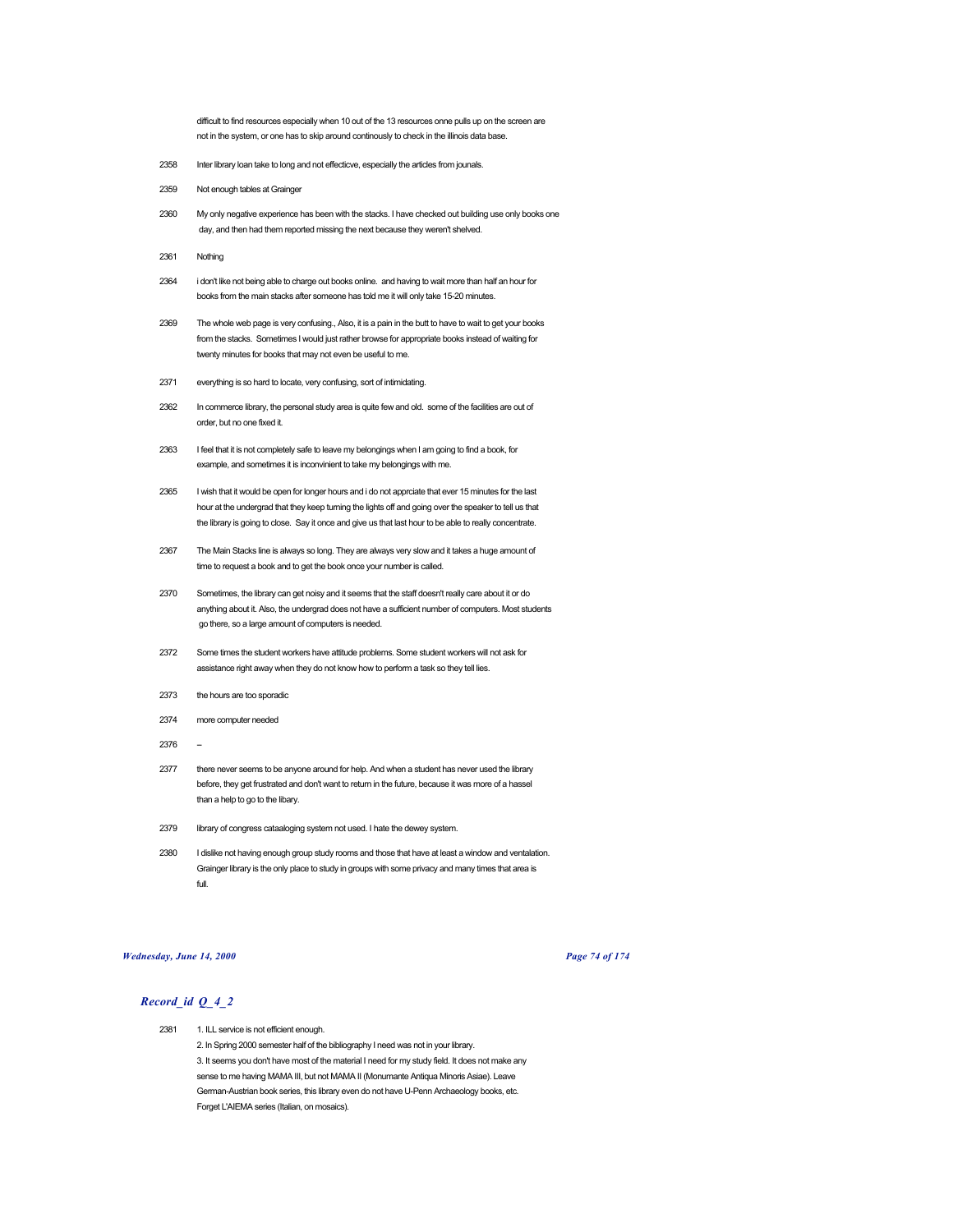4. Even during the semester, the reshelving is exteremely poor. I have received notifications twice for a periodical (Belleten) that I have returned. I have inform the library that it is returned. When I have received the second notification, I went up to the stx took the periodical to the circulation desk to discharge it from my account!!

- 2382 computers are not enough, we need more computer. sometimes the computers are very-very old.
- 2383 My only real complaints with the services provded at Grainger are the hours of operation. I think that 1 am is a fair closing time, but there are several occations when I want to work at the library before 8 in the morning. I imgaine library use before 8 would be low, but it would be convenient for students wishing to study before an early exam, or finish up a homework before class. Weekend hours need some revamping, at least for Grainger. Maybe there is a low demand for library usage before 1 pm on weekends, but I'm sure that there are a multitude of Engineering students who would be ready to use the library as early as 9 or 10 am on weekends.
- 2389 Printer situation at terminals sucks--you have to pay with an inconvenient card reader system.
- 2384 Sometimes book listed on the online catalog are not available at the library. Usually the book is missing or never existed and was never indicated by the catalog.
- 2387 I do not like the fact that, whenever there is a holiday or a break at the university, the library is open for a shortr time. that is the time when graduate students and academic professionals like me have more time for research, but then the library is also closed.
- 2390 Access to books outside of the university system. I have found the request option for books outside the university to NOT be very successful. As well, interlibrary loan periods are far too short.
- 2392 Vet Med Library is very loud, making it hard to study in there. More group study areas would be helpful. It would also be helpful if Donna Draves would try to keep her voice below 200 Decibels. She is the loudest person I have ever heard in a "quiet" environment.
- 2393 It would be great if at least one library was open 24 hours all of the time. I know that this would call for increased security, but it would be useful so long as it was advertised. I don't feel safe at all times in the undergrad library, it's one of the main reasons I don't go there that often. For instance, yesterday the cops had to come to take away a man that had gone insane.
- 2394 It is very dificult to understand the journal searches. Once I was trying to look up something on a journal search and I could not figure out where I could find the location of the journal. It was a real pain.
- 2395 lack of access of libary on 24-hour bases
- 2396 i still have tooget up and go to the library. i know i'm lazy, but it's a deal if you live off campus, and discover you need resources while the library is closed
- 2400 ACES library
- 2401 Library hours need to be 24/7
- 2403 Non availability of some materials
- 2404 It is a little confusing and overwhellming and needs better introductory services for new students.
- 2405 Theft!

### *Wednesday, June 14, 2000 Page 75 of 174*

- 2406 The house in the graduate libraries, particularly Education & Social Sciences and the main graduate stacks, are terrible! We are graduate students. We need more access to the library & better hours.
- 2407 The copiers are poor and the searches that you can perform on the web are too wide. I want the ability to narrow my searches, i.e. to a specific library.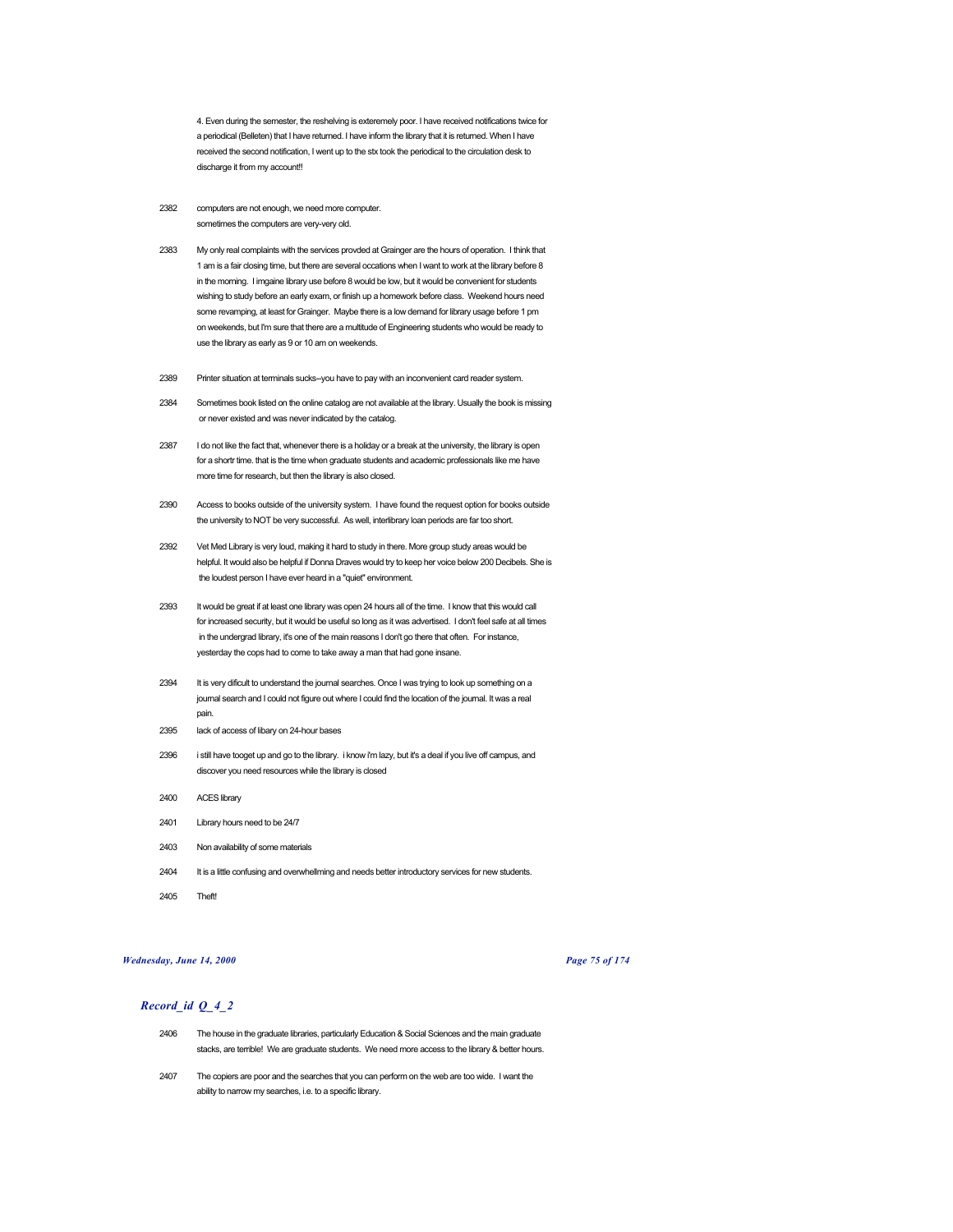- 2408 Typically the books that I need are missing or charged. There should be more enforcement to encourage the faculty to return books.
- 2409 Having to switch between various search systems to look for journals, books etc. and then having to go to a different system to request the book or get the electronic journal. Ideally I would love to find a resource in the data base and with one click be linked to the electronic journal or to the catalog to request the book.
- 2410 hassel if you need a book from the stacks.
- 2411 Due to its size, it is sometimes difficult to narrow searches.
- 2412 Hours during the weekend.
- 2413 shelfing copy machines air quality
- 2414 the present online catalogue is a headache to use at best.
- 2415 Not enough knowledge people to help students
- 2417 I fear for my safety
- 2418 Some times the Math Library doesn't stay open late enough, but I think that's because not many people go there.
- 2419 **Illinet Online is cumbersome.**
- 2422 The Undergrad is too loud! This is supposed to be a library,not a social scene. Also, it is very ugly along with the Commerce library.
- 2421 It's so intimidating that I'm scared to death of doing research. I don't understand where I should even start looking when I need to find resources. I don't have the slightest clue how to find anything because there are so many libraries and so many ways to start searching on the computers.
- 2423 I really dislike the illinet search system. I never go on it unless I absolutely have to because it is so darned archaic and user-unfriendly. I opt for web journals and texts and consequently miss out on all the wonderful paper-based resources we have simply because I cannot stand the illinet system... In addition, I find that I cannot even find the information easily to renew my books, and so end up having to pay fines all the time, which is ridiculous, because given how much time I spend on web I should be easily able to renew my books online.
- 2429 I have a difficult time knowing what journals the library subscribed to and where they are and what dates are bound and what dates are microfilmed. There needs to be some service of connection between journal searches and availability.
- 2430 Rudeness of personnel (at least those answering phones)
- 2432 Closing time is too early for being college library.
- 2433 hard to access full-text recent journal through web page.

### *Wednesday, June 14, 2000 Page 76 of 174*

- 2434 the libraries aren't open enough....I spend at least 2 nights a week up until 4am studying, and it is not that conducive to studying when in a darkened room with a roommate trying to sleep because the university doesn't have any place open to study.....I mean, does the university really expect that all of us are done studying at 1am?
- 2435 poor biology & medical journal collection the med. sci. library is an embarrassment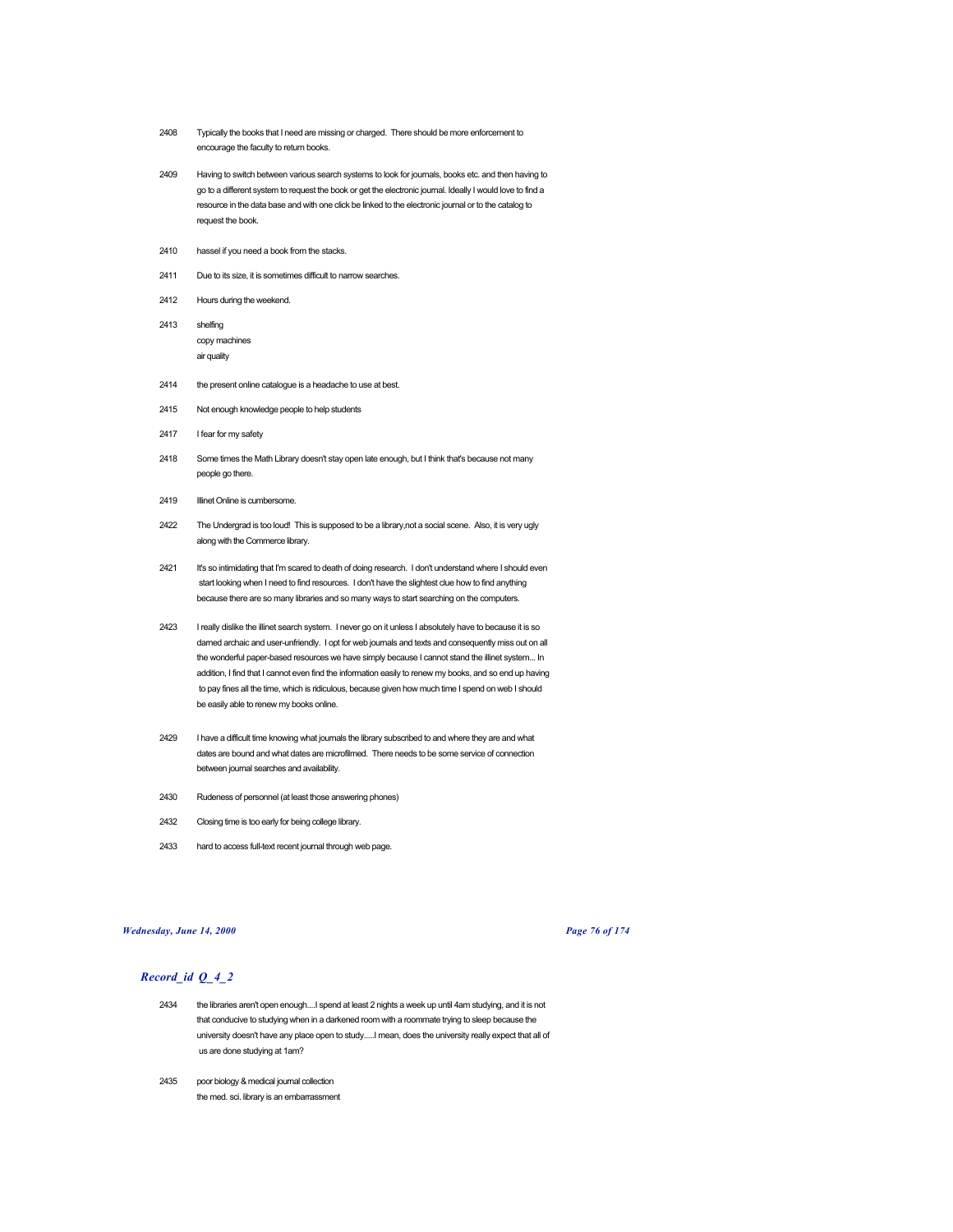- 2436 there is always room for improvement, I think the library is very progressive, but shouldinstal more conference rooms for students working on group projects.
- 2438 I don't like the fact that we can't check our e-mails there because sometimes we have to check if our ta's e-mailed us back with the specific information needed from the library.
- 2439 I have a hard time with the web. I usually just go to the library and look in the index to find the clue words I am looking for. I also wish you could have journal articles via the web. That would be very conviniet. Also, course reserves would too. Most of the classes are already on the web. It would be just easier to check out an article on the web.
- 2440 Mutltiple listings in catalog for the same material. clean up database?
- 2441 Limited to no training on how to use it during our freshman year.
- 2442 The library is very large and sometimes it is confusing to find resources because they are located in several different buildings. However, I don't know how this can be helped because it supports a huge school and that is the only way to do it because we need a lot of materials.
- 2443 The web page needs huge amounts of work. Most of the stuff on the main page, students barely use. Yes, it is important to keep those links, but the main use of the library is research. Those links should be more direct. Furthermore, the layout of the page is almost overwhelming and confusing to those who haven't used it from what I hear. The link to find library materials needs to be more center-focused. Try to design a more user-friendly layout.
- 2447 The fact that assistance is not available always.
- 2448 Its underground setting.
- 2449 Library hours are limiting to study efficiency.
- 2450 Often there are not some print journals available that I would otherwise have used and sometimes there are long waits for the computers.
- 2452 it is complicated to make a research, you never know where to start, so you have to ask librarian all the time
- 2444 There are so many places and different libraries. Also, if you are not shown how to use the library, I think it is so big that it would be difficult to use.
- 2446 Conference rooms get crowded very early often with people who are not conducting group study. There should be a system where you can reserve these rooms in advance for your group sessions.
- 2451 Lack of actual, trained librarians. Some of the staff is surly and unhelpful. Student help receives very little training.
- 2454 people in main graduate library stacks were sometimes rude. the magazines are sometimes missing
- 2455 The resources and libraries are everywhere. IT is annoying to have to go from one library to the next. Also, Illinet is not very user friendly.

### *Wednesday, June 14, 2000 Page 77 of 174*

- 2458 The new web interface can be very confusing. I think the older indexes were more user friendly. There is so much available now and it's just in a big list on the screen. It takes a long time to sort out how to use some of them.
- 2459 The computer sysyem is sometimes confusing to use and I never feel like I have located ALL of the material on a particular subject.
- 2460 As a grad student in the School of Chemical Sciences, I am often frustrated on Friday when the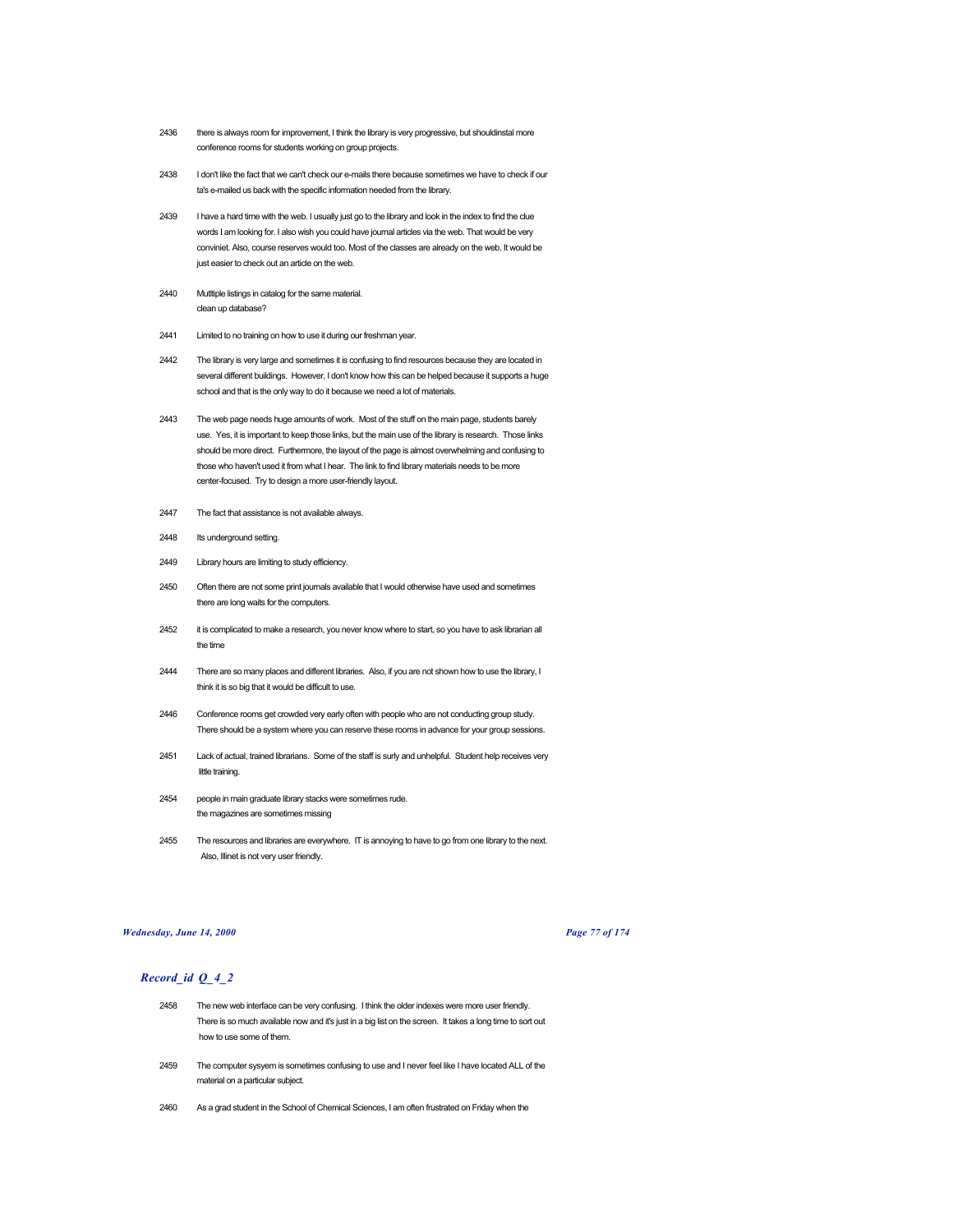library closes at 5:00 pm. It wouldn't be fair to the librarians to ask them to keep the library open until 10:00 pm (usual weekday closing hours) on a Friday night, but perhaps 7:00 pm would be a good compromise.

- 2461 There is no overnight borrowing of reserved books and the maths library closes somewhat early, especially on a weekend.
- 2462 hours, should be open longer on Sat. and earlier on Sunday. More full text electronic journals.
- 2463 not open more at night on weekends
- 2464 Complaint deals with Main library personnel, not History library. They're too untrained and often downright unfriendly.
- 2468 librarians
- 2469 At times, when i request a book, they end up bringing the wrong volume of the book up to the front. Then I have to wait another couple days to get the correct volume.
- 2470 Despite the signs asking people to be quiet, many a time these signs are greatly ignored. I usually only use the library system for research. I used to study at the library, but the noise level is just too much to concentrate or study. I try to avoid studying there.
- 2472 Difficultl in researching because of lack of help from employees.
- 2474 Limitations of the journal collection.
- 2475 equipment needs to be upgraded
- 2478 There are not enough seats at Grainger Engineering Library for all the students who want to study there.
- 2481 Word processing computer stations are extremely limited in all library locations. It takes up to 1.5 hours to wait for an available computer.
- 2473 lack of useful resources as to search and save techniques, e.g. interface with Endnote, electronic databases in general are provided with little explanation of how they are optimally used.

I am also deeply concerned about the historically significant material being pilfered due to casual security in the library.

- 2482 Fines from off-campus libraries excessive
- 2486 lack of supervision and consequently students eating and drinking and talking too loud inside the library, even inside the individual study areas. Best example of this: Commerce Library (go there on any random day!).
- 2487 The lighting in some areas. It is not easy to read sometimes for a couple of hours straight.
- 2489 I would like to be able to download or view more documents online.
- 2490 difficult to get full-text web journals
- 2491 I don't like Grainger because I can't get into the computer system unless I'm an Engineering major. I don't like the Undergraduate Library because it is loud

#### *Wednesday, June 14, 2000 Page 78 of 174*

- 2492 There is not a lot of convenient parking. I live in apartment sthat are quite aways away. On cold nights it is pretty crappy.
- 2494 the fact that there is no 24 hour library on campus
- 2495 The thing I like least is that each library has a different copy system. For example, chemistry allows you to copy with an account number but if you go to biology or physics, you have to have a copy card or money on your id card. Also, I have noticed a difference in check out policies. Chem will let you take a bound journal for 2 hours whereas physics won't let you take them out of the library at all.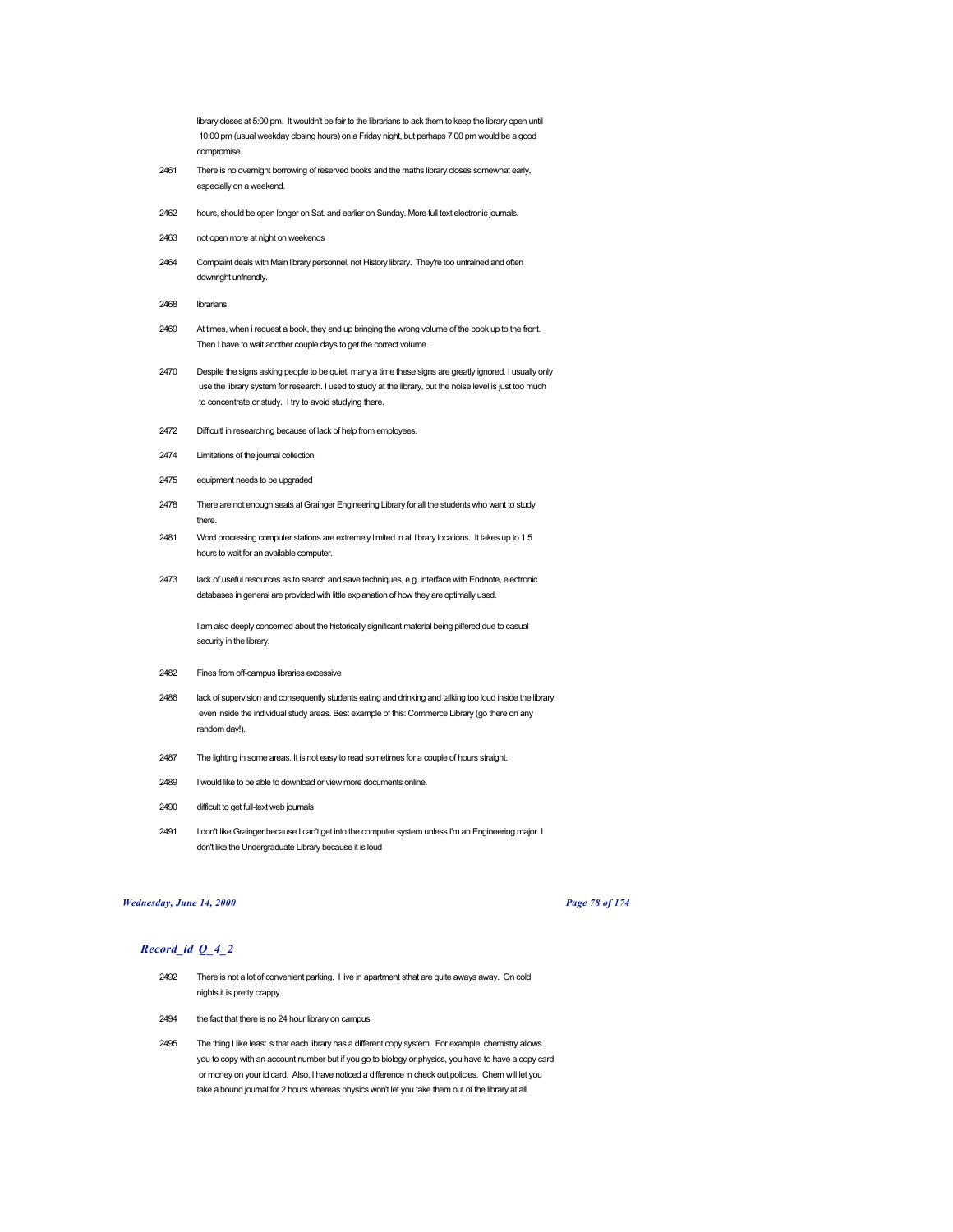# 2496 Finding things

- 2497 I dislike how there are few people at Grainger to help with the computers on the 4th and basement. At the undergrad, there should be completely quiet areas to study
- 2499 The size of the computer labs and the unreliable printers. There's been many times, before I bought my own computer, that I worked in the Undergraduate lab and my floppy disk got a virus, ruining the paper I was working on. The attendants on duty helped me all they could, but it took about an hour each time. Then the printers wouldn't work.
- 2501 sometimes it is difficult to find exactly what i need b/c the system is SO big.
- 2503 the fact that I can't figure outhow to find materials in order to request them. the information and computer explosion has by-passed me. I'm just grateful I'm almost finished with grad school, i feel great pity for those just starting
- 2504 The lack of some facilities such as Microfilm viewers and computers.
- 2506 Sometimes I have trouble accessing specific information about a narrow topic. For example: accessing recent information about the population of red deer in the Republic of Turkey.
- 2507 It is so hard to know where to go for everything. I was told ot go to the Stacks once for a book and was lost for 10 min.
- 2508 It is really difficult to locate resources.
- 2509 Actually, I do not have negative feelings about our library.
- 2512 sometimes, when searching for a particular journal or book, you have to go on what feels like a scavenger hunt from one library to the next in order to find it.
- 2514 Some books are not available, such computer software application.
- 2515 sometimes the noise level gets to loud and no one is around to quiet them down.
- 2517 everything is here SOMEWHERE
- 2520 i love the library
- 2521 no major complaints
- 2523 nothing
- 2522 Searching the online database for a book is difficult. The keywords I plug don't match up to the ones the book is listed under - which makes it very difficult when looking for a book.
- 2524 1. As I said, the lousy interface to the catalog. I want to conveniently find and get electronic copies of bibliographic information, and it's a fight to the death to extract it from ILLINET Online. 2. For my purposes, being a generalist rather than having a subject specialty, the remote department libraries are a nuisance. When I am retrieving books from several libraries, and have to go all over campus, it is time-consuming and inconvenient. But I think those special subject libraries are good for the students and the professors in those departments who want the materials in their field handy to their classrooms.

#### *Wednesday, June 14, 2000 Page 79 of 174*

- 2525 should be open later
- 2527 The limited selection of on-line journals and the primitive search capabilities of the on-line databases.
- 2528 It closes too early. I could study much longer....
- 2529 people speaking when I'm watching a movie
- 2531 The lack of Friday and Saturday night hours, the cutbacks on recent books and journals (it seems like recent important texts in communications and economics are very frequenly only available by ILL), and the still arcane on-line search interface.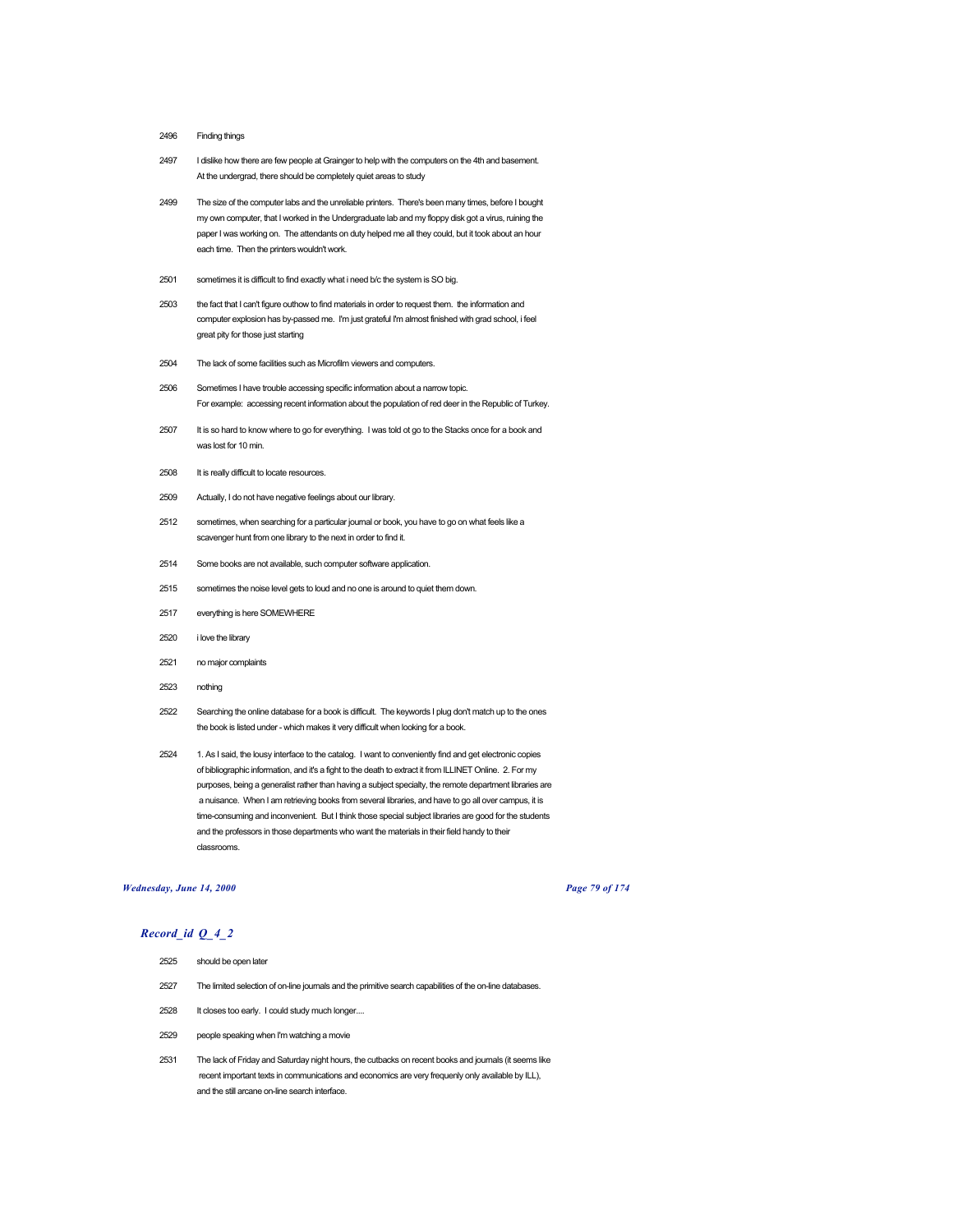- 2533 It's so dark in some places!
- 2534 so many books are missing
- 2535 I don't like how you have to return books to the specific library where they were checked out from. Sometimes this can be such a hassle if you have checked out books from several different libraries. Also, sometimes the books aren't labeled as to what library they are from. It would be nice if all of the books could be returned to one spot and then they could be distributed to the different libraries by the staff.
- 2537 the books
- 2538 physically dispersed (have had to travel to 5 different branches across campus to find what I need).
- 2540 Different journal titles are scattered around campus at different department libraries. It is difficult to visit 8 libraries to obtain a few journal articles. Also, it is very difficult to do research using journals found at the Veterinary Medicine Library because of the building being locked.
- 2544 I wish I could take reserve stuff out overnight from the Bio library, or at least have it online so it is accessible to me more often. Thanks :) I also wish I could go more freely into the stacks and it wasn't just limited to pre-law club people.
- 2549 Librarian's not available at night when most students have time to study.
- 2550 The computer printers in the ungrad were broken everyday. At times it was very frustrating.
- 2554 lack of group study areas
- 2557 useless web catalog interface
- 2565 Everything is fine, nothing's wrong.
- 2551 The reference people tend to be there during the day. There should be more hours at night that they are available.
- 2553 I find it extremely frustrating that I cannot enter the stacks. Most of my research materials come from the stacks, and it wastes a great deal of my time to have to wait for someone to find them for me (I've waited up to 40 minutes in the past).
- 2555 Difficulty getting articles from journals not in our collection, and which cannot be downloaded from a computer. It took me almost 2 weeks to get a copy of a needed article from a journal that had been cut for a while (Phil. Trans. Royal Soc. London). This hinders research.
- 2556 It gets too loud in the Undergrad library.
- 2561 i can speak for the Commerce library. the group study that goes on in the outer room is most distracting. seems like the college mess as times. if one wants to escape to the individual study cubicles the noise penetrates thru there too.

## *Wednesday, June 14, 2000 Page 80 of 174*

## *Record\_id Q\_4\_2*

- 2562 The libraries are spread all over campus. It is so uncomfortable to go from library to library to find materials. Even though there is delivery service, but it takes time. The library closing time create another dissatisfaction too, since it is closed 15 min prior to the posted time. It is very inconvenience to find out that I can't pick up my requested materials at that time period and I have to return back the next day.
- 2566 I don't like having to go to so many different locations for my reference materials. The logistics are bad. But I know there is nothing that can be done about this.

The only thing that is better about the new online catalog system is that you can look up your fines and books checked out. There is NO avenue to warn you that your books are about due. A simple email message warning you that your renewal date is within the next two days would go a long long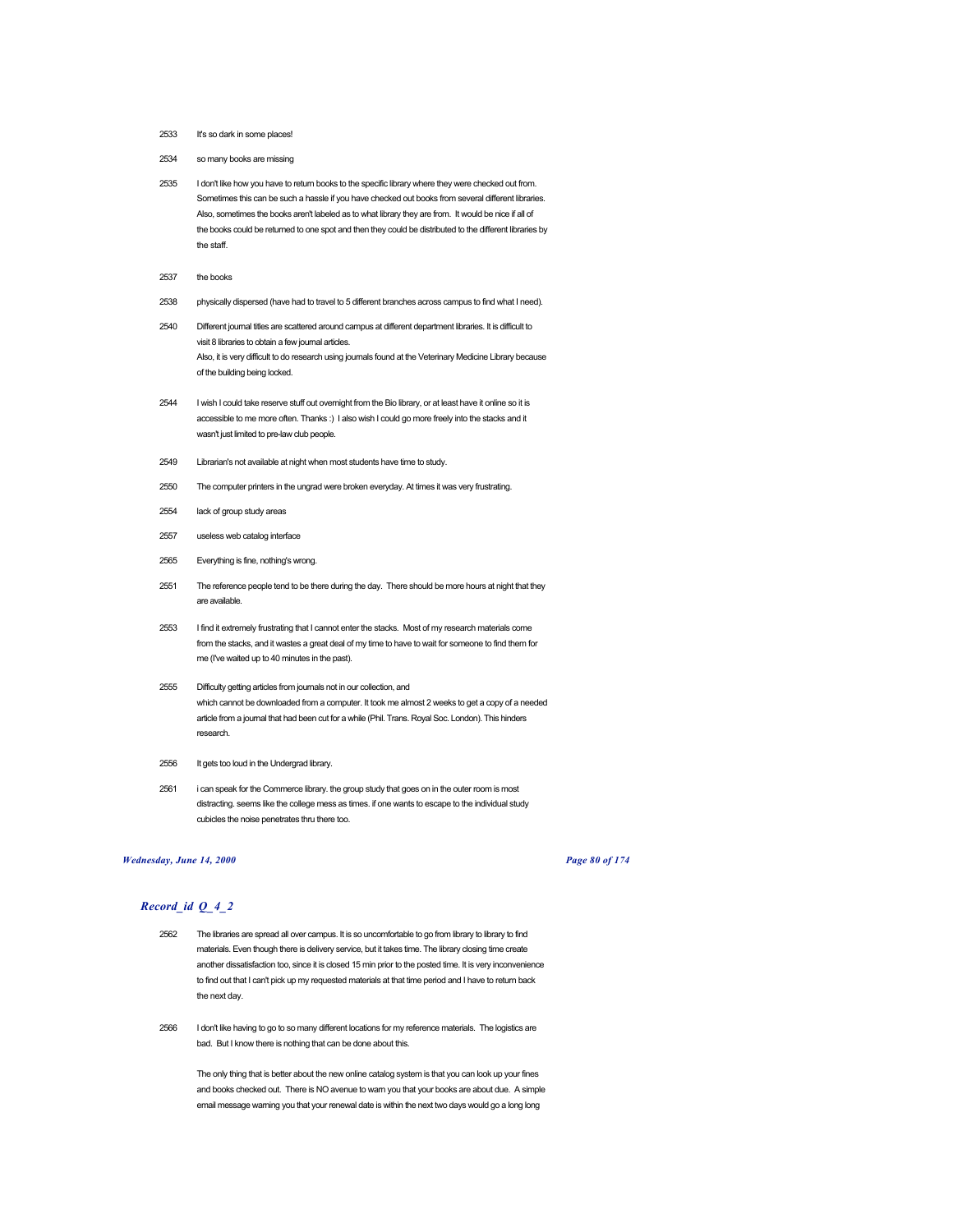#### way to improving the system.

The new system requires that you enter your ID twice. Once when first entering the system and then again every time you check for fines and books checked out. This can be cumbersome and agravating at times.

- 2567 So many books are snagged.
- 2568 trying to find something. there are so many ways/searches to find materials that sometimes it is hard to know the right way to find what you want.
- 2569 library hours in the "specialty" libraries
- 2572 the scattered nature of the many libraries, and the fact that you may have to go to several different libraries in order to find one or two items that you're looking for.
- 2573 Some of the books are old and cannot be used for some of my papers.
- 2575 Feeling a little unsafe downstairs with all the study carols
- 2576 nothing
- 2577 Libraries not open til 1:00 on Sundays
- 2579 The number of foreign titles is lower than I expected.
- 2581 Materials sometimes damaged and pages missing from some books.
- 2578 The inability to use the reduce function on most copiers when trying to copy long journal aritcles. This doubles the amount of copies I'm forced to make.
- 2582 It bothers me to have to write down call numbers on scraps of paper. I would prefer to have printer access so that I can have them neatly presented on one sheet of paper. But it really isn't a huge complaint. Overall the library is great.
- 2584 Because there is so much material it takes a long time to search through the results from the online catalog to get what you want and near the end of the semester it's hard to find books that aren't charged or missing.
- 2586 I can't find a freakin book. All i want to do is search for a book, and EASILY find the actual book. Not where it might be, or where somebody is that can help me find the book, but where the book really is.
- 2588 The thing that I least like has to be that it has no air conditioning!

It is just too HOT...

# *Wednesday, June 14, 2000 Page 81 of 174*

## *Record\_id Q\_4\_2*

2590 Hours (Friday and Saturday hours are too short for me)

The online catalogue

- 2591 Too many libraries that to find one book you have to walk to different places for many times.
- 2592 The Web-Based searches nver seem to work
- 2593 I think that the hours should be longer, at least until 2 or 3 in the morning.
- 2595 certain libraries close too early----newspaper for example
- 2596 The copy machines--it'd be useful to have the ability to reduce or enlarge a page on the copy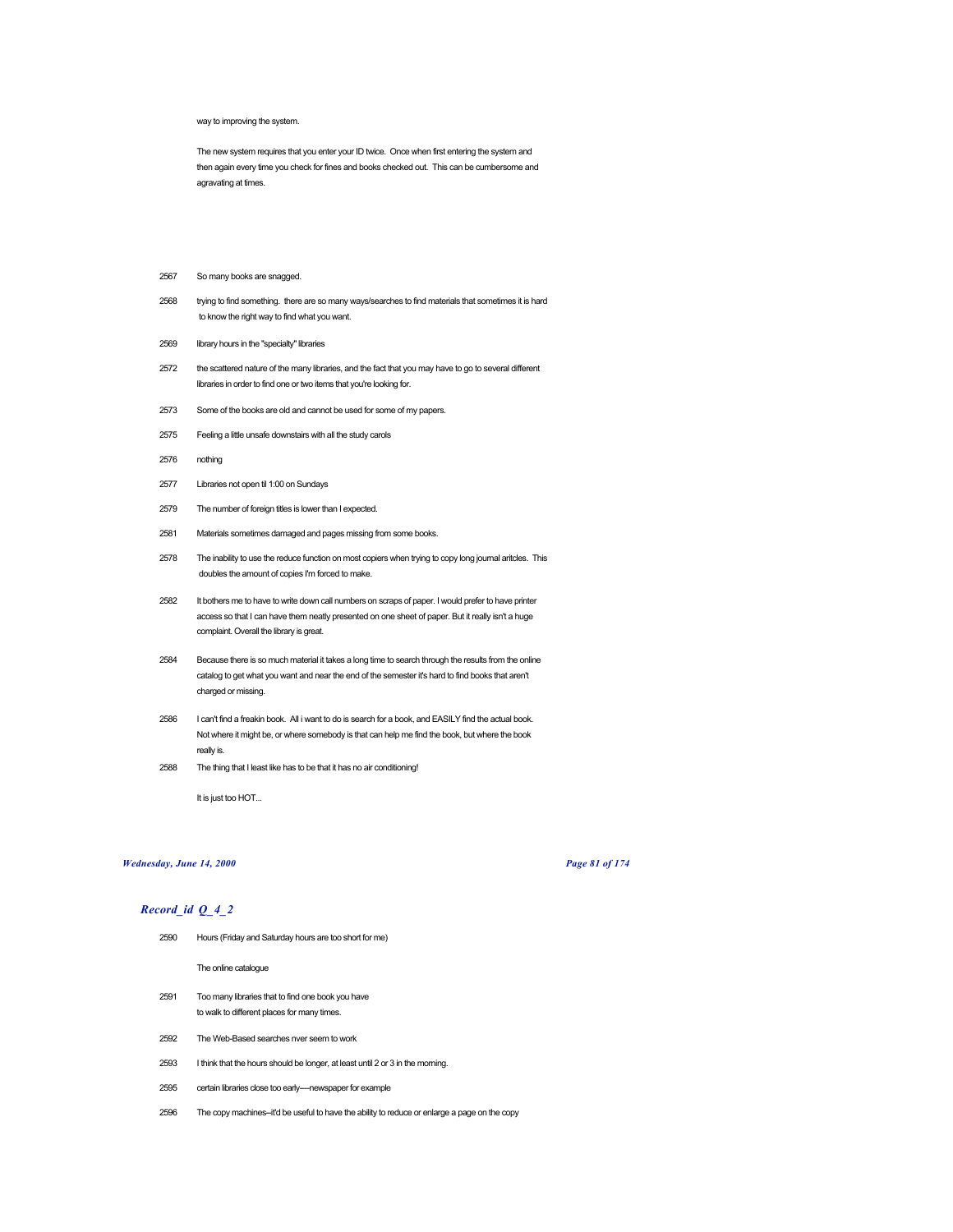machines. This would also save paper by allowing patrons to adjust copies to fit a page.

- 2597 I tend to get frustrated when using the main stacks to find older journal articles-the journals are usually never there, or are still waiting to be shelved.
- 2598 The departmental libraries could be open maybe an hour later, I think. The libraries are organized very well, but only after you get familiar with them. When first walking into a library it is very intimidating and not always clear how the call numbers are shelved. Some shelves are in a corner and are continued on the opposite wall. But once you become familiar with the libraries, you remember these little quirks and it is easier the next time.
- 2599 The Undergraguate library opens too late on the weekends.
- 2601 Sometimes, it is hard to find exactly what you need.
- 2602 The breaking up of bound journal collections within the main library. The computer directs one to one level, but the journal one needs is really five floors up.
- 2604 Waiting for the copier and the sometimes poor quality of the copies produced. Also, should have longer hours on the weekends.
- 2606 Sometimes it seems that the University does not have recent issues of some of the journals I need to request. While I realize that some of these journals are not needed by a majority of the students, it would be nice if they were still being carried.
- 2609 It can be a little loud at times
- 2610 Closes too early
- 2611 Time limits on interlibrary loan items
- 2615 The book too old
- 2617 limited access to the full-text electronic journals
- 2618 it's not so easy to find a given book on a given topic. Typically I get hundreds of hits which is useless since I don't want to look through all of them.
- 2619 I think that undergraduate students should also be given a sixteen-week loan period.
- 2616 the hours are not convenient. there needs to be more group study areas
- 2620 The Health Sciences Library is not open long enough, especially during times when the medical school has classes in session but the rest of the campus doesn't. While we can use the Undergraduate library or Grainger late at night and early in the morning throughout the week when undergrads are in class, we don't have enough library space or flexibility with hours to study when undergrads don't have class.

### *Wednesday, June 14, 2000 Page 82 of 174*

- 2622 I don't like the fact that it isn't open until 1 pm on Sundays
- 2623 Graduate students do not have access to library after hours. Graduate students should have their own keys. You can not possibly extend hours as long as necessary to fulfill graduate students needs. Let us come and go freely to and from the library.
- 2625 I think that the loan times are inadequate for research, because all you end up doing is going back to renew them.
- 2626 The fairness of library fines are too strict. I was allowed to check out a book over night. I was not told it was a reserve item nor was I told when it was due back. I was then subsequently charged about \$80 in fines because I thought I could keep the book for a standard two-week period.
- 2628 Need more journals and magazines. We do have a lot, but the more current material we have the better our learning capabilites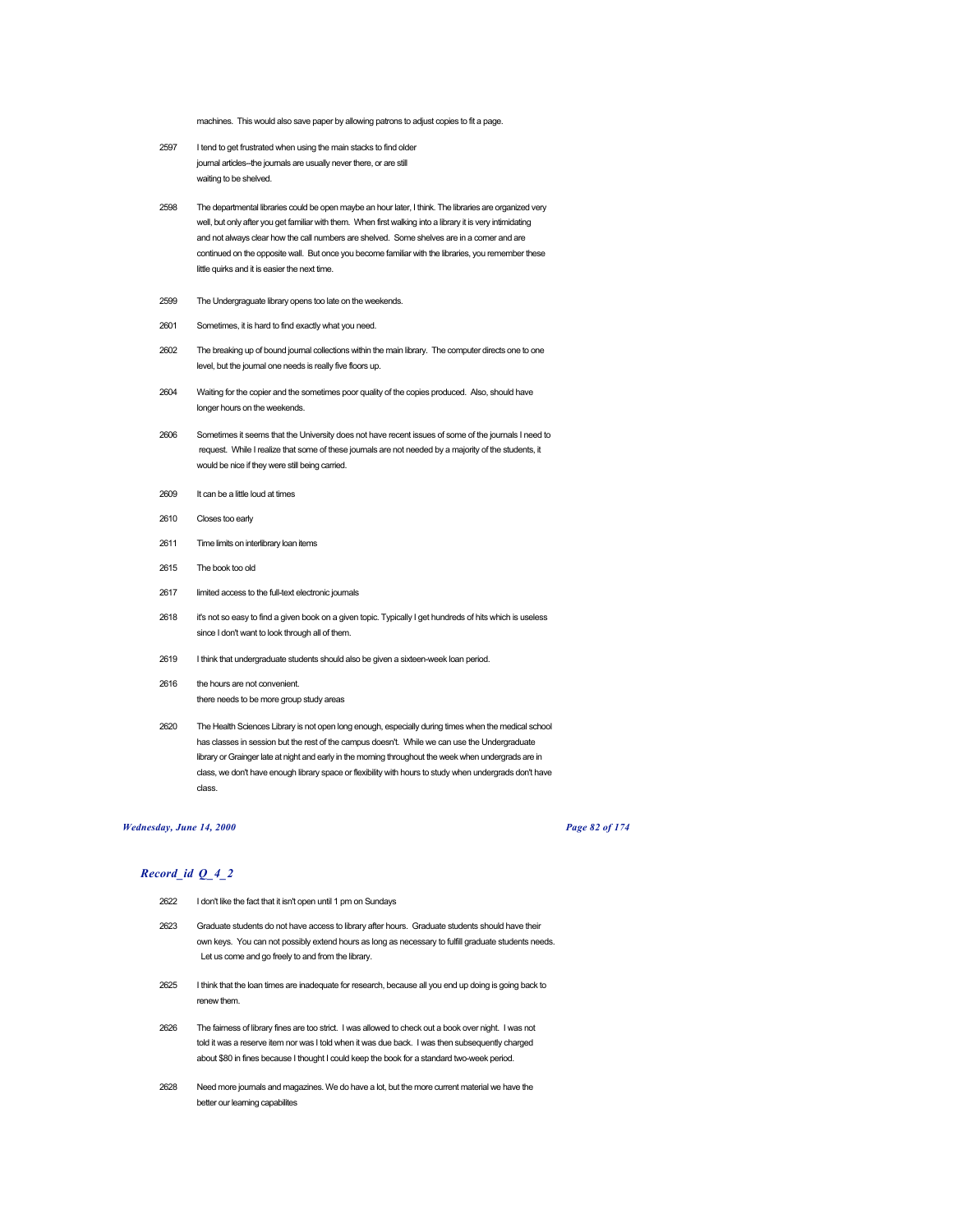- 2629 I was charged \$125 for lost book. But it turned out that I returned them on time, the libaray clerk just simply didn't register it. And, this thing happened four times during 15 months!!! Every time I have to go to shelves to find the book I returned. It cost me a lot of time and energy.
- 2630 Having to go into the stacks. It is dimly lit and feels unsafe at times. Also, frequently there are many books left in the aisles or are mishelved.
- 2633 It is too far of a walk from my house on a cold rainy Sunday, therefore I wished it was much larger and extended to all corners of the campus, or provided a bus service that ran exclusively from my house to the library on Sundays.
- 2634 I don't like that you have to pay for printing and copying, this is very inconveinient. I pay a lot to attend this University, and I don't think paper should be that big of a problem. Again, I know that the College of ACES offers free printing, I don't understand why other libraries don't adopt this practice. It would be nice if we could at least be given a minimum amount of free copies. Say 50 sheets of paper per i-card. This way students wouldn't have to pay for an assignment that they will be turning into the University, and sometimes not be getting back.
- 2635 it tends to be to quiet for people who are loud and oboxiously drunk.
- 2636 The think I dislike the most is how I know nothing about the libraries or how to use all of the resources provided by them. I think there should be more information given aobut what the library has to offer because basically all I know is that it is a quiet place to study
- 2637 i usually have to order sources through interlibrary loan, despite the vastness of the UI library collection, which is inconvenient. getting stacks passes is a huge pain- i hate having to ask someone else to get my sources for me, since i usually find other relevant sources next to sources i've requested. luckily, professors are nice about giving out stacks passes.
- 2640 On-line access (Illinet)is a bit daunting, confusing, and needs to be layed out better. I want to be able to visit the page, and have it be blatently obvious what I need to do to search for a book on-line, and I want it to take me through the search process step by step.
- 2641 Even though this is also a big advantage, I think that the size of the library is intimidating and a bit frustrating at times. It can be a nuisance to go to so many libraries for just a few sources.
- 2642 Not keeping up with purchases of new materials.
- 2643 I sometimes feel unsafe in the grad stacks as it tends to feel fairly empty, quiet, and not increadibly well lit
- 2644 My lack of education about them, and how my classes lack the requirement of looking up resources, and the fact that the Library system is spread out among many buildings

### *Wednesday, June 14, 2000 Page 83 of 174*

### *Record\_id Q\_4\_2*

- 2645 none
- 2647 The people helping have the biggest frown on their face much of the time.
- 2646 restricted entrance to the law library
- 2648 Although necessary, the spread-out nature of many departmental libraries.

2650 First, there are so few individual study spaces, we don't even have carrels for grad. students in our department (and since we only have one small TA office for over 15 of us, we can't study or store too much there either). I did sign up for a carrel in stacks, but the space assigned was not satisfactory. I was extremely dirty, had no chair at the desk and because it was open, I would never be able to keep books there.

Second, books seem to disappear in the stack's book drop in the parking lot. I no longer use it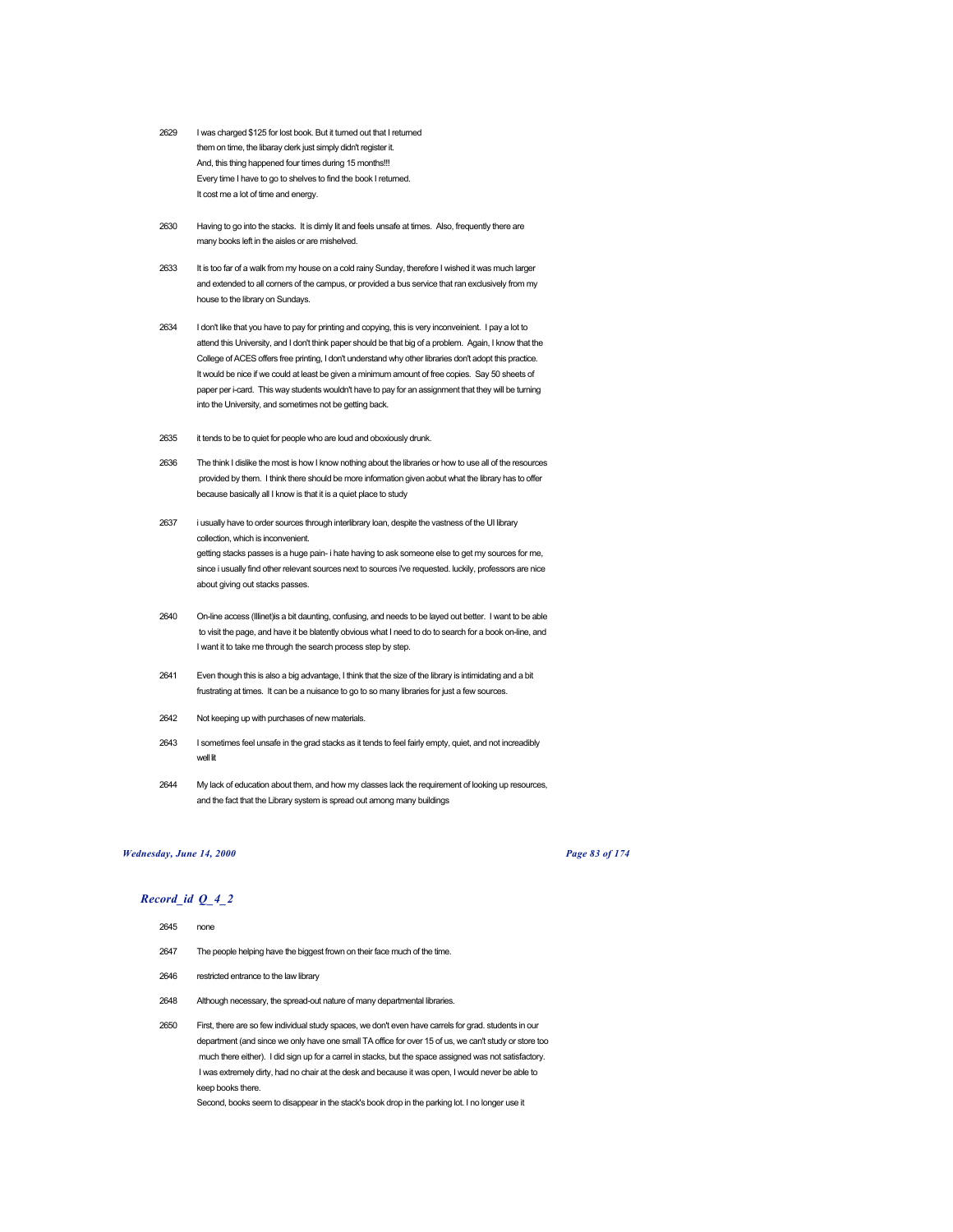because inevitably one book in every bunch would not be checked in. Usually I would find it on the shelf, however, to date, one has still not shown up. Along this line, the reshelving time for books seems longer than necessary when it takes an entire semester to get from the main library second floor book return to a shelf inside stacks.

- 2652 I wish the open hours were longer on the weekends. Also lots of non-students use the non-engineering work station computers on the main floor of grainger, and squeeze out LAS-Engineering transfer students who don't have an ews id (like me). A U of I password should be required.
- 2653 Decreasing support on electronic journal subscriptions
- 2654 It is difficult to use
- 2655 The lengthy processing period before a book becomes available for charging. The only materials that the library system seems certain to have available are those more than two years old, while more recent materials aren't even in the catalog.
- 2656 It takes a while for the librarians to realize that you are standing at the desk waiting for help.
- 2658 The Undergrad tends to be loud and very hard to concentrate in. It is almost too open. Some of the computer is Grainger also need to be replaced they are slow and lack imortant programs.
- 2659 The undergraduate library gets pretty noisy at night.
- 2661 it's too spread out...i don't know how to use it correctly...if i want to find a book, how do find it? and the telnet interface...no one ever showed me how it works...still to this day, i'm baffled by it.
- 2663 It's so big that it's overwhelming at times.
- 2664 The fact that the computer lab is often used for classes (i.e. in the largest part of the lab), where only macs are available.
- 2665 1. Absence of some journals in biology field (especially European ones).
- 2666 I don't like the atmosphere...it should be more aesthetically pleasing.
- 2667 NA
- 2668 The undergraduate library is UGLY. Too many flourescent lights reminds me of Joe Vs. the Volcano and how Tom Hanks hated working under that light.
- 2669 Not enough copy machines or machines to add value to stored value card.
- 2671 With the exception of Grainger, quiet, comfortable, attractive study areas are virtually nonexistent.
- 2672 I think that the library should be open later at night, because some people may be very busy up until 10 and then they only have a couple of hours to study until the library closes.

### *Wednesday, June 14, 2000 Page 84 of 174*

- 2674 because of the enormity, it's a goose chase to find a book in different buildings.
- 2676 Weekend and holiday hours a lot of students still hang around during these times and would like to use the library.
- 2677 Every book I want is either lost or checked out.
- 2678 It's hard to find fiction books in the catalog.
- 2681 as an undergraduate, i am not allowed in the stacks. i am very responsible, and i think maybe there should be an evaluation. the people that want to destroy the books probably aren't even going to make it to the stacks in the first place.
- 2673 Difficult to use the electronic search engines to find material and there are not good links from the common article databases to tell you where to find the articles you want.
- 2675 Hours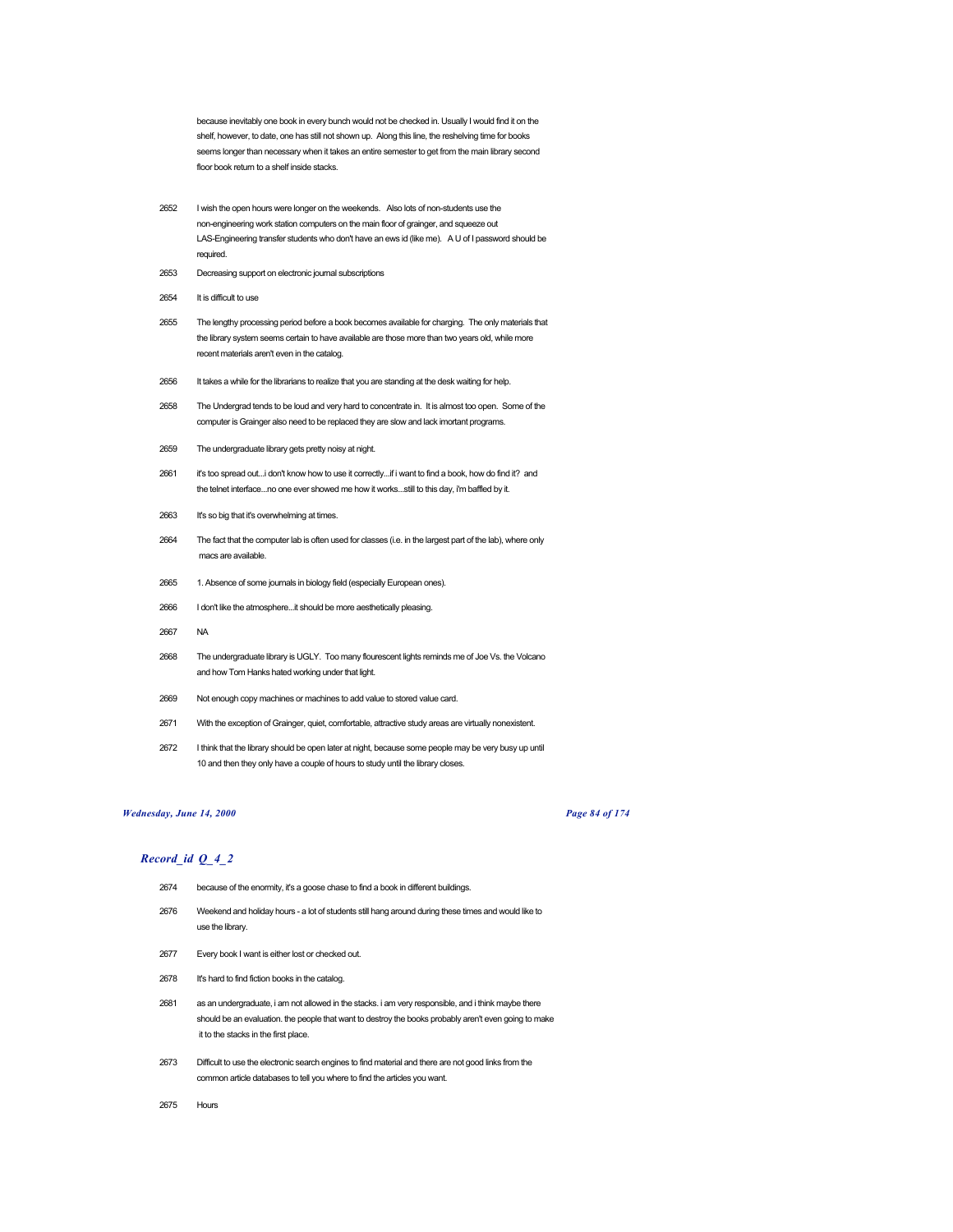I can only comment on Grainger library... Sunday hours: library opens too late Saturday hours: library closes too early

- 2679 I've had to go to six different libraries in one trip to get all the books I needed for a paper. I think it's great that we have such a vast selection, but I hate that it can be so inaccesable. Especially since our campus is so huge, it's hard to get around and to get there while the libraries are still open, since they all close at different times.
- 2680 finding sources online can be difficult sometimes, and then some books will be charged (whatever that means) or not available or in a library i've never heard of...
- 2686 It is nto opened late enough.
- 2688 Computer method of finding resources.
- 2689 It is very hard and confusing when you first go to the libraries at U of I. More freshman tours of the libraries should be given, and if they are they should be better advertised.
- 2691 slow update of the book collection
- 2692 Undergrads aren't allowed in the stacks.
- 2693 Too busy!
- 2694 N/A
- 2695 cannot get full text on the computer
- 2697 The amount of items they don't have in the library (certian sources, etc.)
- 2698 Online catalog can be confusing.
- 2699 Too often books I need are lost or misshelved.
- 2700 I'm not sure where a lot of things are located or how they are to be accessed.
- 2703 When I needed to search for materials, I found the experience both overwhelming and confusing, and I got nowhere. When I finally found a list of sources, none of them were in the library! And then it was I had to go here, here, and here, to get materials... not very covenient.
- 2704 Printing is slow, cumbersome. Not enough computers (IBM style)

### *Wednesday, June 14, 2000 Page 85 of 174*

# *Record\_id Q\_4\_2*

2706 the library web page.

Several times I have had a book overdue and then, without warning, one day that book would be declared "lost". I realize that having overdue books is bad, but the sudden decision to declare a book "lost" and then charge me for it seems a bit excessive. How about some warnings?

- 2707 The fact that I go to the art and architeture library expecting to fine architecture books, but have to go to the graduate library because the art and arch library isn't large enough.
- 2708 The libraries are so spread out. Sometimes for one paper I have to go to 6 different libraries to look at articles in journals.
- 2712 Sometimes, the internet searches can be confusing.
- 2715 Sometimes it is difficult to find material.
- 2716 Often it can be confusing.
- 2717 some libraries could be open longer, sometiem the material is not always there
- 2719 Sometimes it is not very easy to locate what one needs, it take very long because of the way things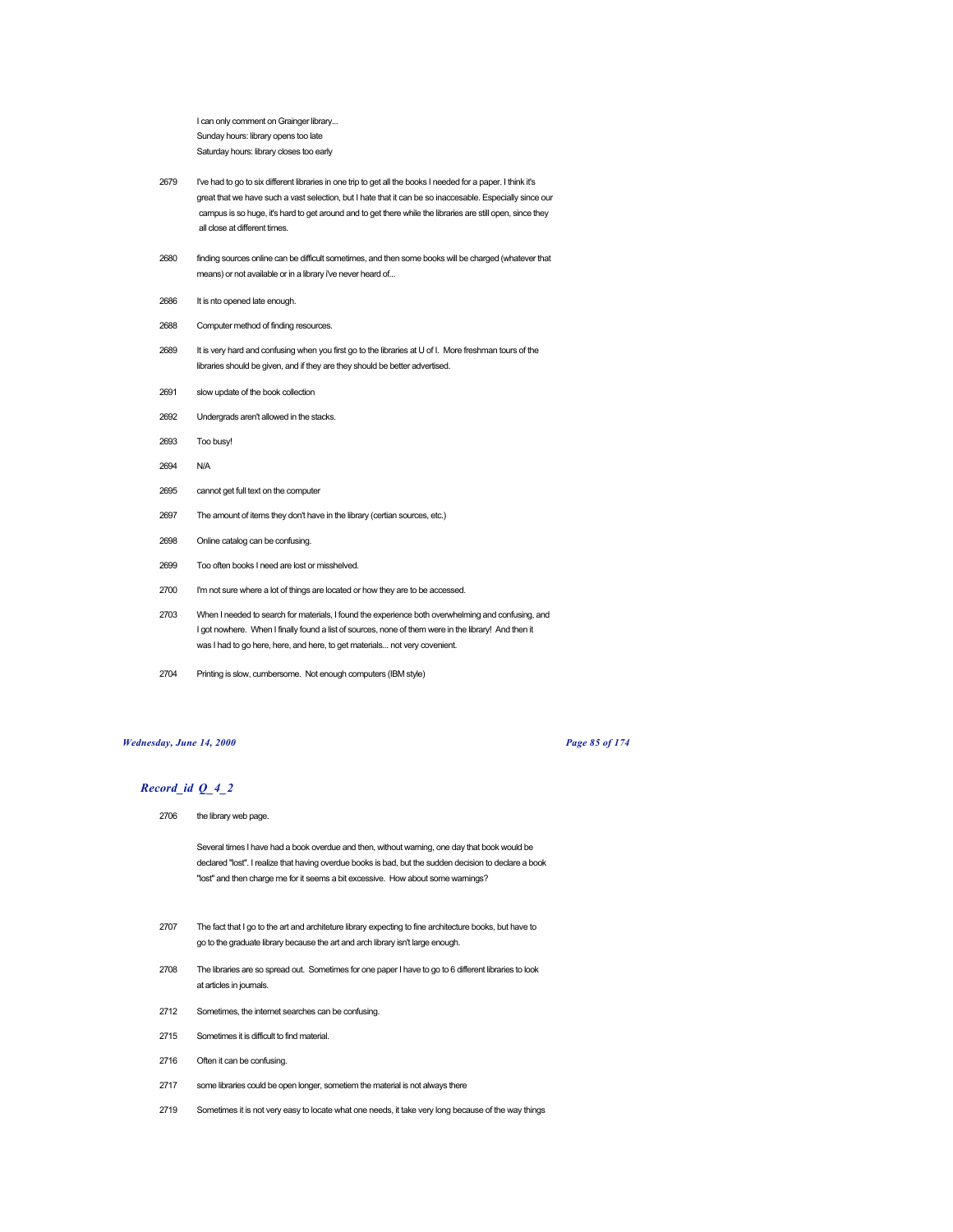#### are organized.

- 2721 The dramatic increased emphasis on electronic and web-based services and sources.
- 2722 The least thing I like about the library is that fact that I don't know how to best use it.
- 2713 when people get out of hand and use the library as a hangout and not a study area. it's distracting when people talk and laugh loudly whil you are studying.
- 2714 when people get out of hand and use the library as a hangout and not a study area. it's distracting when people talk and laugh loudly whil you are studying.
- 2720 One thing that is hard to find on campus are quiet places to work. The current library is ok, but I would like to see more places where absolutely no food, drink, and personal entertainment devices, i.e., walkman stereos are allowed. I find it difficult to work sometimes when some a-hole twenty feet away is drinking, munching, and listing to god knows what at a volume level that I can hear.
- 2724 Sometimes having so much information can be overwhelming in the sense that it becomes hard to navigate and pick which sources are most important.
- 2725 1 open hours on weekends 2 - how searching for online journals and articles can be like a wild goose chase sometimes
- 2726 The small rooms that some of the collections are housed.
- 2727 I sometimes have difficulty switching between the different databases, and more conformity would be nice.
- 2728 It is very difficult to find what I need.
- 2729 Illinet on-line
- 2730 library journal localization search (the telnet version)
- 2731 As a freshman, the library system can get kind of confusing. It takes a while to figure out how to use the full capacity of our library system since there are so many different buildings, etc.

#### *Wednesday, June 14, 2000 Page 86 of 174*

- 2732 I do not like the policy of fining graduate students for overdue books, particularly students completing their dissertations in absentia. Equally dissatisfying to me is the recall policy. It does not allow for reasonable delays in getting materials back to the library. Nor does the policy take the holder's academic needs into account. More copies of individuals texts are needed to eliminate this problem. In the case of out of print texts, the patron holding the text, should not be allowed to renew it. "Recalls" should be eliminated altogether.
- 2733 Little to no instruction as to how to use the libraries. Most of anything that i have learned has been first hand or self-taught
- 2734 unknowledgeable employees
- 2737 Difficulty on finding an open PC
- 2738 Very limited book selection in the biology library. Many interesting books that are published in this field never make it here.
- 2739 Low local availability of highly specific books
- 2740 Some of the online stuff is clumsy. It could be better implemented.
- 2741 That you can hardly ever print...and when you do it costs!
- 2742 Student staff bad. Copy machines do not allow reduced sized copies on normal paper and frequently are not maintained well. Hours in the summer stink. Collection of technically relevant books (books < 10 years old of new technologies) are never on the shelf and it takes a long time to request them.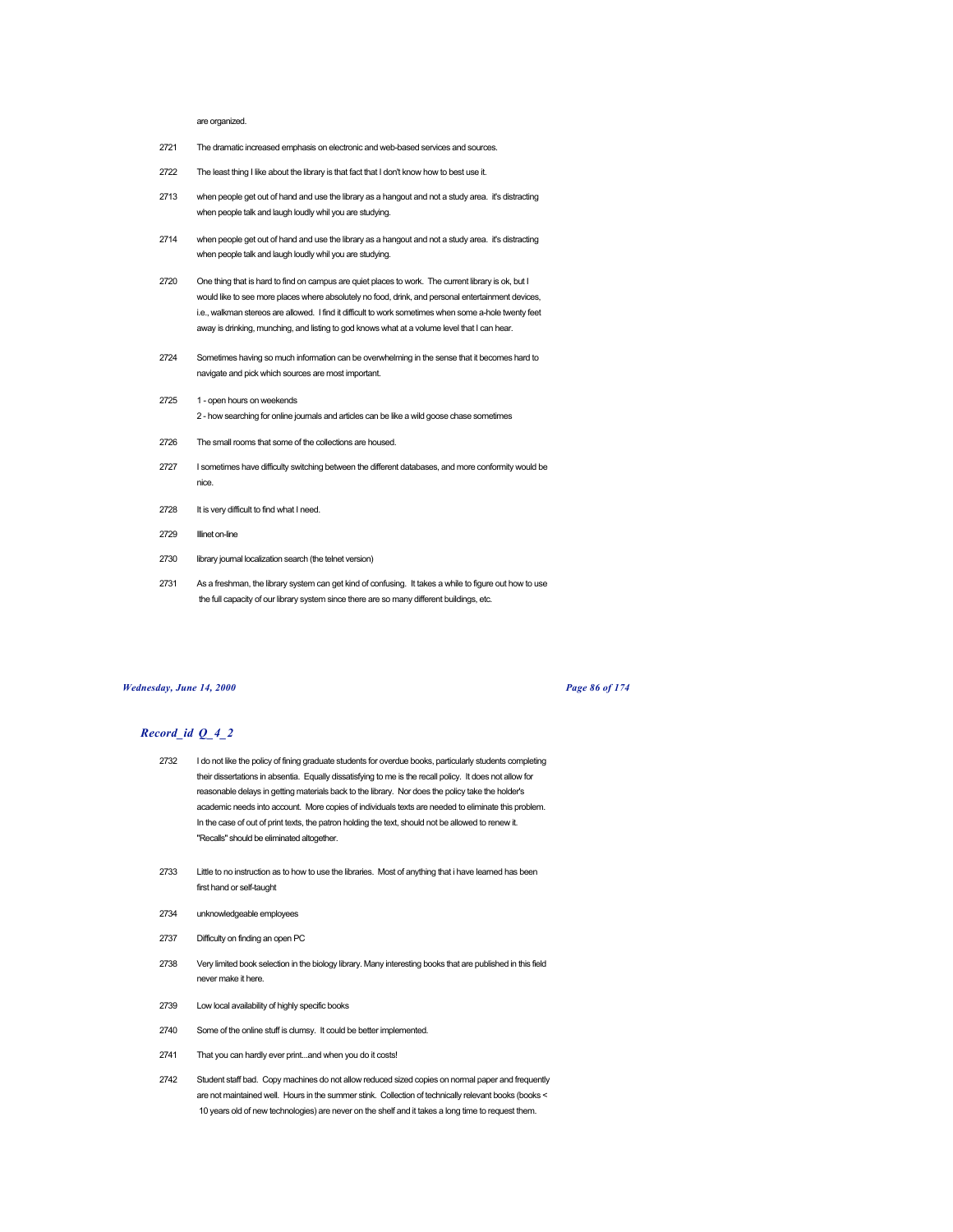Students screwing up facilities with food/drink spillage, graffiti. Students using terminals for email and general web browsing instead of research work.

- 2743 Macintosh computers.
- 2745 Difficulty in finding material in such a large campus.
- 2746 Lack of instruction about how to use it, inconvenience of hours, copy machines, using the online catalog.
- 2748 I feel intimidated with all of the books that the University has. At times I feel that I will never find what I am looking for because there are so many libraries.
- 2744 The sheer volume of information makes looking for general information a daunting process and in many ways a more limited selection would suit some of my needs more.
- 2749 How there are too many libraries and most books come up as noncirculating
- 2750 Dificulty of using the online searches; it needs to be better organized.
- 2752 Finding the materials.
- 2753 lack of available computers
- 2754 The chemistry library is very dark and unfriendly. I wish it were more like Grainger in its appearance, open and airy and comfortable. The chemistry library doesn't have enough places to study, or places to plug in laptops, and despite the fact that all the material I use is there, I never want to stay there any longer than I absolutely have to. This is unfortunate, as I love libraries.
- 2756 the way each of the little libraries are spread apart on campus....when doing a lot of research looking for materials becomes a scavenger hunt that can take all day as you go from one part of campus to another.
- 2757 When I was working on my thesis, I found more recent material at the Champaign Library. UIUC Library has old and moldy stuff. Does not seem to spend money on recent research books.
- 2759 I do not enjoy studying at the Undergrad Library. I feel that theft is very high there, and it is a lot noisier.

# *Wednesday, June 14, 2000 Page 87 of 174*

### *Record\_id Q\_4\_2*

#### 2760

- 2761 it takes long to deliver a book requested from another library
- 2763 It's difficult to locate Journals via ILLINET Online.
- 2764 there are too many libraries all over campus
- 2765 The computers break down often and none of the computer tech's seem to know how to fix them. The printer is often broken or backed up and that is a problem when there are only two printers for all the computers. I also would like to be able to drink water in the library.
- 2767 Need to develop web page more.
- 2769 The hours are not very long. For example, the music library closes at 5 PM on Friday and opens at 1 PM on Sunday. These are really bad hours for students who want to use the library Sunday morning and Friday evening.
- 2770 dated books, references
- 2771 The library fines (especially for reserves) are ridiculous.
- 2772 Difficulty finding what I want. Telnet interface is clumsy, web interface seems to not return many results...
- 2774 having to go to many different locations to get print resources
- 2775 i don't like libraries at all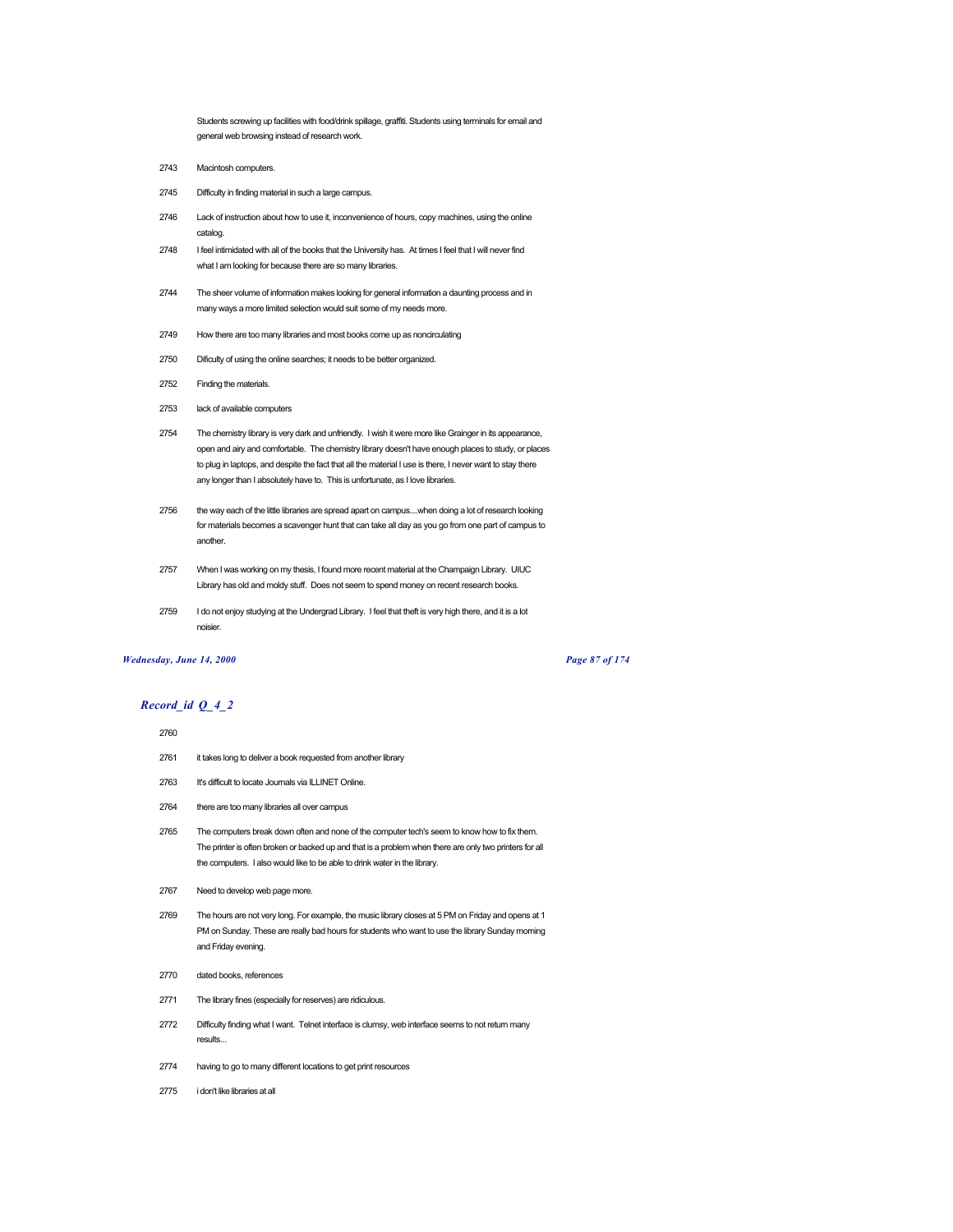- 2776 Small head space in some of the libraries, like the Agricultural and Mathematics libraries
- 2781 not all stuff is online
- 2783 old books
- 2784 I do not like the telnet interface especially, as it is rather slow, but overall I can tolerate it. It gets the job done. eventually.
- 2785 1. The hours of the library, especially on weekends, are ridiculous. I believe that there are many students (especially graduate students) would like to use the library on Friday and Saturday evenings.

2. Having undergraduate students be the only staff available on weekends and evenings. Evenings are when I can come to the library but the level of assistance at that time is very very low. Certainly the undergrads mean well and are friendly and pleasant, but evening library users often need professional help and advice and can't get it from undergrads.

- 2786 I sometimes get frustrated with the equipment
- 2787 There should be more instructional programs available to students and they should be advertised more.
- 2790 the lack of signs describing different areas of the library.
- 2792 n\a
- 2795 hard to use, because you have to go through so much work in order to find what you're looking for and then it might not even be where you are
- 2796 the difficulty in learning the web online catalog.
- 2797 sometimes the noise level can become kind of loud in the undergrad

### *Wednesday, June 14, 2000 Page 88 of 174*

### *Record\_id Q\_4\_2*

- 2799 There are a lot and sometimes you have to go to 3 different libraries to find all you information. In the main library there are not a lot of computers you can sit down and type your paper while you doing research. Maybe the library needs to open a little earlier on saturdays.
- 2801 It's hard to find what you are looking for. I never know where to start and there is rarely anyone around to help me.
- 2803 Impossible to find stuff in the undergrad. I've only used the libraries once in my 2 years here and that was for my RHET 105 research paper. I started off in the undergrad library and couldn't find a single thing even with help from the librarians. Until I went to the departmental libraries I found nothing.
- 2804 I don't like the fact that when closing time comes they threaten students, telling us that if we're not out in a specific time they will call police and that we will be arrested.

#### COME ON, WERE STUDYING!

- 2805 Not all libraries have group study rooms.
- 2806 Needs more on the web and make it easier to access the U of I collection.
- 2813 ILLINET online is from the 70's. Hard to use. Makes complicated searches hopeless.
- 2817 lack of personal and quiet study places.
- 2819 everything is great! No complaints
- 2820 that it is so spread out
- 2822 not enough info available online
- 2825 Sunday should be opened
- 2826 There should be study rooms where drinks are allowed.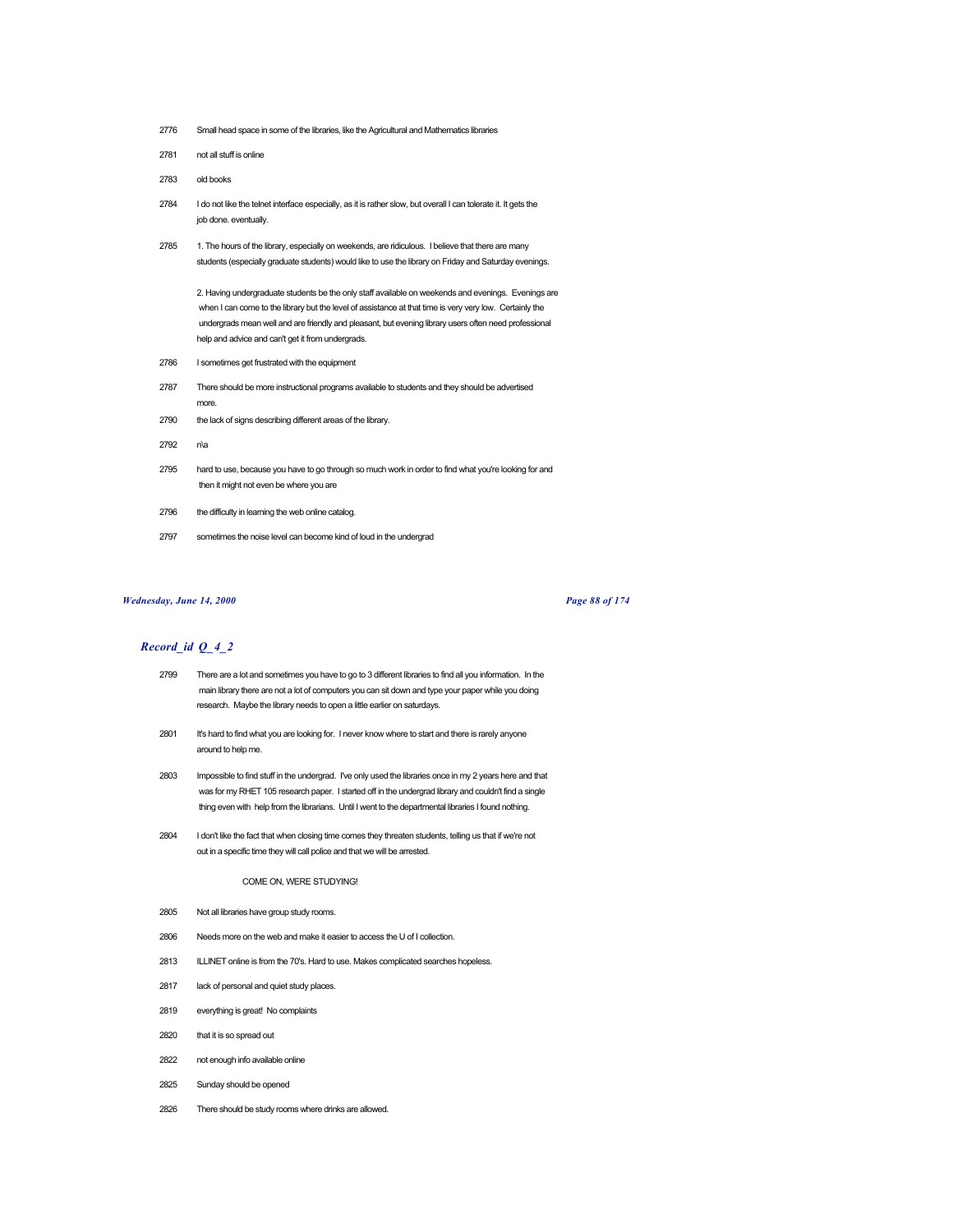- The way in which the library is divided into departmental libraries.
- I wish that all of the libraries were in the same spot.
- The staff (adult not student) has always treated me like a 2 year old. I have felt very offened every time I have used the library.
- I don't like the system at the graduate library. the books I need can never be found. It's also a pain having to go all over campus to go to the other libraries to get books for research
- I wish the English Library and the History Library had larger rooms in which to expand their collections.
- Traveling to different libraries to pick up various materials-need more online text
- The bottom floor undergrad bathroom is creepy because no one is around.
- I don't like how the library closes so early. I wish it were open later at night.
- 2839 It is really spread out and difficult to find materials at times. Often the titles that I need are in three different departmental libraries.
- The books seem VERY outdated. New materials are needed constantly.
- Times.
- I don't know how to get stuff from other libraries

### *Wednesday, June 14, 2000 Page 89 of 174*

- The libraries do not allow food or drink.
- hard to find books are not readily accessible
- cold and informal at times
- The library needs to be accessible 24 hours a day. It's appalling that such a large school shuts down the library system completely at 1am.
- Dumb computer interface. LCS was simple and easy to use. I much prefer it to the existing system.
- personal study room needed to be imporve.
- need more computers
- Sometimes when I need access to library resources I cannot get it because the library is closed or computers are unavailable.
- limited hours in chemistry library.
- I don't like not being able to just browse the stacks.
- You have to use your i-card to copy material. It is easily forgotten in the machine and it is expensive to replace.
- Interlibrary loans take entirely too long and then once they arrive they only remain for like 2 days or so. That sucks.
- It sometimes takes long to receive some books that are ordered from other colleges.
- It's always cold in here
- Grainger.
- 2865 It is so big and you don't know where to start.
- books are often charged when i look them up or not on the shelves
- The only thing that I have found problems with in the past is the weekend hours. A few times, upon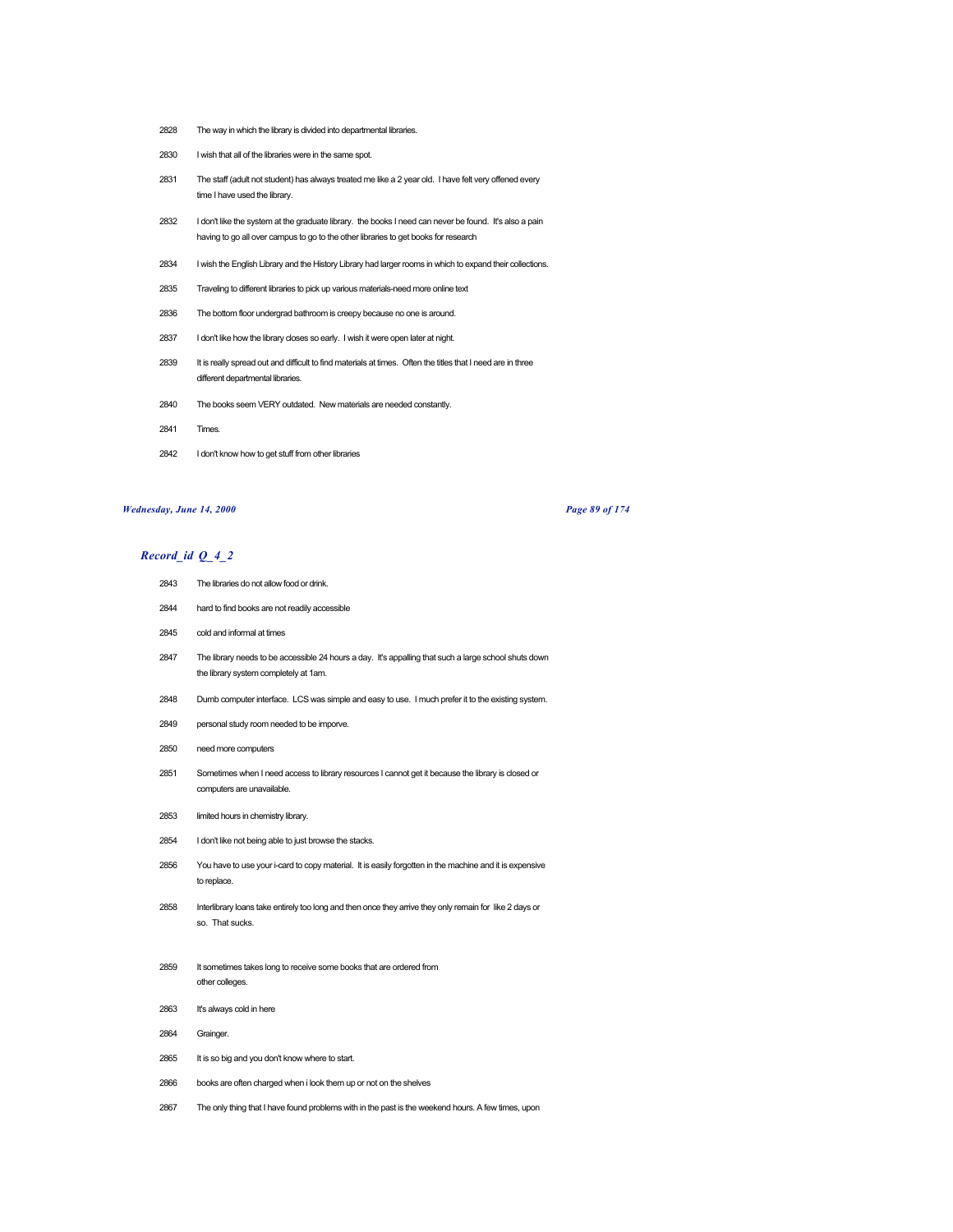arriving at the library on a Friday evening, I have disappointedly found it closed.

- 2868 I seems to spend a long time searching for and listing possible resources, then when I look for them in all the different libraries all over campus, they are not on the shelves.
- 2870 Although our university is supposed to have one of the largest library systems in the country, I often have a very difficult time trying to find sources I need. Many journals and books on psychological or social work issues are just not available here. Instead I have to try to figure out how to get them from ISU or other much smaller colleges and universities via Interlibrary Loan. This semseter alone, I had to request about ten sources. I may have eventually gotten five. The Interlibrary Loan service is just not efficient and it is irritating to go to this University with it library system that is praised repeatedly at Freshman Orientation and not be able to find the sources you need. I am a senior but I will be continuing here for grad school. I fear the next time I have to do a paper.
- 2873 When it is too busy and there are not enough computers, printers, or desk space for study groups. (Or other study groups are too loud).
- 2874 Sometimes, the library gets too noisy and there is no one to supervise the noise level. Also, sometimes, it's hard to get a hold of night rides to make it back home safely.
- 2876 if you reserve a book to use there is no guarantee you'll ever get it

## *Wednesday, June 14, 2000 Page 90 of 174*

# *Record\_id Q\_4\_2*

#### 2877 none

- 2880 It's so big, and sometimes you have to go all the way across campus to find the material you want.
- 2882 On the flip side, it's kind of pain when you do have to go across campus for a resource.
- 2884 i don't like that they open so late on sundays. a lot of the lamps at grainger don't work.
- 2885 There's so much information, I don't know where to start.
- 2886 Confusion with the stacks. I don't know how to get a book out of there, how long it takes, etc. (I've never needed to get one, though.)
- 2887 Having to travel to many different libraries to find the books I need.
- 2889 Too noisy in the library during the day, rude staff at the desk, competition for space and computers
- 2891 hours are limited
- 2892 Feeling that not enough funding is available for librarians to preserve collections electronically in a robust way - concern that we may be required to choose between print and electronic media when both are very important and essential.
- 2893 no food policy
- 2894 The fact that it is spread into a number of departmental libraries rather than all being centralized
- 2895 In music library: many lost/stolen items particularly music recordings which are difficult/impossible to replace and cannot be loaned from other libraries, somewhat lacking in music scores and recordings after 1975 in comparison to other major music libraries (Northwestern, Indiana, Oberlin, Eastman)
- 2896 I think that it is annoying that you have to travel all around the campus to get books. I think that is ridiculous. I think that it is most ridiculous, however, that the different libraries all close at different times. So if I am at one library and I need to go and get a book across campus, it is likely that the library will be closed by the time that I get there.
- 2897 It is difficult to know where to start. There is so much information available, and no one ever really shows you how to access all of it.
- 2898 The sometimes-strange hours kept.
- 2899 no food or drink laws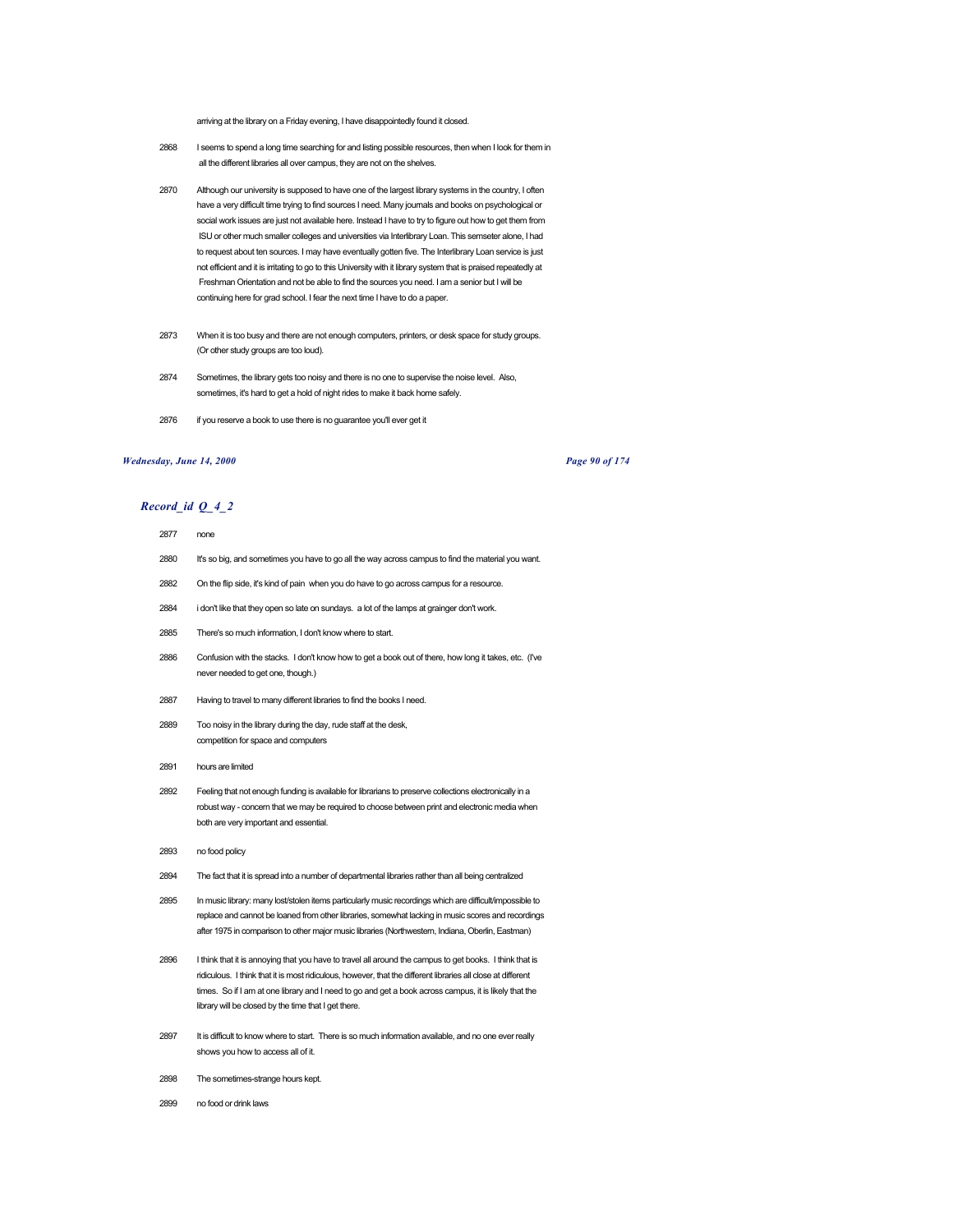- 2901 Don't always have the course books I need.
- 2902 Main stacks is a pain -- you can never find someone to help you unless you go clear back to the enterance of stacks.
- 2904 The STACKS ARE VERY SCARY. I think that there should be some sort of tour to help you find your way around. Some parts are very poorly lit and the older sections are creepy. I only went there in the day time and as an undergrad I really didn't know what I was doing. I always used the buddy system in there and even the guys in my class didn't want to brave them alone.....make the stacks less intimidating and mysterious
- 2905 needs to be open later on weekends
- 2907 It's difficult to find resources and the environment seems unfriendly to assistance.
- 2908 Dirtiness of Undergrad

#### *Wednesday, June 14, 2000 Page 91 of 174*

- 2911 It would be great if all the video stuff was converted to DVD with really nice equipment. Beta tapes are annoying, and some of the machines are crusty.
- 2914 I don't like having to wait for material to be retrieved from the stacks.
- 2915 I use a lot of journal articles. Very often I can't make a copy of a recent article because the entire volume is being bound and it will be gone for weeks and by the time it gets back on the shelf it's too late. That's really frustrating.
- 2918 closes too early
- 2919 the guys at the checkout desk can help really a little. Seems to me they know nothing except scanning IDs and desensitize the books. One of them even lost my copy card!
- 2921 The "unprompt" help
- 2923 I am a staff employee and frequent libraries when students are not on campus during breaks etc. I find that the libraries are not open during these times which is sometimes inconvenient.
- 2926 The lights are a little dim and cause sleepiness at times, but it's nothing too big.
- 2930 Different volumes of journals are scattered all over and hard to find.
- 2931 LAck of computers during busy hours
- 2933 I can't figure out how to search for materials or renew books online.
- 2934 Some items are missing and have not been replaced, Their repitoir is not as extensive as it could be for their sheet music.
- 2935 walking in the stacks is just a little on the creepy side
- 2929 The methodology used in electronic searching for books/journal articles seems to be not straightforward. It should be made as easy as using e.g. internet search engines.
- 2932 When entering the libraries, it is not usually obvious where I need to look for my materials. The libraries lack clear site maps which leads to aimlessly wandering around in search for the correct section. This was especially true in the Education Library. I was searching for a book in the children's collection but couldn't find the children's collection because it was tucked into a corner. If there had been a map upon entering the library, I could have cut down on the time I spent looking for it.
- 2938 the undergrad is kind of a distracting atmosphere to work in. But that's not your fault, it's probably ours because we try and avoid studying.
- 2939 Low recent print material availability. Low state of maintnance of printed material, as well as improper shelfing. Further, low quality of main stacks interior.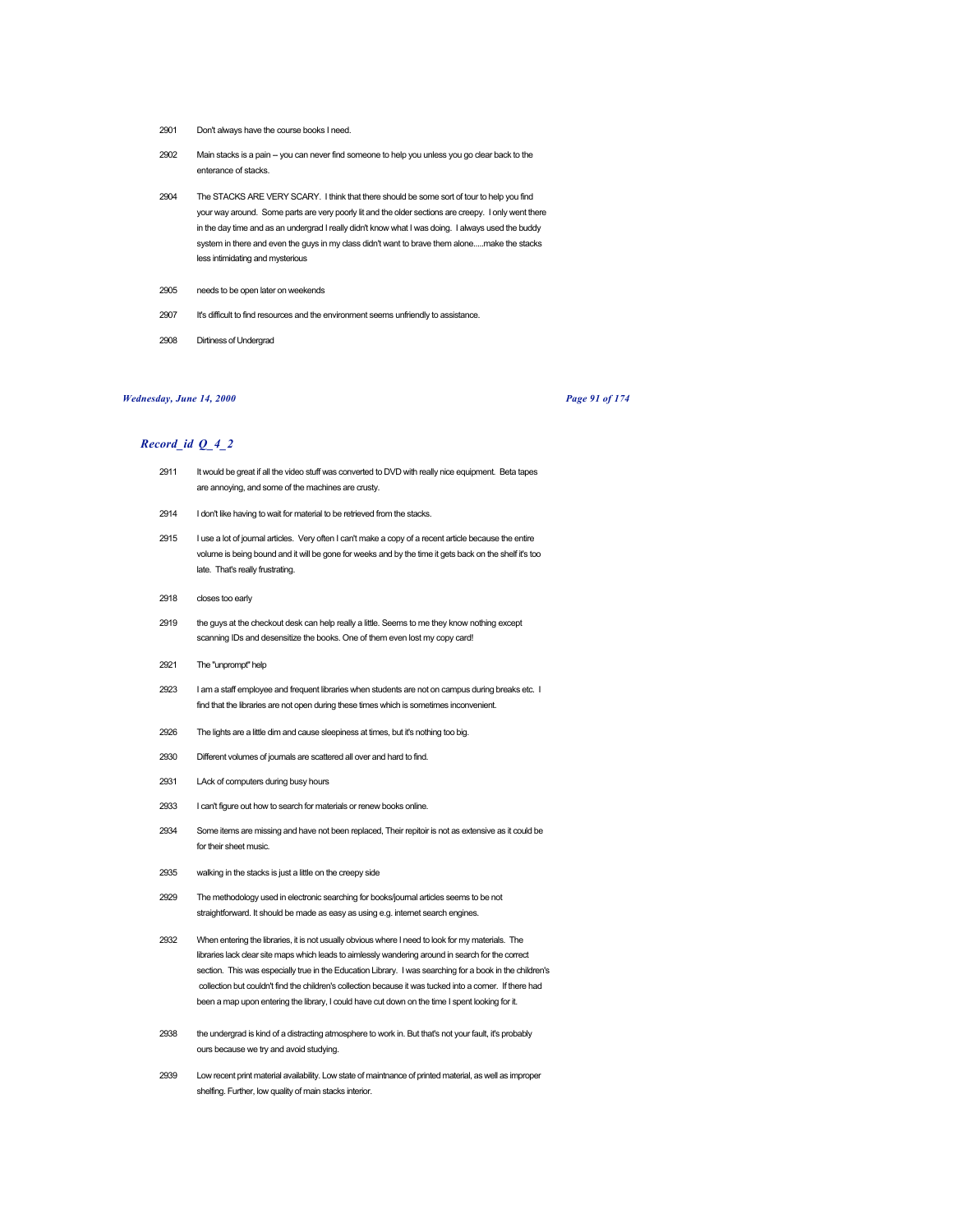- 2942 after five at the lir and law libraries there is no one available who knows anything about the collections
- 2943 ppl who talks about their night before... (ie. parties, bars)
- 2946 Having one of the largest collections in the country doesn't mean anything if it is not well managed. Often books are listed as missing or are available online but not on the shelf. I see student shelvers sleeping in the stacks all the time. And I never see ANYBODY shelf-reading, despite what the supervisors may believe. Also, the students are completely unreliable. Several times I have wanted to use a departmental library only to find that some student thought it would be okay to open up 30 minutes late. There is poor supervision in the library. Finally, the reference librarians are annoying. How often am I using the online catalog only to have a reference librarian come over and tell me how to do my search? Instead of bugging patrons, why don't these reference librarians put their time and degrees to use and go shelf read?
- 2947 I can never seem to find what I need.

## *Wednesday, June 14, 2000 Page 92 of 174*

- 2948 Lack of areas for groups to work together in the Education Library.
- 2949 Difficult for new users to find things on their own.
- 2950 lack of air-conditioning in most of stacks, which is destroying print materials at a great rate as well as making work there in the summer months intolerable. Surly and ill-trained staff occasionally encountered in Undergrad (Reserve and regular) and at circulation desk (but this seems improved in last couple of years). Impossible delays in shelving in main stacks.
- 2951 The Web Library Gateway uses java applet too much and the whole thing is rather useless at the moment. (Everytime I try to use the gateway from a Sun workstation in my office, the machine freezes probably due to unnecessarily large memory usage!)
- 2952 Open hours
- 2953 I dislike the times when a book I would like to borrow is unavailable or not for personal usage.
- 2954 Students work at the library, and when you ask them questions about the resources, they have no idea.
- 2955 its has to many locations (big)
- 2958 Nothing really.
- 2961 Unattractive study environment commerce library
- 2962 I haven't found a problem with it.
- 2963 Trying to find materials needed that end up missing.
- 2964 nothing
- 2965 I never got a tour of it until my first rhetoric class. A brief tour should be incorporated into campus tours if it isn't already.
- 2966 Very intimidating. Don't know where to begin looking for what I need.
- 2967 It's hard to find what you're looking for sometimes when the keyword that you look up providing you with no books, articles, etc.
- 2968 Limited number of biological science journals. Often have to order articles from other Big ten schools which can take weeks.
- 2969 Somewhat confusing books about relatively the same subject are found in different different places on campus.
- 2970 not sure exatcly who to ask for help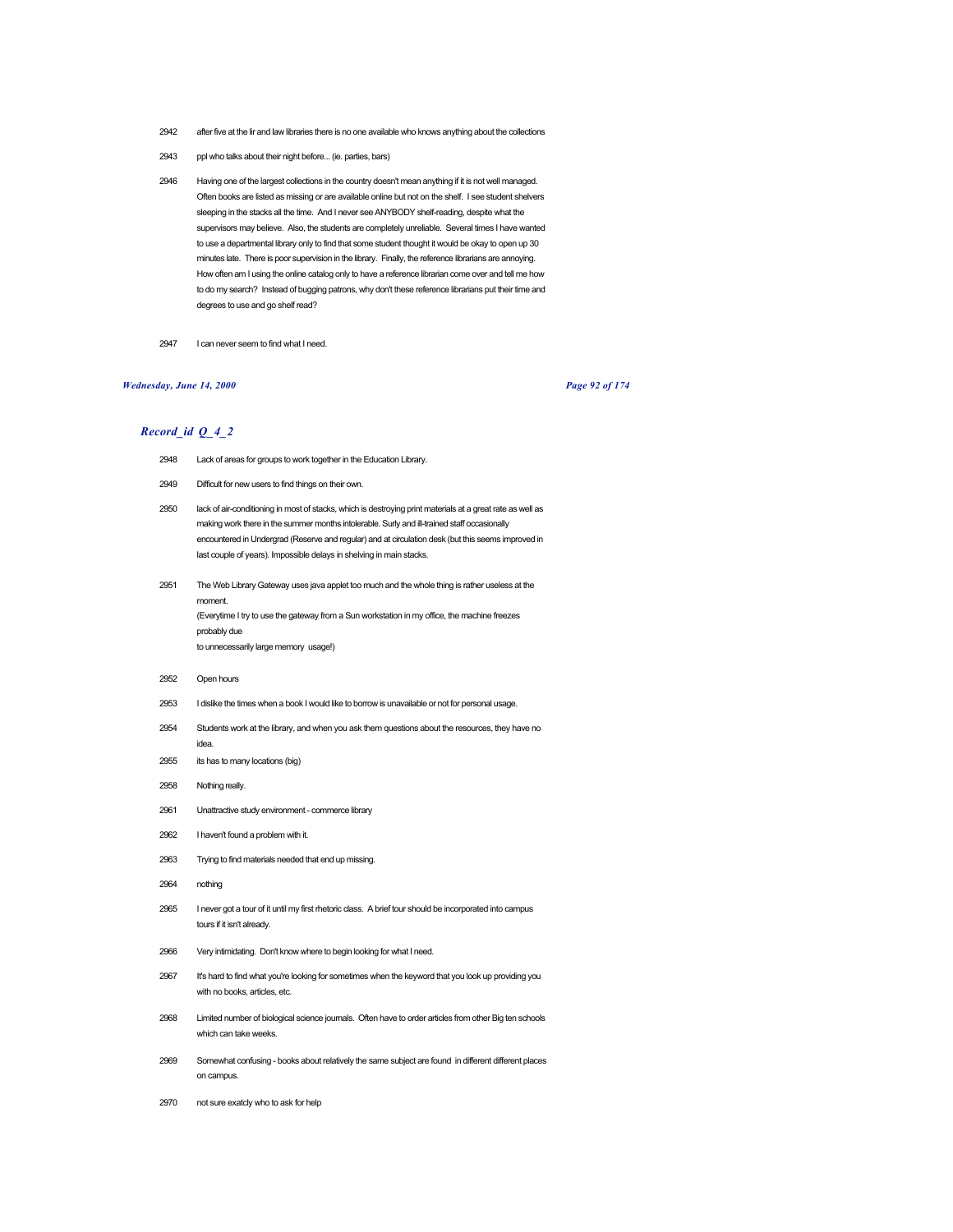- 2975 certain libraries need to be open later; i would also like to see more group study rooms--there are several at grainger, but these are extremely difficult to obtain, especially during finals week
- 2976 The undergraduate library is so unsecure.
- 2979 I would enjoy longer library hours on weekends and lower fines.
- 2980 I hate how you have to go to ten million different places on campus to get the same type of articles. You always have to go to the little libraries. It would be better if there was just a couple of places, but I know that is out of the question because of all the material.
- 2981 Its confusing and sort of hard to find things.

## *Wednesday, June 14, 2000 Page 93 of 174*

## *Record\_id Q\_4\_2*

- 2982 the library is fairly easy to use....i can handle the basics of using the computer system, but i know that there are a lot more things i can do from a computer as opposed to going into the library to do them (such as renewing books, reserving them properly) that i've never had instruction in.
- 2983 The copy machines are often of low-grade quality; and most have the shrink function disabled.

The library staff, although they are friendly and helpful, tend to be condescending in their tone. Most of the time I find it more useful to begin my inquiry by letting them know that I am a graduate student with extensive research skills so that we may dispense with the questions of whether I know how to check a book out on-line. It can be frustrating because I feel that I am being treated like an undergraduate.

- 2984 It could help for it to be open until 2
- 2986 no open late enough and not enough room to study---i think that grainger engineering library at least the group/individual study areas should be given to engineering students as a priority..leave the libraries open later and open them earlier especially on the weekeneds.
- 2988 There are not many books I need to check out. I was surprised to hear that UIUC library is one of the biggest libraries in the state.
- 2989 The long waits to retrieve materials, and the difficulty in finding the material I need.
- 2991 Nothing
- 2995 Sometimes because of the size of the library, it seems overwhelming.
- 2996 That the library police comes around and scolds you for eating or drinking. People like to snack when they are studying!
- 2999 The computer access is terrible and could be made much more user-friendly. Also, though collections are very thorough, new books and materials (especially in computer science) take an awefully long time to make their way into the collections.
- 3002 Many books are too old. Some classes require sources to be at most 18 months old.
- 3004 Non-engineers invading Grainger during finals week and taking over valuable study space.

#### Limited group study area.

- 3006 the interlibrary loan system...it takes an extremely long time to procure materials, and as an undergrad, we don't have the same kind of deadlines that grad students have to work with.
- 3007 difficulty finding resources
- 3008 There's nothing i dislike
- 3009 hard to find books or materials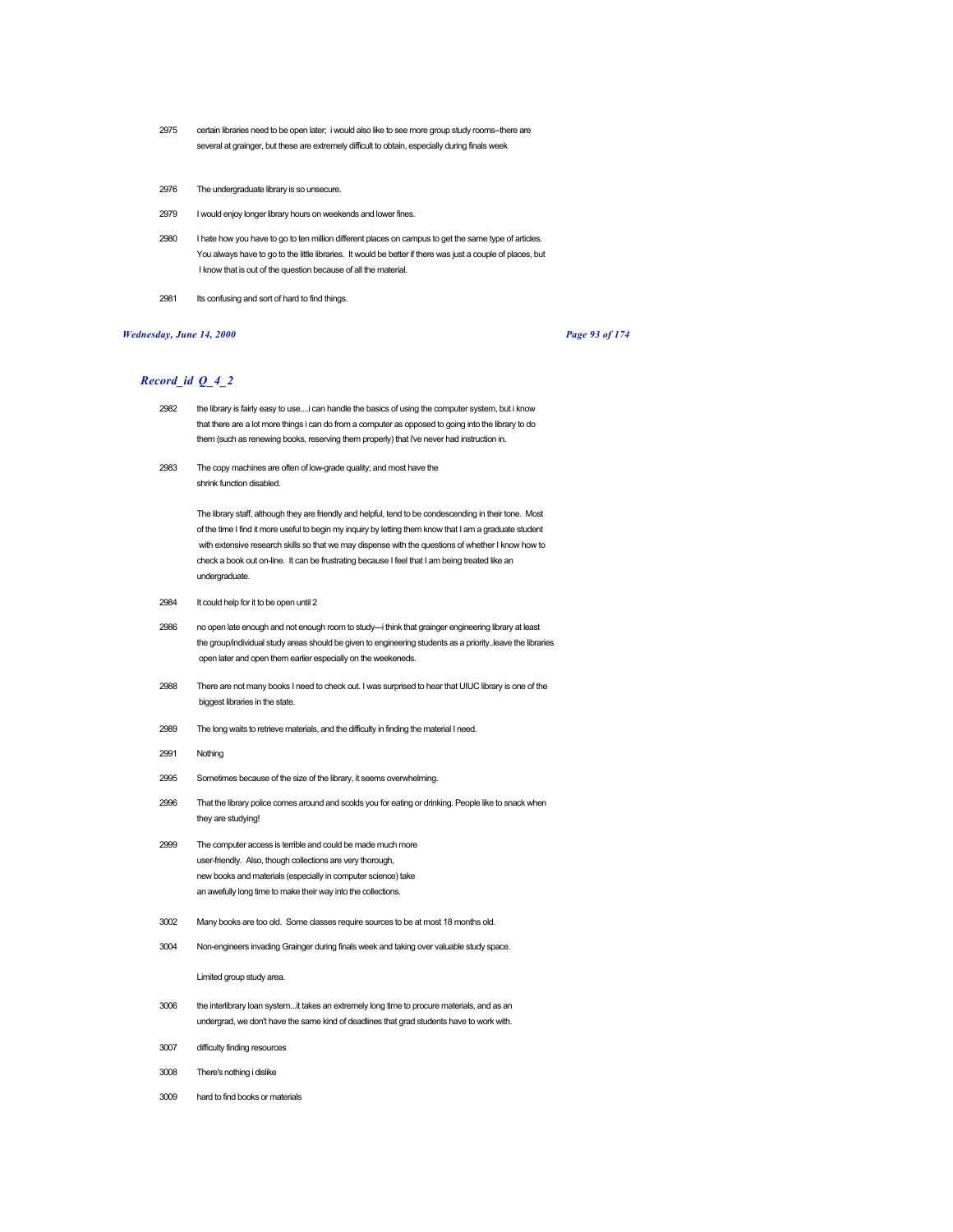- 3001 I have been frustrated when material was recalled because a graduate student or faculty member had priority over what I was using but I understand because the university can't buy 5 copes of each piece of material.
- 3012 Much of the specific materials (ie books) are not available or remote (ie Vet Med)
- 3013 the search system is a little confusing it's a pain to have to go to different libraries to get materials. I wish everyting was in the mian stacks
- 3014 Finding materials can often mean running around to several different departments, sometimes even just for rudimentary referance materials.

### *Wednesday, June 14, 2000 Page 94 of 174*

- 3015 I hate having to go to so many different places for one report because they all have different focuses.
- 3016 Its underground!
- 3017 1. Not enough magazines 2. Not enough ethernet jet
- 3018 I do not like the way the books are treated by the employees.
- 3019 This may be because I haven't explored the matter fully, but I haven't found (in my limited looking) that great of a fiction section. As in just mysteries and fiction that's fun to read.
- 3020 Sometimes I get confused about the locations of the various departmental libraries. However, someone is always able to tell me where they are, so it's not that big of a problem.
- 3022 Library hours should be expanded -- or at least some library hours, like the central stax. At some places, books are too numerous to fit on shelves and are placed all over. It can be ghrd to find books sometimes. I have had some difficulty with misplaced books in the History and Phil Library on numerous occasions.
- 3024 Some of the people there aren't very friendly
- 3025 Some of the other libraries are not as helpful. I have encountered some unfriendly students who work in the English library who are not as helpful.
- 3026 that damn statue in front of Grainger, that thing totally freaks me out
- 3028 its too large, difficult to find material
- 3030 There are not enough computers in the lower level of the undergrad library and I also think that the internet resources finder should be able to find more specific articles
- 3032 Sometimes I have to read through many sources before I find precisely what I want.
- 3034 the size. I have never used the libraries because they are too big. I went once and couldn't find what I needed. I have used the web for everything since then.
- 3035 More full text resources should be available (from any location), more printers and also computers, more group study rooms--you can't have group meetings to work on projects on the lower level of the Undergrad because it's a "silent" floor but the table areas on the main floor can be too noisy and distracting!
- 3036 Chairs at ALS library are very umcomforatble. Also, its atlosphere is dreay and the lighting makes me sleepy.
- 3037 not being able to find the resourses found in searches is frustrating, being lost in the piles of information without enough people to help
- 3038 The library is very hard to use for someone who has never used it here before, and is often intimidating to ask for help, especially when you have no idea where to start.
- 3039 i wish that there were more computers so that we could check emails, but have a time limit that would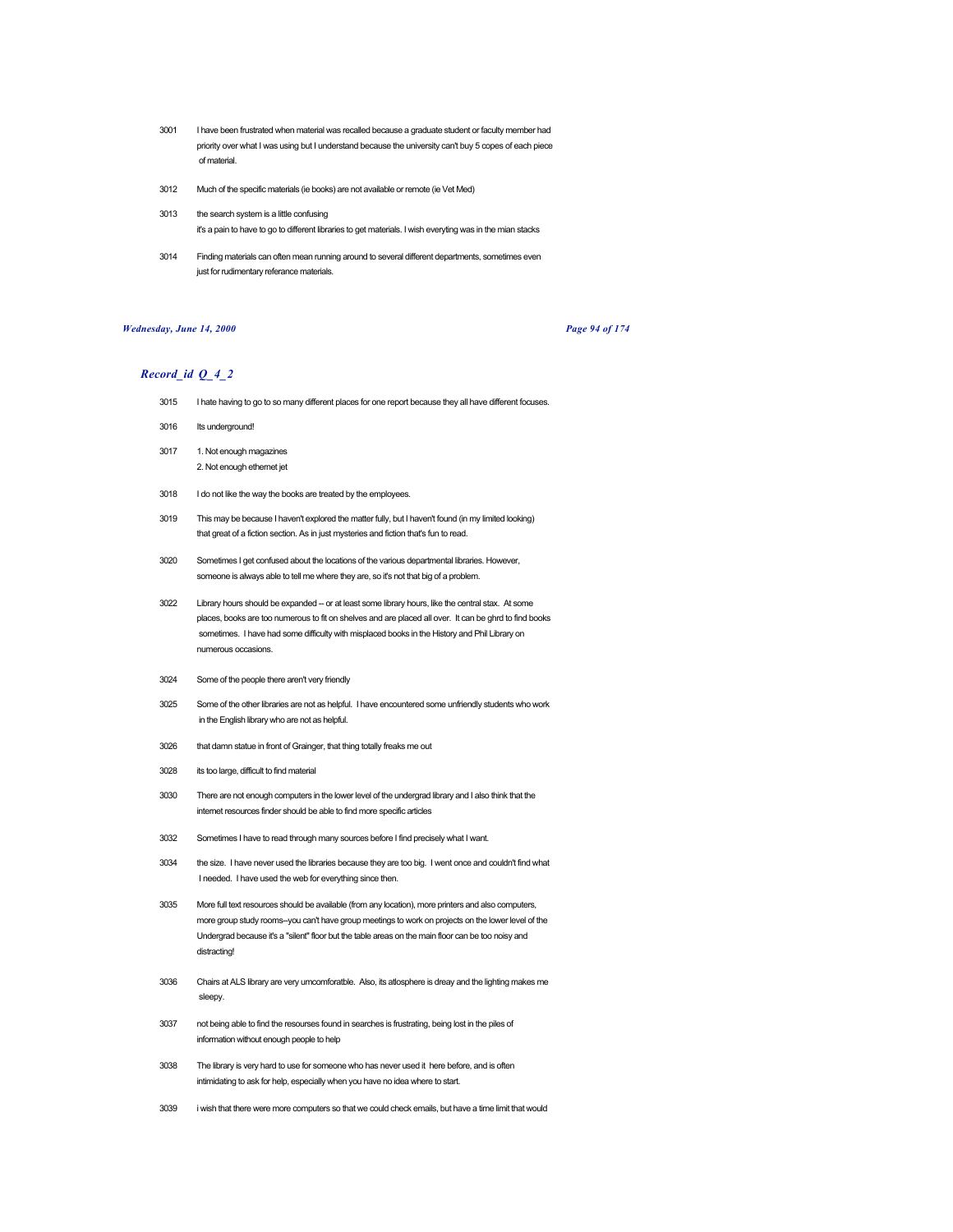automatically shut off the person checking emails.

- 3040 not open late enough, should allow food in certain areas
- 3042 None
- 3043 its very discouraging when you have to travel to three or four libraries to find one book and none of them have it. espcieally when you've done a search and found the book is supposed to be at one particular library and you get sent all over. never enough computers.

### *Wednesday, June 14, 2000 Page 95 of 174*

- 3041 It is not very user friendly. It is easy to get lost finding ones way to the undergrad library from the grad library, much less finding the way to other departmental libraries. Maybe if more information in terms of maps or location info was offered, it wouldn't be so overwhelming. This is actually why I browse the library article sources and get them from my own computer at home so I won't have to go there and get all confused.
- 3044 I go to the Law Library to study sometimes and am sent away sometimes because I'm not a Law student. Libraries here on campus are for EVERYONE not just certain people. The problem needs to be addressed.
- 3047 the college libraries have too much outdated information that are not useful...for example, the communications college library in greg hall has next to nothing on internel consumers and products/services. and that is the biggest trend right now!
- 3049 Many times I get frustrated with searching for sources electronically, but when I can finally find them, there are many.
- 3051 The copies of books are not where I need them to be for research projects, and it's hard to distinguish where exactly they are. Also the librarians don't seem to eager to help me when I need it, in terms of finding the material I need elsewhere.
- 3052 I have a really hard time finding sources on the Computer by myself. The Library has so many sources, but I find it nearly impossible to find what I need when I need it.
- 3053 Late opening and early closing times on weekends.
- 3054 Sometimes it is a pain when a book is in some strange library all the way across campus. Also the library is sometimes difficult to navigate through.
- 3056 Too big to find anything
- 3057 Ethernet jacks often do not work in Grainger
- 3058 The hours of the library could be better.
- 3059 It is hard to find a place to check my email in the undergrad.
- 3060 The dificulty in finding the exact book needed.
- 3065 Telnet interface should be enhanced in terms of getting more information. It is not very convenient when I want to find the location of the journals. Old system seemed working better in this manner. I don't see any improvement of new system. My advisor told me one day it is hopeless.
- 3066 The librarians were EXtremely helpful!
- 3067 I wish there was more information about the locations of libraries. For the longest time the only libraries I knew of were the Undergrad and Grainger. The rest of the libraries are like secrets.
- 3068 The web does an equally efficient job--why would I use the library then?
- 3069 Most should be open 24hrs. like other universities.
- 3072 I don't like the fact that the search systems are difficult and confusing to use.
- 3074 Often, new books are unavailable. I would very much like to be able to go to the library and read the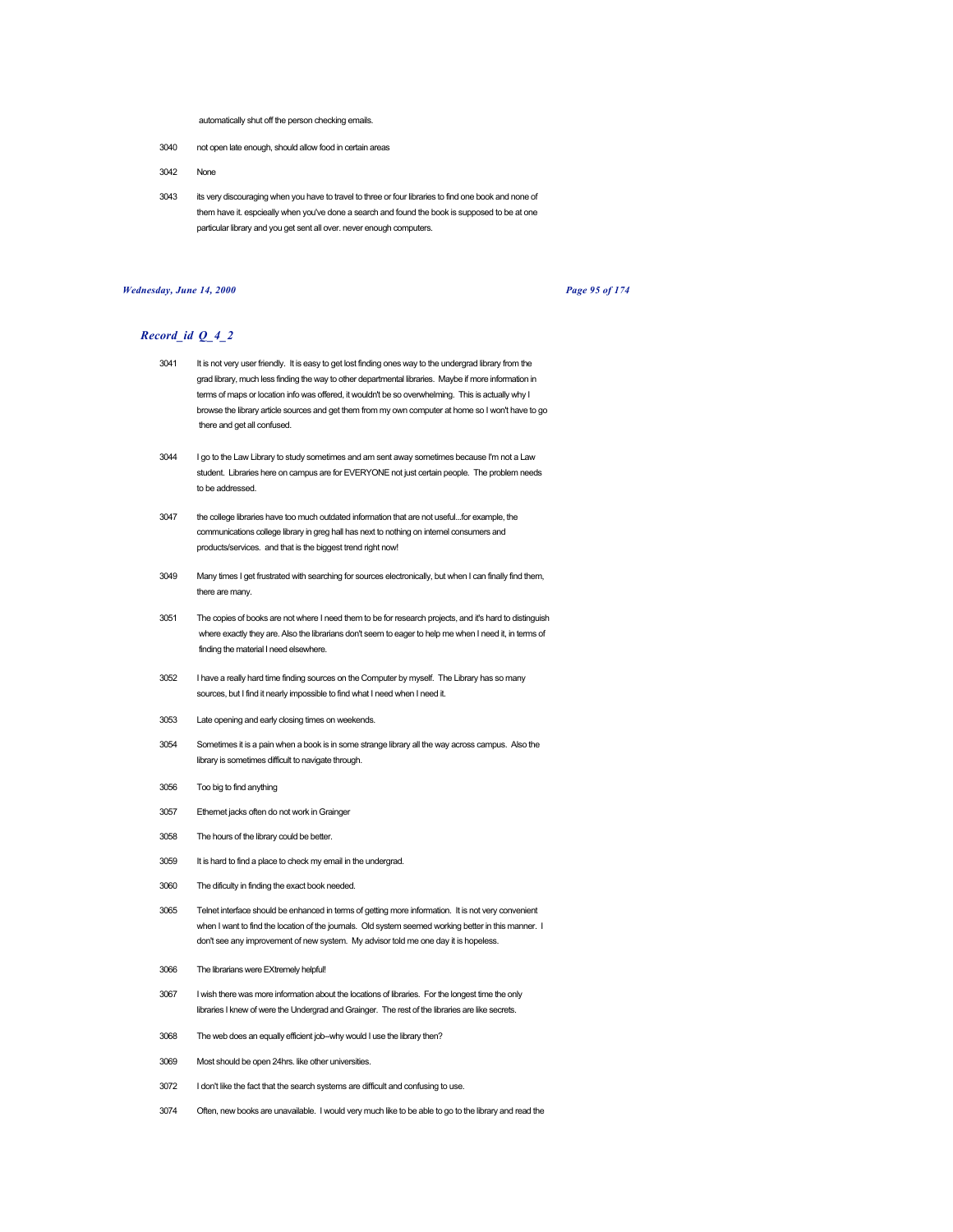new Crichton, Grisham, Wolfe, and so on.

- 3077 It's really confusing to use.
- 3079 limits to stacks
- 3083 Not everyone is as knowledgable as is needed sometimes.

## *Wednesday, June 14, 2000 Page 96 of 174*

- 3084 If you do find a source that fits your needs, it is usually is some library you've never heard of that is a fair distance away from anywhere you generally go.
- 3078 It's pretty hot in the Main Library Stacks.
- 3082 The Biology Library closes too early on week nights. This is a hardship for a faculty member with family responsibilities who often works late at night on campus. The quality of the photocopying machines is poor in many of the campus libraries. This makes it hard to make transparencies for teaching directly from noncirculating materials.
- 3085 Some librarians, one in chem especially, seem uneager to help, like it's a burden to them to answer my questions.
- 3089 I don't like the fact that the libraries are so spread out around campus. I think that all the libraries should be in either one building or in buildings next to each other.
- 3090 I don't like the library atmosphere in general. So I guess I'd say I hate the fact that they're still libraries.
- 3092 Difficult to find books needed, unsafe to be around late at night.
- 3093 Studying environment in Commerce Library
- 3094 i'd like the hours to be a little bit more later more outlets for audio players should allow minimal amount of food
- 3097 that you always have to go to other libraries to find the books
- 3099 too big cannot browse books b/c you cannot look at them without specifically ordering them
- 3100 THe hours of the help staff should correspont to the library hours
- 3101 the many, many different libraries and having to go all over to get the different books from the different libraries.
- 3102 dirty
- 3103 Many times, all of the computers are taken up, and it takes a lot of time to wait for a computer to open up and search for whatever you are looking for
- 3104 I feel like I don't know how to use/find so much
- 3105 Too many different libraries I have to go to. I look on Illinet Telnet, then it says i have to go to five different libraries for five different books
- 3106 not open 24 hours a day
- 3107 Does not support UNIX on the web site.
- 3108 i dont like how it is set up.
- 3110 Finding books for research and realizing I have no idea where to go to find them
- 3111 I do not like the fines system. I feel that it is much to heavy, especially for compact discs.
- 3112 I get confused when I'm on the Telnet Interface looking up books. When it says ALS stacks is the location for a given reference, it's sometimes in the regular ALS library.
- 3115 It is very large and difficult to learn how to use. For students who have had no real research experience, coming into such a large library system it is somewhat intimidating to learn how to use.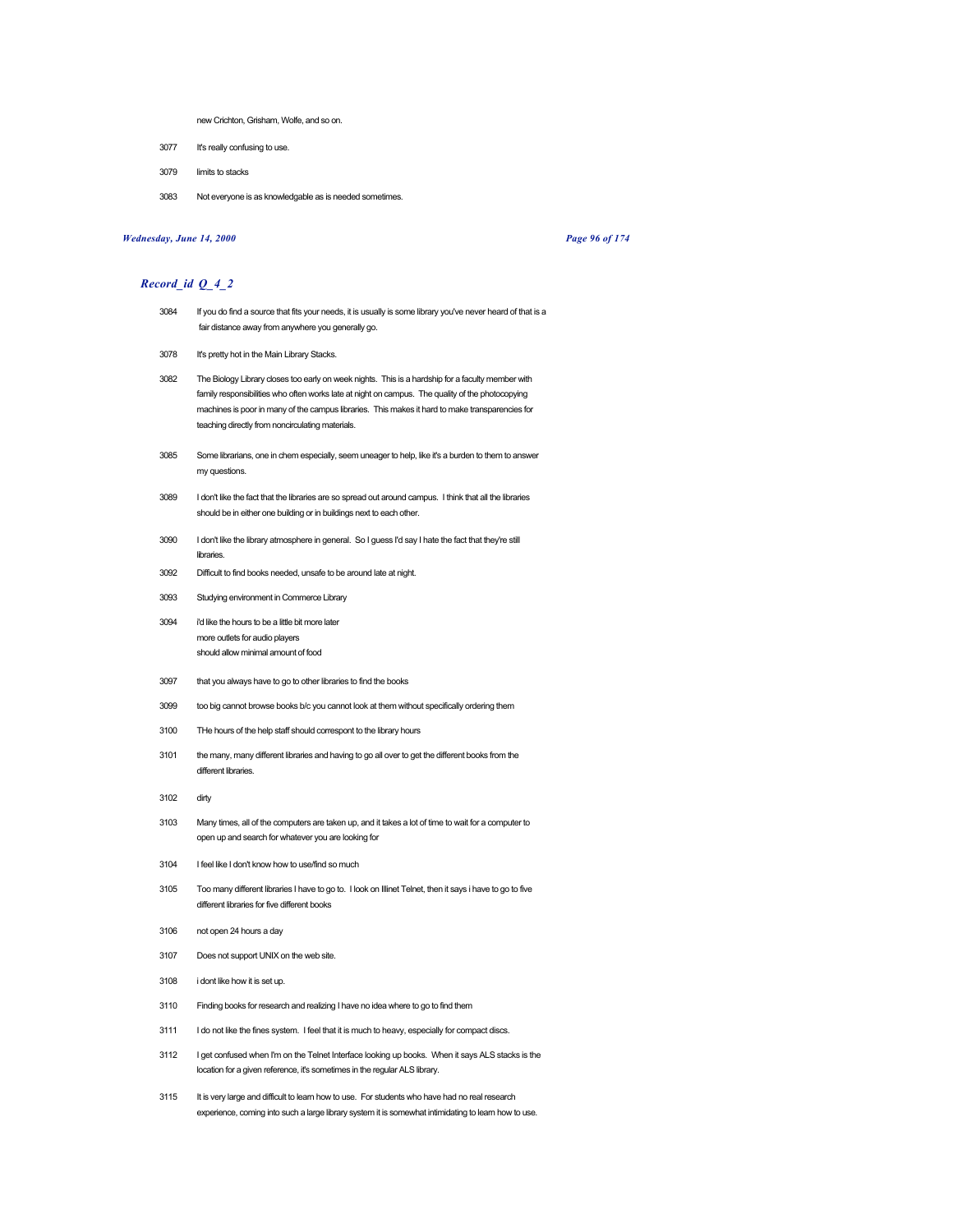# *Wednesday, June 14, 2000 Page 97 of 174*

- 3118 At times it is hard to know where to start researsh in a library this large. Once you do find things, it can be difficult getting all the materials since the library is spread out.
- 3120 the hours
- 3122 Having to go all over campus to get things sometimes.
- 3123 Least like the time I must put into finding magazine articles
- 3125 i have had many problems with the printers and the computer staff. the majority of the time i needed a printer, they were not working. i think that the printers in the library need to be more reliable, because some grades depend on it. and the staff, if not able to solve the problem, should be more considerate.
- 3126 There are approx. 40,000 students that attend this university. Do you think that maybe 5%, which comes out to be 2,000 students would like to study on a friday or sat. night. Where can he/she go. The libraries should be open on the weekends for longer hours (evening hours)
- 3127 I would like extended hours on the weekend.
- 3128 It is too big and too hard to find subjects you need.
- 3129 The librarian staff later on in the evening is less educated about what is in their library.
- 3133 hours open...I wish they were open later with buses running....also it's hard to know how to narrow your search down to find the best sources. also, printers are needed in the library....
- 3135 early closing hours on the weekends
- 3137 I think it is too confusing in that I ALWAYS need to use the Help me desk
- 3138 sometimes i find that the staff (at least at the grad library) is on the slower-paced side. the printer in the undergrad library is not very dependable.
- 3139 Since the library has EVERYTHING, it's a little hard to find.
- 3144 I feel that some of the libraries should have the computer labs open later.
- 3146 Re-shelving time was way too long in the stacks. As a James Scholar, parts of the stacks were downright scary, with books all over the floor, lights out, alarms going off at closing time with no explanation (they sound like fire alarms)...I hated going in the stacks but it was a lot faster for me. Plus, a lot of the copy machines were in sad shape. Very few made clear copies, and you had to search long and hard to find the ones with duplexing capabilities - a MUST HAVE for copying long articles, along with WORKING reduce/enlarge functions. I miss the free printing on the dot matrix printers.
- 3148 It is very difficult to get books because they are scattered everywhere and many are enver available.
- 3149 It's a little hard to get started on research, on a specific topic especially.
- 3151 The ACES library is really hard to use. It was hard for me to find the books I was looking for.
- 3154 The librarians tend to be fairly unhelpful and unaccomadating.
- 3155 I wish there were more material that wasn't ruined, such as the books in some of the libraries. It is important to preserve such resourses so I think that the security issue in protecting the books from missing pages, etc., would be helpful.
- 3157 One microfilm machine in my area's library. Several faculty members have tried to "bump" me off after only 15-20 use, or harrassed me until I became disgusted and left. Library personnel should have deferred these persons to another machine or emphasized the two hour access period which I was supposed to have been allowed access to the machine.
- 3159 It is sometimes hard to find wht you are looking for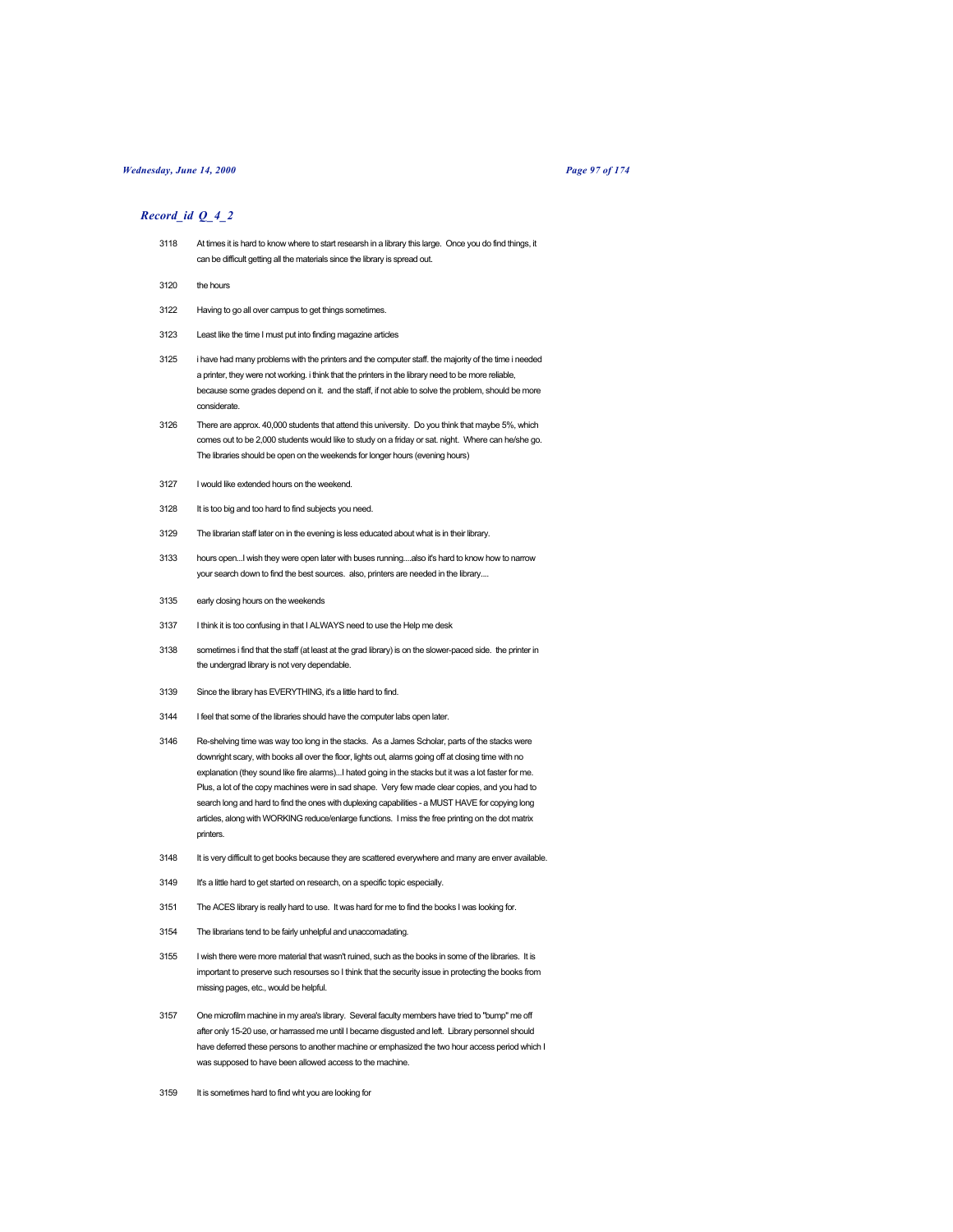# *Wednesday, June 14, 2000 Page 98 of 174*

| 3163 | The long wait for interlibary document delivery service                                                                                                |
|------|--------------------------------------------------------------------------------------------------------------------------------------------------------|
| 3167 | Amount of time it takes to have materials devlivered.<br>Some workers treat people like morons when they don't know how to find materials.             |
| 3169 | None.                                                                                                                                                  |
| 3171 | I do not like how the searce databases are set up. They are confusing, and do not always find the<br>right info on the topic that you are looking for. |
| 3176 | Sometimes the undergrad, where I usually am, is way too loud even on the bottom level.                                                                 |
| 3178 | It is still difficult to use the online catalog. I find that the personal knowledge of the staff is more                                               |

- helpful for locating items. Few students need the library consistently and few have the time to master the searching system.
- 3179 well, golly.....oh! too many books are in these stacks and those stacks are inaccesible more full text documents should be offered of the electronic journals and where the hell are the winnie the pooh books
- 3180 I dislike people without EWS accounts going to Grainger.
- 3182 The thing I like least about the library is having to wait 30 minutes for a page to find me 2 books!
- 3183 hard to find journals
- 3187 too many books, hard to find books for research
- 3191 How you have to travel to different libraries on campus to get the books or other materials you may need.
- 3192 Sometimes, I wish the library (especially the Undergrad Library) was opened until 2am.
- 3193 The Undergrad is always exceedingly warm, and there are not any 24 hour libraries.
- 3195 the waits at copy machines and especially printers and the printers always being down. Also, not enough computers for the amount of students who wish to use them.
- 3198 Even the simple task of trying to find a resource is confusing and difficult.
- 3200 The online catlog is horrible (most outdated)!
- 3201 Nothing that I can think of offhand.
- 3207 Telnet, the fact that there is very little initial instruction when you first come to the University, lack of computers in the Undergrad, too many Macs and not enough PCs
- 3208 noise in quiet areas
- 3210 I can't really say. Virtually all of my experience with the University Library has been at Grainger, and nothing's wrong there.The one time I went to the main library, it took a while for the book to be retrieved from the stacks, but that's understandable.
- 3211 The four things that I like least are: Lack of avaiabiliy of reserved items, lack of electronic copies of printed materials being available both in the library and online (IE, why can there not be a postscript copy of everything in the library?), lack of visible staff, and finally the quality of older books in the library is atrocious to say the least.
- 3212 It is difficult for me to find useful print materials. Most of the ones I'm interested in are at different universities, and I never have time to get those.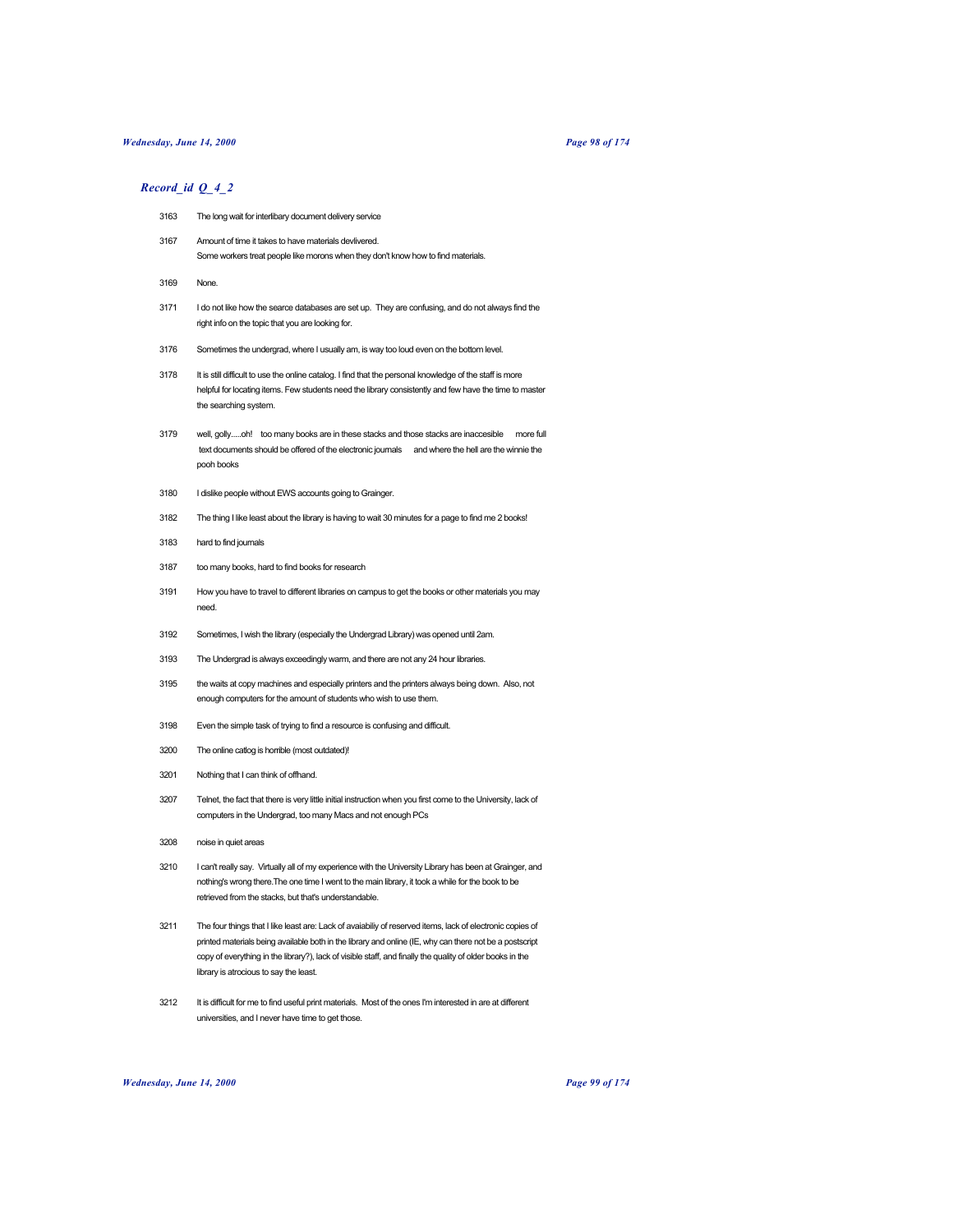# *Record\_id Q\_4\_2*

- 3213 The fines are too expensive, and we are given too little time to pay them before they go on our student accounts. Fines should be reduced to \$0.10 a day. Afterall, we are college students..
- 3217 Too many books are unavailable or missing
- 3219 Could use more help because there is so much material.
- 3220 searching for books in gateway and the telnet interface
- 3225 Difficult to find some materials and look up books.
- 3214 The early return requirements on books checked out overnight, it should be more around 10:30am.
- 3221 Student help--It is often slow, uncourteous, and not very knowledgeable. Also, the library fine policy. I think the \$125 charge is ridiculous for items that clearly cost less to replace (like children's books). The charge should be based on the book, not some arbitrary number. And the \$10 late fee is way too high. We're college students--that \$10 can really hurt a budget.
- 3226 What I like least is that though the libraries have a lot of books a lot of them are very advanced. I'd like to see some books written for the laypeople and not just the experts in the fields.
- 3228 I do not like the atmosphere of the undergrad library. It is too sterily. It needs character.
- 3231 it sometimes gets too loud....i also hate when they announce every five minutes that there is no food aloud in the undergraduate library and how it is a high theft area....it is very distracting!!!!
- 3232 It's distance from my dorm.
- 3234 Learning to use the stacks was difficult and assistance was unavailable.
- 3235 So much information available that it is easy to be overwhelmed.
- 3237 illinet is not too good. needs a lot more improvement. so searching for journals, proceedings or conferences etc... are very very difficult and time consuming. unfortunately, not many library staff are too knowledgeable abt it, since most of them are students themselves.
- 3238 Sheer volume of material makes it hard to browse efficiently. I guess that's not all bad...
- 3239 Having to go from different libraries across campus to get information on a subject
- 3240 It is sometimes very hard to search effectively for articles on a certain topic. Also, the libraries containing material I would use are very spread out over campus. There also are not enough sites to add money to your copy card. Those machines should be in every library.
- 3245 Even though there is a lot of information, I find it hard to locate the materials I need. Since the campus is full of procrastinators, it is hard to get things in time on the slow interlibrary borrowing system. Everything is located someplace else. Usually there is only one or two copies of books, especially on

popular topics, and they are always gone when needed.

- 3246 complexity of the computer/search system. The great number of departmental libraries, making it sometimes annoying to track down materials when I have to get them from 3-4 different departmental libraries.
- 3247 I do not like the high fines for reserved book
- 3248 Staff is generally incompetent. I know more about where the resources are than they do, which shouldn't happen. Plus, the reference librarians in the law school are only there during the day, but law students need the most research assistance at night. And the non-reference staff knows NOTHING about the library, which doesn't help. When I need to find a book, I never find out anything from them that I didn't already know from ILLINET. All they do is police the library from people eating in there.

#### *Wednesday, June 14, 2000 Page 100 of 174*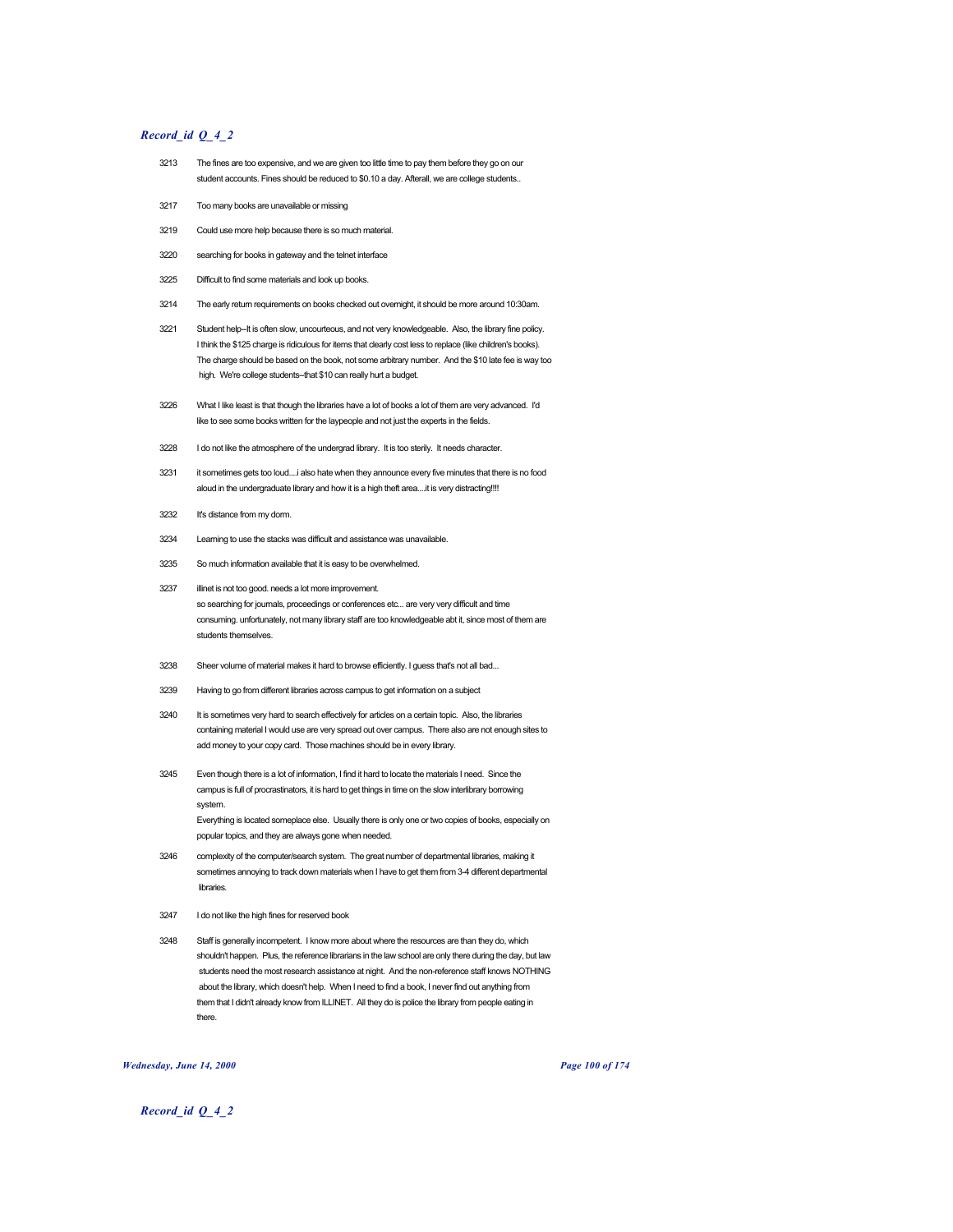- 3250 to find an exact material what I wanted thrugh a computer is not easy. More accessable and easy computer systerm is required.
- 3253 I dislike how few classes have old exams or notes that you can look up.

3255 hours

- 3256 Complicated to figure out where things are.
- 3257 The selection, availability, and accessibility of books, particularly fiction books like novels. I have had trouble finding general books to read for enjoyment.
- 3258 Too much information and I have too little information to find what I am looking for. Finding sources online only to discover they are not available in the library.
- 3254 The main stacks need \_serious\_re-organization. First of all, the stacks are not maintained \_at all\_. Materials are \_never\_shelved promptly, and it is a rare event to find items shelved in their appropriate locations. There is apparently no attempt made to keep the materials in order. It makes me wonder what the library staff does all day.

Second of all, the ordering of the shelves themselves follows no rhyme or reason. The floors need to be re-organized and more signs should be posted in order to allow patrons to situate themselves in the labyrinth better known as the stacks.

This is not only a problem for patrons attempting to retrieve library materials, but also for the preservation of the materials themselves. I've seen knee-high piles of books in the middle of aisles in the stacks. The main stacks are more like a book disposal area than a library.

- 3259 It is VERY VERY VERY annoying that there is only one copier that has a reduction capability in the main stacks. I cannot for the life of me figure out why you guys did this. It's a pain.
- 3260 the undergrad is disgusting as a study atmosphere and a general place to spend time. it looks and feels like my grandma's basement. the noise level is like a party, and the colors/decor make me ill. also, the limited friday/saturday hours, and late night hours during the week at the education library bother me. as an education major who student teaches, and goes to class during the week, i often cannot go to the library when it is open. if it was open until 1pm on weekdays, that would help a lot.
- 3262 limited hours and difficulty of sorting through vast resources. Also waiting time in the stacks is unreasonable
- 3263 There are too many libraries. There should be two or three big huge libraries. It is difficult to reach to certain libraries because of the distance. It is somewhat unsafe traveling at night especially if one must walk. Also the reserve system should be improved... need more staff to put books on shelves at a quicker pace.

3264 -

- 3265 Sometimes the overload of information makes it kind of overwhelming when I begin the research process. I don't know where to start, and half the time, I'm not sure where the certain library is that the database directs me to.
- 3266 copiers
- 3268 The staff is too small. Need more people who know the library and how to use the equipment
- 3269 For being a University of significant size, we should have more journals in our collection.
- 3270 The hours, especially during summer some of the libraries such as graiger needs to be open for longer time.
- 3271 Being replaced by internet material

## *Wednesday, June 14, 2000 Page 101 of 174*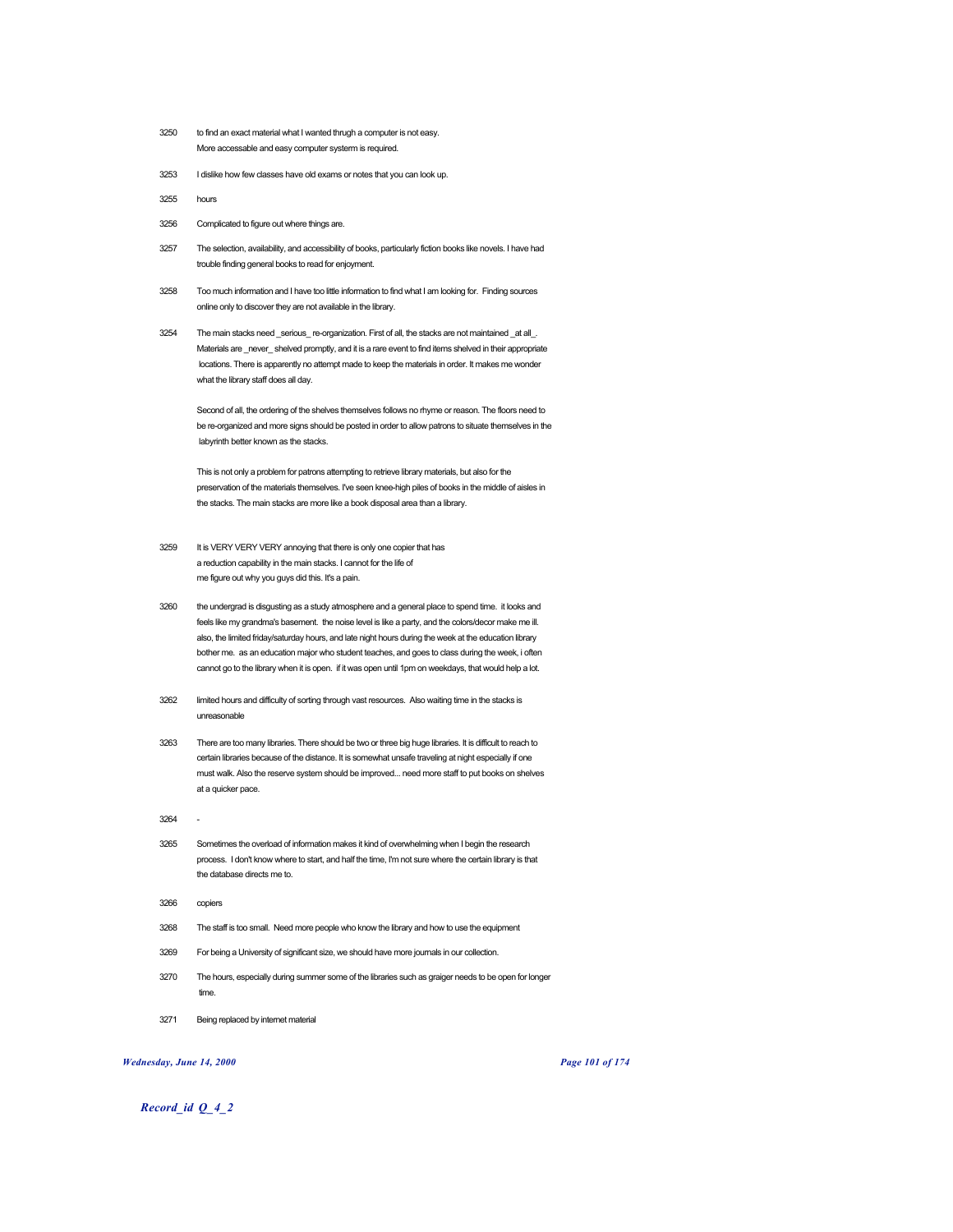- 3272 Although I understand the disire to have departmental libraries, it is very inconvenient to have to go to 5 different libraries to gather the research material I need. Also why are some journals split between 2 libraries where some of the older volumes are in a different library? Also inconvenient not to be able to add money to copy cards at all copiers. Sometimes I don't want \$10 worth of change to make 5 copies.
- 3273 I least like the fact that there is always a long line to get on a computer, especially if you just need to check email.
- 3274 The Library System is hard to figure out for a person who does not use it very often. In fact, because of its size, the library can seem very intimidating.

#### 3275 1.lack of computers.

How about providing email-checking-only computers, separately? Lots of people use computers to check emails only. Thus, it there are extra computers to check email only, it would be more convenient for using on-line catalog as well as cheking emails. 2. print on-line catalog. we used to write everything down from on-line catalog. But, Sometimes, we should try to find bunch of materials. At this time, writing all the titles and call no. and etc. is time consuming. If it could be printed, it would be more accurate and helpful.

- 3276 Sometimes too noisey or over-crowded.
- 3277 Longer hours!!!! Even 1am for the undergrad is pretty bad, but the other ones aren't open late at all, especially on the weekends
- 3278 The Arch/Arts library closes too early.
- 3280 Nobody ever really told me about the library. I wasn't aware that there were more libraries than Granger, Undergrad, and Grad. There needs to be a more effective handout or tour or orentation. I wish someone would have told me how the library system worked and where the different departments were.
- 3281 unfamiliarity with number system
- 3282 Location (far from Hendrick House)
- 3283 Very big and confusing. Takes longer to find a source than to use it.
- 3286 The unavaliability of a lot of "less heavy" resources that I would normally find at a local library. Also the scattered collections throughout the campus makes looking for resources very difficult sometimes.
- 3288 The main stacks need to have a more efficient system.
- 3289 1. Missing of books 2. Inconsistent charge: Charge for the photocopy but not for printing.
- 3291 Number of full time librarians; short library hours on holidays, weekends and weeknites.
- 3292 Undergrad dirty, disorganized, poorly maintained; hard to find materials; virtually impossible to figure anything out on one's own, either online or in print
- 3294 Everytime I get materials for a research project I seem to find a missing or mishelved book. More journals should be available, or at least one copy that could not be checked out by anyone.
- 3295 The library is very confusing for many people. I feel that the books should be more easily marked on where to go and such.
- 3298 I am unaware which materials can only be checked out for a day and why this is so. I recently went to the history/phil library and the librarian was not of much help in finding certain magazines I would like to see more magazine articles avaible the current system for finding magazine articles is a little difficult.

#### *Wednesday, June 14, 2000 Page 102 of 174*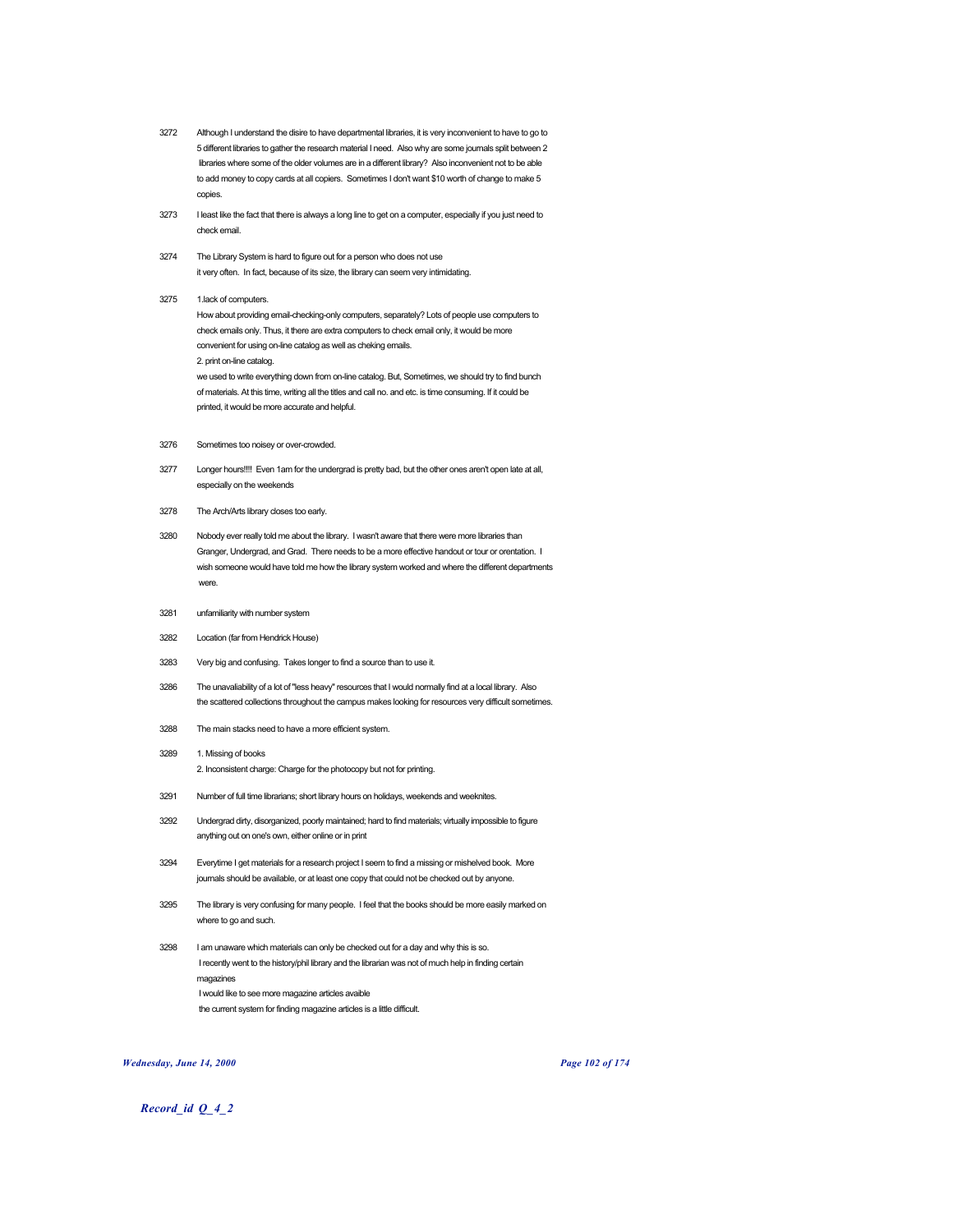- 3301 I am confused on how to get books! The ones I find available are not always shelved
- 3302 the first time i went there, i had no idea what i was doing and no one really came to my assistance. so, i learned by looking at the home page. lucky for me, it has a good explanation of how to operate the system.
- 3303 It is inconvenient to go to the undergrad and then find out that most of the books you need are scattered across the campus. The fines are huge.
- 3304 I cannot decide on what I like least. I am unsure. Not many months ago, however, the idea arose to possibly discontinue the Residence Hall Libraries. The recourses in the Halls have provided me with the majority of excellent material needed for several research papers this academic year. They should me maintained.
- 3305 The undergraduate library is too noisy to study at. It is not a "library" in the sense of the word. It should be called the "undergraduate center" or something. I am all for group interaction and collaboration in a library, but it has gotten out of hand. I cannot concentrate and study there. Therefore i don't go there anymore. There should seperate rooms for group meetings among students. That way the library remains quiet.
- 3306 Sometimes it's hard to find materials that you are looking for. Especially in the main library
- 3308 can be overwhelming to find specifcs by yourself for a paper or project for a class
- 3312 My least favorite part of the library is trying to find a book by call number in the stacks!!
- 3313 Takes to long to get books from the main circulation. The books are too spread out because the libraries are located all over campus. Sometimes we need to get from one side to the other side just to get one book. There should be a way to get books without having to lug around campus. Also the checkout periods are too long for some books. There should be a max of 2 weeks for checkout.
- 3314 It is too far from my residence.
- 3316 It needs to provide course reserve materials electronically
- 3317 Hard to find the obscure libraries.
- 3318 The poor attention and updating of certain resources, such as the poor selection in terms of new material in the Art & Architecture Library.
- 3321 It is sometimes very hard to find material, even with all the indexes and online help. Also, it would be nice if more full-text journal articles were available online.
- 3315 I have had the hardest time with the card catalog on line. I would like to be able to limit my search to a particular library (not just u of i but one such as the undergrad or modern language).
- 3323 The fact that you may have to go to several libraries to access all necessary information
- 3324 Noise levels in library.
- 3326 Some lack of electronic articles.
- 3327 The lack of security.
- 3328 a lot of times there isn't enough space for everyone to study the way they prefer (either there aren't enough individual spaces, or there aren't enough group spaces, or there aren't quiet/noisy areas available).
- 3329 Nothing.
- 3330 the buildings are so spread out around campus that if you need something the day you are looking for it and it is in another library, it takes up a lot of time hunting it down.

#### *Wednesday, June 14, 2000 Page 103 of 174*

## *Record\_id Q\_4\_2*

3331 When I walk into Grainger or one of the other libraries, there is usually no place to sit. When I study, I like to sit where I have room and not be confined to a little box. Everybody else seems to want to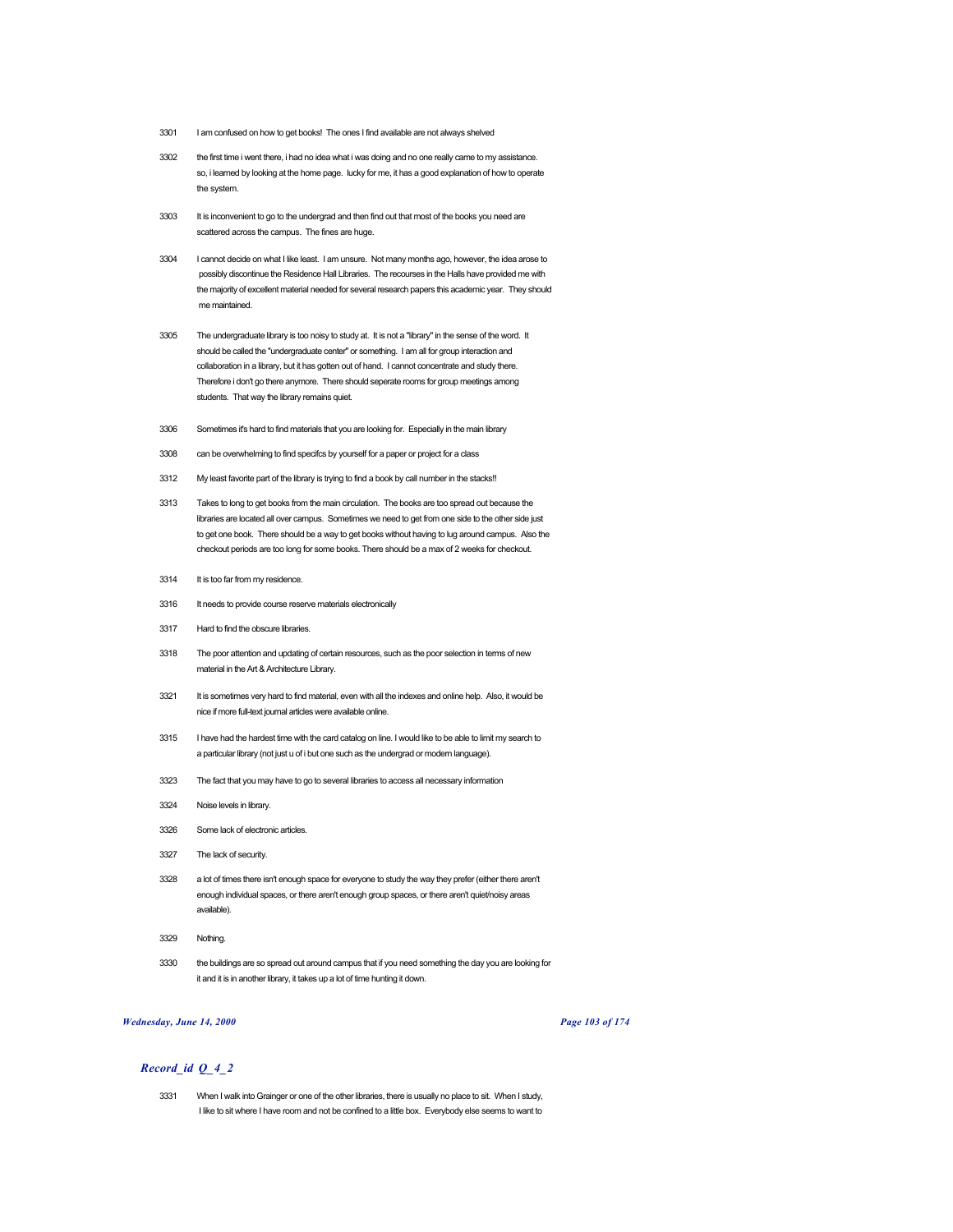do the same thing. I wish there were more places for us to study with longer hours. When 1am hits at Grainger, it's a pain to have to study at Perkin's or another place. If we could have longer hours, I definitely think it would be a benefit to students. Also, I get really mad about the Internet access with laptops at Grianger. What's up with us having to go to a specific site in order to log on. Why we can't just plug in is beyond me and makes me angry. We have awesome resources here, so why limit us? Who cares if other people are coming in and using our resources. If that's the case, just have us put some kind of software on our computer. Let it be like the U of I direct system. Just some thoughts.

- 3332 I wish that it was open for more hours.
- 3333 that when you need material at another library it is difficult to access.
- 3334 It always seems like the book I need is at another library, even though U of I has such a huge print collection. Also, sometimes the books I need are all away across campus, which is inconvenient.
- 3335 Interlibrary Loan:

This takes forever (12-16weeks) to happen. By that time, I would probably already NOT NEED the item anymore. I came from Arizona State University (Tempe/Phoenix, AZ). It takes about a week to get materials from Univ of Arizona (Tucson, AZ). So, why does it take months to get anything here??? Recall/Request: This also takes TOO long.

- 3336 the confusion about which library to go to get the information i spent 4 hours at the undergraduate library trying to find 3 books..
- 3337 The telnet interface when trying to locate a journal and find out if it is at the UofI. I wish that when you find an article in an article database that from there you could find out if the journal was available at the UofI.
- 3338 The lack of really confortable seating that is at the same time conducive to work would be my only problem with the library. There are very few place, especially in the Undergraduate Library, where one can study in confort and quiet.
- 3339 pain to find some things, and waiting for computers
- 3340 Limited number of machines to add value to copy cards
- 3343 the smell
- 3347 availability of high use books
- 3348 Searching for materials is very confusing.
- 3349 security problems. it's a bit unnerving to be in a row of books late at night or early in the morning especially with the reports of males exposing themselves.
- 3350 Not enough computers.
- 3352 The library closes at 1 am, while libraries at smaller colleges often stay open all night.
- 3353 Sometimes the books are at the Library but they can not find them or they have misplaced them.
- 3345 Need for more full-text online materials. Also, the hours are lousy. Sunday open at 1:00?? Sundays are when most people study so the library should be open accordingly. Close at 1:00?? It would be fine if it actually closed at 1. But, you have to deal with the "closing precedures" for up to an hour early. The lights shut off every 15 minutes and library personnel hassel you with stupid announcements.
- 3351 I do not like the electronic journal searches. I am never able to find articles on the topics i am researching.

## *Wednesday, June 14, 2000 Page 104 of 174*

- 3354 The quality and number of copy machines, especially in the stacks.
- 3355 fine and opreration hour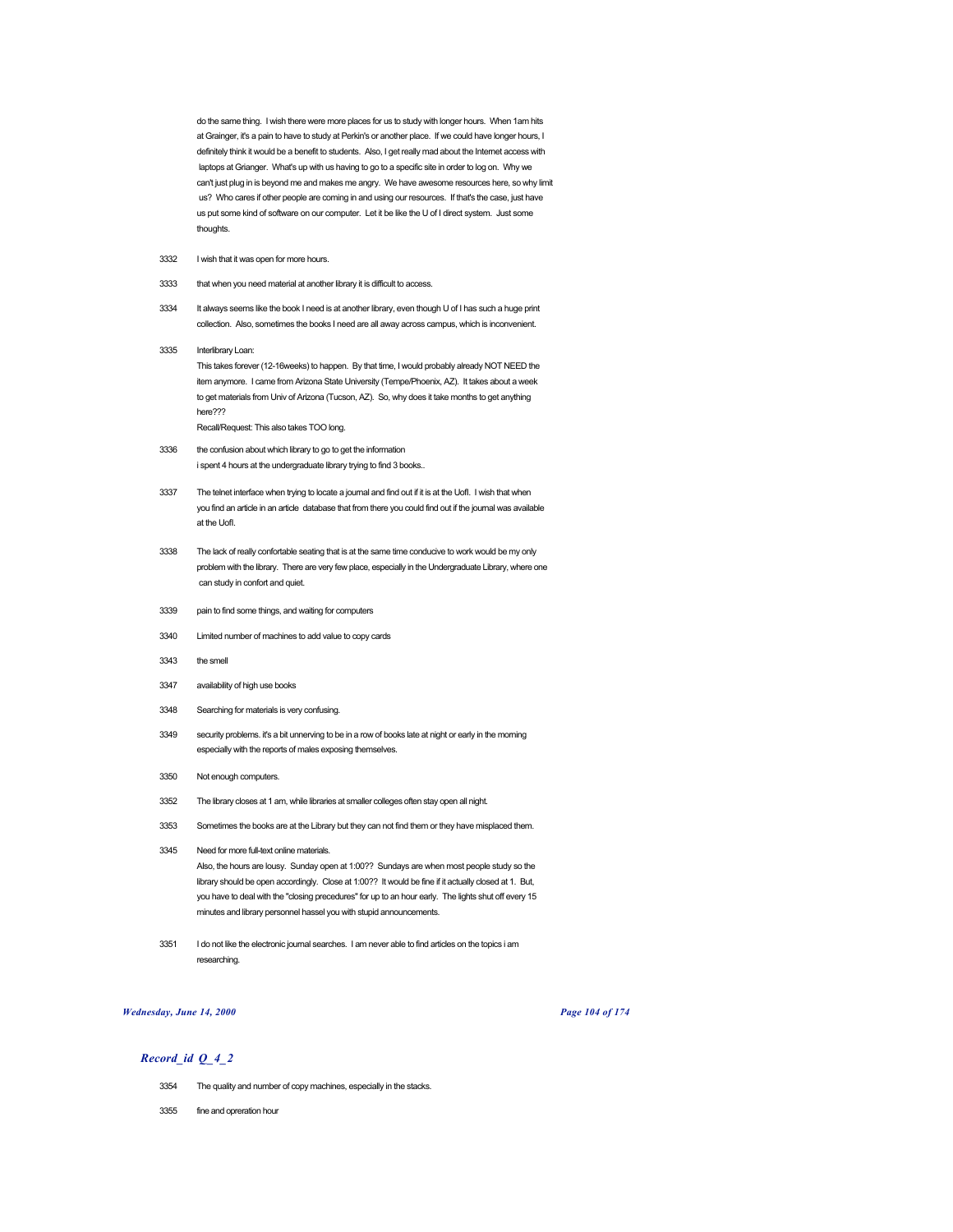- 3356 I don't like the time that it takes to reshelf a book. I had two weeks to write a paper. And when I did looked up books, the online catalog said that you had them in the main stacks. And after waiting 20 minutes for them to be retrieved, they weren't even there. Even though the catalog said they were in, they couldn't be found - they weren't on the shelf. And by the time that they were found, my paper was almost due.
- 3358 Copying machines take way too long to use at non-undergrad libraries.
- 3360 In the Communications Library, there are 4 computers, and only one to check e-mail.
- 3361 that they are not open 24 hours like other Big Ten schools.
- 3365 they should close later and it is not important for them to open early
- 3366 need to be open more. like earlier in the morning. later at night.
- 3367 open hours are not enough. better open 24 hours. (expecially around the final)
- 3368 I do not like the 45 minute wait sometimes for a library book that is in the main stacks.
- 3369 short loan periods
- 3371 ON A COLLEGE CAMPUS (ESPECIALLY SUCH A PRESTIGIOUS ONE WHERE ACADEMICS SHOULD COME FIRST), THERE SHOULD ALWAYS BE A 24 HOUR LIBRARY FOR STUDY, NOT JUST DURING FINALS.
- 3372 Limited hours
- 3373 how some of the employees can not even help me find a resource that i may be looking for and how they treat you as if you knew nothing about the library.
- 3375 I feel that my particular departmental library is slow in receiving new books and needs to be more lenient with the checking out of reference materials for the purpose of computer scanning images.
- 3376 confusing to order materials transferred from one library to another.
- 3378 The library system is so huge and no one told me how to use it, at all. I get frustrated when I am looking for information but can't get to it because it is in another library or it needs to be shipped from another institution.
- 3380 the Libary on-line tutoral was confusing at times and dificult to enter the sistem when takeing the quiz for a class (like speech com 111).
- 3381 The hours are not at my convience.
- 3382 in many of the smaller, departmental libraries (ie Educ & Soc Sci, ALS) there are very few computers and one usually has to wait in line or go elsewhere
- 3383 Library Hours
- 3392 Computers are not sufficient
- 3393 Need more assistance in finding items, training for staff on how to use the library (especially since it's been years since I've been in school)
- 3395 It is hard to find back issues of periodicals in Aces library

# *Wednesday, June 14, 2000 Page 105 of 174*

- 3394 Walking all over campus to get materials; individual libraries often stuffy/hot/poorly lighted; it takes too long for journals to get bound; Health Sciences materials are in a separate database, which is inconvenient.
- 3402 When looking for specific titles in education, I have found on several occasions that UIUC did not have the title, but Illinois State did.
- 3405 I don't have time. Therefore anything to help link me closer from my office is helpful.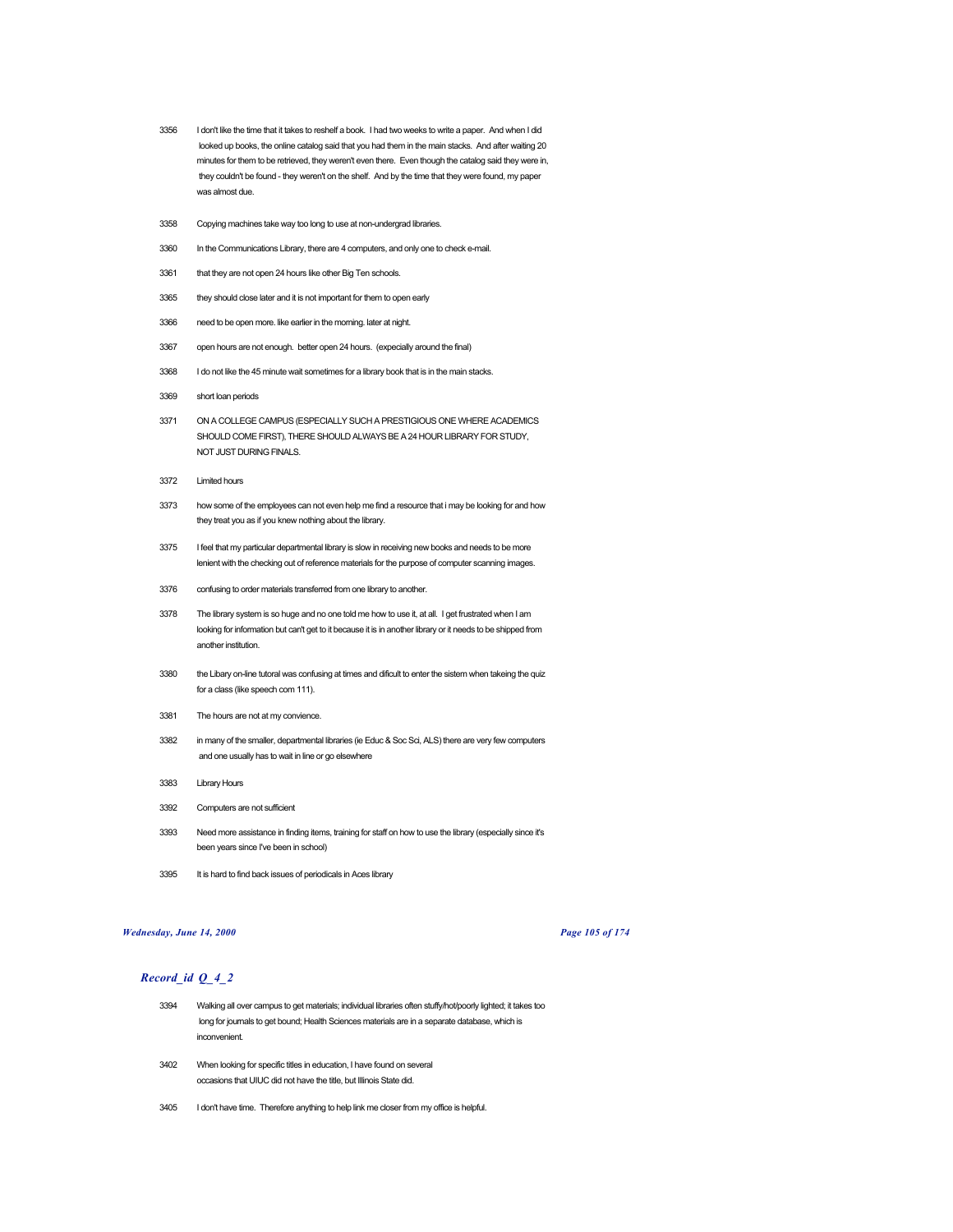- the fractioned collection across campus
- Doesn't always have books on what I'm researching
- The order of the shelfs, reshelve of items is slow and not that accurate.
- 3413 I wish that each library carried more material in its own field of research
- the difficulty of finding full text articles online
- I find the online system awkward to use. You have so much stuff and it is so spread out. You should publicize what is available to the community.
- The student help within certain libraries. Some do not seem at all knowledgeable or helpful. More training regarding the library useage and customer service skills might help.
- I have on occasion had difficulty locating materials--especially books--because they are improperly shelved or missing.
- 1. Provide more comfortable study areas like there are in Granger Library throughout campus.

2. Hours need to be extended. Library needs to open earlier on the weekends!

- hard to find what you are looking for
- This survey. It meanders all over the place and takes too long.
- I wish there were three or four convenient book drop-offs scattered throughout campus.
- Nothing
- the lack of printed afro-american sheet music
- Although I am a graduate student and have full access to the stacks and library materials, I must say that I dislike the policy of denying stack access to undergraduates excepting James scholars and other "elite" students.
- Parking
- High thef area
- Ethnic studies materials are not collected, catalogued, or given preference.
- fat girls
- Library web system disorganized and it can be difficult to get accurate searches done
- Yhe copy machines in the biology library are often busy, and copies cost too much.
- Difficulty in parking near main library.
- I think more parking is needed.

# *Wednesday, June 14, 2000 Page 106 of 174*

- That you have to trek across campus for a book sometimes.
- 3477 I've had little to no information about where libraries are, and what purpose they would serve to me.
- Searching for articles can be confusing and time consuming.
- parking availabillity
- Sometimes it is hard to find an item, which can be quite time consuming.
- 3461 it is very hard to get a handle on exactly how to find the resources one needs. as a freshman the library was very intimidating and was a place that i dreaded. now, finally, as a senior i actually almost feel comfortable using the library. ALL students need to have an introduction to the library, even students to place out of the really low level writing classes (since they seem to be the only ones who ever get library instuction).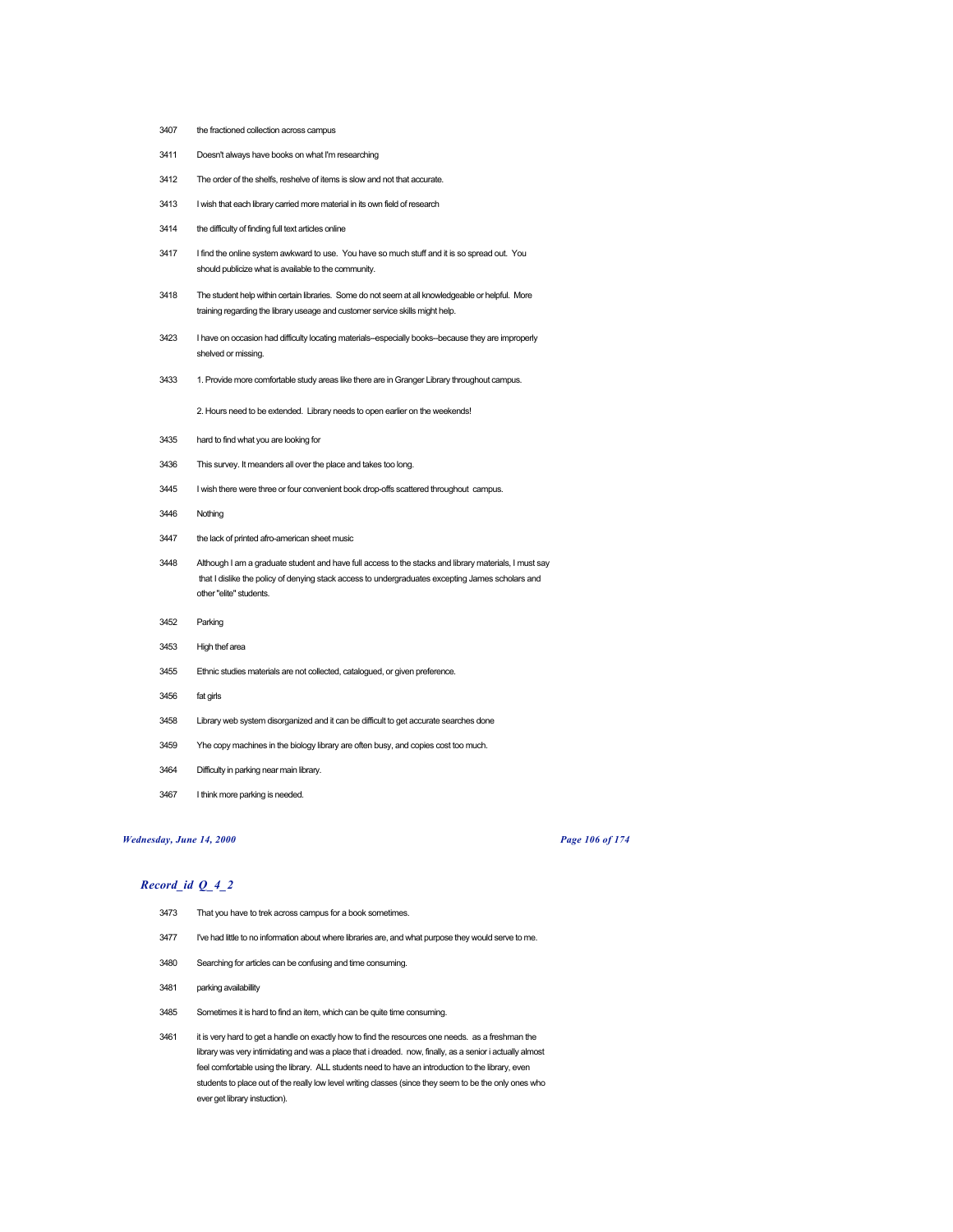- 3474 Many journals have been dropped the last few years because of budget cuts. While I certainly can understand that cuts must be made in some areas, this IS a premier library system.....in the world, so every effort must be made to keep it at its forefront. The whold system seemed to languish under the previous head librarian; he didnt sell it effectively to those who could most assist in obtaining new resources of support (legislative involvement, for instance).
- 3483 We should have a state of the art, web-based online access system. The one we have doesn't work (or at least it doesn't work for me). Therefore, I have to use a dos-type system that I have to relearn everytime I sign on.
- 3488 1. The time it takes for journals to be bound and re-shelved. 2. It is difficult to photocopy some bound journals. (There probably is not much you can do about this.)
- 3492 The location and size of the library intimidates me. I will do web searching and phone calls before attempting to enter the building physically. Not a complaint, just an observation.
- 3493 difficult to search via online system
- 3496 There are not enough computers, you are always waiting for aline. People should be able to add money to their card at a desk, not just the machine. The machine is broken, and it only takes \$1 bills. Longer hours. Most people are not done studying at 1. If you ever there during finals, granted, it's finals, but more people are there late than early.
- 3499 need to move to electronic information dissemination and use as quickly as possible
- 3504 Inaccurate reshelving, books turning up missing because they were misshelved.
- 3506 The journals and other library materials are scattered all over campus in various libraries. It takes me a long time to gather materials for a lit review because I spend hours walking all over campus. It is also hard to determine which a library a specific journal is in sometimes because the location listing can be confusing. There should be a master list on the library or gateway homepage that lists where all of the jounals are located. This would make it easier than having to go through telnet to discover where the journals are.
- 3507 Interlibrary loan. I ordered something 2 months before a paper was due, and I got the materials 3 weeks after I turned in the paper. I was told it wold only take 7-10 business days- not 3 months.
- 3508 library hours
- 3510 fines
- 3513 The fact that we cannot return loaned books via Campus Mail. If this were the case, I would utilize the UIUC library more often.
- 3514 From home the service is very slow, but I guess that is to be expected.

# *Wednesday, June 14, 2000 Page 107 of 174*

- 3515 dept. libraries' hours are not convinient
- 3516 distance from my office, but accessing the library online takes care of that
- 3517 sometimes i am not confident in my ability to do searches in my office, I need to ask a student to remind me how to do it
- 3519 i wish i could get around better in the on-line library for other libraries.
- 3518 Again, because I am staff with academic interests and aspirations, I find it annoying that check out time is only a month while fac/grads have 16 weeks. In addition to the problem with checkout time, I wish there was a way to return large numbers of books centrally, that is in one place without having to travel to several different libraries.
- 3520 The stacks in the main library seem very unsafe. As a female, I dread going into them alone.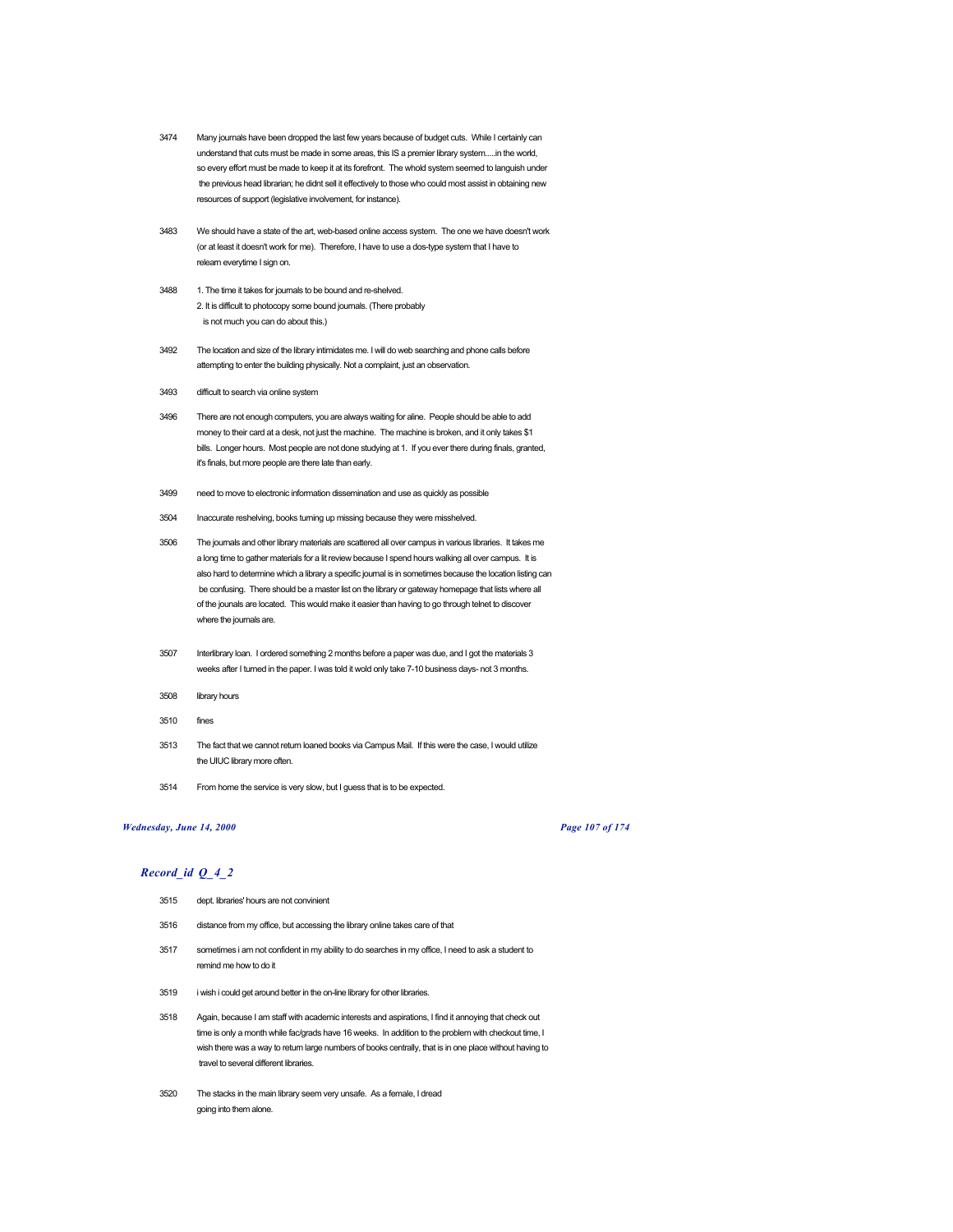I am also frustrated by the number of missing books from Grainger Library. Books that are indicated as being available are often missing from the shelves, in addition to those already indicated as missing on Illinet.

3522 I am worried about the narrowness of the survey above. The access to the library materials is restricted. I hope, the library will expand our ability to bridge disciplinary boundaries, not other way around!

Mathematics library did not implement on line services!

Eastern European Library badly needs resources to preserve and systematise its collection. It is a very important cultural resource for all the trade that goes from here to there.

- 3523 That the journals do not always seem logically located, e.g. Child Abuse and Neglect is in the Agriculture Library rather than Ed and Social Sciences. There is a great deal of running about necessary to obtain journal articles for a particular topic.
- 3525 It's spread all over campus (I know ... it's easier for the departments!).
- 3527 I wish interlibrary loan items could be delivered through campus mail. And I really wish there was a return box on the north side of the quad. I have a limp and walking down to the main library is not my favorite activity. I don't drive to work, so returning items is difficult.
- 3528 A minor complaint: only one copy machine, as far as I know, reduces. Nothing else!
- 3530
- 3533 That the facilities of this world class library are in such deplorable condition. Deferred repairs and insufficient failities budgets have helped contribute to this condition. Whole sections of the main building need to be gutted and rebuilt completely. After many years of the most expert of bandage repairs, it's time to invest some serious money.
- 3539 Parking difficulty. Waiting for computer use.
- 3541 'Vacation' and weekend opening hours. e.g Spring Break. Forresearchers and graduate students this is \_the\_ time when they canconcentrate on their work - by this token the time when the library is most important to them. Yet the library opening hours are severelylimited. It is difficult to understand why this might be, it isn't asif the undergraduates make up the bulk of main library users.
- 3547 The Commerce libray doesn't have good places for small groups to work without disturbing others.
- 3549 It would be helpful if certain libraries would not close so early on Friday evening--some close at 5:00 pm and others close at 6:00 pm. Also, it would be helpful if the libraries opened earlier on Sunday--I believe that most of the libraries open at 1:00 pm. However, in general, I am very pleased with the number of hours that the libraries are open.

## *Wednesday, June 14, 2000 Page 108 of 174*

# *Record\_id Q\_4\_2*

- 3553 Unreliable computers and computer applications
- 3558 Finding a book not on the shelf when its listed as available
- 3542 It's invisibility to non-faculty, non-student employees.
- 3550 1)Telnet catalog is the prefered catalog..it is ANCIENT and a pain.

2)Web based catalog and services. The web pages are a web ..cause one to get lost and frusturated. I have problem reaching the ILL from the catalog.

3555 It is bothersome and time consuming to actually retrieve materials from the main stacks, without a stacks pass. Unless I can find the materials I need in the undergrad. I don't even bother getting the material. I find the main library, and to a certain extent the undergrad, a hinderance in my studies. I rarely use the library as a source of materials but in occassion when forced I find that the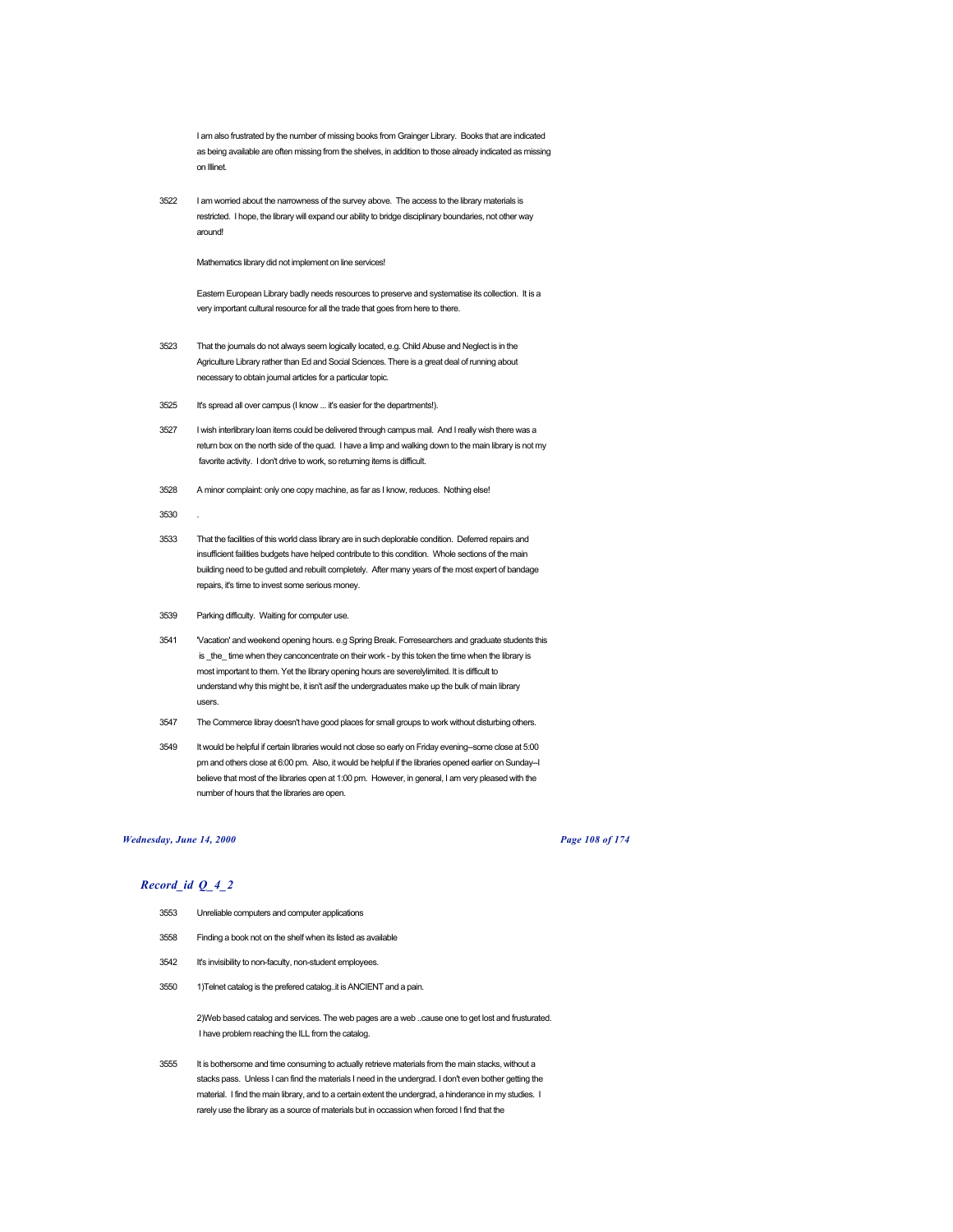departmental libraries most beneficial , but the hours are sometimes inconvienant.

- Trying to get information from the library via Telnet or the Gateway is a nightmare.
- Parking!
- Missing/Improperly shelved books.
- The facilities are so large they are somewhat intimidating.
- not so good and sometimes unsafe environment in some libraries (including main library)
- Engineering library help had a horrid attitude before Grainger students at the desk wouldn't show users around their convoluted premises or call in a pro when they were unable to answer questions. I hope it's improved but I don't visit, I only call. I get good help on the phone.
- Little support; difficult to get questions answered.
- Sometimes it shows that a book or publication is in, but it is not.
- the multiple libraries and difficulty establishing which journal you own
- It is huge and hard to find stuff in it
- Need more people to help us dummies who are not use to using the library resources that are available.
- Hard to search other databases or figure out how to do it.
- For my research, I must use resources in many dept libraries: I often need to reserve a full day to get around to libraries in Biology, Beckman, Vet Med, Chemistry, Nat. Resources, and Psych... there are items in each that seem to be out of place. I can receive these items via campus mail, but for journal articles, I'd prefer to get them myself (and I can't afford to have them copied for me.)
- not enough group/study rooms in grainger
- It is so large that I sometimes have trouble locating items.
- The difficulty of getting articles at the main library. waiting so long for them is kind of a pain.
- I can't think of any particular problem.
- Like it all. It's too bad few people appreciate it.
- I wished the library opended earlier in the day.

### *Wednesday, June 14, 2000 Page 109 of 174*

# *Record\_id Q\_4\_2*

- The system is totally unfriendly and detached from the reality of real research. I can find a 100 yr old book fster than I can find a modern journal.
- its hard to find things.
- The large number of small libraries, which spreads the items I am interested in across the campus. On the other hand, I make good use of the delivery service, which works well and keeps me from having to trek around campus.
- I currently have a four week loan period on materials I have had checked out for extended periods for research. I would like to have the option of having a sixteen week loan period.
- Can't find books/not shelved properly
- I have been dissatisfied in the past with the availablility of certain journals, those that are field specific

(I have never used my departmental library and don't know if I could find these sorts of journals

 too many libraries; going across campus to find everything I need; book collection is aging; not enough biomaterials journals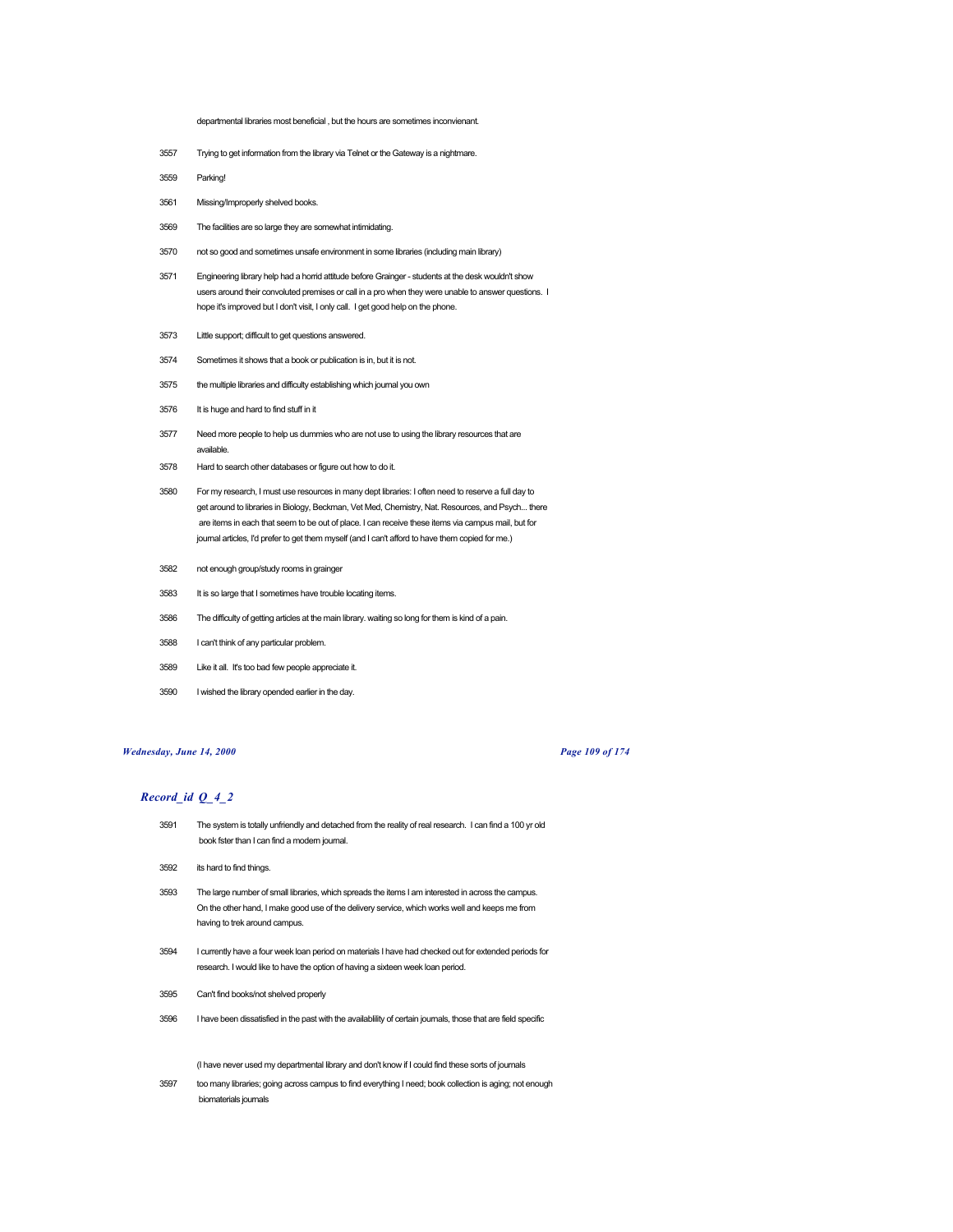- 3598 limited hours and currency of shelving
- 3599 having to run all over campus to each departmental library for the different magazines.
- 3602 I wish there was one library that had every scientific journal available under one roof to avoid going to different libraries to find different scientific journals.

Example: Journal Animal Science: Ag Library and Journal of Endocrinology located in Biology Library.

- 3605 tremendous decline in collection of scholarly books after 1970, frequency with which ILL must be used for those books
- 3606 The online catalog is a problem. There is not enough retrospective coverage of the collection -- too much of the collection remains buried in the card catalog, and few people want to use that interface. Consequently, a huge part of the collection remains underused.
- 3608 But what ever I asked came from other libraries (via interlibraray loan). Somehow I feel some very important recent books are not here, which is sad.
- 3616 Purchase of books which are redundant in one topic; i.e. too many books about one artist. It seems that the book of every new PhD on a particular topic is too frequently purchased.
- 3617 Telnet interface
- 3619 Nothing
- 3622 I have had some problems with the interfacing. Some of the screens come up doubled up ontop of the last screen. It's frustrating!
- 3623 online search engine and access
- 3629 It is intimidating. No training was provided for me as an academic professional employee. I have no idea where to start to use the facility.
- 3630 BUT the system still has a lot of "bugs"
- 3631 Sunday hours of operation
- 3638 Material not being where it should be. Somethings are lost, mutilated, or misfiled, although they still appear in the catalog. It is frustrating to spend time looking for books, journals, etc. numerous times to see if they surface.

### *Wednesday, June 14, 2000 Page 110 of 174*

- 3640 Every time you find a resource you need it is not easy to find it and you end up having to hunt it down visiting various libraries on campus.
- 3627 Our library does not strike me as very user friendly. One night I was trying to get a book and I had a 45 minute wait to have it brought from the stacks. I had to go to class and never did get the book. Then the library kept sending me notices that it was overdue and I never had the book. I also don't like the feeling I get in the tunnel between the Undergrad Library and the Library.
- 3632 Because my office is on the outskirts of campus I usually drive my car to the various libraries. It is usually tricky to find parking near many of the libraries.
- 3635 telnet interface; and the uninviting, dark stacks
- 3639 Online catalog is not always easy to use--takes a few tries to find where I want to be. Book drop is not clearly marked outside main library. Movable shelves in west wing are difficult to use at times.
- 3641 Complex.
- 3644 Discourteous staff, poor quality of newspaper microfilms, broken microfilm readers. I would fire over half the staff in the newspaper microforms area. It is obvious they dont want to work and that attitude is found throughout the library. The library system has no idea about public service, only a reluctance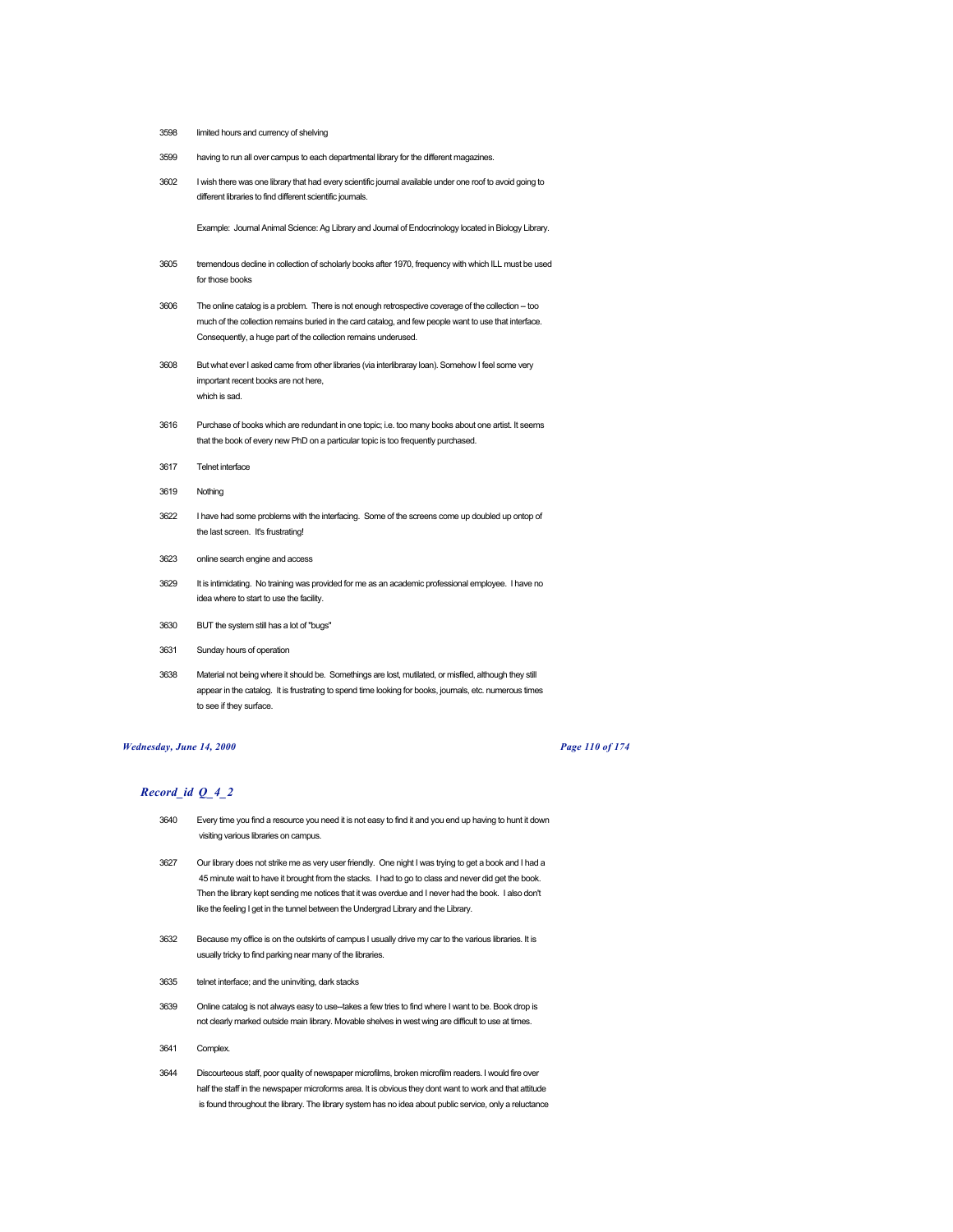#### to help.

- 3646 --off-campus borrowing has some glitches that still need to be ironed out -The size of our library, while wonderful, is so large that I think that every dept. library is in a constant state of "catching up", whether it be for shelving, ordering books, getting journals bound, etc. It's frustrating not to be able to find a book because it hasn't been shelved yet, even though it was returned a month ago! If there's any way the libraries at U of I can get themselves up to speed with these sorts of things (even if it means hiring more help), it would decrease the headaches for those who use the library on a regular basis.
- 3647 the telnet interface catalog
- 3648 Items listed online as available not always there and vice-versa.
- 3652 Notification lapse: books are returned, yet days later there is indication of a fine. This has been the case on interlibrary loans only.
- 3653 copy machines (poor quality)
- 3655 I have at times found the searching methods and the sheer size of the library to be intimidating. Perhaps a short introduction or seminar on the use of the library's materials and facilities would help that.
- 3656 In Beckman, some of the individual study areas are fairly dirty (lots of pencil marks/grafitti, etc)
- 3662 It is so big that it is confusing to use. I think that most people entering students are intimidated by it, I know that I was. Also, I don't think students are made aware of the different services the library provides or on how to go about using them. That is why I think library information sessions or tours should be given to all entering studetns.
- 3663 Having to figure out which library has which materials and tromping all over campus to find them!
- 3664 Too far from my office....not much you can do about that though...
- 3665 The noise levels sometimes make it hard to work.

### *Wednesday, June 14, 2000 Page 111 of 174*

- 3650 The lighting in the undergrade library is terrible and the biology library needs improvement too. The whole stack sytem in the main library, it is terrible. Being a science major, I do a lot of research at the biology, Health, Agriculture, and Vet libraries. In all of them if I need a journal I just go get it. This year I needed a Dance journal. First I requested it, then I was told it would be 30 mins. (would only be 5 if I could go myself) Returned 2 days later to pick it up and it was the wrong journal. Another 30 mins, forget it I tried to find it online. That system is really ineffcient. If I had to get all of my research material that way it would take me forever to complete a project. Many people avoid going there to get information because it is such a pain. What is the point of having the material if peope don't use it becaus ethe process is too long and inefficient?
- 3667 I would like to see increased times during the week.
- 3668 Difficulty to find exactly what you are looking for. Not all sources are where they are supposed to be therefore, organization is not all that clear.
- 3669 Often very basic technical reference books or important works are simply not there. They are often possible to located through interlibrary loans, but we can't expect the same quality of service from other libraries. Many of the items I was interested in from other libraries were either not available, although the computer said they were, or indicated as "stolen" in which cases it becomes almost impossible to access the reference. The scientific book holdings, particularly engineering, are falling behind the times, and one cannot count on the library for advanced and up-to-date material. Unfortunately this is due to the high cost of books and there is probably no way around it.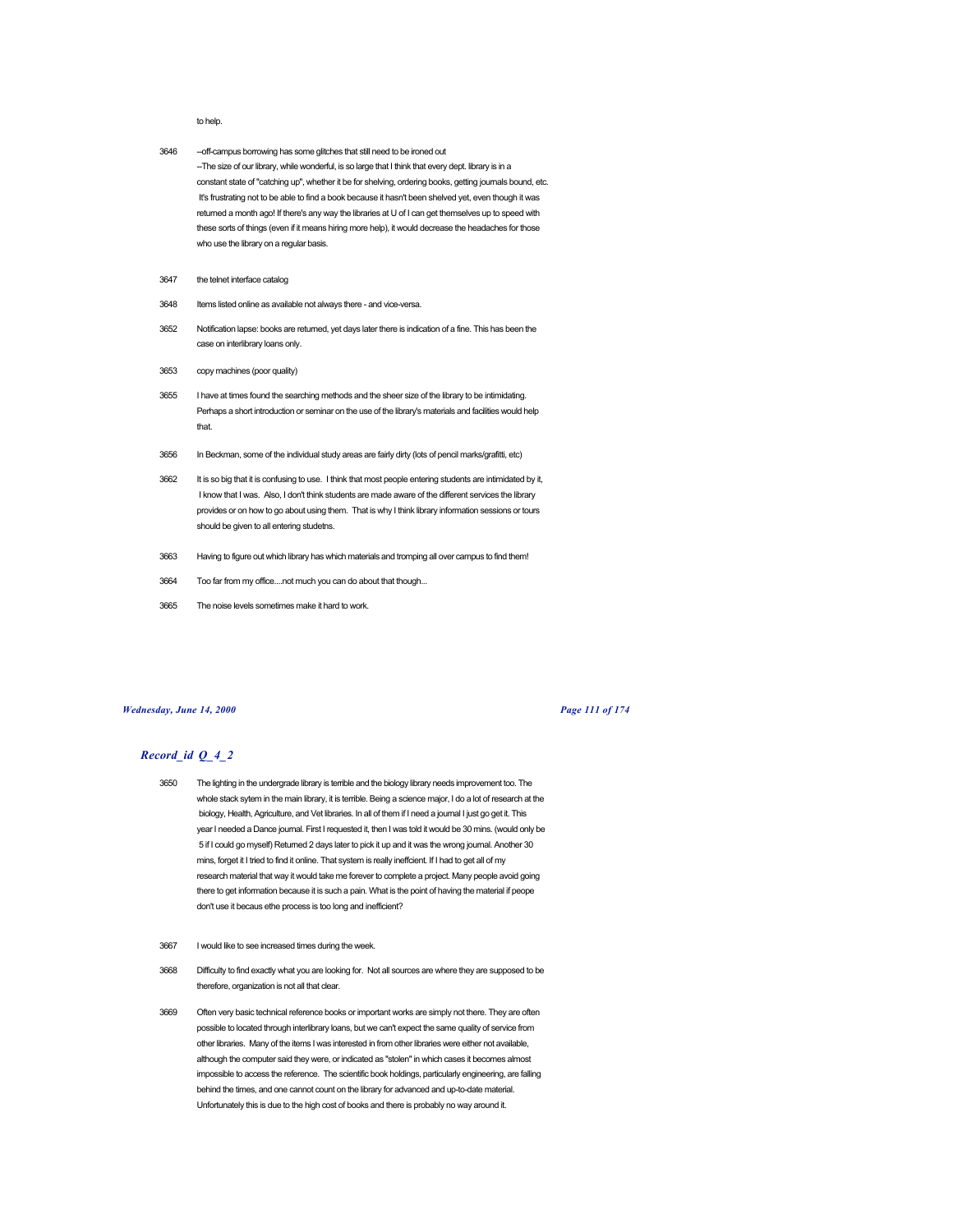- 3670 sometimes too much, hard to find some things you have to go to different libraries for different classes
- 3671 This library needs to be open 24 hours/ day, as does the EWS lab inside it. Some people do not have a good environment to study in at home, and there is no where on campus to study 24 hours. And a lot of work needs to be done on EWS machines. It is sometimes totally unfair how much work professors assign to be done on these computers, and then expect us to get it done working against a closing lab. I know many students who would make use of the labs 24 hours per day, not just during finals week. I think this should be brought to a vote with the students.
- 3672 -hours of operation are too short -trouble searching through online interface for UIUC catalog and databases(get too many wrong hits to sort through, and hard to sort) -materials not located where online catalog says they should be -not enough copiers (or out of service too often) -ILL is almost pointless to use, the materials never come in by the time you need them
- 3674 Waiting to get help.
- 3675 i wish there were more private study carrels back in the stax for grad students.
- 3676 Lack of new books in my area.
- 3677 Online databases need to be expanded
- 3680 The short checkout period for grad students using inter-library loans. Often it it 4-6 weeks.
- 3681 I wish the Chemistry Library was bigger. Although a new group study room has been added, it is still a bit crowded where the most used journals are shelved (lower room).
- 3682 the web interface; i'd like to see it design for better readability and more functionality
- 3684 Hours should go all night.
- 3687 Not enough downloadable online information available.
- 3689 It's very difficult to find in what departmental library a journal is located.

### *Wednesday, June 14, 2000 Page 112 of 174*

- 3694 having to wait for books to come from the stacks. A lot of the time the graduate students or others move books in the stacks. The computer will say the book is in, but the book will not be found.
- 3683 -Lighting and temperature control in commerce library -Spacing needs to be reorganized -Newspapers poorly organized -Lack of latest editions of textbooks (atleast couple of copies should be on reserve)
- 3691 A lot of staff people I know are somewhat intimidated by the size and scope of materials available -they feel that it's not set up for them and often aren't aware of what it has to offer them.
- 3692 It is still kind of difficult to find where (in which library) can I find the journal or book I am interested in.
- 3693 I don't understand how to find anything and you always have to go to six places to find all your resources.
- 3696 They are all in different libraries.
- 3697 That the collections are not as complete as they might be--for example, not all of the New Directons For Teaching and Learning series are available, either on-campus, or thru other system.
- 3698 There aren't enough group study rooms available on the 4th floor.
- 3701 The fact that many recent journals and conference proceedings are not searchable electronically.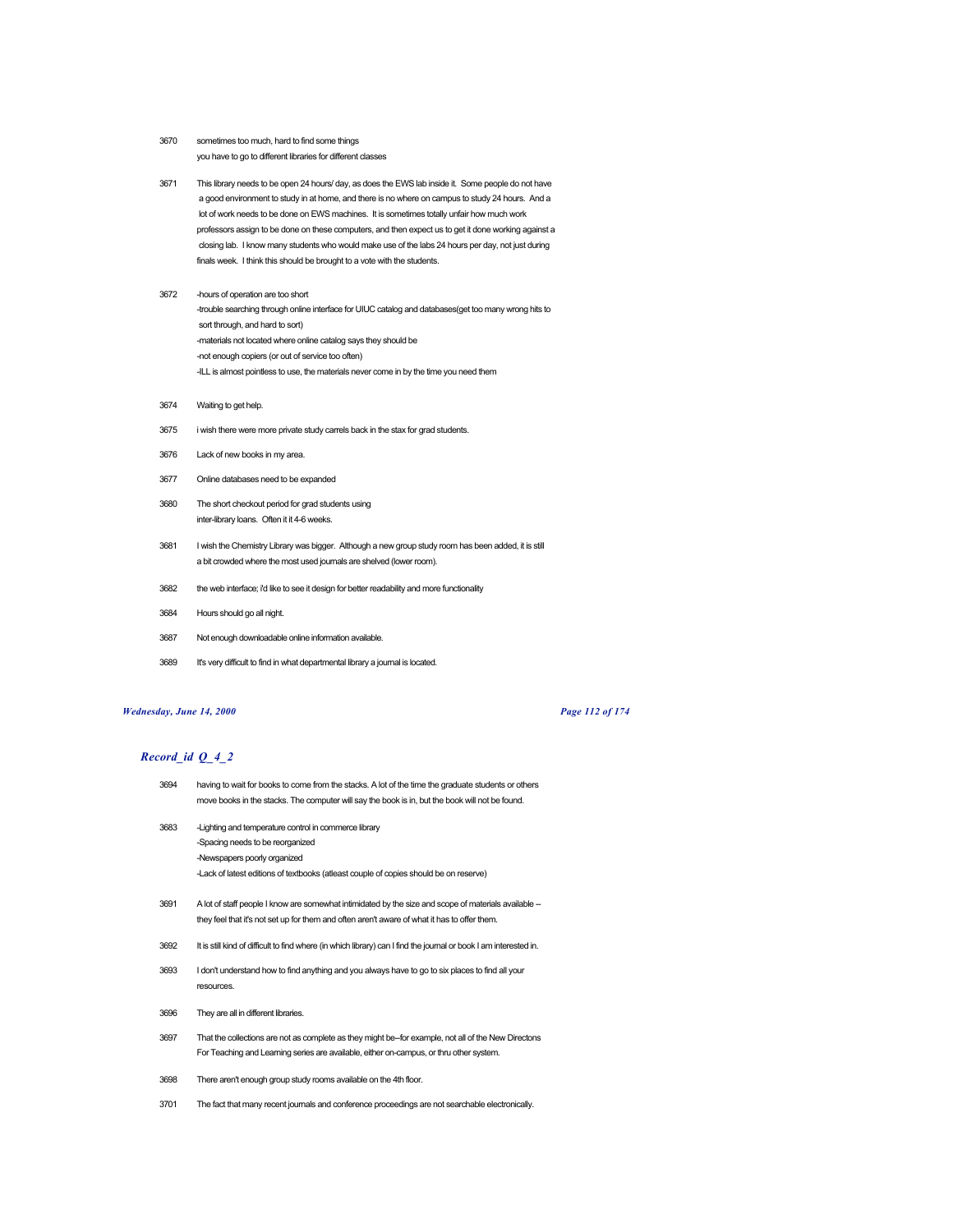- 3704 I am not a big computer user. Library staff have been very helpful in trying to explain how I can check things out on my own, however, I am still resisting this change.
- 3705 Deterioration of some books
- 3707 Coming from a multidisciplinary field, I need to use multiple libraries. It's difficult on this campus, but I do understand the logic and I can't think of an alternative. I also dislike the fact that people are allowed to abuse their library privleges by keeping books for years at a time. I've seen some grad students with library books on their shelves that they had checked out months and months ago. Those books need to be returned so others might use them.
- 3708 Sometimes confusing finding what I want and not enough help to get me were I want to be.
- 3709 Lack of journals that might be useful in my work.
- 3710 More study areas.
- 3711 poor parking at main library
- 3712 Need more puters for e-mail :)
- 3714 What I like least about the U of I Libary system is an obvious lack of care by library administration in the form of training for its employees. Too often part-time student employees represent the main desks of all major libraries, and the librarians seem to be "very busy." There also seems to be a lack of library staff in general.
- 3715 Having to figure out which library has the magazine or other source that I need and then having to go to that library and finding the source.
- 3716 The libraries are very spread out, and it is difficult to figure out where the materials needed are located
- 3719 Separation of the different libraries (i.e. not in one location)Access to Main library holdings
- 3721 Not necessarily I take advantage of on a regular basis.
- 3727 the state of books in the stacks. many collections are deteriorating.

### *Wednesday, June 14, 2000 Page 113 of 174*

# *Record\_id Q\_4\_2*

- 3718 The method by which monies are allocated to support the collections that will be used by specific departments is not clear.
- 3722 What I like least would be the fact that you cannot check CDs out of the library. Sometimes I need to listen to these CDs for longer than a few hours and it would help to take them home.
- 3729 I don't like how the students are treated as a number and not given individual attention.
- 3732 The costs for sopies is too high. I realize this is a Illini Union thing, but the libraries are where most prople make copies, so it is associated with your department. My alma mater, Purdue University, only charges 4 cents per copy, here it is 8 cents.
- 3734 The departmental libraries in the sciences should be consolidated into one main library. Most research is interdisciplinary today, and running around campus to acquire different articles, or just read different journals, is unnecessarily time-consuming. A central science library is needed, and would emphasize the importance of science on this campus.
- 3736 The audio players need to be replaced.
- 3737 More computer access
- 3738 1) The physical facilities of the library are terrible. 2) The collections are too balkanized -- collapse some of the departmental libraries. 3) Librarian resources have to be reallocated to reflect changes in the University's teaching and research mission.

4) All libraries, and particularly the stacks, need to have their easily available materials purged so that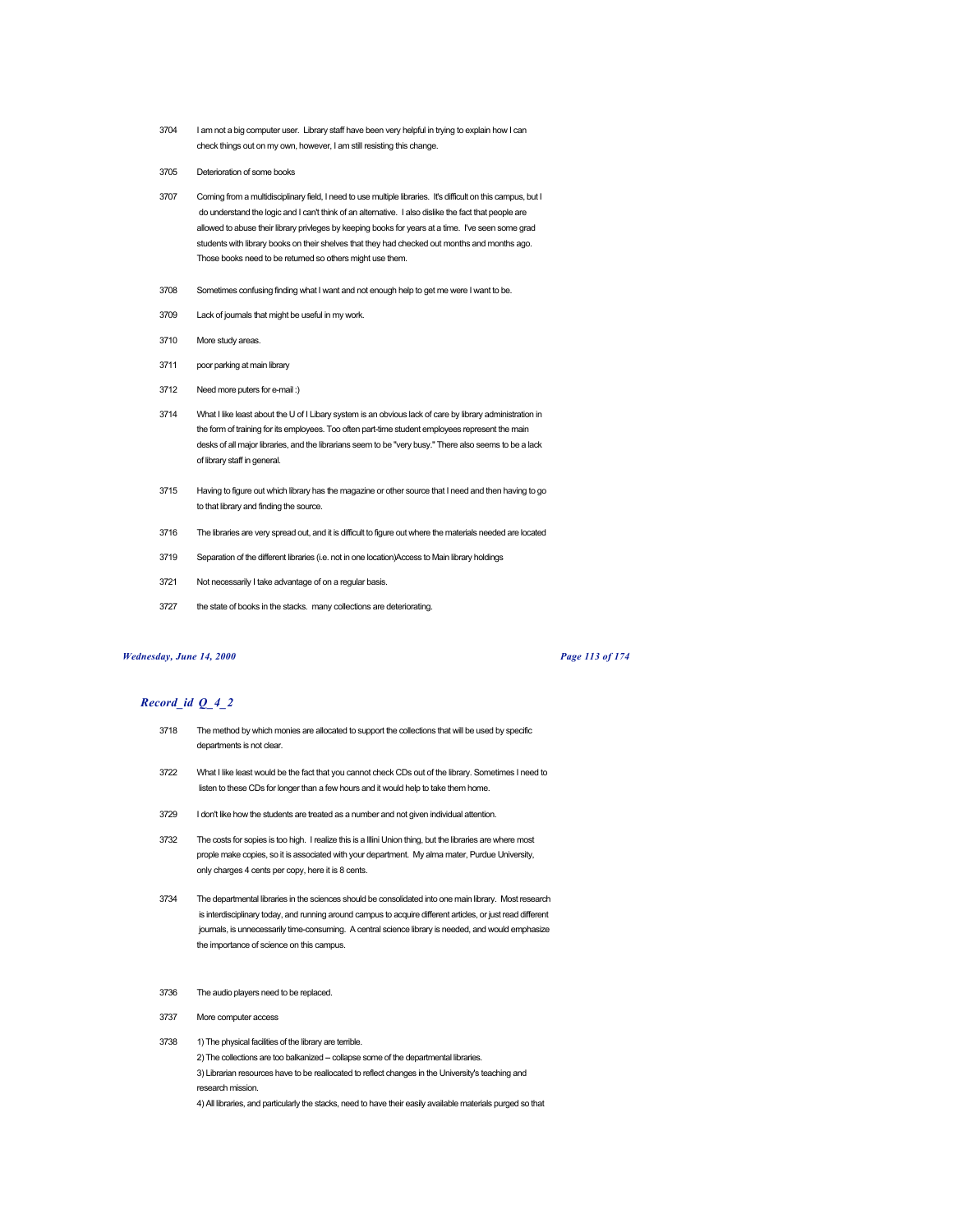only recently used materials are available. The others can be stored remotely. 5) All libraries need pleasant work environments, ideally with naturali light.

- 3740 Finding materials that should be back on the shelf, but are not.
- 3741 Signage is a little confusing in some places or print a little too small to be seen.
- 3743 The rate at which journals are dropped is disturbing. Although I am a big fan of internet information exchange, I shudder at the thought of completely on-line journals to the exclusion of printed versions. I hate reading on the screen and don't like the printed output. I also think that there needs to be an agressive push to repair or restore many of the older volumes in the stacks, many of which are in poor condition. Finally the rigid non-circulating policy in some libraries (i.e. Biology) make things difficult for the researcher.
- 3744 The cramped quarters for some library collections
- 3745 Lack of online full-text journals, missing journals, lack of psychiatry jounrals on campus.
- 3746 not many conference materials
- 3747 Finding books is sometimes really difficult, especially when sometimes you have to walk all over campus trying to find what you need
- 3749 Difficulty in locating which print journal is in which library. Also, no central web page which lists all of the journals that the university has access to on-line.
- 3750

The Undergrad is often very loud in certain areas. Also, the CCSO site is often too crowded and cramped.

- 3752 Too often items one wants are simply missing. This seems to have gotten better in the last 5 years, but it is still a problem.
- 3753 It's so huge that is overwhelming.

# *Wednesday, June 14, 2000 Page 114 of 174*

## *Record\_id Q\_4\_2*

- 3758 Difficult to get assistance from staff, waiting for computers, and odd hours on the weekends
- 3759 Not very user-friendly, on the web or at the libraries. I wish we had more journals electronically. Sometimes the homepage is down.
- 3755 There is not enough space for group meetings in Grainger, and in fact there is a total lack of space during finals.
- 3757 The fact that in the specialty libraries like African Americana or any of the other libraries with minority print books everything is reference. It's hard to do your papres when you can't the books out and it's such a limited amount of books and everybody in the lecture is doing the same paper on the same topic.
- 3760 Innacurately reshelved materials. Being charged for returned items which later turn out to have been mishelved by library staff (or finding items that have been reported lost while searching for a different volume!).
- 3763 Very poor service. My observation is that many students (including myself) are treated very rudely by the staff in the Chemistry library.

For a research library, the hours are hours of operation are only convenient for undergraduates.

- 3764 Although I would prefer to list an item here, I really do not have any complaints.
- 3766 Photocopiers.
- 3769 I have had several problems with books being "lost" and being charged for them. On several occassions I have returned books, only to be told that they were not returned. I think part of the problem is that I keep the books until they are well past-due, and usually I have rec'd a notice to pay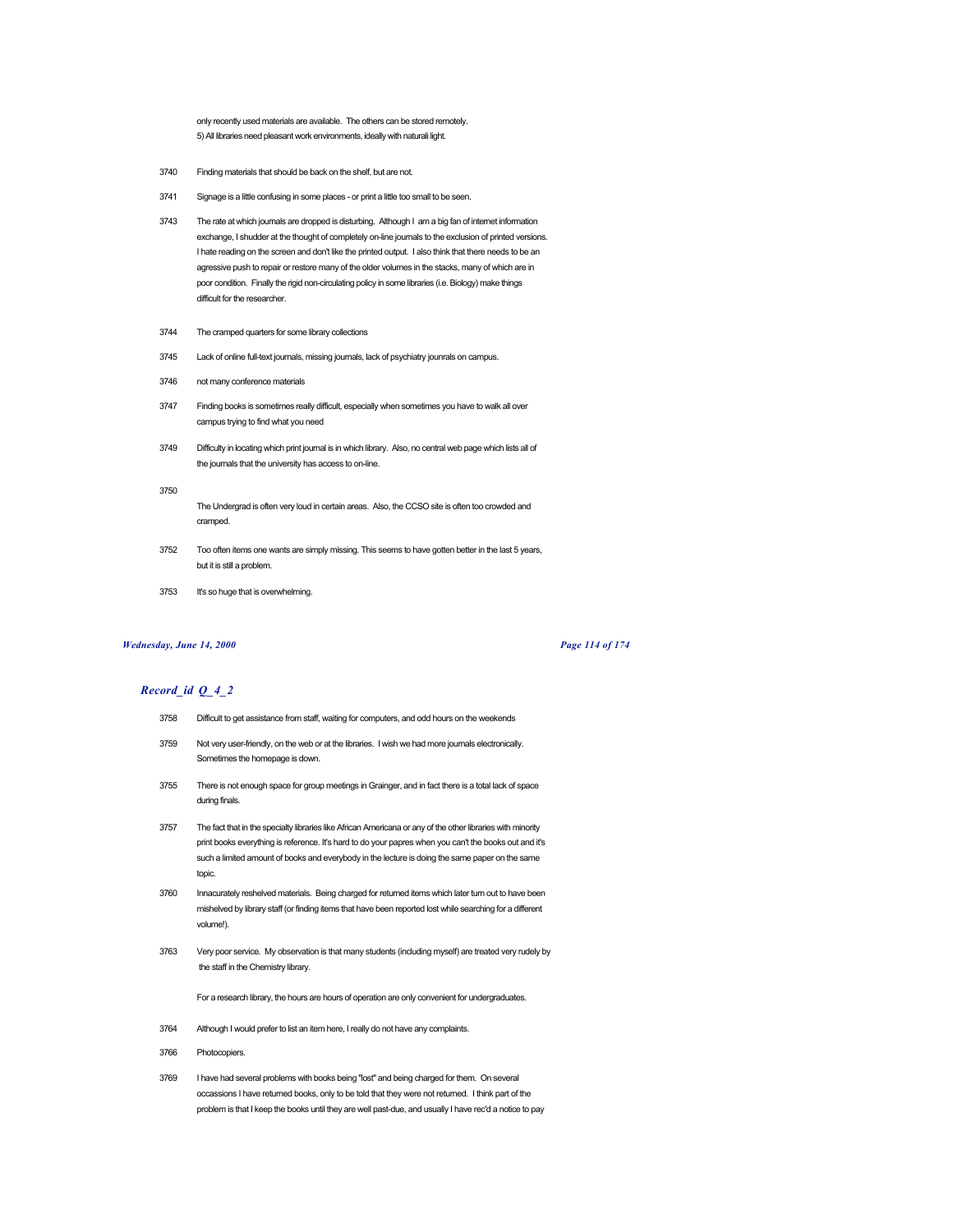or return. It seems like, more often than not, books and/or charges are not properly cleared in these situations.

- 3772 I think that some of the libraries aren't open enough...Ricker being the most prominent example.
- 3773 The thing that I don't like about the library is that even though it has a lot to offer, I feel very intimidated because the whole system is so huge.
- 3774 The whole system is kind of big and confusing.
- 3776 Can't get to it all easily as an undergrad
- 3777 It's dirty
- 3778 It is hard to find books and otherresources sometimes.
- 3782 When researching articles on the elcetronic indexes, it is too difficult to determine if the library (and which library-ioncluding Health Sciences) has a particular articles or journal issue.
- 3783 Telenet interface to online catalog
- 3784 I've been disappointed with the book collection. For instance, computer graphics is an area of significant interest to me. But essentially all the useful books are kept on reserve.
- 3786 Sometimes I like to work late hours and the libraries are closed.
- 3787 none
- 3788 I think the different sections shouldbe labeled clearer...i.e. fiction, non-fiction, reference, etc.
- 3789 Over the last few years, the web interface has been essentially unusable. To me, this is the most visible aspect of the library, and should be done in a professional manner.
- 3791 Its dispersed, compartmentization, even in one building!

## *Wednesday, June 14, 2000 Page 115 of 174*

- 3794 They need to enforce a quiet area, because group projects are really noisy and distracting when you're trying to study.
- 3795 Unreplaced cubicle lightbulbs esp. Grainger.
- 3796 I do not like how sometimes when I ask a question, some librarians say they do not know the answer, and do not inform me on how and who I can get answered by.
- 3797 having to key in user id
- 3798 The library's new computer and web-based search engines suck. Period. And you did not provide nearly enough training when the new system was introduced. I went from being a regular UI library user to one that won't even use the UI library anymore. That's how hard the new computer system is to learn to use. Until the library starts offering regular trainng, and makes wide public announcements about the availability of such training, I'll go through my local public library to get what I need.
- 3799 I wish that the library was open longer. I have also had difficulty in some of the libraries, people making me feel like helping me is a problem. This generally happens with the students working at the libraries.
- 3800 ILLINET
- 3802 No photo stand. (This is about a \$250 investment)
- 3804 Finding materials is always really difficult
- 3805 There is no specified area for strictly quiet studying. There are some areas where the unspoken rule is to be quiet. Yet often, there are one or two people who may not be aware of this and they make it impossible for anybody in the room to study. The importance of the library is not only its collections but also as a place to study.
- 3806 The online catalogue is a disaster. The collection of print sources is declining in quality--both because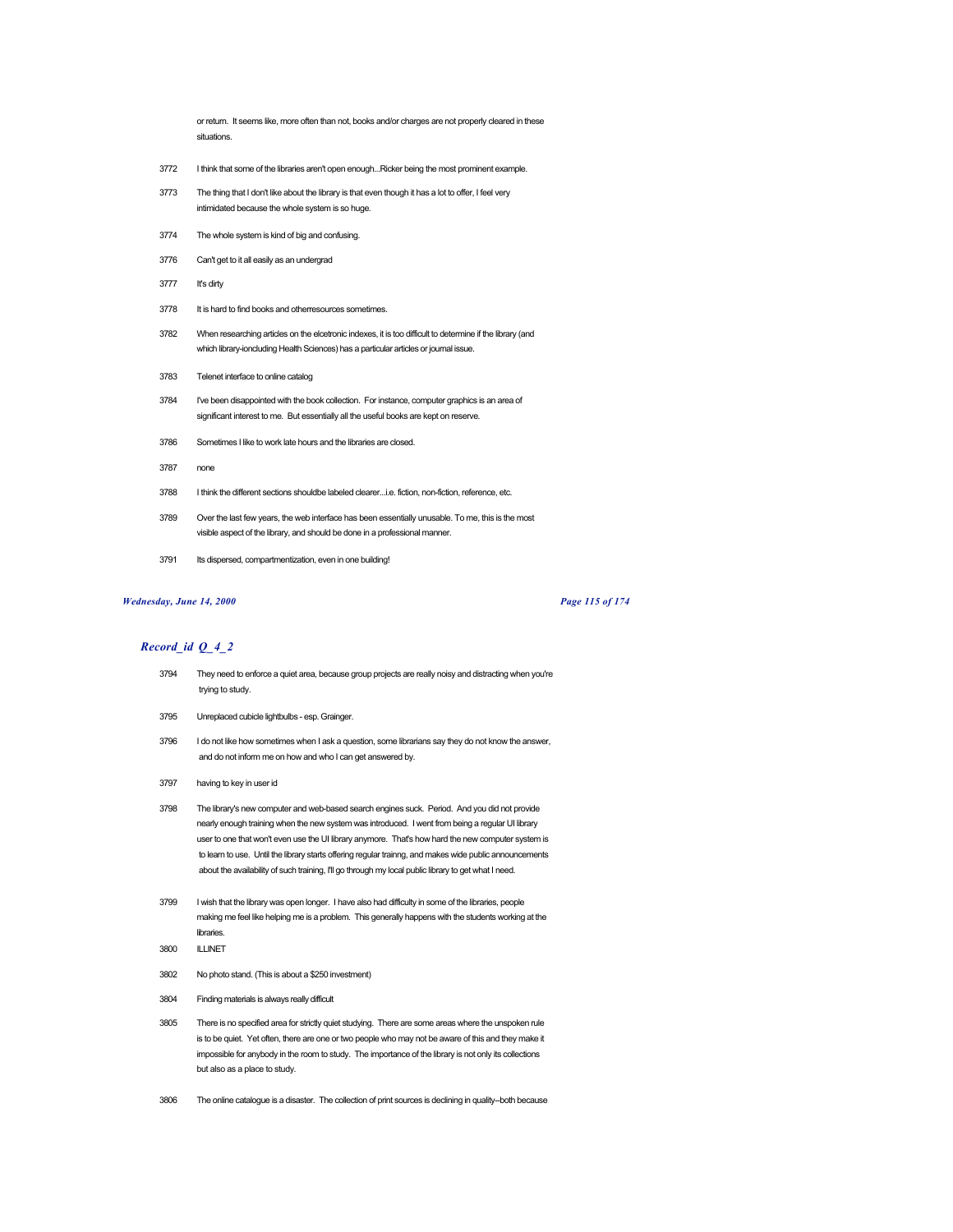of deterioration of existing matierals and beccause of failure to maintain an appropriate level of purchasing. If I had to choose between going for all the latest electronic media and the capital needed to reach them on the one hand and maintaining and improving the print collection on the other, I'd choose support of the print collection.

- 3808 That the web pages can be confusing, I don't know where to find online journals..!
- 3809 The extent to which its collection is fully accessible via integrated searching tools over the web
- 3810 To access some reference materials, you have to go to so many libraries. I wish ALL of reference could be in one place.
- 3811 Few open space for studying most libraries are dim and too loud
- 3812 It's very hard online to locate where journals are housed on campus. There should be one page, easily understood for this. I've spent quite a bit of time searching through the interface to find where collections are housed.

One of the head librarians in Grainger is rude to most people. Sometimes I want help, but don't want to approach her because she treats people poorly -- especially when it's something she considers easy. If I were a librarian, I might think it was easy, but I'm not, that's why I need her help. She sets a bad tone in the library also when she's chastising someone. I just don't like being in the library when she's there and come and go quickly. I will say the others in Grainger make up for her. I've also had people go the extra mile trying to help me. It's just that this woman seems to go unchecked.

3813 Needs more current fiction selection.

#### *Wednesday, June 14, 2000 Page 116 of 174*

# *Record\_id Q\_4\_2*

3815 The most recent change in fines and fining criteria; perhaps most importantly what seemed to be a closed decision-making process and a poor communication to students.

Also, hours available on the weekend could be better. (Sunday mornings, as example.)

Better network access for laptops for users of the older libraries facilities.

- 3818 Lack of notification of overdue materials
- 3819 I am an employee of the U of I and don't know anything about my library privileges.
- 3820 not enough and bad copy machines, expensive copies -> especially bad, when material is needed that cannot be checked out and has to be copied IN the library. it takes hours!!!!!
- 3822 The overall physical condition of the main library. It is a depressing environment. It makes me want to limit my visits to as few as possible and as brief as possible....
- 3825 It is difficult to get familiar with the online system, and this is the system that most people are using. The print documents are becoming less and less important, at least to undergraduate students.
- 3821 Some contents in library have very low standards of decency. I realize that it's easy to be caught up in the "tolerance" fad, but many supports will withdraw their support if they see their contributions being used to fund sexually explicit titles and GLTB aggendas. The library should be a place for workinging and learning, not a place to be used as a pawn by political motives. It's not that serious yet, but it seems to be creeping in.
- 3826 The interfaces to find library materials (ILLINET Online) and journal articles (OVID) are very user-UNfriendly, frustrating and clumsy to use. The copy machines produce ofter substandard print quality and I CANNOT REDUCE THE SIZE I AM COPYING! Many journals can be fit 2 pages on one with just 95% reduction, which would save materials (paper, toner) and bulk, yet this feature is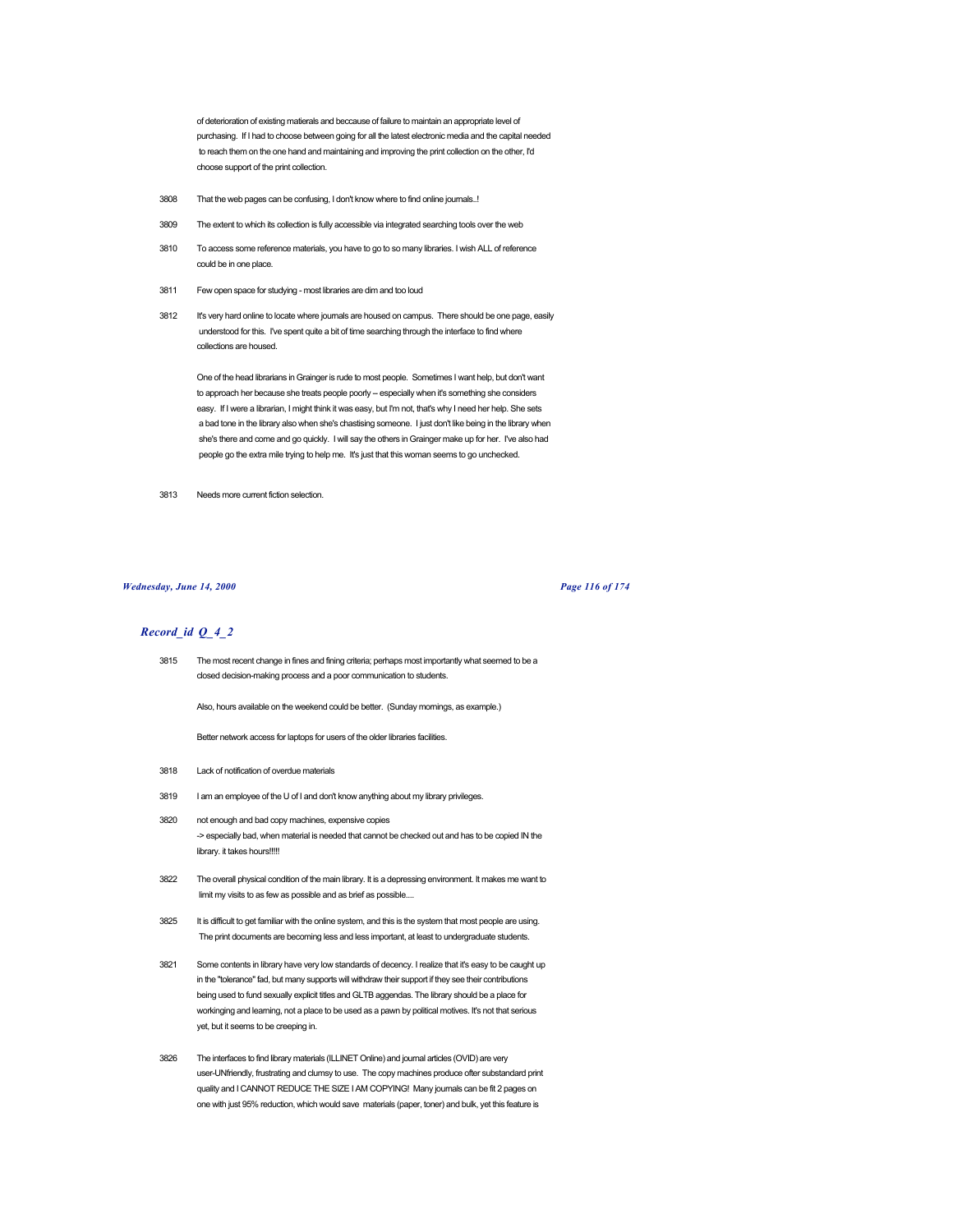DISABLED in the copy machines (is this restriction even legal?).

- 3830 Lack of full text journals available online.
- 3831 Fragmentation of journals. Staff in biology library can be unfriendly and unhelpful. Older journals are not available over internet - hard to determine which library they are located in.
- 3833 Hours are not always condusive to student schedules. I would prefer that libraries stayed open at least an extra hour or two.
- 3834 Parking
- 3835 I think that the web interface is still a little confusing
- 3838 The other libraries need to have more space and better lighting. There is a limited staff that needs to be expanded. It is difficult to find things because there is little assistance.
- 3839 My frustration in trying to find stuff using electronic mediums.
- 3840 I do not like the hours of the undergraduate library on Sunday. If students want to study in the morning, they cannot go to the library. Changing the opening time on Sunday is something the library should consider. If I am there right when the Undergrad opens, there are a lot of students waiting for the doors to unlock.
- 3841 It is difficult to find location of library materials and I also have trouble finding materials through telnet.
- 3842 none
- 3843 The one thing that I liked the least would be the two hour time limit on reserve items.
- 3845 Sometimes the online catalogue and the reality of where things are do not concur.

#### *Wednesday, June 14, 2000 Page 117 of 174*

*Record\_id Q\_4\_2*  $\overline{3}$ 

| 3847 |                                                                                                          |
|------|----------------------------------------------------------------------------------------------------------|
|      | Confusion during the computer conversion of searching and ordering books to web page.                    |
| 3848 | The copy machines are always broken or the toner has not been changed.                                   |
|      | There needs to be a copy room with several copy machines that are maintained on a more regular<br>basis. |
| 3849 | I don't like the fact that you can't walk away from your table for a minute to use the washroom, get a   |
|      | drink, etc. and have to worry about someone else taking your books, etc. from your area.                 |
| 3850 | How confusing all of the different systems for looking up materials can be.                              |
| 3852 | Not being able to find information from my computer at home                                              |
| 3856 | number of new books/journals due to limited budget                                                       |
| 3857 | Useless journals (i.e. foreign language journals), not enough electronic journals                        |
| 3858 | The computer system is confusing, you have to travel from library to library to find materials           |
| 3862 | I sometimes have trouble finding journals that are supposed to be in the stacks.                         |

- 3853 Nothing to say.
- 3864 I don't believe that there are enough actual books that help for researching. I had to obtain two books minimum for my rhetoric research paper and I could only find one that barely related to my topic.
- 3865 Carrying books from lower or upper stories to the first story in order to make fotocopies because the only fotocopy machine works with special cards are located at that level.
- 3869 Having the books I order online not clear my account when I return them. I always have to make a phone call!
- 3870 -- Limited hours -Limited journal holdings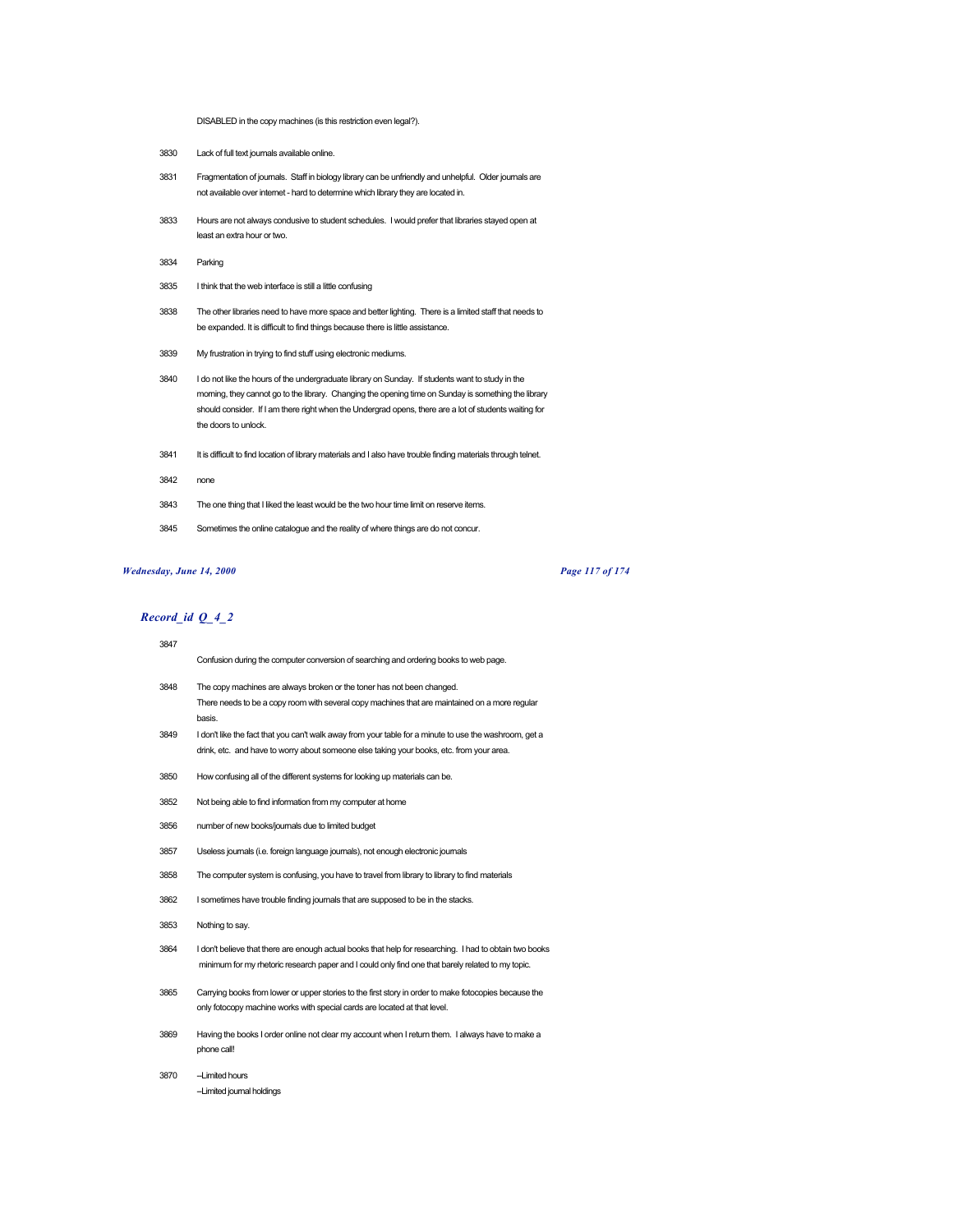3871 Many of the books I've required have been charged or on loan for long periods of time. Shortening loan periods and/or increasing penalities for late returns may help resolve this.

Also, many of the books I've required require an interlibrary loan from other universities which can take about a week. That's too long a wait especially if the material is required urgently.

3872

Sometimes the noise level becomes a problem.

- 3874 short hours, problems using database (mdconsult, etc) off site
- 3876 Sometimes it's hard to figure out where to start searching.
- 3877 The library closes to early during semester breaks.
- 3879 ILLINET--See above
- 3880 No parking. Online catalog could be more user-friendly.
- 3882 I am least satisfied that some books I want to borrow are not available or even can be checked out.
- 3884 Difficulty and complexity in finding and locating desired resources.
- 3888 being in the stacks alone in remote sections is a bit uncomfortable
- 3891 The library is not open late enough for people who need to be up late studying.

## *Wednesday, June 14, 2000 Page 118 of 174*

- 3893 The online search capability is clumsy at best, and the library staff are much less than courteous.
- 3895 There is really nothing that I dislike about the library system. I feel that everything runs quite smoothly considering the volume of students which utilize the library.
- 3896 The amount of hours that the libraries are open and the times they are open.
- 3897 departmental libraries need to be open later hours. special attention needs to be paid to those taking off-campus courses. libraries should be open extended hours when they are in town.
- 3899 Everything is so hard to find! It is almost impossible to find some things without help -- the librarians are usually busy so getting help is difficult sometimes.
- 3900 It is very confusing, it is hard to find where the books that you look up are located and it is a pain to have to go to four different places to get a resource on the same topic
- 3907 There isn't a single 24-hour library on campus. It would be nice to have one main library open for studying/working late into the night.
- 3908 So many smaller libraries around the campus that I don't know which collection to visit. And, ordering on the web is very difficult (confusing).
- 3905 Everything is too spread out and departmentalized. Each library seems like it's own separate world, and you have to learn the specific peculiarities of EACH departmental library if you want to use it. The overwhelming number of available resources don't do me any good if only the librarians know about them, and I can't ask them because I am in class during the day...
- 3906 Web pages are confusing and I would like more full text articles and abstracts on the data bases....
- 3909 No change machines or place to get change to obtain a copy card. I had to go all the way to the union to get change for a copy card because the library staff said they could not give change.
- 3910 telnet interface
- 3911 it is spread out a little bit it is not that bad
- 3913 The available literature search engines are inadequate. OVID/Current Contents is difficult to use, especially for doing advanced, qualified searches. SciFinder is good but not available enough hours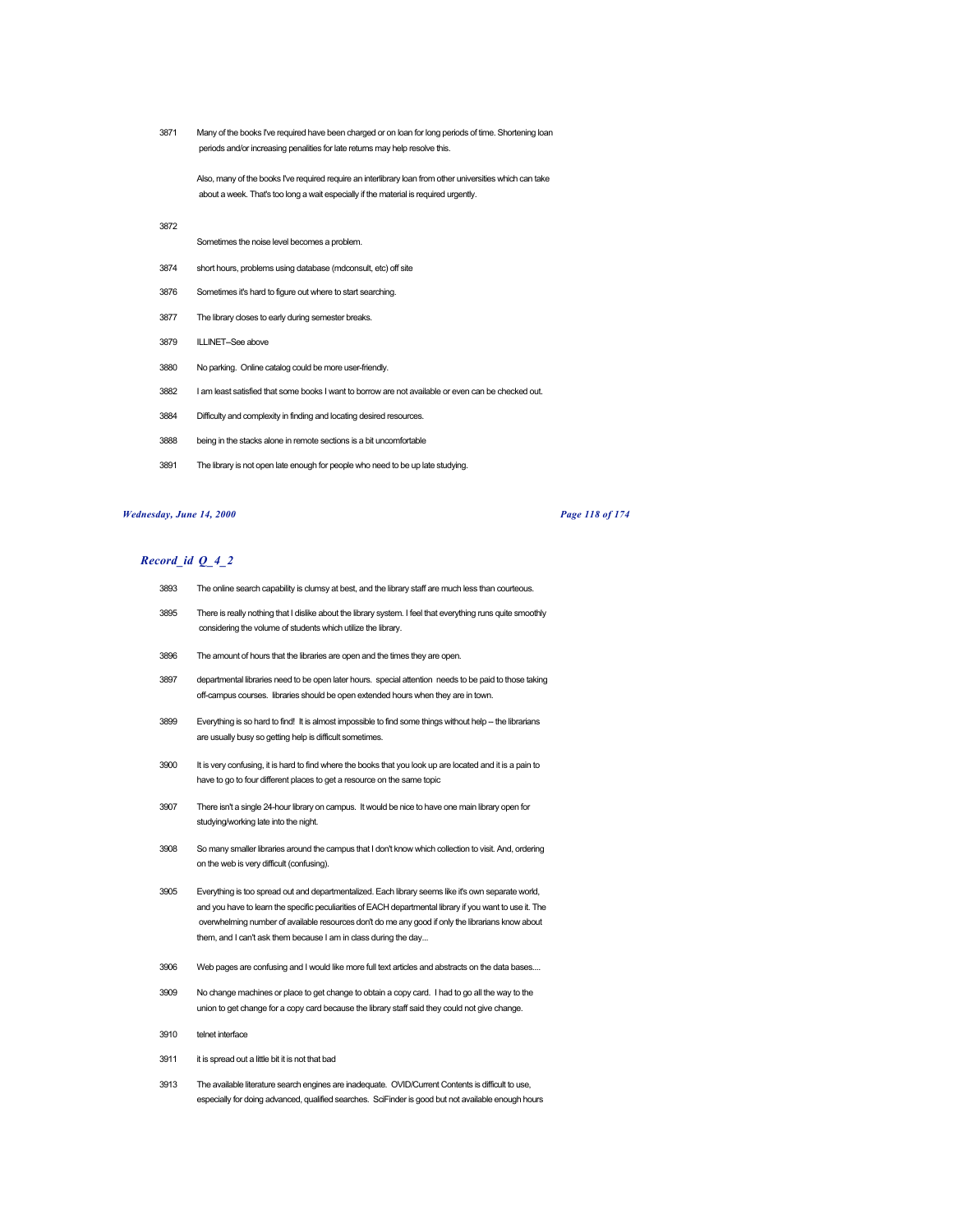#### and then not enough simultaneous connections.

- 3915 It's hard to understand how to access all that the library has to offer.
- 3917 Limited hours during the breaks.
- 3918 1. The slow and awkward development of the web version of Illinet 2. Losing books after the patron has checked them back in and then try to charge the patron for it (it happened to me three times).
- 3919 The fact that I have to go to at least 3 different libraries to get the materials that I need. I would rather browse the material in question before ckecking out, to make sure it is relevant and useful. In my case, delivery is a useless feature.
- 3920 Hours
- 3922 I don't like that it opens at nine.
- 3924 More groop studing rooms.
- 3925 Shortfalls in maintaining a complete and up-to-date print collection.
- 3926 It is toooo spread out!

# *Wednesday, June 14, 2000 Page 119 of 174*

- 3928 photocopying journal articles and not being able to check them out
- 3931 The University of Illinois brags about having the third largest university library, which is a notable accomplishment. However, I must ask, why is the University of Illinois spending my tuition dollars on books if they won't actually let me see them? The library has been turned into a tomb. Students are never taught how to use the extensive library resources. Furthermore, even if students do learn how to access the library, one the student gets there, the books are hidden away. I can't tell you how many times I have tried to find a book, only to be told that I can't have, that I can't get to it, etc.
- 3932 it takes time to obtain copies of a certain book, when it is already borrowed
- 3933 My worst experience with the library was a time when all the printers went out and I needed to print something.
- 3934 Some things got confusing with all the libraries having different hours and sometimes not being able to find the smaller libraries. Also it would get frustrating trying to use the stacks.
- 3935 Hours are not long enough in the evening when I study and there are not outlets at the big tables in the law library
- 3937 the web system of finding articles and books they never seem to have what i am looking for on the web, but then i can find it by looking around. i like the old journal location system
- 3938 Inerlibrary loans take a long time.
- 3943 (none)
- 3944 The overall complexity of the library can make finding materials difficult.
- 3945 difficulty of article searches
- 3940 Students whop work at the counter. The library should probably look for person who will not talk at the working time. However, I found only one that seriously talked to her friend while working and when asked for the assistance , she seems unsastified. By the way, library hired her to work ,not to talk, am I right?
- 3942 often times the phototcopy requests are not filled very quickly which can be an issue, but i am not certain this is the fault of our library.
- 3953 There is no room for isolated group works.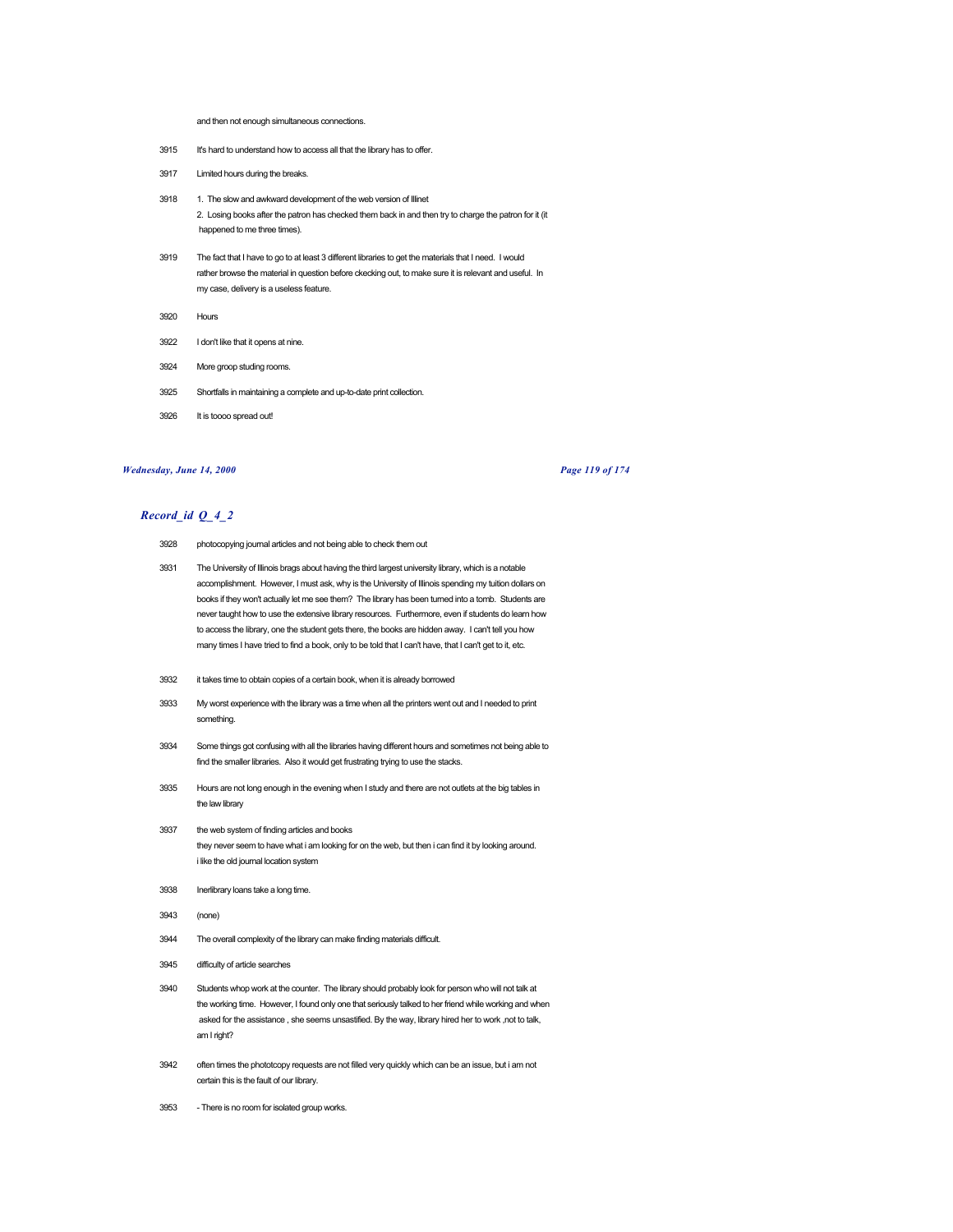- Can take videos to home.

- 3956 THe difficulty I have finding books in the libraries. You should be able to limit the search to specific libraries. Also there should be a tutorial about how to retrieve books from the main library. I do not know how and am intimidated by it.
- 3957 It is hard to find things, always have to go to different libraries for books on one subject.
- 3958 Items missing from shelves when computer indicates they should be there
- 3959 reshelving not accurate or prompt in my experiences and has nearly resulted in fines
- 3960 The limited hours of the newspaper library, the overdue fees charged to graduate students but not professors, and the ILLINET search system in general. The system feels like it is from ten years ago and I find it very tedious to use.
- 3961 My least favorite thing has to be the intercom at the Undergraduate Library. I am well aware that there have been several reports of theft and that I should not leave my possessions unattended. At least I do not need to be told every hour on the hour especially when I was there for hours at a time.
- 3962 The non-intuitive web interfaces.

## *Wednesday, June 14, 2000 Page 120 of 174*

- 3963 Limited hours
- 3964 no entry to main stacks (for undergrads)
- 3965 there is not enough printers for computers or copy machines
- 3966 Sometimes some libraries are overcrowded
- 3967 The library hours can be made more convenient for studets who study at night!
- 3968 I think that group study rooms would be a good idea because sometimes there are a bunch of loud people in the library which can be distracting, but they have nowhere to go to study.
- 3969 Sometimes I find books that would be great but the item is lost or not cirrculating :(
- 3973 The noise level on the second floor at the undergrad.
- 3975 I wish that fragile, old items in the rare book room could be kept as an original, and I wish there were copies of these items that we could work from.
- 3979 I believe that the University of Illinois should place more emphasis on the retrieval of lost books.
- 3981 Awkward library web-site especially after the recent changes. Please consult other universities.
- 3983 Claiming I lost a book that I did return -- need more accurate record keeping
- 3984 How to use them.
- 3987 Hours- sometimes difficult to get exactly what you need
- 3988 the ECON103 textbook this semester was not on reserve and not even available on the whole campus !!!
	- all required textbooks should be at least on reserve somewhere.
- 3991 the system is too dis-jointed and I never know were to go to find a particular journal. One library may have it up to a certain date and then another library my have it for different dates and it gets VERY confusing!!!!! and frustrating!
- 3985 Most of the student assistants are great. However, I have had bad experiences with a small minority of the student employees. Somehow, it needs to be communicated to all students that they need to conduct themselves as if they were working in a private business. That is they need to be courteous to their clients (although I've also seen some rude clients too!).
- 3989 I don't like going across campus several times when i have one book at one library and another at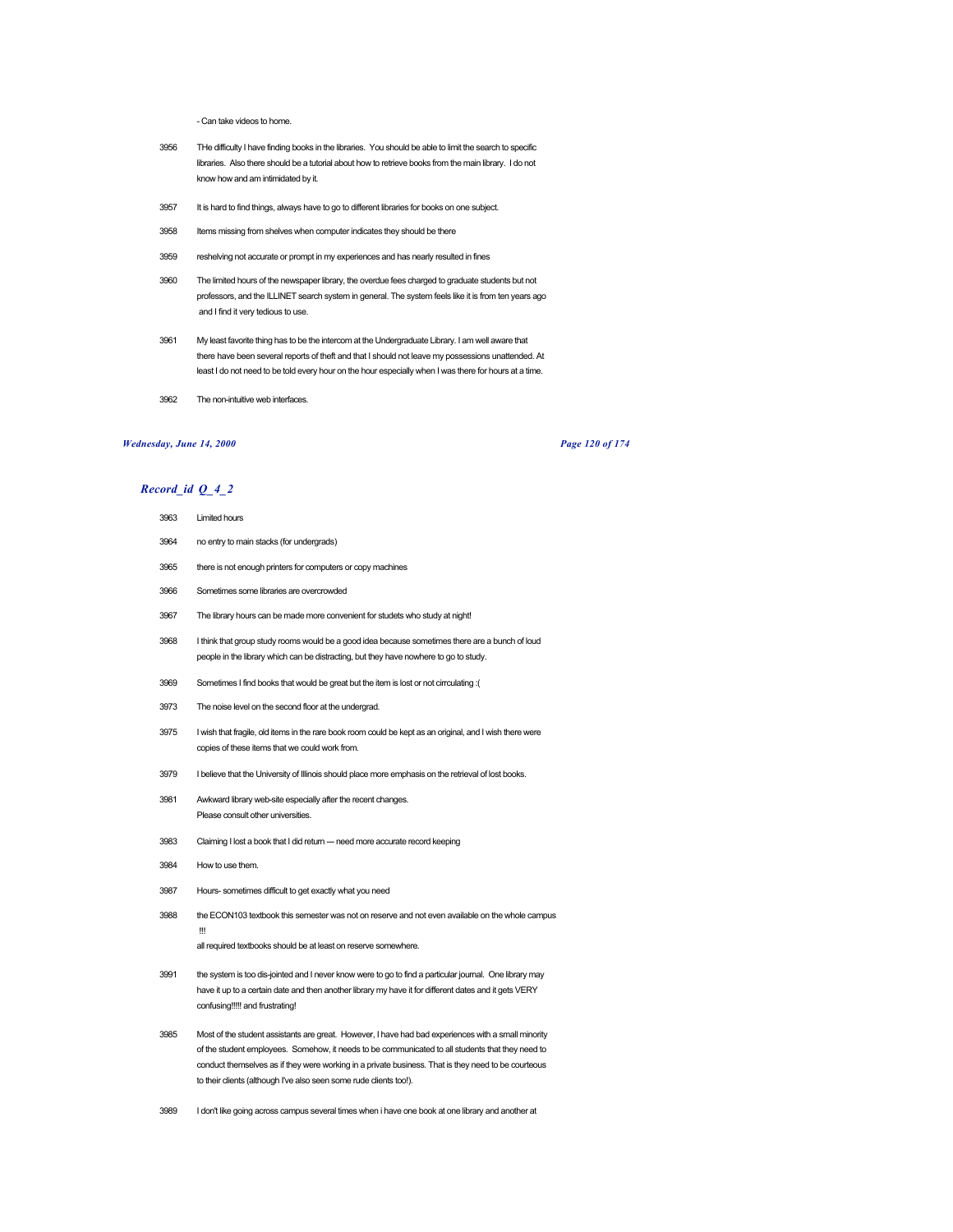another library. It is really inconvinient and that is one of the main reasons why i do not go to the library that often, instead i look up almost all my sources on the web. It's good to have a lot of information out there, but there's just too much to handle.

- 3990 Not open late on the weekends
- 3996 reshelving is a little slow sometimes.
- 4000 I am happy with the current library system.
- 4001 Staff often detatched or disrespectful.
- 4003 that I have to get to the library to return the books in person.
- 4004 It is so big and it is sometimes intimidating, but that could be prevented with a tutoring centering about how to use the library and its resources.

## *Wednesday, June 14, 2000 Page 121 of 174*

# *Record\_id Q\_4\_2*

- 4006 Fragmentation sometimes difficult to locate materials needed even if they are a part of the collection.
- 4007 I know it is a financial issue, but more computer online information would be great.
- 4008 I don't particularly like the way it is all organized-it's kind of difficult to find what you're looking for.
- 4011 The vast collection and helpful librarians.
- 4012 On-line search doesn't always work, sometimes I have problems finding the page to start my particular search from.
- 4013 Not being able to search the web-based search engines off campus
- 4014 The computer lab in the undergrad is usually full.
- 4015 The horrible ILLINET OnLine system. Fix it fast!
- 4017 Newspaper library defies comment it is filthy, dark, difficult to find things. Graduate stacks are dark, unorganized, missing/lost materials, not enough copiers, inadequate staff. I do not feel safe in the stacks.

Copiers on mircofische do not work well, if at all. Hours are not designed for people who work full-time and go to school. I waste far too much time looking up information and finding items on shelves.

- 4019 Deterioration of the journal subscriptions and technical monograph collections.
- 4020 Not being able to bring some of the materials home to be looked over better. Music materials are my main concern, and some plays
- $4022 -$
- 4026 Hours
- 4027 reshelving processes are too long. sometimes misshelved. Need to hire more students to shelf-reading.
- 4028 The Chemistry Library is dusty and dark, poor lighting especially in the downstairs stacks. It does not provide a good study atmosphere, not enough tables and desks. The library should stay open later.
- 4023 When I am looking for a journal article on some topic, it is difficult to choose from among the many databases provided in the web search form. W/o knowing what each of these databases contains, it is difficult to know which would be best for my needs.
- 4024 Finding/locating journals can be quite difficult.
- 4025 It's very difficult to work with from a remote workstation. For instance, when doing an internship, I would like to have the UIUC library available for my use because my company's library doesn't always have such an easy method for finding everything or they don't have everything I want.
- 4030 The hours could be extended.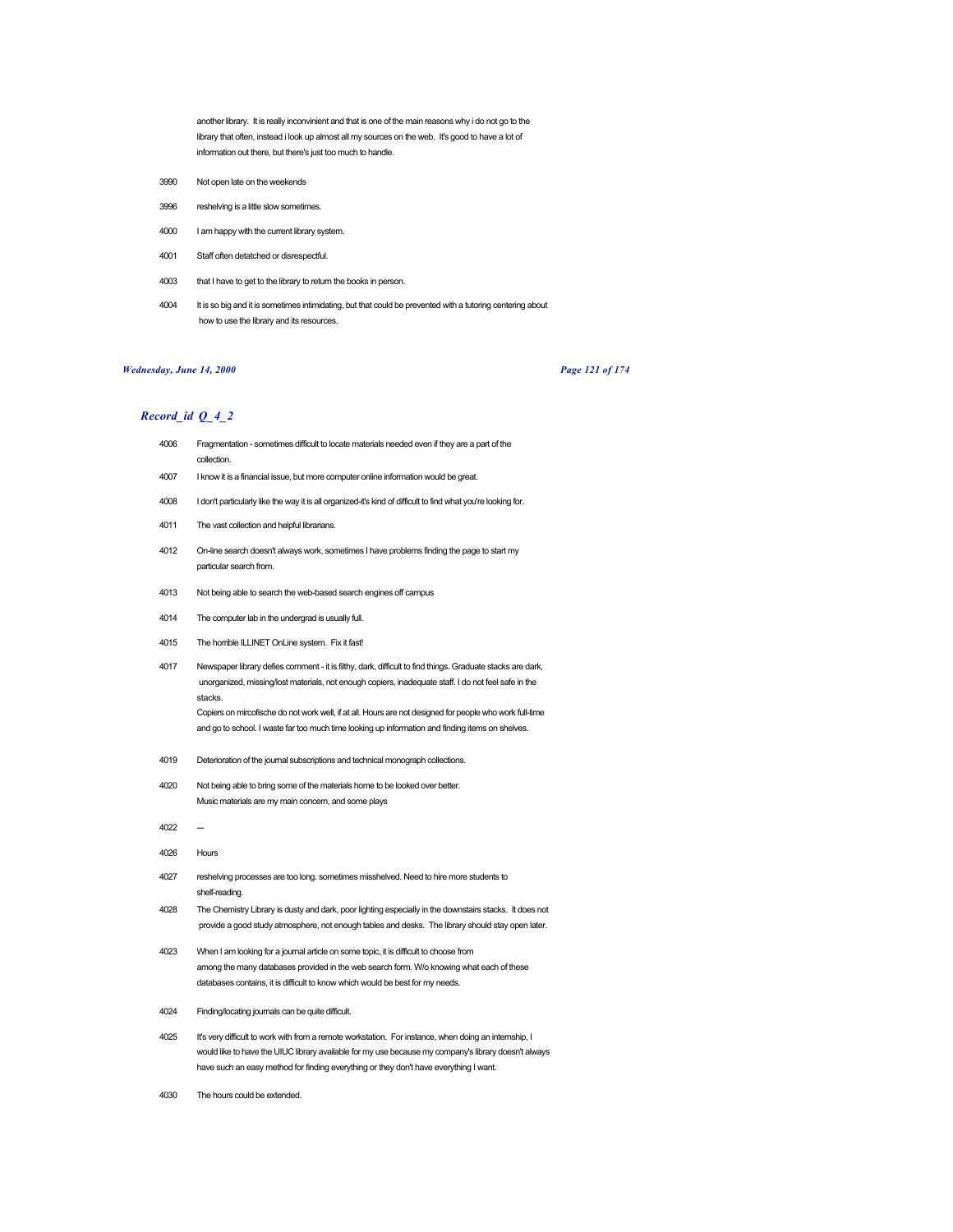- 4031 the gateway can be confusing in the way it is set up. There is a lot of information that is available and it doesn't seem to be readily available at first glance.
- 4034 Smaller libraries don't have enough space, staff, or support and the specialized collections are broken up into multiple locations rather than being housed together. (CPLA is a good example of this.)

Walking about in the Stacks is a little unsettling sometimes. It doesn't seem completely safe and exit locations are sometimes quite remote from locations being used.

4035 OPAC still feels clumsy to use

### *Wednesday, June 14, 2000 Page 122 of 174*

- 4036 how it seems so difficult to use. i feel very intimidated by all the options, and i don't know what computers can be used for certain options such as typing a paper, checking email and printing out documents from the internet. are there certain sections for each? also, the cassette taped individual tour of the library wasn't very useful and hard to follow.
- 4037 There are many books that I have been able to find at other university libraries, for example Washington University in St. Louis, that I have been unable to find at the Univ. of IL. These books were very important to me for research for French papers.
- 4038 I don't like all of the people talking in the Undergraduate library, can't get anything done individually so I am forced to go to quiter places like the other side of campus to Grainger
- 4039 The fact that there is not enough control over the students behavior. Sometimes people put their feet on the chairs, tables, etc.
- 4041 electronic journals are hard to access online
- 4043 Often Difficult to find what you are looking for, don't know where to begin searching for things
- 4044 1. Photocopiers in most areas I use are only marginally adequate. 2. Delivery time for items ordered online is often so slow that I prefer to look for them myself if time and weather permits. 3. I've seen some books sitting on the rebinding shelves for several years.
- 4046 It can be very confusing doing searches.
- 4048 more space for WS/WID library more audio/visual availability
- 4049 It was sometimes hard to track down information because it was scattered all over in different libraries, in the stacks etc. Print indexes should be transferred to electronic databases.
- 4051 I most dislike that the collection is spread out over campus
- 4052 Takes forever tog et stuff from stacks. Anythime I had to do research the pages I needed were ripped out
- 4055 The increased emphasis on online resources.
- 4059 I don't know how to find things there.
- 4060 Deliver time of requested materials.
- 4063 When I can not get the book I want
- 4065 decentralization sometimes inconvenient
- 4067 The stacks can be a little too desolate at times.
- 4070 Too cold in summer time.
- 4071 Periodical database. Tedious to use and search completely.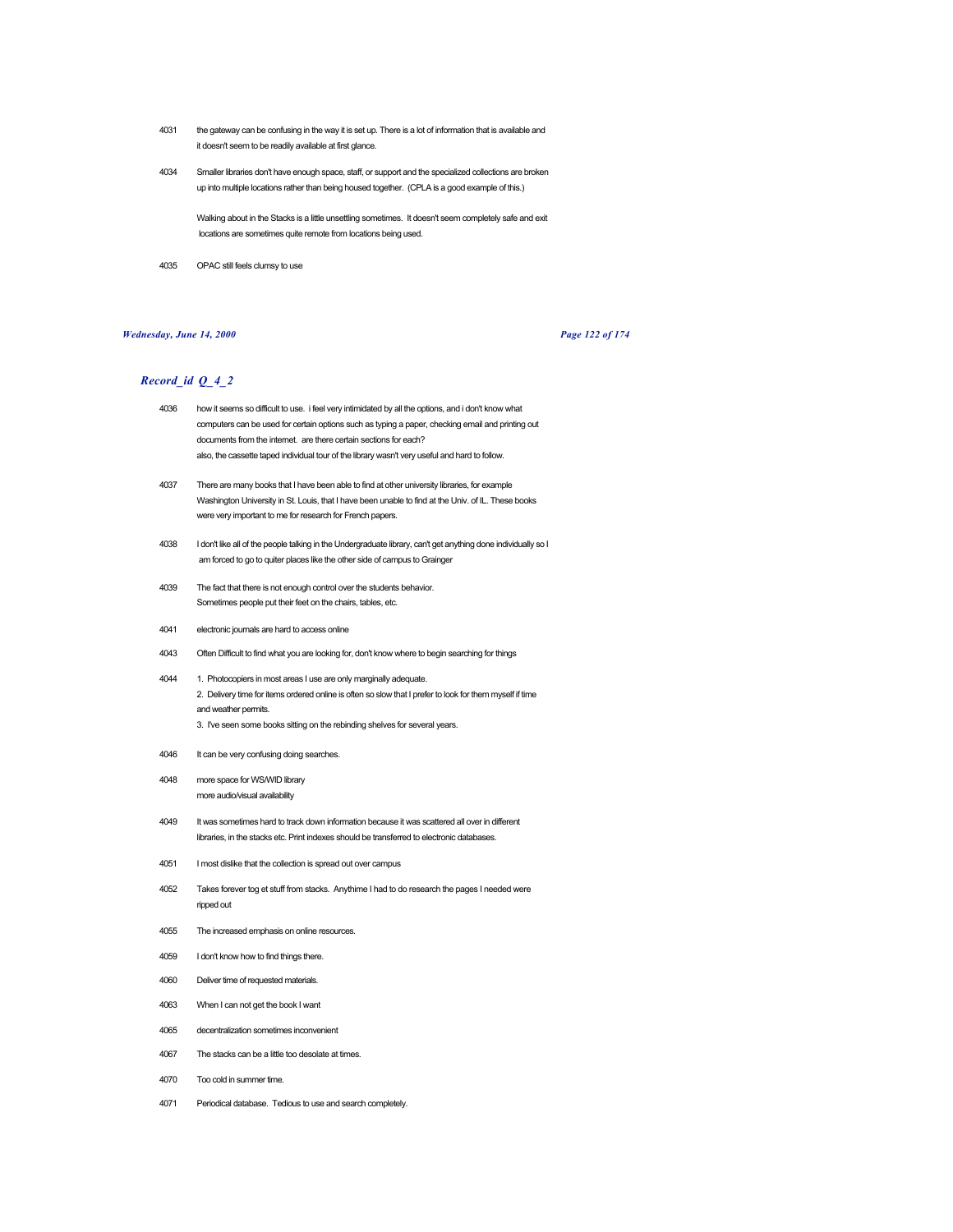Also, Library access at College of Veterinary Medicine very difficult. Cannot be accessed after 7 or on weekends by non-veterinary medicine students, due to lock-up of the building. Also, Difficult to access resouces scattered at various libraries all over campus, some of which are difficult to find or inaccessable due to distance.

- 4072 Oftentimes difficult to pinpoint the best sources and the librarians are few and sometimes not very aiding.
- 4074 I really dislike that as a graduate student, I have several different check out periods ranging from 2 weeks to 16 weeks. I wish that it could be uniform.

# *Wednesday, June 14, 2000 Page 123 of 174*

- 4075 hours
- 4076 I have never been toured of the library, and many things are confusing.
- 4077 no pressing complaints.
- 4078 Those damn beepers when you walk out. They go off for no reason (in the undegrad).
- 4079 The copiers are always malfunctioning. Material is missing/destroyed! It is sometimes a pain to have to go to four or five different libraries in order to find the sources you need.
- 4081 Sometimes overwhelming amount of information--too hard to find what you're looking for.
- 4082 Shelving of journals in Physics Library by call number instead of alphabetically (as in Chemistry).
- 4083 The collection in the Physics Department library has much room for improvement. It's a question of funding, not intent.
- 4086 I would like it if the library stayed open 24 hours, but that probably isn't possible.
- 4089 Even though our collection is supposedly the third largest in the nation, i would bet that's its probably also the oldest.
- 4091 Sometimes when I go to the library to get away from the distractions of the dorm life to find a quiet place to study, many times I find it harder to concentrate there. With the groups going on there is alot of unneccessary talking and conversing. Not too often the computers are all taken up and I have no connection to look up resources.
- 4092 different libraries scatters information and materials
- 4093 There is not any training for new students on where to go to find resources. The graduate and undergraduate libraries are massive and intimidating.
- 4098 Missing and mishelved books.
- 4099 need more change machines & copy machines. closed sunday am
- 4103 There are not a lot of study areas in the Commerce library and that is the closest to me.
- 4104 Sometimes the upper level of the Undergrad gets too noisy at night.
- 4105 too hot and stuffy
- 4107 some library facilities really out of date
- 4096 I have visited the Geological Survey librarry quite a few times. This library cannot even be called a modern library. The catalouging and sheloving is poor. It is not connected to the main library system, one cannot search the library collections in the library and even if you find the call number one cannot locate the book/publications. You always have to ask the person there to find the publication. This library has to improved to serve its clients, have to be connected to the University network, and shelving and call numbers have to be improved.
- 4100 I don't like how flourescent the lights are in all areas of the Undergrad. Grainger is a nicer mix of environments for studying but is so far from the south side of campus. Also the line for a printer is often a problem.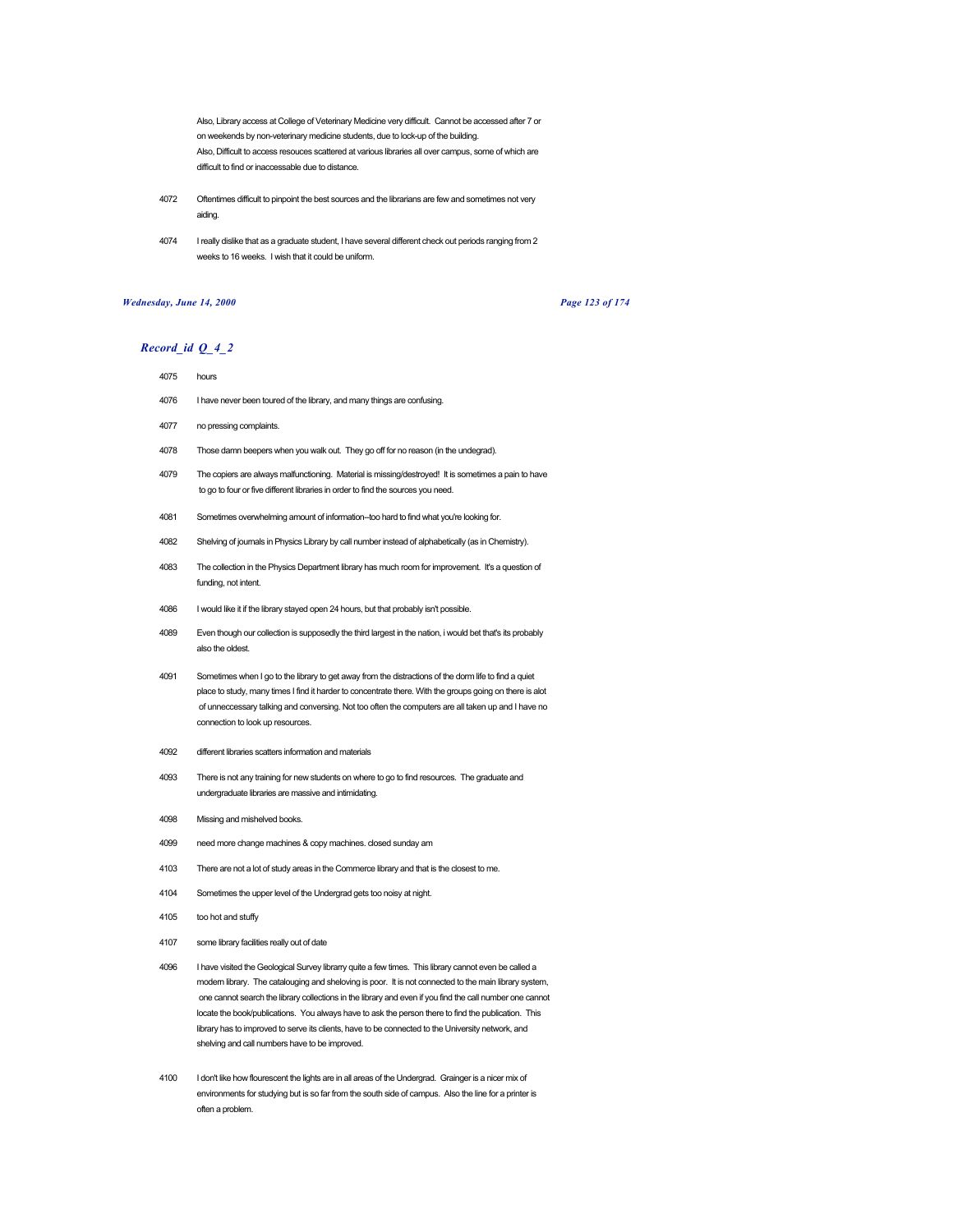4102 Trying to locate some of the more obscurely-referenced articles. See above example; also often is difficult to locate papers from conference proceedings.

#### *Wednesday, June 14, 2000 Page 124 of 174*

- 4106 I really don't understand how it works. I don't understand how you can get different things from the different libraries, and how to find out who has what. I have no idea how to order materials from other universities. I just stay in the Education library because it is small and comfortable, but I really don't know how to use anything other than that one library.
- 4108 The graduate student study carrols are uncomfortable and dirty.
- 4110 It's too hard to navigate around sometimes. I feel like I need to ask for help too often.
- 4111 gateway system is confusing and complex. it takes me a lot of time to try to find things on line. The old Telnet system seemed much more straightforward to me.
- 4112 There really should be a better system in place to educate users about all of the library's little subtleties -- the medical library is a separate body, the latin american library is actually an office and not a collection, etc.
- 4113 Sometimes there are just too many people working at the computers to get anything done.
- 4115 Hours, until 1:00am is too early to close. One library should be open 24 hours...like the undersgrad. Workers should be friendlier and speak english and be more knowledged.
- 4116 I dislike the fact that all the departmental libraries are spread all over campus.
- 4118 The safety at the library during late hours
- 4119 Sometimes it is difficult to find a specific book because there are so many books.
- 4121 Lack of parking...since I am located away from the quad I find it difficult to get to the Commerce Library.
- 4123 Library employees who reshelve books in the undergrad library playing music too loud on their ear phones. I have trouble studying when one of these loud kids blares their offensive music.
- 4125 all the libraries are far from each other...should condense more
- 4127 libraries, like Africana and Women's Studies, have extremely limited hours--no weekends
- 4128 PARKING!!!
- 4134 I do not like the problems getting the material aviable. aka stacks passes.
- 4136 The people working there are rude to me and don't like to help.
- 4139 The wretched lighting, and overheated stacks which appear to have poor ventilation.
- 4129 Hours are somewhat limited, especially at times I am often able to go to a specific site (i.e., weekends and holiday/break periods).
- 4132 how difficulty and confusing it is to find books or magazines and then once you find them the library never seem to carry the one you are looking for or you have to walk across campus to a different library to find the book.
- 4137 Support staff in chemsitry library are much less helpful than in either Grainger, Physics, or the Main graduate library.
- 4142 looking for different material on the online catalog, not find them listed anywhere, but find them in the library, on the shelves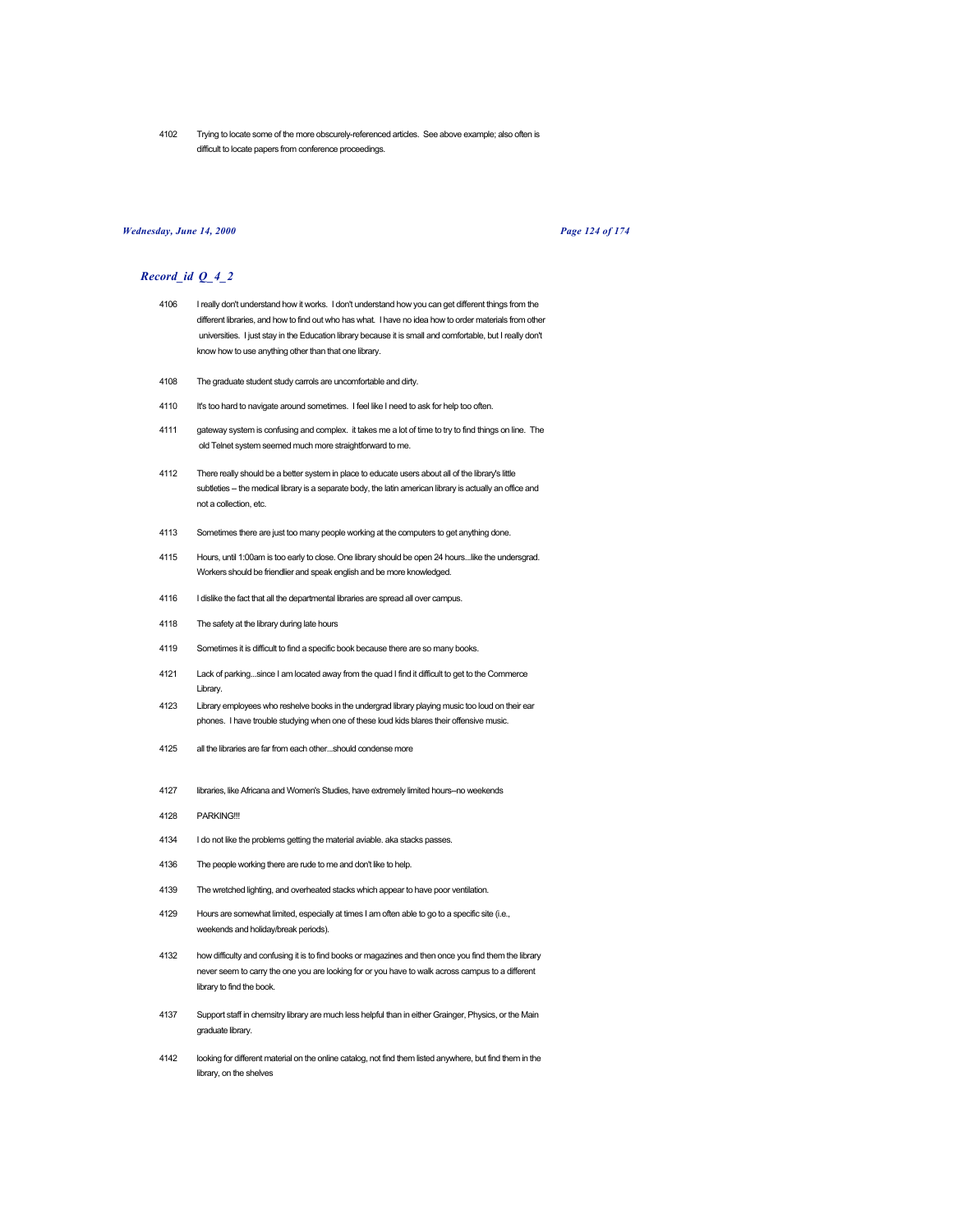# *Wednesday, June 14, 2000 Page 125 of 174*

# *Record\_id Q\_4\_2*

- 4143 Whenever I tried to go online to find magazines or journals, it was a big pain in the ass. If I wanted to find an article in the New York Times in July of 98 I could spend hours trying to find it, and chances are I would never actually find it. We need to organize our journal collections better, get some kind of central online research catalog. The majority of the time, people are just looking for mainstream stuff, not an article in the most obscure Slavic research journal available. I need a place to go to where I can find the article online I need in a major periodical, and go finish my work.
- 4145 Probably the lack of space and organization given to areas studies- we need to follow thru on the promise to get area studies into the fourth floor, get some organization to latin american reference material and make that into the dynamic place it could be- also we need to reshelve correctly and make good notes when things are missing.
- 4150 The on-line system is cumbersome and awkward. When you first log into this system, there is not a set of simple directions to follow. I have had to show other employees how to use, because it didn't make much sense to them...nor to me the first few times I used it. Seems like it could be "new and improved" in some ways.
- 4151 seem to be a lot of missing or snagged books that aren't replaced
- 4155 I think the library closes too early.
- 4156 never any open computers unless their macintosh computers.
- 4157 Being unable to figure out how to search for articles most efficiently.
- 4158 Impossible to find anything in the big selection, need more help than am offered.
- 4160 Nothing comes to mind; I like and use the University of Illinois Library.
- 4161 The stacks are often very confusing to navigate -- I feel slightly unsafe and frequently lost looking for journal issues in the stacks.
- 4163 (1) Having to walk a mile to find materials at a satellite library can be a drag, particularly if the given satellite has short hours.

(2) Finding what I'm looking for in the catalog but not be able to locate the item on the shelves.

(3) Finding a book in the catalog, but all copies are checked out and there's a line of holds a decade long.

- 4165 Space where the computers are.
- 4167 It can all be confusing to new students with the different places all over campus.
- 4168 It's not the library, it's the lack of time I have to use it like I would like.
- 4169 The problems with online catalogs.
- 4172 hours in vet med
- 4166 I don't like that the Undergraduate Library is not even half as nice as the engineering library. There is no reason why the engineers should have so much nicer a library than all the rest of the students.
- 4175 As a staff member it is not always convienent to go to the Library during reg. hours.
- 4176 It is often hard for me to find exactly what I'm looking for.
- 4177 The new Web Spirs (or whatever) system. It is slow and difficult to use. I have a fast internet connection on the university and it takes longer than ever to searcha the Bio Abstracts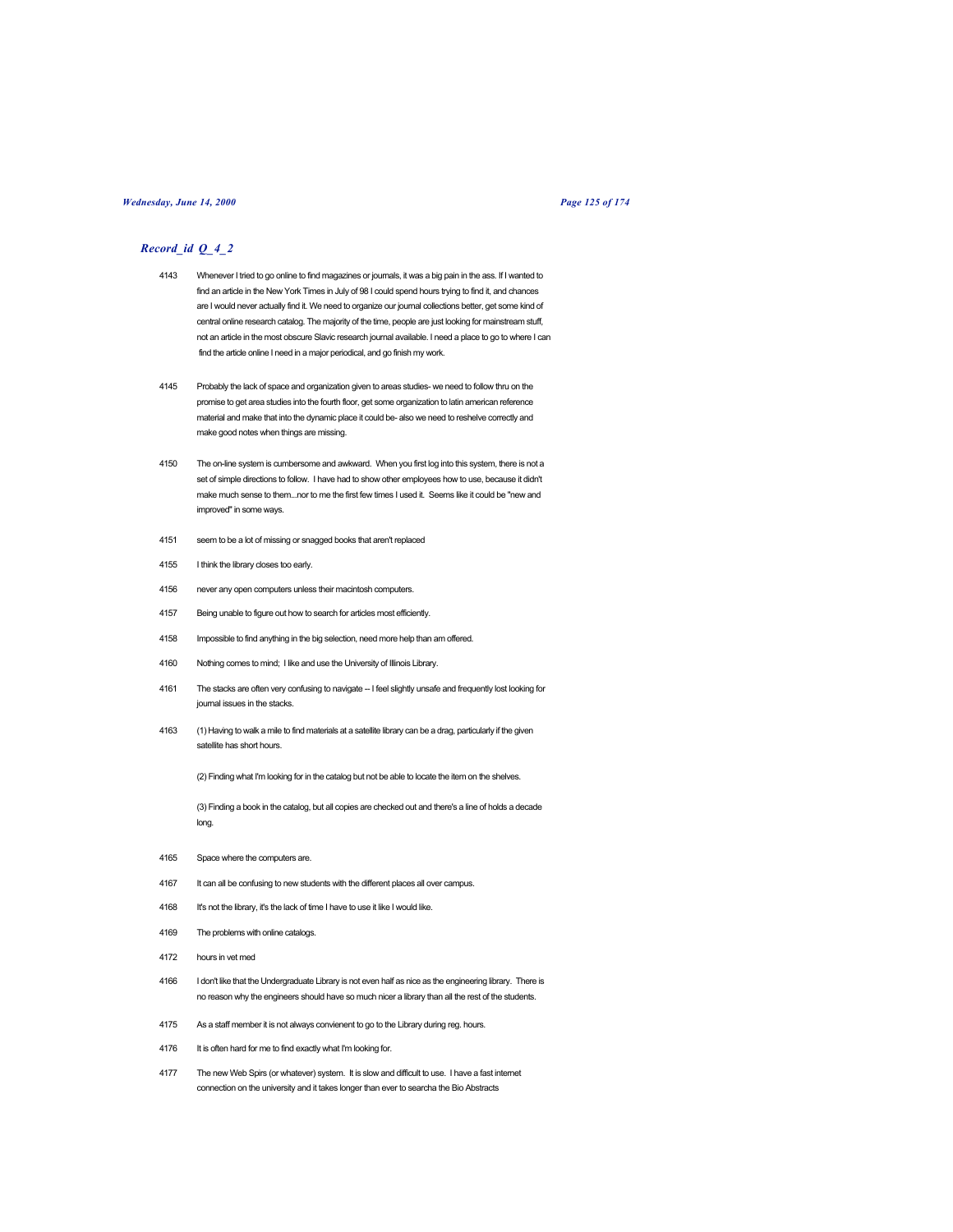4178 the quality of many materials in the library.

# *Wednesday, June 14, 2000 Page 126 of 174*

# *Record\_id Q\_4\_2*

- 4180 The close time for Some other libraries in the main library is a kind of early.
- 4181 waiting in lines (ex. computers). hours are sometimes odd. when i have questions it is difficult to find out who to talk to when i have more than a 30 second question
- 4184 the short hours. and the parking!
- 4185 It's difficut to figure out exactly where to start looking for information.
- 4186
- 4189 Some subject specific materials are difficult to obtain, especially if a faculty member is using them for class reserves.

However, I have had the opportunity to get the books from other libraries.

- 4190 I think that along with its size, comes its intimidation. The library can be very difficult and frustrating for students, simply because we don't know HOW to use it.
- 4191 2 items: 1) The cndition of the stacks is deplorable. Begin on 2 East and work up.

2) Many books which in other, less well-equipped libraries would not be in the STX are in the STX in our library. We desparately need a Rare Book LIBRARY.

- 4195 The hours and the book are very old!
- 4196 The lack of rooms or places for groups to study.
- 4199 longer hours are necessary
- 4200 Not being able to use 24 hours a day.
- 4201 I can't get to the Illinois Historical collection except when the Rare Book room is open.
- 4202 how these resources are spread throughout different libraries. it could take you up to three hours to jsut go to each library on campus to find six sources because each sourse is in another building.
- 4204 This may sound petty, but the lighting in the stacks is terrible. I always feel like I'm the set of a horror movie when I'm in the stacks.
- 4205 I like least the loss of the master card catalogue index from the main desk area of library.
- 4209 Collections are disorganized. It is difficult to find relevant materials. Possibly shorten loan periods to make it easier to access popular materials.
- 4210 Not sure where all the libraries are located.
- 4211 The lack of easy access internet information
- 4213 System is not easy to use if you don't use it often. Sometimes the choices are confusing
- 4215 It is confusing as to which library one should go to.
- 4206 NO!
- 4218 Sometimes it can be overwhelming to find out where a resource is!
- 4220 it's hard to learn how to use it efficiently. after 4 years, i've become proficient and now i have to leave. that's too bad.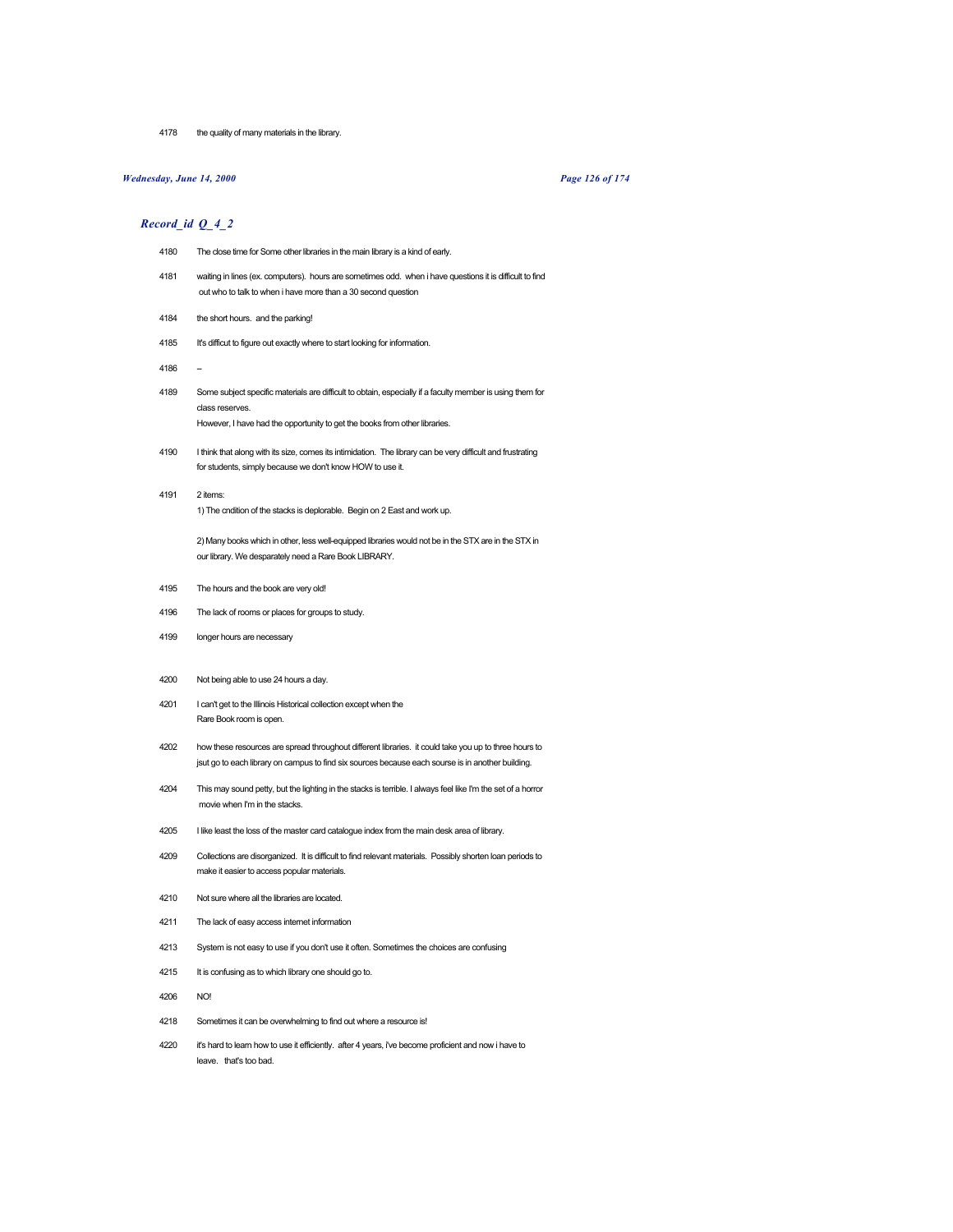### *Wednesday, June 14, 2000 Page 127 of 174*

#### *Record\_id Q\_4\_2*

- 4222 It takes too long to get materials retrieved from the main stacks for checkout
- 4225 Needs to have longer hours.
- 4226 Law collection very weak in my areas of interest and law library understaffed.
- 4230 There needs to be more voice collections of art songs available in the music library. And also, CDs need to be available to be checked out of the music library. They do me no good just sitting in the library. Few people actually have time to sit and listen in the library, plus it doesn't give you any time to work with the music int he privacy of your own home. The expense this may raise die to loses should be covered by the university.....IT IS WORTH THE EXPENSE!!!!
- 4233 There are so many different library locations. Some are out of the way and are not open as late as the main library or undergraduate library.
- 4234 The study areas--too dark, cannot eat or drink (drink more important).
- 4235 The smaller libraries, such as the Foreign Languages Library, is not very helpful in explaining where necessary course information is located.
- 4236 not enough staff willing to help to the fullest
- 4237 NOT OPEN ON SAT/SUN MID MORNINGS GRAD STUDENT ARE UP AT EARLY HOURS (AS COMPARED TO UNDERGRADS) WANTING TO DO WORK AT THE LIBRARY
- 4238 I don't have time to take full advantage of all the services provided by the library.
- 4239 Split up all over the campus.

Journals are often very difficult to find, plus not all issues of individual journals are collected, especially in departmental library. eg the 'environmental' libraries where literature is constantly being revised in the journals and the libraries are not keeping up to date with them. In this case journals are more important than outdated books.

- 4240 Crappy electronic catalog
- 4241 I don't like that a lot of times a person doesn't know what they are doping when searching for sources. It can be complicated sometimes. I think a tutorial for all the library uses would help.
- 4242 no
- 4243 Nothing
- 4244 books I want are often checked out
- 4245 It is difficult to find a parking space near the library when I have a heavy load of books to return.
- 4250 closes too early.
- 4251 The quality of the copymachines.
- 4253 Not open late enough for studying at night
- 4254 The Commerce Library homepage supplies no information about its location on campus other than street address. Also, this information was not readily available, if at all, on the Library Gateway homepage.
- 4255 I least like the fact that not all libraries are availble for student use (i.e. the Law Library). I also dislike the fact that it is very confusing to use the library.
- 4256 Sometimes feel unsafe
- 4257 ACES library

## *Wednesday, June 14, 2000 Page 128 of 174*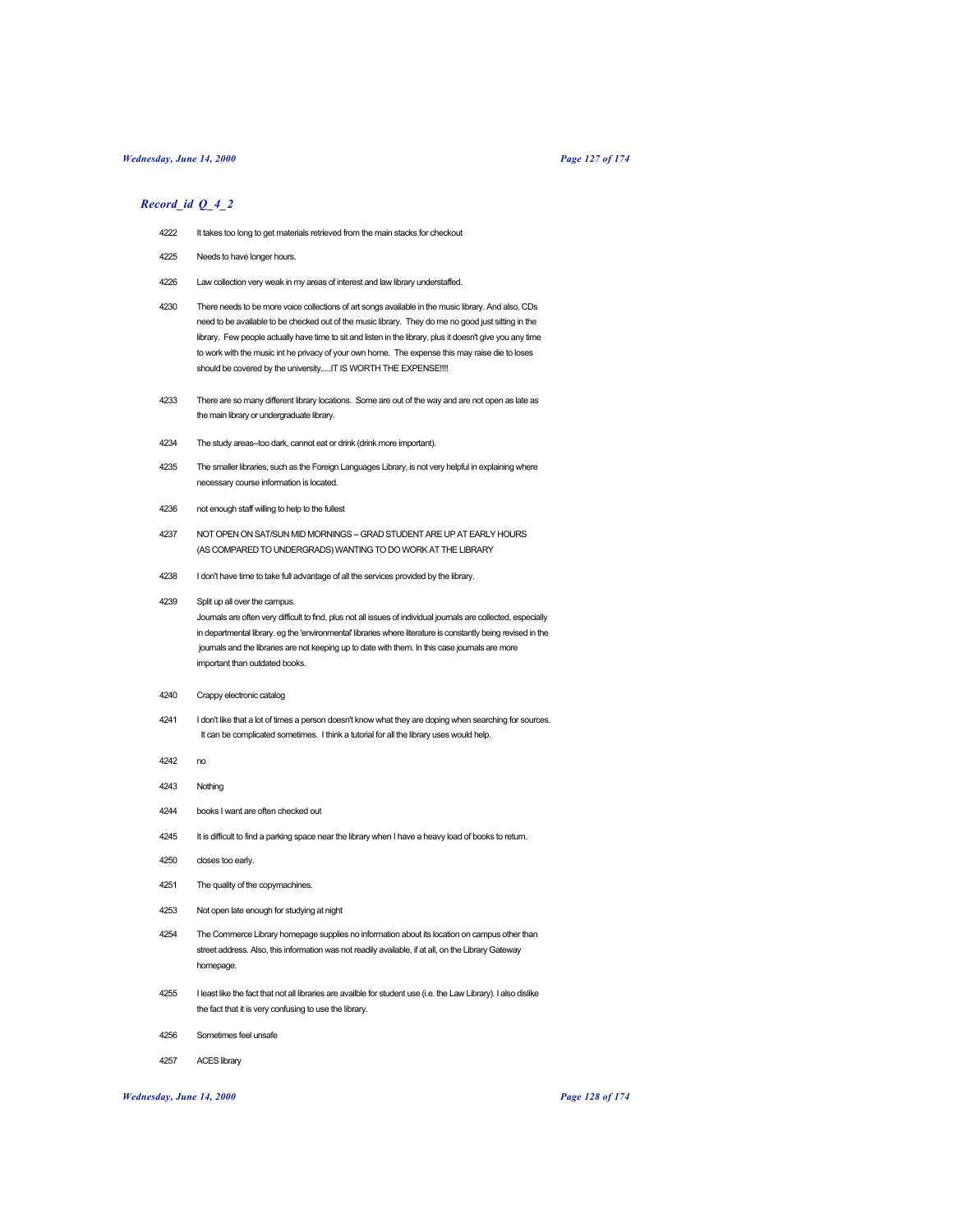### *Record\_id Q\_4\_2*

4258 As an undergraduate without admittance to the stacks, I find the waiting period and the frequency with which materials that I request are not found frustrating and wasteful. It should be possible for interested undergraduates to apply for course-specific stacks passes.

4259

#### Illinet. The new system.

- 4263 The library help is not very courteous. They act like you are bothering them when you ask for help. Isn't that their job??? You might want to ask them.
- 4264 Need more efficient printing at Undergraduate lab. Don't like the lines at undergrad just to use a computer. Some librarians at Commerce Library were not very helpful, they didn't know very much and took a long time to find stuff. The graphics department should get a fax machine. That would be so more convenient. I don't like how grad library closes at 6:00pm on both Friday and Saturday. some people do their work one of those nights, so it's inconvenient. Maybe extend the hours either by including Saturday morning or Saturday evening.
- 4265 it is hard to make up with university time due to class schedule
- 4266 That the group study areas are not closed off with a door so that it isn't so loud--particularly the first level of the undergrad.
- 4267 It is very difficult to find parking near the library during busy hours.
- 4269 very frustrating to learn for the first time. i remember as a freshamn i alsmost didn;t do my final research paper cause I got so frustrated with finding what I needed. But once you figure it out its not too bad. just the initial experience is intimidating.
- 4270 They are sometimes dangerous especially at night because they aren't very well lit outside.
- 4271 The online article search server returns tons of articles that you may not be able to get from our library system and doesn't tell how to get them from anyone else.
- 4272 short hours, lines for copiers, shelving seems to be slow, especially in the stacks area
- 4273 Libraries should be 24 hours all the time, not just durning finals.
- 4274 The library hours are too short. And it's too cold in summer.
- 4275 THe hours and and locations can be hard to get to at times.
- 4278 It's not close to where I live.
- 4279 Many music sources are found in Main Stacks. Why?
- 4280 I honestly don't like the web pages or the interfaces for the libraries on campus. They don't seem very user friendly. I periodically try to use them, but I ultimately give up almost every time.
- 4284 Navigation of the main library building can be confusing.
- 4287 There are so many materials that finding exactly what you need becomes a difficult and time consuming task.
- 4288 lack of late night times during weekend
- 4292 ILLINET online.
- 4294 There are not enough computers available for individual use.

*Wednesday, June 14, 2000 Page 129 of 174*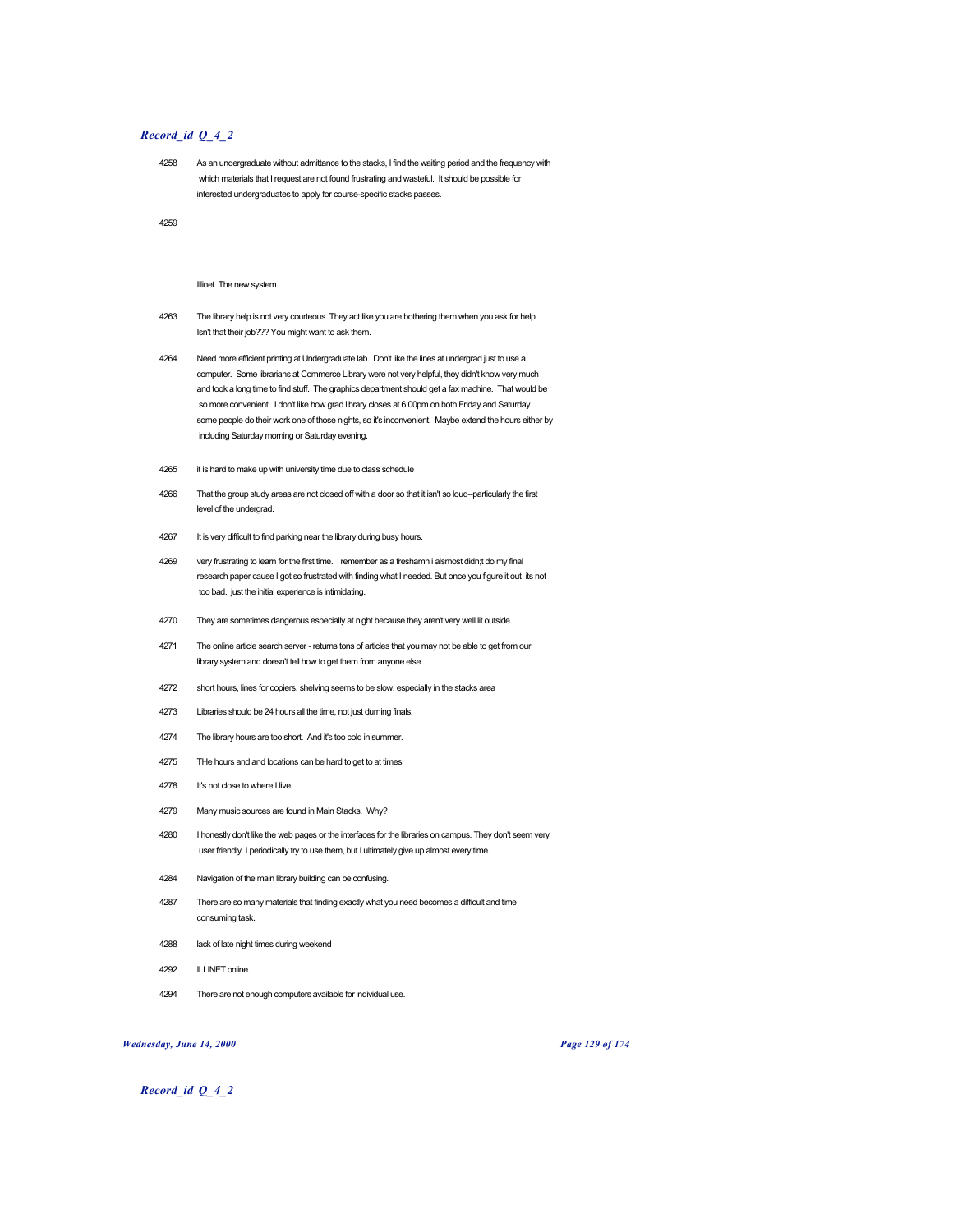- 4295 It is very confusing trying to figure out which book is located at which library and then trying to figure out if you have access to those particular stacks.
- 4297 very few books on subjects that aren't real popular
- 4282 I think some of the items are outdated, the VCRS are often old, and the video library is old. There aren't very many newspapers either.
- 4289 it can be difficult to go from library to library because it's so big. there seem to be inconsistant rules about checking out reserve material, and that makes it difficult for patrons. in some libraries, reserve material is available for check out over night, and not in others. consistency lessens confusion.
- 4293 I have not had a lot of complaints about the library. However, I think it would be very helpful to provide links to departmental library web pages from the gateway main page. It is not easy to find a specific library online without nothing the address.
- 4299 I wish that all of the libraries were open 24 hours a day, 7 days a week. Also, it takes forever to get on a computer, and there aren't enough printers. Finally, I am an undergraduate student and I think that all U of I students should be able to access the graduate stacks.
- 4302 not enough current books
- 4303 On the few occassions I have needed to use the library, staff seemed somewhat difficult to find. However, this was not a serious issue for me.
- 4304 Misshelved items.
- 4305 The inconvenience of having to go there. The size. I like the English Lib. b/c it is small.
- 4306 Some of the computerized search elements can be confusing and difficult to use on your own the first few times. I guess the set-up is kind of a primiative format computer wise and takes so getting used to after all of the user friendly systems in the computer labs.
- 4307 i like to work throughout the night and the library closes early in relation to my preferences
- 4308 The library hours: access is limited during the week end, and that's when I need to go there the most.
- 4310 Nothing. Sometimes, however, I have been surprised to find that a reference librarian did not know of an on-line journal that was available through the U of I, but which my friend or I knew about.
- 4311 when i do a journal article search, i want to be able to only see articles that uiuc has. it is annoying to have to do all the extra searching.
- 4312 Telnet interface is hard to use.
- 4313 The prices for books when they are turned in late.
- 4315 The only thing about having so many respurces available is that not alot of people know how to access them through the library system. There needs to be more help, or training sessions in that area.
- 4316 Not being able to tell if a journal is out being bound or not.
- 4317 computer labs
- 4320 I wish the Library had a bigger computer lab with more computer printers. I also would like to see the Library open before 1pm on Sunday.
- 4322 The incessant reminder broadcast across the PA system that "the librar will close in an hour," or even especially "do not leave your belongings unattended"! This is distracting. I also wish the library was open till at least 2 AM since I am often studying late into the night.
- 4324 I don't like the fact that some of the libraries are too loud and books are very hard to find.

## *Wednesday, June 14, 2000 Page 130 of 174*

# *Record\_id Q\_4\_2*

4325 It really would be nice to have faster computers and more of them in the undergrad.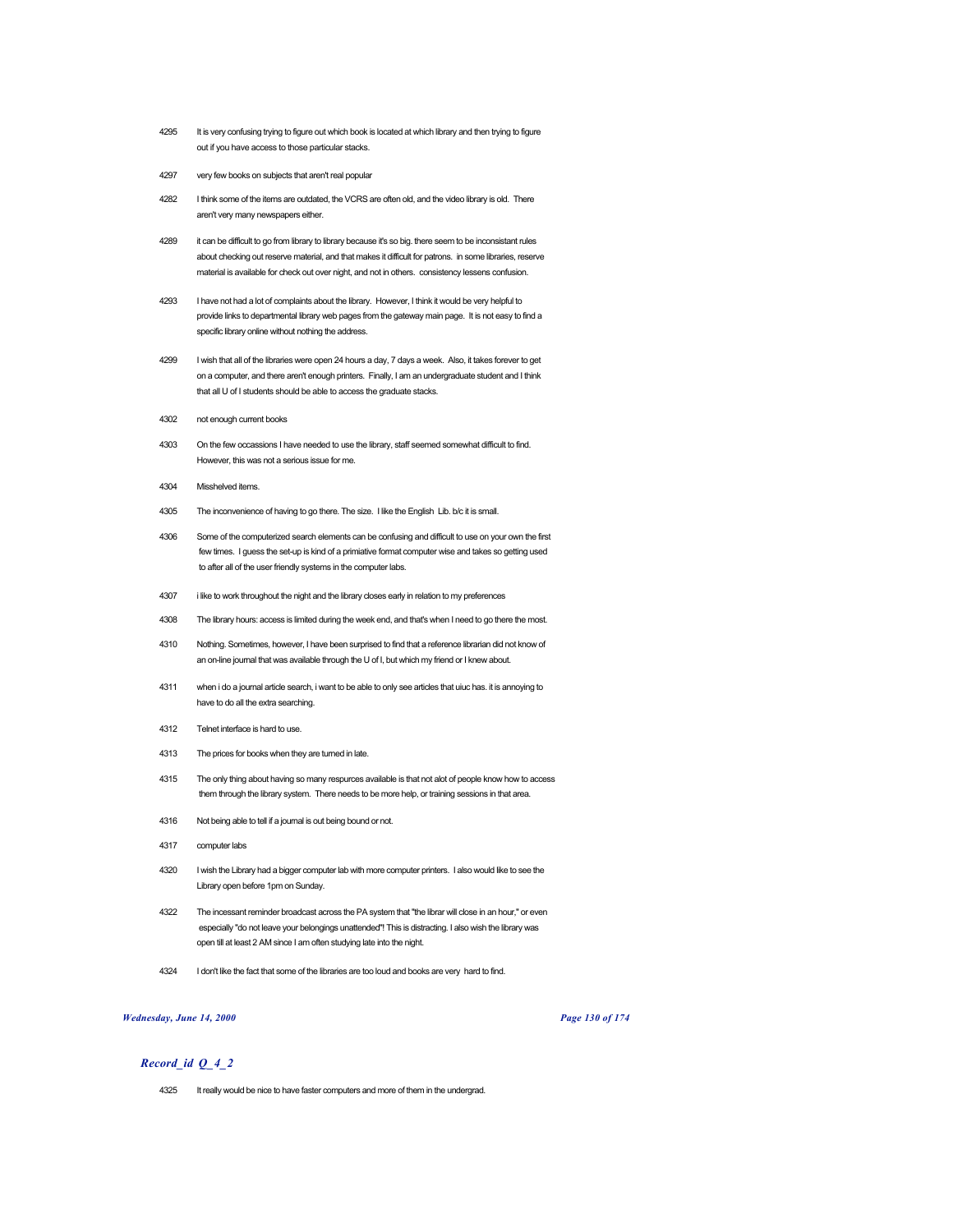- Hard to find parking
- Hard to access and searching scholar journal articles
- I often have to utilize the intralibrary loans (which are great) but I wish the journals I was looking for were on file at the library.
- the distance from my dorm
- The hours
- I think that at least a portion of most libraries should be open 24 hours.
- too old fashioned
- I don't really know how to use it all that well.
- computer searches should be more acurate and quick. also better search programmes for social sciences.
- The building and the many corridors.
- the telnet catalog interface
- Inadequate or old print resources
- The limited computers.
- Even though it wouldn't be practical or make sense to have the library centralized, it can be a pain when you have to go to several different libraries to find the needed material.
- Shortened hours during summer session.
- What irks me the most in dealing with the library is when the computer says a book is on the shelf but it's not--or when a professor or grad student has a book out and it's not due back for a long time. I preferred the 4-week borrowing period with option to renew (although I'm sure the library had good reasons to make the change, and although I didn't always renew my books on time).
- I find the library system very confusing and the Main Library a very intimidating place. I did not receive any type of orientation and so I have trouble finding and using the materials.
- Not enough computers at certain times in the day.
- There are to many people talking and eating in the library
- It seems that things are always missing, or mishelved, or damaged.
- some of its not all good
- Besides Grainger, the other libraries are alittle run down
- I think that ILLINET is sometimes difficult to use, but that maek be because I am not using the program correctly. Over all, I have no complaints about the library.
- Sometimes hard to find journal or article looking for (missing, etc.)
- Some of the books are really, really old and not of much use.

#### *Wednesday, June 14, 2000 Page 131 of 174*

- Sometimes more multiple copies at different locations would be helpful i.e.- a specific book on WWII might only be available the Education Library. it seems like it would make more sense that it be located at either the history stacks or main stacks or be located at each library.
- Going into the main stax in the Islamic literature section and finding the books out of order and strewn all over the floor-of which I have noticed the SAME BOOKS on the floor for over a year!!!
- Decline in journal collections, screw-up with conversion to Web-based system, decentralization of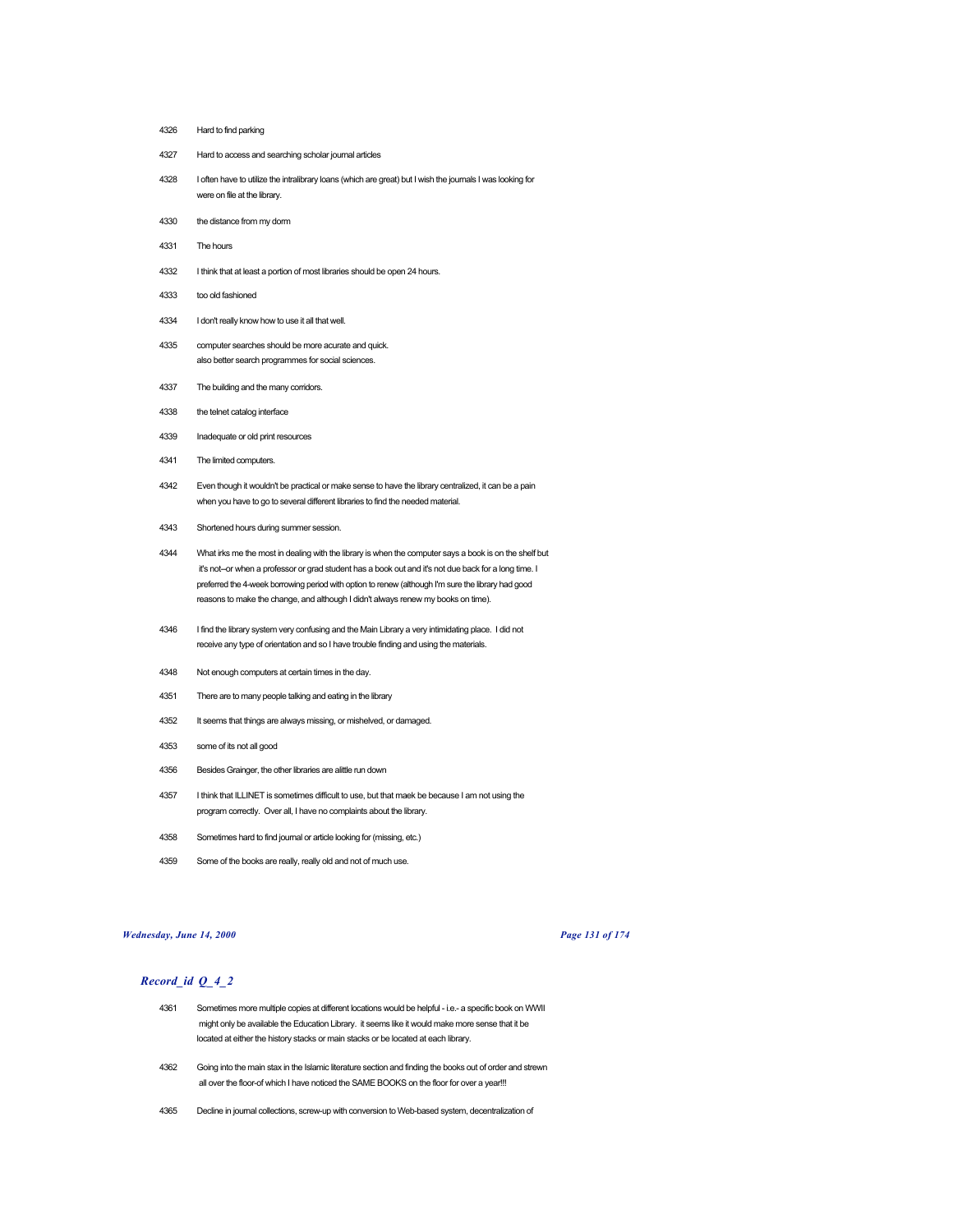#### collections in health sciences and Statistics.

4368 not open late enough

- 4370 way too many different locations, and searching online does not inform you where the material will be found (which library it is located in)
- 4372 not being able to find materials on the shelf
- 4373 The noise gets out of control sometimes, especially at the undergraduate.
- 4374 I always get frustrated when I can't find what I want. There never seem to be books on my topic, and finding related books can be difficult.
- 4377 The thing I like least is the accessibility of all articles. I do not like the idea of having to trek across campus to find one article in a completely different library when I should be able to retrieve the article at any library or over the Internet.
- 4378 i don't like having to learn how to use things, and the library is so large that i have to learn, but there's no way, really, to change this
- 4379 I'll be glad when the Ag library is done because it is really hot in there and cramped in the current one.
- 4381 I hate the fact that I have no idea how to use the library. I know how to look up online articles, and that is it.
- 4382 How many books and articles are missing and are not available
- 4383 very confusing!
- 4384 The location of the different libraries is an inconvenience when doing research about a broad topic. The different sources are located in different libraries which makes it time consuming to get them all.
- 4385 Many departmental libraries/buildings close too early to get research done. Graduate students also have difficulties getting good copies of materials needed for departmental use without spending their own money and getting reimbursed from petty-cash. Copiers cannot reduce to save money/space, and require campus-vend cards. Departmental cards should be available at all copiers.
- 4386 Can't return items through campus mail. Cannot return items to most convenient library, but must return them to the one in which they reside. Lack of book drop-off sites.
- 4388 The hours
- 4389 I hate the fact that if I need to use a computer, there isn't one available--even if i were to use the underground or engineering libraries. And if i did, these computers aren't the least bit up to date and do not have any applications that often are needed to read attachments or files. Most computers have a sign that says that we aren't allowed to email however in an increasingly computer-driven environment, where tas respond exclusively via email, I find it ridiculous to wait say a half an hour to use an i-mac at the underground, or use the mac "email stations" at altgeld which are at least ten years old--unforgiveable in this era of advanced technology.
- 4391 ILLINET because i have trouble finding all that i need and some of the comments are unclear.

# *Wednesday, June 14, 2000 Page 132 of 174*

- 4394 When a book that is supposed to be on the shelf isn't or is in the wrong location.
- 4395 There are not enough fiction books
- 4396 the system is not user friendly and it's hard to get someone to help you or teach you how to use it.
- 4398 The hours should be extended.
- 4400 They're not open 24 hours.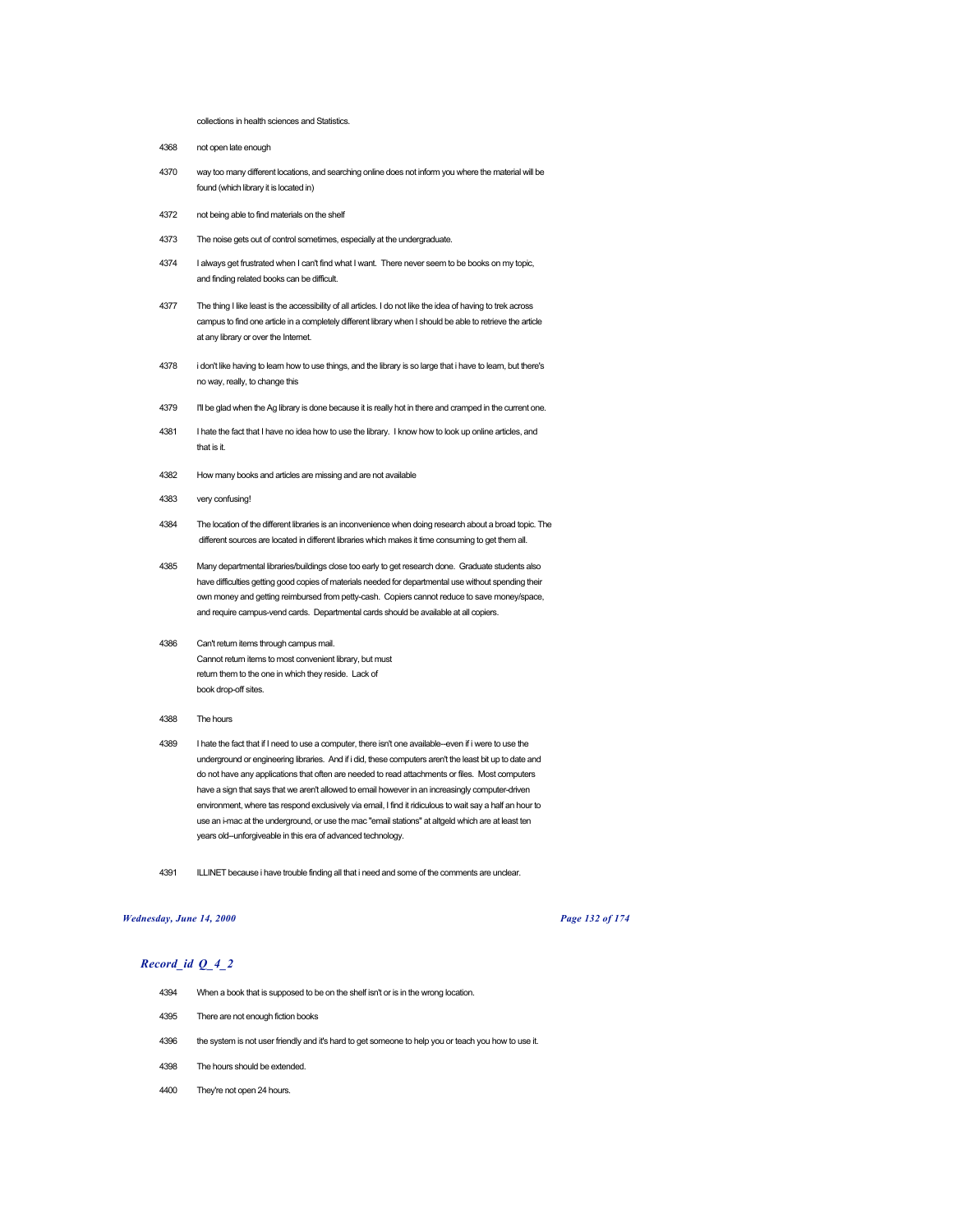- they are a little confusing to use at first
- Lack of resources in religion-related collections, unhelpful or un-knowledgable attitude of many staff members (especially undergraduate student staff), inconvenience of departmental library system
- There is very little information about how the system at UIUC works, especially when students first come to the university.
- Many times the journals are not full text, and I wish there were more full text journals on the web.
- I wish there was somewhere open 24 hours and that the people were a little more helpful
- library hours are not convenient
- Sometimes it is hard to find what you are looking for. There is so much information to look through (which is good and bad) but it is hard to narrow down my searches.
- Separation of library materials makes it difficult to research because you must hike across campus to find a book that may realize won't even work for your assignment.
- Not enough computers.
- Hours of study areas close too early. They should be open all night.
- stacks take a long time to get through.
- Early closing time.
- Sometimes I can't always find what I need but that is because I was never properly introduced to the library.
- All the different libraries closing at different times is hard to keep track of.
- The vending machine area in the tunnel between undergrad and main libraries could be improved. Having an acceptable place to consume twinkies and coffee is a must for dedicated college students.
- The interface to the online catalog, as mentioned in 2.5 above.
- some periodical articles are very hard to find
- Sometimes it's difficult to tell in which collection a book or other resource is; also, the computerized card catlogs should all be connected to working printers to ensure easist finding.
- The books in the Special Collections room are not always shelved accurately.
- 4430 The Library is spread out and sometimes it's hard to find a book; or sometimes it's necessary to walk across campus.
- I don't like how the books and materials are shelved--it is often hard to find materials because they are out of place.
- I think it would be nice if there were more computers in the libraries.

# *Wednesday, June 14, 2000 Page 133 of 174*

# *Record\_id Q\_4\_2*

| 4434 | library collection is insufficient                                                                                                        |
|------|-------------------------------------------------------------------------------------------------------------------------------------------|
| 4435 | needs to have a 24hr library open. we're in college everyone needs to have a place to look up at all<br>times                             |
| 4436 | I often need assistance in finding materials. I know the materials are in the library but since it is so<br>big I need others to help me. |
| 4437 | Takes a long time to retrieve books from the stacks.                                                                                      |
| 4439 | not open late enough<br>a little overwhelming                                                                                             |
|      |                                                                                                                                           |

 Many articles found online are not full text. This would be helpful because I use the Gateway Library homepage for doing research from my room.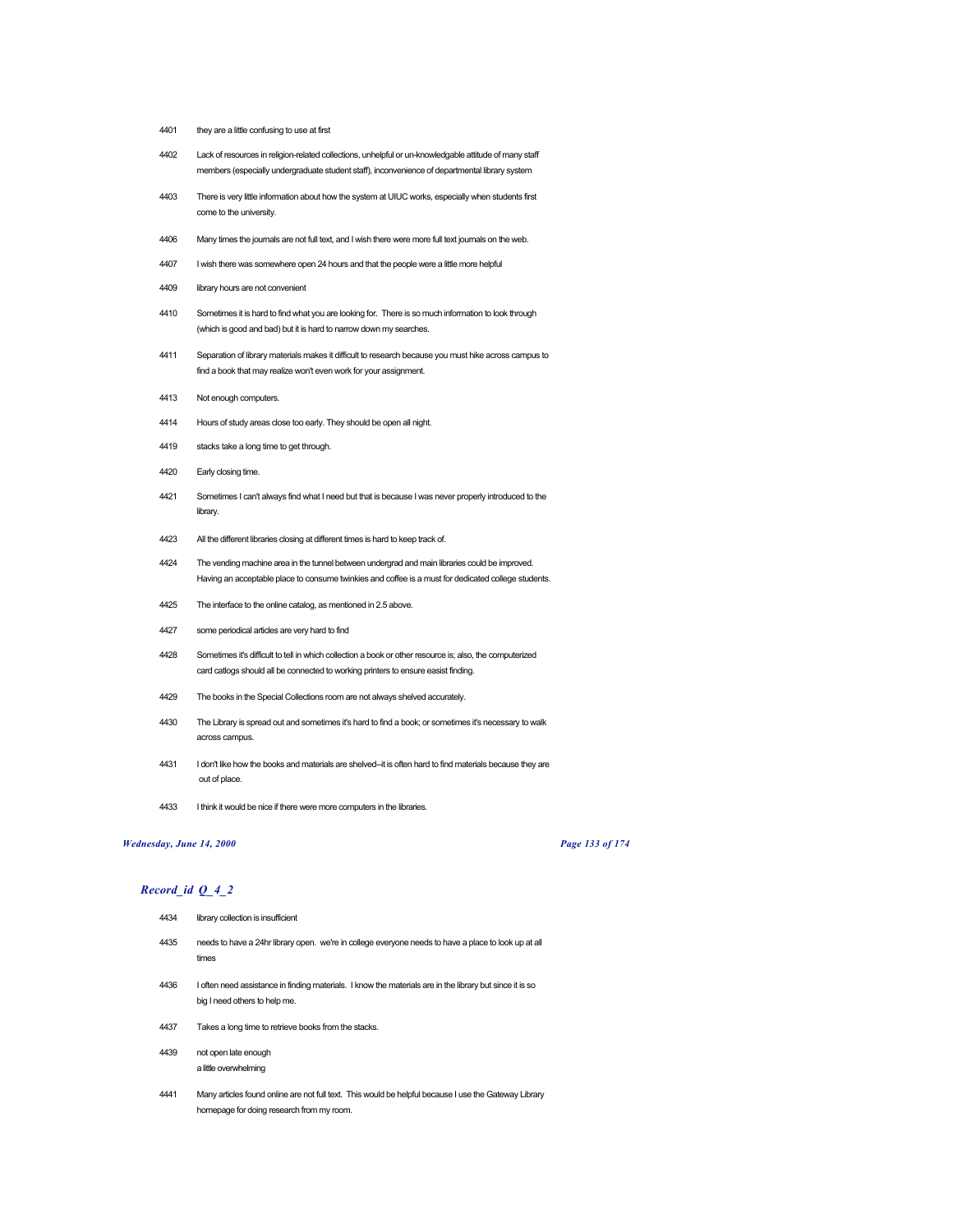- inaccessability to retrieve books from the main stacks
- evening reference people, and even in daytime, it's hard to find a librarian or GA that knows enough about the chem search engines to be much help
- I seldom find journals what I want to see
- Other libraries (other than Grainger) can be uncomfortable: crowded, unsightly, etc. I understand the space/budget issues, but you asked what I like least.
- Lost/Stolen books are not replaced.
- There are not enough computers at the music library. And in general there are not enough copy machines that minimize documents.
- There is SO many books, etc. that I feel overwhelmed, like I cannot find ANY of the information/research that I need. I just give up.
- Uneducated Student Assistants the are not very capable of telling you what is going on if you need something or can't find it.
- not enough computers to type on at certain hours
- not many computers ( esp in undergrad library)
- Limited hours.
- Reseving books sometimes takes too long. I put a book on reserve over a week and a half ago and it isn't ready to be picked up yet.
- There are not enough electric outlets to plug laptops into.
- Library hours of the Graingers library. They should be increases
- Many of the computer systems are difficult to use and staff members are not always around to help, so I have had to figure them out for my self.
- The Undergrad Library is loud, dirty, and ugly.
- Difficulty finding Journal articles
- On-line data base and electical journal searches were confusing.
- There are not enough computers.

# *Wednesday, June 14, 2000 Page 134 of 174*

# *Record\_id Q\_4\_2*

- Not being able to get a full copy of an article and having a somewhat difficult time of finding an actual copy of the New York Times magazine.
- Found search engines to be inadequate at times.
- I hate the fact that you can't charge print jobs on the computers in the computer area towards the back. (that you have to have money on your I-card). I always use the "bill me" option on the front computers.
- Library hours can be extended. More online journals can be made available to students.

- The fact that the some important books which are not enough for the demand have lenght of loan period for the whole term.
- The undergraduate should be opened later.
- The lack of availability of full text articles
- 4487 I need to take time to do a workshop on using the library. I would like to learn more about advanced on-line searches and wish more materials were available on-line. I wish all the librarians were as helpful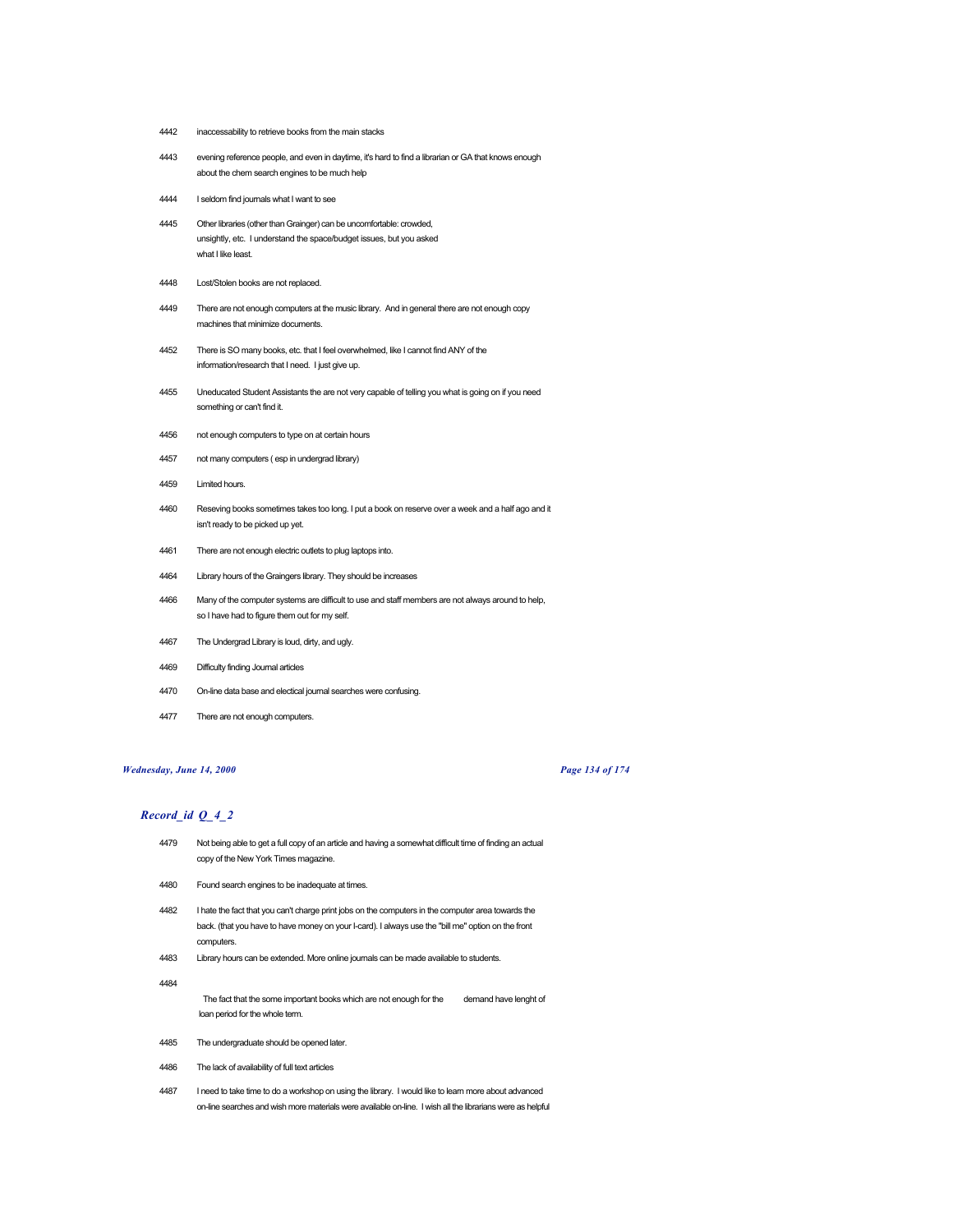as those in the Education library.

- 4488 I really do not like having to get help to retrieve books from the main stacks. It is just a pain to sit there and wait.
- 4489 many times the books are not in the proper places in the reference section.
- 4490 Fines
- 4491 I don't like how the books are in 15 different places, and I don't like the Stacks.
- 4495 lack of parking
- 4497 Telnet version gives too complicated of a description for advanced searches. The syntax seemed strange so I just ignored it.
- 4500 I'm not that well-informed on where and how to find some sources of information.
- 4501 The limitations of the resources available over the internet. More resources = more convenience.
- 4502 don't know about or know how to use many of the current resources
- 4503 I do not like the set-up of most of the libraries. Often times the placement of books are hard to get or in strange places. Also I get the feeling that the libraries are run down and not orderly.
- 4504 lack of knowledgeable personnel to help with searches etc.
- 4505 not enough late night hours
- 4507 I don't like that so much money is spent on the Engineering Library and not on other libraries.
- 4508 searching on ILLINET Online can be frustrating
- 4509 It is so big--traveling to different libraries to get the articles I need.
- 4512 It was very difficult for me to find information on a research topic, and when I did the books were scattered at several different libraries.
- 4513 I am supposed to have a stacks pass, but I don't know where to get it! Also, I wish more journal articles were available over the web on the gateway program... I am not good with computer programs, and I would like to see the library provide workshops or brochures on how to operate the telnet search and the gateway search more effectively.

#### *Wednesday, June 14, 2000 Page 135 of 174*

- 4514 The fact that I have to roam around to many different libraries to do my research.
- 4515 The difficulty is searching for resources online.
- 4516 When doing a reasearch paper it is very hard to find all the materials you need in one place. You have to run from library to library looking for stuff.
- 4518 There are so many resources that it can be difficult to find things. Also, it is difficult to learn how to operate library systems such as the microfilms.
- 4520 I don't like the fact that sometimes you have to travel accross campus to find your books. I would like it to be more centralized. Also I have found that the newspaper archives are pretty bad.
- 4524 Repeat Announcements before closing time
- 4526 Maybe run a duster over some of the shelves more often
- 4527 N/A
- 4529 It is hard to find printed info. at the specific library you are at. The search engines should show what is available at that specific library, not at many colleges that cannot be accessed.
- 4530 That search results often refer to journals not held by the library.
- 4531 Getting books from the Main stacks...annoying process.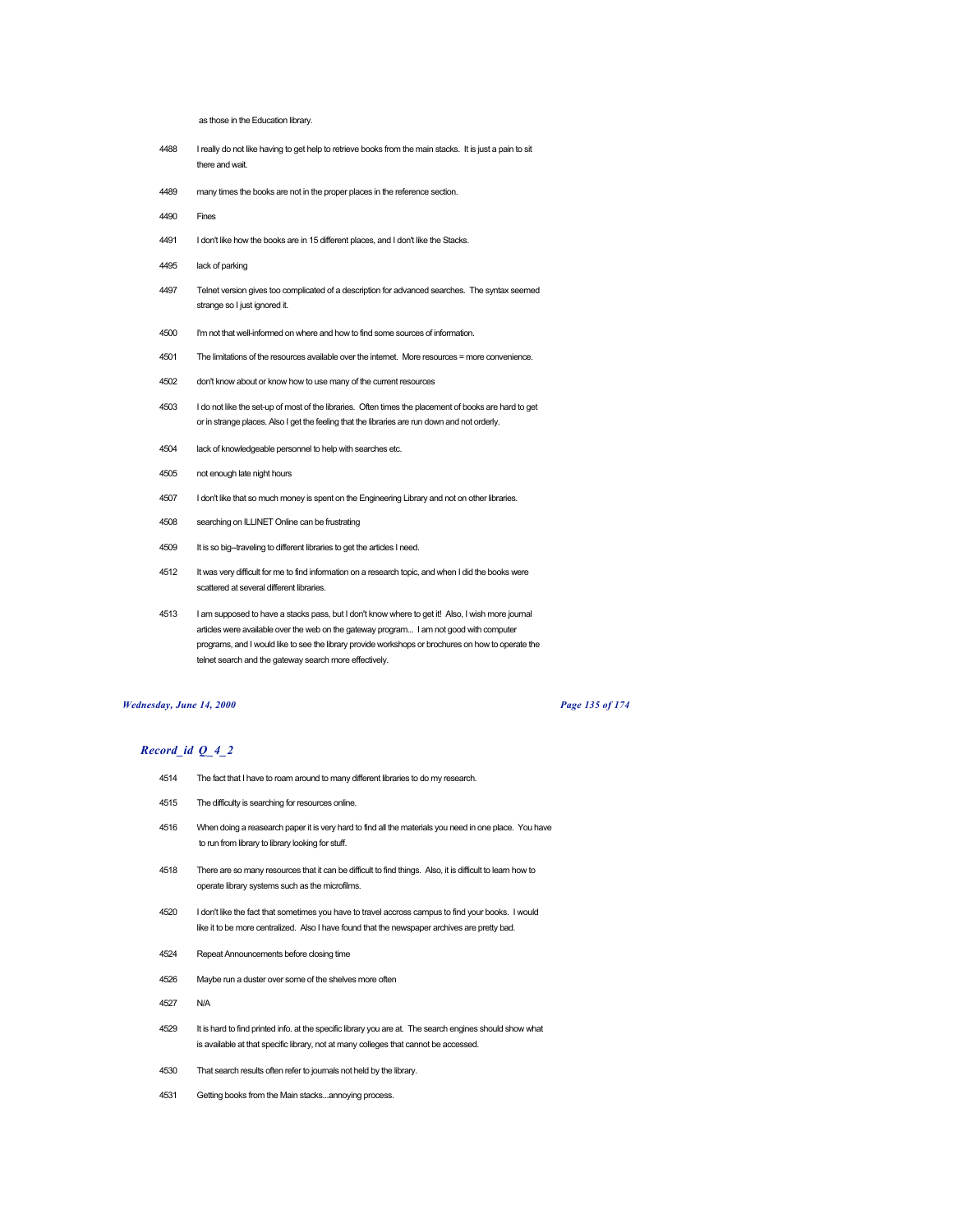- 4532 I hate how so many books have been lost and not replaced.
- 4521 I do not have time to be standing around all day to get one book. There should be more allowance to the stacks themselves. Or even limit the number of people in the area at once. It is inefficient use of time for the students to need a book and wait hours to receive it.
- 4534 The hours on the weekends should be extended.
- 4537 However, I don't know much about the libraries. I was never really introduced to them as a whole. I think I have been to the library twice in my two years here and not once have I even needed to search for any hard copy materials. I am not even aware of what services are available or how to get around in the library systems.
- 4539 needs quicker reshelving, needs better website interface for finding articles rather than books, too little group study rooms, needs full-text documents on the internet, too little computers in the library
- 4540 The copiers have bad quality, and because of this, I have to bring the journals to another copier in another building.
- 4541 That everything is so scattered. I often spend my days trudging from one library to another.
- 4544 hours of the Speech and Hearing Science Library. It is not conveniently open at all.
- 4545 I had to do the Cobalt report this semester, and the Ninth Collective Index (the one we were supposed to start with) was missing after the first week. People with my compound found it very difficult to locate articles on it.
- 4546 The students at the front desk as you enter always look condecending. They are difficult to approach with questions.
- 4548 trying to find useful and accessible research information

### *Wednesday, June 14, 2000 Page 136 of 174*

# *Record\_id Q\_4\_2*

- 4549 I wish they had a couple of closed rooms like Grainger for say 2 people where it can be totally quite especially in the Undergrad. Why are some things so spread out around campus. I was researching a topic that I needed a referred journal for but it was all the way at the Law library and by the time I found it on the web the Law library was closed. When I go to another library I don't like the fact that I cannot signin on the computer because I'm not in that College (e.g. Engineering)
- 4552 The closing procedure
- 4553 I don't like having to wait three or more days to obtain a book that I reserve from the Main Stacks just because I don't have a stacks pass. It's ridiculous to say the least.
- 4555 sifting through titles on illinet that are from other libraries that there is really little chance of being able to get promptly enough to be of any use.
- 4557 Some of the workers do not know much about the library and the departments.
- 4558 Can you PLEASE, PLEASE, PLEASE stop the announcements about no food, drink and watch your bag in library- it is soooo annoying when studying. Also stop flashing the lights on and off. I think everyone knows the policies by now as well as the hours.
- 4559 I dislike the numerous mac computers.

The library all need the CCSO software because all classes are so involved with the internet, the library needs more PC's

4560 the long wait for books at the main stacks.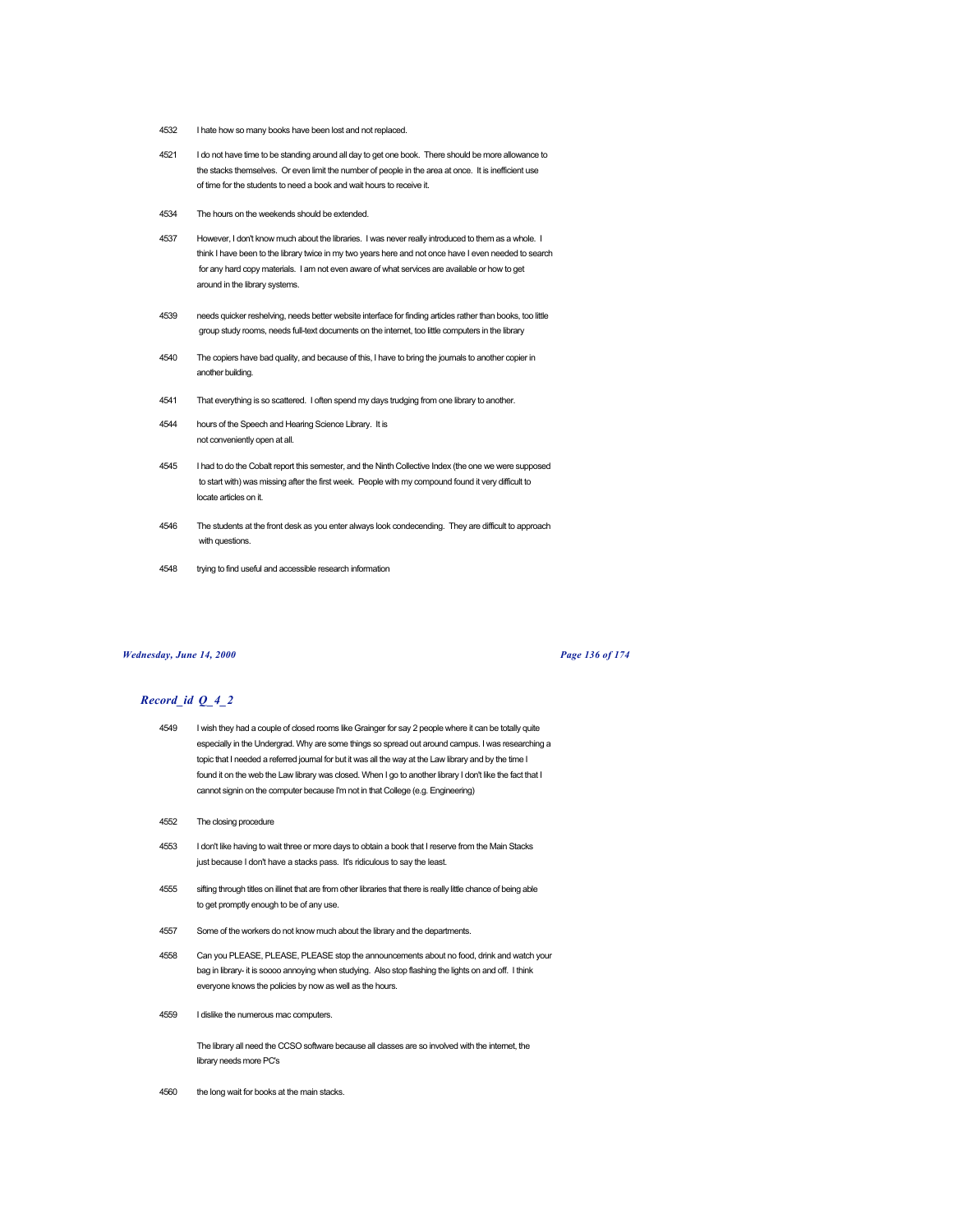- 4561 Many books/journals are missing, making finding relevant texts hard to find.
- 4563 it seems like when one class has a paper due then you can't find any books on that subject, dont' know what you can do about that, maybe pay attention what subjects seem to be checked out a lot and get more books? that might be kinda impossible...
- 4562 Difficulty in accessing some items. Even as a graduate student going into the stacks can be a hassle.
- 4564 I can never find what i am looking for
- 4565 As an engineering student, who frequently needs to reference material at Grainger, I find it ludicrous that I can not find any space. Grainger is consistantly filled with students from LAS and other majors who have no speciffic reason to be in Grainger, as opposed to any other library.
- 4566 The time it takes to get books from the stacks and getting help finding materials.
- 4567 I have not had any problems with any of the libraries
- 4568 Unavailability of library resources (books, etc).
- 4570 The extensive nature of materials means it is sometimes spread out quite a bit.
- 4571 I don't like that it sometimes takes me all day to find the materials I am looking for.
- 4573 Too many people checking their email at Grainger when I need to use the computers for library research. This happens far too often for my taste.
- 4574 The system of finding a book or articles; very confusing.
- 4575 It's not easy to find things on the computer
- 4576 1. Lacks important journals, book series, and reports in field. 2. Poor state of the stacks collections
	- 3. Study areas not updated (i.e. poor lighting and plugs for computers
	- 4. Copiers poor quality or not maintained

#### *Wednesday, June 14, 2000 Page 137 of 174*

- 4580 It has taken me two complete years to even start to understand how to find materials. I think it would be a good idea to add a library seminar to freshman orientation
- 4581 I go to the library to study usually because its too noisy in the dorm. Therefore I am searching for a quiet area to work. However, II've been to the library many times when the students have been awfully chatty and nobody does anything to amitainthe quiet work environment.
- 4582 I don't like to go in the stacks and it sometimes takes to long if I ask the staff to find such items.
- 4584 My only complaint is that I think that the library closes a little soon.
- 4585 confusion with the online catalogues/ shortage of reference librarian help.
- 4586 I always dread having to go and look up information. I like that the library has many resources available, yet it is difficult to understand what is available and how to utilize the many things available. Also, the process of needing a book and being able to get it is always such a many-stepped process and it is confusing at first to know where to go and how to do it.
- 4588 the undergrad library has horrible tables, chairs, and lighting
- 4589 You won't subscribe to certain jounals that are used in our department so I spend \$2500 on just one that others come to use.
- 4594 I am concerned about inadequate new acquisitions in my field (civil engineering). The quality of the library rests on our ability to keep current with new books/journals.
- 4595 Printers being down for a prolonged period during this semester
- 4596 There is a librarian up in the English library named Bill Ogg. He is rude, cocky, and generally the most unfriendly person that I know of. The English library would be a much better place without him.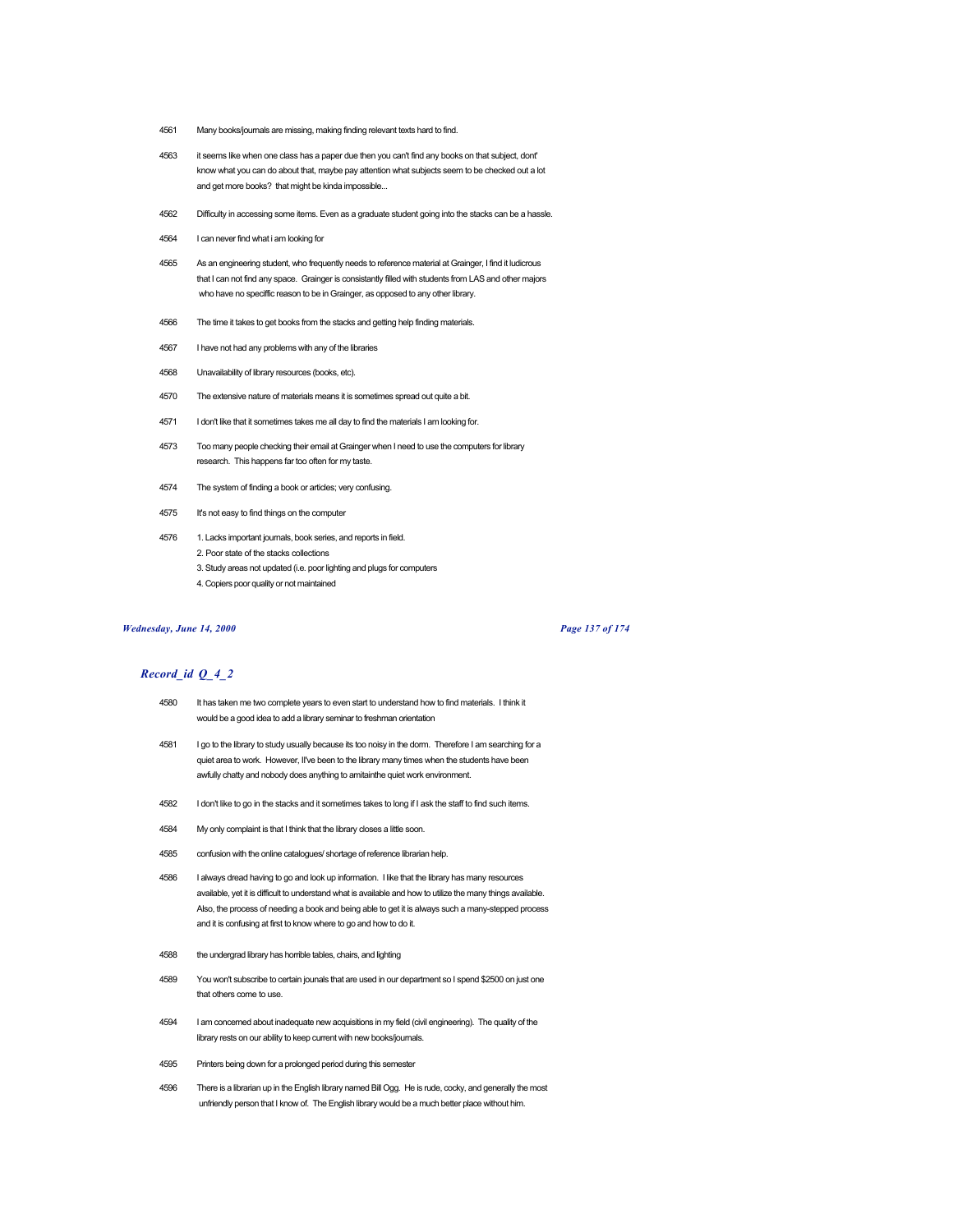- 4601 the fact that you have to go to 5 different libraries to find one source.
- 4602 No parking when you are trying to drop off materials.
- 4590 I hate having to do research at the Library. It's nice having so much information at my fingertips, but it's so hard to sort through. Perhaps I just don't know how to use the search engines. It seems that my search results either turn up hundreds of thousands of results, or none--never a reasonable amount.
- 4597 I dislike how the U of I libraries do not have more convinient book drop stations.
- 4604 It closes too long around Holidays.
- 4605 Too many libraries scattered all across the campus!
- 4606 nothing
- 4607 sometimes requested books do not come in, but there is no notification so i am left waiting uselessly.
- 4608 I have been frustrated at times because being an Undergraduate student I do not have access to the Stacks. You can look up books on the Online catalog, but sometimes nothing compares to being able to go to the stacks themselves and look for books.
- 4609 I'm not in a wheelchair or anything, but sometimes I have trouble walking. Parking and walking distances into the main library from the parking lots could be more convenient. I'm not a senior citizen yet, but I'm getting there. Handicap Parking is all well and good, but they don't give out hangtags for being "old" and having difficulty getting around. I think accessibility could be improved the "almost handicapped."
- 4610 Can't think of anything.
- 4613 Too many obstacles to get information. Too split up. Run here and ther to get materials.

#### *Wednesday, June 14, 2000 Page 138 of 174*

- 4614 The CCSO site in the undergrad library needs to expand it is way too small, especially when a class is meeting in the inner room.
- 4615 Slow delivery time on inter-library loans (ILLINET)
- 4616 Not being able to return books via campus mail.
- 4617 To big sometimes!!!
- 4618 I tend to like to use the library most during the summer, and that's exactly when the hours are cut back.
- 4622 Journals containing specific article I want often are missing, being bound, or otherwise unavailable.
- 4623 undergrad is kinda scary
- 4625 Searching the online catalog by subject or keyword is clunky.
- 4626 Terrible study/reading areas (biology library).
- 4627 Not enough computers.
- 4630 The search databases are too difficult to use.
- 4631 the craziness of how the books are located everywhere, but i understand that that is inevitable
- 4633 they do not open until 1 on sundays
- 4635 It is sometimes hard to find skilled librarians to help you.
- 4645 It takes too much time to learn the online interface by yourself and it could be made more user friendly.
- 4629 The fact that many subject collections are concentrated in only one libary. This can be inconvenient. Also, something needs to be done about the heat in the Math library. During the winter, it's frequently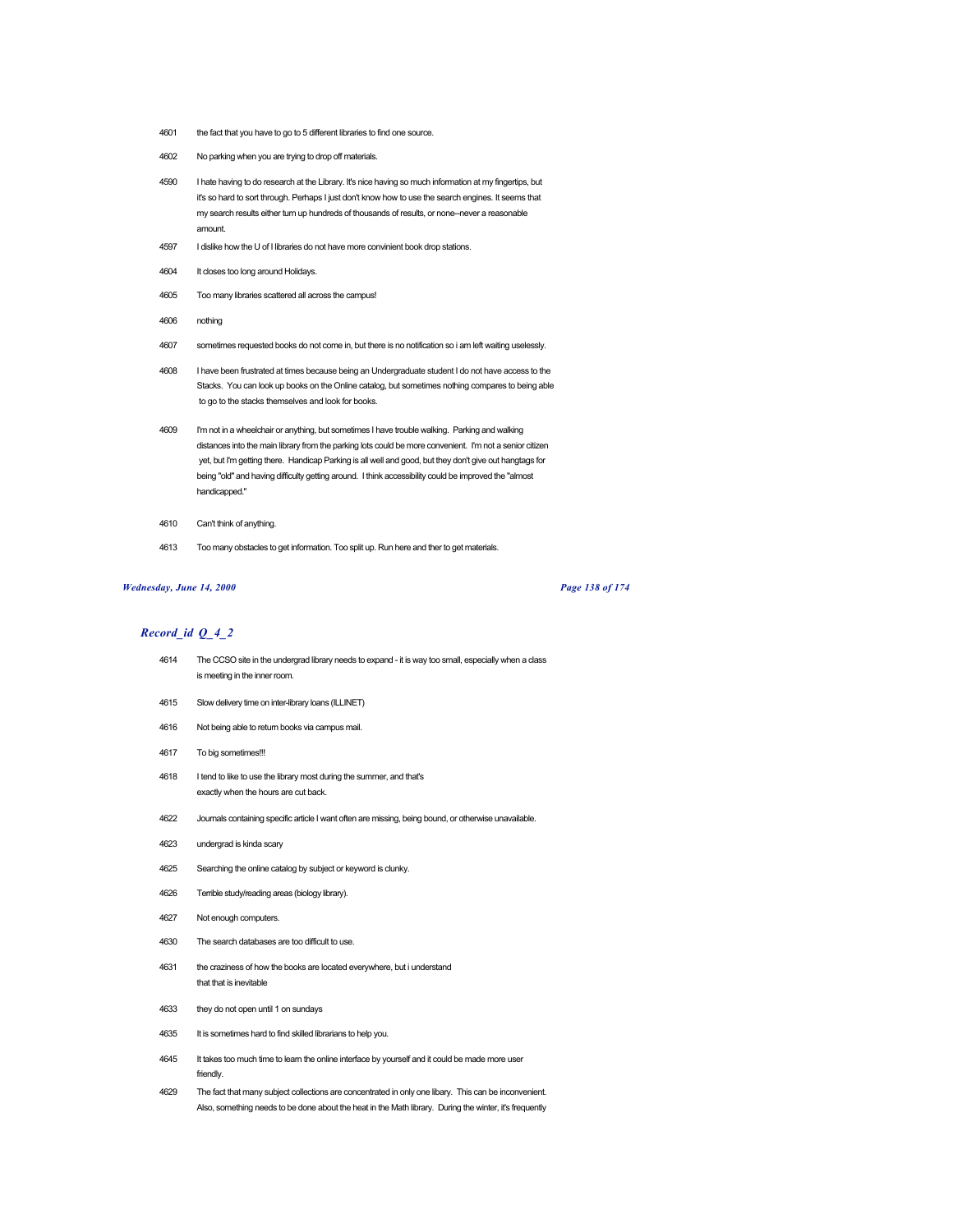very hot in there. Not only can this be uncomfortable but it also can't be good for the books.

- 4637 I wish the libraies were more centraly located. The art and architecture library is very small. A lot of the journals and books are not even kept there, but are in some annex. They have little to no art exhibition cataloges. they don't subscripe to all the journals which I think are important. The U of I is one of the only major colleges to offer a degree in Glass/Sculpture, and they don't even cary one of the leading journals in the field. The libray has no vending machine for loading money onto print card and Art people make a lot of copies.
- 4639 Annoying to try and get hold of books which could be all over campus eg need to use Grainger and NRES library, about a mile apart

Resident hall librarys are not integral to system.

- 4646 It is difficult to find older materials--those purchased before computerization or purchased over 5 years ago. This is a detriment to historical research.
- 4647 The decline in the updates to the collection, especially in the area of newer contemporary literary fiction. Also, I don't like the elements of the on-line catalogue that are not user-friendly (like typing in identification so many times to find, take out, and verify book requests).
- 4649 Supply of books-on-tape is embarrassingly low!
- 4651 I'm not familiar enough with searching for non U of I material and do need some training regarding appropriate or best methods for searching on the computer system.
- 4652 SGML electronic format. Why not PDF?

# *Wednesday, June 14, 2000 Page 139 of 174*

- 4653 other people
- 4656 Temperature either too hot or too cold
- 4658 i don't know where a lot of the resources are. it is hard when you come here as a freshman because no one has time to show you where everything is.
- 4659 Trying to figure out which library contains what resources. I've had to be redirected to another location more than once.
- 4661 It takes a long time to get books sometimes from other libraries that are charged.
- 4665 I don't like going there.
- 4669 Closed when the students are on break many graduate students cannot take advantage of the library while the students are gone and they have a break from teaching
- 4670 Sometimes I have to walk all over campus to get what I need.
- 4671 It is so large it is sometimes overwhelming.
- 4673 main stacks are like a dungeon (but I also kind of like tthat)-they do need better lighting there
- 4676 I really want more electronic journals. Sounds kind of like instant gratification, but the ability to instantly access a journal article from my desktop is a very wonderful and helpful item for research and teaching.
- 4679 There are not enough workers in the Main Library's Circulation/Stax department.
- 4675 The decentralized partitioning of the library into so many smaller libraries is inconvenient at times. Though centralizing returned materials has lessened the frustration considerably. I also find searching journal indexes online a bit tedious as one has to repeat the search for each index... though progress is being made and I'm appreciative that it's online in the first place.
- 4680 Nothing
- 4681 Computers are often overbooked, printers are too slow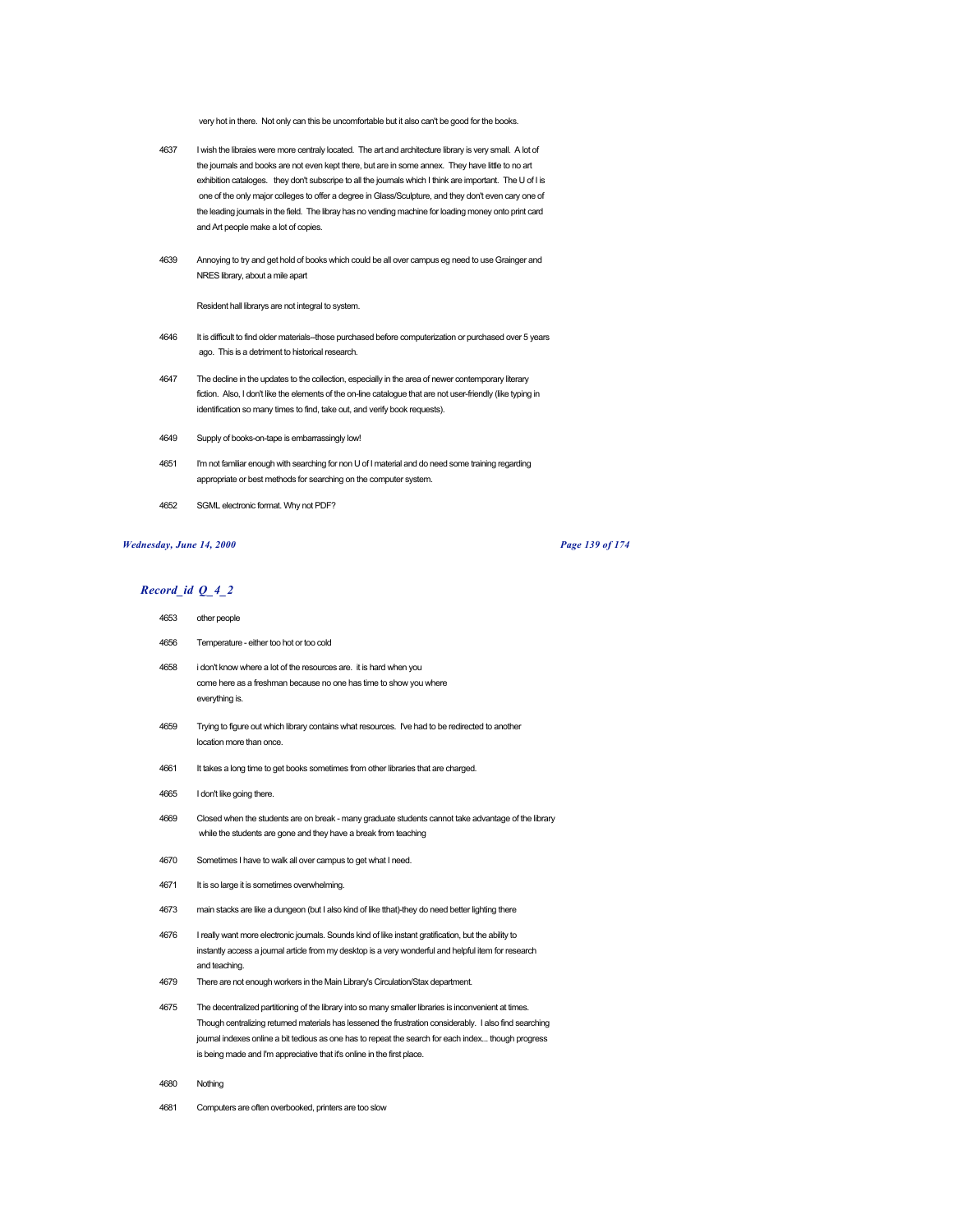- 4682 The online system seems cumbersome compared to the old one.
- 4683 need more internet hookups in law library
- 4684 so many of the books are from the 1950's and 60's, and they often don't pertain well to what i am trying to accomplish.
- 4687 It really really big.....
- 4688 Two things:

1) There are not enough copiers, and those that are available generally make low-quality copies and do not allow shrinking so that you can fit multiple pages per copied sheet. 2) In general the library fine system is okay. However, on numerous occasions my colleagues and I received overdue notices two or three weeks after an item was due, when the fine started the day it was due.

- 4689 materials that are popular are not always very well kept (i.e. toni morrison novels; iyanla vanzant)
- 4691 The fact that books consistantly cannot be found in a timely fashion. On one occasion, I had a book that was on hold for me (only two days) and when I went to retrieve it, it had been checked out by someone else about 1 hour prior. I needed this book for a research paper. I had already waited approximately five days for them to find it, and when I discoverd it was checked out, I could not afford to wait another week or two for a replacement to be sent from another library.

### *Wednesday, June 14, 2000 Page 140 of 174*

- 4692 Finding and waiting in line to use a copy machine.
- 4694 It's somewhat difficult to find specific information on research material , for example- it takes a lot of time and patience to search for something on illinet online - specifically - a long time to find what i need.
- 4695 It is a big place and some material are hard to find if you don't know what you are doing.
- 4697 hard to find books on illinet unless you know specifically which books you're looking for. ugh.
- 4701 I know office delivery is available, but I'm not sure how to request it.
- 4702 Too slow in mailing books or materials.
- 4704 Using it remotely...isn't as straightforward as it should be. The holdings, subscriptions, etc...have not been maintained.
- 4705 the hours
- 4706 Often the information you are looking for has been destroyed or torn out of the book. This is annoying.
- 4707 When they shut of the lights and force people out of the library early (undergrad)
- 4710 discontinuting journals...very disheartening
- 4716 No food
- 4718 People other than students, staff, and faculty using the computers for non-academic purposes. Also, certain homework assignments cannot be completed on the computers at Grainger library.
- 4720 Some journals are difficult to obtain; some copy machines are not in good condition and give poor copy quality.
- 4708 how the libraries are scattered all over the place, the undergrad is grimy/unclean/looks overused, the periodicals and microfiche section is always a bit haphazard, the periodical indexes on the website are a bit overwhelming--would like to see some major compilation here.
- 4721 COME GET THE LIBRARY ENVELOPES WITH WHICH YOU DELIVER BOOKS.THIS COULD EASILY BE A STUDENT WORKER JOB, TO COME WEEKLY TO EACH OF THE BUILDINGS AND GET THE ENVELOPS TO RECYCLE. I UNDERSTAND THE LIBRARY USED TO PROVIDE THIS SERVICE. PLEASE DO IT AGAIN!!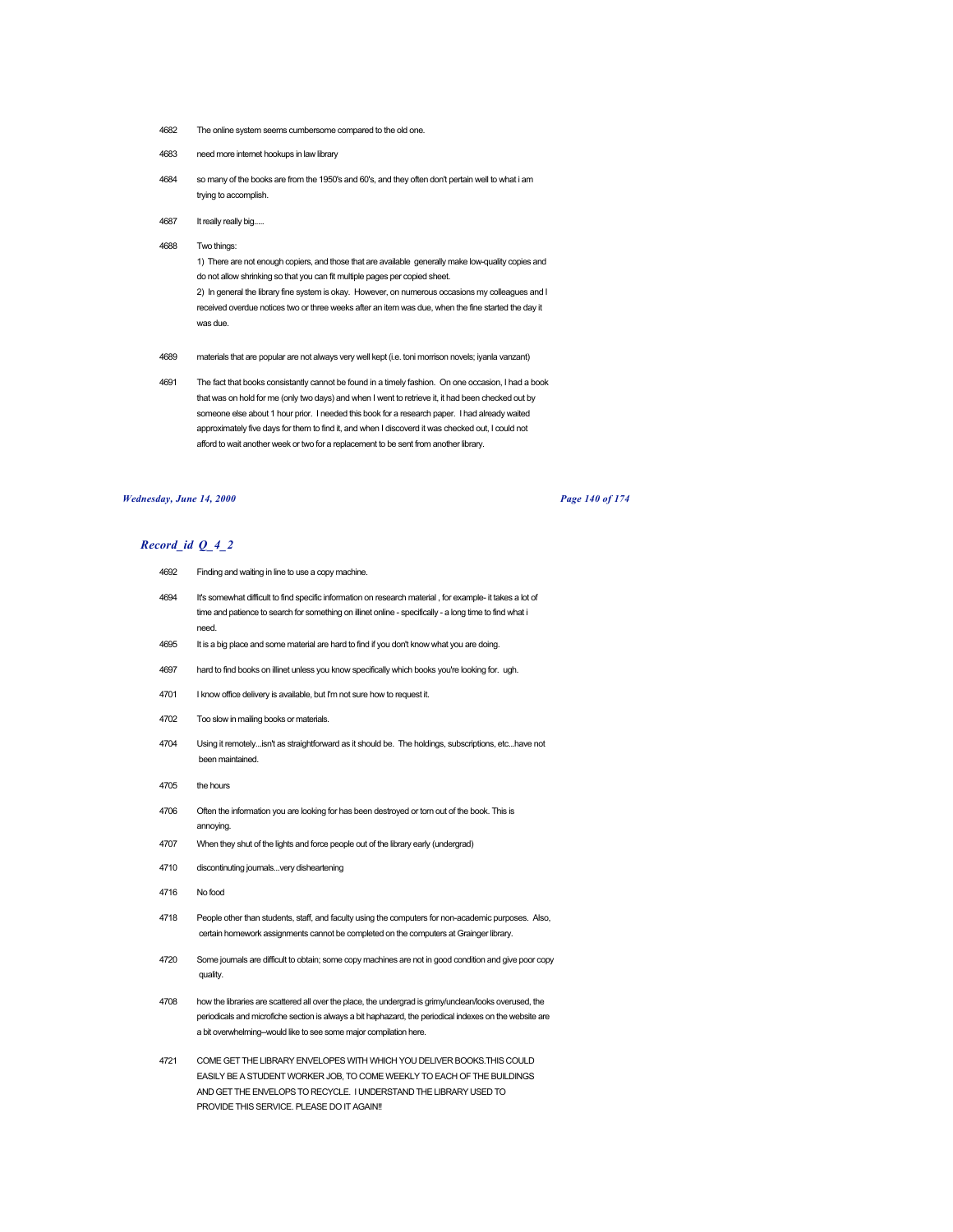- 4722 If you don't have to computer at home, then you usually spend all day going from library to library to locate your article/book. At first it was difficult to learn how to use the different databases to do initial work to locate the materials, it would be nice if there was a tutorial for this.
- 4723 never have materials I need
- 4724 The difficulty in finding materials at times.
- 4726 RESOURCES NEEDED FOR REPORTS OFTEN ALREADY CHECKED OUT OR NOT YET RESHELVED. BOOKS OUT OF PLACE. MATERIAL NEEDED OFTEN NOT ON SHELF AND LOCATION IS UNKNOWN.
- 4732 books out of date. time to buy books with updated subject matter
- 4734 Some libaries are staffed too infrequently. There should be better printing and copying + more computers at some libraries
- 4735 very secluded in the evening and anyone can wander in
- 4736 THe difficulty at finding articles. Sometimes entire evenings are spent looking for a specific article.

# *Wednesday, June 14, 2000 Page 141 of 174*

- 4738 the databases to search for library materials is very off. if you search for books about the Bauhaus, it comes up with very very few, although there are many about that. however, if you dont know any titles of those books you dont get anywhere in finding things that are actually there.
- 4741 Confusing layout of collection; many similar items are cataloged in various unrelated locations.
- 4742 I don't know...I have been happy with my interactions with the UI library....
- 4743 Unable to access reserve materials from the Internet
- 4744 The staff at the main stacks circulation desk is very rude.
- 4745 Being a freshman, it was hard knowing where to begin. My Speech Com. TA made us do the online tutorials and quizes, that really helped.
- 4746 i don't like how many libraries there are becasue it seems like every book i need is in a different one.
- 4747 Lack of later hours (24 hours a day)
- 4748 The poor job done in listing directions to library users. Info needs to be more visible and more informative. The printing using the laser printers is very confusing. When stuents choose to bill their accounts, the computer should automatically send it to the undergrad printer. The current procedure through which the student ust select bill me and then change the printers is very confusing. Changing the program should not be very difficult.
- 4749 waiting at the stacks...extremely slow, limit of four is harsh when looking for certain data, staff not very helpful
- 4750 very few librarians
- 4751 The main library building. It is hot and uncomfortable and not a pleasant place to be. I avoid it if at all possible.
- 4753 I don't like the fact htat the library closes so early. I think that should be at least one library that is open 24 hours. Or at least until 3 am
- 4754 Did not have as very many books available on the subjects I was interested. Lines are usually too long. The people behind the desk are not very friendly.
- 4756 quit getting rid of journals, but rather, add more and more
- 4757 The loud librarians who continue to chat in quiet areas are very inconsiderate.
- 4758 The computer search engine, which doesn't always work efficiently. We need to broaden the search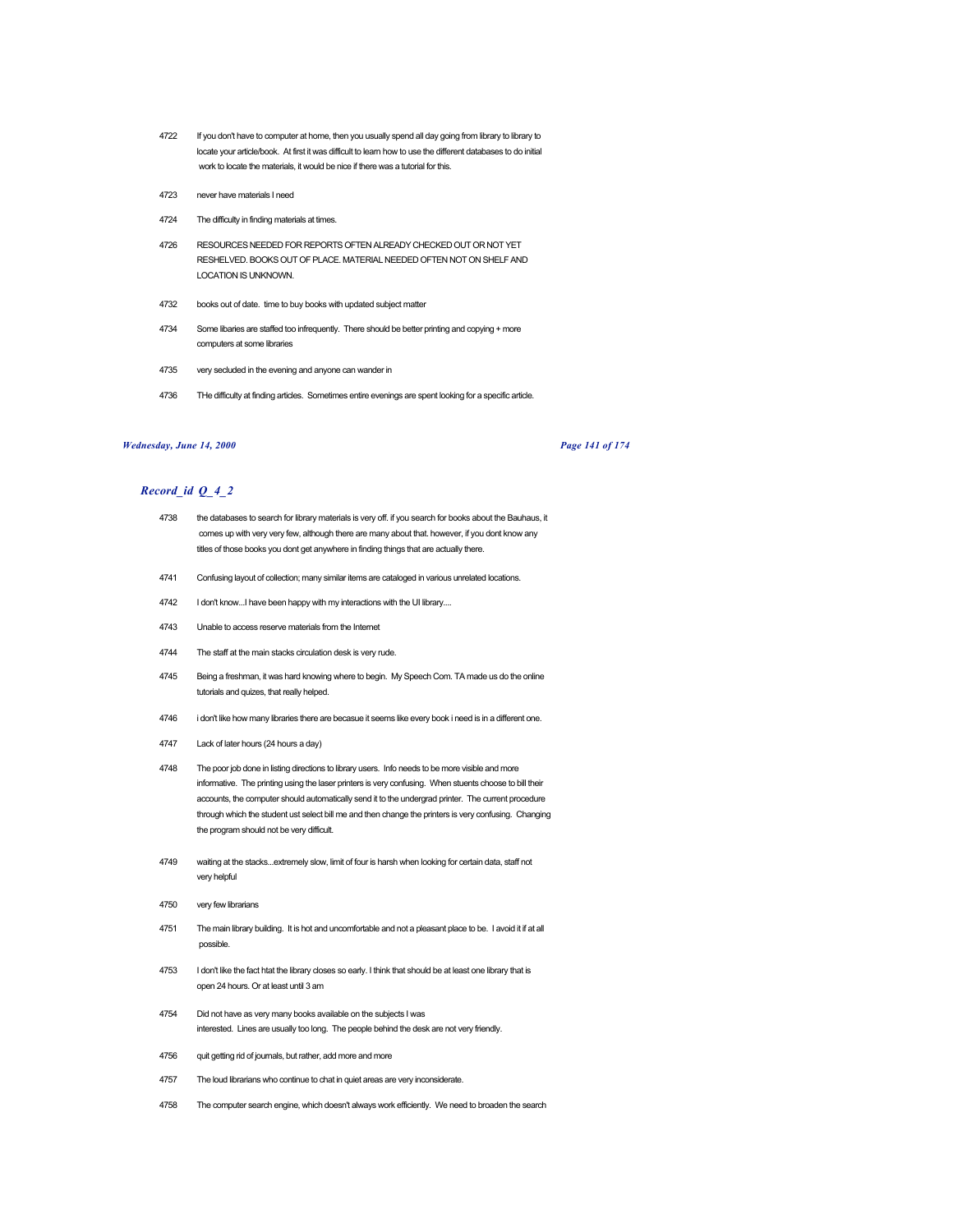(all locations) on the first go and find some way to eliminate typing in the 14-digit number multiple times in the same search session.

- Sometimes the workers (not the students) behind the circulation desk in the Main Library are rude to patrons.
- Inaccurate shelving of books from time to time... Also the checkout length of library material might be too long...
- The extremely slow delivery time when items are mailed to a campus location & the inability to search for articles in the online catalog.
- Not being able to place a hold on a book that is already checked out. I would like to have the option to check out a book from a specific library without being automatically sent to the interlibrary loan system where I can receive a book from any of a number of libraries.
- website is confusing and limited number of online articles and other references. difficulty in finding articles and books in libraries

# *Wednesday, June 14, 2000 Page 142 of 174*

- 4766 need more room in downstairs chemistry library for sitting and studying / reading journals
- the workers
- getting change for copy machines
- The SIZE (physical) of the LIBRARY buildings and system in general.
- hours
- the writer's workshop was helpful, but i didn't know that an appointment was necessary
- Closing at 5 p.m. on Friday when I come in for weekend classes is not convenient.
- hard to find materials, both looking them up online, and finding them in the book stacks
- too noisy sometimes
- The limited hours.
- Grainger library chairs need rubber bottoms to reduce noise when pulling chairs in and out
- Professional libraries are too severely limited to the publications of the profession.
- The hours could be lengthened substantially to meet the needs of those students who would really benefit by having access to library materials and resources late at night or on weekends
- I don't like the copiers and the on-line ask a librian really wasn't that helpful the time I used it.
- 4786 It is very difficult to find actual books, with out being sent to several other libraries in order to find it.
- Hard to figure out as a freshman, although a lot of space to study, not very comfprtable study space. Also it would be nice to have a special library book free section where people could study while having a drink or scack...
- printers take long time and there are few of them
- Difficulty in returning items to other on campus libraries.
- The printing is ridiculous
- Not being able to access it on Sunday mornings.
- 4794 Since there are so many books, it is time consuming to find the right book in short time.
- deteriorating infrastructure
- The lighting and cubicles at the undergraduate library
- At times I would like libraries to be open later.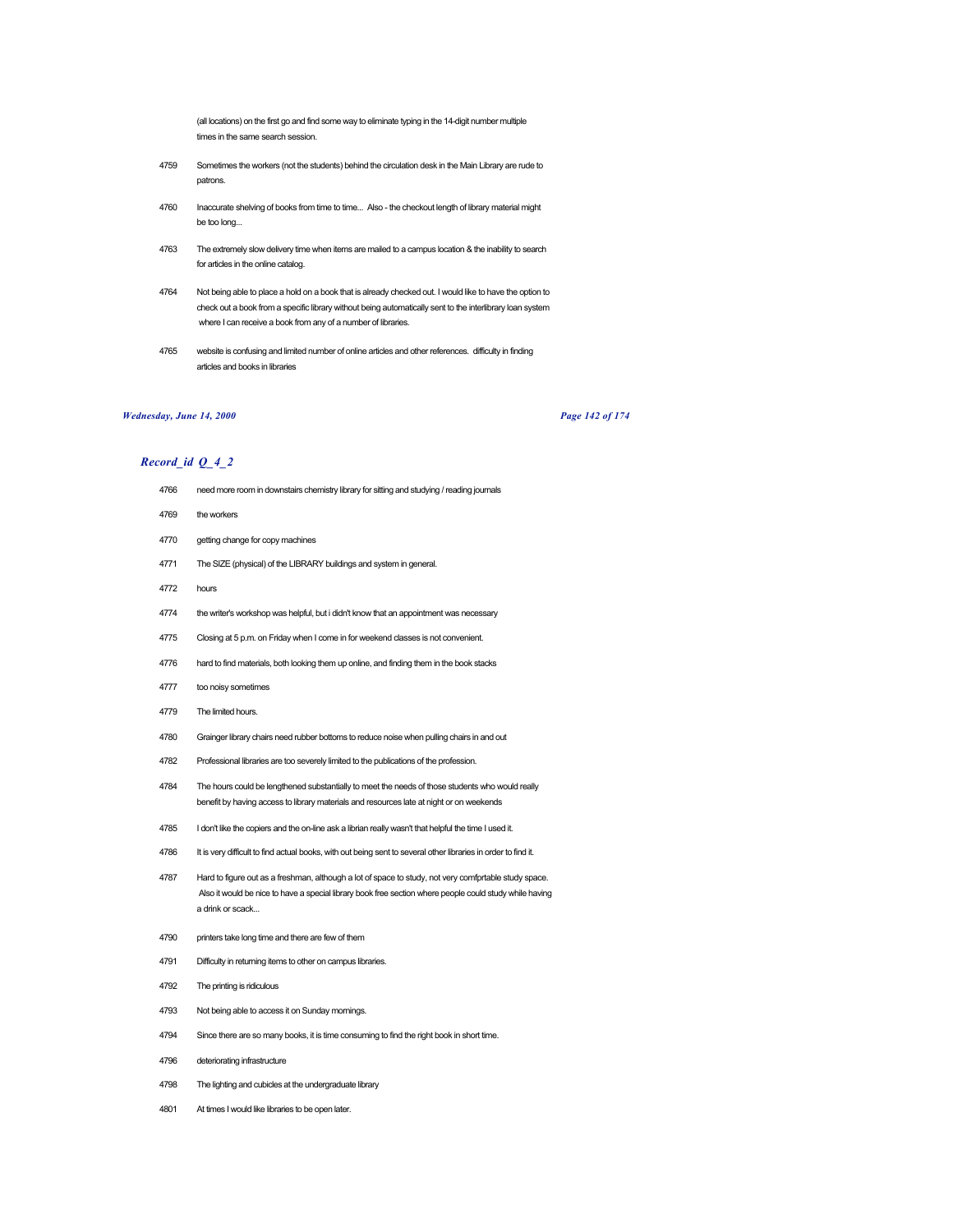4788 It is daunting. I feel that I should know how to use the resources, but as a senior, I needed it more this year and felt I could not find my way around without help.

### *Wednesday, June 14, 2000 Page 143 of 174*

- 4799 --the cutback in hours, especially during interim periods and weekends --how long it takes to reshelve print materials -ending subscriptions to some important periodicals (like The National Journal) and switching to electronic access; it is harder to search whole issues and sometimes the database won't load --the loss of page service in the carrels -the laxity in enforcing library rules. People constantly bring food and drink into the library and very many, maybe most patrons, do not observe the no email rule on machines meant for online catalogue use --people used to observe the no talking rule in the library but no longer; some sections of the Commerce Library, e.g. seemed to be used for group study
- 4800 Trying to locate the materials you want to check out. I don't use the library system often enough to be familiar with what is located where.
- 4804 I can't renew books that borrow from other universities through Illinet Online system.
- 4805 I really hate how the libraries are all spread out around campus. Once can really tell that the priorities here are the professors and graduate students. This way of laying out the libraries doesn't really work best for students doing interdisciplinary work or taking classes in more than one subject. For my latest paper I had to go to eight different libraries. We need one monster building with everything in it.
- 4806 Difficulty with using the Web application
- 4807 the copy machines are usually terrible and few. There should be more computers and printers. Everything should be open 24 hours. Online catalogue on web should be completely redone in order for it to make any sense at all.
- 4809 Material can be hard to find. The hours are not quite as extensive as I'd like, but they are sufficient. There needs to be better advertised web-search utilities. Especially those accessable remotely.
- 4810 not enough room to work on group projects that require computer use
- 4813 The chem library needs more space.
- 4815 Places in the STX like 3East where there are sometimes books dirty and on the ground. Few people care, perhaps, about religious history, but clearly that area needs to be reorganized to make more space for some of the books so that they can be better maintained.
- 4816 Understanding the network of libraries and the online search
- 4819 a little difficult to find books esp. in the main stack
- 4821 needs longer hours to accomadate students schedule and more open computers. i have had to wait over forty-five minutes to use a PC and that is ridiculous.
- 4822 i think that the library should provide more printers.
- 4823 I do not think the the library should be open to non-lawstudents during finals.
- 4824 Everything is so spread out and the materials are hard to find either in print, on film, on the computer, or in the right library.
- 4825 Not enough computers in each. Especially the bigger libraries (i.e. undergraduate library)
- 4826 books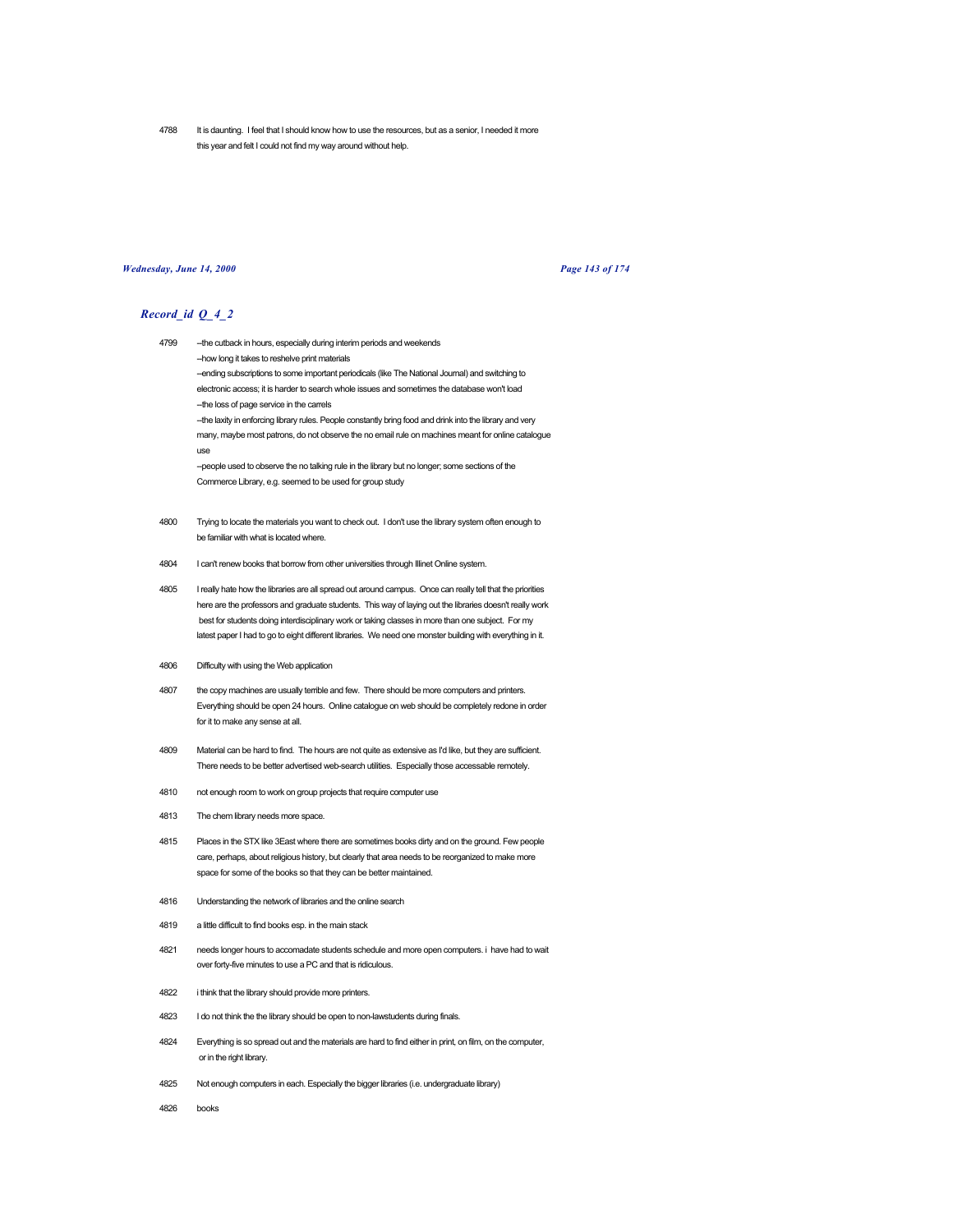4831 should be open later- particularly during last month or two of semester,when students have lots of projects due.

missing books! i've requested ~15 books in the past week from stacks, and 4 were missing.

# *Wednesday, June 14, 2000 Page 144 of 174*

#### *Record\_id Q\_4\_2*

- 4833 Once you find what you are looking for on the computer, it is often difficult to figure out how to get this material into your hands. You are never quite sure where it is, or how to go about getting it
- 4827 I don't like the fact that the study areas in the library are too loud and no one says anything to the poepl being loud. People are trying to study for finals and other people around are yelling and laughing.
- 4828 Relatively inconvenient hours during university down time (esp. spring and winter break and intersession, relatively poor holdings in fields of highest interest to me; minor inconveniences of current online catalogue.
- 4829 Different library home pages differ in their focus and format, so it can be difficult to move effectively from one to another.
- 4830 The unavailability to get more full text online journals, having to go to multiple libraries to get the needed materials, poor copy quality from some of the copiers, the inability to charge a department account number at each library. The unfriendliness of some of the librarians. I understand that students can be a pain, but were all not like that. Some of us are respectful.
- 4832 What I least like about the University of Illinois Library is the service that Grainger Library provides. They have no idea about what they have in the library. Also, books are also either misplaced or shelved incorrectly
- 4836 The Chemistry library hours are very limiting
- 4837 The Undergrad is so ugly that I don't like being there.
- 4842 Interlibrary loans take too long to get here. Photocopy request take too long too. This is critical when doing research. Sometimes a certain journal subscription has been cancelled and we need to find a current article in that journal. In several occassions have tried to obtain the article through a photocopy request but it takes weeks to get here. THIS IS UNACCEPTABLE!
- 4843 Personnel who won't check out a book when there are 15.5 minutes left before closing and their sign says "No checkout at 15 minutes before closing." Come on!
- 4845 sometimes rowdy
- 4846 The online catalog is a little difficult to understand and follow. It's hard to figure out the interface.
- 4847 The billing system is so slow. It takes a long time for credits to be put through on students bills.
- 4850 I can't stand the telnet version of the catalogue and the web-page interface still has too many bugs. It is hard to find what is here at UIUC, it normally it takes about 8-10 weeks to order something. I have taken an LIS course and I work in a speciality area. None the less, I spend hours looking for something that was supposed to be on the shelf, or the computer might tell me it doesn't exist, then a librarian can produce it. It is inefficient and frustrating.
- 4851 Often, books/materials in the same general subject are scattered throughout the library system. I realize that this is because there are so many overlapping areas, but it can be really frustrating to have to visit four or five libraries to do your research.
- 4854 Education library has a good mix of journals, but they need to expand on some other areas.

The ALS library was no help. It seemed that most of articles that I needed were not held by the library, and the books were old. They need a big upgrade on materials.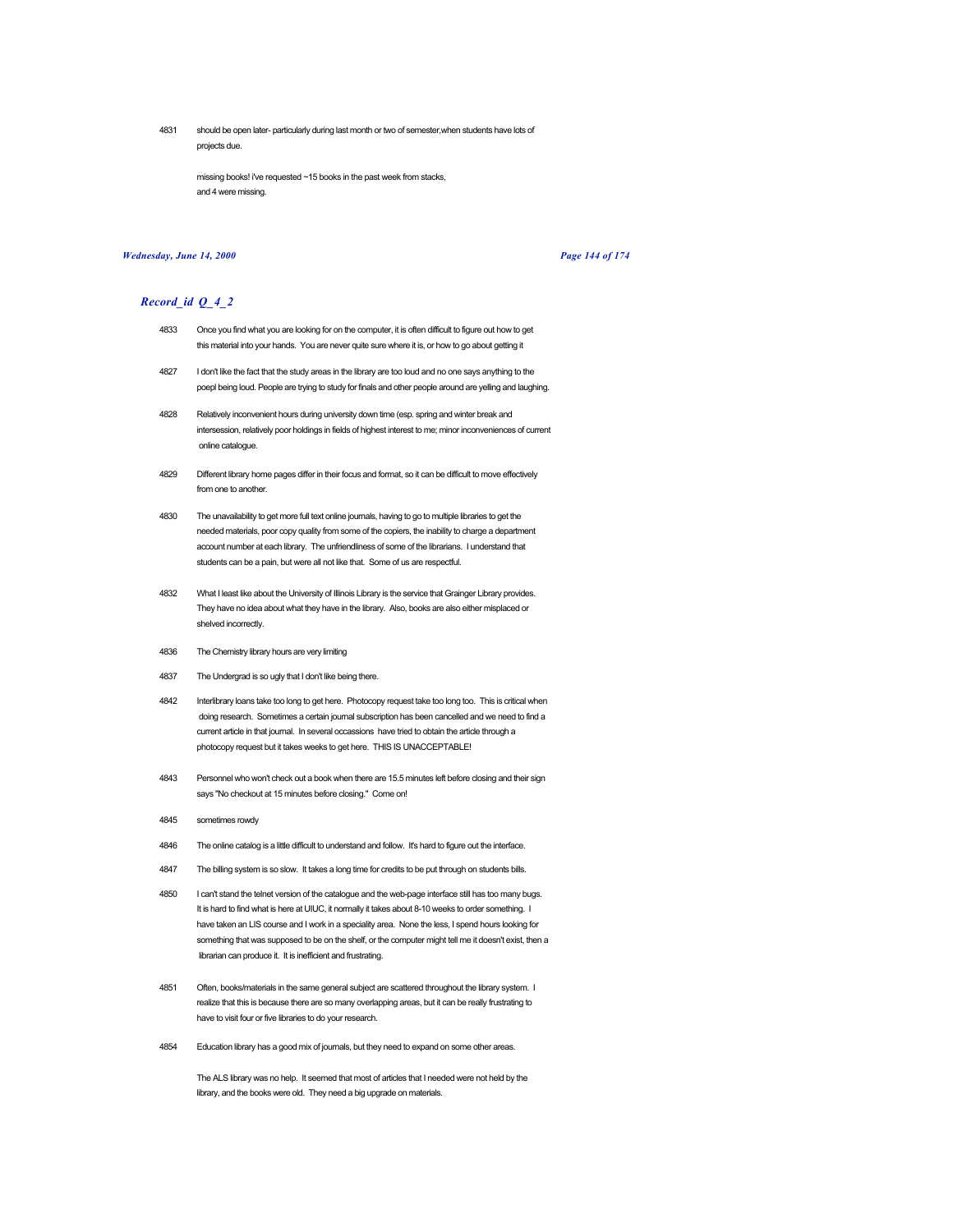- 4855 MOst copier machines are not very good... don't allow double-siding options which I think is important
- 4856 What's not to like?
- 4863 Books that you look for are not always in the right places or missing
- 4864 Sorting throught the vast selection of materials. could use a map too

### *Wednesday, June 14, 2000 Page 145 of 174*

#### *Record\_id Q\_4\_2*

- 4865 keeping stack material in the library. difficult to know what you need right there.
- 4867 Lack of introductory training for new academics/professional staff. Had I not had great colleagues who demonstrated the wonderful things I could access from my office computer, I would still be lost. I encourage the development of more focused training for new employees.
- 4857 The way that the immsense size of the whole UIUC library systme can discourage me from looking for books that I need because it can be hard to find a book that could either be checked out or its location is just unknown.
- 4868 Please open Grainger library for 24-hours, if possible. I think it is important for the engineering library.
- 4869 It takes a long time for books to be reshelved and half the time the computer says the books are available, but the staff cannot find them because they are not shelved properly.
- 4870 Printers seem to be broken a lot.
- 4871 The Telnet and web interfaces.
- 4873 Especially in the chemistry library, there is very limited place to study.

The copy machines do not work well sometimes. Poor print quality is obtained.

- 4877 Parking! The libraries are very spread out, and it can be inconvient to get from one library to another. I recommend putting more materials on the web. Then I could access those materials from one library, and not have to waste time gathering materials.
- 4878 Parking! The libraries are very spread out, and it can be inconvient to get from one library to another. I recommend putting more materials on the web. Then I could access those materials from one library, and not have to waste time gathering materials.
- 4879 its too hard to find stuff in the stacks and last time i was there it took nearly an hour before i got the books that i requested from the stacks
- 4880 It is not easy to find books or magazine articles.
- 4881 I wish the library was open for later hours in the night.
- 4883 There are so many libraries that it can take you days to find a book. You find out about it at one library and then have to go all the way across campus to get it at another library.
- 4884 The hours on Friday and Saturday nights are too short and it seems like the library should open earlier than 8 am
- 4886 that it sometimes take almost a month to get a book from another library

4887

Library resources can be difficult to figure out at times. Every student should get more formal training in library.

- 4888 Sometimes I need to spend a few hours with an item, and it's only allowed out for no more than an hour.
- 4890 There are still problems with the web-search interface -- not as many options as the telnet interface; the telnet interface much harder to use, and it seems less well-tuned than a couple of years ago.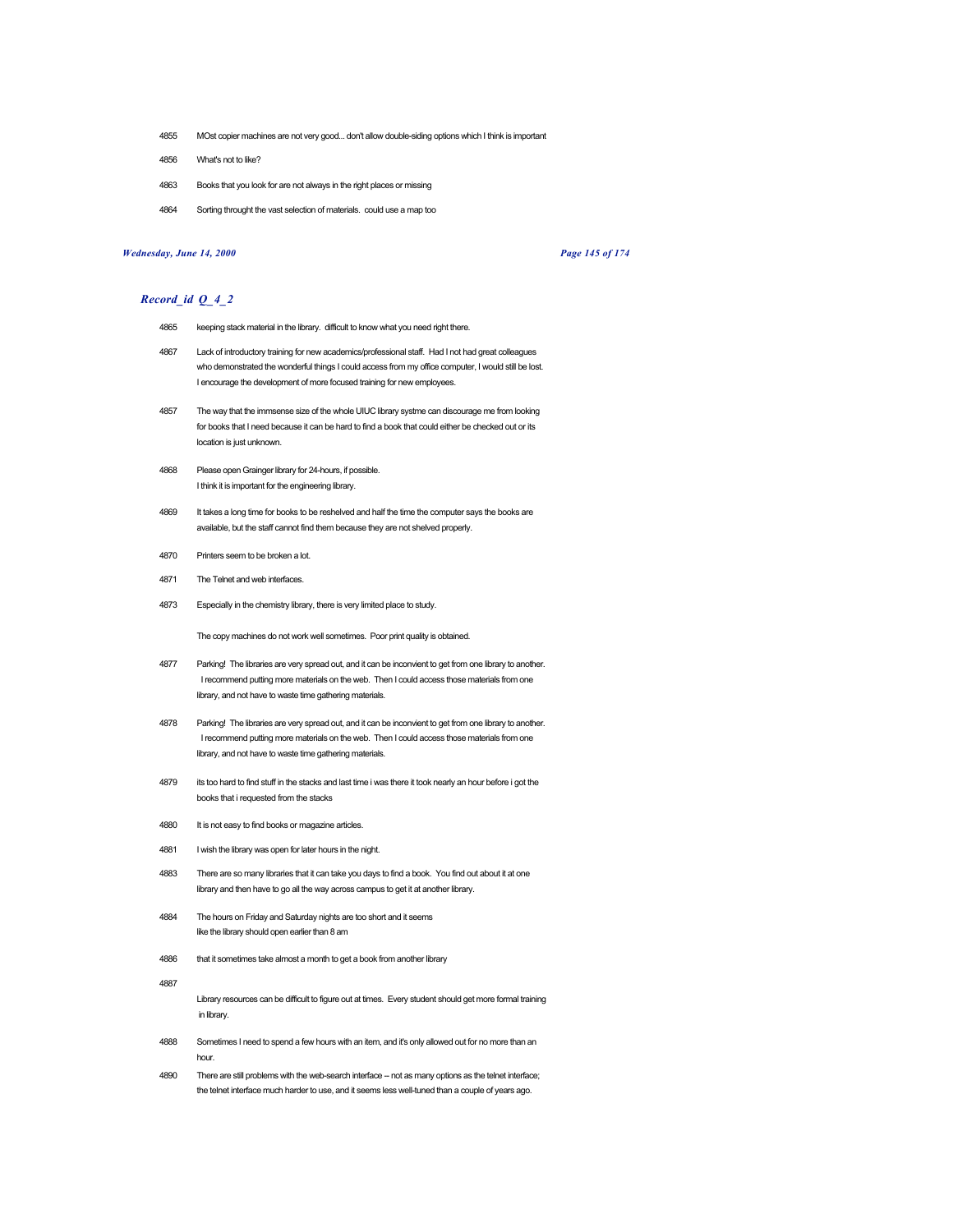- 4892 difficulty and inconvience in finding actual materials (after finding them on telnet)
- 4893 It is difficult and intimidating to navigate.
- 4895 often crowded

## *Wednesday, June 14, 2000 Page 146 of 174*

- 4896 Some library's where student's work, they are not that knowledgable-obiviously, because they are not librarians, but it would be helpful if they knew more or there was always a librarian around.
- 4897 Large and disorienting
- 4898 The specialty libraries do not always have convenient hours. Some are 9-5 with no early morning or evening hours. Also, the stacks don't seem very safe.
- 4904 Many books are lost often.(or the ones i'm looking for). It would also be helpful to find full Journal articles on the web system.
- 4905 the hours in the Math library on Saturday, and nights
- 4899 I dislike the difficulty I have finding books. I had a friend who worked as a librarian for two years at College of Dupage, and even she felt that the system here was too difficult to use. I also dislike the vagrants who seem to hang around outside (and sometimes inside) the building. It makes me feel unsafe. And the copiers sometimes don't work properly (one mangled my ID).
- 4902 Sometimes things are not put back where they are supposed to be, or it seems to take forever for commonly used journals to be reshelved. I guess what I like least is the fact that some of the employees in the department libraries don't seem to care, and take their own sweet time getting things back in order.
- 4903 there is an Industrial Design major at this university, yet you fail to get ID Magazine--a reference that is extremely useful to more than just the Industrial Design majors. All art and architecutre majors can find this magazine useful.
- 4907 very confusing and overwhelming
- 4909 a lot of times i find that the books i want are located at other schools. this especially happens in the music library.
- 4910 There are too many people using the rooms or computers especially during finals.
- 4911 it's hard to find things
- 4912 Some video reserves must be watched in the library. I'd prefer a checkout system. I dislike having to wait for interlibrary loaned books, but I might just be impatient.
- 4914 Having books available only at locations other than the current one. Missing bound journals in the main stacks.
- 4915 The fact that journals are restricted to only two hour take out periods and the slowness they take while they are being bound. Also the no food/drink policy isn't that great.
- 4918 there's so many of them it gets confusing
- 4919 Can not check out journals for a few hours to go to a cheaper copy machine. I don't think the university should be tring to make money from copies. If a student has access to a cheaper (or free) copy machine, then good for him. He should be able to check a reference journal out for 2 hours to make copies elsewhere. I am poor, like most students, and I sure don't want to spend money on copies when I can walk to another building and get free copies. I would bring the journal right back.
- 4920 Physical environment in the main library. It is in need of updating. It needs more comfortable chairs in particular.
- 4921 I often have to go to other schools or use interlibrary loan to access materials related to social work.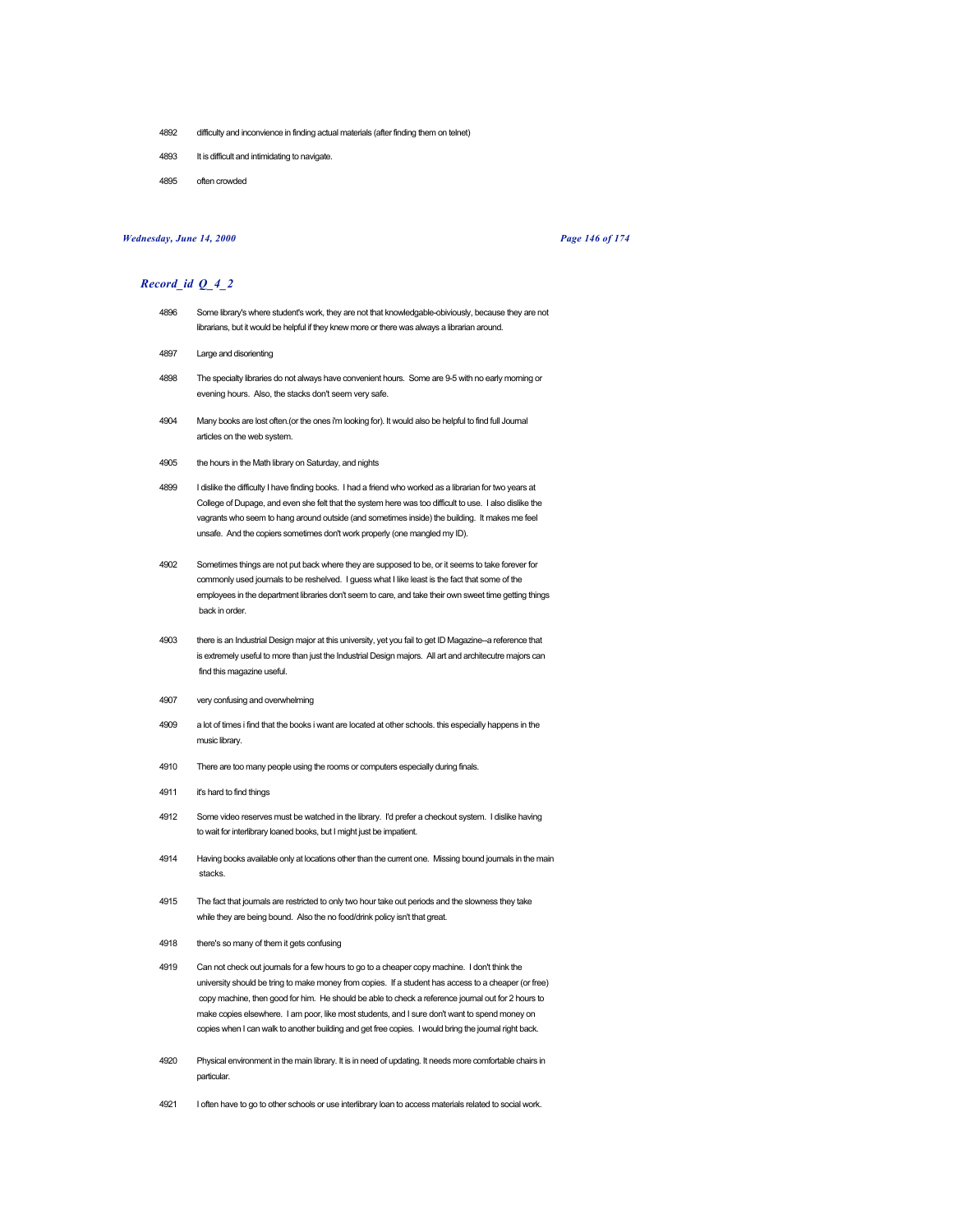- 4922 No color printing from Internet.
- 4923 I wish it were open earlier on Saturday (I know that's silly.)
- 4925 It's overwhelming.

# *Wednesday, June 14, 2000 Page 147 of 174*

- 4927 reserve material acquisition does not always come easily.
- 4929 Sometimes when I meet with a group there we can not find anywhere to do our work together.
- 4937 Lots of material were missing when I was researching a certain topic and I found this extremely frustrating.
- 4939 Too many Libraries spread too far apart.
- 4940 The trickiness of using the online systems to search for materials
- 4941 I really feel that the selection of journals is lacking. Often when I need to find certain journals, they are not available either electronically or in print or the library has discontinued carrying them. It is very frustrating.
- 4933 The facilities seem to be in very poor shape. The collections may be wonderful, but the shabby surroundings detract from it.
- 4942 I don't like the atmosphere of the undergraduate library. it is too musky and it is not at all conducive to studying and reading. you should brighten the place up or something and make the areas that are designated for individual study more appealing to work and read in.
- 4943 hours are not late enough; web/telnet are a bit confusing w/too many different kinds of searches, especially for periodicals.
- 4944 somtimes hard to find what you need, or its at a different libary and you have to go halfway across campus to get it
- 4945 not allowed to eat in grainger.
- 4946 Whenever I do searches I can't find any sources that are in. Maybe have a section where u search for only available library resources. I'd also like to see more stuff available online, like newspaper and journal articles.
- 4947 journals are not recent enough
- 4948 I hate going from library to library to find the exact book I want. If I could just find all I need in one sitting and all the information, I would be ecstatic.
- 4951 The organization of the library is a bit confusing...it should be easier to find the materials.
- 4952 the occasional snooty librarian and the flourescent lights
- 4955 Printers are down too often.
- 4956 I would like more instruction on how to use online resources.
- 4957 Sometimes it is quite a problem to attain library materials. If more items were available electronically, it would be a great benefit. However, I realize that it is quite a task.
- 4959 I feel there should be more computers in the library, and there should be more fiction books.
- 4960 not enough magazine selection!!!
- 4961 The interloan system is VERY slow and inefficient. It is almost impossible to get a book/journal when you need it through the interloan system.
- 4962 It seems as if many of the biology journals (specifically, the primate journals) have been cancelled within the past few years. I can see cancelling one or two of these publications, but not 4 out of the 6....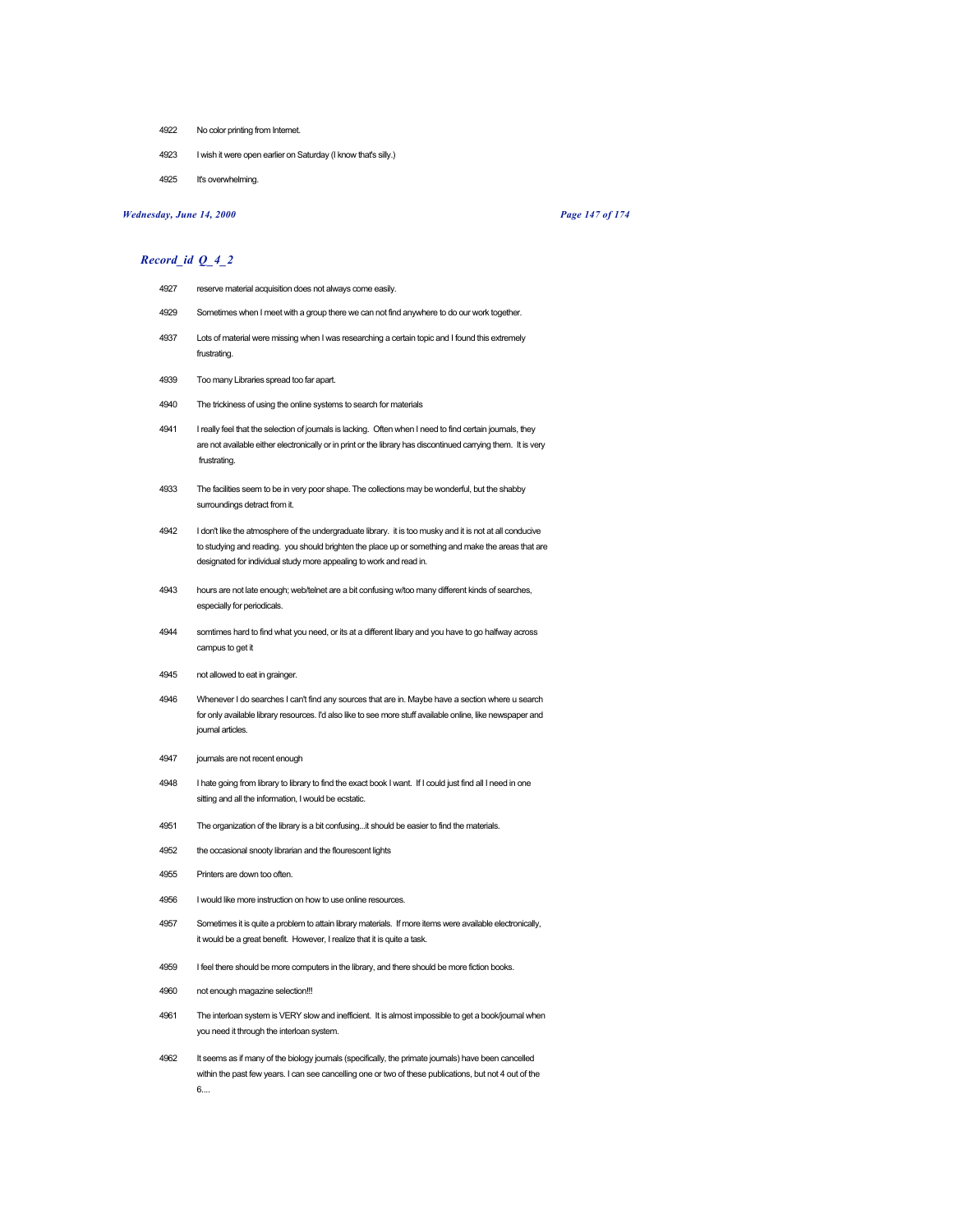Also, there should be more copiers in the biology library!!

# *Wednesday, June 14, 2000 Page 148 of 174*

# *Record\_id Q\_4\_2*

- 4963 nothing
- 4964 It's very difficult to find what I need in the telnet search.
- 4966 Coming up with a promising list of items only to find out that they are checked out for the next year and a half or missing or I will have to travel all over campus to get the books.
- 4968 Printing in the computer lab in UG takes TOO long!
- 4969 One issue which bothers me is that Undergraduate students (the majority of them) are denied access to the Main Stacks. I understand limiting access, but perhaps the library should be more accomodating to undergrads who would like to utilize the Main Stacks for paper/project research.
- 4971 That Grainger and other libraries aren't open all night
- 4974 At times during the past 4 years, I have wished the UofI library opened earlier on the weekends.
- 4977 sometimes time consuming to get print (main stacks)
- 4978 Icky annoying crappy fines!
- 4970 I tend to start studying later than most people. I would be a huge benefit for me if it were open later during the week. Also, I hate how they lock the bathrooms before they close down.
- 4981 The difficulty with conducting research. Many books that are used by the same course year after year are in poor condition.
- 4982 The difficulty on finding those sources
- 4984 the florescent lights. It is also confusing for an unexperienced researcher.
- 4985 The library is so huge that it is sometimes hard to find what you are looking for.
- 4987 Having to go all over campus to acquire materials
- 4988 The libraries are way to spread out over campus and that is really inconvenient for students without transportation.
- 4991 A number of books that I have searched for always seem to be checked out or missing completely.
- 4992 more web access to books
- 4995 The library can sometimes be confusing and it is frustrating to have to go to departmental libraries to find some of the books that you need.
- 4996 I find that the librarians are often less than anxious to help and assist patrons. Students and staff are often short and rude or do not know answers. I find the exclusion of undergrads from the main stacks as unfair. The fact that SO many books in the main stacks get misplaced or mis-shelved is embarrasing.
- 4997 Some of the periodicals are not kept up well, but this is mostly due to abuse by library patrons.
- 4999 Lack of electronic subscriptions to key science journals; Libraries close "early";
- 5000 The fact that money seems to be controlled so tightly that library staff--in some departmental libraries, at least--have to beg and plead for adequate equipment (fax machines, chairs, typewriters, phones).
- 5001 Trying to find books and they are already reserved or they can not be found.

#### *Wednesday, June 14, 2000 Page 149 of 174*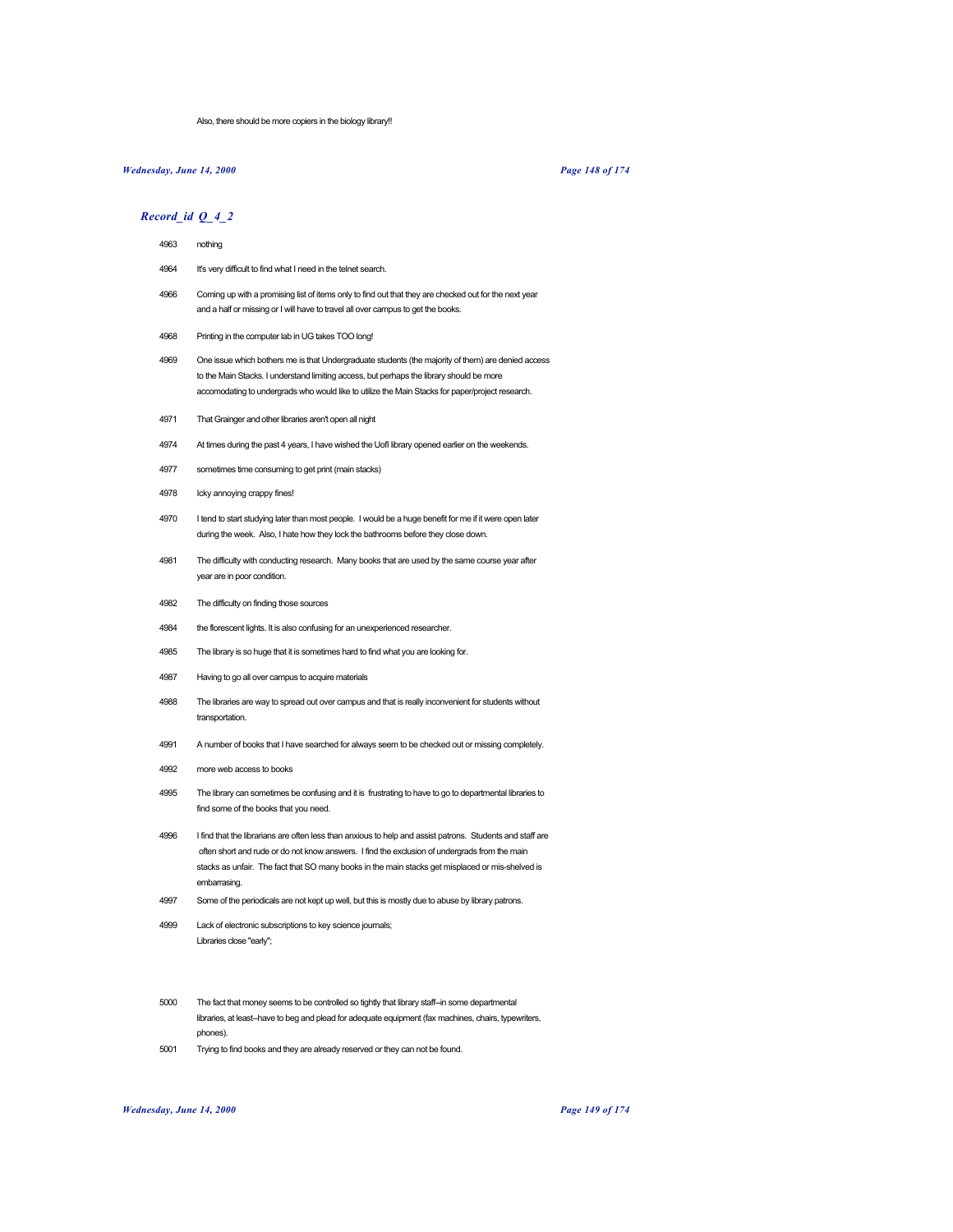# *Record\_id Q\_4\_2*

- 5003 There are a lot of books in the catalog listed as "missing". I know that if there is a book misplaced (in the main stacks, for instance), it will probably never be found for many years. That really bothers me. The size works against the university in that sense.
- 5004 It is too big and hard to find things. May be third largest academic collection, but that does not do too much good if one cannot easily find things
- 5005 Closed space (need more windows)
- 5006 Cramped quarters in some of the departmental libraries. Remote/hard to find locations of some departmental libraries.
- 5007 lack of online computer access for full documents
- 5008 un-trained student assistants
- 5009 The worst part for an undergraduate is the exclusion from Main Stacks. It is a hindrance on research and also causes some students that I know to avoid the whole process of getting a source that is located in the stacks. This reflects in the student's papers and as a result poorer quality papers are turned in at times.
- 5011 Materials frequently missing, new materials not always ordered
- 5016 Sometimes the LIR library isn't open when I need it to be, but it's also very convenient, so it balances out.
- 5019 The libraries are very confusing, and it is inconvenient to have to go from one to the next. Also I can't even go into the main stacks, and it takes forever for them to find the materials and get it to me.
- 5020 Different hours in the different libraries.
- 5026 Not enough online full-text documents
- 5030 sometimes hard to find books and materials
- 5013 I would like some way of obtaining books quicker. Often the sole copy is borrowed so there is no way to get it. Sometimes it comes from other sources which are due back within about 2 weeks after receiving it. This is on top of the long wait.
- 5014 Sometimes when I've visited the library in person, there are lines to check out, request help, etc. Most of the time, I'm in a hurry, on my lunch hour, etc. so time is of the essence. Usually, I've seen more people, but they are picking up books or sorting through them to reshelve. It seems to me this should be done when there are few or no customers waiting in line.
- 5017 The libraries are so huge that it is sometimes difficult to know where to look to find the materials that you need.
- 5022 It needs more computers. Also printing is ALWAYS down! My course work is very demanding and sometimes i need to be at the library late on a weekend, but the library closes! Also it needs to open earlier on Sundays.
- 5025 Although we have the third largest public library system.....that doens't really mean a whole lot when you can't get to half of the books. Don't limit access to the stacks. Those are for the most part publicly funded books, let the public have access. Also having 40 differnt libraries may be a braging right, but it is a pain to have to access all of those differnt locations.
- 5028 I have only two complaints.

First, I cannot borrow from other science libraries, even a limited two hour photocopying borrow. I refer to journals in both Grainger and Chemistry libraries and it is irritating (and occasionally expensive) to have to get a pile of quarters together before I go. Secondly, why is the Journal of Geophysical Research received by Geology but then sent to the Grainger, where again I cannot borrow?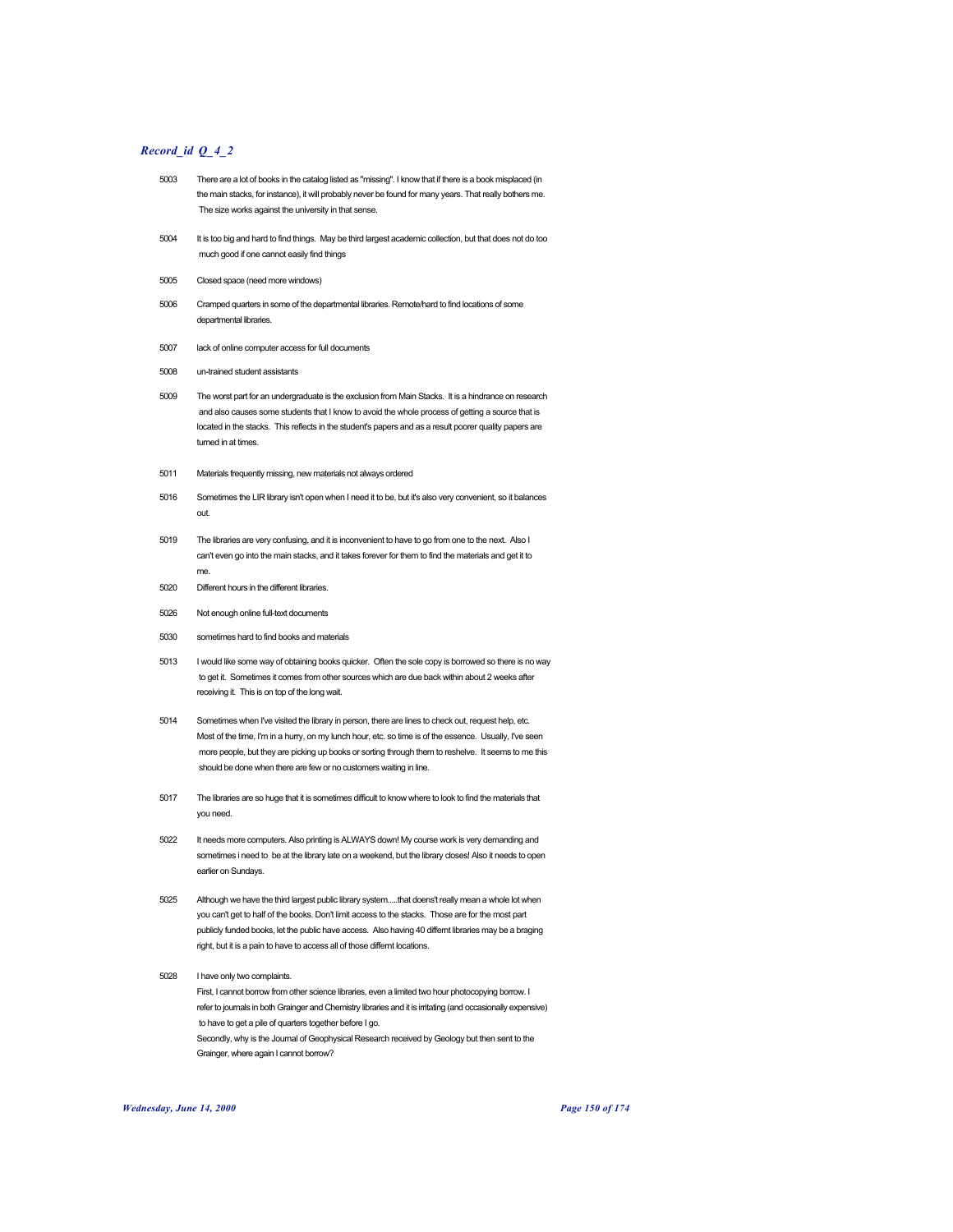# *Record\_id Q\_4\_2*

- 5033 The way to go about finding the information is not very easy. The personnel is not very helpful many times. Also the hours they are available are not very convenient to students who have class all day.
- 5036 We really need to look into expeanding the hours. It is essential.
- 5038 I think it feels, to a first year student, an intimidating place. I think that this fact scares a lot of people from going in because they thing they won't be able to find anything. I have also had trouble finding things, and I'm not always clear as to what library I should be going to, undergraduate, or graduate.
- 5039 the cancelling of journals and periodicals, as well as the reduction of books purchased, due to budget problems.
- 5041 The Biology Library Staff are not very friendly.
- 5043 LAck of new computers
- 5045 Some library spaces are cramped and dingy.
- 5047 Not enough working computers in Ricker
- 5048 Some of the quieter libraries close to early
- 5051 1. It happened several times. When I found an article in ERIC, I had no access to the article because our library just didn't have the Journal.

2.I need four articles but they are in four different libraries.

3. I go to the library at 11:00 AM on Sunday, but I have to wait for two hours to get in.

- 5052 Online services. Web catalog still in beta version. Time to use email more.
- 5055 The fact that some of the libraries are scattered all over campus...but what can you do?
- 5056 When books are missing or misshelved, it is incredibly frustrating for patrons that really need that particular book/magazine. I realize that it's hard to regulate, but anti-theft systems and fines should really be emphasized.
- 5054 Sometimes, I really wish that there were more computers around and that students could access their e-mail accounts from library computers.
- 5062 It is impossible to do research. The process is tedious, ineffective, and is too time consuming. The only way I can do research without going crazy is through the internet. There are not enough pc's.
- 5063 It is very difficult to find books. The program to look up books that you need is hard to understand.
- 5064 It would be nicer to have more computers.
- 5065 early closing hours on weekends
- 5066 The hours NEED to be increased.
- 5067 Onthe same subject, It's too big. I get frustrated that one search for books leads to a half-day of just going to 4 or 5 librarys to look at all the books I want to see.
- 5072 The searching system in ILLINET online is troublesome for certain cases. For example, if we try to find books with 'Visual C++', then nothing related to Visual C++ shows up.
- 5075 Books are sometimes not where they should be, and that is extremely irritating. Also, good, current translations of books are not always available, and the computer does not always differentiate whether or not a work is in English or another language. I've had a few experiences in which I've went through a lot of trouble to get a book, only to realize that it was in a language I could not read as the computer did not indicate that it wasn't in English.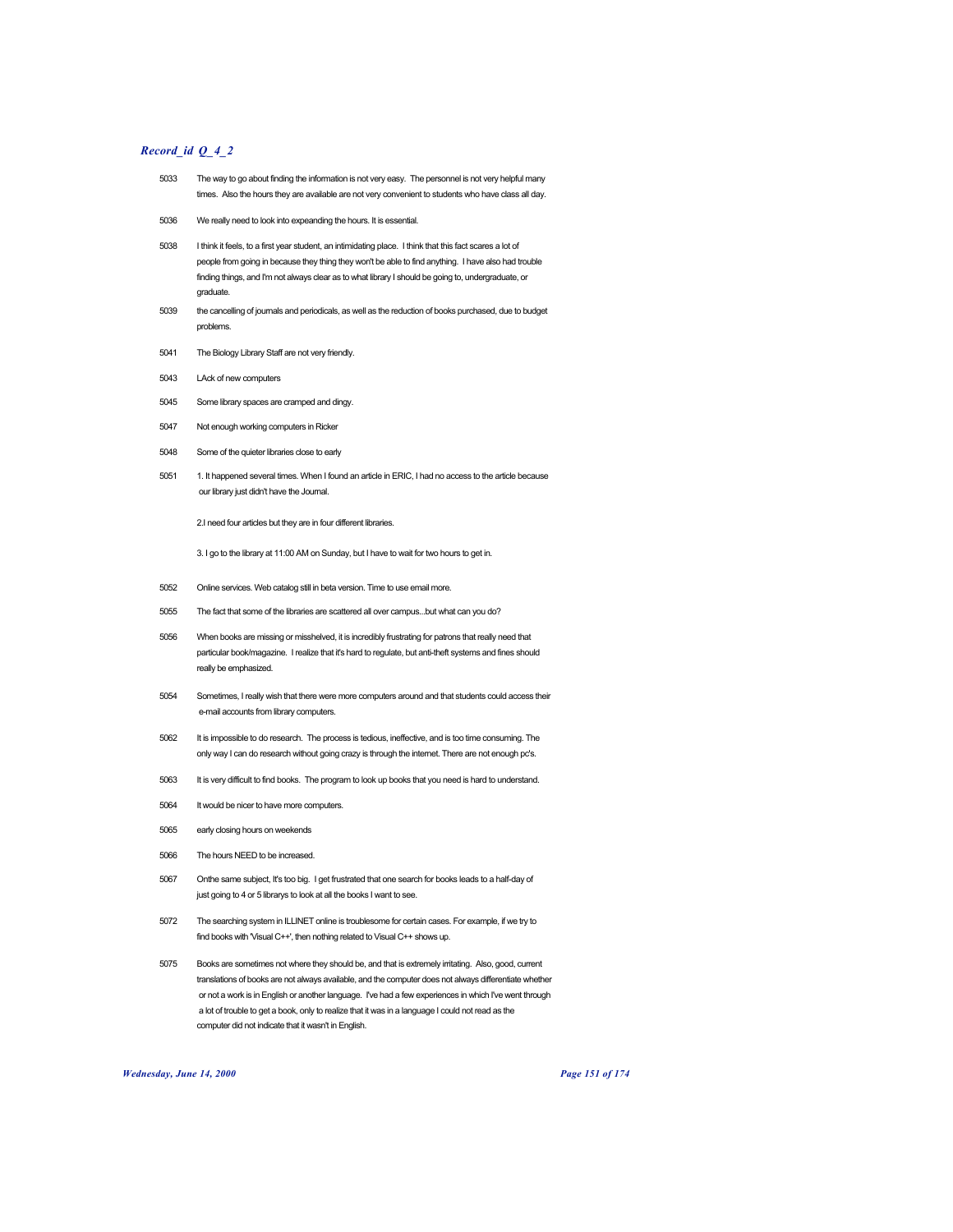# *Record\_id Q\_4\_2*

- late openings, early closing times on week-ends The old deteriorated look and feel of most of the departmental libraries. Not enough variety That the librarians are not very willing to help you when you have questions or are just starting to use the library. Seems very complicated to check out books. Should be able to brouse areas and pick up what's needed and take them to chek-out. I find looking for books outside the library difficult The fact that there are so many different libraries and they are spread out There is so much information, it can be hard to know where to go. I dislike the fact that it can take so long to finds books and articles. I also dislike having to run all over campus (from library to library) in search of certain items. It should stay open longer on Fridays and Saturdays, and should open up sooner on Sundays!! Journal cancellations takes too long to get journal article copies from other universities for journals we don't have The information that needs to be there is not always there in a quick amount of time. It doesn't have everything The commerce library is too dark and i think it needs to improve the light system. When i study in the studying area, my hurts during the night time Cannot limit my searches to printed musical scores. Have old books to use as resources or books that are non-circulating, missing, etc. 5103 it asks for identification a lot of times, alhough its important but its too irritating! sometimes it is difficult to find information on simple topics. THe realm of info is too large web page access seems unfriendly I have a hard time locating the resources that I need There are so many libraries and resources that it is somewhat intimidating to try finding materials. I'm always worried that I might not be looking in the right place for the materials I need. lack of cleanliness Bible seems to be missing or in short supply.
- The standard medical texts in the Vet Med Library are many editions out-of-date. Need interlibrary loans available electronically. Usually only need manuscripts, not books.
- The copy machines are terrible, they don't have important functions such as shrinking, which I need the most.
- 

sometines there are scary people there... i hate when things aren't reshelved

# *Wednesday, June 14, 2000 Page 152 of 174*

# *Record\_id Q\_4\_2*

 tHE FACT THAT THAT IT HOLDS VERY SHORT SATURDAY HOURS. A LOT OF PEOPLE SPEND THEIR SATURDAYS DOING WORK AND THE LIBRARY SHOULD BE OPEN FOR THEIR CONVENIENCE. I ALSO DON'T LIKE THE FACT THAT THE MAIN LIBRARY BOOK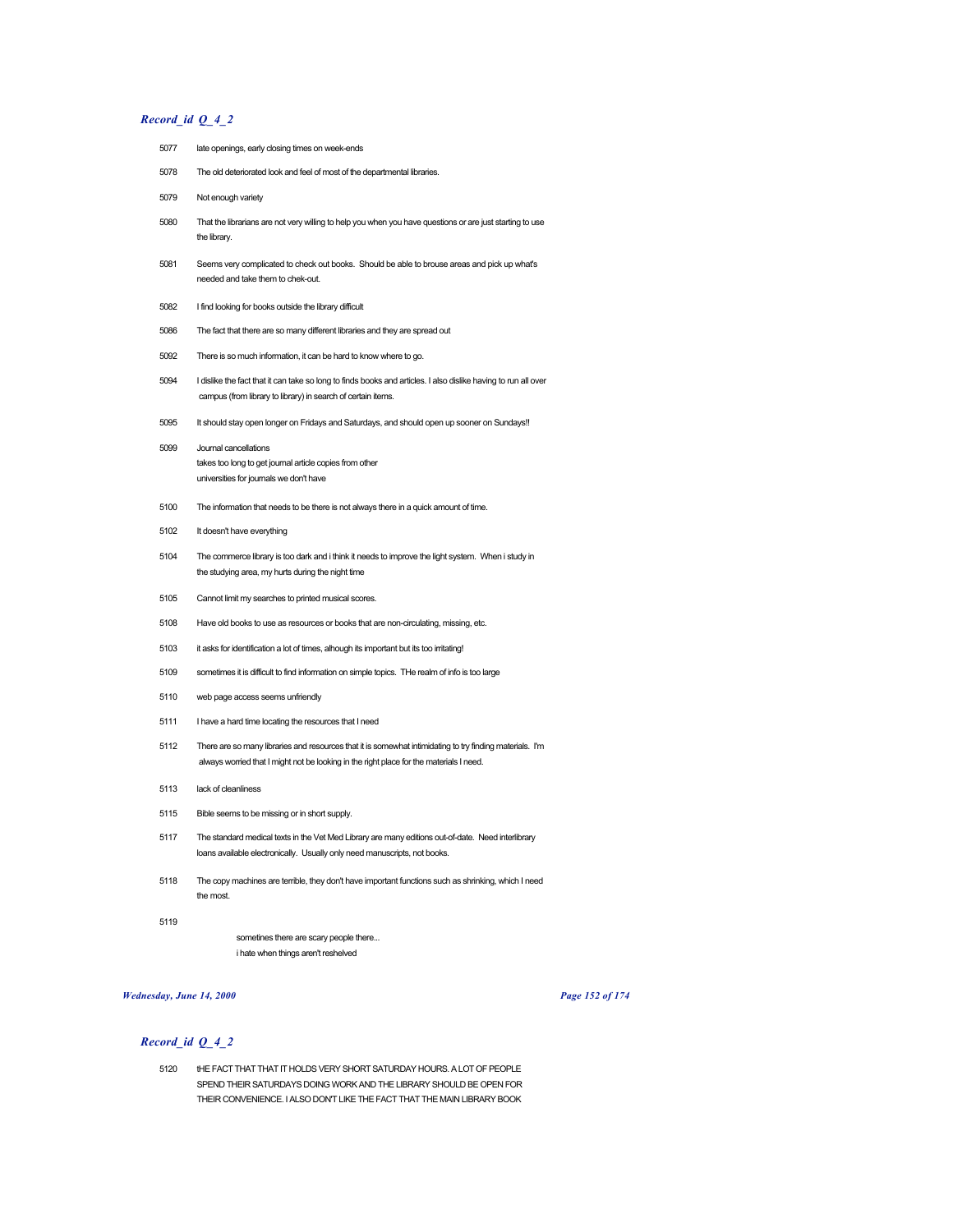STACKS CLOSES SO EARLY...I THINK AT 5PM

- 5123 I don't like that the chairs are so uncomfortable. I don't mean to be petty, but when you are there for hours at a time, that kind of thing matters.
- 5124 can't eat in them.
- 5125 I have trouble finding things. Not enough experience in the library to really know how to locate things.
- 5126 IRRC is incredibly slow. At stacks they are really bad about checking in books i've got three notices about books that i have returned but they were incorrectly checked in.
- 5127 I have been frustrated looking for Journal articles on Illinet, finding them listed as in the library, only to go to the stacks and find that only certain volumes are there and many of the volumes are missing.
- 5128 I think it could be a lot easier to use. I am intimidated by the Main Stacks and refuse to use them because I tried once and it took over an hour to get one book. The online guide to find books is very hard to use, and noone wants to have to take a class to understand how to use somehting that should be simple, and only exist to help the users.
- 5132 Copying services.
- 5133 Assistance is not readily available.
- 5134 fultext online journals would be nice. more lighted study space for students.
- 5135 waiting for computers. and the printing in the undergrad totally sucks
- 5137 The clusters of buisness students who dominate the Grainger Library conference rooms for days on end.
- 5138 The online catalog, and the web page. There is no reason to have Java scripts on the web page -- it just slows things down.
- 5139 The personnel at the main circulation desk are sometimes not very professional or helpful.
- 5140 Outdated information on Civil Service testing (Gregg Reference Manual). Should contain more updated testing information versus the old and outdated way.
- 5143 That grad students and faculty get higher priority on books loaned-- something like 16 weeks to 4 weeks for undergrads. Not really fair.
- 5145 The hassle of copying journal articles in some libraries. Waiting in line, poor quality of the copies, or worse. Every library should have well-maintained copiers that can be used with a personal or project account number that is inter-departmental. (I have to buy a card from the Union in order to copy journal articles in some campus libraries.) I haven't been in the bio library for a while, so maybe they solved this problem.

I like the Engineering library system (printing services card) that you can use for their copy machines--your project is billed.

- 5146 i cant find anything--i dont know how
- 5147 Some materials seem inappropriately placed or are spread out in several different libraries.
- 5148 that i don't see any security around the library at night.
- 5149 I hate waiting for books from the main stacks. I takes a long time. I don't understand why students can't get the books themselves.

# *Wednesday, June 14, 2000 Page 153 of 174*

# *Record\_id Q\_4\_2*

5150 I don't like how the lights are turned off when people make announcements over the speakers. Also, the computer labs get VERY loud and it is really hard to concentrate when you are doing a paper or homework over the internet.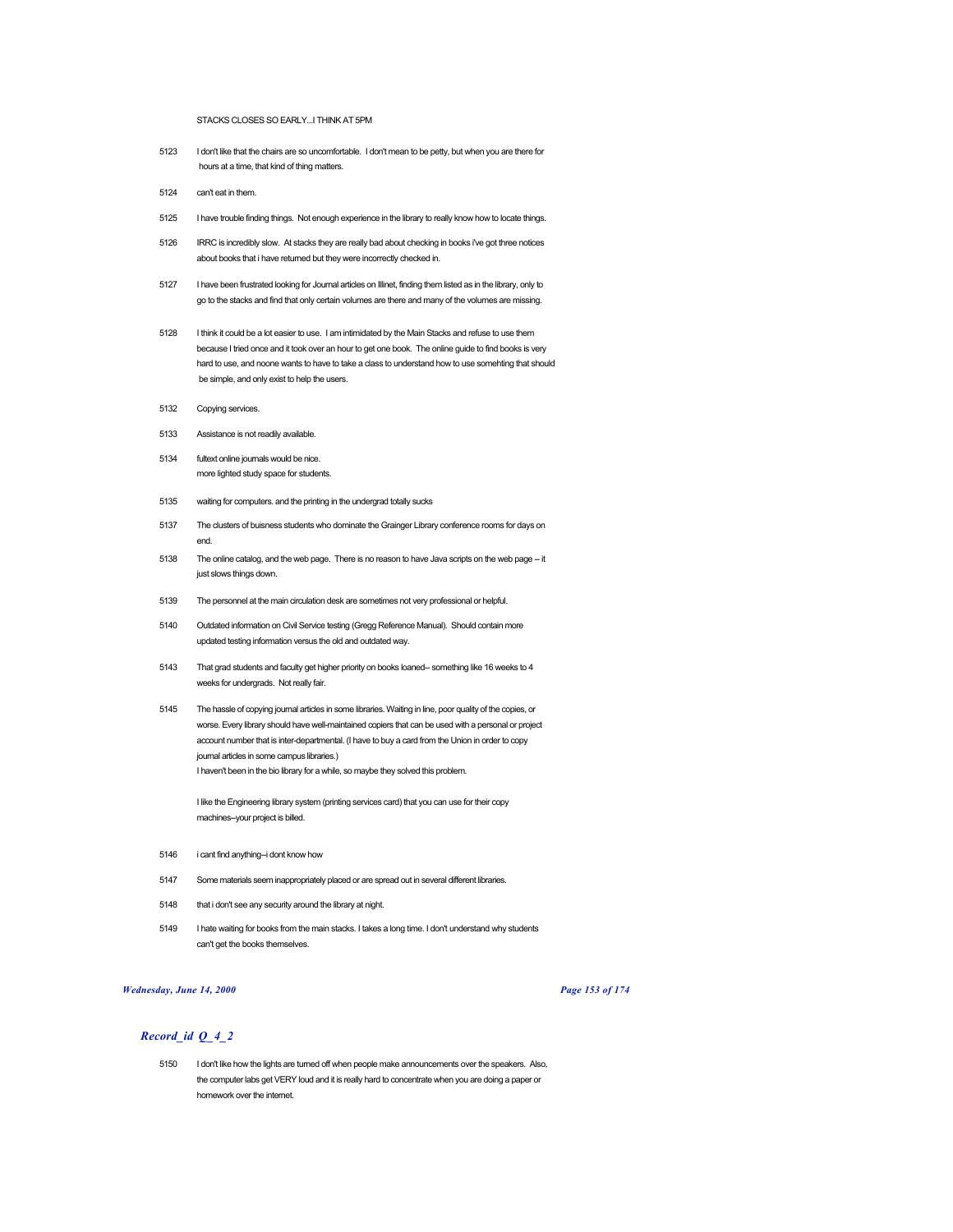- 5151 It's not open late enough.
- 5153 Inability to access with ease this large collection for various reasons, stolen, misshelved, damaged, etc.

The cost for using the copy machines should be at a level that encourages use of the machine instead of the above. The cost presently and increasing cost does not do this job. The copy machines should not be viewed as money making, but money saving in that this is less damage to the collection resulting in less replacement costs that are astromonical.

- 5154 The fact that Political Science has no library. For an average PoliSci course, I have to use the Education, Newspaper, Stacks, Undergrad, History, and Law library to find the sources I need. This wouldn't be such a problem if there was one central Library Campus. That's the one thing I like better about Northwestern's Library- one building.
- 5155 its size finding what i need sometimes is difficult because there is so much!
- 5156 Nothing that I can think of.
- 5157 I do not like the when I do a search online and it brings up Journal and magazine sources and I search if they are at any library on campus and they are nowhere to be found. This is a common occurance.
- 5158 Not a lot of books on certain topics. Like, Environmentalism and Green Party politics.
- 5159 Sometimes it is difficult to find accurate assistance.
- 5166 Think some libraries should be open longer and allow eating and drinking, especially the graduate libraries and during finals.
- 5167 Having to go to 5 different ibraries to obtain materials for a project
- 5168 Sometimes it takes too long to receive materials that have been requested for interlibrary loan.
- 5170 sometimes i became confused on the internet searches and where material was being sent or printed
- 5171 Group Study Rooms being used for professional interviews shouldn't this be done in the Union instead?
- 5165 I hate how early they close on non-school nights. I realize much fewer people go to the library during those times, but there are a lot of students who want to use the library on Friday and Saturday nights.

Also, the normal fiction section (813's), for a library this size, is very small.

- 5172 I need a study space till 3a.m. That usually means having to go to Denny's unfortunately
- 5173 The confusion of the different libraries and what's online in full text.
- 5174 old
- 5175 Limited hours for departmental libraries
- 5176 everything is so confusing. i liked it better in 4th grade when you looked up a book and went and found it yourself instead of having to go through 7 different people in different libraries.
- 5177 the fact that most of the books I have needed in the past for research papers the libraries on campus have not had them. for such a large library system I would have expected to have a greater variety of books.
- 5179 Having to go to multiple libraries across campus to get research materials.

# *Wednesday, June 14, 2000 Page 154 of 174*

- 5180 there are so few people working every single desk should always (ideally) have someone sitting at it. but it doesn't.
- 5181 not enough artwork, research is for the most part boring until you find a hot source, so give us something to look at in the meantime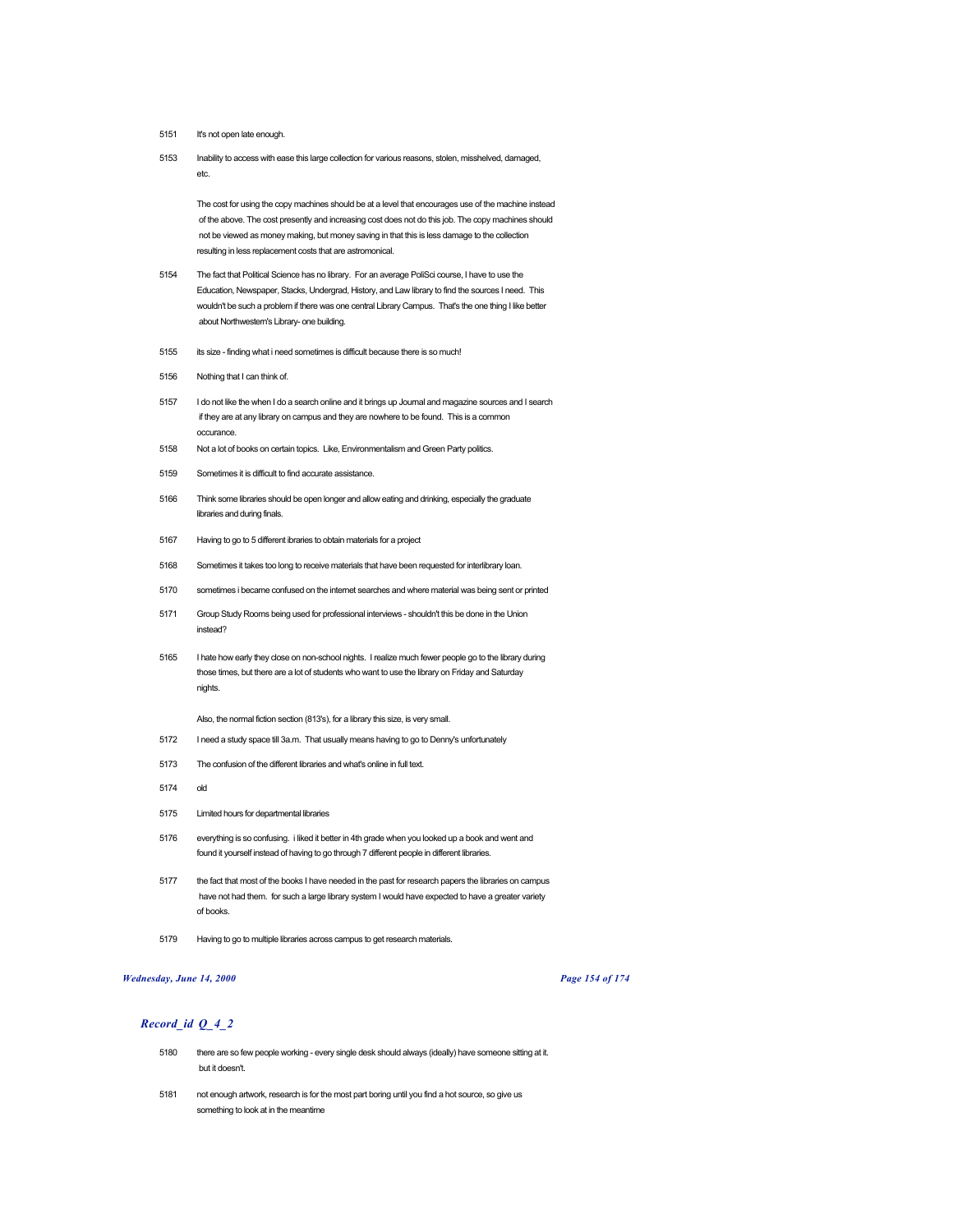- 5182 Hard to find books that are what I'm looking for, often find critiques of author rather than his/her actual work.
- 5184 The hours that the ACES library is open and the little amount of turfgrass literature it contains.
- 5186 i don't like the small number of reserve copies put out by classes. many times, the item i need is in someone else's hands---that wastes my time.
- 5188 NO GOOD BOOKS IN UNDERGRAD... they're all in the stacks where I can't get to them
- 5189 The way it closes at 5pm on friday.
- 5191 Noisy areas (like the Main Library Reference Room) Confusing hours (different for every library), no phone message with library hours after hours Basically, the Main Library. Hard to navigate (some elevators don't even go up to the third floor LIS Library), hidden away closed stacks, acoustically amplified flooring that renders loud phones, talking, and noisy shoes even louder, and no place for reliable quiet study
- 5192 The reduced hours of operation between semesters.
- 5193 It seems that the two places I go to have only two copy machines and I never seem to get the computer connected to a printer. I still use the pencil and paper method although I never use the card catalogs anymore!
- 5195 The computers are outdated
- 5197 While it may be convenient to have specific information in separate library, I have often times found myself running from library to library because the subject I am working on requires journals from 3 or more libraries.
- 5198 It seemed that the way books were shelved varied from library to library on campus....somewhat annoying
- 5199 There always seems to be a problem of some sort with the printers or login systems. It's very irritating and frustrating.
- 5203 It is decentralized and time-consuming to find some information.
- 5204 Nothing
- 5206 need color copiers in ALL uiuc libraries--especially needed in Architecture and Art library.
- 5207 books in different languages unease of checking out books from Main Library
- 5208 not open long enough, not enough people to help locate materials.
- 5210 Undergrad library can get quite loud at times
- 5211 Having to pay for every print job. The student employees. the lack of course books on reserve.
- 5212 bad experience with employee yesterday, not very helpful but on the whole the library is good.
- 5214 Can be difficult to locate resources quickly

#### *Wednesday, June 14, 2000 Page 155 of 174*

- 5217 DRA.
- 5218 need more electronic document storage
- 5219 The professional librarians at the chem library have a tendancy to be relatively rude as compared to other libraries on campus.
- 5220 going into the stacks very scary and confusing poor lighting and poor safety in some areas. Obvious need for more preservation efforts - especially in GovDocs on Level 5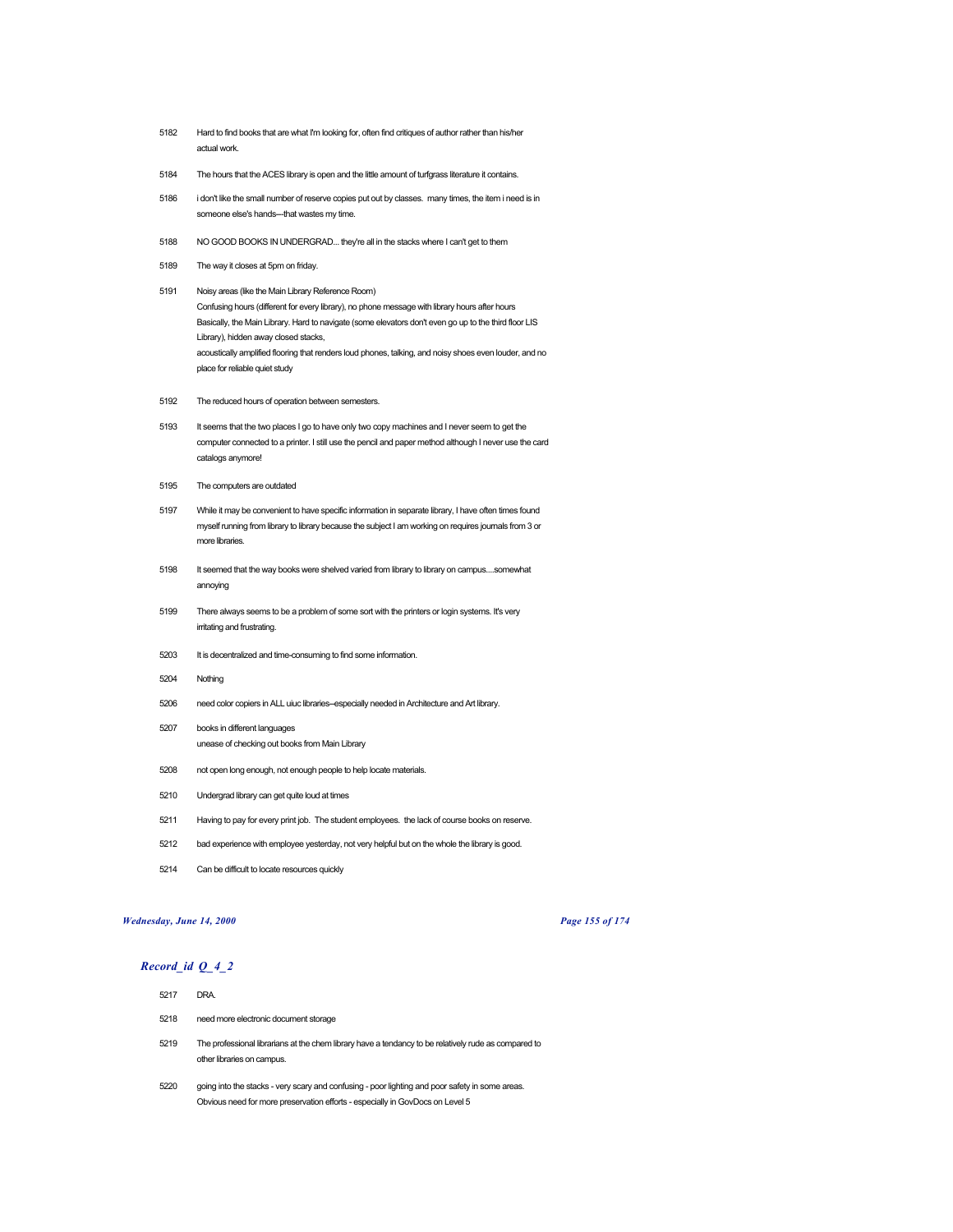- Don't feel safe in the bathrooms or stacks. Also, no individual study desks for grad students working on dissertation.
- Too complicated and not user friendly. Need MORE introductory courses that are better advertised and more readiy available.
- Few copies of important volumes. End up needing to go to all sorts of departmental libraries all over campus for similar materials. Faulty system for dealing with the return of other libraries' materials, materials lost and students blamed.
- Don't know how to tap into all of the resources provided by the library.
- Somewhat frustrating to actually find materials at times.
- the hours of operations
- Graniger library closing at 1 a.m. on the weekdays, I think it should be opened 24 hours a day.
- it's hard to find stuff because the library is so big. I always look for books in one library and it's not there and I'm supposed to go across campus to find the damn book.
- It is hard sometimes when you need to find something and it is at another library far away that you do not even know where it is.
- it is difficult to navigate at first
- THe fact that the Undergrad doesn't open until like 12:00 on Sundays is ridiculous. Not all students are alcoholics and actually have work to do on Sunday mornings.
- organization is a little funny
- less hours
- Making copie on the copy machine becomes a big chore with the slow card machine that takes for ever to return your card. There is a lack of parking around the library; a parking garage should be built around the stacks.
- The main stacks are scary.
- I don't like to have to wait to get a computer sometimes.
- because of size, it is difficult to coordinate between sections.
- Take finding articles in the undergraduate library for instance. I used to find magazine articles by searching on the two computers stationed near the reference area; however, since the change to the internet, I have no idea where to even begin looking for articles and finding them in the undergraduate library. More training and help with the library website would be nice.
- the difficulty it is to get an article that is not very recent, and finding articles is not explained very well
- That it is scattered and sometimes hard to find certain libraries.

# *Wednesday, June 14, 2000 Page 156 of 174*

- The decentralization can be a hassle at some times, but It can be delt with.
- Online resources seem difficult to use. They may have many valuable features, but I am not aware of them, nor do I know how to use them.
- Nothing really
- not applicable
- The amount of parking around the libraries is limited.
- --difficulty obtaining books from the stacks (for undergraduates)
- Often books and other resources are difficult to find. The searches over the web and on the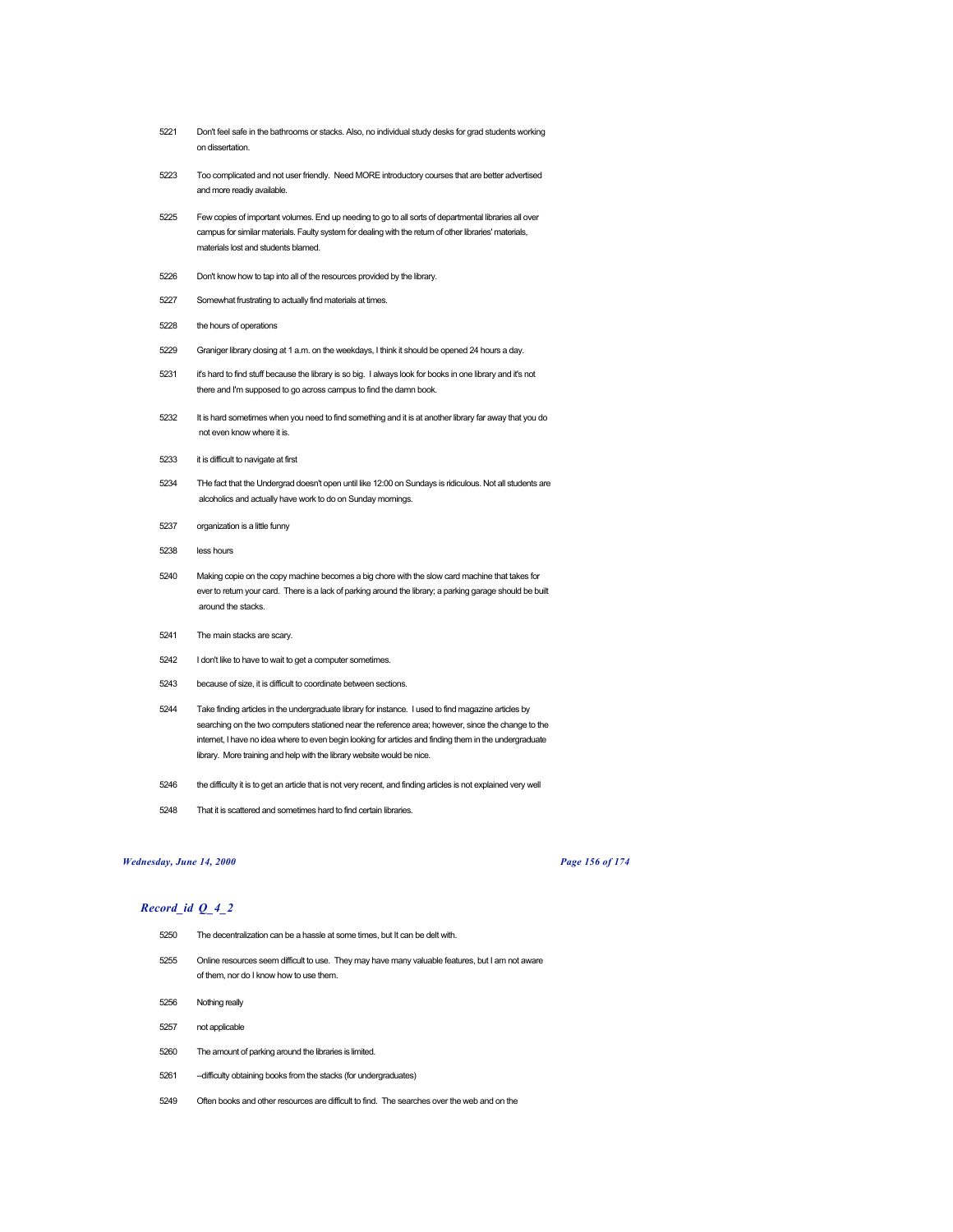computers are not easy to follow and not completely accurate. An easy to understand, user-friendly guide on finding books would really help.

- 5251 i have had more than one occurance of thinking ahead, checking out a text that I need for a class, and right when I need it most it is requested to be returned, probably by another student in my class, and I am forced to return it. I feel this is unfair because I thought ahead and at the last minute someone can just come and take it from me. This is extremely frustrating.
- 5262 1.Seemingly lack of competence of many student library staff.

2.Having to wait until noon on Saturdays and one (!) on Sundays before able to use the facilities.

- 5263 The fact that your information is spread all over the campus, and that undergrads are not alowed in to the main stacks
- 5264 The amount of time requird to obtain books from inter library loan. Diffiuclty finding proceddings and conference information even if it was held at UIUC.
- 5265 Nothing at this time
- 5266 Even though we have so many books and other materials, it is very hard to get to them or access them. They are all over campus that many people get lazy or they need it right away and can't get to them. I needed to check out some magazines for a research project and they were not available to be checked out.
- 5268 The scattered holdings of collections and until recently the policy of having to return materials to the department from which they were checked out.
- 5269 hours of operation
- 5270 The training on resources.
- 5272 Not enough journal articles avaiable to download online
- 5273 hard to find the materials you want because there are so many materials
- 5274 The uncomfortable chairs and the ugly, stubble pencils and pads.
- 5275 In these last few years I have been disappointed with the courtesy (not) shown by several library staffpersons. Their level of condescension can be intolerable. Just as they are not experts in my field, I am not an expert in library science. I feel like they pull a needed power trip because I need there assistance at times. This is frustrating when I think of how much I am PAYING to use this library system. I have noticed such condescension primarily at the Main Library desks (ie. the head librarian in the stacks, and some persons at the information desk). At departmental libraries, however, I have not noticed this problem - in general these librarians have been more than helpful.
- 5277 I can never find the paper journals I need when I look for them in the library itself.

# *Wednesday, June 14, 2000 Page 157 of 174*

# *Record\_id Q\_4\_2*

- 5280 I wish some of the libraries could be open more
- 5281 change in grad student fines policy (I understand it generates revenue, but...)

web interface is rather slow (might just be my computer, but it takes quite a while to load)

- 5282 The closed stacks at the Graduate Library.
- 5283 the slow macintoshes within the undergrad, as well as the confusion when lookign up journals or books
- 5285 Organiziation and complexity of remote user interfaces
- 5286 Hours are a bit short.
- 5287 sometimes too crowded; course reserves not available
- 5288 I don't like the fact that only the grad students and the James Scholars' have the ability to use the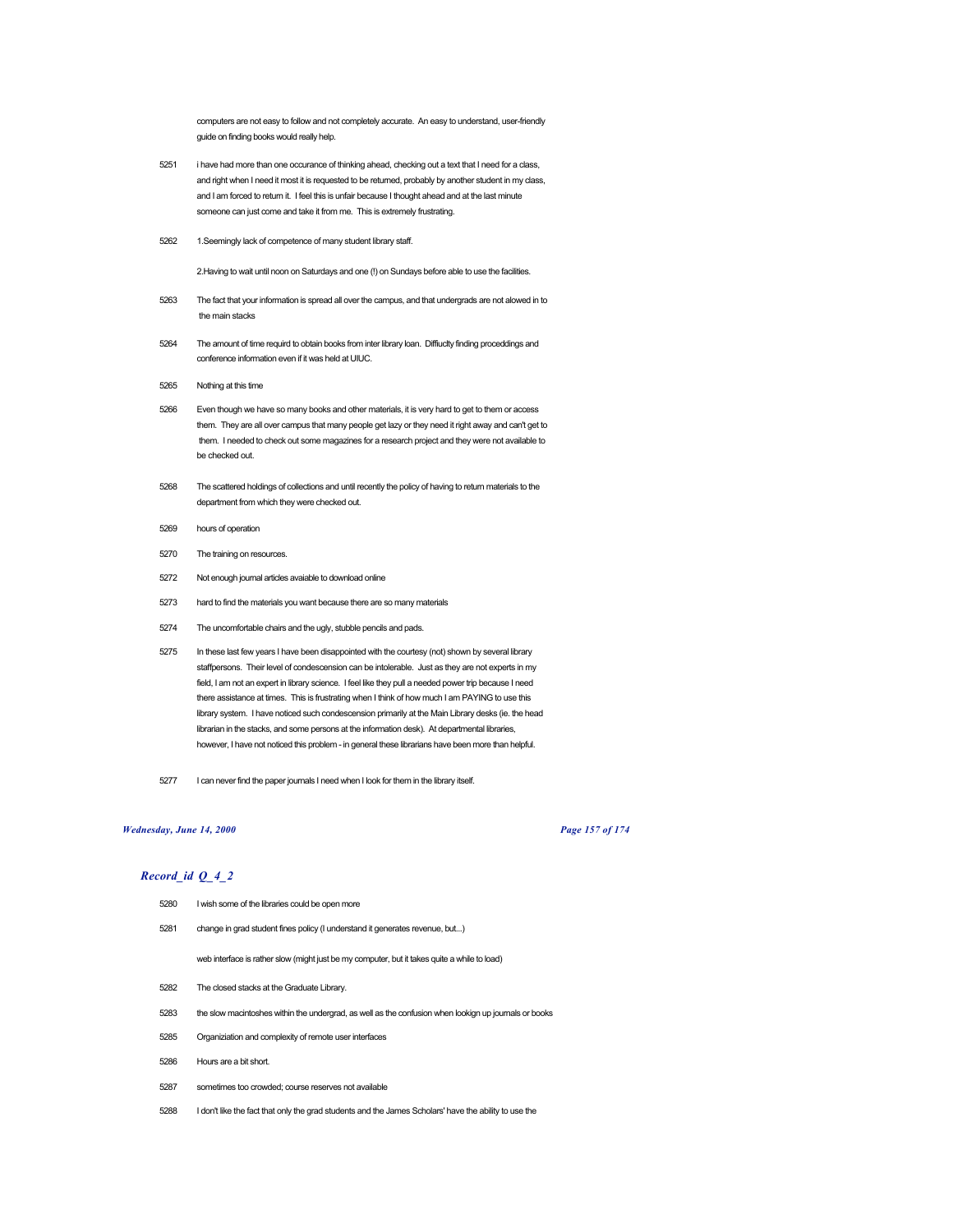### stacks. They should be open to the rest of us as well.

- 5289 The library is not open early in the morning when I am most ready to tackle projects.
- 5292 sometimes they are overcrowded or they are loud...you can't study in a loud library.
- 5294 The student workers (undergraduates) are not extremely motivated and it shows in the manner in which they fulfill their duties.
- 5295 I do not like the way that the undergrade library works, it is to confusing.
- 5297 The Undergrad closes way too early!!!!!
- 5298 not always open when i need it. photocopiers don;'t always work.
- 5299 since Ricker is the main library that I use, it is very very inconvenient that it closes at 10pm. I wish it were open until 12, that would accomodate not only my schedule, but the schedules of many other people who are busy in the later parts of the day.
- 5300 The on-line catalogue. This written by and for librarians. Do it again and field check it on 6th graders. If they can access all the services, then you have done it right. Hours during vacations. Have one night evening hours. Academic professionals can get there only after work. When you are open only the vacation workday hours, we can't get there with sufficient time.
- 5301 Undergrad has huge tables and is a place that doesn't make one feel relaxed and in the mood to study..rather to sleep (unlike Granger which is very comfortable)
- 5302 The clunky, slow gateway interface.

The fact that, due to the University's terrible support of dial-up access, I can usually only dial-in to the library between 1am and 4pm.

The horrible Undergraduate building, buried, decaying, and flourescent, attesting to the university's continuing indifference to its undergrads. Why not a Grainger-quality facility for \*all\* undergrads? Undergrads now drive out to Barnes and Noble to find a comfortable place to study--and who can blame them?

- 5303 The hours are not long enough for college schedules.
- 5304 Reshelving took a long time, there are even problems of dropping off the books and then I would receive a slip saying that that I didn't drop it off.
- 5305 Having to go to several libraries around campus.

## *Wednesday, June 14, 2000 Page 158 of 174*

# *Record\_id Q\_4\_2*

| 5306 | Not aware of all available libraries.                                                                                                    |
|------|------------------------------------------------------------------------------------------------------------------------------------------|
|      | Very difficult to find certain libraries.                                                                                                |
|      | Also the hours at some of the smaller libraries are very limited and inconvenient.                                                       |
| 5307 | Very often a book will be listed online as available in one library or another, yet it is not on the shelf.<br>This is very frustrating. |
| 5311 | I do not like the fact that the printers are always broken and the people that work there do not know<br>how to fix the problems.        |
| 5315 | Nothing really                                                                                                                           |
| 5318 | The stacks, distributed nature of the collection                                                                                         |
| 5319 | how spread out all the libraries are                                                                                                     |
| 5326 |                                                                                                                                          |

5330 -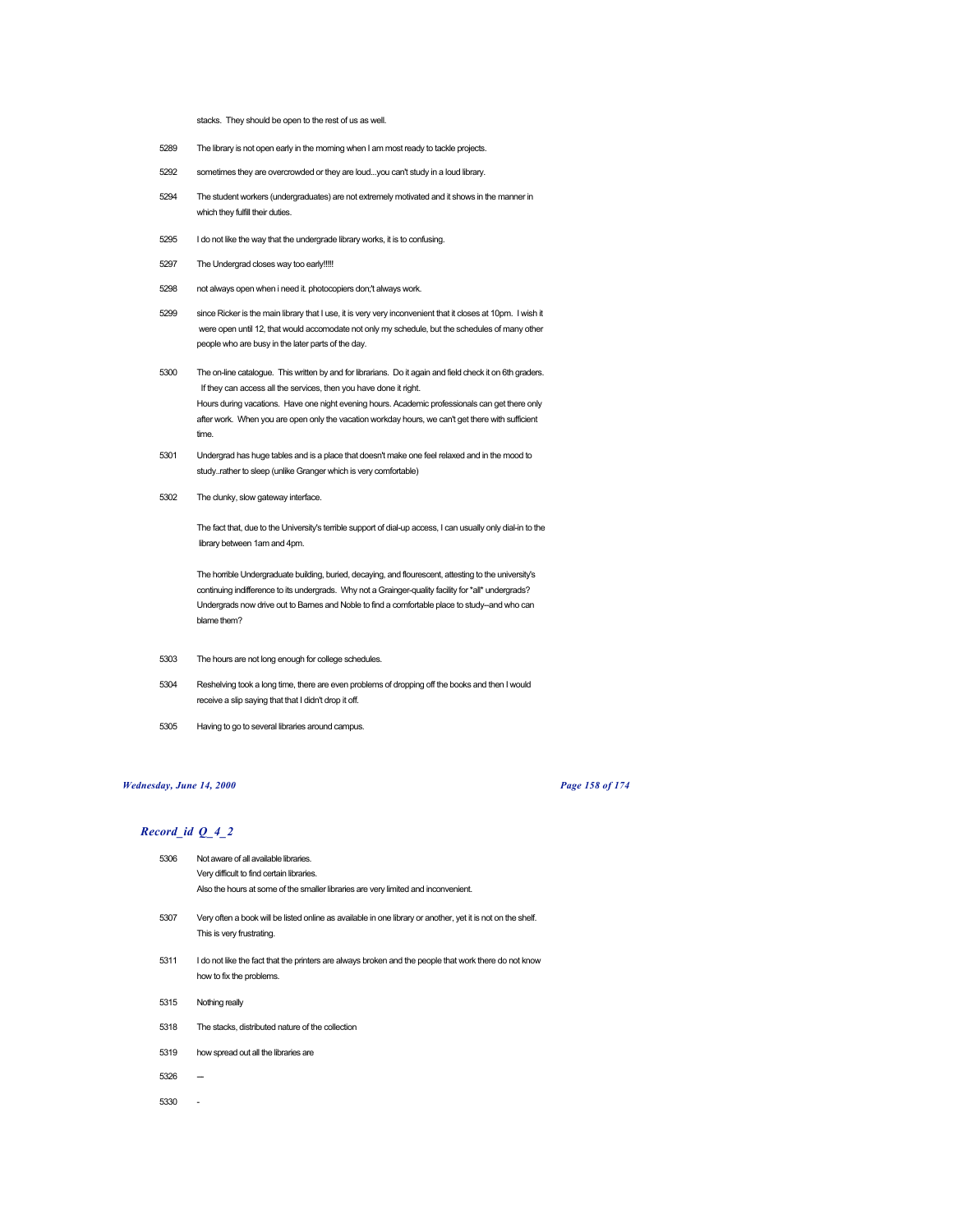- 5331 On line catalog. Very difficult to find materials
- 5309 I do not like the fact that when the computer tells me a certain material is in stock and I go to find it and I can not. Also I think finding journals is sometimes difficult due to the fact that all libraries do not have the same hours.
- 5321 How dreary and mundane the appearance of the Main Library facility (building interior) has become. Admittedly, people merely pass through the main hallways and fewer people probably climb the main stairways; but these areas were once lighted and, like the huge mural/maps in the stairwells, once served as quite beautiful frontespieces for the libraries they led to! Somewhere through the years the goal seems to have evolved to make these areas seem as utilitarian as the tunnel to the Undergraduate Library. Simply adding bright swatches of glaring color is not the answer. Instead need to clean, refurbish, update and enhance the character of these areas.
- 5324 If you remember, we received an email message approx. one yr. ago, that library services will be reduced because they're installing a new computer system. What I like least is interruptions in library service.
- 5328 The mis-shelving, which makes items to all intents and purposes unavailable. The on-line catalogue, which sometimes stymies my efforts to find what I need (this in spite of workshops taken to learn the "new" system). I would use the library Friday and Saturday evenings--but I prefer to see funds put to buying books than to keeping the library open extra hours.
- 5329 Students working in the Interlibrary Borrowing Office do the level of work of graduate students. They are always working, not like departmental library student workers who do homework half of the time. They deserve a raise above minimum wage. Also, many librarians do not know the correct answers to questions, and end up misguiding patrons.
- 5332 orientation in graduate library is not that easy
- 5335 Checking our reserve materials was time consuming and inconvient
- 5337 Some of the students who work at the library aren't too knowledgeable about how to use the electronic catalog to search for journal articles. (Biology Library) To ixexperienced computer users like me, the online catalog can be overwhelming at times.
- 5338 The number of computers is usually less than required at rush times
- 5341 Using the copy machines, when I would rather just take out the book but can't.
- 5342 Inconsiderate people there patrons, not employees. I think the system itself is great!

#### *Wednesday, June 14, 2000 Page 159 of 174*

- 5343 other people being discourteous, loud, and disrespectful of others studying around them.
- 5344 Spread out all over campus. Have to go all over town to get all of the materials you need for a paper
- 5345 That there isn't that big of a selection of books pn Wicca, Pagan issues, and just occult books. There are some but they are usually hecked out or missing. And they are somewhat outdated.
- 5346 I have never encountered any "real" difficulty in obtaining a source, however, certain goverment documents are rarely found in the libraries thus making it quite expensive to obtain.
- 5347 I have never encountered any "real" difficulty in obtaining a source, however, certain goverment documents are rarely found in the libraries thus making it quite expensive to obtain.
- 5349 The printing services and temperature control services are horrible.
- 5352 The opening hours during the weekends are quite poor- especially those of the graduate library. Graduate students need to do library work on weekends and evenings. Longer opening hours on Fridays and Saturdays please - and earlier opening hours on Sundays please. Also - there is a need for a computer lab in the main library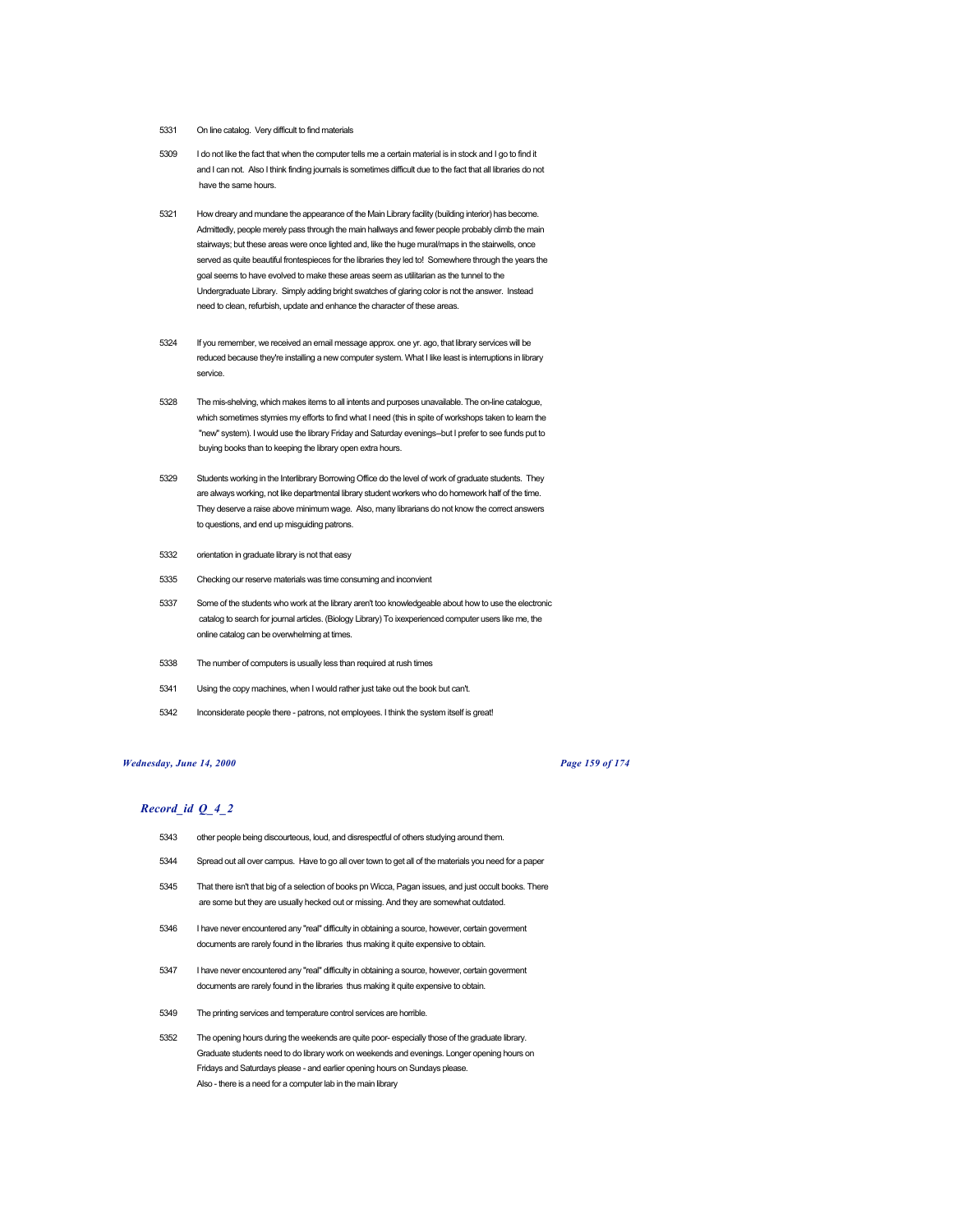- Books that sometimes are unavailable may take up to a month to be available, having the required book a month later is useless.
- hours are not long enough
- 
- lack of group study areas, not enough outlets for computers, dark study areas (commerce library), too few computer terminals with word processing and printing facilities, opening hours during the weekend
- For a library that is a top library every book that I need for a class is always missing.
- The old buildings and low ceilings in stacks
- The old buildings and low ceilings in stacks
- I can't usually find what I need.
- Sometimes it can be difficult to track someone down to help you find things or with miscellaneous library problems.
- I'm not satisfied with the promptness of reshelving books.
- The stacks! I can't believe how disgraceful they are. There are books on the floor in some of the upper decks. Books aren't shelved in a timely fashion and none of the librarians seem surprised! When's the last time you did an inventory? I really needed a book to finish a presentation I was doing....according to the catalog it was there but no one could find it. 4 weeks later I was notified that it was found. Too late for me!
- I like that we have such a large collection, but it is hard to find what you need when there is so much to look through. Half the time when you conduct a search on gateway, the materials are in libraries scattered across the campus or are not at UIUC at all.
- I do not spend enough time there, and the pencils are all dull when I am there.
- High Theft at the Undergraduate Library.
- having to get something in stacks without a stacks pass!
- There are not enough places in the library for groups to work without disturbing individuals. I wish the hours were extended as well for us night-owls.

#### *Wednesday, June 14, 2000 Page 160 of 174*

- The fact that there are so many resources that attempting to find work is extremely difficult.
- I would like to see at least one library open on Saturday and Sunday morning (if there is one open, they need to advertise it more). The library hours are fair good except for limited weekend hours.
- Not enough xerox machines.
- none
- The library does not subscribe (print or electronically) to many of the scientific journals I need.
- Personal staff safty
- Difficult to find resources at times, especially in some of the departmental libraries (Ricker)
- LACK OF WORD PROCESSING IN GRAINGER AND SHOULD BE OPEN TO 2
- Copy machine, I'd appreciate it if the copy machine would allow to copy double sided, and zoom function works.
- The library is not open at all hours. Sometimes I need to get late-night studying done.
- Hum....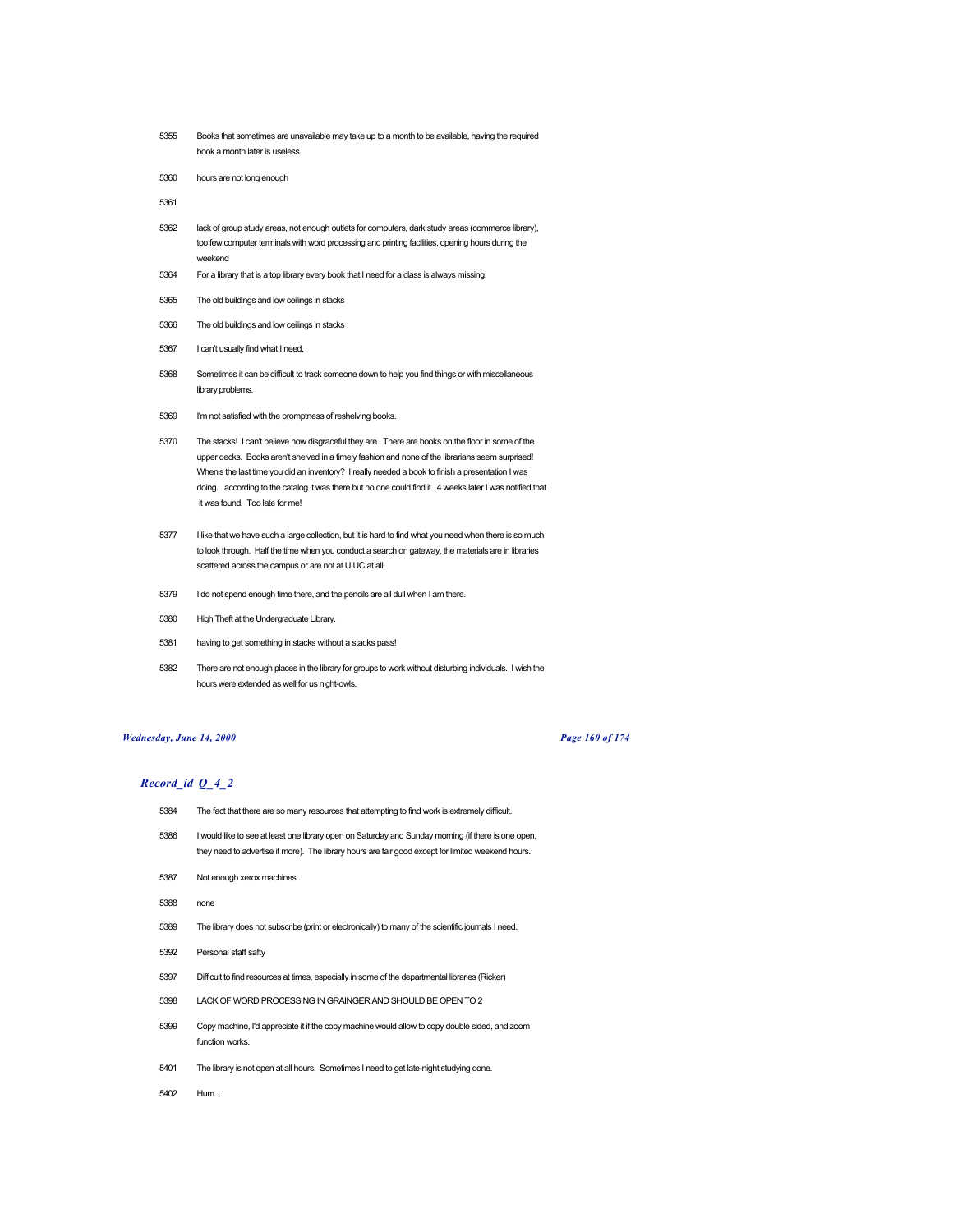- 5403 not enough computers or group study rooms.
- 5406 I've continually had frustrating experiences with the interlibrary loan department. They don't answer e-mail questions, they frequently allege that books have arrived when they never have, and they seem unwilling to help patrons with questions.
- 5410 SERVICE
- 5415 The online Illinet.
- 5416 I still don't know where i can just find a fictional book. One that requires little thought and just has entertainment value. I think haveing these types of books assessible is important because with all the stress and hard work we do, it would be nice to have something that can relax us.
- 5418 Its a little daunting in its size; can be hard to find a useable amount of information. And despite its size, alot of materials are not available either due to being missing or, for example maganizes, not being subscribed to.
- 5420 The Saturday and Sunday hours are rather inconvenient, particularly since this is the perfect time for grad students to study and look for resources. The microform and microfilm readers are really terrible.
- 5423 The closing times.
- 5424 The search resources. I honestly have no clue how to use ILLINET, and I have been here for 5 years now. It is confusing and built so computer-inexperienced people have trouble using it. I don't understand why it can't be laid out like a regular webpage which is easy to use.
- 5425 Steven Werkheiser.
- 5426 I usually study late at night, and I would benifit from the library staying open later during the week.
- 5427 The poor treatment of the wonderful print collection and poor prioritization. No wonder the library ranking is slipping. Also, the circulation staff is abominable. They are slow, impolite, ignorant and generally unpleasant.
- 5428 it confuses me
- 5431 Chasing around to find materials in respective libraries.

### *Wednesday, June 14, 2000 Page 161 of 174*

- 5432 I don't like ILLINET, I would like something cleaner and easier in which to navigate.
- 5435 It is difficult to find my way around, sometimes I get lost.
- 5430 again, loading on web using my student card id (which is about 9 numbers) instead of my user-id and password like I use for everything else.
- 5436 undergrads cannot browse stacks.
- 5437 I know of someone who returned late books and was told the books had been written off as lost because she had them so long. She got a bill for \$130 for late charges. She was able to get out of paying the fines and got to keep the 13 books! This is not fair to those who do pay their fines or who return their books on time.
- 5438 Libraries spread all across campus. Often need to go to 2-3 libraries (ALS, Health Sciences and Vet Med) to find what I need.
- 5440 The online catalog Sometimes it is difficult to obtain call numbers for certain publications, such as journals. Also, when searching for a common author name, often only initials come up and it is difficult to narrow down the search. Then access is slow for each author as you narrow down the list. It takes a long time to find the correct one, and often it may not even be there.
- 5441 The other set of doors above ground that dont open and embarass me when i try
- 5443 Sometimes there is a lack of table space for studying at busy times.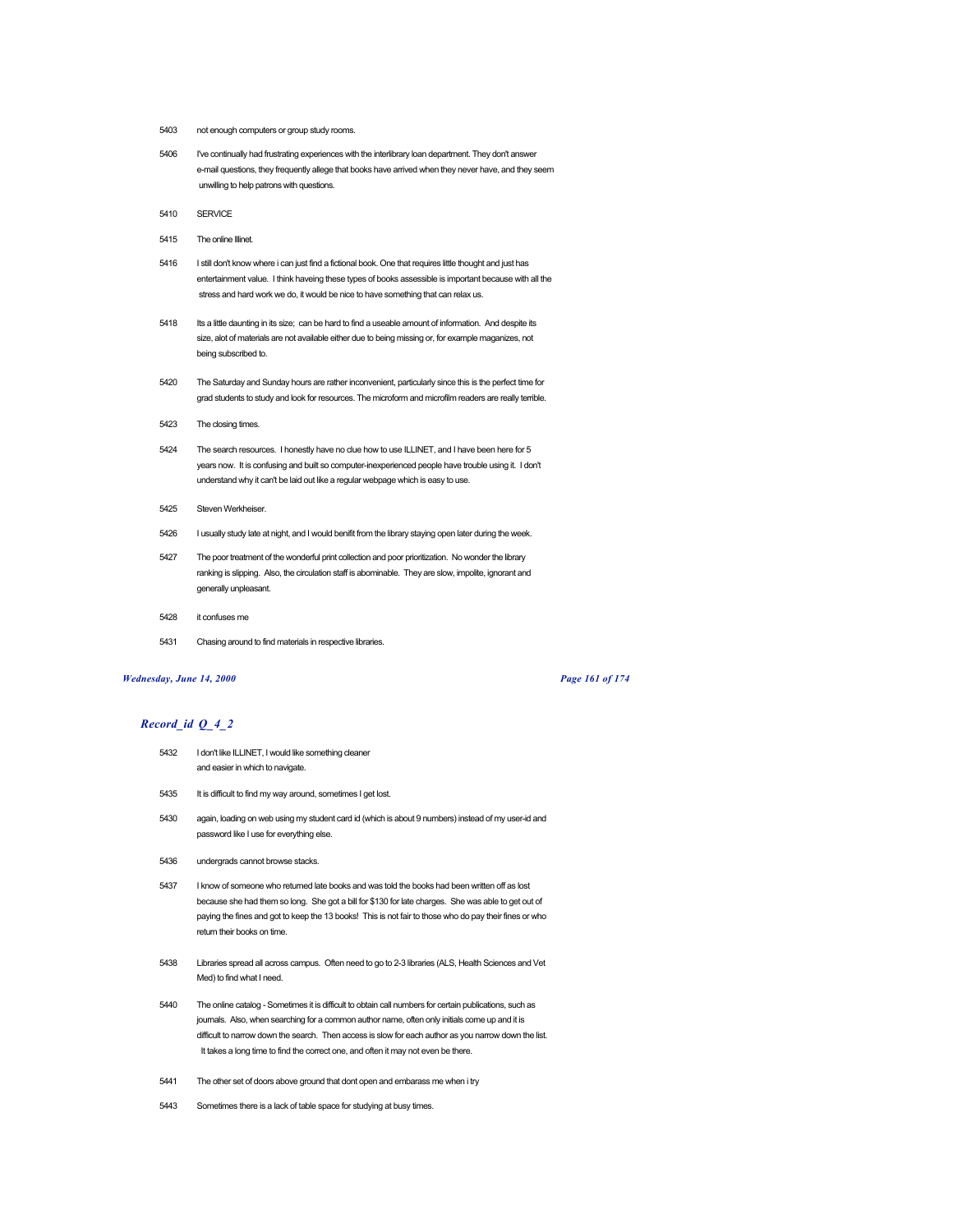- 5444 I don't like undergraduate library workers who are rude; I like even less the frequency with which I find books misshelved. (I used to work in a library so I know it's a difficult and absolutely essential task!)
- 5446 Too few computers--especially PC's
- 5447 I'm experienced some rude librarians. It's stressful enough trying to find things, but when the people that should help you treat you as if you're stupid it makes you not want to come to the library.
- 5448 At times, the books are shelved incorrectly or can be hard to find if you don't know the library.
- 5449 There is not enough help offered to teach how to use all the resources in the library.
- 5450 I do not know whether you count the Writing Studies library (housed in the English Building) as part of your collection...but UIUC as a whole is still lacking key journals for our work. Could you survey our dept. to find out what we need?

One major problem with the layout of the Main Library--it was developed when "fields" or "disciplines" were assumed to be very discrete. But Writing Studies is very interdisciplinary, which means that the materials I need are scattered (main stacks, education, English, modern languages, history, philosophy, sociology...) The online ordering is helping, but it's still a problem.

- 5451 The hours.
- 5454 Ever so often there is material that i cannot find at uiuc so I have to get an inter library loan which often takes up to a week. I would like to see faster delivery for that service if possible
- 5455 Many books are missing or perhaps misplaced even ones listed as available. It is very frustating. Some materials are fairly deteriorated.
- 5456 The most important thing is to place primary emphasis on retaining subscriptions to scientific journals and to purchasing new books.
- 5457 That I do not have access to a lot of the other libraries simply because I'm an undergrad.
- 5461 Vet school library only has a few books and I have to go on to campus to find the materials that I need which often takes at least 1 hour for the whole trip just to get one article.

#### *Wednesday, June 14, 2000 Page 162 of 174*

- 5458 I think the library is relying too much on an inefficient Interlibrary loan system. Also the reference librarians at the law school do not know anything about law -exce[t for the permanent ones. One reason I choose Illinois was because of its so called extensive collections however in the past two years I have been unable to find updated editions of many books, many articles I need for research I must go out of the school. I also need articles from a French newspaper and found out that this school does not even subscribe to it and it is a major paper. I am in total shock at the lack of resources given to the foreign collections. It is horribly out of date. Legal research must be kept up to date and relying on Lexis and Westlaw to fullfill students and researchers needs misses most substantial resources.
- 5459 photocopy request service-if you claim you need only 10 days to deliver, why does it take 2-3 months on average for me to receive papers?? false advertising whether its free or not.
- 5460 I find that the hours when I can most devote time to research studies are precisely the hours that the music library closes down. Friday nights, Saturday all day and Sunday mornings are the few times when my assistantship responsibilities are completely out of the picture, but I find that I must split my time constantly to get studying done when the building is open. I also spend large amounts of money making copies to read at home/office during these week-end hours, instead of being able to utilize the library.
- 5463 The libraries don't all have the same material.
- 5469 not all the same standard of quality...the atmosphere needs to be more conducive to a comfortable work/study enviornment.
- 5470 can't think of anything right now.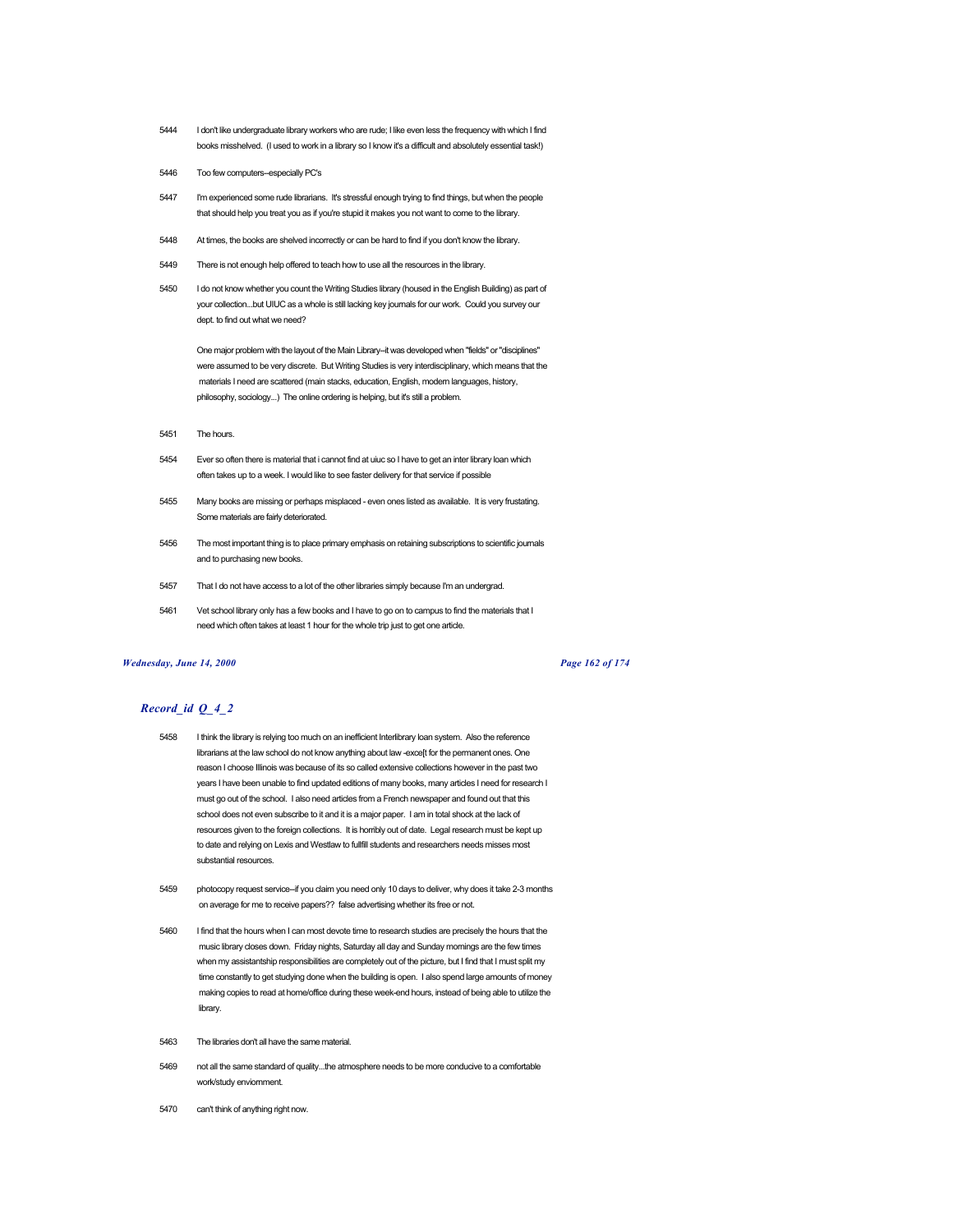- 5472 No email policy on computers.
- 5476 Not so many copies for popular items.
- 5477 I don't like how so many of the books I find using the computer are not available at the undergraduated library.
- 5478 Parking anywhere near any library location.
- 5479 Closing early Friday evening and Saturday night
- 5480 not open 24 hours all the time.
- 5483 It needs to be open longer!
- 5484 Too dispersed all journals for all years should be in one place

Too many books missing

- 5485 Sometimes I want to study at 8AM on Saturday, however, I couldn't do it because of the library schedule. Please give us more flexible library time.
- 5486 Lots of small libraries spread throught campus.
- 5487 difficult to find items...the catalog says that they are at the library but the items cannot be found on the shelves
- 5489 Didn't open 24/7
- 5491 It is often discouraging to have to go to several libraries across campus to get the materials you need.
- 5495 computers especially the macs
- 5497 The theft levels!!
- 5500 The undergrads hours are sometimes inconvenient.

## *Wednesday, June 14, 2000 Page 163 of 174*

- 5503 As I already stated I dislike that the graduate library stacks are not open up to undergraduates. We can still have the books but someone else has to get them which takes a great deal of time that could have been saved by us just being able to get the books ourselves. But I guess it is good that we are even able to use the library.
- 5488 i tried to request a book from another library three weeks in advance. i got the response that the library finally received the book the day after my lab repor (which i needed the information for) was due. in all, it took way too long for the book to be delievered to me. i was told it would take up to 10 days. however, it took 21 days.
- 5490 Parking at the enginering library is horrible before 5 pm.
- 5494 Sometimes I don't know where to go. I guess that happens in large places, though, and I wouldn't want the quantity or quality of resources sacraficed in any way. I think that the setup overall is good, and there is always someone there to help if you need them.
- 5504 no fiction
- 5505 Sometimes, desk assistants do not know how to perform simple functions--like renewing books/CDs, or finding reserve materials.
- 5506 the undergraduate library can get kind of loud on the first level.
- 5507 Food and drinks are not allowed into the library. I have classes over the lunch hour in library seminar rooms. They bag check before I leave but no one ever looks at the materials in my bag. Half the time I have 3-4 library books in my bag... so what's the point?
- 5510 expensive copy fee ( I think it is most expensive among schools which I knew)
- 5511 One instance I was studying for finals and it was 3am and i needed a ride home,night rides was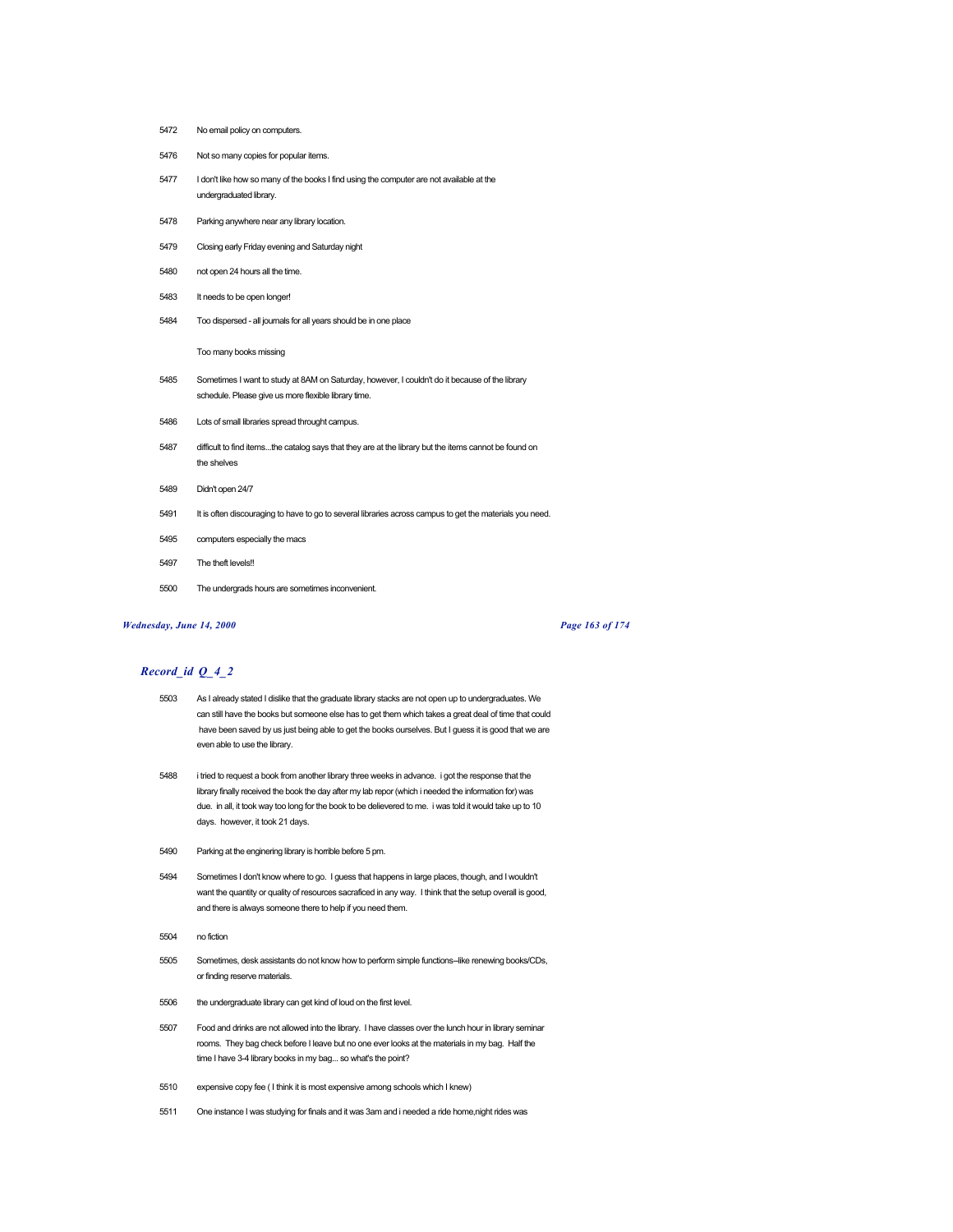closed. The librarians were not very nice in helping me out, and had the attitude of "tough luck." I had to walk home by myself in fear of my safety.

- 5513 The online card catolog is too complicated for the normal user
- 5517 complicated database search systems- difficult to determine which system to use and then remember how to use it -difficult to switch between systems quickly
- 5519 There are not enough computers at the Music Library. And some are now used for e-mail which makes it harder for students who want to use the online catalog to find materials.
- 5520 doesn't always feel safe
- 5522 the amount of journal collection printing should be free
- 5523 the amount of people that are there.
- 5524 neccesity of searching the card catalog everything should be in the online catalog -especially for people who don't use the main stacks as their main library!
- 5527 I think it's a real problem that the library is not devoting more resources/money to undergraduate library instruction. Our undergrad librarians need to have at least one computer classroom at their disposal, as I think going to instruction as a class is much more effective than signing up for sessions individually.
- 5529 i don't always feel safe in the stacks. they need better lighting. it's also hard to read the call numbers
- 5531 The most frustrating thing is when I search for the list of books that I have found to be available for my topic, and usually only half are not on the shelf.
- 5532 Difficult to navigate through the large collection at times

#### *Wednesday, June 14, 2000 Page 164 of 174*

- 5533 I can not bring foods or drinks inside. If I want to eat or drink, I have to repack all my things.
- 5537 delayed delivery of requested items (Nobody can predict when it will be avialable!)
- 5530 I study mainly at Grainger and sometimes at Vet Med library. It is always FREEZING cold in Grainger and everyone is always complaining about the temperature!!! Also, and much more of a complaint regarding Grainger is the amount of NOISE. It is very difficult to focus on studying when there are constantly tour groups going through the library!!! This is a place for quiet, not for large tour groups!! I realize that maybe these people are donating money, but it is very unfair for those of us who pay a high tuition to have to listen to tour groups and banquets during heavy study times. This, as far as I am concerned, is unacceptable!!! Also, the vet med library carrolls need lights in them like Grainger. It's hard to study in the dark
- 5536 The inability to access stacks personally, without grad,honors,or professors temporary pass status... This is really troublesome, especially if you have worked for the library and do know what you are doing.
- 5541 Some times librarian don't want to assist with computer related problems and expect the person to find out on their own, although they might not have anything to do.
- 5542 Not being able to find books. They say they are available but are nowhere to be find mishelved?
- 5544 It is very inconvenient that almost no libraries open until 1 pm on Sunday.
- 5545 the undergraduate library does not have books, need assistance when going to main library
- 5546 i have no idea how to find library materials and which library they are located in. no clue whatsoever.
- 5547 The hours I wish it would be open earlier and longer on weekends and holidays, because to many graduate students, they will be working regardless of the days of the week or time of the year.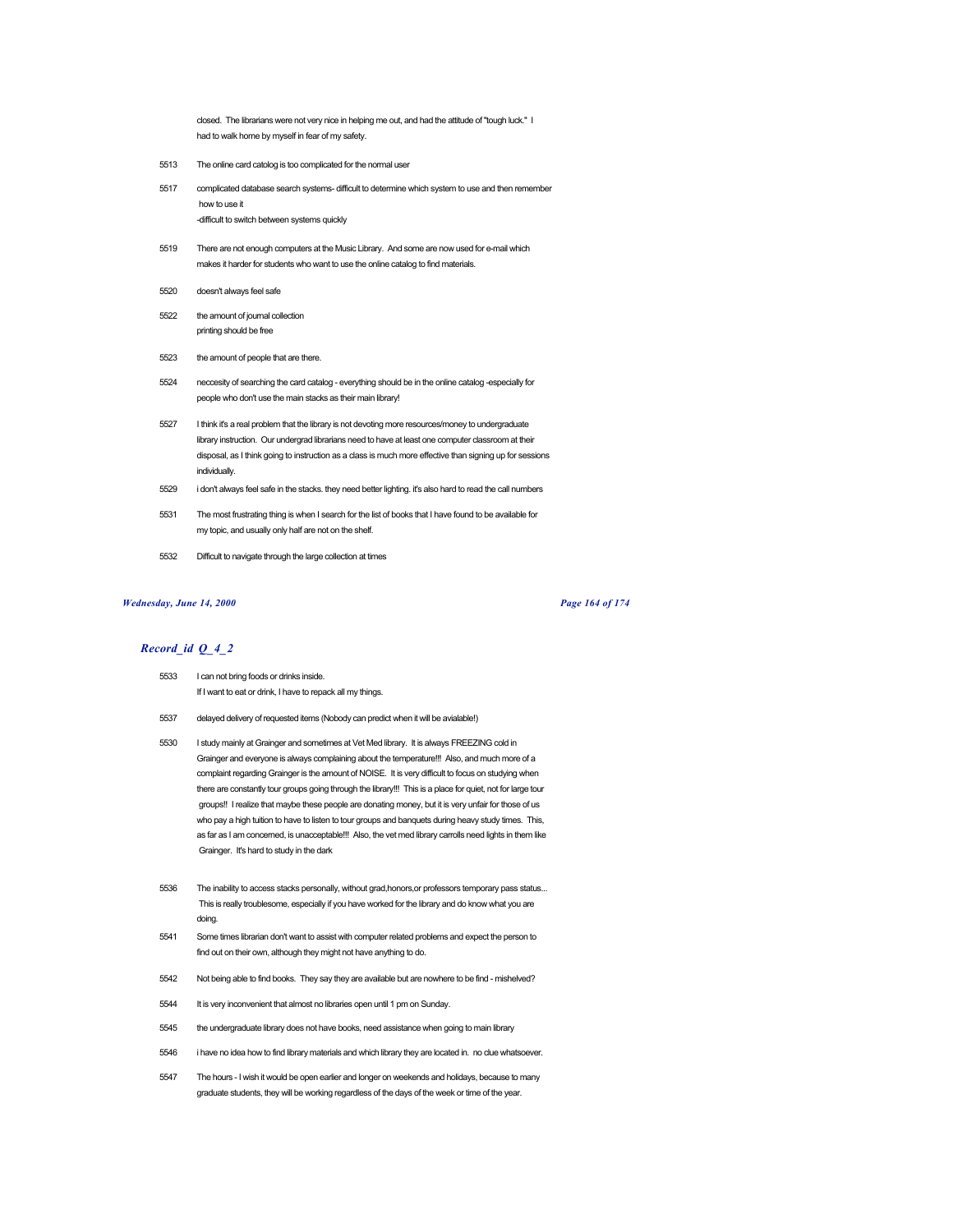- 5549 Can't check out anything... too many items are non-circulating.
- 5550 I found it hard to find some journals. Librarians didn't know either
- 5551 search engines are difficult to use TELNET often doesn't produce results
- 5552 Not open longer hours during the weekend
- 5553 The Main Library's policy on who has access into the stacks.
- 5558 Maybe I just had bad luck this year, but on several occasions (at least 6 or 7) the sources I was looking for were missing, I assume perhaps they had been stolen or misplaced. Sometimes though the computer said they were on the shelves, in fact, they weren't - Some of the subject libraries have very inconvenient hours (for example, the Asian library is closed on weekends).
- 5561 lack of study space, lack of internet connections, hours
- 5563 There should definitely be more copy machines, especially in the Biology library. There are only two copy machines by the reference area and that is hardly sufficent to accomodate the many students who have to xerox materials for courses.
- 5566 I found the whole sytem to be VERY confusing. When I would ask for help, they were not very helpful, would answer my question and leave. Being able to go on the internet and find the materials was nice. But it would be nice to also know where they could be found and the usage of the programs a little more person friendly. I found the system hard to use and confusing. It was very frustrating when I had to resesearch things for class. I couldn't make sense of the computer and a class would have helped.
- 5567 You usually have to go all over campus to get the material you need, which takes forever

### *Wednesday, June 14, 2000 Page 165 of 174*

## *Record\_id Q\_4\_2*

# 5569 low employee pay

- 5571 -Deteriorating number of monograph acquisitions -Several very unhelpful library assistants -Clumsy online catalog -Lengthy book charge period means heavily used volumes are less likely to be available
- 5573 I am sometimes frustrated with the decentralization of the libraries.
- 5577 I have found that a lot of the books aren't shelved in teh correct places.
- 5578 The printers are always broken and there are not enough computers
- 5579 Limited selection of ophthalmology journals.
- 5582 It is illogically spread out over the campus, and the collections assigned to each library do not seem equally maintained.
- 5583 Books are way too often listed as missing, and even when not, often they cannot be found by the staff when I go to the stacks for them.
- 5587 Nothing.
- 5589 although effort to assit me was made, the end-result was often marginal; also, the librarians awarded me a large fine while their reserve return checks were often faulty; they did not let me argue with them; while usual fine was posted as a notice, the reserve fine was not.
- 5590 The library is not open all the time.
- 5591 The fact that alot of the books I need are either missing or the articels I need are missing.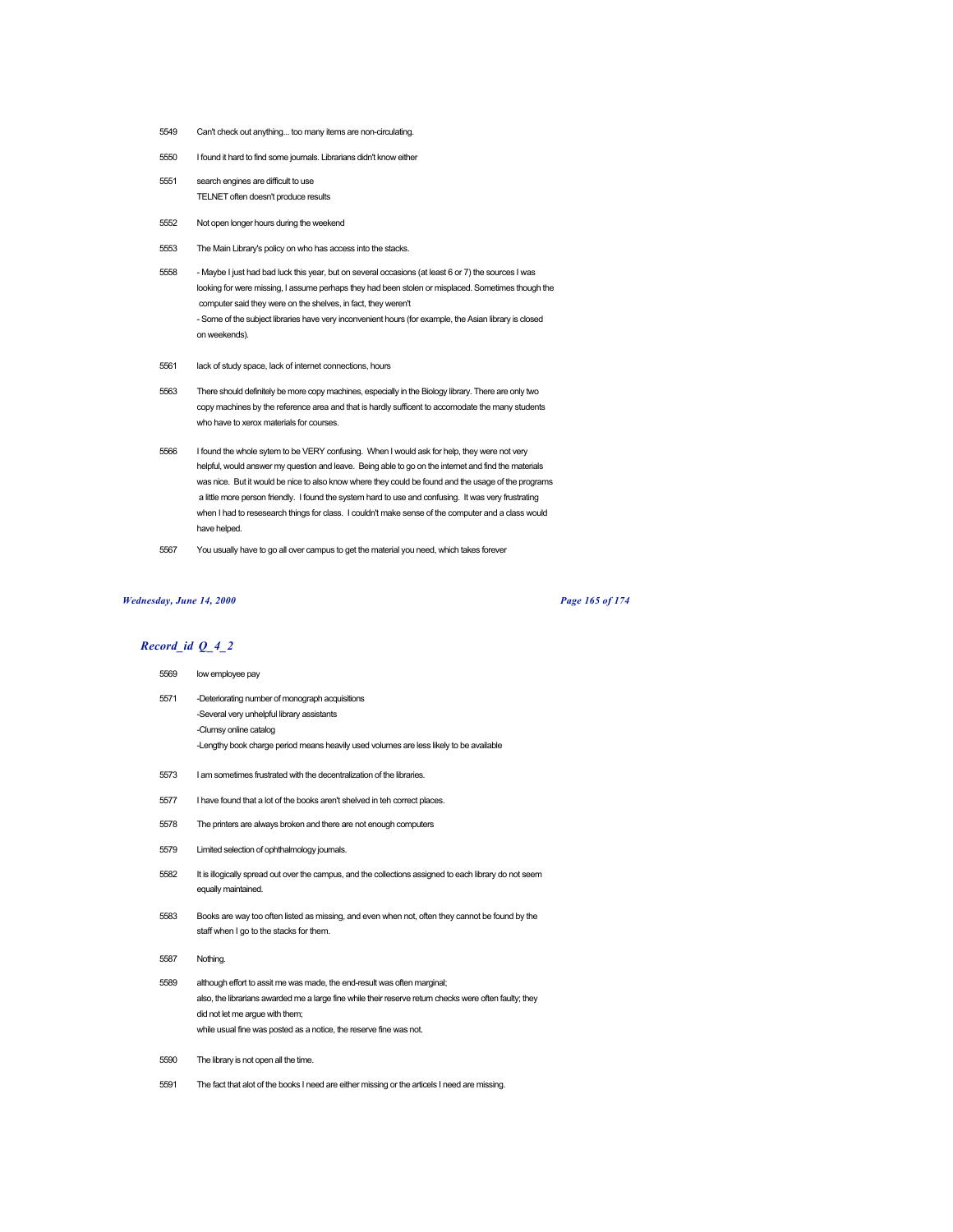- Having more copies of the same book/journal in different departmental libraries would make finding a library item easier.
- I don't like having to go to the main stacks for 10 year old journals.
- nothing
- The search units are too confusing and is difficult to find sources
- The amount of and types of full-text documents that are available online.
- There is not alot of Security
- because there is so much, it is difficult to find what it is that you are looking for in the library.
- I am very upset with the length of time it takes to re-shelve books. I am currently at the library where I need a book deperately that was brought in over a week ago but yet to be shelved! What is the point of having the largest library when you can't even get the one book you need een though it is here somewhere!
- materials are so hard to find. you have to go all over campus to find one source.
- I am very disappointed with the degradation of the Undergraduate Library. There is a lot of information available, but the physical locale is not conducive to research or study.
- The level of complication to endure while attempting to figure out the gateway and online resources.
- I would like for the library to stay open later on Friday and Saturday nights.

### *Wednesday, June 14, 2000 Page 166 of 174*

- when needing to view videos (or use for class presentations, it would be more convenient to be able to charge these materials out, instead of going through professors and/or tas.
- The lack of up-to-date books regarding aeronautical and astronautical engineering. No current plane books that you can check out.
- Noisy.
- lots of books
- Something, that I like least about the library is that I don't think the library has enough librarians to help the students that need assistance in locating the materials.
- That they close at 1:00.
- I have no suggestion.
- Searching for articles/materials on a computer from the library webpage can be very confusing and, at times, frustrating. When searching for information on a particular subject (in the ALS library), I actually found it to be quicker and easier to find what I needed by flipping through the journals manually. This was more efficient than searching for articles using the computer because Illinet and Telnet were not always helpful in finding materials on what I needed.
- I do not like not knowing where everything is in the library and all the possibilities that are offered.
- Limited library hours (i.e. not open 24 hours)
- In certain college libraries, they only have copy machines that accept your student ID, but with no machines to put money in your card! There should either be more machines or at the very least two machines--one that accepts your I-card and one that accepts change.
- It is sometimes difficult to find information with all the materials.
- Non-existence of new books in special fileds.
- That some books are due back by the next day.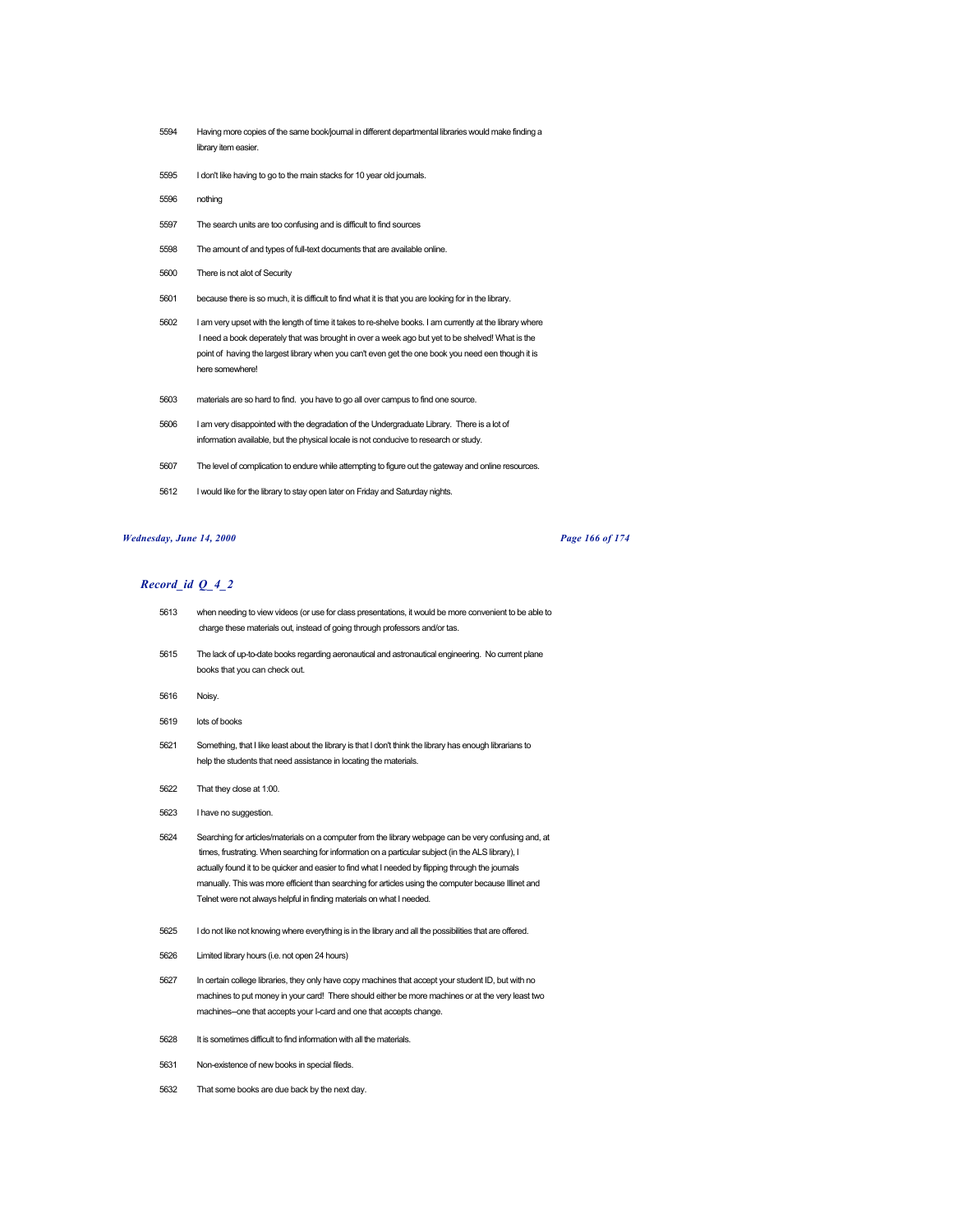5633 I do not like to travel between several different libraries to obtain one article. I also do not like the lengthy waiting period to obtain books from the graduate library stacks.

#### 5634

Many related journals are in scattered places around campus.

- 5636 Having to find out where the different periodicals are such as earlier journals sometimes being in Main Stacks, sometimes in Education.
- 5637 parking
- 5641 too noisy sometime
- 5642 The fact that I need a pass to get in the grad library, often times that's the place I need to get alot of info.
- 5644 Short hours on Friday (Mathematics library).
- 5645 Too many study-carols. There should be more tables, because science, and math require a lot of space to spread your things out. Or even in the case of doing research papers, and study-carols too often do not supply an adequate amount of space.

#### *Wednesday, June 14, 2000 Page 167 of 174*

# *Record\_id Q\_4\_2*

- 5646 I do not like that some of the staff doesnt seem very willing to help the students. Also, sometimes i feel very unsafe if i am at the library by myself at night, but i am not really sure what can be done about that. Also, a lot of people use the research computers for internet/email, and this is a pain when i need to research and i have to wait for them, when they arnt even usign the computer for its purpose.
- 5647 The library should be open more hours.
- 5648 I least like navigating the main stacks. There should be more maps posted.
- 5649 What I like least about the University of Illinois Library is that it is not open 24 hours.
- 5651

Many related journals are in scattered places around campus.

- 5652 Sometimes it's a pain in the ass to have to hike it around to all the departmental libraries, but that can't really be helped.
- 5655 I don't like that there are not people working at the help desk during all of the hours that the undergraduate library is open. It seems like every time that I need help, no one is working. Also, most people do their work at night time, so when the majority of the people need help, there is no one working.
- 5656 When i'm in the undergraduate, there's never a computer open. This is partly due to classes. Also, if there is a computer open, it's probably a mac which doesn't help me because i have a pc at home. This is a large inconvienence. I would recommend to even the distribution of pc's to macs
- 5657 I personally prefer e-journals because I can print them out to my printer w/o going to the library to hunt for the thick volume of the journal and make a copy of it. It can become a real chore if the papers I need are at different places. If these can be archive electronically... it will be really wonderful.
- 5659 Sometimes I have a hard time to find the right Library for the journals I'm looking for. And there are a lot of journals which are not at all or not any more in the Library. The webinterface is sometimes confusing for me, but I never spend a lot of time to learn more about it.
- 5660 I'd rather use a web browser instead of a telnet interface to search for material. Also, the library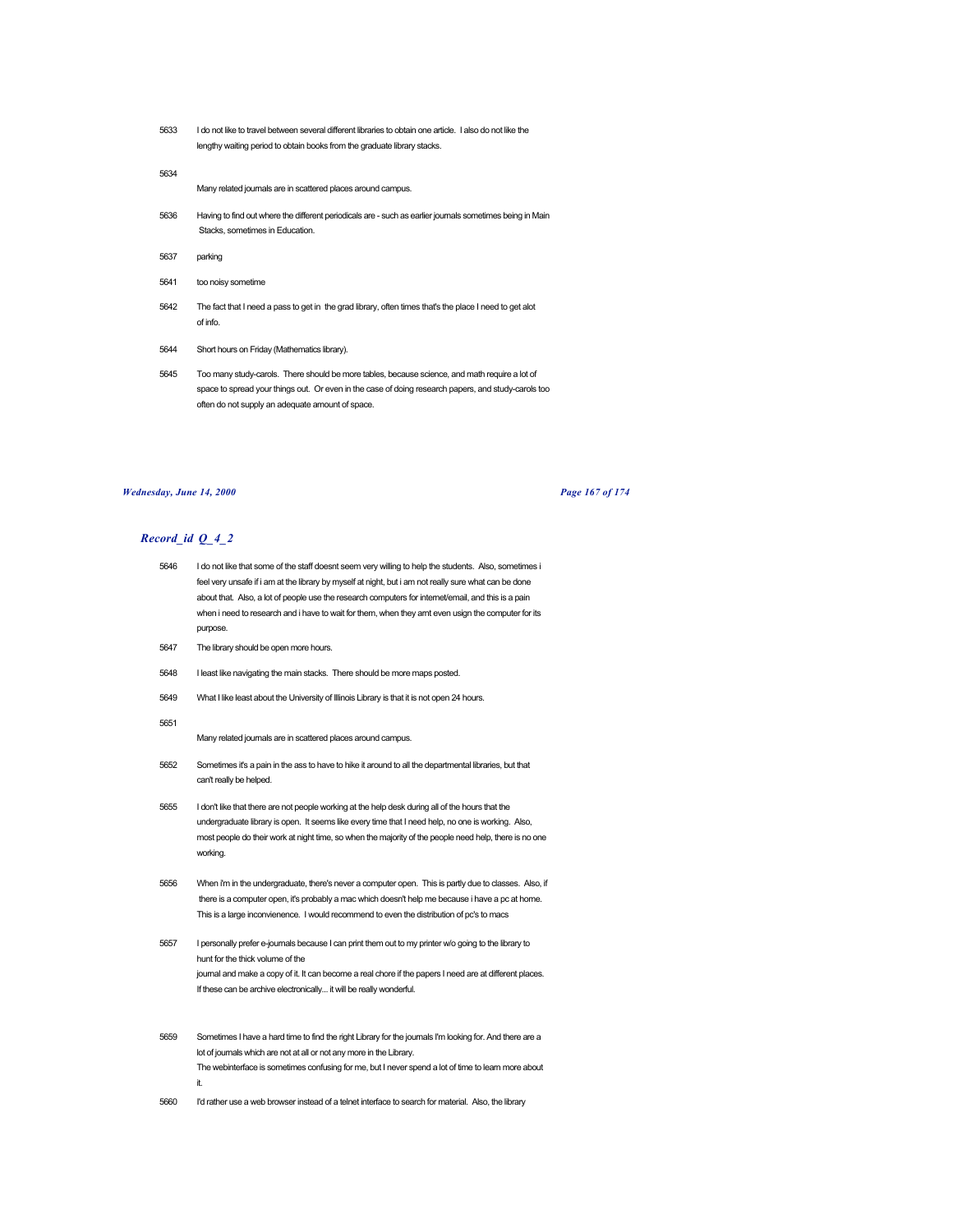hours at the main library are not long enough

- 5661 having to go to another library to get the sources I need
- 5662 not enough computers especially during finals printers are slow too often
- 5663 Some of the library hours are short and or not convienient.
- 5664 sometimes books are missing, newspaper articles are missing
- 5665 How slow the graduate library is at getting books for undergrads...
- 5666 The fact that it is so big... but that is okay! The larger it is the more information available
- 5667 undergrad is flat out ugly

### *Wednesday, June 14, 2000 Page 168 of 174*

- 5668 Copy machines: Non-availability of reduction (Only one[?] machine is available but with limited functions.) Low level of maintenance - Printing quality is not always good enough. Repairment, etc. is not always prompt.
	- Microfilm viewers and printers: Maintenance of viewers is poor. Printers are too few. (Only one for positive and one for negative). No change is available. (Quarters can't be used.)
- 5669 We have virtually NO materials of value related to instructional/educational technology. Considering Illinois is suppose to be one of the leading technology-oriented campuses in the world, what we have in the way of instructional technology materials (book, journals, or anything) is embarrassing, at best, and insulting, at minimum. Open up the purse strings and buy some new books.
- 5670 number of journals available is too limited
- 5673 The telnet online catalog.
- 5675 The hours could be better.
- 5676 I dislike the lack of newer research materials.
- 5678 The short hours of opperation of the departmental libraries...many times these libraries close at 5pm on Friday and Saturdays....I understand that for undergraduates....but for the graduate students, who seem to work continuously, it is too early! It seems UofI is "training" folks to go to happy-hour. Even if fri/sat hours don't change...maybe for one or two nights a week, the libraries could stay open until midnight?
- 5679 the books
- 5682 I dislike the selection of African-American knowledge based books. I don't think that there is enough reference dedicated to the African American population here. I also think that whomever is working the reference desk in the afternoon is very rude and there should be more ATTENTIVE and FRIENDLY service to the students and customers.
- 5684 The interlibrary loan is slow. It wouls be nice to be able to reveive the copy or book within a week or so, not a month.
- 5685 It is unsettling to have such a high crime rate in the library.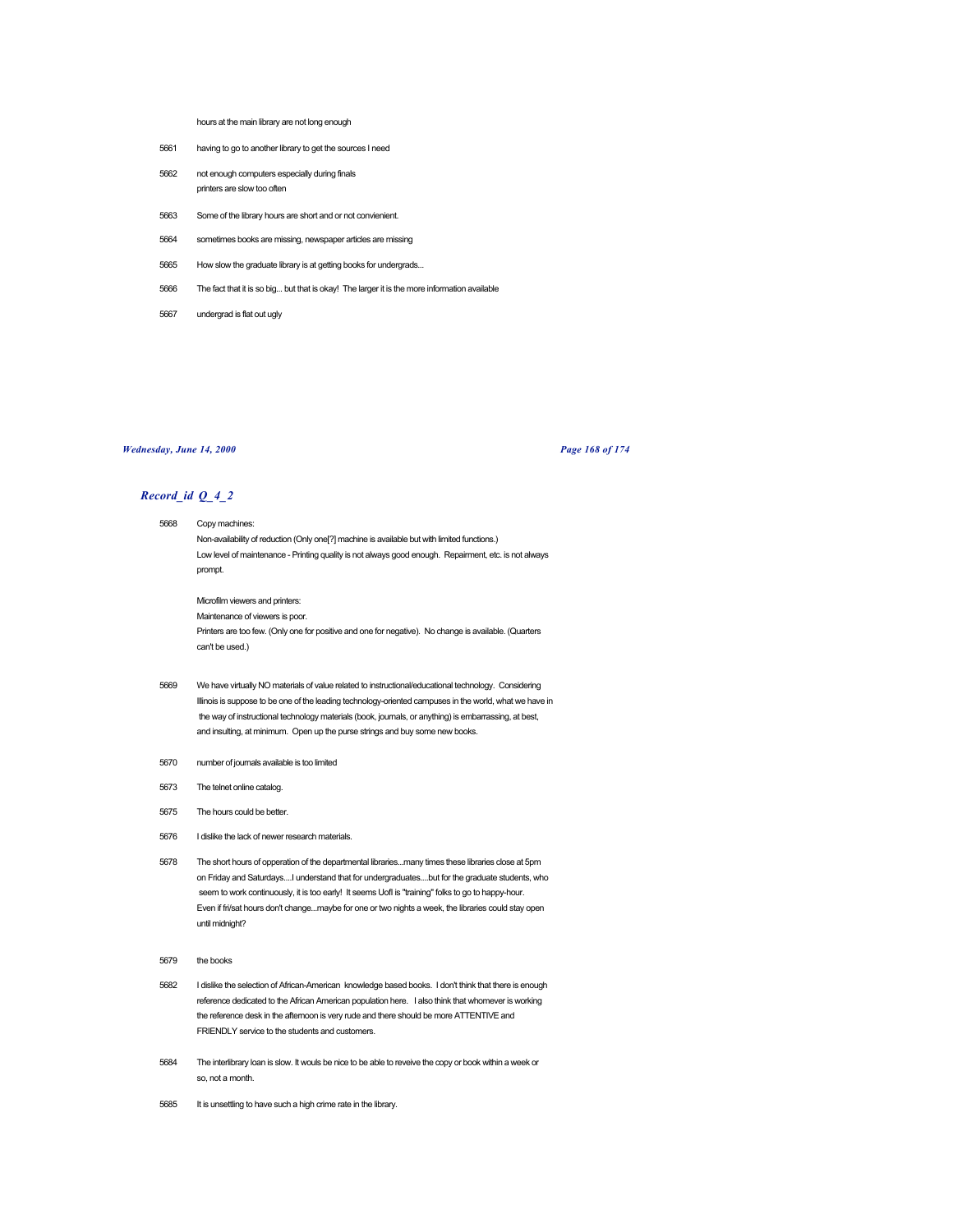- 5686 The fact that the library system is so spread out. Some journals are applicable to multiple disciplines, yet can only be found in one library. This is not so much of an issue if more journals are available on-line.
- 5688 waiting at peak times for computers
- 5689 Being told to be quiet when there is no group study area and volume is kept low.
- 5690 Sometimes the online catolog can be very confusing. Also, it would help if the staff was more knowledgeable about library operations.
- 5691 I don't like that there are no morning hours on weekends and that the library closes early on Friday evenings (for grad students with nothing else to do but study, those are important hours to look for materials, do research, or study in the library). Also, I don't like that there are VERY SHORT loan periods (sometimes less than 2 weeks) for materials received through the inter-library loan office (Room 104??) like dissertations, books, etc.
- 5692 Sometimes the employees aren't as courteous as they could be. I would really appreciate them taking time to help me, rather than taking more interest in talking to their fellow employees.

# *Wednesday, June 14, 2000 Page 169 of 174*

- 5693 The gateway homepage can get confusing sometimes as well as the illinet telnet online; however, when used properly and the ability is there to use it, then it is invaluable.
- 5694 It's big and it's all over the place. (Actually I don't mind this at all.)
- 5696 Much of the best material is usually in stacks so you have to wait to get your information. There are too many libraries.
- 5700 That I can't view full-text documents on-line after I have found them.
- 5701 The aforementioned problems with the on-line catalog. When it tells me a book is not available, I no longer believe it! Maybe I'm not searching correctly....
- 5705 Have to trek all over campus to find right books. Plus, I am a night time studier. It is more convenient for me to go at late hours, when the library is closed.
- 5697 There is only one thing that would greatly improve my research capabilities and make my life as a grad student easier. That is to have more electronic journals available through the library.
- 5699 I find that some of the employees working at the Main Stacks are not very courteous and the chain of command involving fines do not seem to always get remedied.
- 5703 The quiet study areas are NEVER quiet!!! Also, I think the no food and drink policy should be discarded!! For one thing nobody listens and another, we are college students. Therefore, we know now to have drink around a computer or food around books. But, if we are just studying I do not see the harm in it!! The library should stay open later on friday and saturday and open earlier on sunday!!
- 5704 In certain libraries, the staff can not always answer important questions. And I think that it is silly that not everyone has access to all the libraries. The law library is only open to law students, yet it is the most condusive to studying because it is so quiet.
- 5706 when i can't find a source i'm looking for or if it's just not available at one of our libraries for example Mary Shelley's Frankenstein
- 5707 no security. chairs are not comfy. book smells, dusty.
- 5708 I don't like the copy situation for the graduate library in LIS. I usually do my index searching in the undergraduate library in order to be close to the copy center.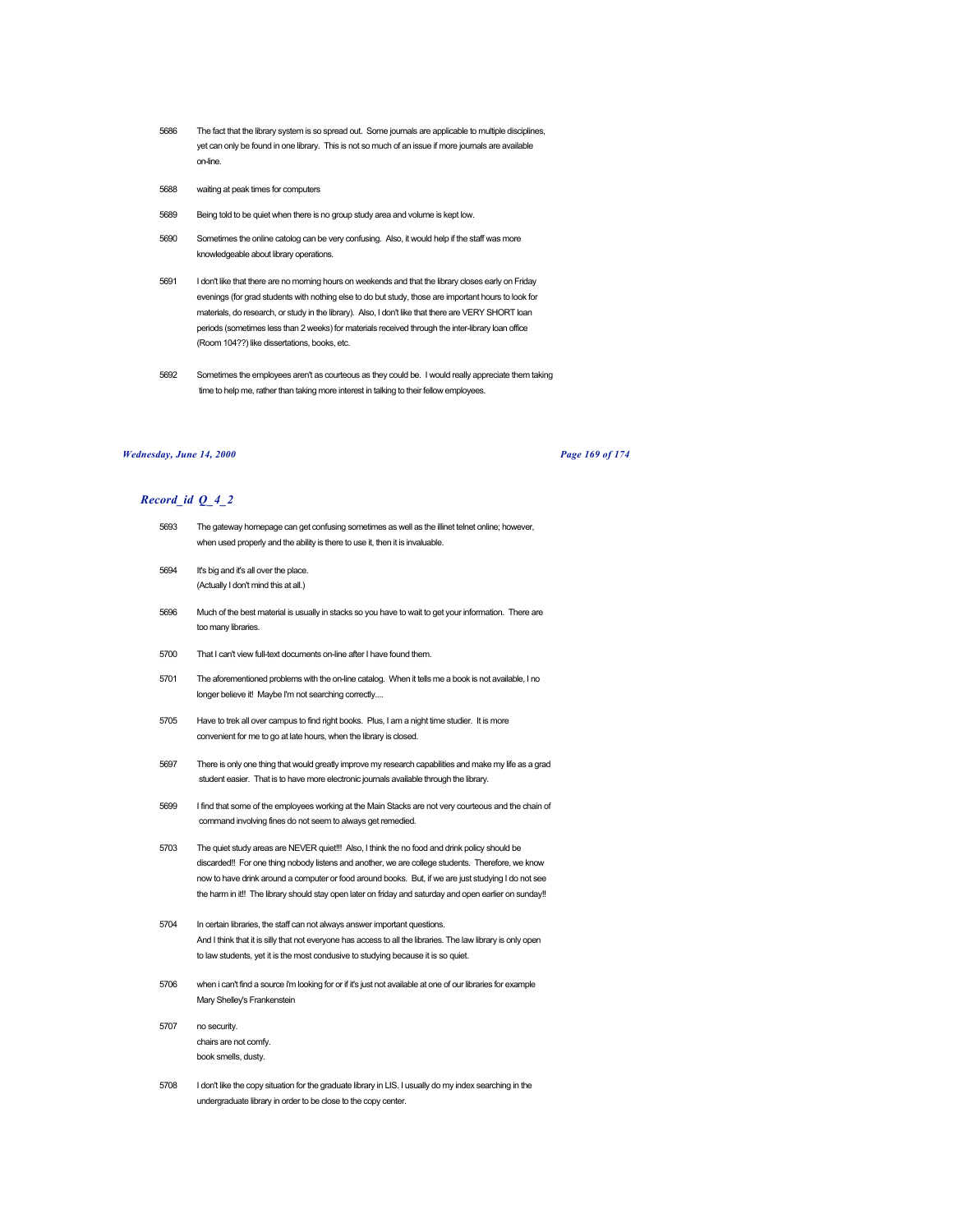If we need to load our debit cards for copying, then there should be an ATM machine in the library.

- 5709 not being able to check out compact discs at least overnight.
- 5710 I am easily confused about where I need to go to find the materials I've located online. A nice sized map of U of I libraries at the entrance of each library would be nice so I could more easily figure out where I need to go.
- 5711 The way in which the lbraries are spread out and so in order to find hard copies of information, it is sometimes necessary to travel across campus to then find out the source is being used or is no longer usable. Although seperating by subjects of study is important, sometimes it makes use of the libraries too difficult.
- 5713 Sometimes it is hard to find what I am looking for because there are so many different databases and ways to look things up.
- 5714 this year i have had problems with the laser printing system. it is expensive and at the library i frequent most often is out of order.
- 5715 Closes too early on Friday and Saturday

## *Wednesday, June 14, 2000 Page 170 of 174*

- 5717 I cannot stand ILLINET Online. It is very hard to consistently be able to use it correctly.
- 5718 Philosophy journals are not shelved quickly enough. They often languish on the desk of the history/philosophy librarian while she's reading book reviews.
- 5719 The compact shelving in the stacks. Having to go to so many different libraries around campus to get the resources I need.
- 5720 More people needed in the Writer Workshop near the end of semesters.
- 5721 Librarians are not helpful and the library system set-up is not user-friendly. If one is not familiar with each aspect of the library, it is extremely difficult and time-consuming to attempt to find materials. Additionally, librarians do not simplify the task. Often, they demeen students by appearing as though their problems are trivial and ignorant.
- 5723 The online programs are easy to use once you go though a bunch of red tape. They should be easier to use, and hassle free.
- 5724 i hate that i cannot check my email and the hours for the libraries suck.
- 5726 there is way too much it is too confusing and i hate having to run to 10 different places keep it simple and conscise
- 5727 Limited amount of printed music
- 5728 sometimes the material needed is not available
- 5731 I need to wait more than two days for finding some books.
- 5722 The time it takes to receive a new book and see it placed on the shelves is entirely too long and unacceptable. So many times I am forced to go to CIC-VEL to get books that we have "on order" or in some other processing status. We've already purchased these books yet now must pay other schools to loan them because we can't get them to the patrons fast enough.
- 5734 condition of materials, treatment of materials
- 5735 all the libraries are spread out and do not have the same hours of operation.
- 5736 I find searching for books a little cumbersome.
- 5737 service is bad! Especially the chemistry library. Most of the full time staff members are rude and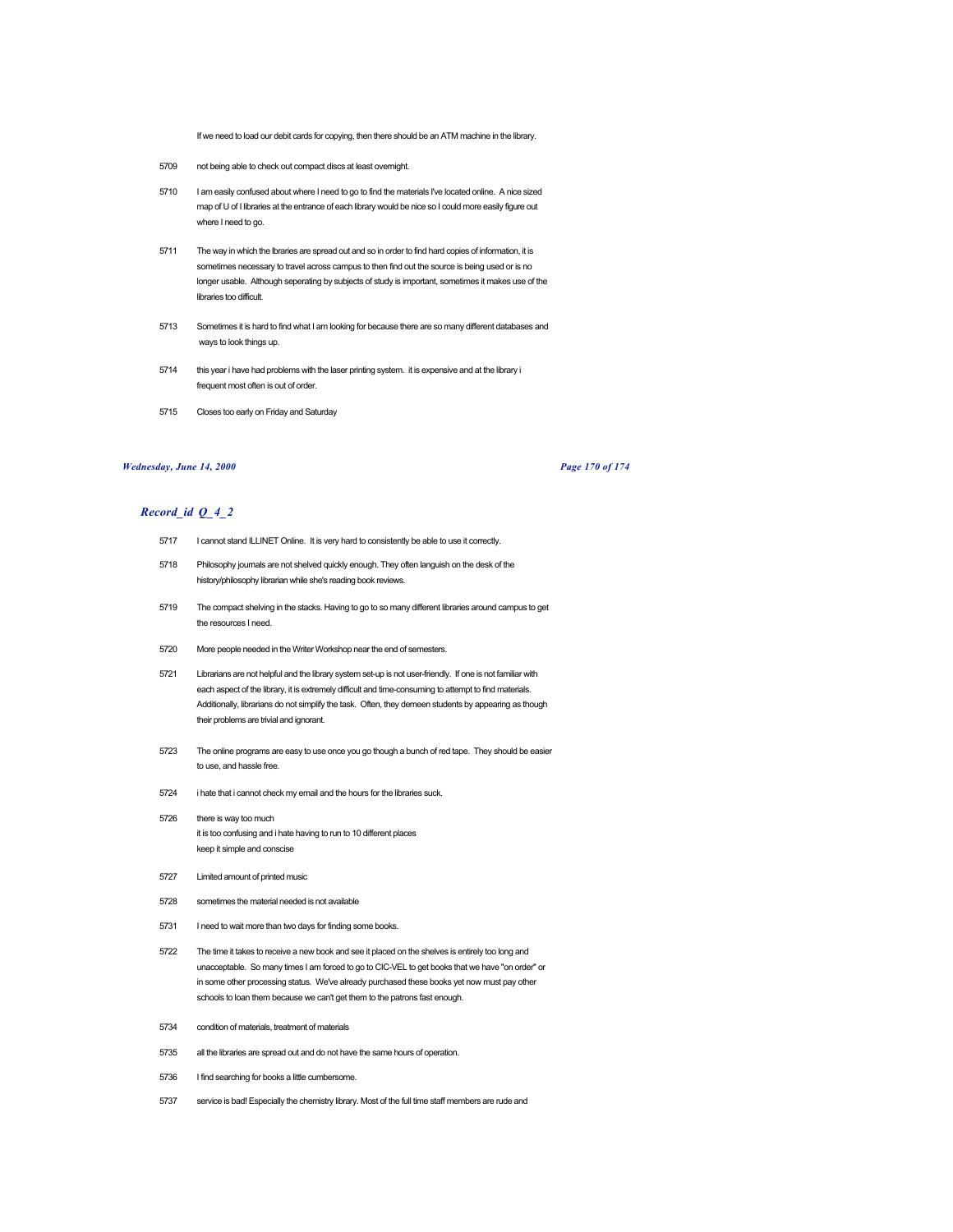#### unhelpful.

- 5738 can be hard to find resources because there are so many
- 5739 late Sunday opening hours; no ability to place holds on materials checked out; poor lighting in many libraries and lack of group working areas
- 5740 open hours are limited
- 5741 Ease of use and capabilities of telnet search
- 5742 Going to other libraries to get articles that are only in one library.
- 5743 It's so large it's easy to get discouraged in finding material.
- 5744 Not enough individual assistance from actual librarians (not students)
- 5745 trying to locate the smaller departmental libraries.

# *Wednesday, June 14, 2000 Page 171 of 174*

- 5746 ONCE IN A WHILE, I WOULD FIND MYSELF RUNNING AROUND TO 12 DIFFERENT LIBRARIES LOOKING FOR ONE BOOK. SOMETIMES THE LIBRARY SYSTEM SEEMS TOO COMPLICATED. 5747 Not open when I usually do my work (between 10PM and 2AM). Not enough full-text references available online.
	- Too many databases to choose from, with inadequate descriptions, when doing web queries.
- 5749 having to go across campus to find a book at a different library
- 5750 Often it is difficult to receive the librarian's assistance. Perhaps more staff is necessary.
- 5751 I do not like the fact that I have to go all around town to find the bok or journal I am looking for.
- 5752 Journal binding seems to take forever (source I need is always out), collection lacks many important journals in life sciences, electronic journals should all be linked to single page, should have more access to other electronic journals
- 5753 There are a lot of lost/missing/misplaced books and journals that need to be replaced.
- 5754 I dislike the fact that the ALS purchased videos for my class and that, after they were housed in the Undergraduate library, I was hasseled about returning them every 3 days. Why can't we have the videos for an extended time period or have one of their staff come by to pick them up since it's difficult to make it to the library every 3 days?
- 5755 Well some of the journals in my field of study should be here in our libarary but I never find this journals
- 5756 Its hours and its lack of faculty.
- 5760 That it is so big and at times it takes long to research
- 5762 When researching, you often have to hike all around campus to ten different libraries to find the articles you need.
- 5763 It's a hassle to find where the book is located and to get it (e.g. if it's in the stacks). Also, the online services are not that good--confusing.
- 5767 I do not like that the libraries aren't open late enough.
- 5769 I wish the library was open at least an hour or two later at night. One o'clock is too early to close a library.
- 5761 Temperature is consistently too hot in winter, particularly in the stacks, where I must spend a lot of time. I become close to ill from the heat quite often.
- 5764 when looking for less acedemic reading, i found numerous authors and books that i would have liked to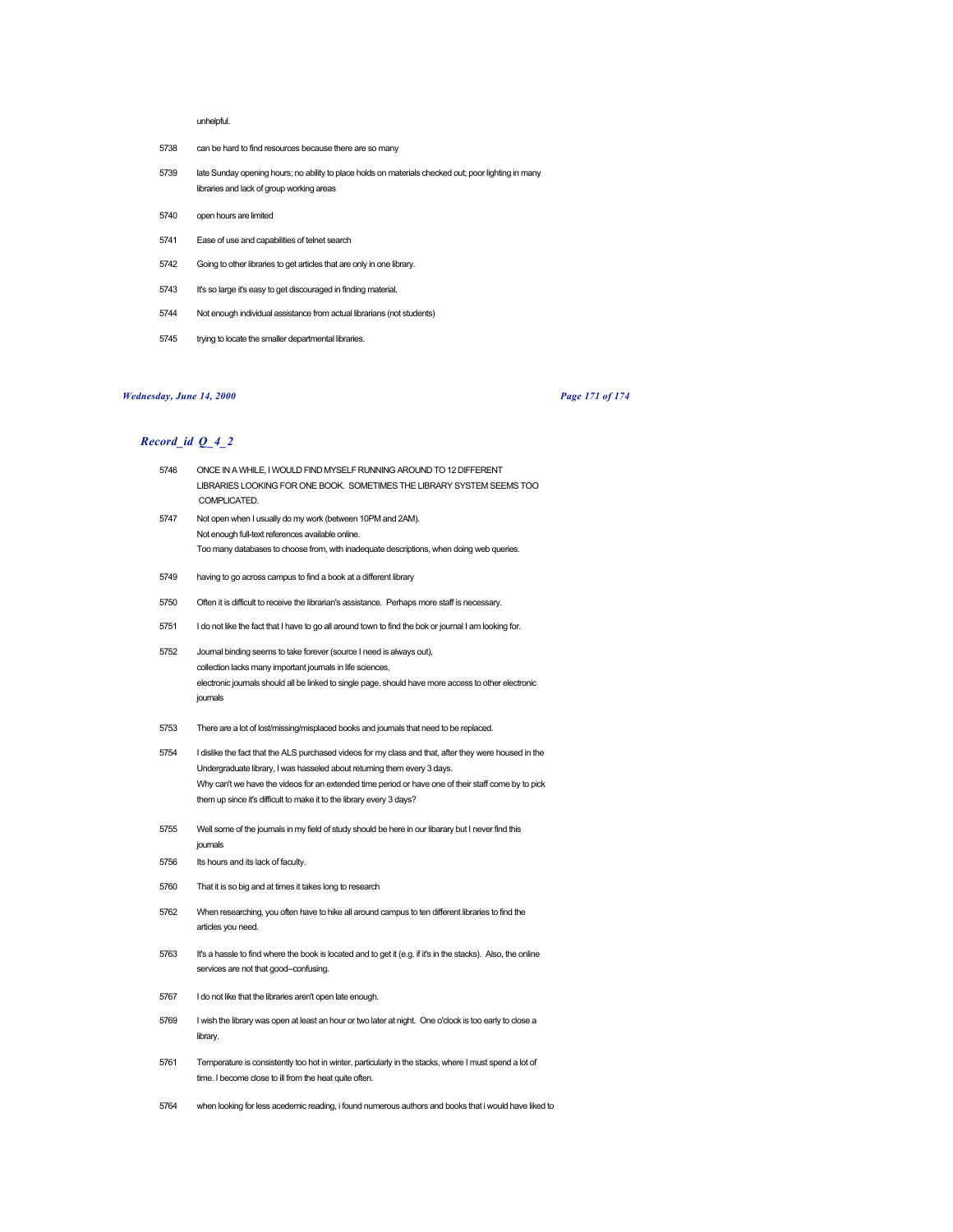have read on my own, yet were not available.

- 5765 I have had trouble using the computer interface and I routinely get a warning or request for routine for books that I have borrowed from other libraries through the U of I interlibrary system.
- 5766 Most libraries (especially the undergrad) are very noisy during peak hours, which makes it hard to work. Perhaps group rooms would help, but I think it's more socializing than groups working together on projects.
- 5768 I needed a document that was a vital part of our project, but someone checked it out 2 years ago and never returned it to the commerce library. I would have liked to seen that they would have replaced the document by now since so much time had lapsed.
- 5770 Too crowded (during finals) and not enough seat available.
- 5771 The lack of some of the journals of campus

# *Wednesday, June 14, 2000 Page 172 of 174*

- 5772 Cannot deliver full text documents to computer.
- 5773 In the library, there are not as many as desks and chairs to study. And the illumination is too dark and atmosphere is also dark compared to the grainger libarary.
- 5774 Not all the scientific journals are available electronically.
- 5776 The new Webspirs interface is terrible. The old one runs circles around it in terms of speed and user-friendliness
- 5777 I would like to see more copies of popular books because it seems that I have searched for a particular book plenty of times and it's always checked out. Also there are few books on different programming languages, while there are vast amounts of books that explain theory. I would like to see more programming language books because in classes they only teach theory and there is nowhere to learn the languages unless a student buys the book himself.
- 5778 There are not enough group/seminar rooms. People in groups sometimes disturb individuals studying in the library.
- 5783 Having to travel all over the campus for different topics.
- 5784 Sometimes it says the books are there, but are not really on the shelf. Then, a search party is formed, but I usually never receive my book.
- 5785 slow shelving of returned materials
- 5786 Searching for the location of journals and the fact that they are so spread out everywhere I don't care for to much. It would be kind of nice if there was a single building dedicated to all the journals and arranged in that building by subject matter. It would be much more convenient that running back and forth between different library locations.
- 5787 1.being searched backpack in Asian Library 2.being fined three times even after I returned a reserve at City Planning Library.
- 5789 Some of the sources (books) are getting older.
- 5793 Hours not late enough.
- 5798 1. can never find books--students don't even know where to start looking 2. Granger is way too cold---why??--I do not go there due to the freezing temp
- 5792 I feel like it is not safe to go anywhere within a library without carrying my backpack with me or worrying about something getting stolen.
- 5795 Waiting for open copier...did not have to that much, but this is really my only complaint.
- 5800 Not finding something and having to wait at least 10 days for the photocopy request to be filled.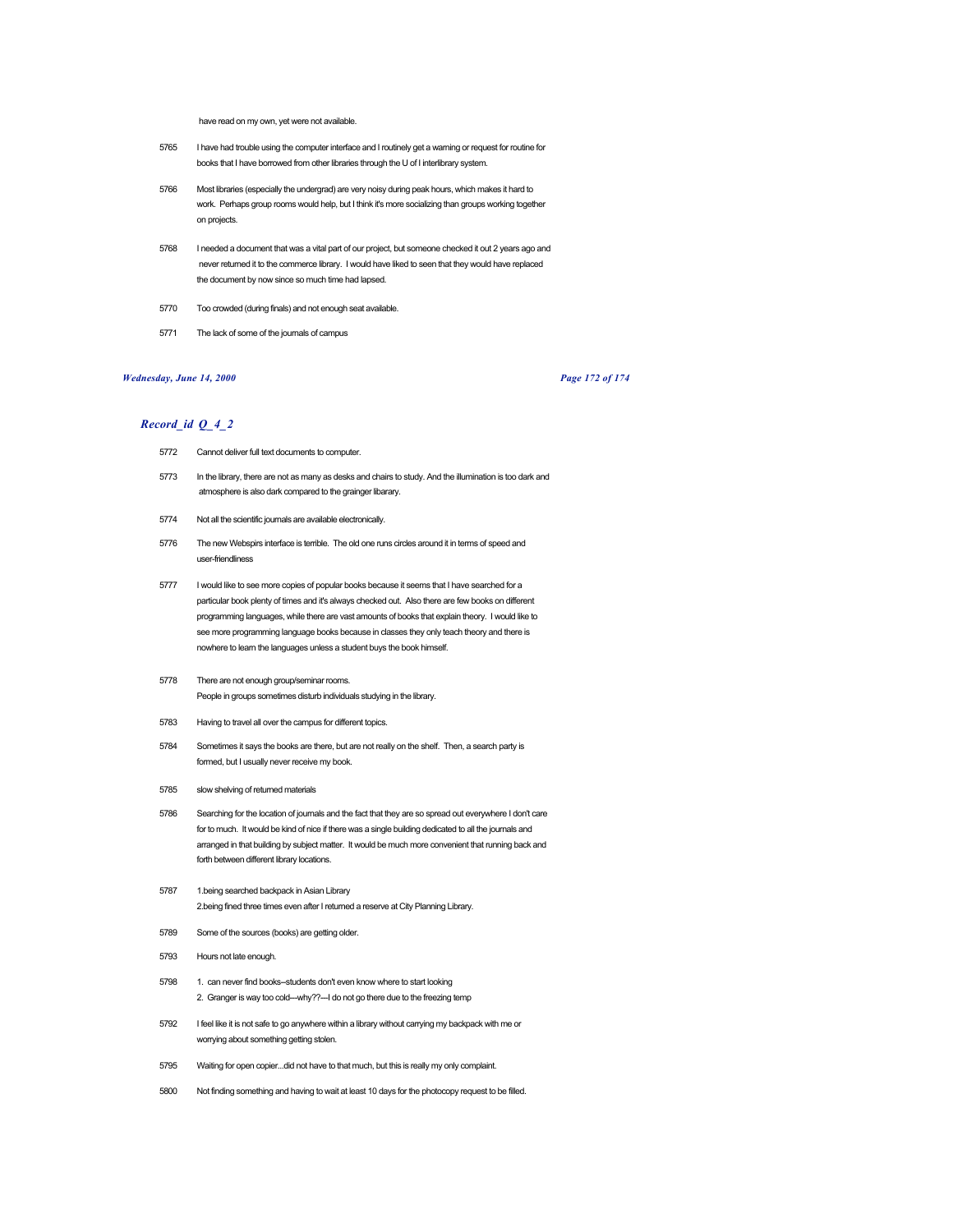- Sometimes books on the same subject are in different locations all over the library
- so many of them and so far from each other
- The web page searches for articles is confusing, aggrivating and virtually useless.
- Confusing networking
- the fact that it is very difficult for many people to learn how to use...you could possibly offer more "using the library" information sessions!
- I do not like the fact that the library closes so early on Fridays.
- I like everything about the library

# *Wednesday, June 14, 2000 Page 173 of 174*

- The undergrad is not very asthetically pleasing and not nearly as conducive to studying as Grainger
- The hours are bad. you need to extend hours like have a couple of libraries open 24 hrs everyday.
- Poor and uneven availability of e-journals, specially in the AGRICULTURAL (ACES) and STATISTICs parts are poor (e.g. No e-version of Journal of American Statistical Society! Poultry Science, Livestock Production!, Genetic, Selection and Evolution!, Acta Agriculturae Scand....)
- not open late enough
- Some books are very popular, and are always checked out. For these books that are requested often, it would be useul for the library to purchase a second copy or so, or make those popular books as reference material.
- Longer Hours, undergrad library is a pit
- should be open longer.
- The online catalogue.